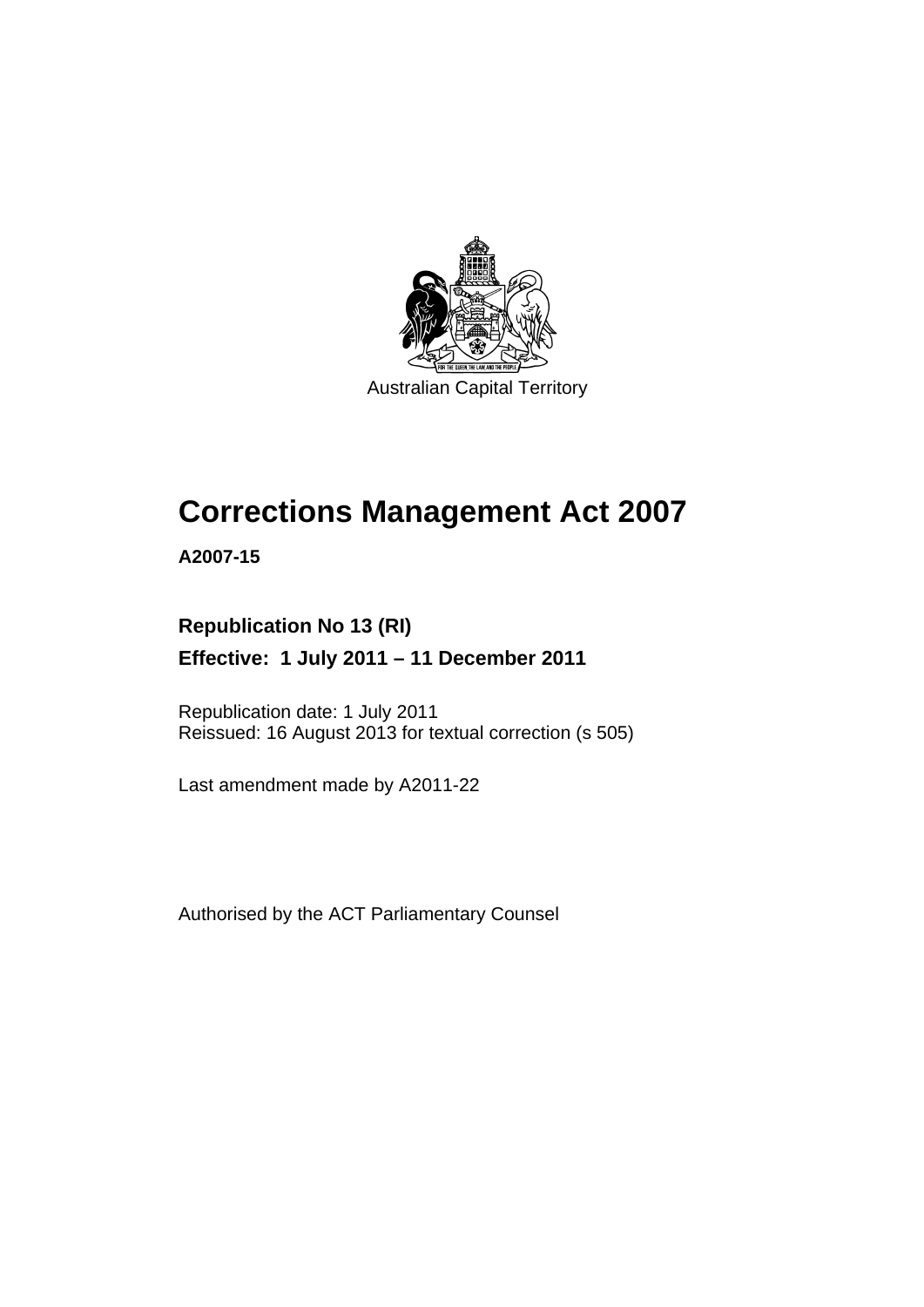### **About this republication**

#### **The republished law**

This is a republication of the *Corrections Management Act 2007* (including any amendment made under the *Legislation Act 2001*, part 11.3 (Editorial changes)) as in force on 1 July 2011*.*  It also includes any commencement, amendment, repeal or expiry affecting this republished law to 1 July 2011.

The legislation history and amendment history of the republished law are set out in endnotes 3 and 4.

#### **Kinds of republications**

The Parliamentary Counsel's Office prepares 2 kinds of republications of ACT laws (see the ACT legislation register at www.legislation.act.gov.au):

- authorised republications to which the *Legislation Act 2001* applies
- unauthorised republications.

The status of this republication appears on the bottom of each page.

#### **Editorial changes**

The *Legislation Act 2001*, part 11.3 authorises the Parliamentary Counsel to make editorial amendments and other changes of a formal nature when preparing a law for republication. Editorial changes do not change the effect of the law, but have effect as if they had been made by an Act commencing on the republication date (see *Legislation Act 2001*, s 115 and s 117). The changes are made if the Parliamentary Counsel considers they are desirable to bring the law into line, or more closely into line, with current legislative drafting practice.

This republication does not include amendments made under part 11.3 (see endnote 1).

#### **Uncommenced provisions and amendments**

If a provision of the republished law has not commenced, the symbol  $\mathbf{U}$  appears immediately before the provision heading. Any uncommenced amendments that affect this republished law are accessible on the ACT legislation register (www.legislation.act.gov.au). For more information, see the home page for this law on the register.

#### **Modifications**

If a provision of the republished law is affected by a current modification, the symbol  $\mathbf{M}$ appears immediately before the provision heading. The text of the modifying provision appears in the endnotes. For the legal status of modifications, see the *Legislation Act 2001*, section 95.

#### **Penalties**

At the republication date, the value of a penalty unit for an offence against this law is \$110 for an individual and \$550 for a corporation (see *Legislation Act 2001*, s 133).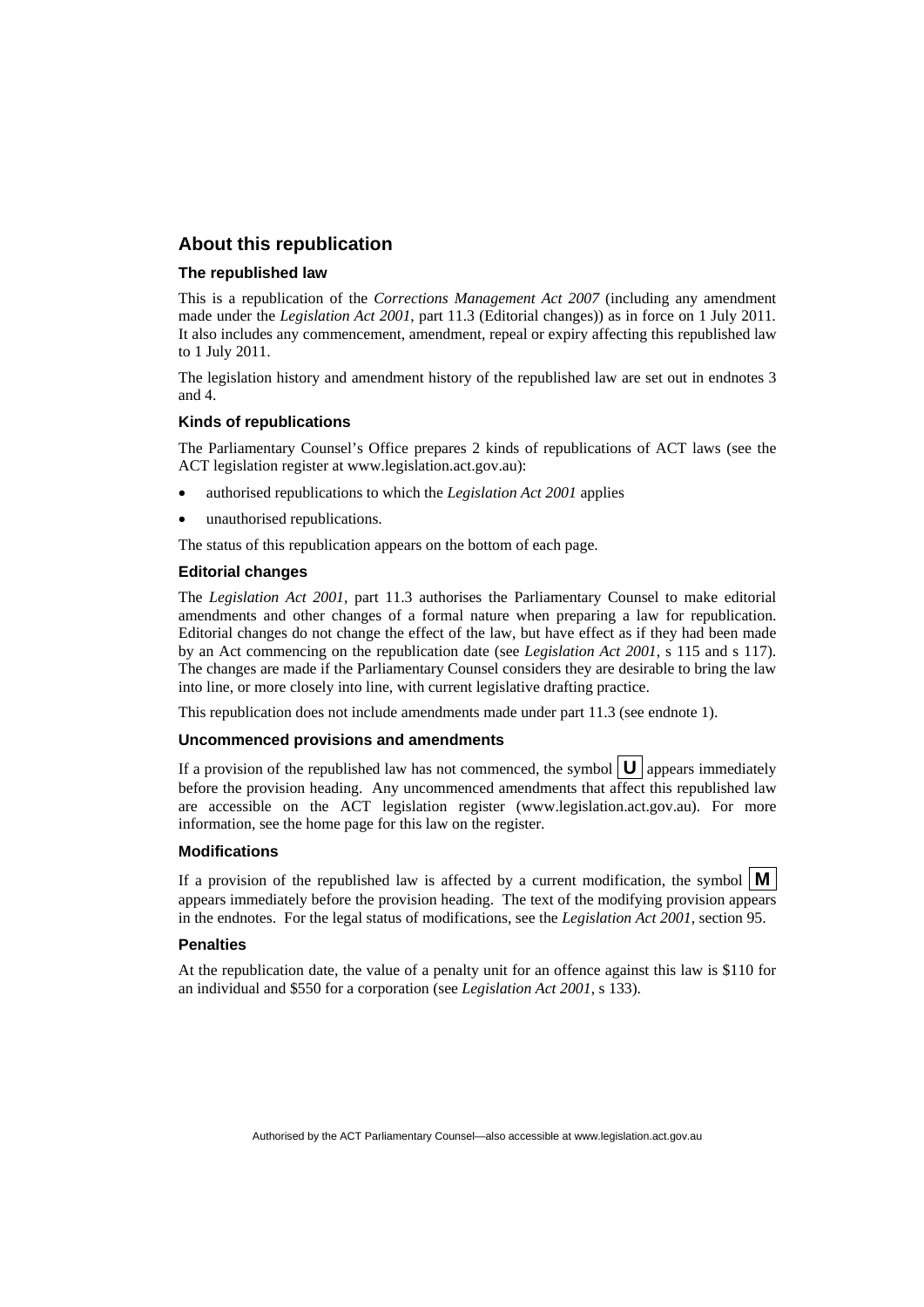

# **Corrections Management Act 2007**

## **Contents**

|                      |                                                       | Page       |
|----------------------|-------------------------------------------------------|------------|
| Preamble             |                                                       | 2          |
|                      |                                                       |            |
| <b>Chapter 1</b>     | <b>Preliminary</b>                                    |            |
| 1                    | Name of Act                                           | 3          |
| 3                    | Dictionary                                            | 3          |
| 4                    | <b>Notes</b>                                          | 3          |
| 5                    | Offences against Act—application of Criminal Code etc | 4          |
| 6                    | Application of Act-detainees                          | 4          |
|                      |                                                       |            |
| <b>Chapter 2</b>     | <b>Objects and principles</b>                         |            |
| 7                    | Main objects of Act                                   | 6          |
| 8                    | Management of correctional services                   | 6          |
| 9                    | Treatment of detainees generally                      |            |
| 10                   | Treatment of remandees                                |            |
|                      |                                                       |            |
| R <sub>13</sub> (RI) | Corrections Management Act 2007                       | contents 1 |
| 16/08/13             | Effective: 01/07/11-11/12/11                          |            |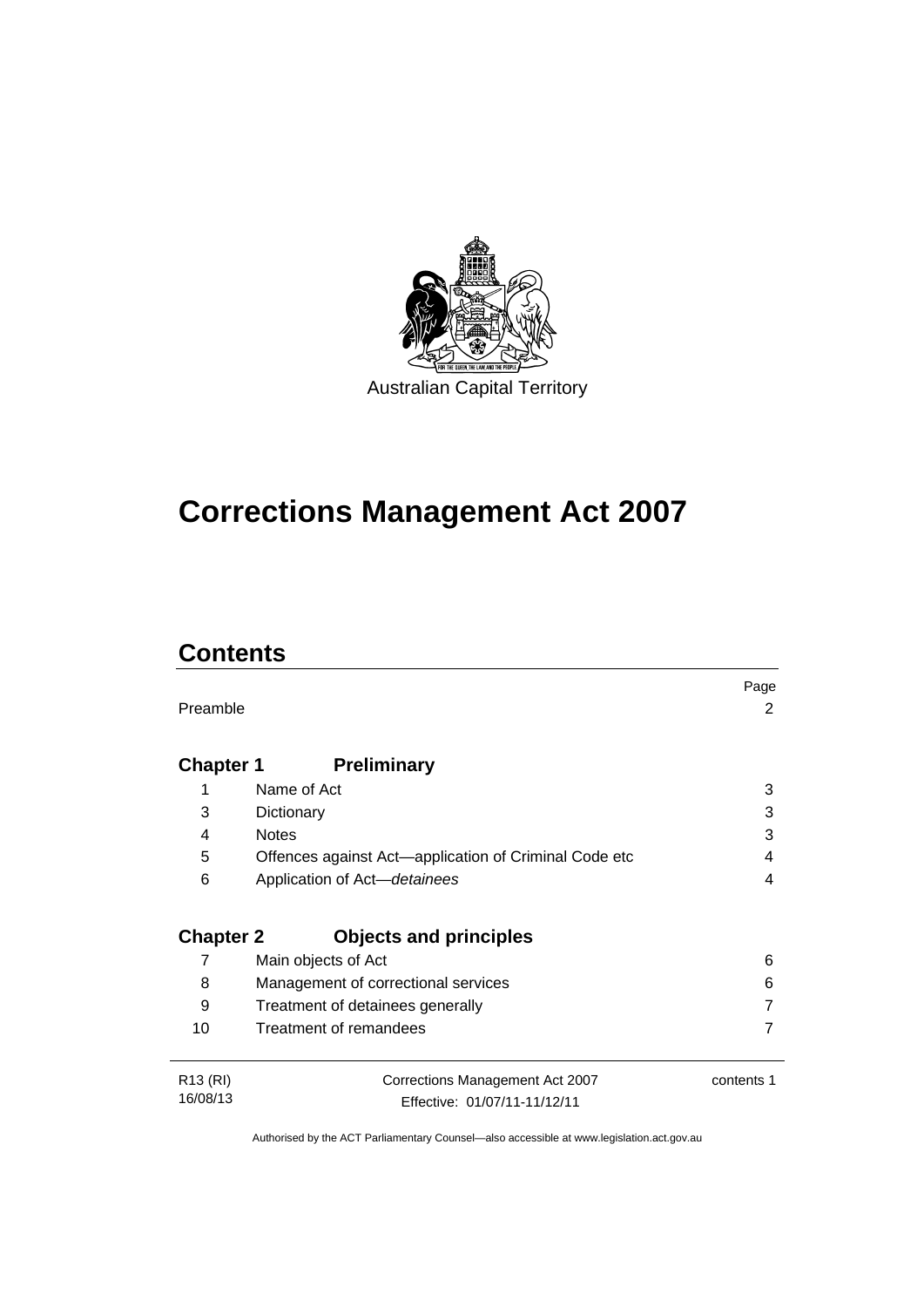| Contents |
|----------|
|----------|

|      |                                                | Page |
|------|------------------------------------------------|------|
|      | Treatment of certain detainees                 |      |
| - 12 | Correctional centres—minimum living conditions |      |

### **Chapter 3 [Administration](#page-23-0)**

| <b>Part 3.1</b>  | Administration-general                                                 |                      |
|------------------|------------------------------------------------------------------------|----------------------|
| 13               | Ministerial directions to director-general                             | 10                   |
| 14               | Corrections policies and operating procedures                          | 10                   |
| 15               | Exclusions from notified corrections policies and operating procedures | 11                   |
| 16               | Director-general directions                                            | 12                   |
| 17               | Director-general delegations                                           | 12                   |
| 18               | Chief police officer delegations                                       | 13                   |
| <b>Part 3.2</b>  | <b>Corrections officers</b>                                            |                      |
| 19               | Corrections officers-appointment                                       | 14                   |
| 20               | Corrections officers-functions                                         | 14                   |
| 21               | Doctors-health service appointments                                    | 15                   |
| 22               | Health practitioners-non-therapeutic functions                         | 15                   |
| 23               | Identity cards                                                         | 15                   |
| <b>Part 3.3</b>  | <b>Correctional centres</b>                                            |                      |
| 24               | Correctional centres-declaration                                       | 17                   |
| 25               | Correctional centres-arrangements with NSW                             | 17                   |
| <b>Part 3.4</b>  | <b>Administration-special provisions</b>                               |                      |
| 26               | Declaration of emergency                                               | 19                   |
| 27               | <b>Emergency powers</b>                                                | 20                   |
| 28               | Arrangements with police                                               | 20                   |
| <b>Chapter 4</b> | Detention in police and court cells etc                                |                      |
| 29               | Definitions-ch 4                                                       | 21                   |
| 30               | Detention in police cells                                              | 21                   |
| 31               | Detention in police cells-search powers etc                            | 22                   |
| 31A              | Detention in police cells-additional provisions for young detainees    | 23                   |
| contents 2       | Corrections Management Act 2007                                        | R <sub>13</sub> (RI) |

Effective: 01/07/11-11/12/11

16/08/13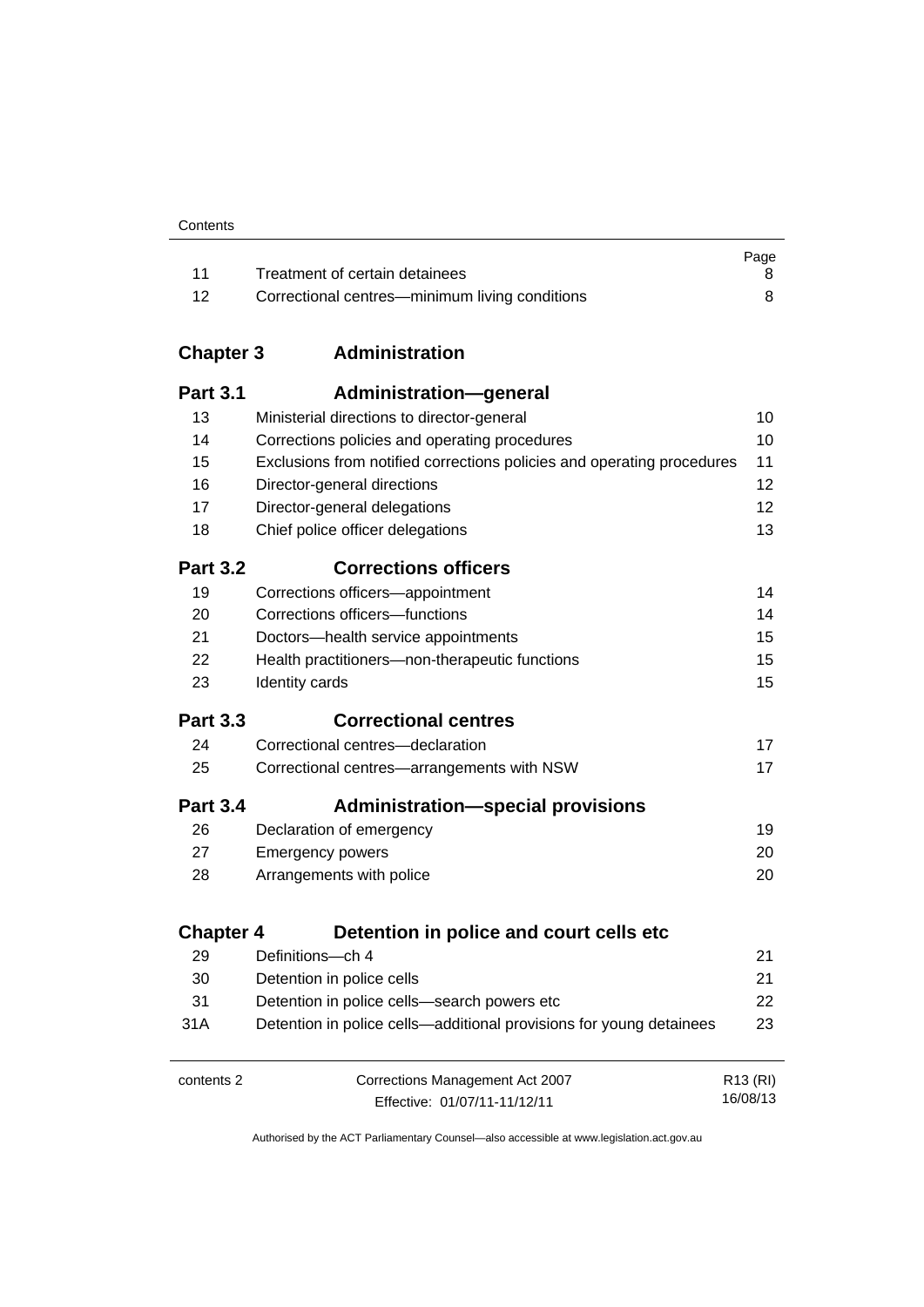|                                                                    | Page |
|--------------------------------------------------------------------|------|
| Other police powers not limited                                    | 24   |
| Detention in court cells                                           | 24   |
| Detention in court cells—additional provisions for young detainees | 25   |
| Detainees accommodated away from correctional centre               | 26.  |
|                                                                    |      |

### **Chapter 5 [Escorting detainees](#page-41-0)**

| Escort officer functions etc                      | 28. |
|---------------------------------------------------|-----|
| Escorting arrested person to court etc.           | 28. |
| Custody etc during proceedings                    | 29. |
| Executing warrants of imprisonment or remand etc. | 29  |
| Other powers not limited                          | 30  |
|                                                   |     |

### **Chapter 6 [Living conditions at correctional centres](#page-44-0)**

| 40 | Food and drink                                     | 31 |
|----|----------------------------------------------------|----|
| 41 | Clothing                                           | 32 |
| 42 | Personal hygiene                                   | 32 |
| 43 | Sleeping areas                                     | 33 |
| 44 | Treatment of convicted and non-convicted detainees | 33 |
| 45 | Access to open air and exercise                    | 34 |
| 46 | Communication with family and others               | 35 |
| 47 | Telephone calls                                    | 36 |
| 48 | Mail                                               | 37 |
| 49 | Visits by family members etc                       | 39 |
| 50 | Contact with accredited people                     | 40 |
| 51 | Visits---protected communications                  | 41 |
| 52 | News and educational services                      | 41 |
| 53 | Health care                                        | 42 |
| 54 | Transfers to health facilities                     | 43 |
| 55 | Religious, spiritual and cultural needs            | 44 |
|    |                                                    |    |

### **Chapter 7 [Inspection of correctional centres](#page-59-0)**

| 56                   | Independent inspections         | 46         |
|----------------------|---------------------------------|------------|
| 57                   | Official visitors-appointment   | 46         |
|                      |                                 |            |
| R <sub>13</sub> (RI) | Corrections Management Act 2007 | contents 3 |
| 16/08/13             | Effective: 01/07/11-11/12/11    |            |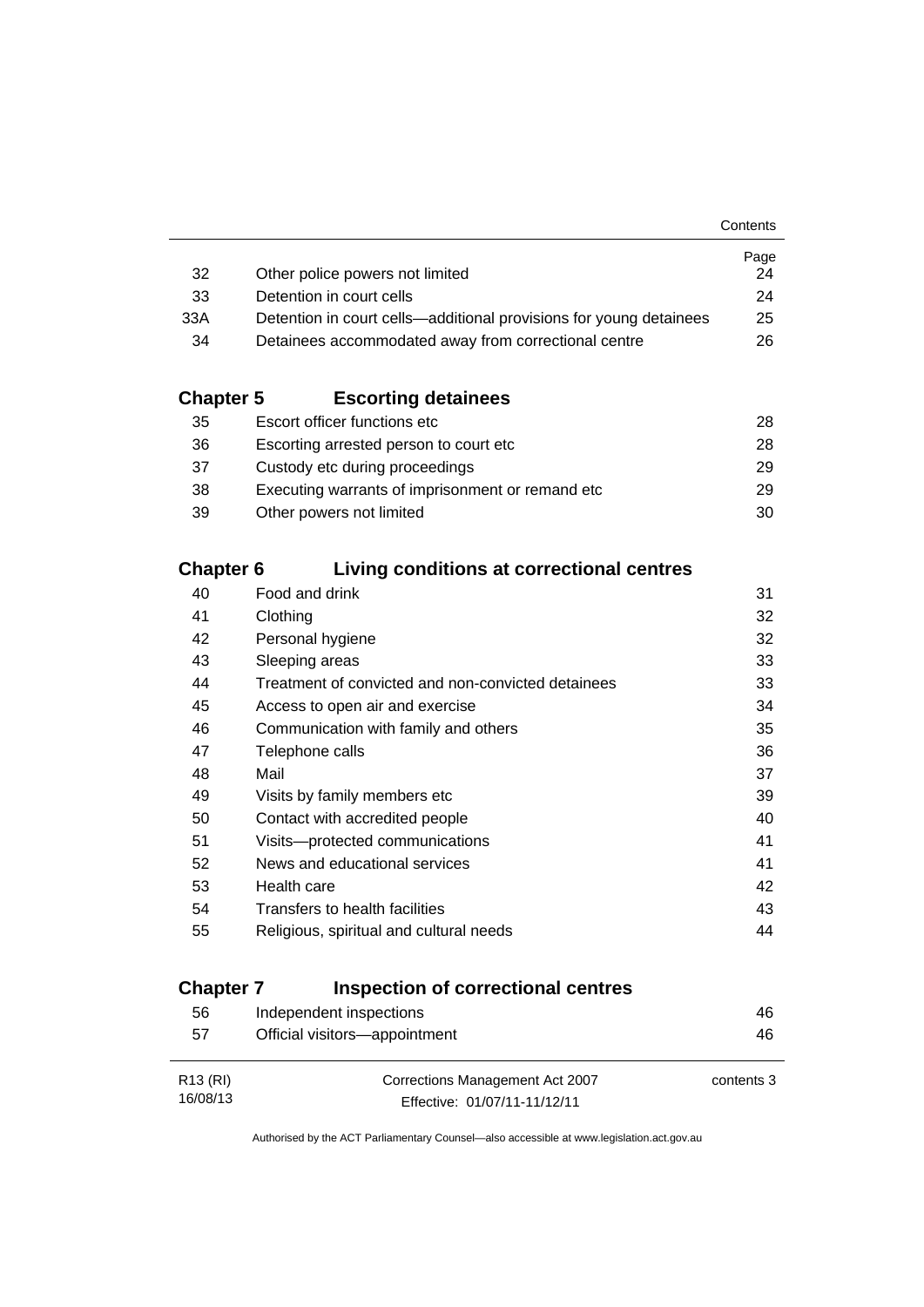|    |                                         | Page |
|----|-----------------------------------------|------|
| 58 | Official visitors-functions             | 47   |
| 59 | Complaints to official visitors         | 48   |
| 60 | Investigation etc by official visitors  | 48   |
| 61 | Official visitors—ending appointments   | 49   |
| 62 | Relationship with other inspection laws | 50   |

### **Chapter 8 [Admission to correctional centres](#page-65-0)**

| 63 | Meaning of <i>admission</i> to correctional centre | 52 |
|----|----------------------------------------------------|----|
| 64 | Authority for detention                            | 52 |
| 65 | Identification of detainees                        | 53 |
| 66 | Information about entitlements and obligations     | 54 |
| 67 | Initial assessment                                 | 56 |
| 68 | Health assessment                                  | 56 |
| 69 | Alcohol and drug tests on admission                | 57 |
| 70 | Strip search on admission                          | 57 |
| 71 | Property of detainees                              | 57 |
| 72 | Security classification                            | 58 |
| 73 | Case management plan                               | 58 |
| 74 | Entries in register of detainees                   | 58 |

### **Chapter 9 [Management and security](#page-72-0)**

| <b>Management and security-general</b>             |    |
|----------------------------------------------------|----|
| Compliance with director-general's directions      | 59 |
| Register of detainees                              | 59 |
| Health reports                                     | 60 |
| Case management plans-scope etc                    | 62 |
| Transgender and intersex detainees—sexual identity | 64 |
| Security classification-basis etc                  | 65 |
| Prohibited things                                  | 66 |
| Possession of prohibited things                    | 66 |
| Work by detainees                                  | 67 |
| Trust accounts for detainees                       | 67 |
|                                                    |    |

| contents 4 | Corrections Management Act 2007 | R13 (RI) |
|------------|---------------------------------|----------|
|            | Effective: 01/07/11-11/12/11    | 16/08/13 |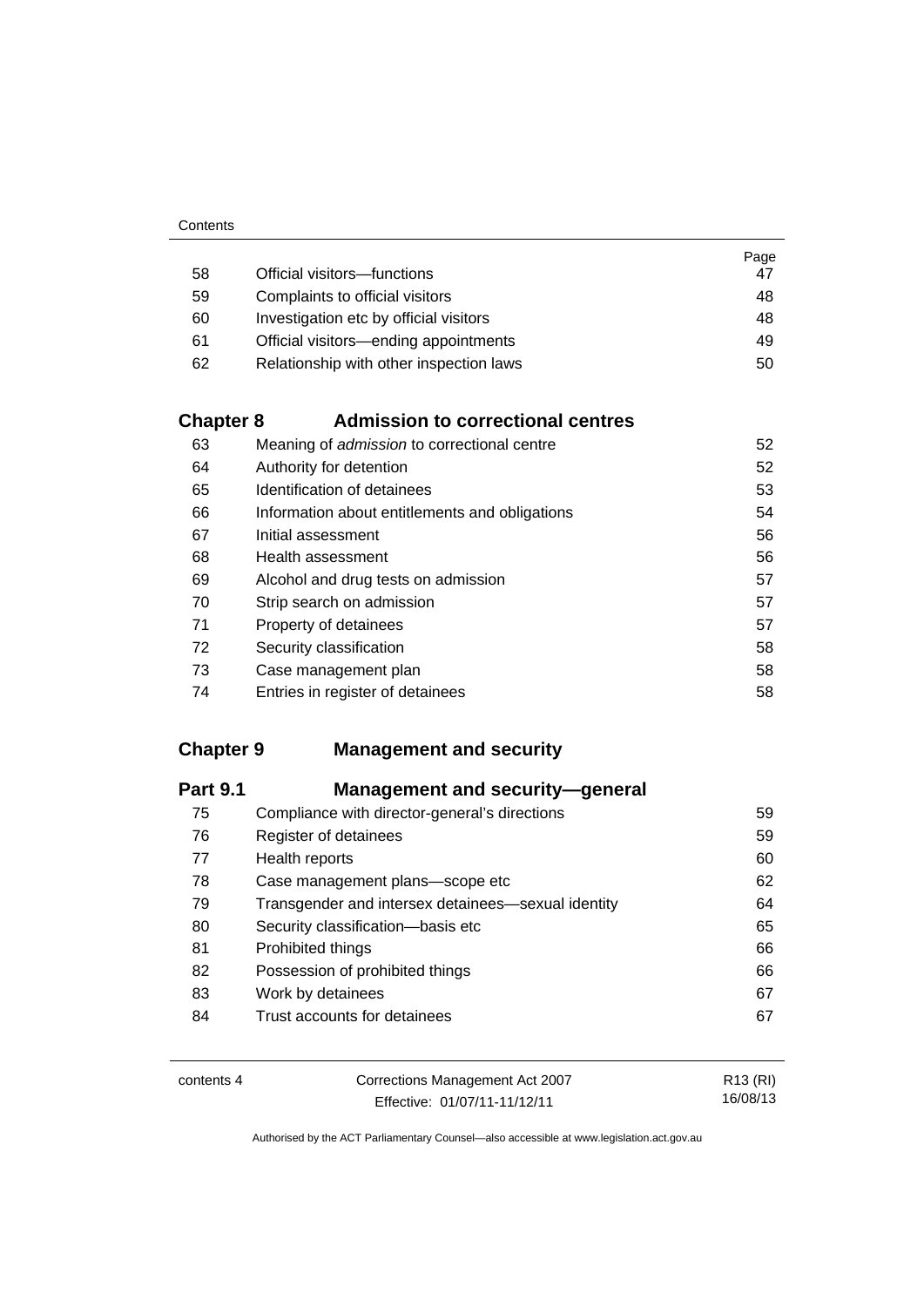|                       |                                                                          | Contents |
|-----------------------|--------------------------------------------------------------------------|----------|
|                       |                                                                          | Page     |
| 85                    | <b>Prohibited areas</b>                                                  | 67       |
| 86                    | Nonsmoking areas                                                         | 68       |
| 87                    | Management and security-corrections policies and operating<br>procedures | 68       |
| <b>Part 9.2</b>       | <b>Segregation</b>                                                       |          |
| 88                    | Meaning of segregation                                                   | 69       |
| 89                    | Segregation under pt 9.2-purpose                                         | 69       |
| 90                    | Segregation-safety and security                                          | 69       |
| 91                    | Segregation-protective custody                                           | 70       |
| 92                    | Segregation-health                                                       | 72       |
| 93                    | Interstate segregated detainees transferred to ACT                       | 73       |
| 94                    | Segregated detainees removed to NSW                                      | 74       |
| 95                    | Segregation not to affect minimum living conditions                      | 74       |
| 96                    | Application for review of segregation directions                         | 74       |
| 97                    | Review of segregation directions                                         | 75       |
| 98                    | Other separation of detainees                                            | 76       |
| <b>Part 9.3</b>       | <b>Monitoring</b>                                                        |          |
| 99                    | Monitoring-general considerations                                        | 77       |
| 100                   | Monitoring at correctional centres                                       | 77       |
| 101                   | Personal monitoring devices                                              | 78       |
| 102                   | Interfering with personal monitoring devices                             | 78       |
| 103                   | Monitoring telephone calls etc                                           | 78       |
| 104                   | Monitoring ordinary mail                                                 | 79       |
| 105                   | Monitoring protected mail                                                | 81       |
| 106                   | Mail searches-consequences                                               | 81       |
| <b>Part 9.4</b>       | <b>Searches</b>                                                          |          |
| <b>Division 9.4.1</b> | Searches-general                                                         |          |
| 107                   | Definitions-searches                                                     | 82       |
| 108                   | Intrusiveness of searches                                                | 83       |
| 109                   | Searches of transgender and intersex detainees                           | 83       |
| 110                   | Register of strip and body searches                                      | 84       |
|                       |                                                                          |          |

| R13 (RI) | Corrections Management Act 2007 | contents 5 |
|----------|---------------------------------|------------|
| 16/08/13 | Effective: 01/07/11-11/12/11    |            |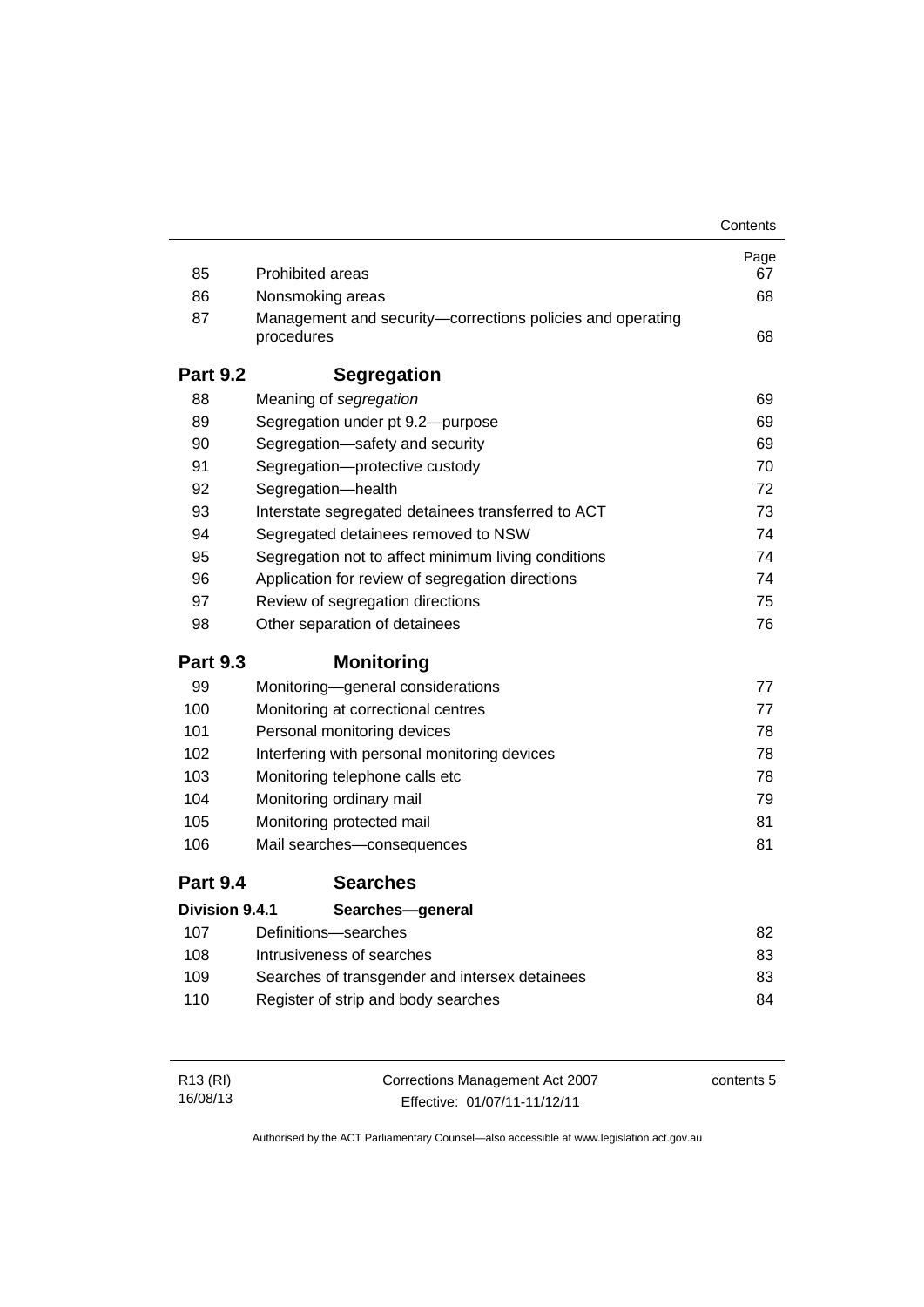### **Contents**

| Division 9.4.2  | Scanning, frisk and ordinary searches                                       | Page |
|-----------------|-----------------------------------------------------------------------------|------|
| 111             | Scanning, frisk and ordinary searches-directions                            | 84   |
| 112             | Scanning, frisk and ordinary searches-requirements                          | 85   |
| Division 9.4.3  | <b>Strip searches</b>                                                       |      |
| 113             |                                                                             | 86   |
| 113A            | Meaning of seizeable item-div 9.4.3<br>Strip searches—when may be conducted | 86   |
| 113B            | Strip searches-on suspicion                                                 | 86   |
| 113C            | Strip searches-where prudent                                                | 87   |
| 114             | Strip searches-presence of corrections officers                             | 88   |
| 115             | Strip searches-general rules                                                | 88   |
| Division 9.4.4  | <b>Body searches</b>                                                        |      |
| 116             | Body searches-directions                                                    | 89   |
| 117             | Body searches-presence of nurse and corrections officers                    | 90   |
| 118             | Body searches-assistance from corrections officer                           | 90   |
| 119             | Body searches-rules about detainee's clothing                               | 91   |
| 120             | Body searches—rules about touching detainee                                 | 91   |
| 121             | Body searches-seizing things                                                | 91   |
| Division 9.4.5  | Searches of premises and property                                           |      |
| 122             | Searches-premises and property                                              | 92   |
| 123             | Searches of detainee cells—legally privileged material                      | 93   |
| 124             | Searches of detainee cells-suspected legally privileged material            | 93   |
| Division 9.4.6  | Searches-miscellaneous                                                      |      |
| 125             | Searches-use of corrections dogs                                            | 94   |
| 126             | Searches-use of force                                                       | 95   |
|                 |                                                                             |      |
| <b>Part 9.5</b> | <b>Seizing property</b>                                                     |      |
| 127             | Seizing mail etc                                                            | 96   |
| 128             | Seizing property-general                                                    | 97   |
| 129             | Receipt for seizure                                                         | 97   |
| 130             | Forfeiture of things seized                                                 | 98   |
| 131             | Return of things seized but not forfeited                                   | 99   |
|                 |                                                                             |      |

contents 6 Corrections Management Act 2007 Effective: 01/07/11-11/12/11

R13 (RI) 16/08/13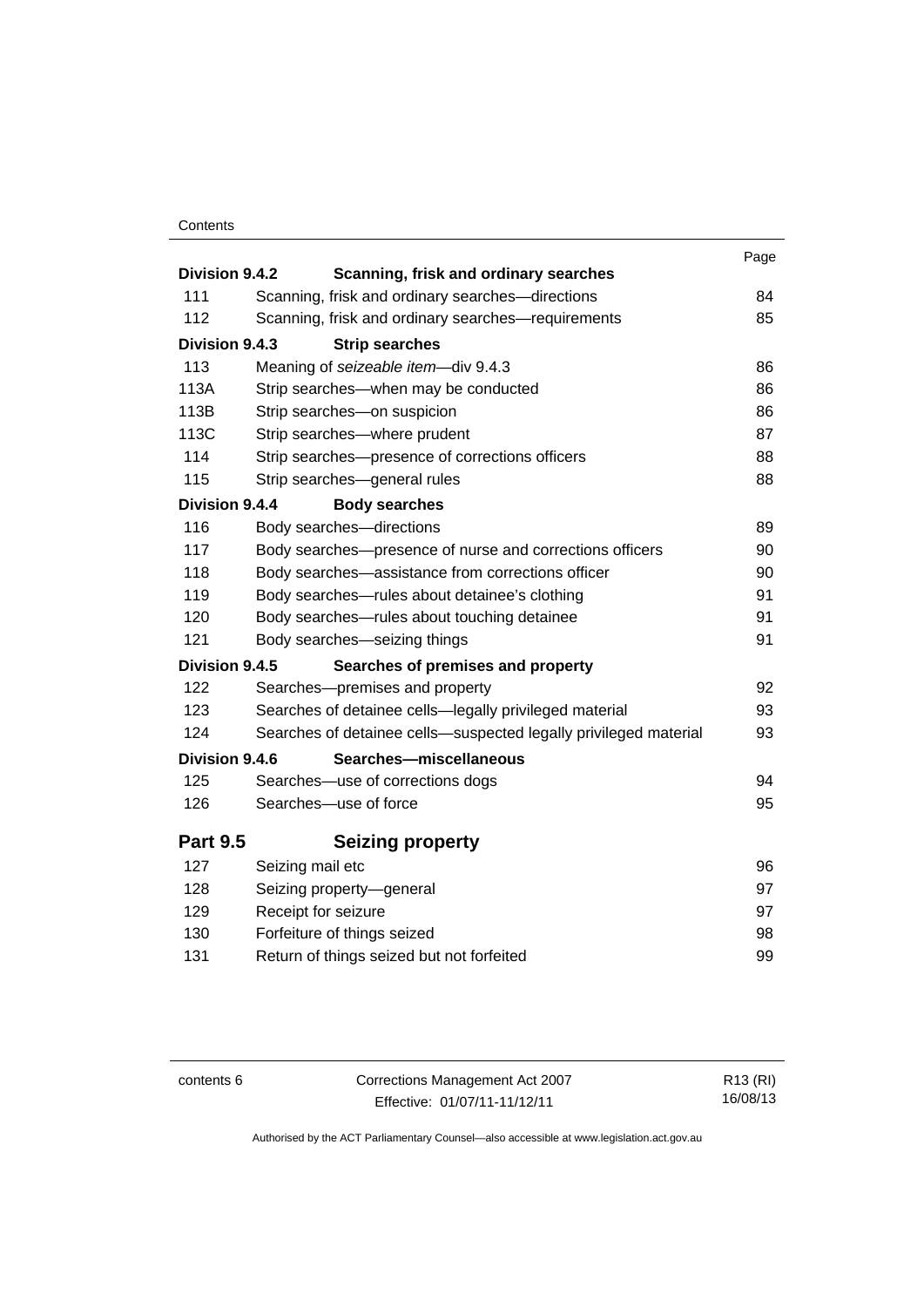|                   |                                                       | Contents |
|-------------------|-------------------------------------------------------|----------|
|                   |                                                       | Page     |
| <b>Part 9.6</b>   | <b>Alcohol and drug testing</b>                       |          |
| Division 9.6.1    | General                                               |          |
| 132               | Definitions-drug and test sample                      | 101      |
| 133               | When test sample positive                             | 101      |
| Division 9.6.2    | Alcohol and drug testing-detainees                    |          |
| 134               | Alcohol and drug testing of detainees                 | 103      |
| 135               | Effect of positive test sample from detainee          | 103      |
| Division 9.6.3    | Alcohol and drug testing-corrections officers etc     |          |
| 136               | Alcohol and drug testing of corrections officers etc  | 104      |
| <b>Part 9.7</b>   | Use of force                                          |          |
| 137               | Managing use of force                                 | 105      |
| 138               | Authorised use of force                               | 105      |
| 139               | Application of force                                  | 106      |
| 140               | Use of restraints or weapons                          | 106      |
| 141               | Medical examination after use of force                | 108      |
| 142               | Reporting use of force                                | 108      |
| <b>Part 9.8</b>   | <b>Access to correctional centres</b>                 |          |
| 143               | Visiting conditions                                   | 109      |
| 144               | Notice of visiting conditions                         | 109      |
| 145               | Taking prohibited things etc into correctional centre | 110      |
| 146               | Directions to visitors                                | 110      |
| 147               | Searches of visitors                                  | 111      |
| 148               | Directions to leave correctional centre etc           | 111      |
| 149               | Removing people from correctional centre              | 112      |
| <b>Chapter 10</b> | <b>Discipline</b>                                     |          |
| <b>Part 10.1</b>  | General                                               |          |
| 150               | Application-ch 10                                     | 113      |
| 151               | Definitions-discipline                                | 113      |

| R13 (RI) | Corrections Management Act 2007 | contents 7 |
|----------|---------------------------------|------------|
| 16/08/13 | Effective: 01/07/11-11/12/11    |            |

152 Meaning of *disciplinary breach* [114](#page-127-0) 153 Meaning of *investigator* [116](#page-129-0)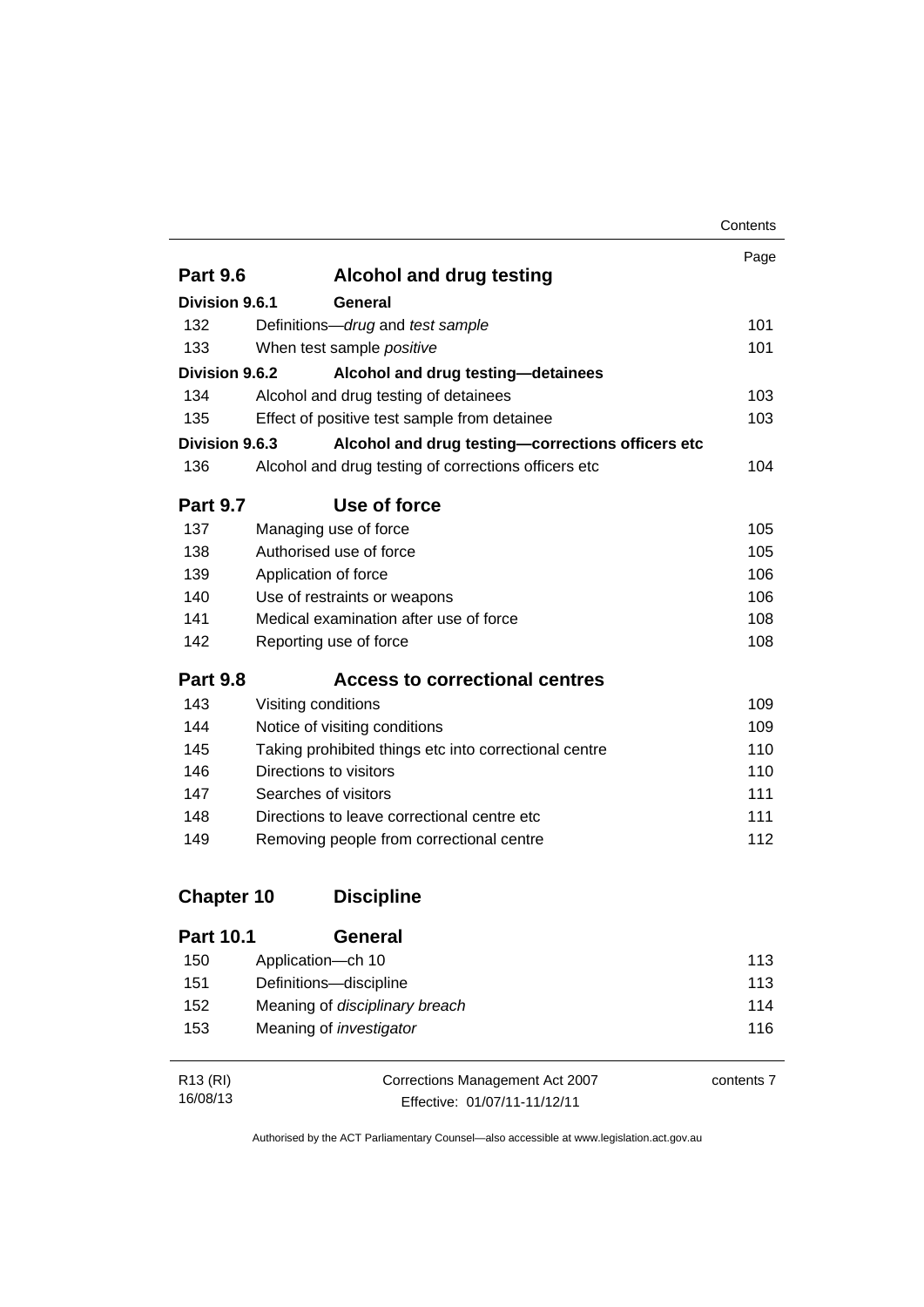| Contents |
|----------|
|----------|

| 154<br>155       | Meaning of <i>privilege</i><br>Overlapping disciplinary breaches and criminal offences | Page<br>117<br>117               |
|------------------|----------------------------------------------------------------------------------------|----------------------------------|
| <b>Part 10.2</b> | <b>Disciplinary investigations</b>                                                     |                                  |
| Division 10.2.1  | Investigation of disciplinary breaches                                                 |                                  |
| 156              | Report etc by corrections officer                                                      | 119                              |
| 157              | Report etc by investigator                                                             | 120                              |
| 158              | Action by administrator                                                                | 121                              |
| 159              | Disciplinary charge                                                                    | 122                              |
| Division 10.2.2  | <b>Investigative segregation</b>                                                       |                                  |
| 160              | Director-general directions-investigative segregation                                  | 123                              |
| 161              | Grounds for investigative segregation                                                  | 123                              |
| 162              | Notice of investigative segregation                                                    | 124                              |
| 163              | Duration of investigative segregation                                                  | 124                              |
| 164              | Application for review of investigative segregation directions                         | 125                              |
| 165              | Review of investigative segregation directions                                         | 125                              |
| <b>Part 10.3</b> | Disciplinary action and review                                                         |                                  |
| Division 10.3.1  | Disciplinary action-with accused's consent                                             |                                  |
| 166              | Meaning of presiding officer-div 10.3.1                                                | 127                              |
| 167              | Disciplinary breach admitted by accused                                                | 127                              |
| 168              | Presiding officer's powers-breach admitted by accused                                  | 128                              |
| Division 10.3.2  | Internal disciplinary inquiry                                                          |                                  |
| 169              | Meaning of presiding officer-div 10.3.2                                                | 128                              |
| 170              | Disciplinary inquiry into charge                                                       | 129                              |
| 171              | Presiding officer's powers after internal inquiry                                      | 129                              |
| Division 10.3.3  | Internal review of inquiry decision                                                    |                                  |
| 172              | Meaning of review officer-div 10.3.3                                                   | 130                              |
| 173              | Application for review of inquiry decision                                             | 131                              |
| 174              | Director-general to assign review officer                                              | 131                              |
| 175              | Review of inquiry decision                                                             | 132                              |
| 176              | Review officer's powers after further inquiry                                          | 132                              |
| Division 10.3.4  | <b>External review of inquiry decisions</b>                                            |                                  |
| 177              | Appointment of adjudicator                                                             | 133                              |
| contents 8       | Corrections Management Act 2007<br>Effective: 01/07/11-11/12/11                        | R <sub>13</sub> (RI)<br>16/08/13 |

Effective: 01/07/11-11/12/11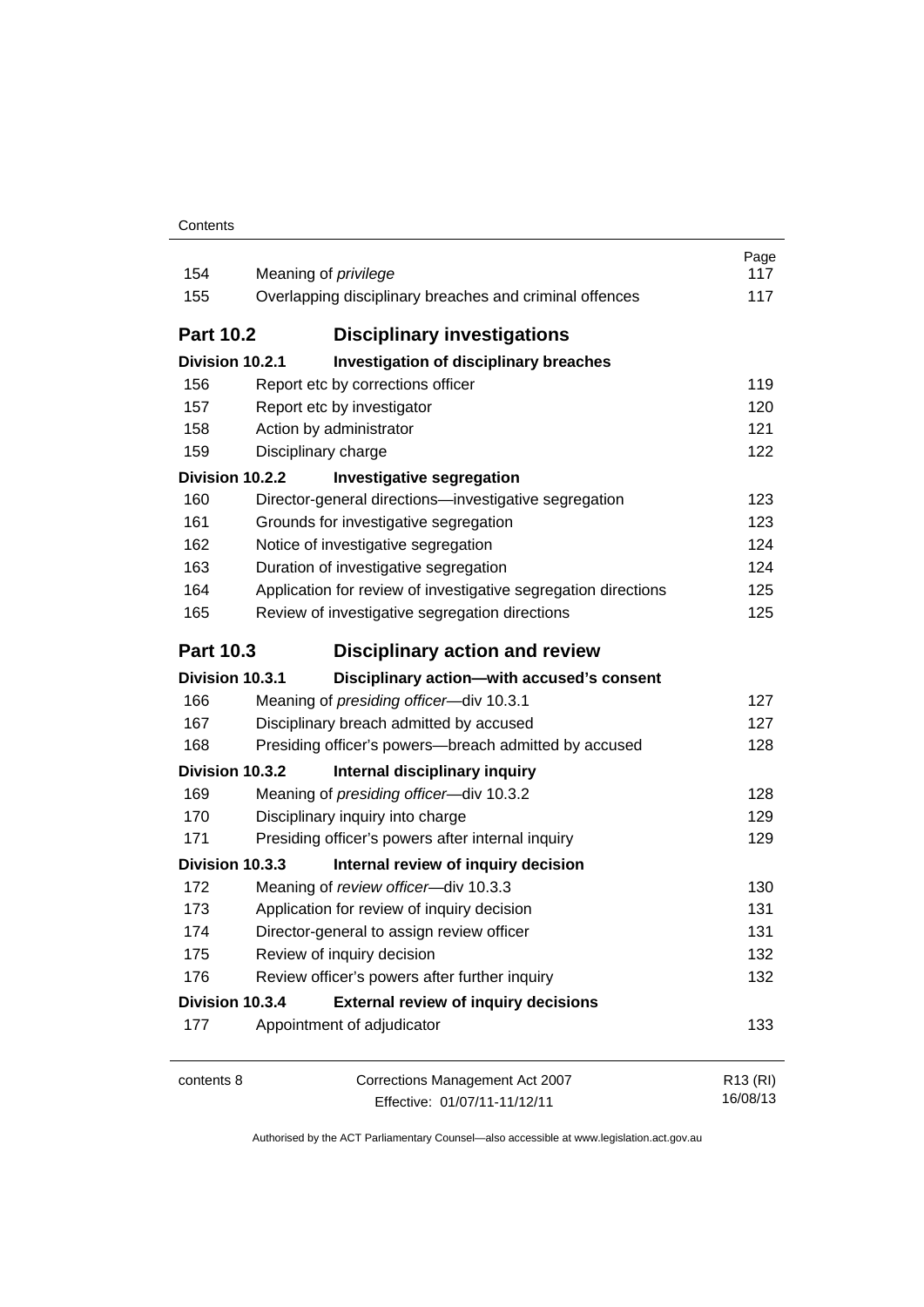|     |                                                   | Contents |
|-----|---------------------------------------------------|----------|
|     |                                                   | Page     |
| 178 | Application for review by adjudicator             | 133      |
| 179 | Review by adjudicator                             | 134      |
| 180 | Adjudicator's powers after review                 | 134      |
|     | Division 10.3.5<br><b>Disciplinary action</b>     |          |
| 181 | Application-div 10.3.5                            | 135      |
| 182 | Meaning of relevant presiding officer-div 10.3.5  | 135      |
| 183 | Disciplinary action by relevant presiding officer | 136      |
| 184 | Administrative penalties                          | 136      |
| 185 | Reparation                                        | 137      |
| 186 | Maximum administrative penalties                  | 138      |
| 187 | Separate confinement conditions                   | 138      |
| 188 | Privileges and entitlements—impact of discipline  | 138      |
| 189 | Record of disciplinary action                     | 139      |

### **Chapter 11 [Disciplinary inquiries](#page-153-0)**

| <b>Part 11.1</b>     | <b>Conduct of disciplinary inquiries-general</b>        |            |
|----------------------|---------------------------------------------------------|------------|
| 190                  | Application-ch 11                                       | 140        |
| 191                  | Meaning of presiding officer-ch 11                      | 140        |
| <b>Part 11.2</b>     | <b>Disciplinary inquiry procedures</b>                  |            |
| 192                  | Nature of disciplinary inquiries                        | 141        |
| 193                  | Application of Criminal Code, ch 7                      | 141        |
| 194                  | Notice of disciplinary inquiry etc                      | 141        |
| 195                  | Conduct of disciplinary inquiries                       | 142        |
| 196                  | Presiding officer may require official reports          | 143        |
| 197                  | Presiding officer may require information and documents | 143        |
| 198                  | Possession of inquiry documents etc                     | 144        |
| 199                  | Record of inquiry                                       | 144        |
| <b>Part 11.3</b>     | <b>Disciplinary hearing procedures</b>                  |            |
| 200                  | Notice of disciplinary hearing                          | 145        |
| 201                  | Appearance at disciplinary hearing                      | 145        |
| 202                  | Rights of accused at disciplinary hearing               | 146        |
| R <sub>13</sub> (RI) | Corrections Management Act 2007                         | contents 9 |
| 16/08/13             | Effective: 01/07/11-11/12/11                            |            |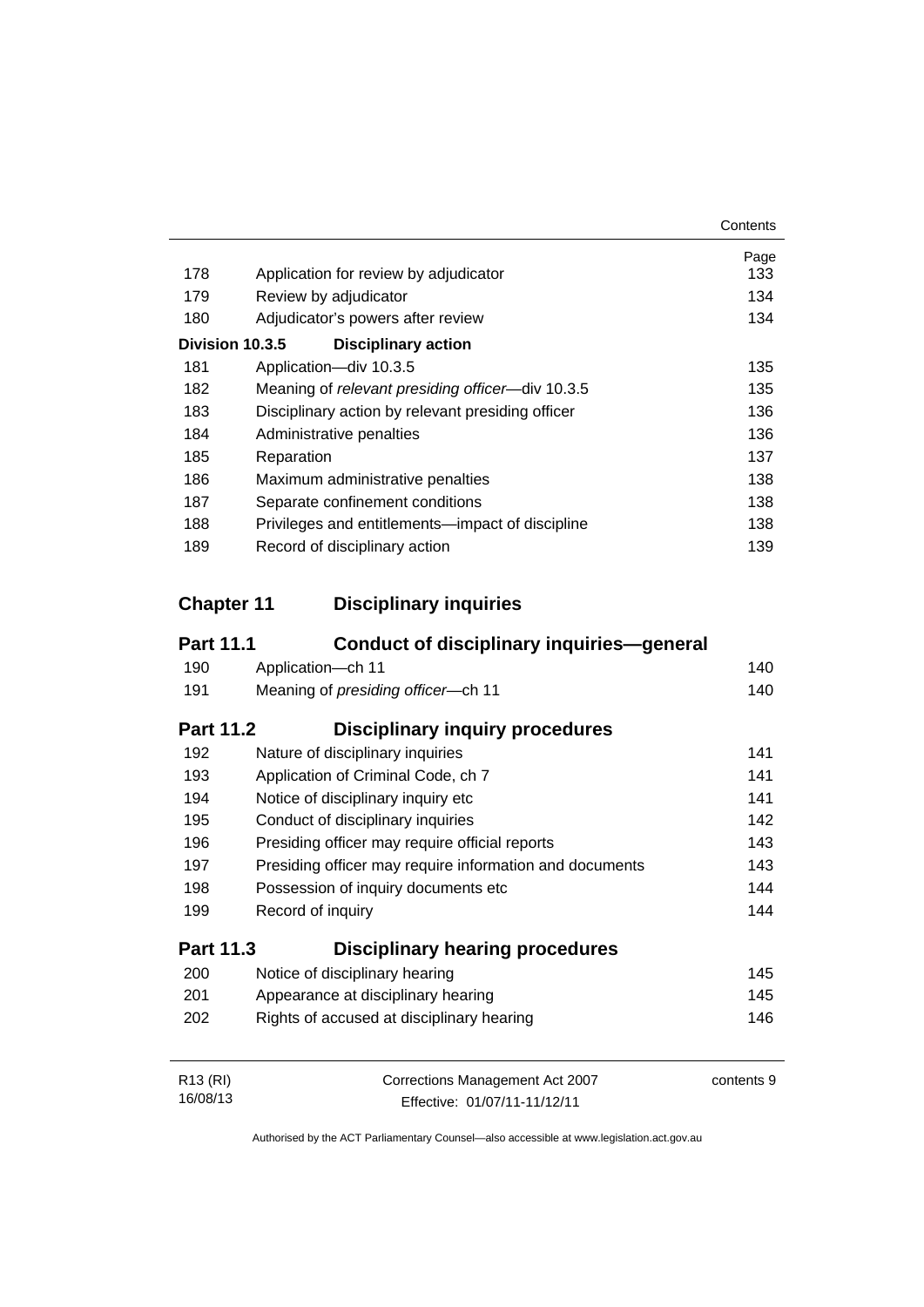| 203               | Appearance at disciplinary hearing—audiovisual or audio link           | Page<br>147          |  |
|-------------------|------------------------------------------------------------------------|----------------------|--|
| <b>Chapter 12</b> | <b>Full-time detainees-leave</b>                                       |                      |  |
| <b>Part 12.1</b>  | <b>Local leave</b>                                                     |                      |  |
| 204               | Local leave directions                                                 | 149                  |  |
| 205               | Local leave permits                                                    | 150                  |  |
| <b>Part 12.2</b>  | <b>Interstate leave</b>                                                |                      |  |
| Division 12.2.1   | General                                                                |                      |  |
| 206               | Definitions-pt 12.2                                                    | 151                  |  |
| 207               | Declaration of corresponding leave laws                                | 151                  |  |
| Division 12.2.2   | <b>ACT permits for interstate leave</b>                                |                      |  |
| 208               | Interstate leave permits                                               | 152                  |  |
| 209               | Effect of ACT permit for interstate leave                              | 153                  |  |
| 210               | Notice to participating States                                         | 154                  |  |
| 211               | Powers of escort officers<br>154                                       |                      |  |
| 212               | Liability for damage etc                                               | 155                  |  |
| Division 12.2.3   | Interstate leave under corresponding leave laws                        |                      |  |
| 213               | Effect in ACT of interstate leave permit under corresponding leave law | 155                  |  |
| 214               | Powers of interstate escort officers                                   | 155                  |  |
| 215               | Escape of interstate detainee                                          | 156                  |  |
| 216               | Return of escaped interstate detainee                                  | 156                  |  |
| <b>Chapter 13</b> | <b>Miscellaneous</b>                                                   |                      |  |
| 217               | Lawful temporary absence from correctional centre                      | 158                  |  |
| 218               | Detainee's work-no employment contract etc                             | 158                  |  |
| 219               | Detainee's work-work safety                                            | 159                  |  |
| 220               | Personal injury management-detainees etc                               | 159                  |  |
| 221               | Random testing of detainees-statistical purposes                       | 160                  |  |
| 222               | Confidentiality                                                        | 160                  |  |
| 223               | Protection from liability                                              | 163                  |  |
| 224               | Corrections dogs                                                       | 163                  |  |
| contents 10       | Corrections Management Act 2007                                        | R <sub>13</sub> (RI) |  |

Effective: 01/07/11-11/12/11

16/08/13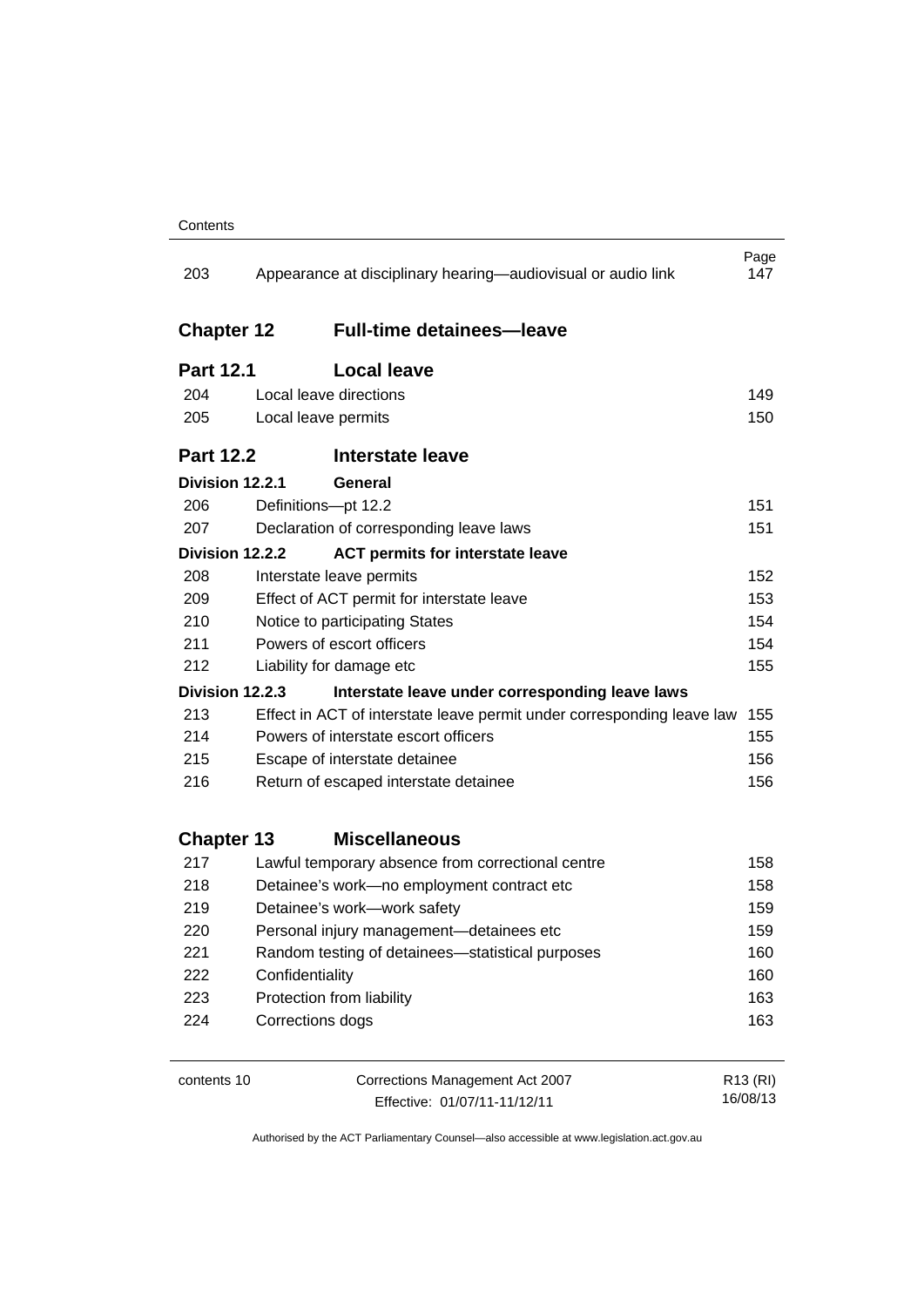|                   |                                              | Contents    |
|-------------------|----------------------------------------------|-------------|
| 225               | Declaration of corresponding corrections law | Page<br>164 |
| 226               | Evidentiary certificates                     | 164         |
| 227               | Determination of fees                        | 165         |
| 228               | Approved forms                               | 165         |
| 229               | Regulation-making power                      | 166         |
|                   |                                              |             |
| <b>Chapter 50</b> | <b>Transitional</b>                          |             |
| 500               | Meaning of commencement day-ch 50            | 168         |
| 505               | Construction of outdated references          | 168         |
| <b>Dictionary</b> |                                              | 170         |
| <b>Endnotes</b>   |                                              |             |
| 1                 | About the endnotes                           | 177         |
| 2                 | Abbreviation key                             | 177         |
| 3                 | Legislation history                          | 178         |
| 4                 | Amendment history                            | 180         |
| 5                 | Earlier republications                       | 189         |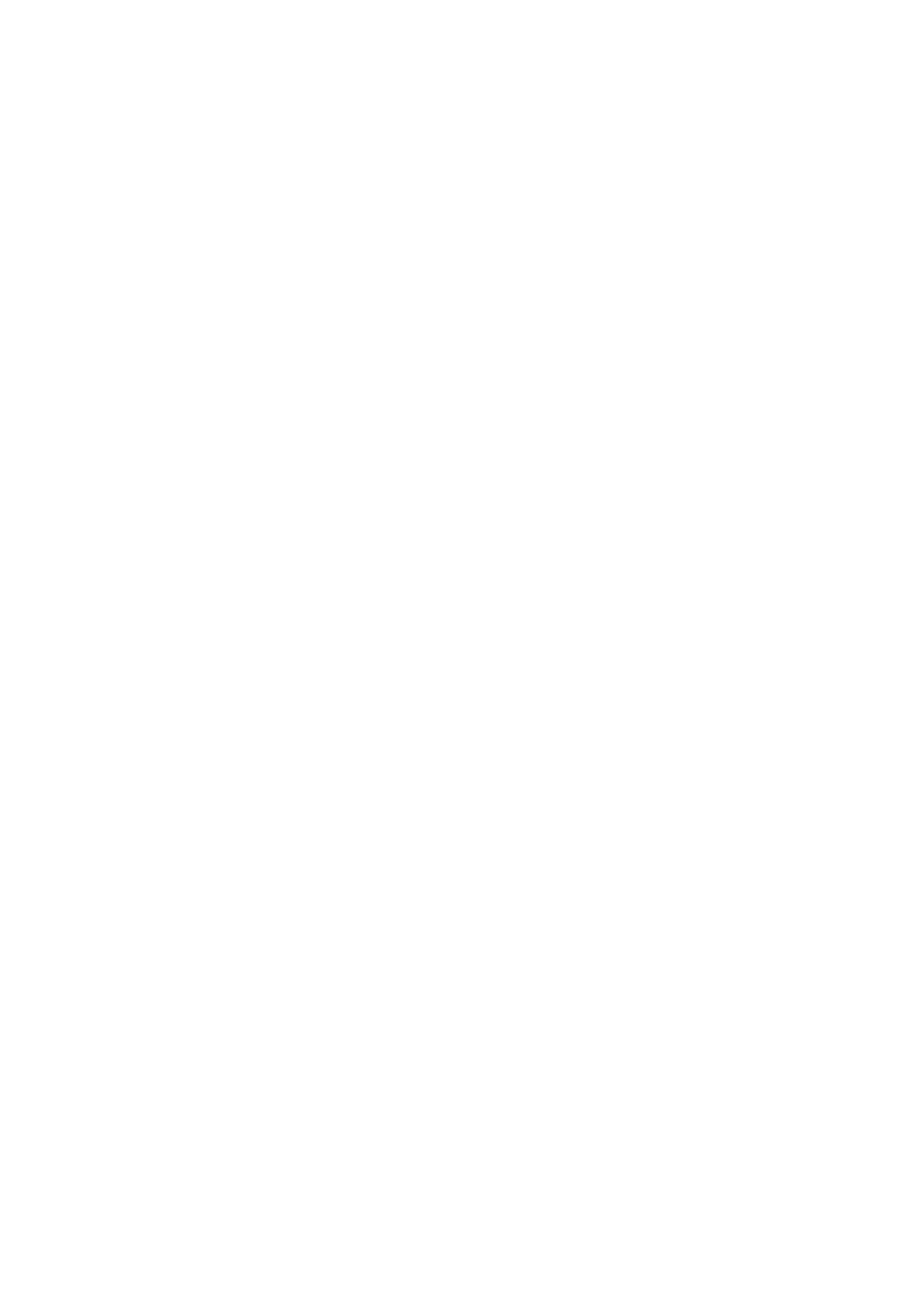

# **Corrections Management Act 2007**

An Act relating to correctional services, and for other purposes

R13 (RI) 16/08/13

l

Corrections Management Act 2007 Effective: 01/07/11-11/12/11

page 1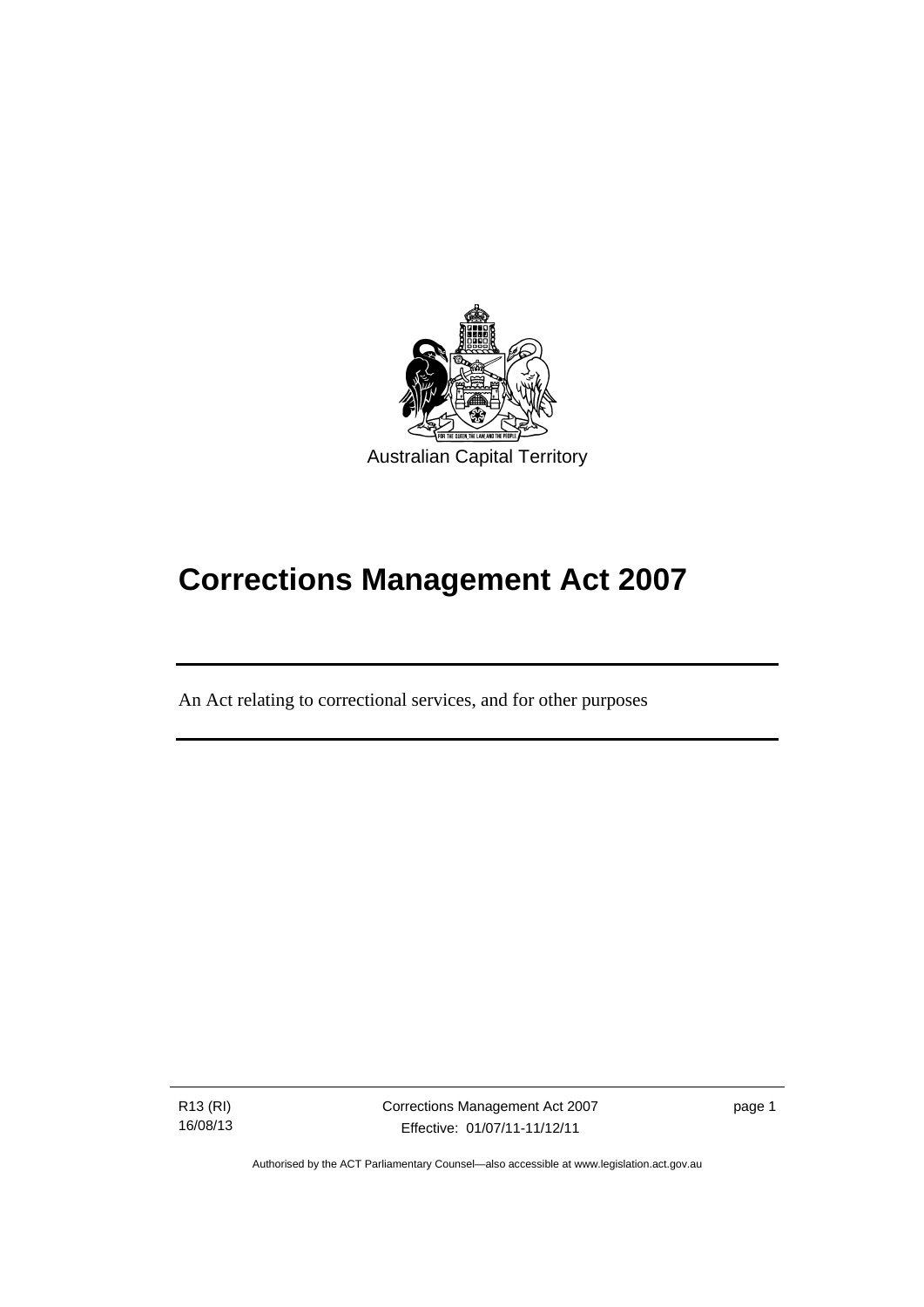### <span id="page-15-0"></span>**Preamble**

- 1 The inherent dignity of all human beings, whatever their personal or social status, is one of the fundamental values of a just and democratic society.
- 2 The criminal justice system should respect and protect all human rights in accordance with the *Human Rights Act 2004* and international law.
- 3 Sentences are imposed on offenders as punishment, not for punishment.
- 4 The management of imprisoned offenders, and people remanded or otherwise detained in lawful custody, should contribute to the maintenance of a safe, just and democratic society, particularly as follows:
	- (a) by ensuring justice, security and good order at correctional centres;
	- (b) by ensuring that harm suffered by victims of offenders, and their need for protection, are considered appropriately in making decisions about the management of offenders;
	- (c) by promoting the rehabilitation of imprisoned offenders and their reintegration into society;
	- (d) by ensuring that imprisoned offenders and people remanded or otherwise detained in lawful custody are treated in a decent, humane and just way.

The Legislative Assembly for the Australian Capital Territory therefore enacts as follows: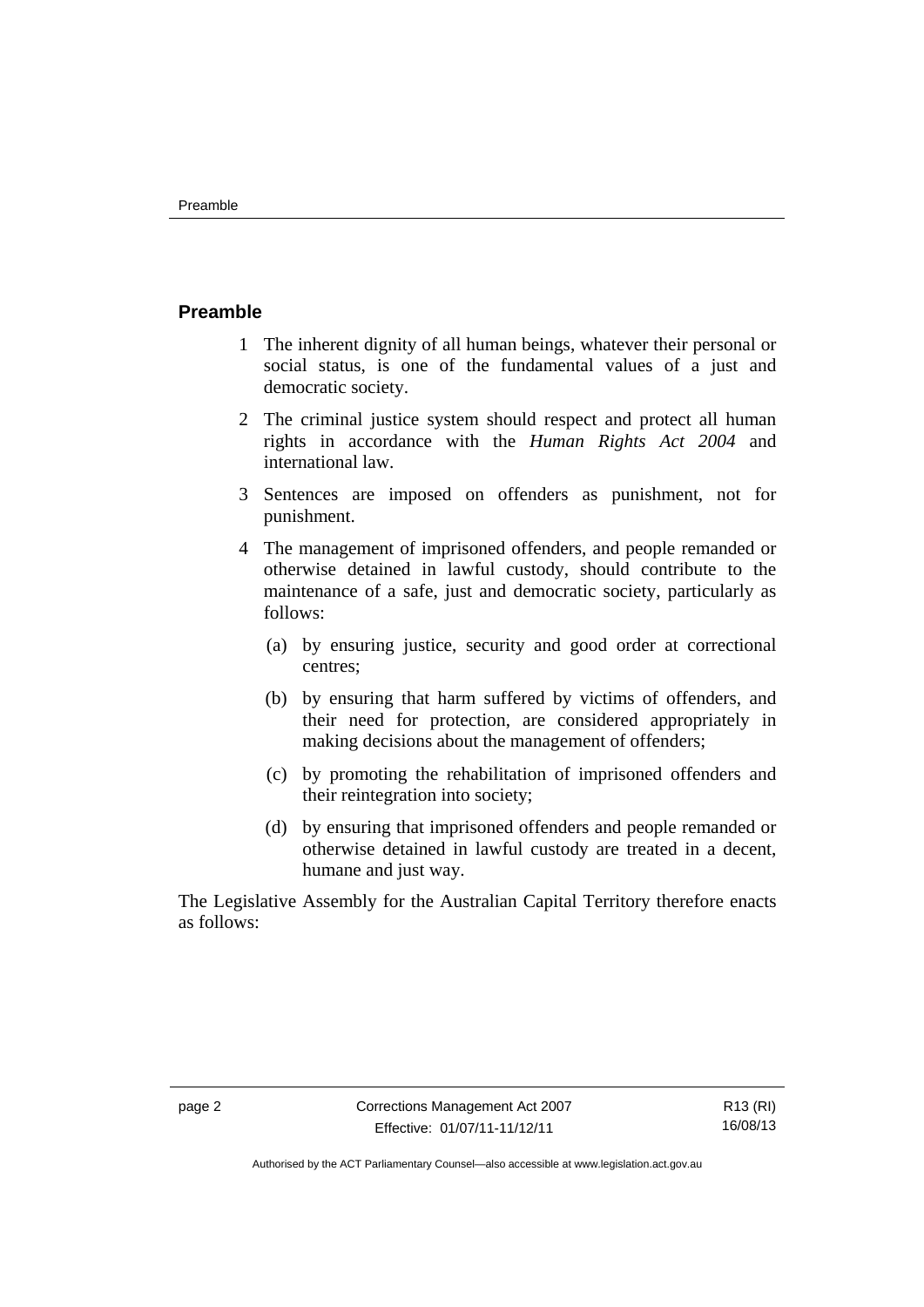## <span id="page-16-0"></span>**Chapter 1** Preliminary

### <span id="page-16-1"></span>**1 Name of Act**

This Act is the *Corrections Management Act 2007*.

### <span id="page-16-2"></span>**3 Dictionary**

The dictionary at the end of this Act is part of this Act.

*Note 1* The dictionary at the end of this Act defines certain terms used in this Act, and includes references (*signpost definitions*) to other terms defined elsewhere.

> For example, the signpost definition '*detainee*—see section 6.' means that the term '*detainee*' is defined in that section and the definition applies to this Act.

*Note 2* A definition in the dictionary (including a signpost definition) applies to the entire Act unless the definition, or another provision of the Act, provides otherwise or the contrary intention otherwise appears (see Legislation Act, s 155 and s 156 (1)).

### <span id="page-16-3"></span>**4 Notes**

A note included in this Act is explanatory and is not part of this Act.

*Note* See the Legislation Act, s 127 (1), (4) and (5) for the legal status of notes.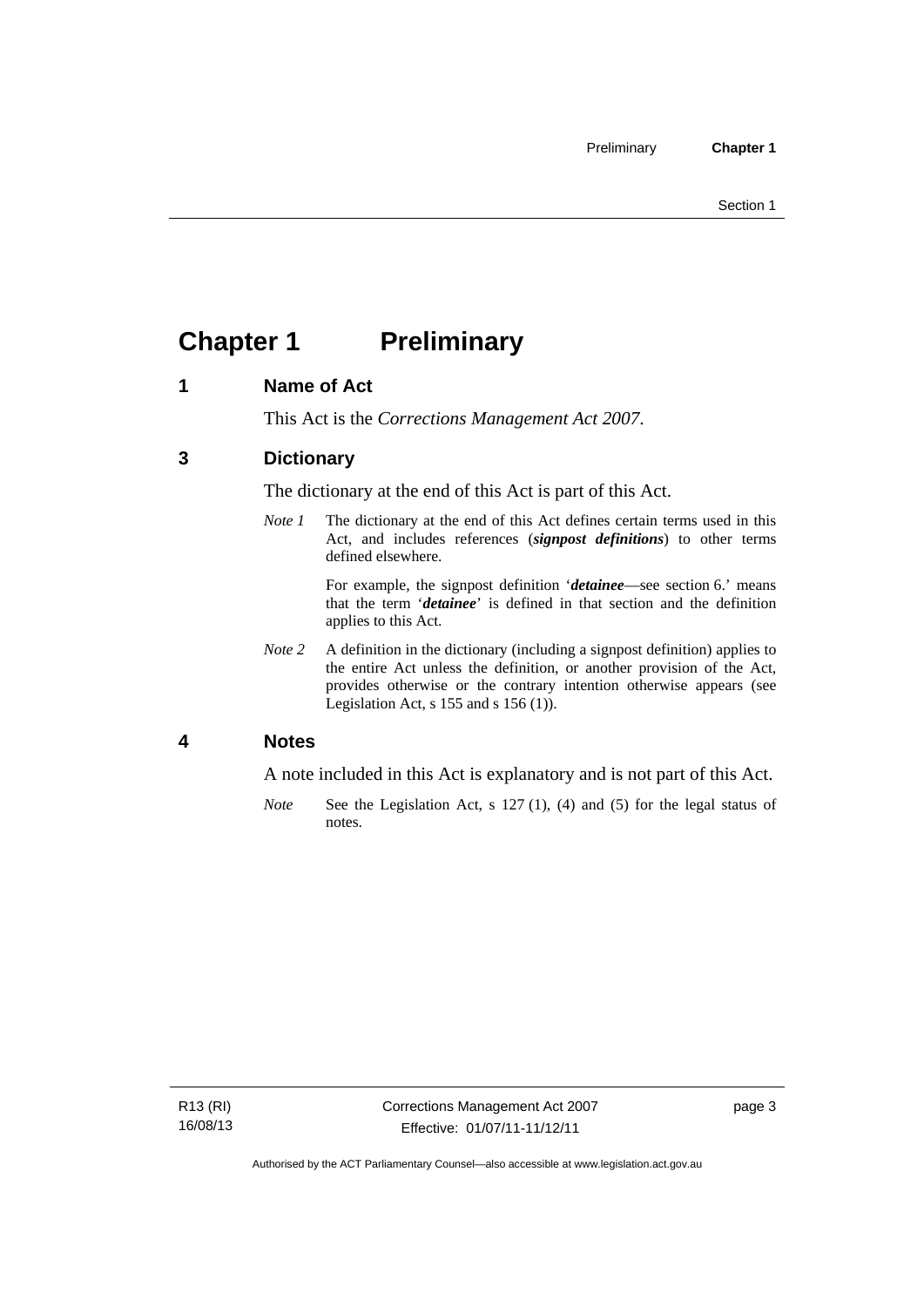### <span id="page-17-0"></span>**5 Offences against Act—application of Criminal Code etc**

Other legislation applies in relation to offences against this Act.

#### *Note 1 Criminal Code*

The Criminal Code, ch 2 applies to all offences against this Act (see Code, pt 2.1).

The chapter sets out the general principles of criminal responsibility (including burdens of proof and general defences), and defines terms used for offences to which the Code applies (eg *conduct*, *intention*, *recklessness* and *strict liability*).

#### *Note 2 Penalty units*

The Legislation Act, s 133 deals with the meaning of offence penalties that are expressed in penalty units.

### <span id="page-17-1"></span>**6 Application of Act—***detainees*

- (1) This Act applies to each of the following (each of whom is a *detainee*):
	- (a) an offender while the offender is required to be imprisoned under full-time detention because of a committal order for the *Crimes (Sentence Administration) Act 2005*, part 3.1;
	- (b) an offender under a sentence of imprisonment while the offender is required to perform periodic detention in a detention period under the *Crimes (Sentence Administration) Act 2005,* part 5.3;
	- (c) a person while the person is remanded in custody because of an order for remand for the *Crimes (Sentence Administration) Act 2005*, part 3.2;
	- (d) anyone else while the person is required to be held in custody or detention under a territory law or a law of the Commonwealth, a State or another Territory.

#### **Examples—par (d)**

1 a person held on a warrant issued under the *Royal Commissions Act 1991*, section 35 (Apprehension of witnesses failing to appear)

R13 (RI) 16/08/13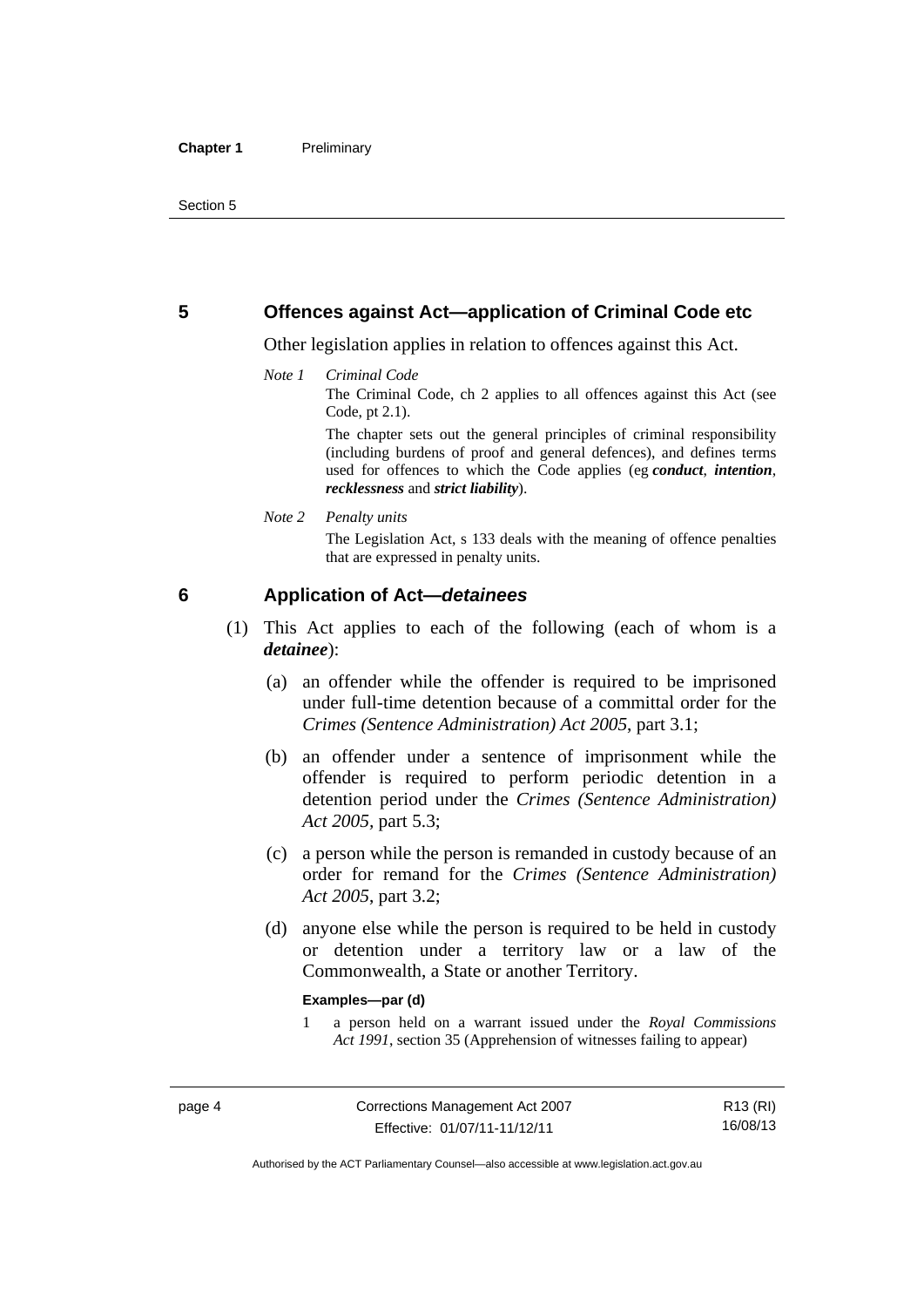- 2 a person in immigration detention under the *Migration Act 1958*  (Cwlth)
- 3 an interstate detainee on leave in the ACT held in custody overnight
- *Note* An example is part of the Act, is not exhaustive and may extend, but does not limit, the meaning of the provision in which it appears (see Legislation Act, s 126 and s 132).
- (2) However, the application of this Act is subject to the *Crimes (Sentence Administration) Act 2005*, part 4.3 (Full-time detention in NSW).
- (3) Also, this Act (other than chapter 4 (Detention in police and court cells)) does not apply to a person detained under the *Children and Young People Act 2008*.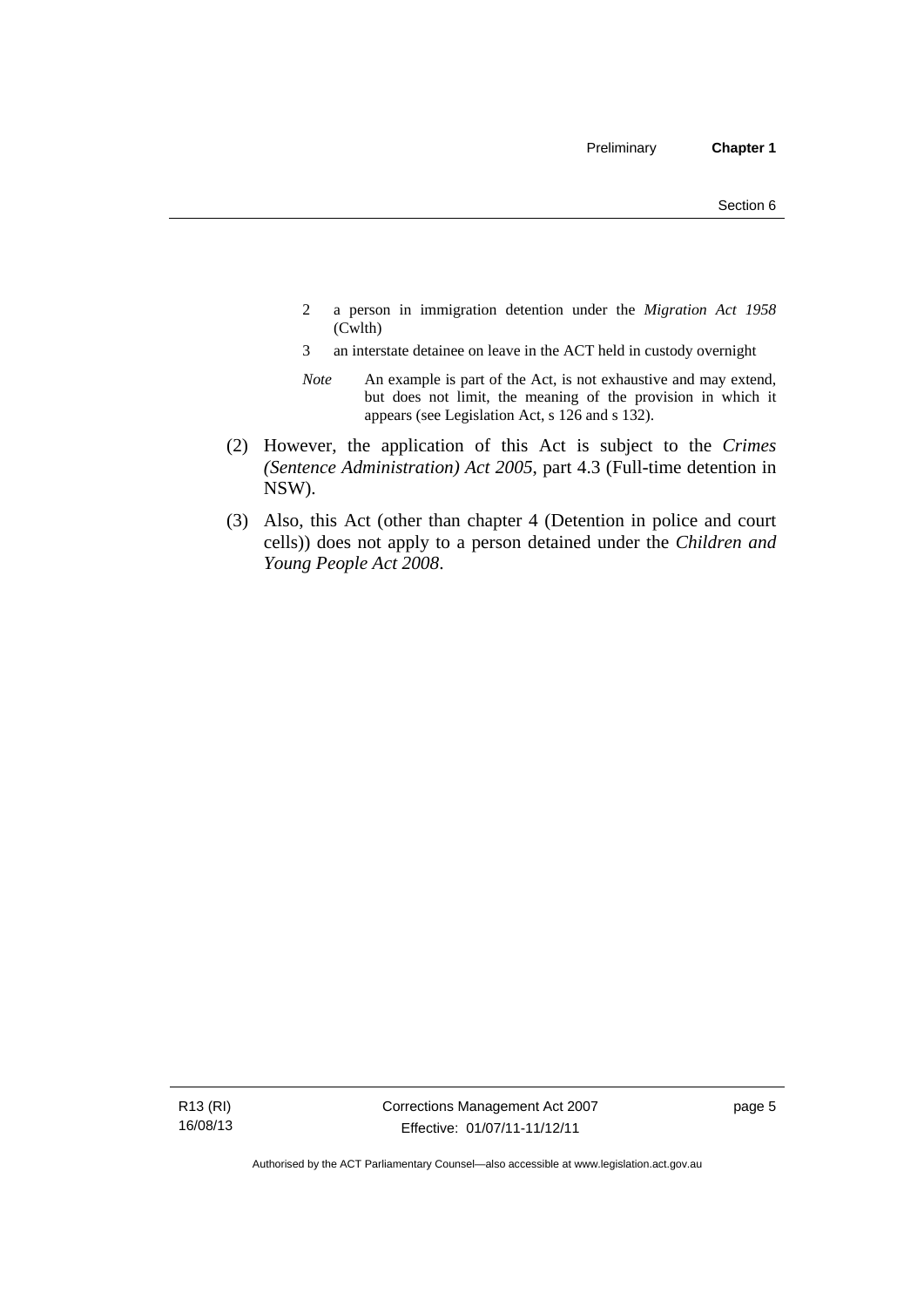Section 7

### <span id="page-19-0"></span>**Chapter 2 Objects and principles**

### <span id="page-19-1"></span>**7 Main objects of Act**

The main objects of this Act are to promote public safety and the maintenance of a just society, particularly by—

- (a) ensuring the secure detention of detainees at correctional centres; and
- (b) ensuring justice, security and good order at correctional centres; and
- (c) ensuring that detainees are treated in a decent, humane and just way; and
- (d) promoting the rehabilitation of offenders and their reintegration into society.

### <span id="page-19-2"></span>**8 Management of correctional services**

Correctional services must be managed so as to achieve the main objects of this Act, particularly by—

- (a) ensuring that public safety is the paramount consideration in decision-making about the management of detainees; and
- (b) ensuring respect for the humanity of everyone involved in correctional services, including detainees, corrections officers and other people who work at or visit correctional centres; and
- (c) ensuring behaviour by corrections officers that recognises and respects the inherent dignity of detainees as individuals; and
- (d) ensuring that harm suffered by victims, and their need for protection, are considered appropriately in decision-making about the management of detainees.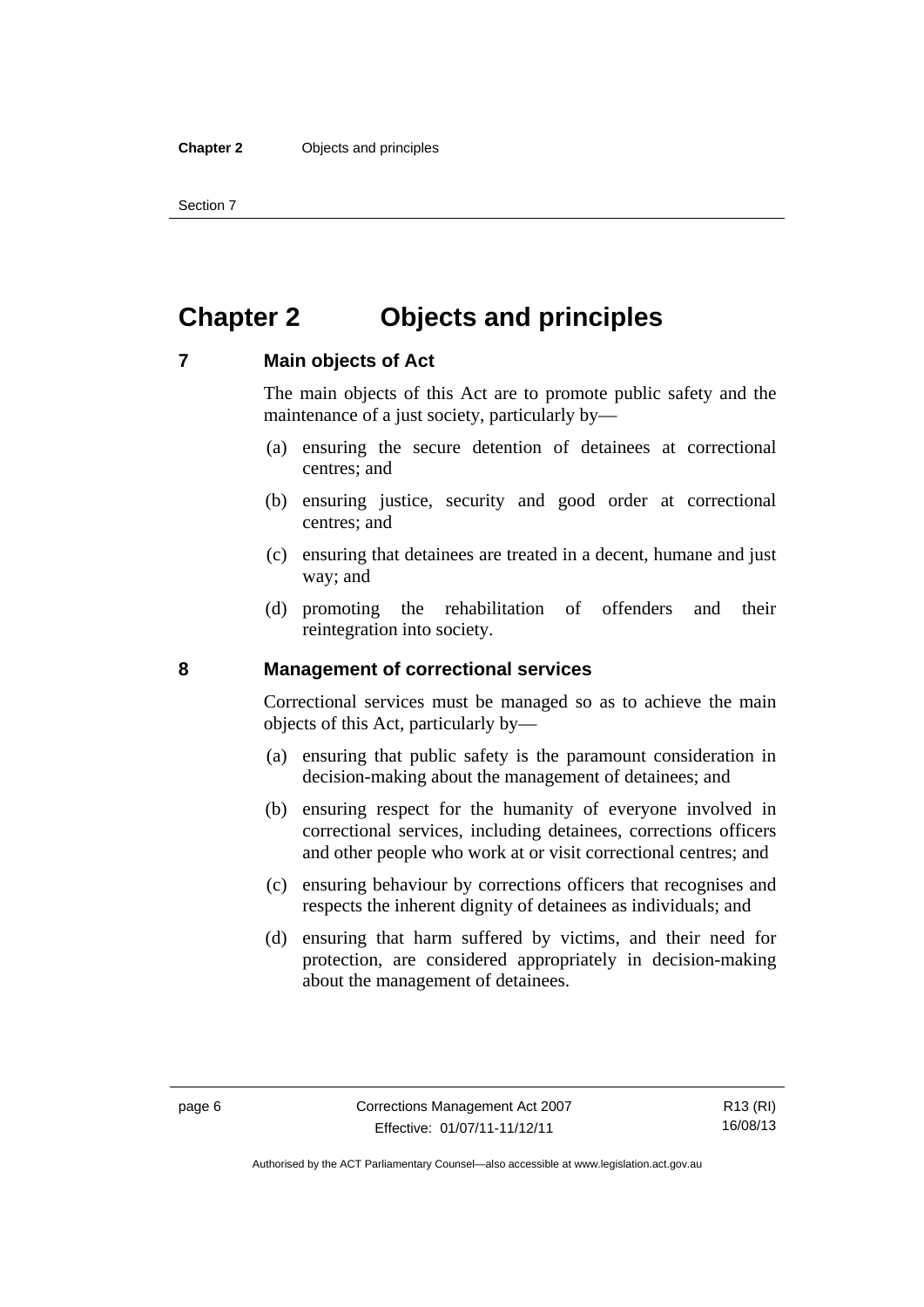### <span id="page-20-0"></span>**9 Treatment of detainees generally**

Functions under this Act in relation to a detainee must be exercised as follows:

- (a) to respect and protect the detainee's human rights;
- (b) to ensure the detainee's decent, humane and just treatment;
- (c) to preclude torture or cruel, inhuman or degrading treatment;
- (d) to ensure the detainee is not subject to further punishment (in addition to deprivation of liberty) only because of the conditions of detention;
- (e) to ensure the detainee's conditions in detention comply with section 12 (Correctional centres—minimum living conditions);
- (f) if the detainee is an offender—to promote, as far as practicable, the detainee's rehabilitation and reintegration into society.

### <span id="page-20-1"></span>**10 Treatment of remandees**

- (1) Functions under this Act in relation to a detainee who is a remandee must also be exercised to recognise and respect that—
	- (a) the remandee must be presumed innocent of any offence for which the remandee is remanded; and
	- (b) the detention is not imposed as punishment of the remandee.
- (2) Subsection (1) does not apply if the remandee—
	- (a) has been convicted or found guilty of the offence for which the remandee is detained; or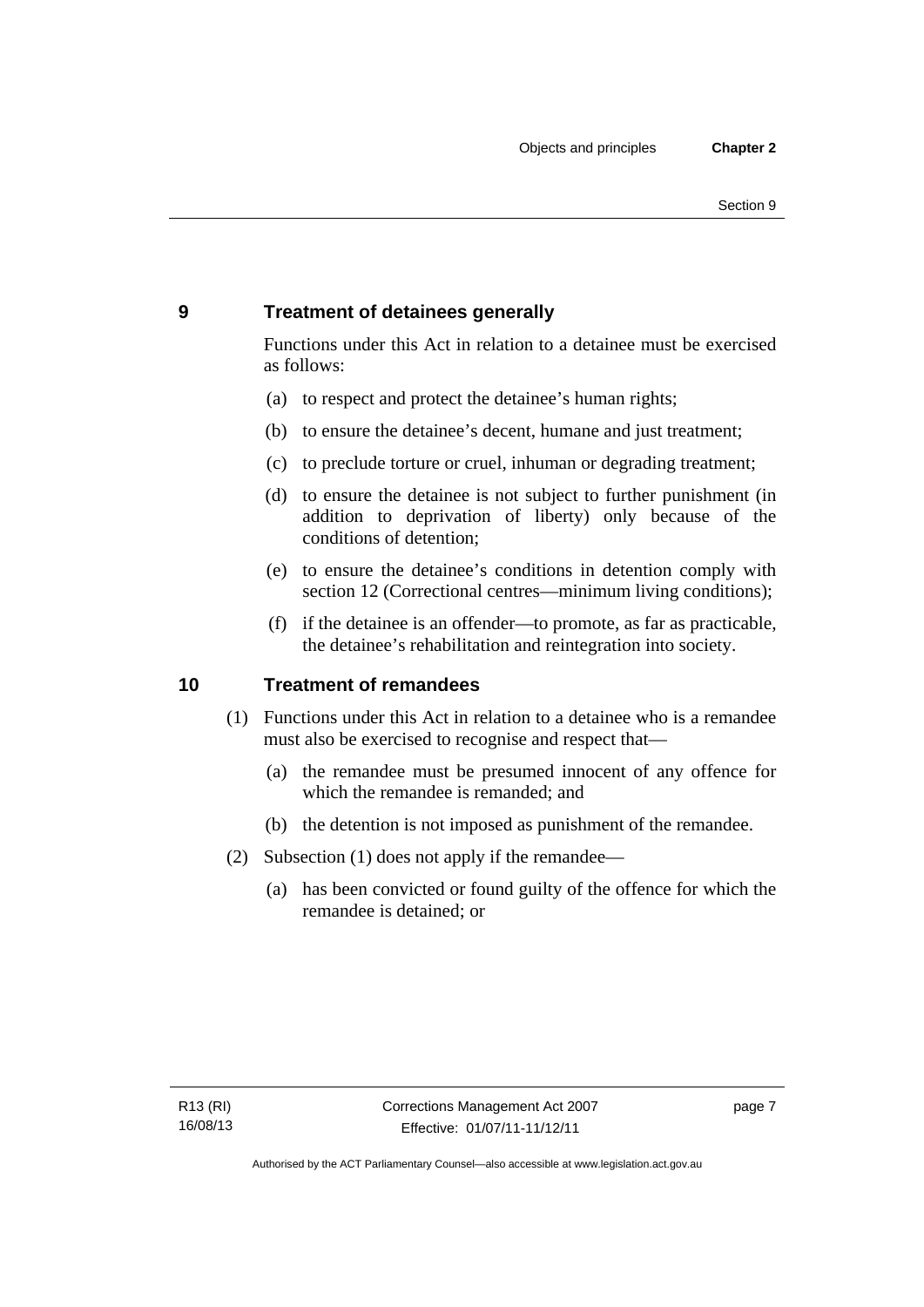(b) is under a sentence of imprisonment in relation to another offence.

#### **Examples—par (a)**

- 1 a convicted person remanded in custody for sentencing
- 2 a paroled offender remanded in custody during an adjournment of a hearing by the sentence administration board
- *Note* An example is part of the Act, is not exhaustive and may extend, but does not limit, the meaning of the provision in which it appears (see Legislation Act, s 126 and s 132).

### <span id="page-21-0"></span>**11 Treatment of certain detainees**

- (1) This section applies to a person (other than a sentenced offender or remandee) while the person is required to be held in custody or detention under a territory law or a law of the Commonwealth, a State or another Territory.
- (2) Functions under this Act in relation to the person must be exercised to recognise and respect the purpose for which the person is held in custody or detention.
- (3) This Act applies in relation to the person as a full-time detainee, with any changes prescribed by regulation.

### <span id="page-21-1"></span>**12 Correctional centres—minimum living conditions**

- (1) To protect the human rights of detainees at correctional centres, the director-general must ensure, as far as practicable, that conditions at correctional centres meet at least the following minimum standards:
	- (a) detainees must have access to sufficient food and drink to avoid hunger and poor nourishment;
	- (b) detainees must have access to sufficient suitable clothing that does not degrade or humiliate detainees;
	- (c) detainees must have access to suitable facilities for personal hygiene;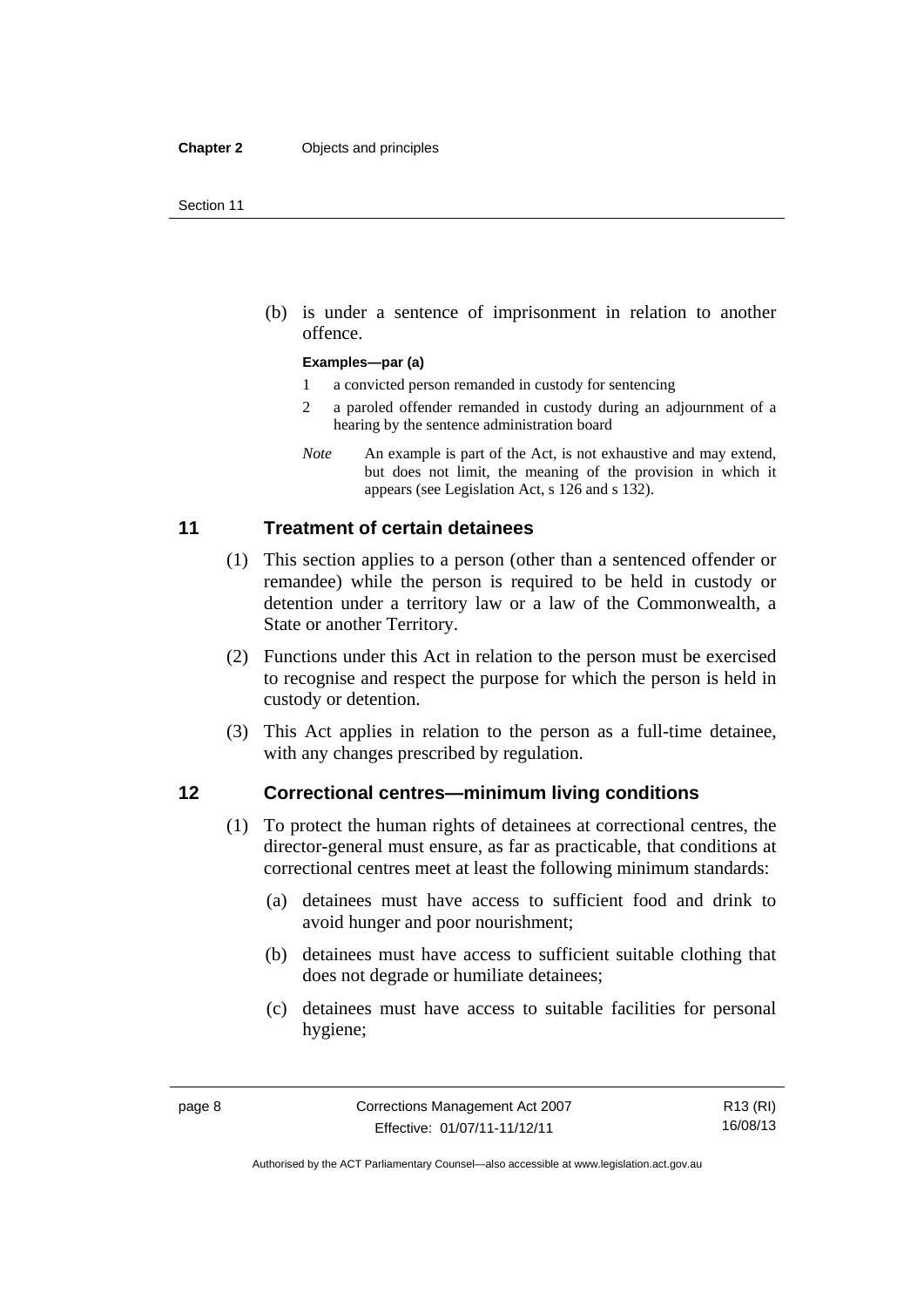- (d) detainees must have suitable accommodation and bedding for sleeping in reasonable privacy and comfort;
- (e) detainees must have reasonable access to the open air and exercise;
- (f) detainees must have reasonable access to telephone, mail and other facilities for communicating with people in the community;
- (g) detainees must have reasonable opportunities to receive visits from family members, accredited people and others;
	- *Note Family member* and *accredited person* are defined in the dictionary.
- (h) detainees must have reasonable opportunities to communicate with their lawyers;
- (i) detainees must have reasonable access to news and education services and facilities to maintain contact with society;
- (j) detainees must have access to suitable health services and health facilities;
- (k) detainees must have reasonable opportunities for religious, spiritual and cultural observances.

#### **Example—par (k)**

observances and practices relating to religious or spiritual beliefs, including indigenous spiritual beliefs

- *Note* An example is part of the Act, is not exhaustive and may extend, but does not limit, the meaning of the provision in which it appears (see Legislation Act, s 126 and s 132).
- (2) Chapter 6 (Living conditions at correctional centres) applies in relation to correctional centres.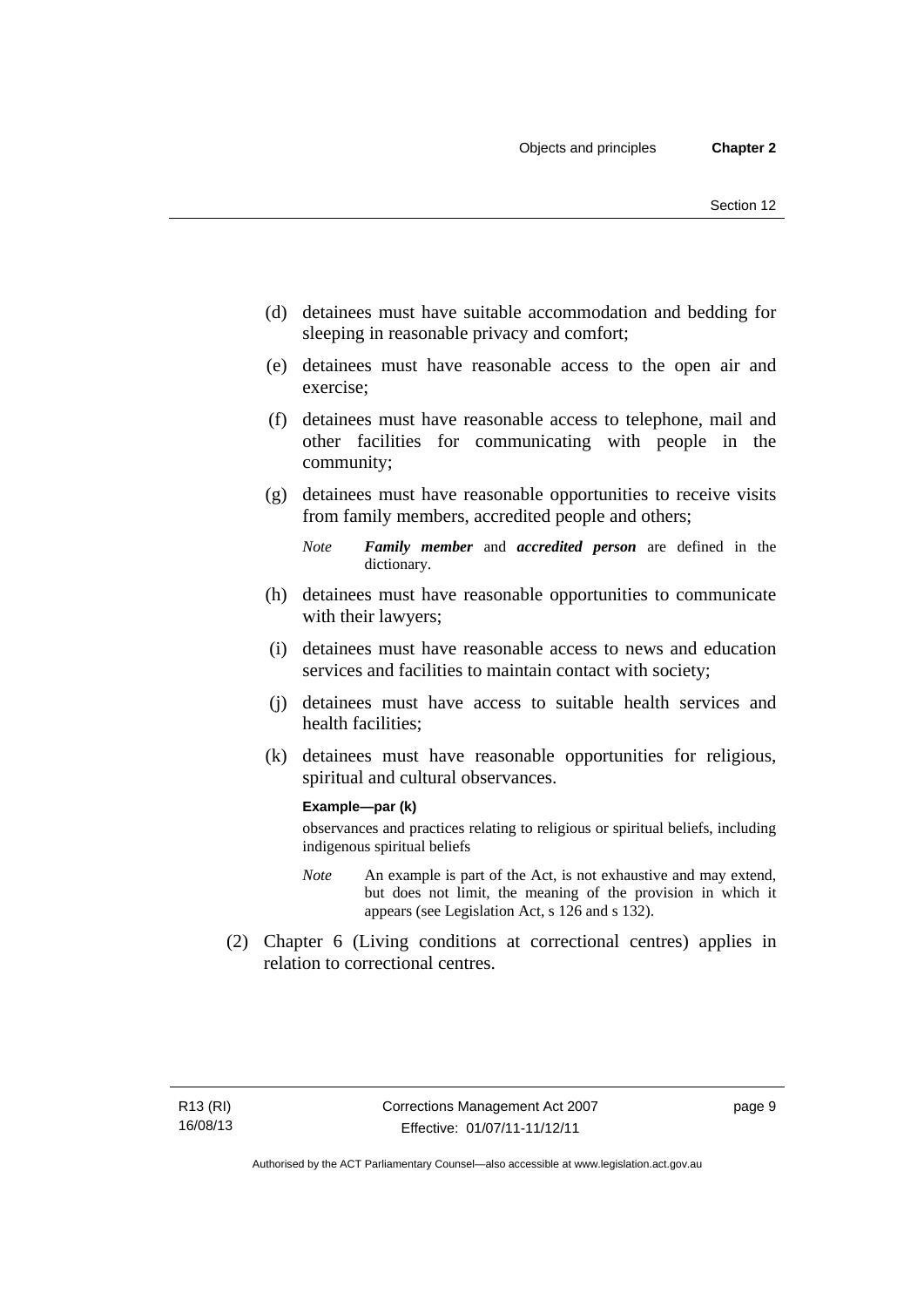**Chapter 3** Administration<br>**Part 3.1** Administration-Administration—general

Section 13

### <span id="page-23-0"></span>**Chapter 3 Administration**

### <span id="page-23-1"></span>**Part 3.1 Administration—general**

### <span id="page-23-2"></span>**13 Ministerial directions to director-general**

 (1) The Minister may give written directions to the director-general about the exercise of functions under this Act.

#### **Example of direction**

a direction to make corrections policies or operating procedures to ensure that functions are exercised in accordance with a particular decision of the Supreme Court or a particular finding of a board of inquiry or royal commission

- *Note* An example is part of the Act, is not exhaustive and may extend, but does not limit, the meaning of the provision in which it appears (see Legislation Act, s 126 and s 132).
- (2) The director-general must comply with a direction under this section.
- (3) A direction is a notifiable instrument.

*Note* A notifiable instrument must be notified under the Legislation Act.

### <span id="page-23-3"></span>**14 Corrections policies and operating procedures**

- (1) The director-general may make corrections policies and operating procedures, consistent with this Act, to facilitate the effective and efficient management of correctional services.
- (2) Each corrections policy or operating procedure is a notifiable instrument.
	- *Note 1* A notifiable instrument must be notified under the Legislation Act.
	- *Note 2* The amendment or repeal of a corrections policy or operating procedure is also a notifiable instrument. See the Legislation Act, section 46 (Power to make instrument includes power to amend or repeal).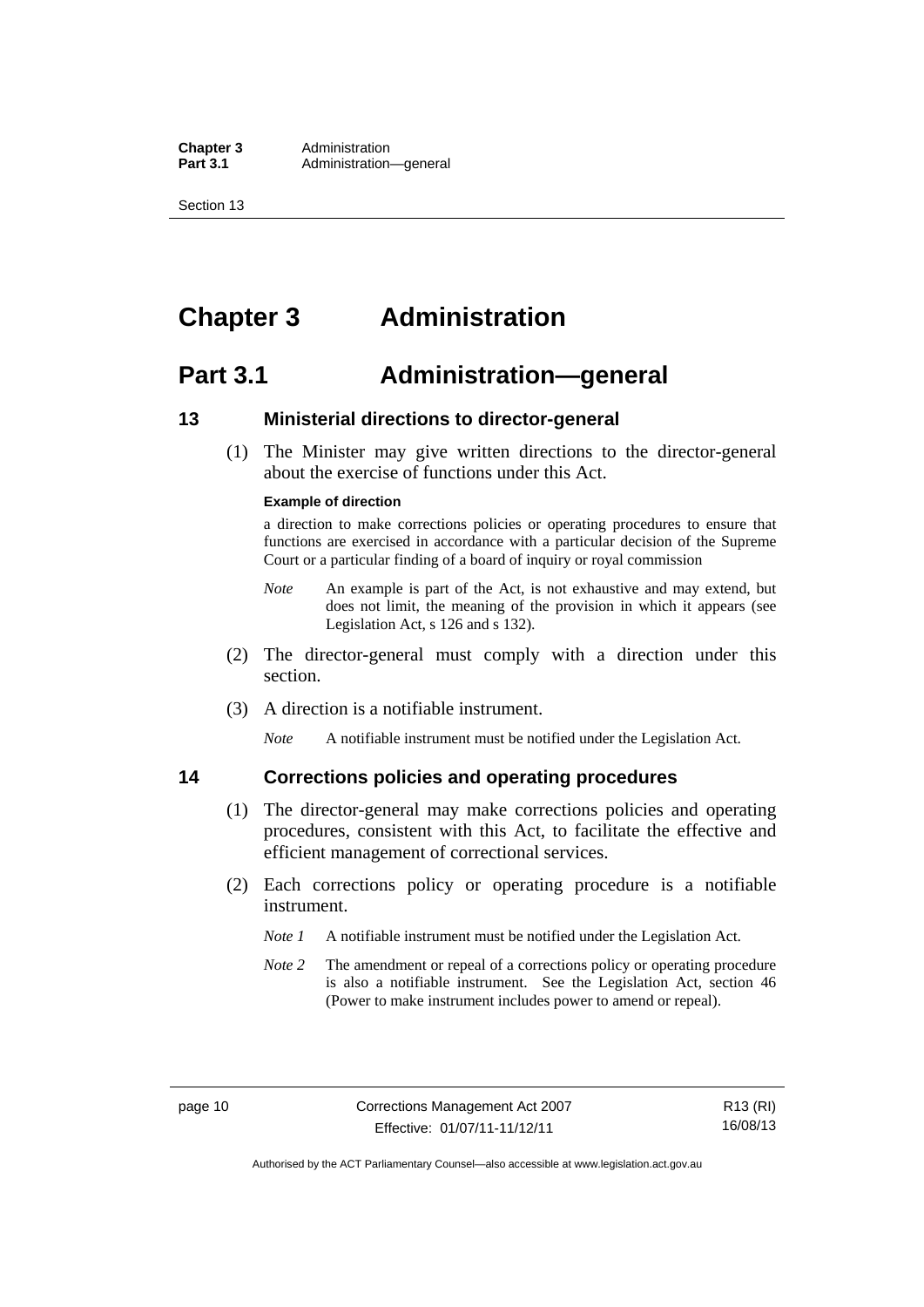- (3) Each corrections policy or operating procedure—
	- (a) must be available for inspection by anyone at each correctional centre; and
	- (b) may be made available for inspection at any other place decided by the director-general.

### <span id="page-24-0"></span>**15 Exclusions from notified corrections policies and operating procedures**

- (1) The director-general may exclude from a corrections policy or operating procedure notified or available for inspection in accordance with section 14 any matter that the director-general believes, on reasonable grounds, would be likely to disclose—
	- (a) information that may endanger public safety or undermine justice, security or good order at a correctional centre; or
	- (b) anything prescribed by regulation.
- (2) If subsection (1) applies to a corrections policy or operating procedure—
	- (a) the policy or procedure must contain a statement about the effect of this section; and
	- (b) the excluded matter must be available for inspection, on request, by any of the following:
		- (i) a judge or magistrate;
		- (ii) a member of the Legislative Assembly;
		- (iii) an official visitor;
		- (iv) the human rights commissioner;
		- (v) the public advocate;
		- (vi) the ombudsman;

page 11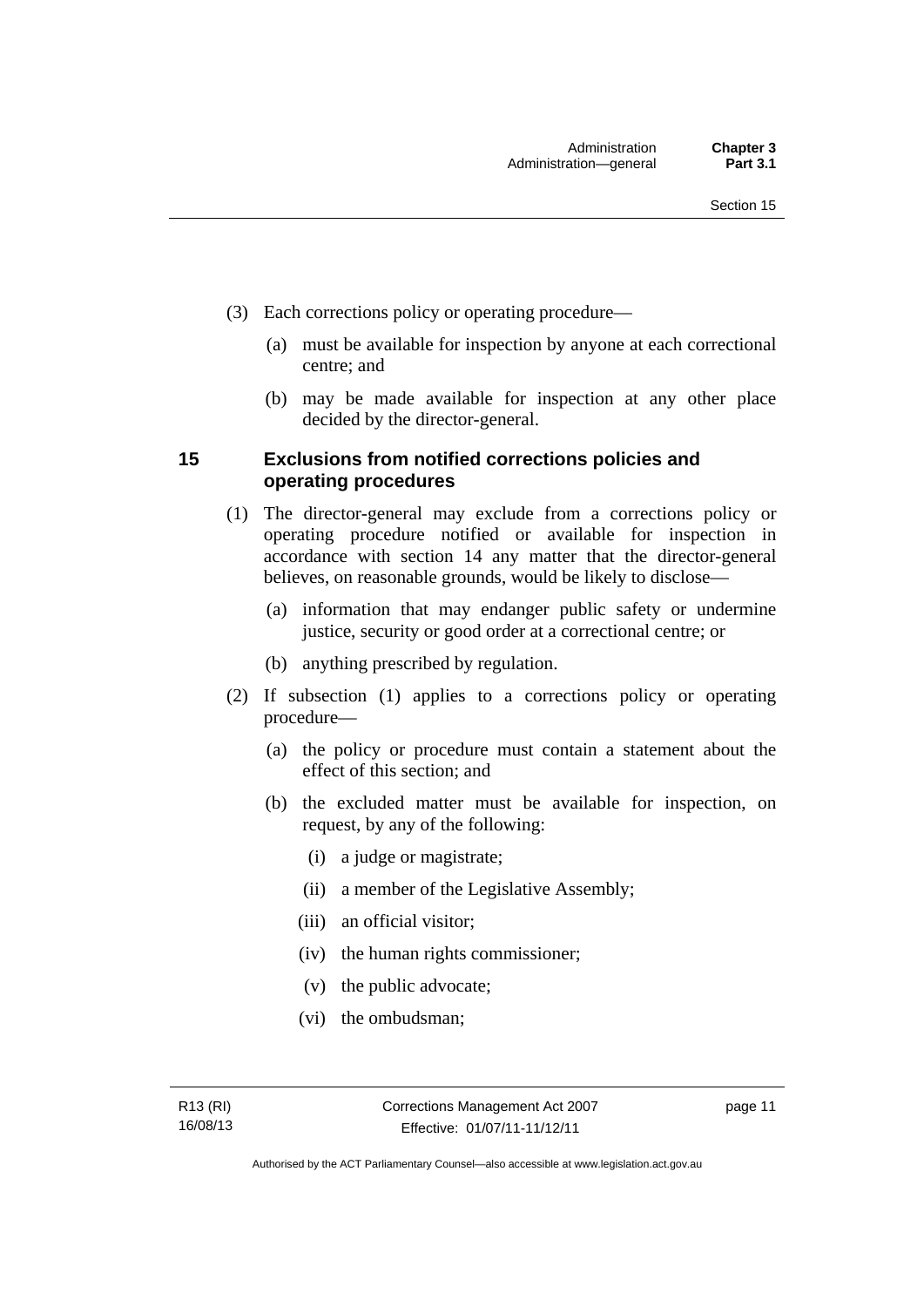Section 16

- (vii) anyone else prescribed by regulation.
- *Note* Territory laws apply to a delegate of a person in the exercise of a delegation as if the delegate were the person who appointed the delegate (see Legislation Act, s 239 (2)).

### <span id="page-25-0"></span>**16 Director-general directions**

- (1) The director-general may give directions in relation to a detainee.
- (2) Without limiting subsection (1), the director-general may give a direction that the director-general considers necessary and reasonable in relation to any of the following:
	- (a) the welfare or safety of the detainee or anyone else;
	- (b) security or good order at a correctional centre;
	- (c) ensuring compliance with any requirement under this Act or another territory law.
- (3) A direction may be given orally or in writing and may apply to a particular detainee or 2 or more detainees.
- (4) A direction by the director-general under this Act, or anything done under the direction, is not invalid because of a defect or irregularity in or in relation to the direction.

### <span id="page-25-1"></span>**17 Director-general delegations**

- (1) The director-general may delegate any of the director-general's functions under this Act to a corrections officer.
- (2) This section does not limit the director-general's power to delegate a function under any other territory law.

#### **Examples of delegation**

1 a delegation for directions to be given to detainees at a correctional centre by the corrections officer in charge of the centre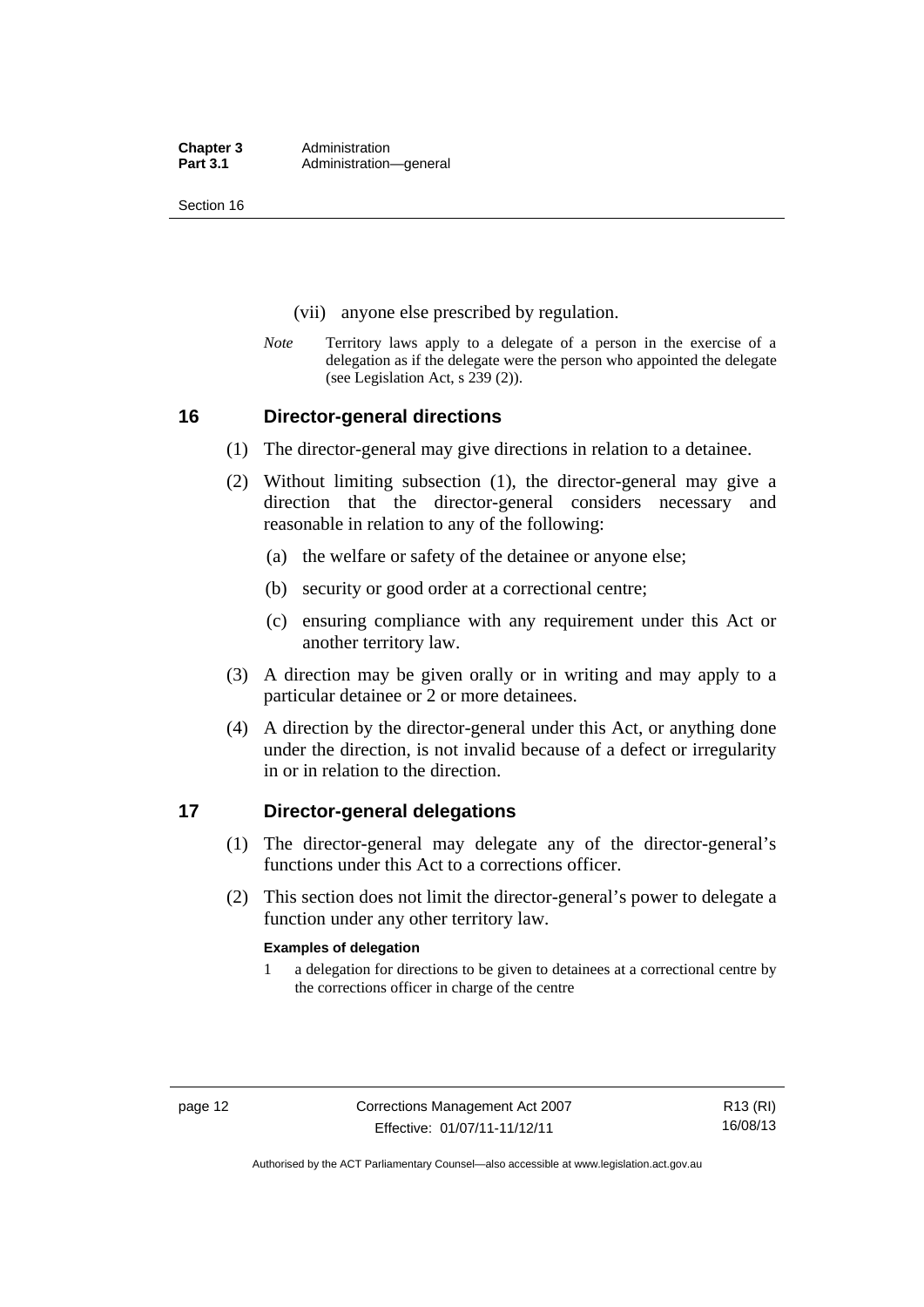- 2 a delegation for functions under chapter 10 (Discipline) to be exercised by a corrections officer at a correctional centre
- *Note 1* An example is part of the Act, is not exhaustive and may extend, but does not limit, the meaning of the provision in which it appears (see Legislation Act, s 126 and s 132).
- *Note 2* For the making of delegations and the exercise of delegated functions, see the Legislation Act, pt 19.4.
- *Note 3* The *Public Sector Management Act 1994*, s 36 also provides for a director-general to delegate, and sub-delegate, powers given to the director-general under a territory law.

### <span id="page-26-0"></span>**18 Chief police officer delegations**

- (1) The chief police officer may delegate any of the chief police officer's functions under this Act to a police officer.
- (2) This section does not limit the chief police officer's power to delegate a function under any other territory law.

#### **Example of delegation**

a delegation for giving directions under section 30 (Detention in police cells).

- *Note 1* An example is part of the Act, is not exhaustive and may extend, but does not limit, the meaning of the provision in which it appears (see Legislation Act, s 126 and s 132).
- *Note* 2 For the making of delegations and the exercise of delegated functions, see the Legislation Act, pt 19.4.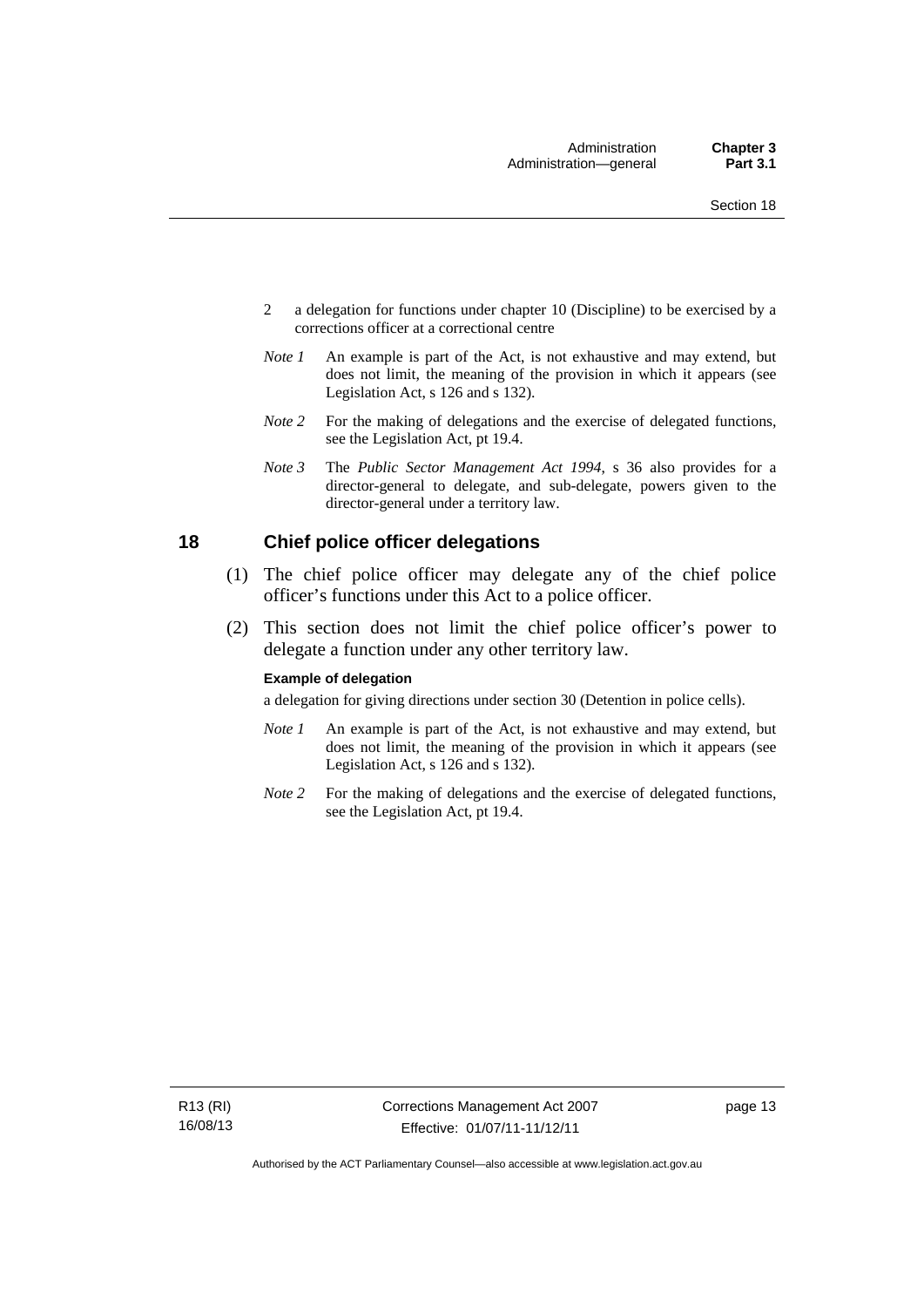**Chapter 3** Administration<br> **Part 3.2** Corrections off **Corrections officers** 

Section 19

### <span id="page-27-0"></span>**Part 3.2 Corrections officers**

### <span id="page-27-1"></span>**19 Corrections officers—appointment**

- (1) The director-general may appoint a public servant, or anyone else, as a corrections officer for this Act.
	- *Note 1* For the making of appointments (including acting appointments), see the Legislation Act, pt 19.3.
	- *Note* 2 In particular, a person may be appointed for a particular provision of a law (see Legislation Act, s 7 (3)) and an appointment may be made by naming a person or nominating the occupant of a position (see s 207).
	- *Note 3* A reference to an Act includes a reference to the statutory instruments made or in force under the Act, including any regulation and corrections policy and operating procedure (see Legislation Act, s 104).
- (2) The director-general may make an appointment under this section only if satisfied that the appointee has appropriate qualifications or experience to exercise the functions of a corrections officer.

### <span id="page-27-2"></span>**20 Corrections officers—functions**

- (1) A corrections officer—
	- (a) has the functions given to the officer under this Act or any other territory law; and
	- (b) is subject to the directions of the director-general in the exercise of the functions.
- (2) The functions of a corrections officer may be limited by—
	- (a) the instrument appointing the officer; or
	- (b) written notice given to the officer by the director-general; or
	- (c) a regulation.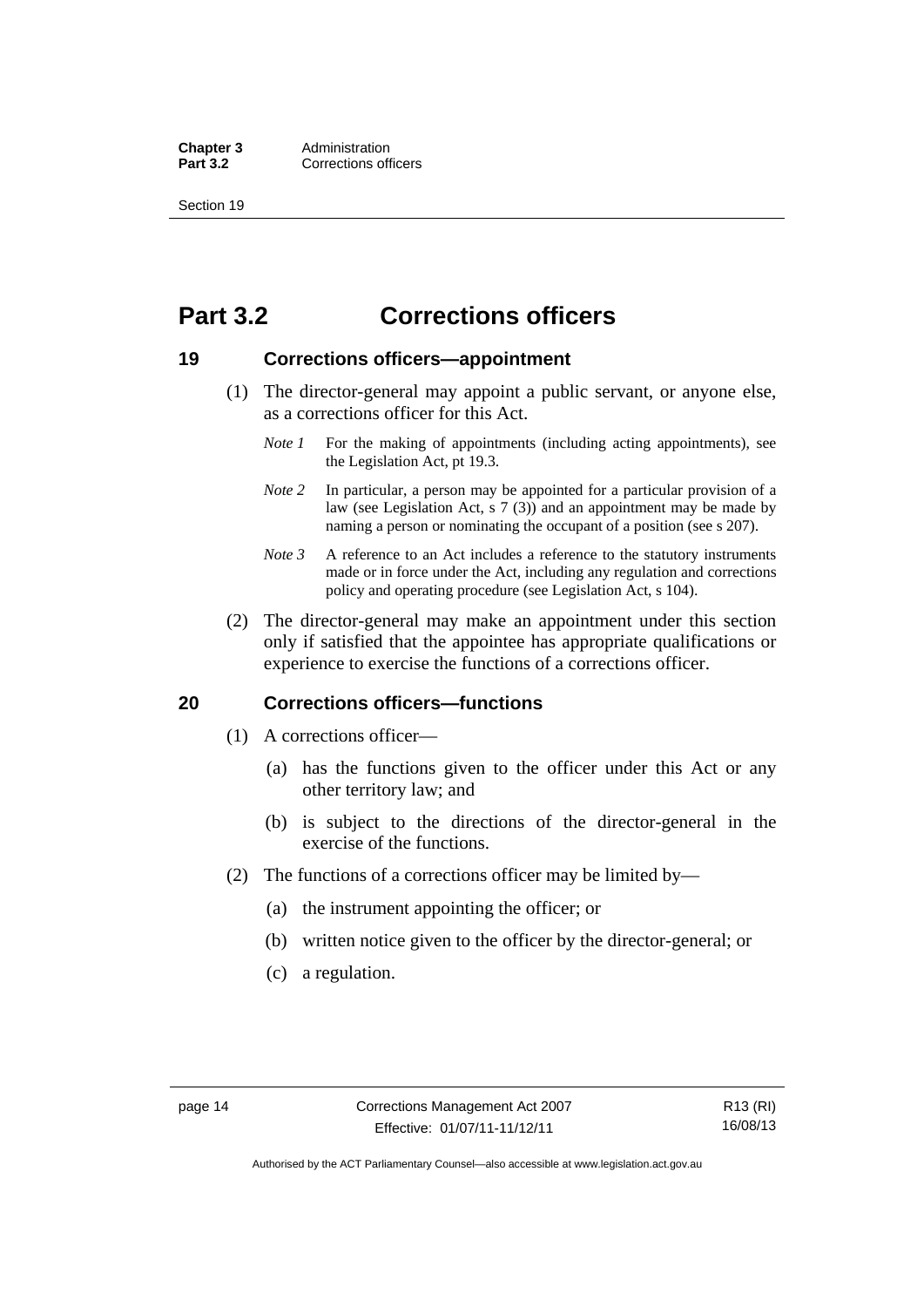### <span id="page-28-0"></span>**21 Doctors—health service appointments**

- (1) The director-general responsible for the administration of the *Public Health Act 1997* must appoint a doctor for each correctional centre.
- (2) The doctor's functions are—
	- (a) to provide health services to detainees; and
	- (b) to protect the health of detainees (including preventing the spread of disease at correctional centres).
- (3) A doctor appointed for a correctional centre must be available to provide health services at the centre at least once each week.
- (4) The doctor may give written directions to the director-general for subsection (2) (b).
- (5) The director-general must ensure that each direction under subsection (4) is complied with unless the director-general believes, on reasonable grounds, that compliance would undermine security or good order at the correctional centre.

### <span id="page-28-1"></span>**22 Health practitioners—non-therapeutic functions**

- (1) The director-general must appoint a health practitioner to exercise non-therapeutic functions at each correctional centre.
	- *Note Health practitioner* includes a doctor and nurse registered under the *Health Practitioner Regulation National Law (ACT)*.
- (2) In this section:

*non-therapeutic function* does not include a health service or other function mentioned in section 21.

### <span id="page-28-2"></span>**23 Identity cards**

- (1) This section applies in relation to a person appointed under any of the following:
	- (a) section 19 (Corrections officers—appointment);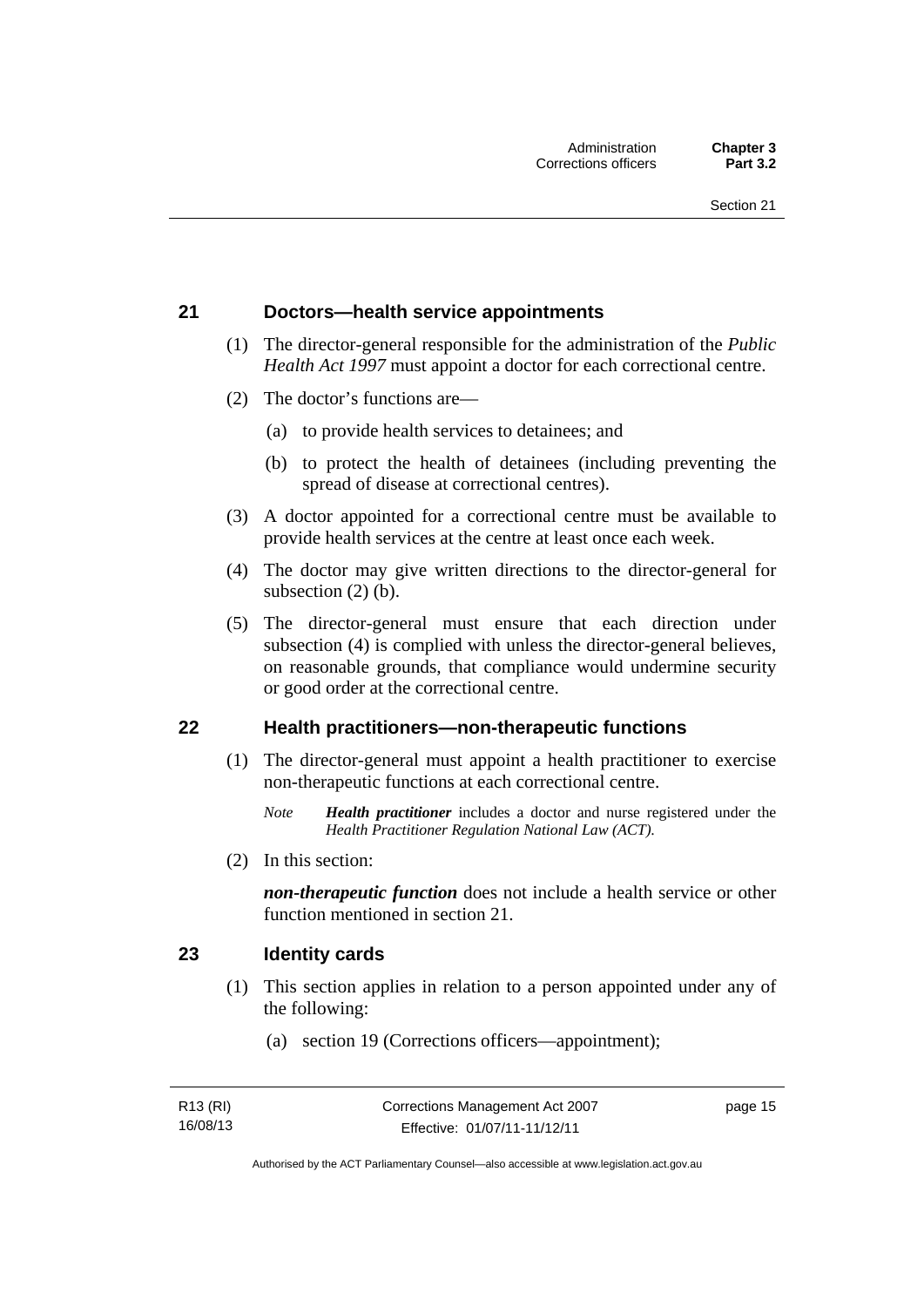Section 23

- (b) section 21 (Doctors—health service appointments);
- (c) section 22 (Health practitioners—non-therapeutic functions).
- (2) The director-general must give each person an identity card stating the person's name and the position to which the person is appointed.
- (3) The identity card must show—
	- (a) a recent photograph of the person; and
	- (b) the card's date of issue and expiry; and
	- (c) anything else prescribed by regulation.
- (4) A person commits an offence if the person—
	- (a) stops being a person to whom this section applies; and
	- (b) does not return the person's identity card to the director-general no later than 7 days after the day the person stops being a corrections officer.

Maximum penalty: 1 penalty unit.

(5) An offence against this section is a strict liability offence.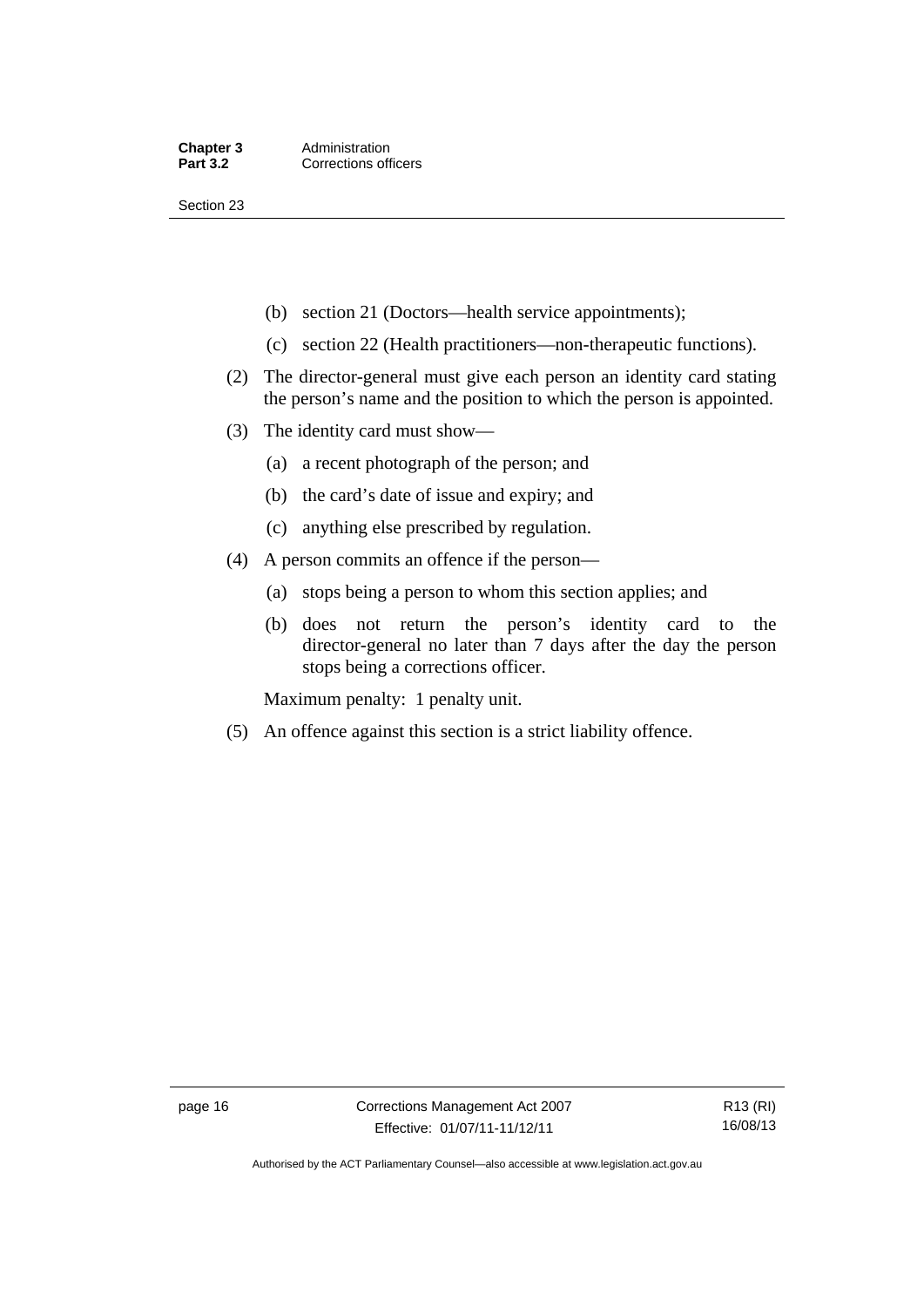### <span id="page-30-0"></span>**Part 3.3 Correctional centres**

### <span id="page-30-1"></span>**24 Correctional centres—declaration**

- (1) The Minister may declare a place to be a correctional centre.
- (2) A declaration is a notifiable instrument.

### **Examples of declarations**

- 1 the declaration of a place, including a buffer zone surrounding a secure perimeter, to be a correctional centre
- 2 a declaration of a place to be a correctional centre for full-time detention, or for a stated time and purpose, eg a temporary correctional centre for remandees
- *Note 1* An example is part of the Act, is not exhaustive and may extend, but does not limit, the meaning of the provision in which it appears (see Legislation Act, s 126 and s 132).
- *Note 2* A notifiable instrument must be notified under the Legislation Act.
- *Note 3* The power to make an instrument includes power to make different provisions in relation to different matters or different classes of matters, and provisions that apply differently by reference to stated exceptions or factors (see Legislation Act, s 48).

### <span id="page-30-2"></span>**25 Correctional centres—arrangements with NSW**

- (1) The Chief Minister may make arrangements with the Governor of New South Wales in relation to keeping full-time detainees at a NSW correctional centre.
- (2) The arrangements may include provision for—
	- (a) the exercise by NSW officers of functions in relation to full-time detainees kept at a NSW correctional centre; and
	- (b) reports by NSW officers about the exercise of those functions.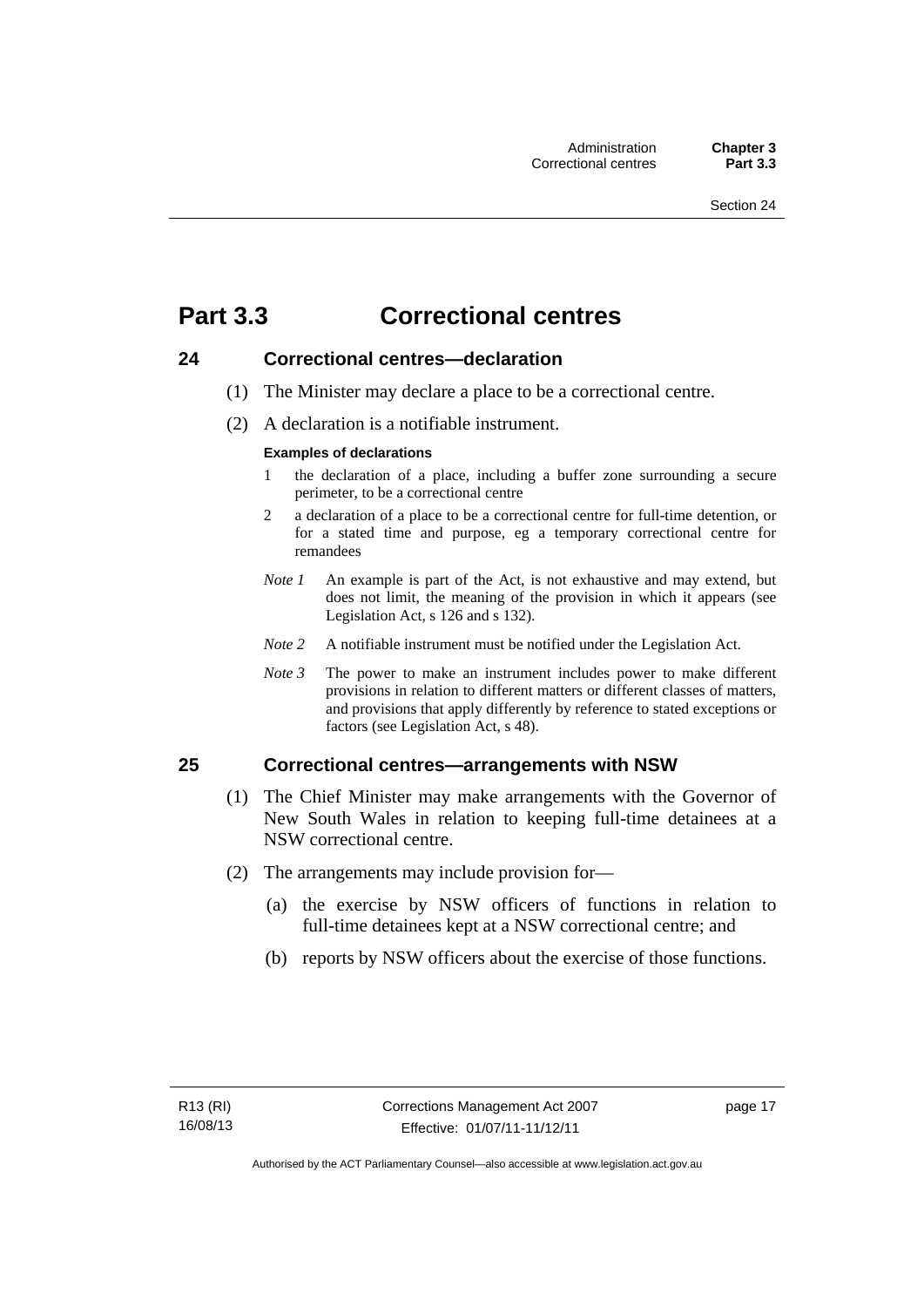| Chapter 3       | Administration       |
|-----------------|----------------------|
| <b>Part 3.3</b> | Correctional centres |

Section 25

(3) In this section:

*NSW officer* means an officer or other person having authority under the *Crimes (Administration of Sentences) Act 1999* (NSW) to exercise a function in relation to a full-time detainee.

*Note* The *Crimes (Sentence Administration) Act 2005*, pt 4.3 (Full-time detention in NSW) provides for the removal of full-time detainees to NSW correctional centres.

page 18 Corrections Management Act 2007 Effective: 01/07/11-11/12/11

R13 (RI) 16/08/13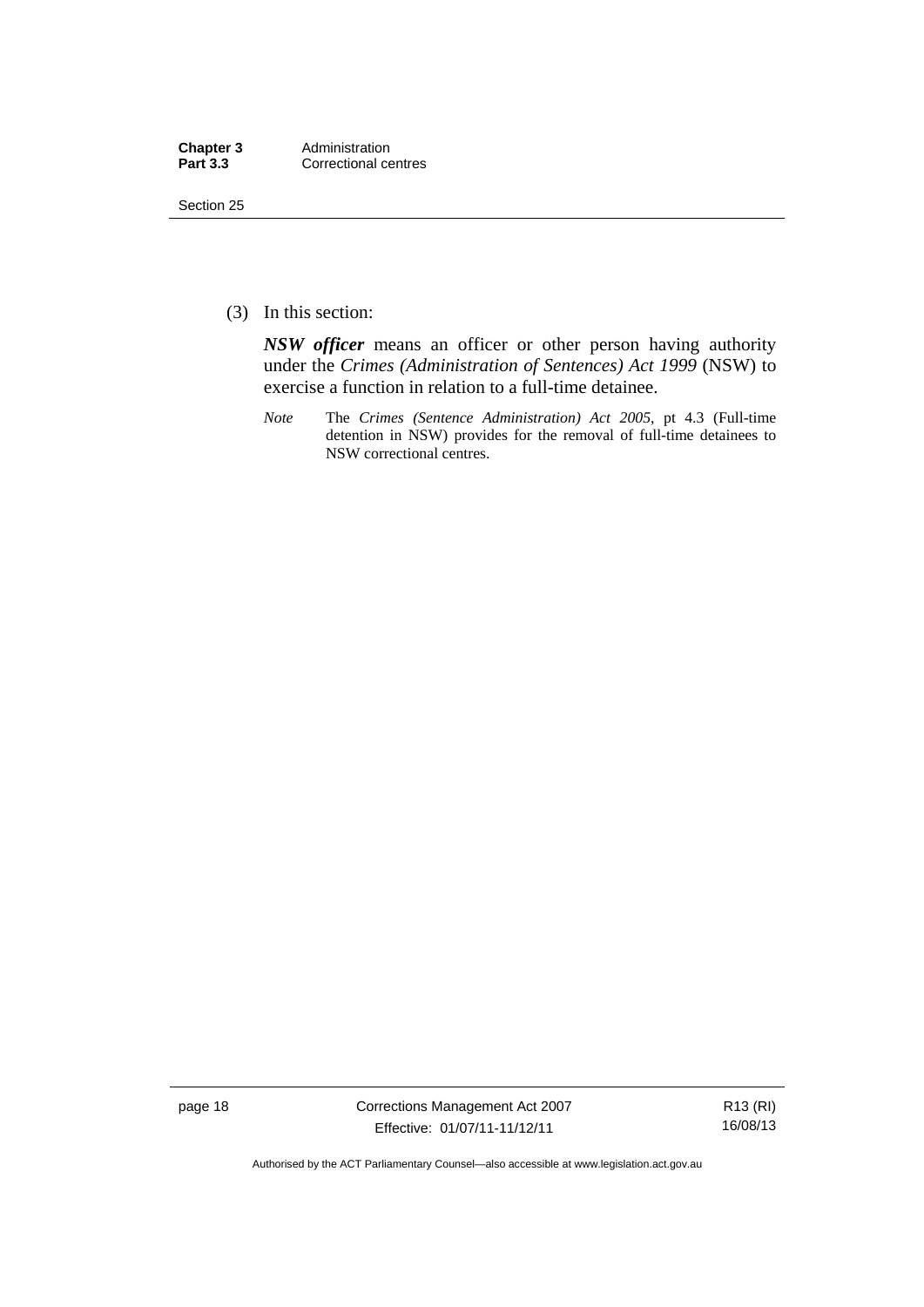### <span id="page-32-0"></span>**Part 3.4 Administration—special provisions**

### <span id="page-32-1"></span>**26 Declaration of emergency**

- (1) This section applies if the director-general believes, on reasonable grounds, that an emergency (including an imminent emergency) exists in relation to a correctional centre that threatens or is likely to threaten—
	- (a) security or good order at the centre; or
	- (b) the safety of anyone at the centre or elsewhere.
- (2) The director-general may declare that an emergency exists in relation to the correctional centre for a stated period of not more than—
	- (a) 3 days; or
	- (b) if another period is prescribed by regulation—the period prescribed.
- (3) To remove any doubt, the director-general may make declarations for 2 or more consecutive periods in relation to the same emergency.
- (4) A declaration commences when it is made, unless it provides for a later commencement.
- (5) A declaration—
	- (a) is a notifiable instrument; and
	- (b) must be notified under the Legislation Act no later than the day after the day it is made.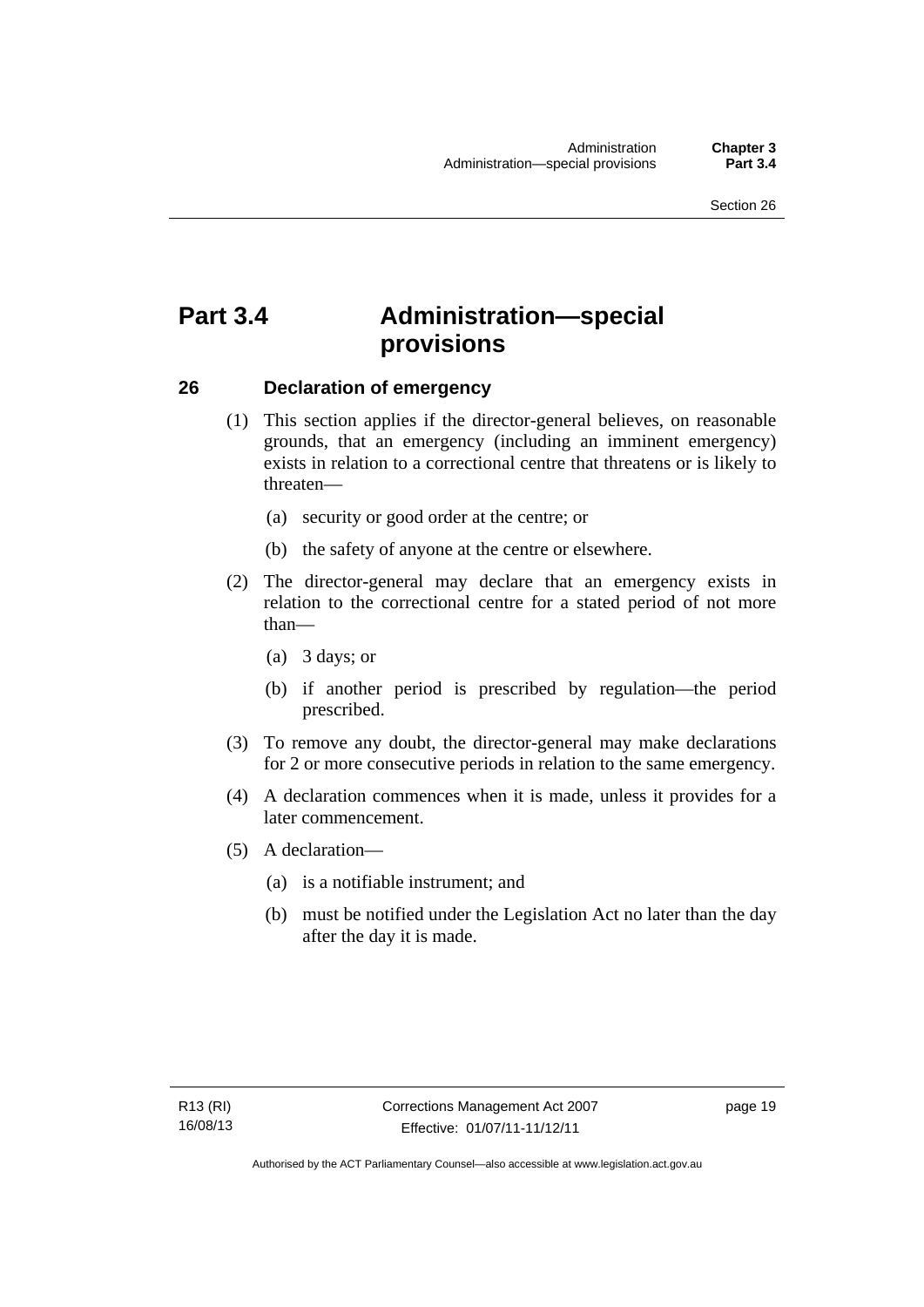Section 27

### <span id="page-33-0"></span>**27 Emergency powers**

- (1) While an emergency is declared under section 26 in relation to a correctional centre, the director-general may do 1 or more of the following:
	- (a) restrict any work or activity at the centre;
	- (b) restrict access in, or to or from, the centre or any part of the centre;
	- (c) restrict communications between a detainee and anyone else;
	- (d) authorise a police officer or public servant to exercise any function exercisable by a corrections officer under this Act in accordance with any direction by the director-general.
- (2) The director-general must ensure that action taken under this section is necessary and reasonable in the circumstances.

### <span id="page-33-1"></span>**28 Arrangements with police**

- (1) The director-general may make arrangements with the chief police officer for police assistance in relation to the administration of the following Acts:
	- (a) the *Crimes (Sentencing) Act 2005*;
	- (b) the *Crimes (Sentence Administration) Act 2005*;
	- (c) this Act.
- (2) Subject to any arrangement under this section, the chief police officer must comply, as far as practicable, with any request by the director-general for police assistance mentioned in subsection (1).
- (3) A police officer providing assistance under this section may exercise any function exercisable by a corrections officer under an Act mentioned in subsection (1) in accordance with any direction by the director-general.

Authorised by the ACT Parliamentary Counsel—also accessible at www.legislation.act.gov.au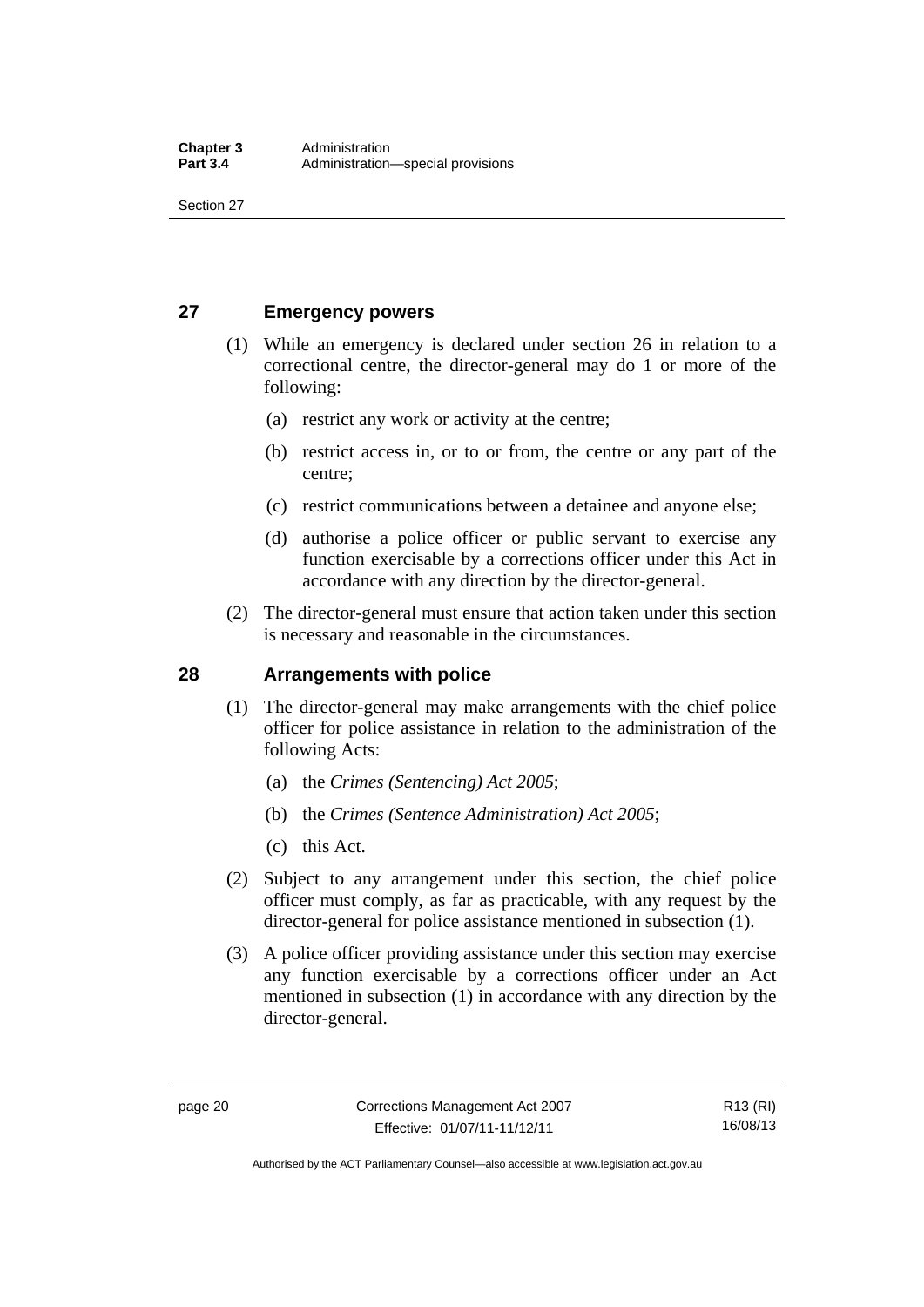### <span id="page-34-0"></span>**Chapter 4 Detention in police and court cells etc**

### <span id="page-34-1"></span>**29 Definitions—ch 4**

(1) In this chapter:

*court cell* means a cell (however described) for the detention of a person at a court.

### *director-general* means—

- (a) for a detainee (other than a young detainee)—the director-general responsible for this Act; and
- (b) for a young detainee—the director-general responsible for the *Children and Young People Act 2008*.

*police cell* means a cell (however described) for the detention of a person at a police station.

*young detainee*—see the *Children and Young People Act 2008*, section 95.

- (2) In this chapter—
	- (a) a reference to a *correctional centre* is, in relation to the custody or detention of a young detainee, a reference to a detention place under the *Children and Young People Act 2008*; and
	- (b) a reference to a *corrections officer* is, in relation to the custody or detention of a young detainee, a reference to a youth detention officer under the *Children and Young People Act 2008*.

### <span id="page-34-2"></span>**30 Detention in police cells**

 (1) A person lawfully required to be in police custody may, for the purposes of the custody, be detained at a police cell.

| R13 (RI) | Corrections Management Act 2007 | page 21 |
|----------|---------------------------------|---------|
| 16/08/13 | Effective: 01/07/11-11/12/11    |         |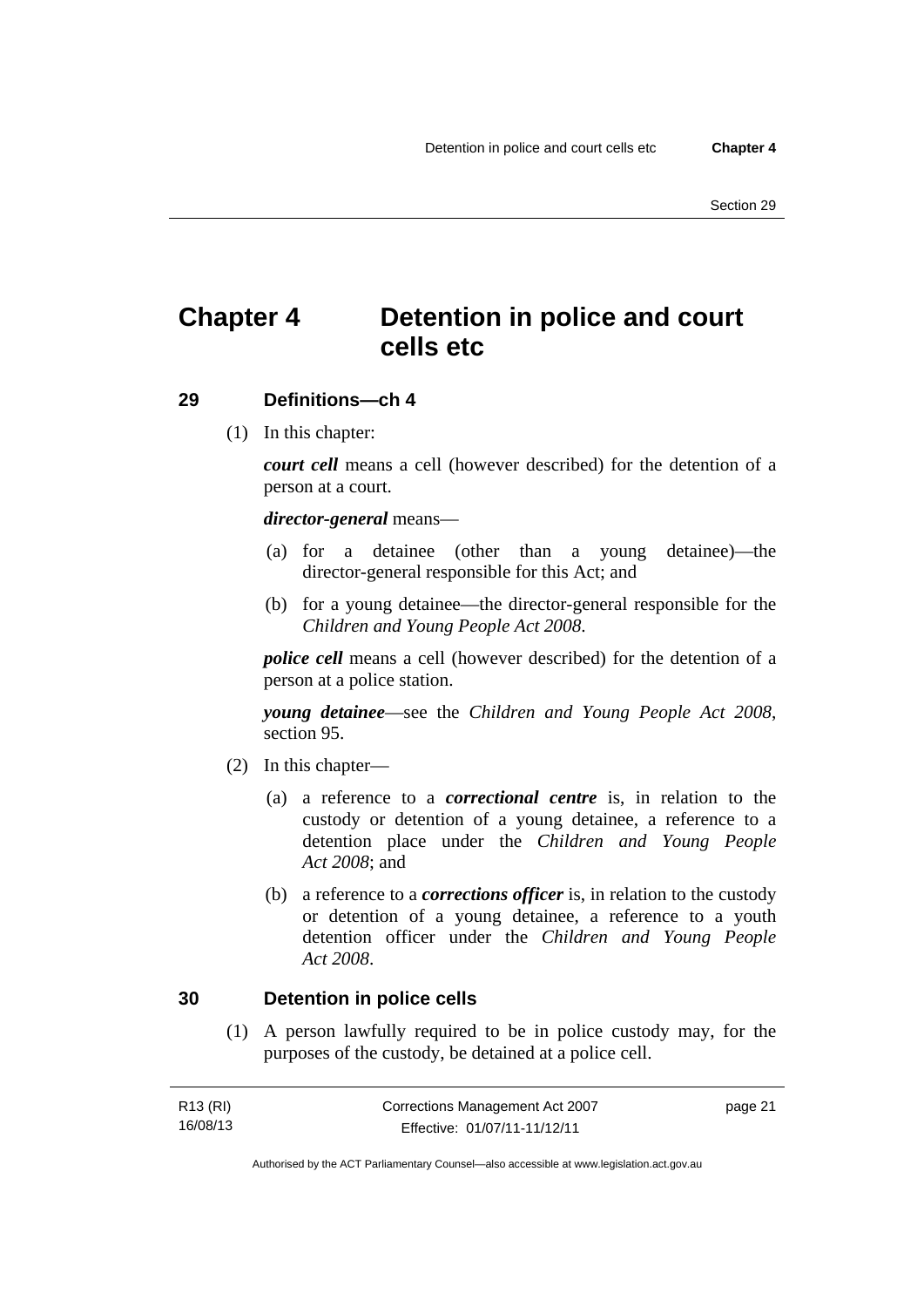#### Section 31

- (2) However, a person lawfully required to be in police custody must not be detained continuously at a police cell for a period longer than the following period (the *allowed period*):
	- (a) for a detainee (other than a young detainee)—36 hours;
	- (b) for a young detainee—12 hours.
- (3) If a person is lawfully required to remain in police custody for a period longer than the allowed period, the chief police officer may direct that the person be transferred to the custody of the director-general for the purposes of the police custody.
- (4) The direction by the chief police officer—
	- (a) authorises the director-general to have custody of the person under the direction; and
	- (b) requires the director-general to do the following:
		- (i) take the person into custody;
		- (ii) arrange for the person's admission to a correctional centre;
		- (iii) keep the person in custody under full-time detention under the direction;
		- (iv) provide for police access to the person;
		- (v) return the person to the custody of the chief police officer as required by the direction.
- (5) To remove any doubt, the person is also taken to remain in police custody while in custody under subsection (4).

### <span id="page-35-0"></span>**31 Detention in police cells—search powers etc**

 (1) The chief police officer may direct a police officer to conduct a scanning search, frisk search, ordinary search or strip search of a person detained at a police cell.

R13 (RI) 16/08/13

Authorised by the ACT Parliamentary Counsel—also accessible at www.legislation.act.gov.au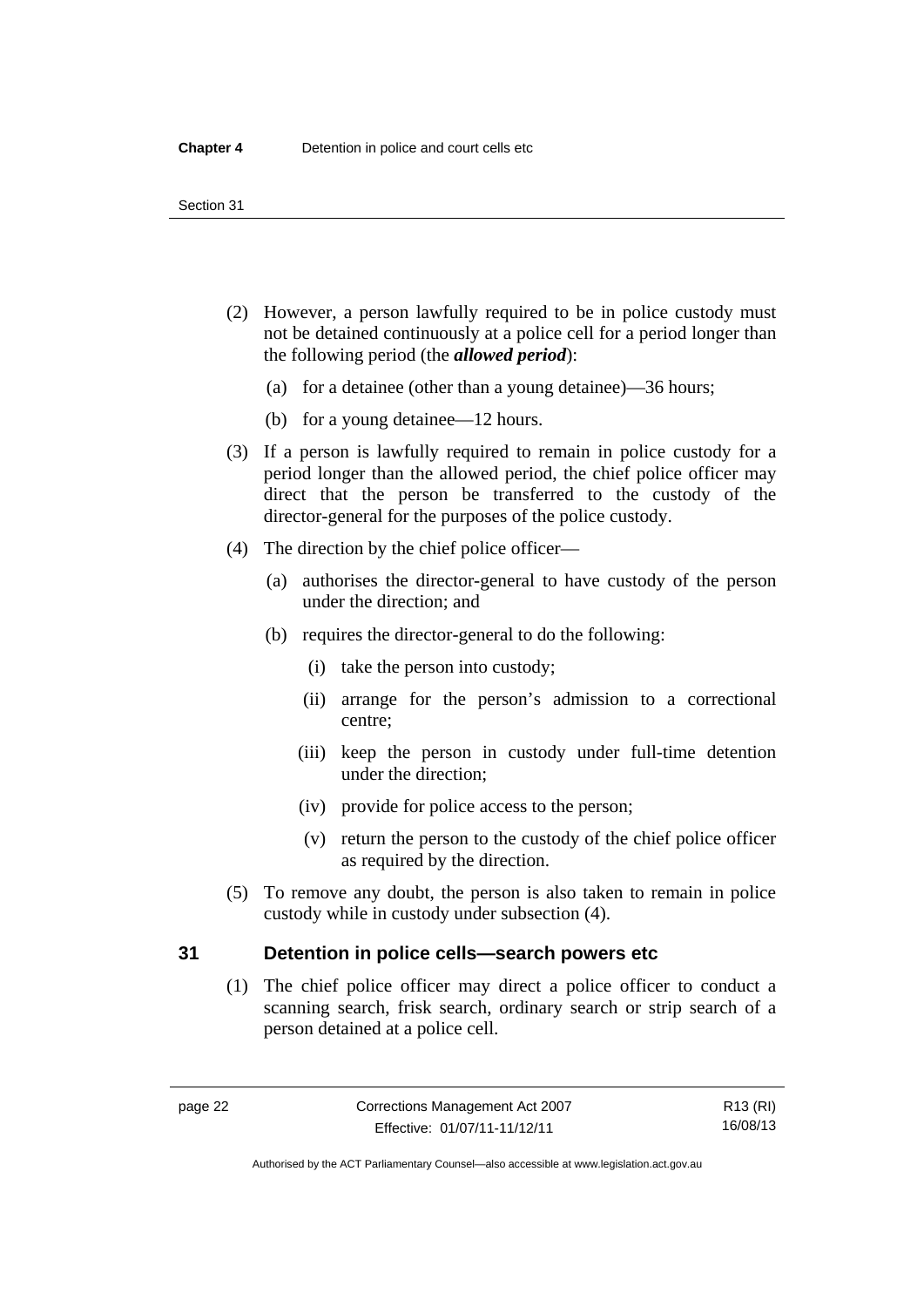- (2) For the application of this section to a detainee (other than a young detainee), part 9.4 (Searches) and part 9.5 (Seizing property) apply as if the direction, search or seizure occurred under the relevant part in relation to a detainee at a correctional centre.
- (3) For the application of this section to a young detainee, the following provisions of the *Children and Young People Act 2008* apply as if the direction, search or seizure occurred under the relevant part in relation to a young detainee at a detention place:
	- (a) part 7.1 (Preliminary—ch 7);
	- (b) part 7.2 (Searches generally);
	- (c) part 7.3 (Scanning, frisking and ordinary searches);
	- (d) part 7.4 (Strip searches—young detainees);
	- (e) part 7.9 (Seizing property).

# **31A Detention in police cells—additional provisions for young detainees**

- (1) This section applies if a young detainee is detained at a police cell under section 30.
- (2) The chief police officer must ensure that the young detainee—
	- (a) is kept separate from adult detainees; and
	- (b) has prompt access to medical and legal assistance; and
	- (c) is told, in language and a way he or she can readily understand, about the reason for the detention and the procedures that apply; and
	- (d) is able to contact and be contacted by each of the following:
		- (i) a commissioner exercising functions under the *Human Rights Commission Act 2005*;
		- (ii) the public advocate;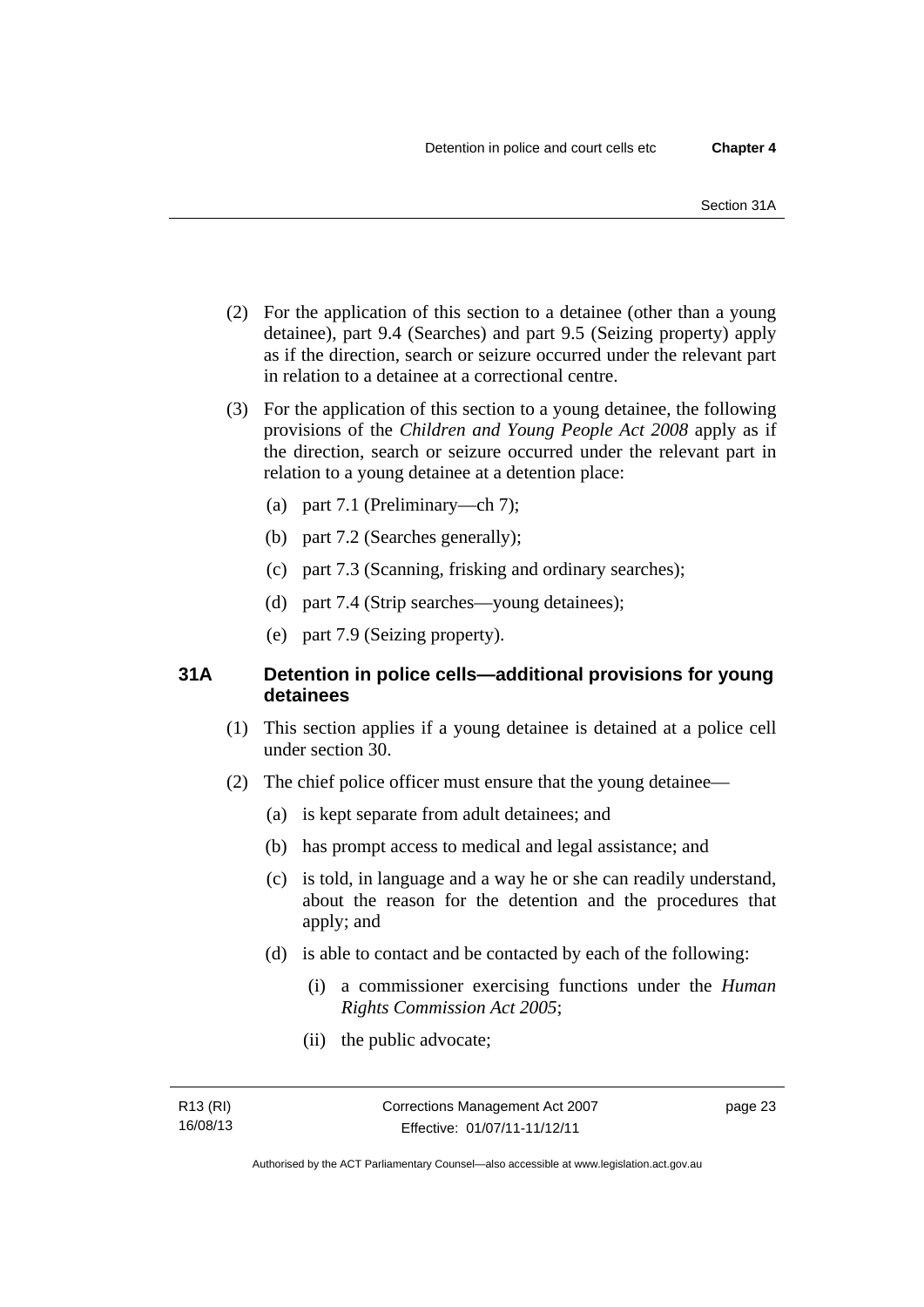#### (iii) the ombudsman.

*Note* The *Crimes Act 1914* (Cwlth), pt 1C contains provisions about investigation of offences (including about periods of arrest and obligations of investigating officials) that apply to offences against ACT laws punishable by imprisonment for longer than 12 months.

In particular, that Act, s 23Q provides that a person who is under arrest or a protected suspect must be treated with humanity and with respect for human dignity, and must not be subjected to cruel, inhuman or degrading treatment.

## **32 Other police powers not limited**

To remove any doubt, section 30 and section 31 are additional to, and do not limit, any other provision relating to a police function under a territory law or a law of the Commonwealth, a State or another Territory.

## **33 Detention in court cells**

- (1) This section applies to a person who is—
	- (a) in the director-general's custody but not admitted as a detainee at a correctional centre; and
	- (b) required to attend a court.
- (2) The director-general may direct that the person be detained at a court cell in the custody of a corrections officer for the purposes of the person's attendance at the court.
	- *Note* If the person is a young offender who is under 18 years old, he or she must not be placed in a room with an adult who is under detention (see *Children and Young People Act 2008*, s 100).
- (3) However, the person must not be detained continuously at a court cell for a period longer than the following period (the *allowed period*):
	- (a) for a detainee (other than a young detainee)—36 hours;
	- (b) for a young detainee—12 hours.

Authorised by the ACT Parliamentary Counsel—also accessible at www.legislation.act.gov.au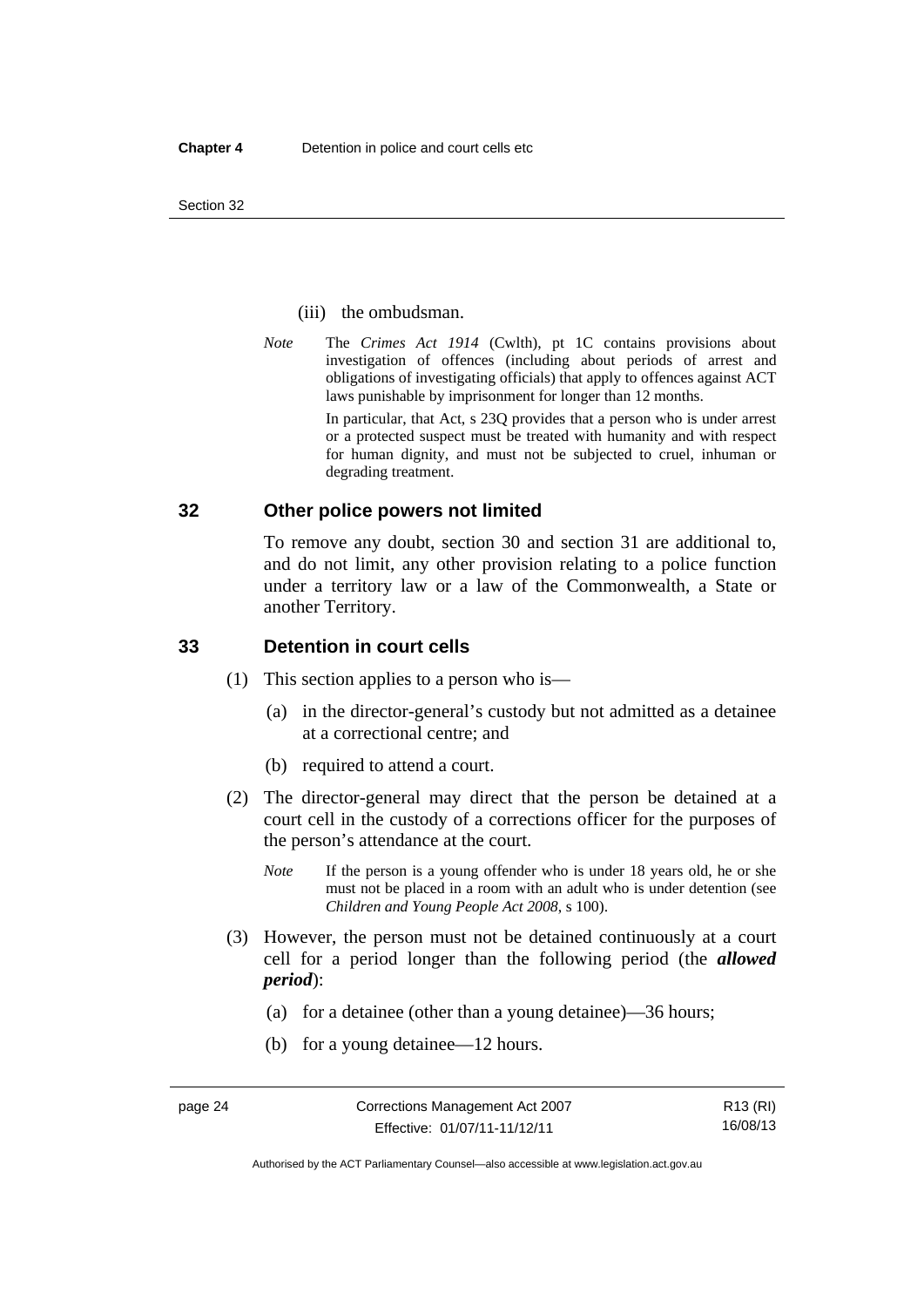- (4) If the person is required to remain in detention for a period longer than the allowed period for the court attendance, the director-general must—
	- (a) arrange for the person's admission to a correctional centre; and
	- (b) keep the person in custody under full-time detention for the attendance; and
	- (c) take the person to the court as required by the court.
- (5) While detained at a court cell under this section—
	- (a) a detainee (other than a young detainee) is taken to be a detainee for all purposes under this Act; and
	- (b) a young detainee is taken to be a young detainee for all purposes under the *Children and Young People Act 2008*.

## **33A Detention in court cells—additional provisions for young detainees**

- (1) This section applies if a young detainee is detained at a court cell under section 33.
- (2) The director-general must ensure that the young detainee—
	- (a) is kept separate from adult detainees; and
	- (b) has prompt access to medical and legal assistance; and
	- (c) is told, in language and a way he or she can readily understand, about the reason for the detention and the procedures that apply; and
	- (d) is able to contact and be contacted by each of the following:
		- (i) a commissioner exercising functions under the *Human Rights Commission Act 2005*;
		- (ii) the public advocate;
		- (iii) the ombudsman.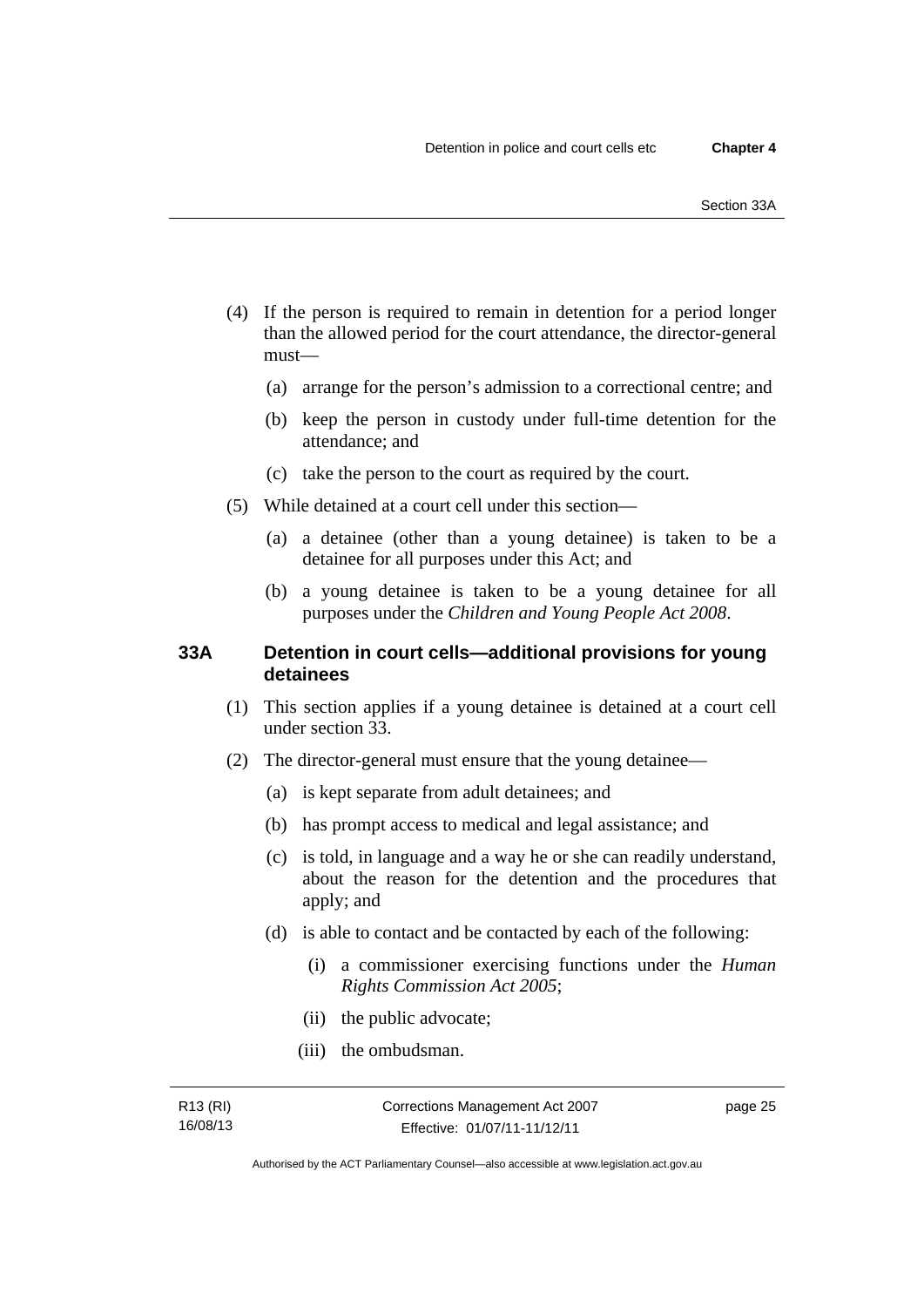## **34 Detainees accommodated away from correctional centre**

 (1) This section applies if the director-general believes, on reasonable grounds, that circumstances exist in relation to a correctional centre that make it necessary or prudent for a detainee admitted at the centre to be accommodated temporarily away from the centre.

#### **Examples**

- 1 where a correctional centre cannot properly accommodate any more detainees
- 2 where there is an outbreak of disease or violent behaviour at a correctional centre
- 3 where a detainee is being transferred to or from a correctional centre or other place and needs accommodation in transit
- *Note* An example is part of the Act, is not exhaustive and may extend, but does not limit, the meaning of the provision in which it appears (see Legislation Act, s 126 and s 132).
- (2) The director-general may declare that this section applies in relation to the correctional centre for a stated period.
- (3) A declaration is a notifiable instrument.

*Note* A notifiable instrument must be notified under the Legislation Act.

- (4) The director-general may direct that, while a declaration is in force in relation to a correctional centre, a detainee at the centre be detained—
	- (a) at a police cell in the custody of a police officer; or
	- (b) at a court cell in the custody of a corrections officer.
- (5) The period of detention at a police cell or court cell is not limited by section 30 or section 33.
- (6) To remove any doubt, while detained under this section—
	- (a) a detainee (other than a young detainee) remains a detainee for all purposes under this Act; and

R13 (RI) 16/08/13

Authorised by the ACT Parliamentary Counsel—also accessible at www.legislation.act.gov.au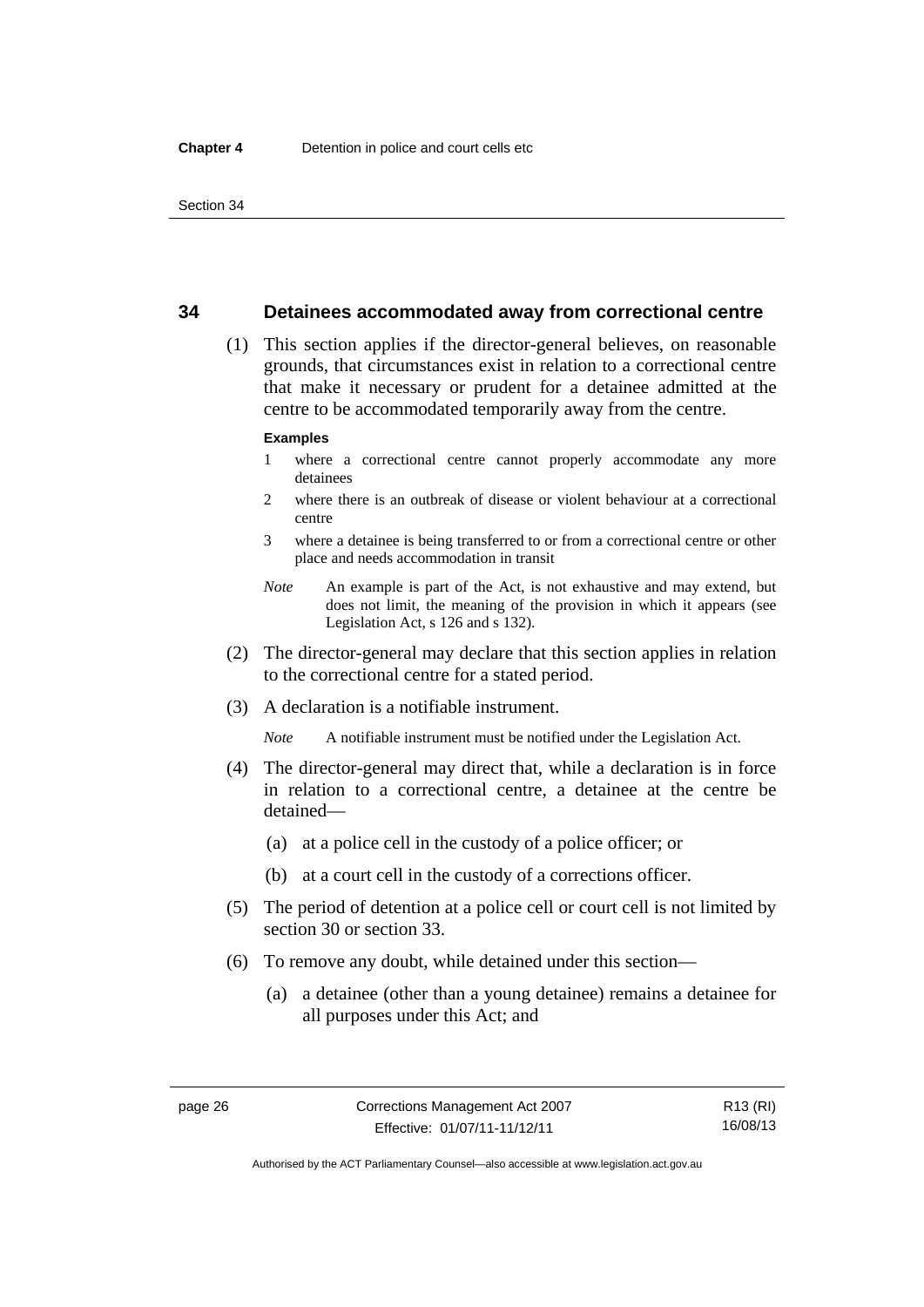(b) a young detainee remains a young detainee for all purposes under the *Children and Young People Act 2008*.

R13 (RI) 16/08/13 Corrections Management Act 2007 Effective: 01/07/11-11/12/11

page 27

Authorised by the ACT Parliamentary Counsel—also accessible at www.legislation.act.gov.au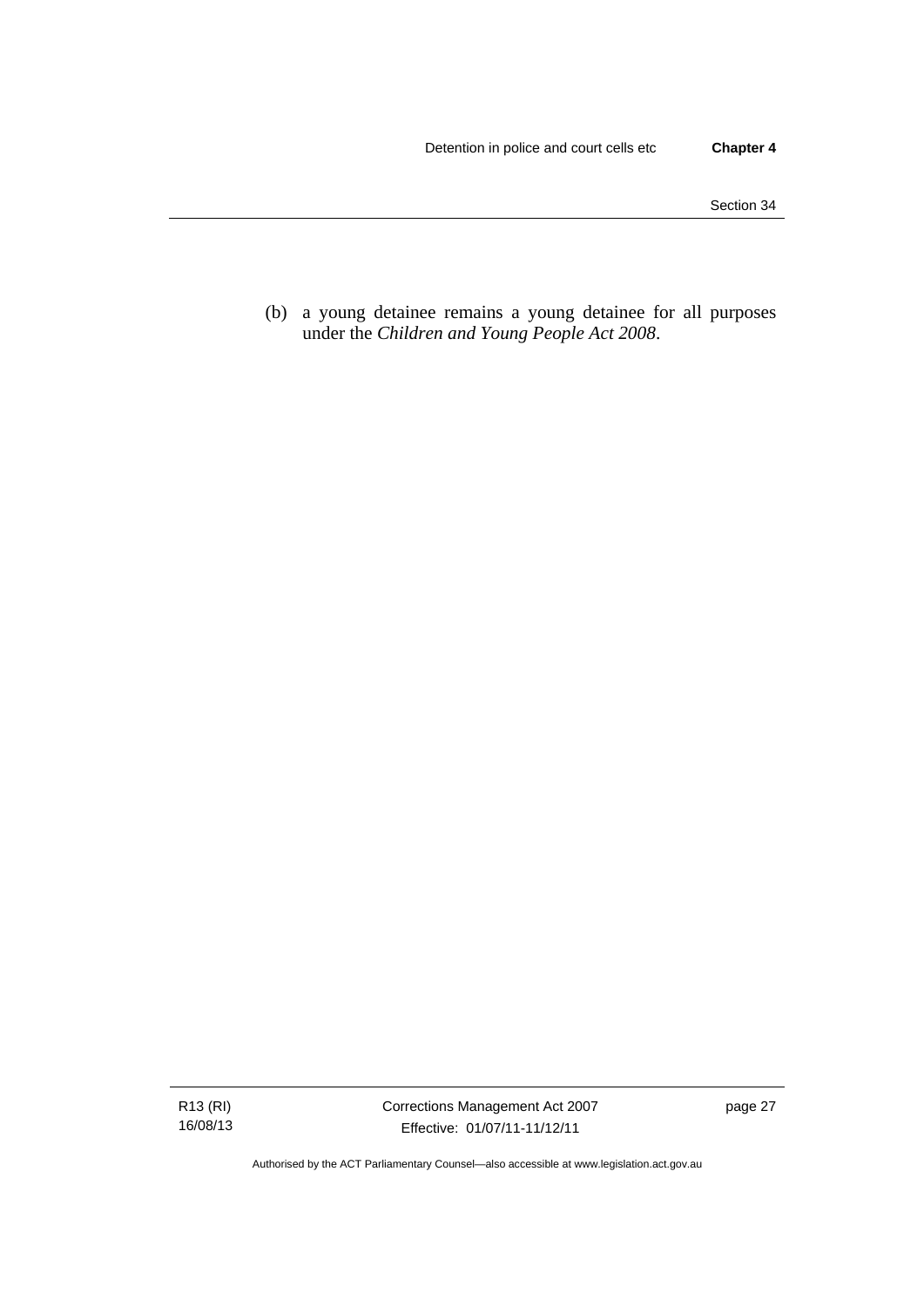#### **Chapter 5** Escorting detainees

Section 35

# **Chapter 5 Escorting detainees**

# **35 Escort officer functions etc**

- (1) This section applies if, under a law in force in the ACT, a person required to be held in the director-general's custody is to be escorted anywhere by an escort officer.
- (2) To remove any doubt—
	- (a) the escort officer is authorised to have custody of the person for the purpose of escorting the person; and
	- (b) the person is also taken to be in the director-general's custody; and
	- (c) a corrections officer acting as the escort officer may, for the purpose of escorting the person, exercise any function under this Act that the officer may exercise in relation to a detainee admitted at a correctional centre.

#### **Examples of functions—par (c)**

- 1 functions given to the officer under section 20 (Corrections officers functions) or delegated to the officer by the director-general (for example, giving directions to detainees)
- 2 the officer's functions under part 9.4 (Searches) or part 9.7 (Use of force)
- *Note* An example is part of the Act, is not exhaustive and may extend, but does not limit, the meaning of the provision in which it appears (see Legislation Act, s 126 and s 132).

# **36 Escorting arrested person to court etc**

- (1) This section applies if a person arrested by a police officer—
	- (a) has not been released on bail; and
	- (b) is in police custody; and
	- (c) is required by law to be brought before a court or tribunal.

R13 (RI) 16/08/13

Authorised by the ACT Parliamentary Counsel—also accessible at www.legislation.act.gov.au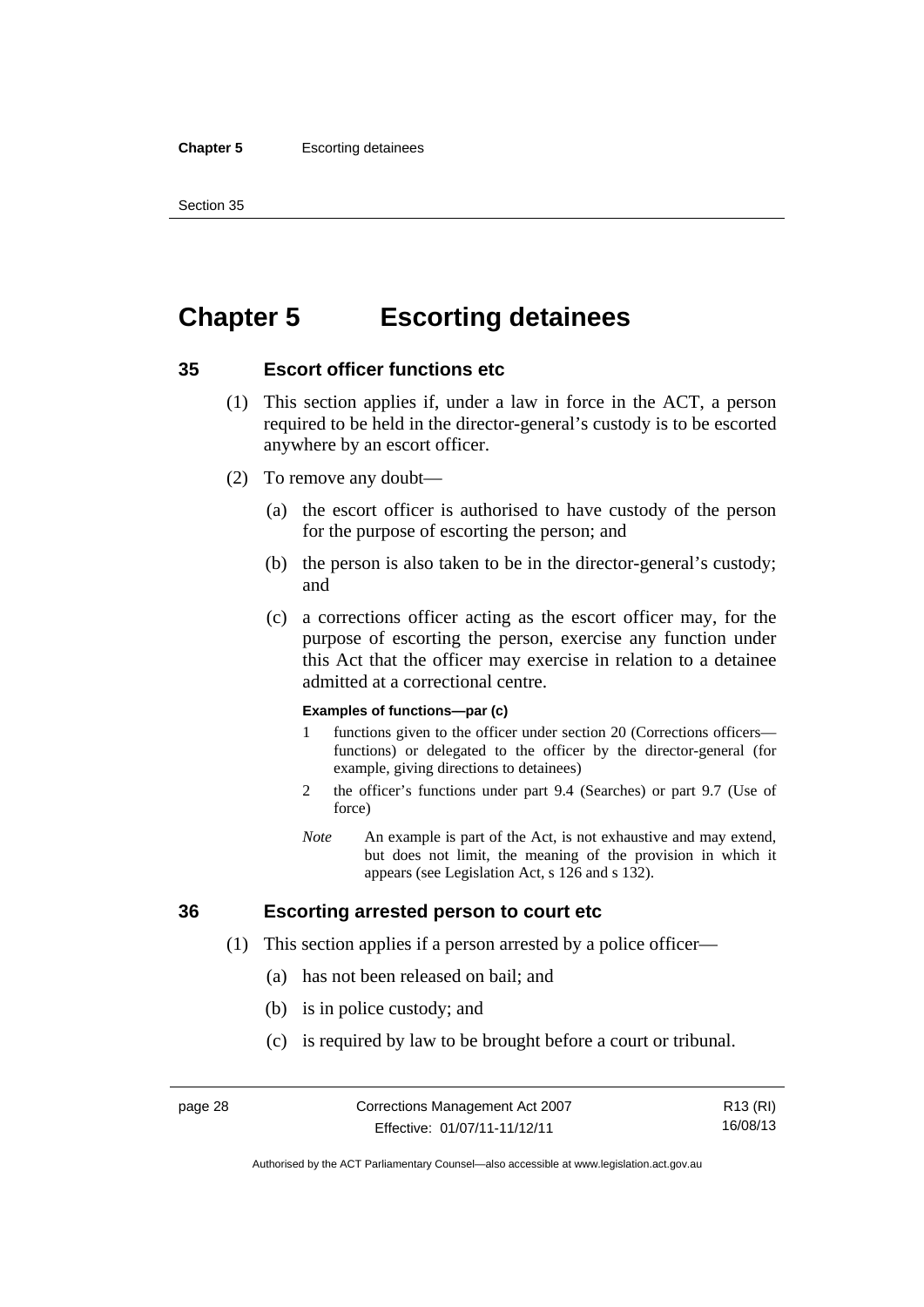- (2) A police officer may request an escort officer to bring the person before the court or tribunal.
- (3) The escort officer must bring the person before the court or tribunal and, for that purpose, may—
	- (a) take the person into custody; and
	- (b) arrange for the person to be detained under this Act until the person is brought before the court or tribunal.

# **37 Custody etc during proceedings**

Subject to any order or direction of a court, an escort officer who is required to bring a person before a court must, as far as practicable—

- (a) ensure the safe custody and welfare of the person for the purposes of the proceeding; and
- (b) ensure that the person does not obstruct or hinder the proceeding.

# **38 Executing warrants of imprisonment or remand etc**

- (1) The director-general may make escort officers available to attend on a court or tribunal—
	- (a) to take a person into custody; or
	- (b) to arrange for a person to be kept in custody; or
	- (c) to transfer or otherwise deal with a person.
- (2) An order or direction of the court addressed to all escort officers—
	- (a) is taken to be addressed to each escort officers; and
	- (b) may be executed by any escort officers.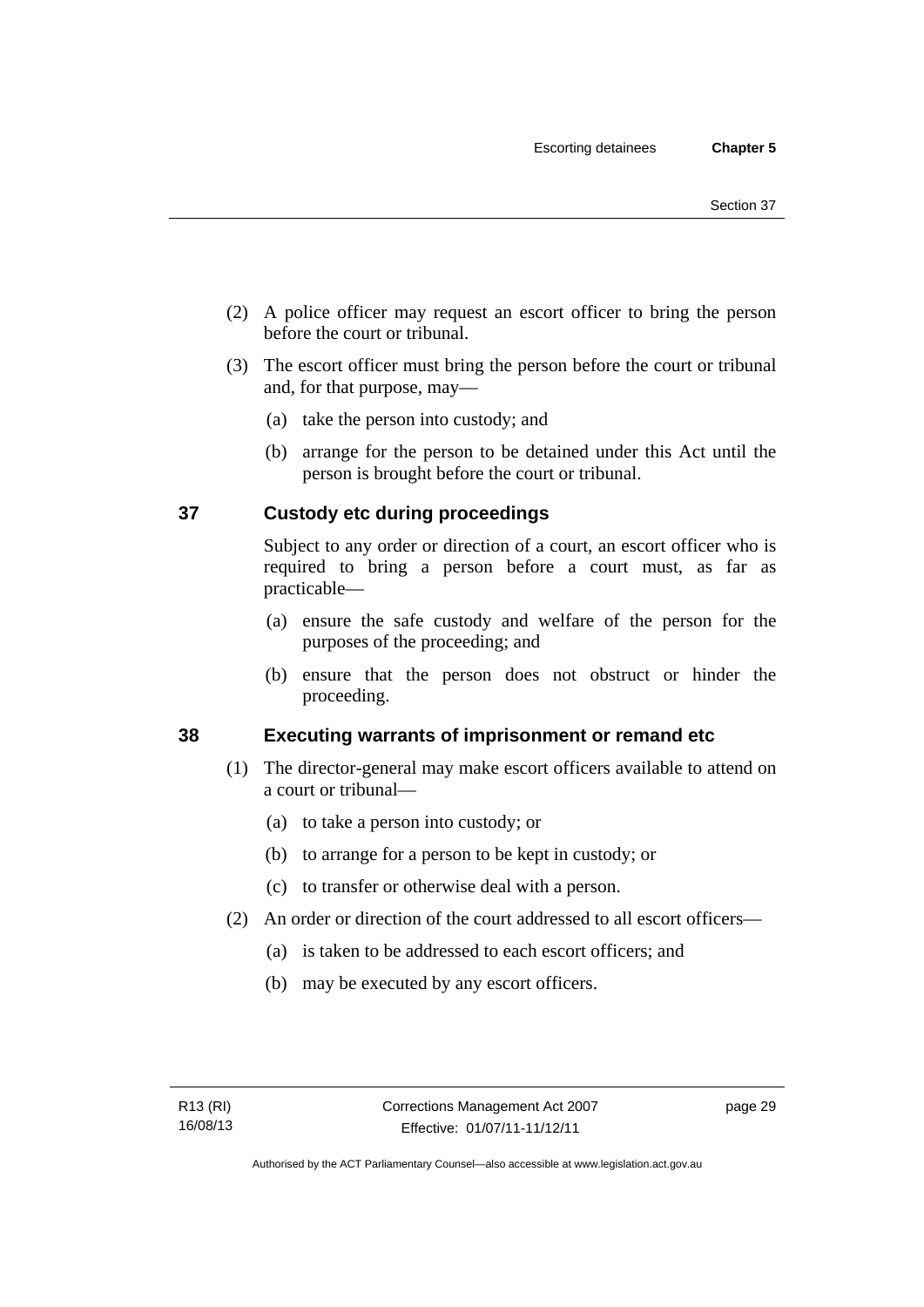#### **Chapter 5** Escorting detainees

Section 39

# **39 Other powers not limited**

To remove any doubt, this chapter is additional to, and does not limit, any other provision relating to the escorting of detainees under a territory law or a law of the Commonwealth, a State or another territory.

#### **Examples of other provisions**

- 1 The *Crimes Sentence (Administration) Act 2005*, part 3.3 (Committal miscellaneous)—
	- section 20 (Directions to escort officers)
	- section 21 (Orders to bring offender or remandee before court etc).
- 2 A law of a State relating to the escort of prisoners through the ACT.
- *Note* An example is part of the Act, is not exhaustive and may extend, but does not limit, the meaning of the provision in which it appears (see Legislation Act, s 126 and s 132).

page 30 Corrections Management Act 2007 Effective: 01/07/11-11/12/11

R13 (RI) 16/08/13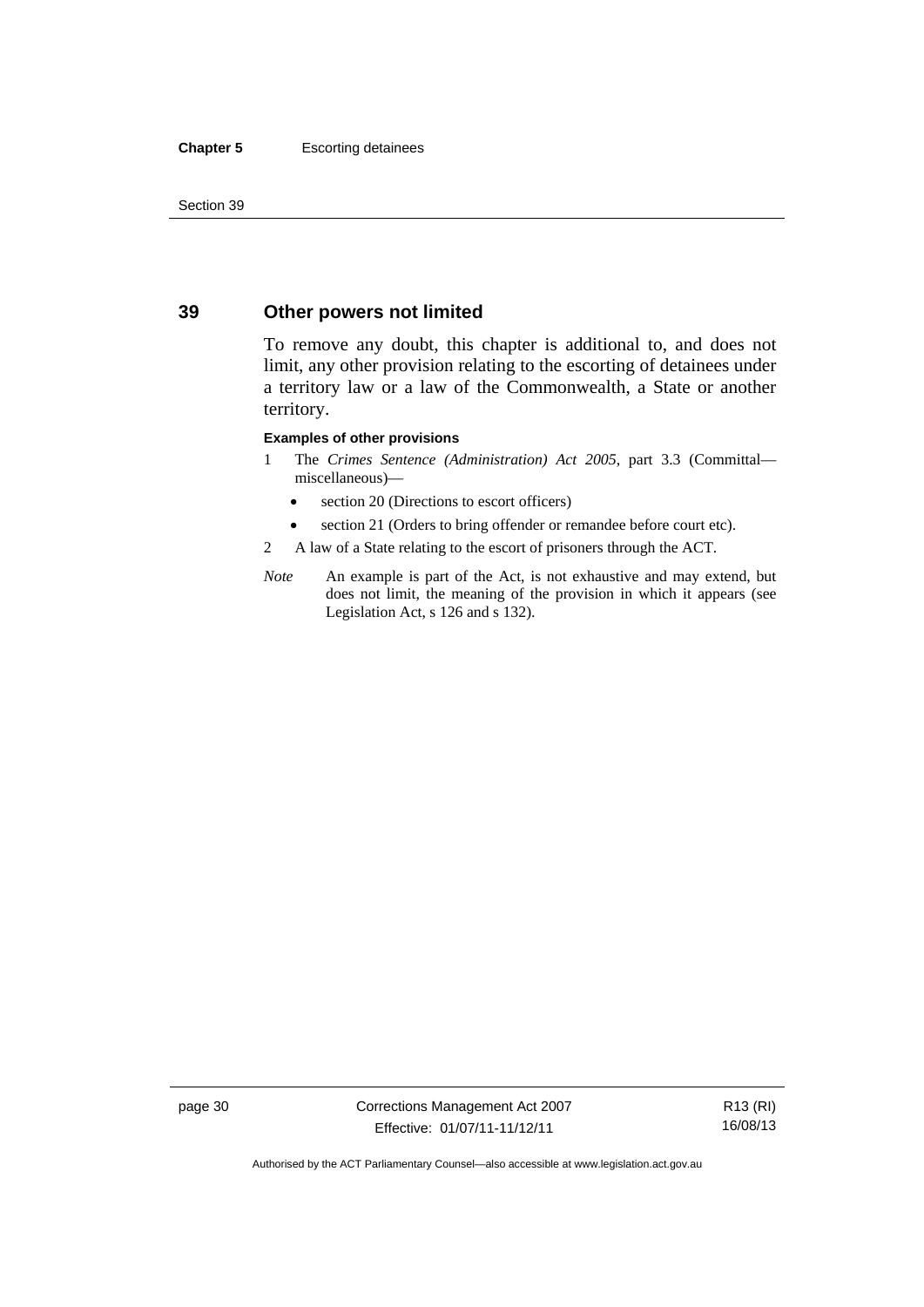# **Chapter 6 Living conditions at correctional centres**

#### *Note to ch 6*

Anything expressed in this chapter to be an entitlement for ch 10 (Discipline) is not affected by anything that happens under that chapter. See s 154 (Meaning of *privilege*) and s 188 (Privileges and entitlements—impact of discipline).

#### **40 Food and drink**

- (1) The director-general must ensure that—
	- (a) sufficient nutritional food and drink are provided for detainees to avoid hunger and poor nourishment; and
	- (b) meals are provided for detainees at times consistent with the cultural norms of Australia; and
	- (c) clean drinking water is provided to meet the needs of detainees.
- (2) The director-general must also ensure, as far as practicable, that allowance is made for the religious, spiritual and cultural needs of detainees in relation to the provision of food and drink.
- (3) If a doctor, other than a doctor appointed under section 22 (Health practitioners—non-therapeutic functions), prescribes a particular diet for a detainee, the director-general must ensure that reasonable steps are taken to provide the detainee with the diet.
- (4) For chapter 10 (Discipline), subsections (1), (2) and (3) are taken to provide an entitlement for each detainee in relation to food and drink.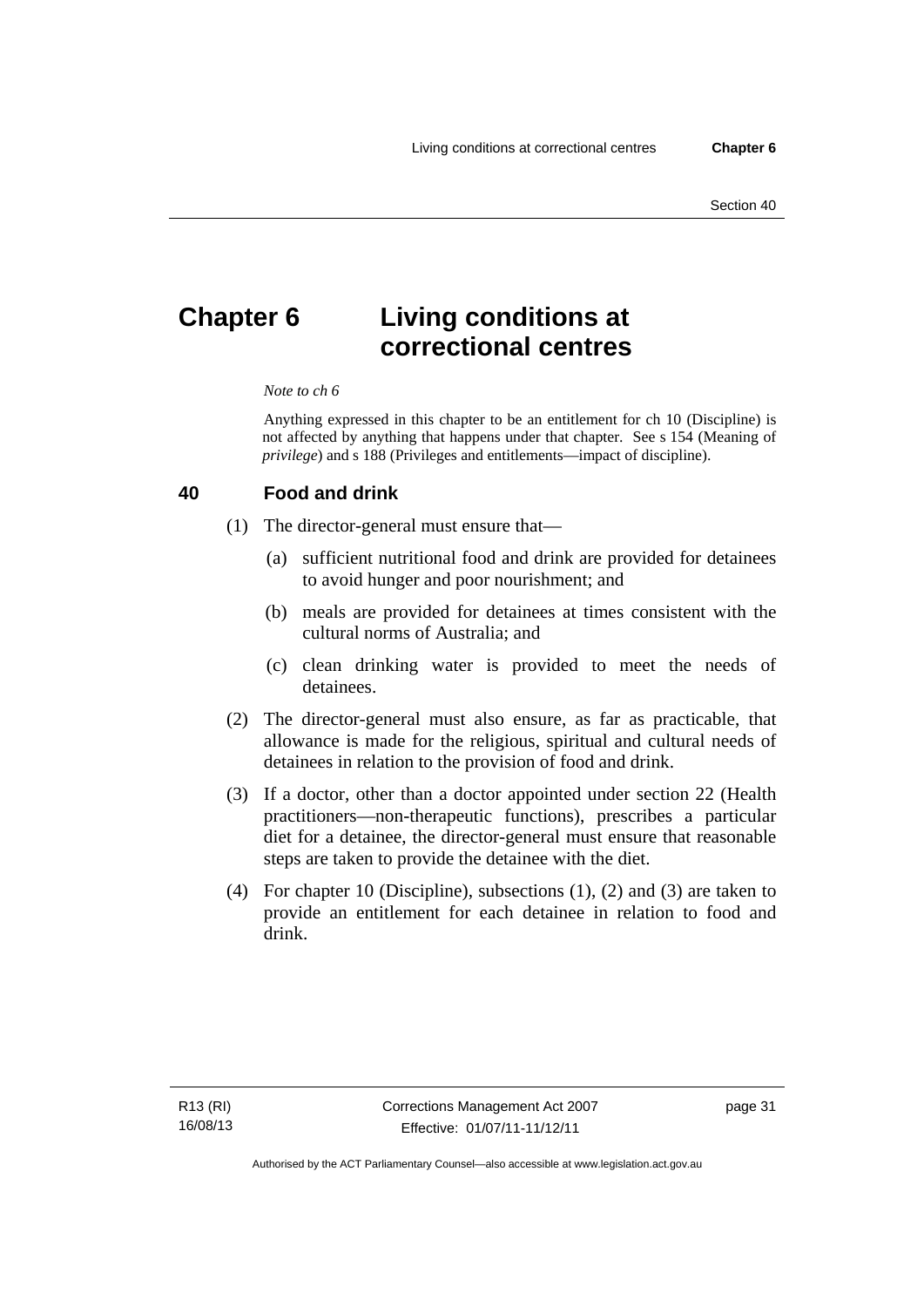- (5) Without limiting section 14 (Corrections policies and operating procedures), a corrections policy or operating procedure may include provision for any of the following:
	- (a) the nutritional standards to be met by food and drink for detainees;
	- (b) the provision of nutritional advice about food and drink provided to detainees;
	- (c) the appointment of a nutritionist.
- (6) For chapter 10 (Discipline), a detainee's entitlement in relation to food and drink includes anything expressed to be an entitlement in a corrections policy or operating procedure made for subsection (5).

# **41 Clothing**

- (1) The director-general must ensure that—
	- (a) sufficient, suitable clothing is provided for detainees; and
	- (b) any particular clothing, including a uniform, issued to detainees is not likely to degrade or humiliate detainees.
- (2) The director-general must also ensure, as far as practicable, that clothing provided for detainees is clean and hygienic.
- (3) For chapter 10 (Discipline), this section is taken to provide an entitlement for each detainee in relation to clothing.

# **42 Personal hygiene**

- (1) The director-general must ensure that—
	- (a) toilet facilities and washing or showering facilities are available to detainees; and
	- (b) the facilities are clean, hygienic and private enough to ensure the dignity and self-respect of detainees.

Authorised by the ACT Parliamentary Counsel—also accessible at www.legislation.act.gov.au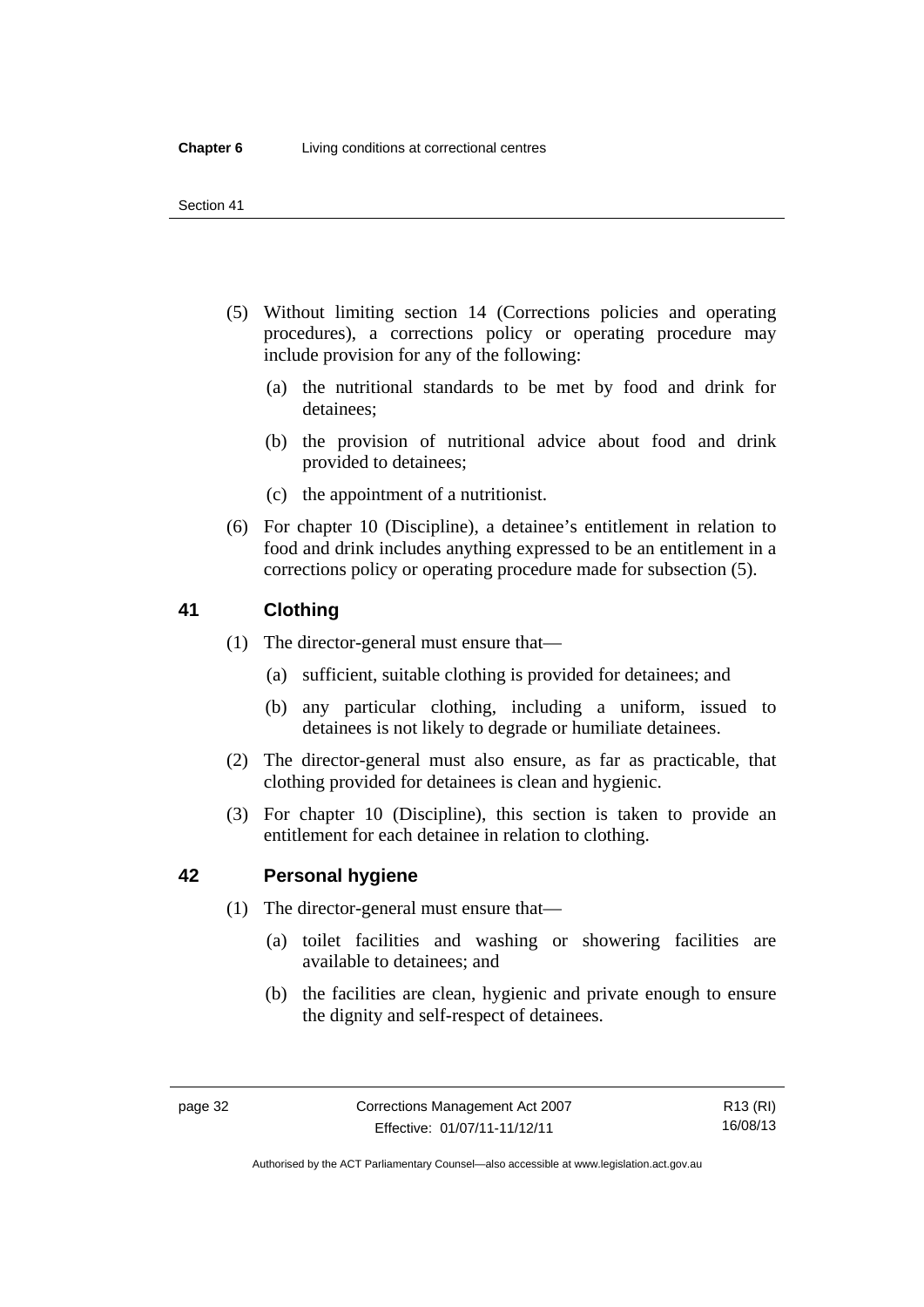(2) For chapter 10 (Discipline), this section is taken to provide an entitlement for each detainee in relation to personal hygiene.

# **43 Sleeping areas**

- (1) The director-general must ensure that—
	- (a) detainees have sleeping places, with bed and bedding, suitable for reasonable privacy and comfort; and
	- (b) sleeping places, including beds and bedding, are clean and hygienic.
- (2) For chapter 10 (Discipline), this section is taken to provide an entitlement for each detainee in relation to sleeping areas.

# **44 Treatment of convicted and non-convicted detainees**

 (1) Without limiting section 14 (Corrections policies and operating procedures), the director-general must make a corrections policy or operating procedure providing for different treatment of convicted detainees and non-convicted detainees.

#### **Example**

a corrections policy or operating procedure, in accordance with the following rules of the United Nations *Standard Minimum Rules for the Treatment of Prisoners*, for non-convicted detainees to be able to—

- procure food at own expense (r 87)
- be offered work but not be obliged to work (r 89)
- procure reading and writing material at own expense (r 90)
- visit and be treated by own doctor at own expense (r 91)
- *Note* An example is part of the Act, is not exhaustive and may extend, but does not limit, the meaning of the provision in which it appears (see Legislation Act, s 126 and s 132).
- (2) The director-general must also ensure that convicted detainees are accommodated separately from non-convicted detainees.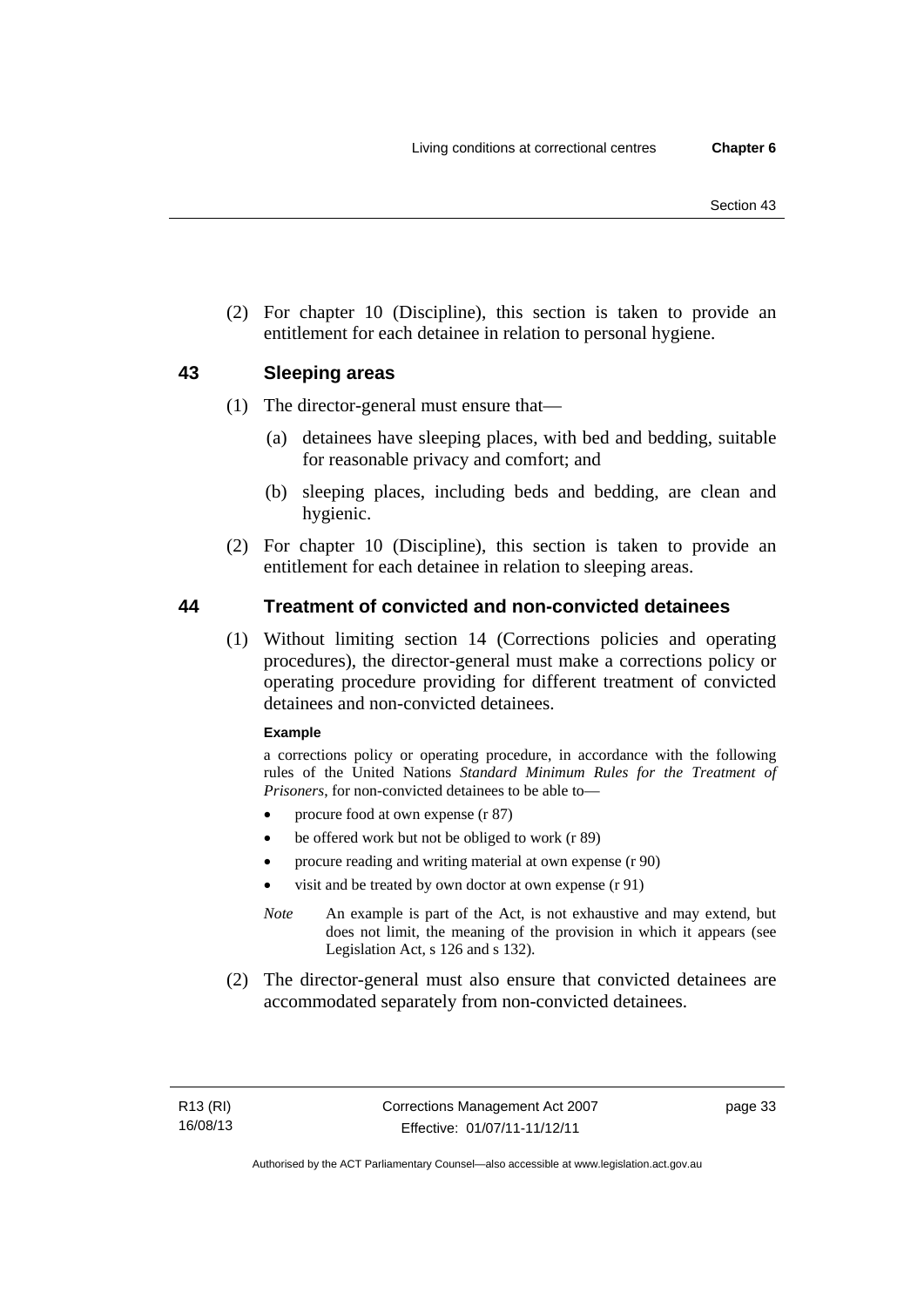- (3) For chapter 10 (Discipline)—
	- (a) a detainee's entitlement in relation to treatment in detention includes anything expressed to be an entitlement in a corrections policy or operating procedure made for subsection (1); and
	- (b) subsection (2) is taken to provide an entitlement for each detainee in relation to accommodation.
- (4) However, the director-general may give directions for different accommodation of a non-convicted detainee if the director-general suspects, on reasonable grounds, that is necessary to ensure the safety of the detainee or anyone else.

#### **Example**

Remandee J has served various sentences for violence offences, has an aggressive personality and enjoys bullying other people. The director-general suspects that other remandees detained with J are highly vulnerable in comparison with J. The director-general decides that J should be accommodated with convicted offenders.

- *Note* An example is part of the Act, is not exhaustive and may extend, but does not limit, the meaning of the provision in which it appears (see Legislation Act, s 126 and s 132).
- (5) In this section:

*convicted detainee* means a detainee whose detention is because of the detainee's conviction of an offence.

# **45 Access to open air and exercise**

- (1) The director-general must ensure, as far as practicable, that detainees—
	- (a) have access to the open air for at least 1 hour each day; and
	- (b) can exercise for at least 1 hour each day.
- (2) The standards under subsection (1) may both be satisfied during the same hour on any day.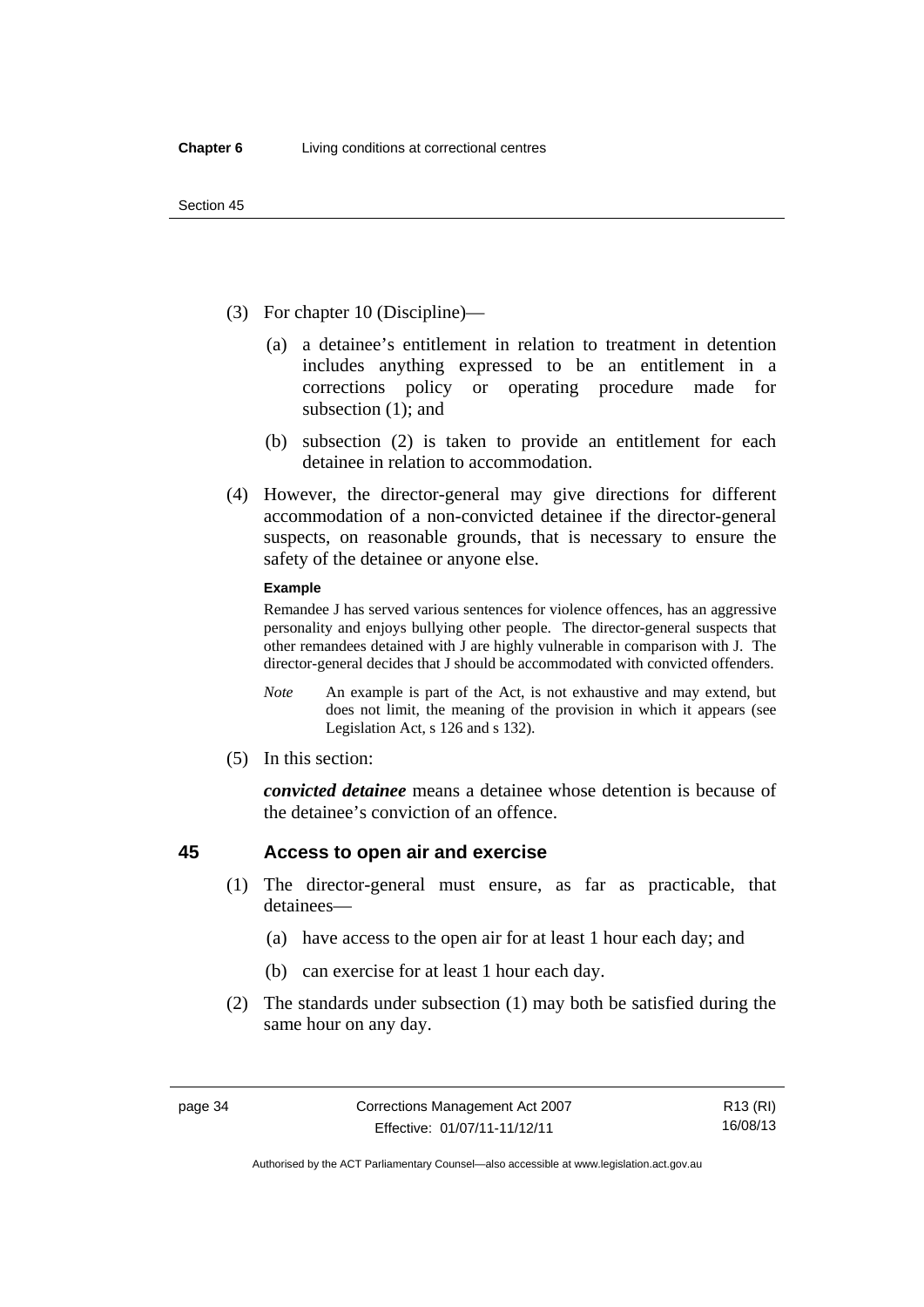(3) For chapter 10 (Discipline), this section is taken to provide an entitlement for each detainee in relation to access to the open air and exercise.

# **46 Communication with family and others**

- (1) The director-general must ensure, as far as practicable, that adequate opportunities are provided for detainees to be able to remain in contact with family members, friends, associates and others by telephone calls, mail and visits.
- (2) For subsection (1), the director-general must have regard, in addition to any other relevant matter, to whether the detainee's detention is for a reason other than the conviction of an offence.
- (3) The director-general must also ensure that the overall treatment of a detainee, including any segregation or disciplinary action, does not unreasonably deprive the detainee generally of all communication with other people.
- (4) In particular, the director-general must ensure that the overall treatment of a detainee does not deprive the detainee generally of all communication with any of the following:
	- (a) the courts;
	- (b) accredited people;
	- (c) a doctor of the detainee's choice for health services;
	- (d) family members;
	- (e) other people with whom the detainee may communicate under this Act.
- (5) For chapter 10 (Discipline), subsections (1) to (4) are taken to provide an entitlement for each detainee in relation to communication generally with other people.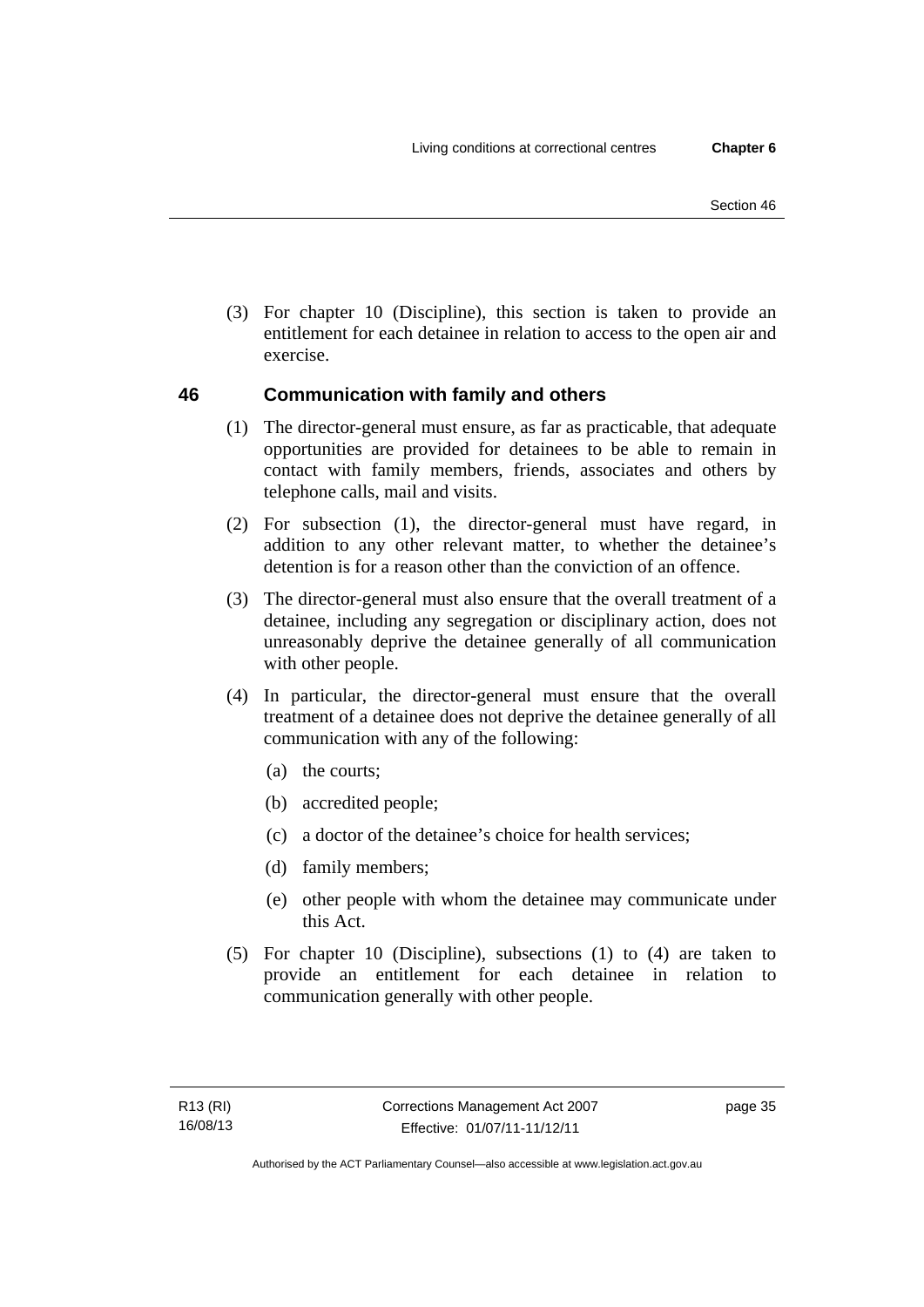- (6) However, this section is subject to the following:
	- (a) section 47 (Telephone calls);
	- (b) section 48 (Mail);
	- (c) section 49 (Visits by family members etc);
	- (d) section 50 (Contact with accredited people).

## **47 Telephone calls**

- (1) The director-general must ensure that each correctional centre has telephone facilities for detainees to make and receive telephone calls.
- (2) A detainee may make at least—
	- (a) 1 telephone call on admission to a correctional centre; and
	- (b) 1 telephone call each week to a family member.

*Note Family member* is defined in the dictionary.

- (3) A detainee may also make and receive further telephone calls for necessary contact with a family member, friend or someone else.
- (4) A detainee who makes a telephone call mentioned in subsection (2) or (3) must pay for the call if the director-general believes, on reasonable grounds, that is appropriate.

#### **Example**

if the detainee can afford to pay for the call

- *Note* An example is part of the Act, is not exhaustive and may extend, but does not limit, the meaning of the provision in which it appears (see Legislation Act, s 126 and s 132).
- (5) For chapter 10 (Discipline), subsections (2) and (3) are taken to provide entitlements for each detainee in relation to telephone calls.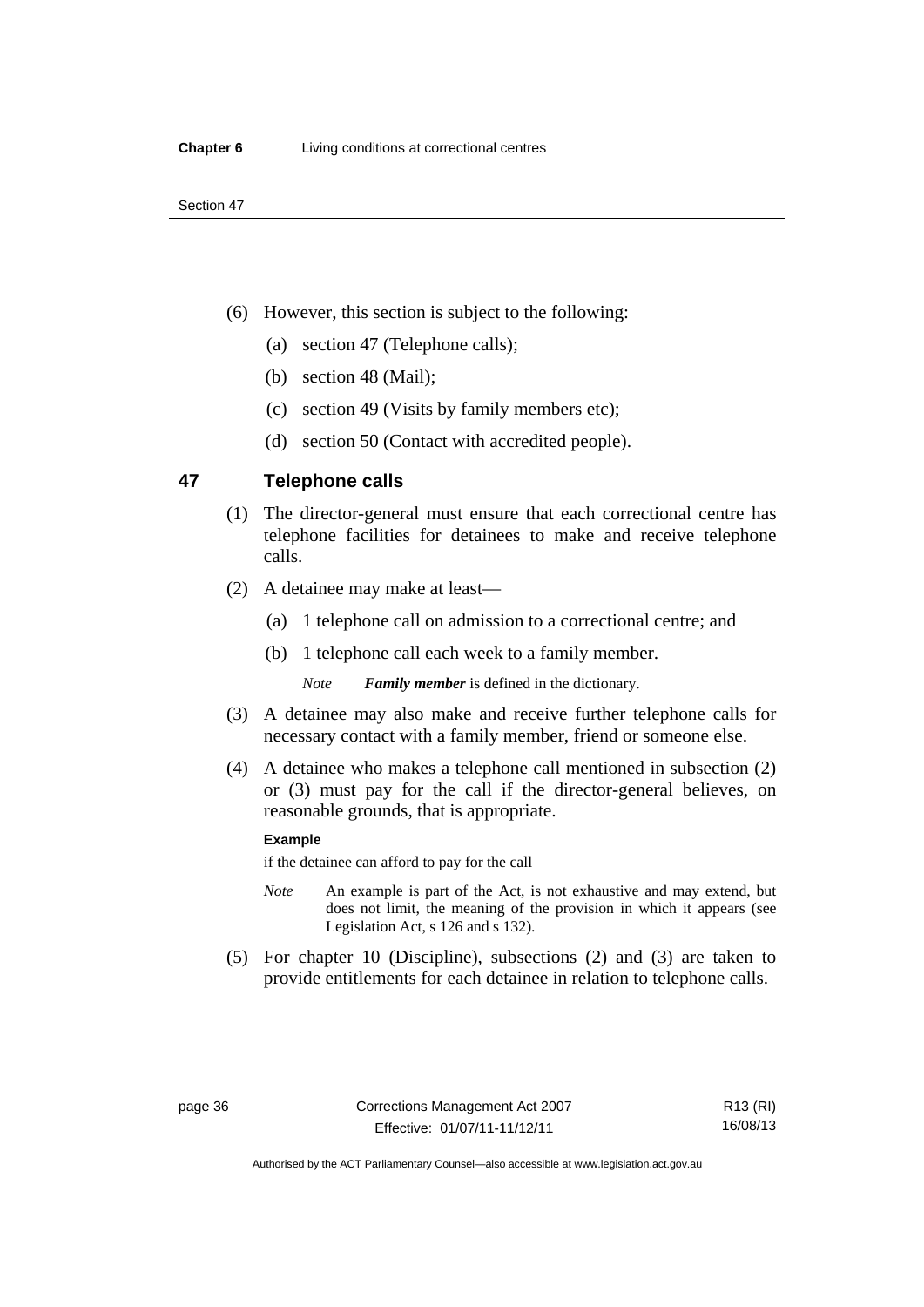- (6) However, the director-general may give directions denying or limiting the use of a telephone by a detainee for a call mentioned in subsection (2) or (3) if the director-general suspects, on reasonable grounds, that the call may—
	- (a) undermine security or good order at a correctional centre; or
	- (b) revictimise a victim; or
	- (c) circumvent any process for investigating complaints or reviewing decisions under this Act; or
	- (d) have the purpose of causing community distress.

#### **Example—par (d)**

Mr F was imprisoned for intentionally inflicting grievous bodily harm against his former wife. He had been convicted previously of domestic violence offences. He believes he has a right to assault his former wife and advocates the matter is private. Mr F believes that organisations that support victims of domestic violence are a social evil. He begins to use telephone calls to his brother to organise him into inciting violence against organisations advocating women's rights. Following complaints from the organisations, the director-general denies phone calls between Mr F and his brother.

- (7) Also, subsections (2) and (3) are subject to—
	- (a) section 103 (Monitoring telephone calls etc); and
	- (b) any operating procedure mentioned in subsection (8).
- (8) An operating procedure may include provision regulating the following in relation to detainees' telephone calls:
	- (a) the times for making or receiving calls;
	- (b) the frequency and length of calls;
	- (c) arrangements for payment for the cost of calls made.

#### **48 Mail**

 (1) The director-general must ensure, as far as practicable, that detainees can send and receive as much mail as they wish.

| R <sub>13</sub> (RI) | Corrections Management Act 2007 | page 37 |
|----------------------|---------------------------------|---------|
| 16/08/13             | Effective: 01/07/11-11/12/11    |         |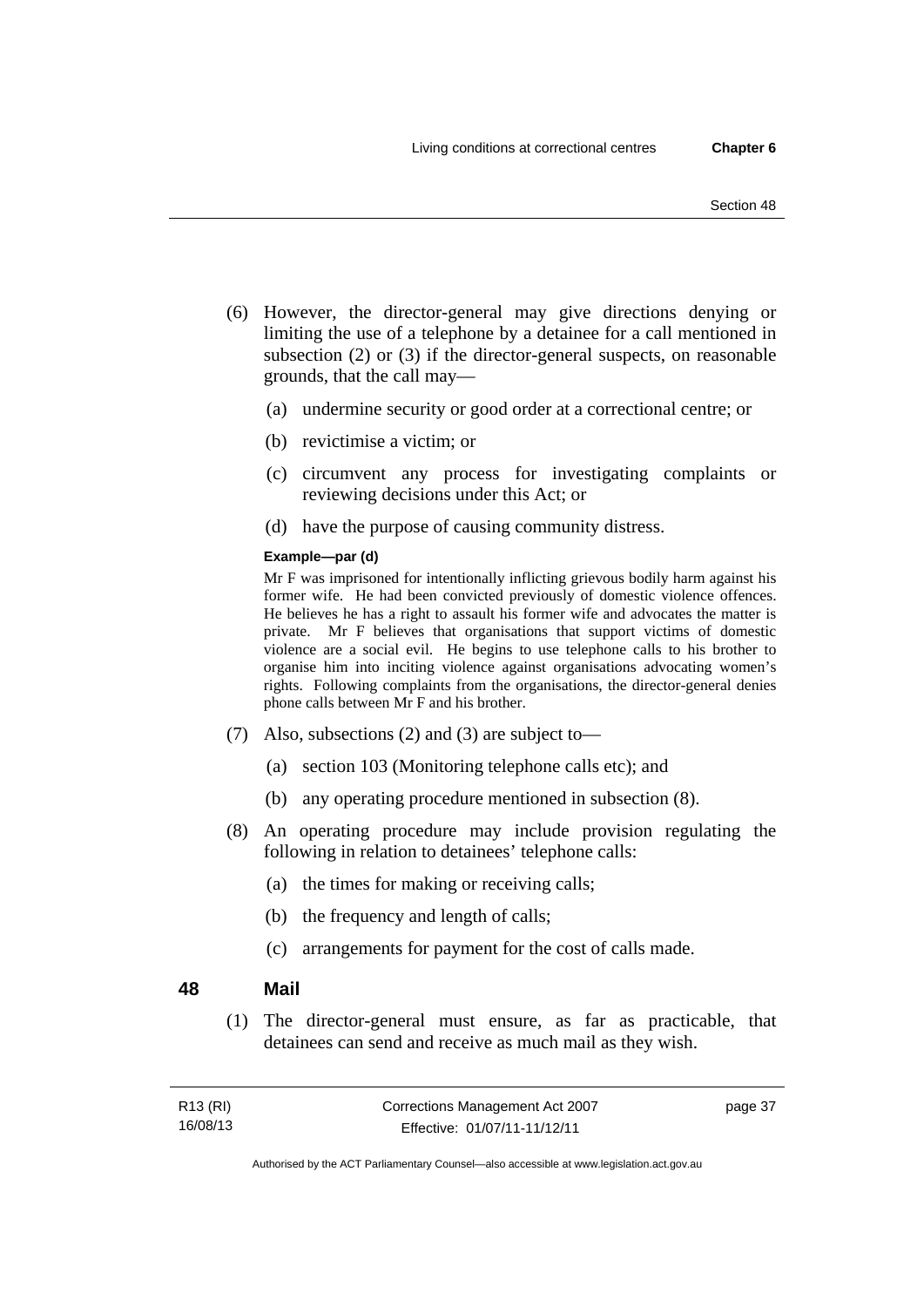- (2) However, a detainee may send mail to, and receive mail from, a person only if the person is nominated by the detainee by written notice given to the director-general.
- (3) A detainee who sends mail must pay for the cost of any writing and other material, and postage, for the mail if the director-general believes, on reasonable grounds, that is appropriate.

#### **Example**

if the detainee can afford to pay for the material and postage

- *Note* An example is part of the Act, is not exhaustive and may extend, but does not limit, the meaning of the provision in which it appears (see Legislation Act, s 126 and s 132).
- (4) For chapter 10 (Discipline), subsection (2) is taken to provide an entitlement for each detainee in relation to mail.
- (5) However, the director-general may give directions denying or limiting the sending or receiving of an item of mail by a detainee if the director-general suspects, on reasonable grounds, that it may—
	- (a) undermine security or good order at a correctional centre; or
	- (b) revictimise a victim; or
	- (c) circumvent any process for investigating complaints or reviewing decisions under this Act; or
	- (d) have the purpose of causing community distress.

#### **Example—par (d)**

AW was convicted of murdering her parents with a view to obtaining an inheritance. The W family are well known in the community and family members had actively campaigned for a higher sentence for AW. AW began writing inflammatory letters to her relatives and friends of her parents. Having received complaints about the letters from family members, the director-general denies AW from sending further letters to family members who had complained about the letters.

- (6) Also, subsections (1) and (2) are subject to—
	- (a) section 104 (Monitoring ordinary mail); and

R13 (RI) 16/08/13

Authorised by the ACT Parliamentary Counsel—also accessible at www.legislation.act.gov.au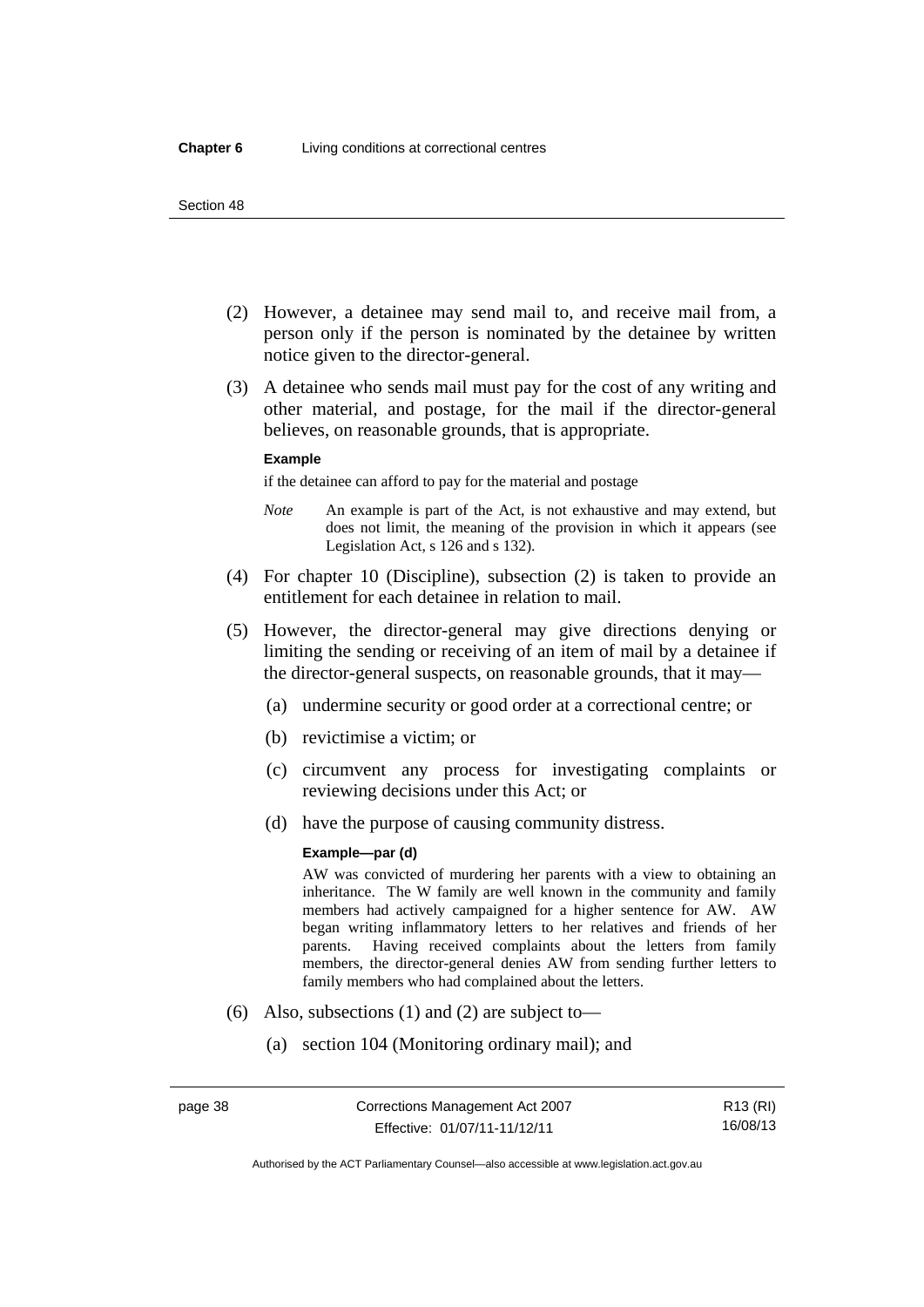- (b) section 105 (Monitoring protected mail); and
- (c) any operating procedure mentioned in subsection (7).
- (7) An operating procedure may include provision regulating the following in relation to detainees' mail:
	- (a) the way mail is sent or received;
	- (b) the provision of writing and other material for sending mail;
	- (c) arrangements for payment for the cost of the material and postage.

# **49 Visits by family members etc**

 (1) The director-general must ensure that each correctional centre has suitable facilities for detainees to receive visits from family members and other people.

#### **Example of non-family member visitor**

a person who is a long-term friend or a friend who normally lives with the detainee

- *Note* An example is part of the Act, is not exhaustive and may extend, but does not limit, the meaning of the provision in which it appears (see Legislation Act, s 126 and s 132).
- (2) A detainee may have at least 1 visit, of at least 30 minutes, each week by a family member.

*Note Family member* is defined in the dictionary.

- (3) For chapter 10 (Discipline), subsection (2) is taken to provide an entitlement for each detainee in relation to visits by family members.
- (4) However, the director-general may give directions denying or limiting a visit mentioned in subsection (1) if the director-general suspects, on reasonable grounds, that the visit may—
	- (a) undermine security or good order at a correctional centre; or

page 39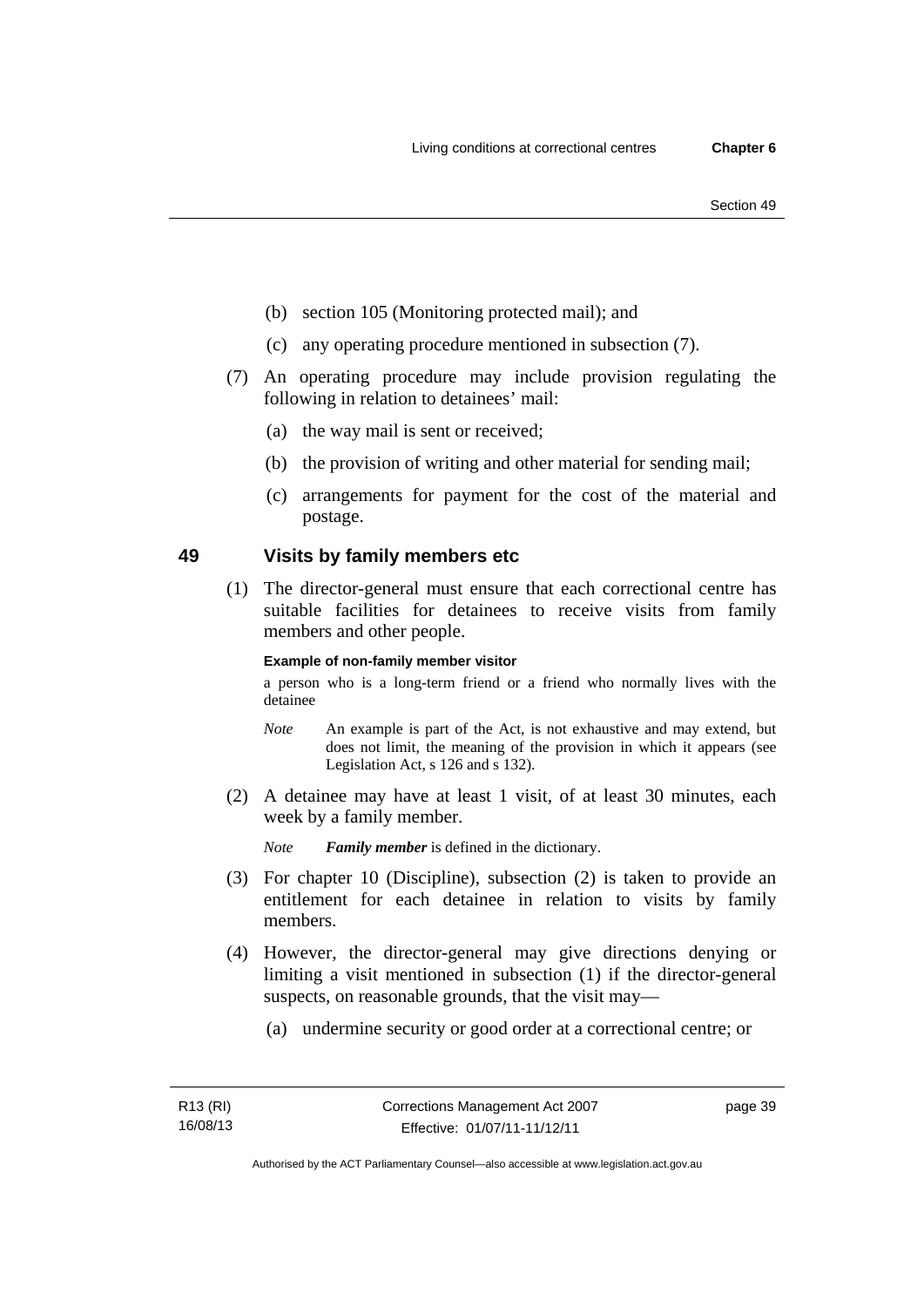- (b) revictimise a victim; or
- (c) circumvent any process for investigating complaints or reviewing decisions under this Act; or
- (d) have the purpose of causing community distress.

#### **Example—par (d)**

Mr J is convicted of numerous serious sexual offences against young girls. He begins to write letters to various public figures, including journalists, stating that his crimes were motivated by a love for the children and that he intends to change his name to that of one of his victims. He makes arrangements for a visit by a journalist for a story about why he wants to change his name. The director-general may deny the visit on the ground that it may cause community distress.

(5) Also, this section is subject to section 143 (Visiting conditions).

## **50 Contact with accredited people**

 (1) The director-general must ensure that a detainee has adequate opportunities for contact with an accredited person, whether by telephone or mail or by a visit by an accredited person.

*Note Accredited person* is defined in the dictionary.

- (2) For chapter 10 (Discipline), subsection (1) is taken to provide an entitlement for each detainee in relation to contact with an accredited person.
- (3) However, the director-general may give directions denying or limiting a detainee's contact with an accredited person if the director-general suspects, on reasonable grounds, that the contact may—
	- (a) undermine security or good order at a correctional centre; or
	- (b) circumvent any process for investigating complaints or reviewing decisions under this Act.
- (4) Also, this section is subject to section 143 (Visiting conditions).

R13 (RI) 16/08/13

Authorised by the ACT Parliamentary Counsel—also accessible at www.legislation.act.gov.au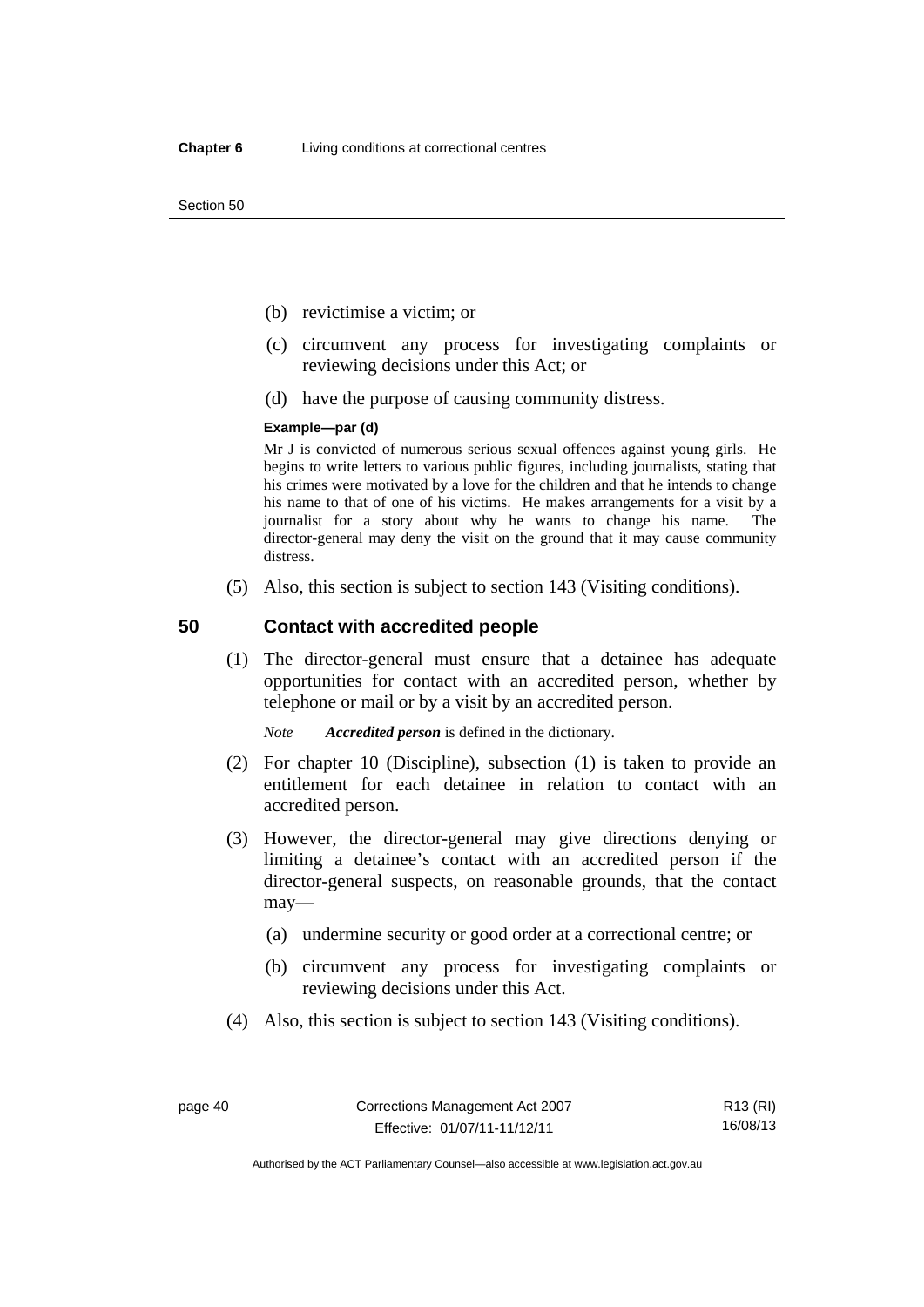# **51 Visits—protected communications**

The director-general must not listen to, or record, a communication at a visit between a detainee and any of the following people:

- (a) a lawyer representing the detainee;
- (b) an official visitor;
- (c) the human rights commissioner;
- (d) the public advocate;
- (e) the ombudsman;
- (f) a person prescribed by regulation.
- *Note 1* Electronic communications between a detainee and a person mentioned in this section must not be monitored, see s 103.
- *Note 2* For restrictions on monitoring mail between a detainee and a person mentioned in this section, see s 105.

# **52 News and educational services**

- (1) The director-general must ensure, as far as practicable, that detainees have reasonable access to—
	- (a) newspapers, radio and television broadcasts and other mass media (including the internet) for news and information; and
	- (b) a library or library service.
- (2) The director-general may, as part of a detainee's case management plan, approve a detainee participating in academic, vocational or cultural education or training if satisfied it would benefit the detainee in any of the following ways:
	- (a) by providing the detainee with suitable vocational skills;
	- (b) by promoting the detainee's rehabilitation or reintegration into society;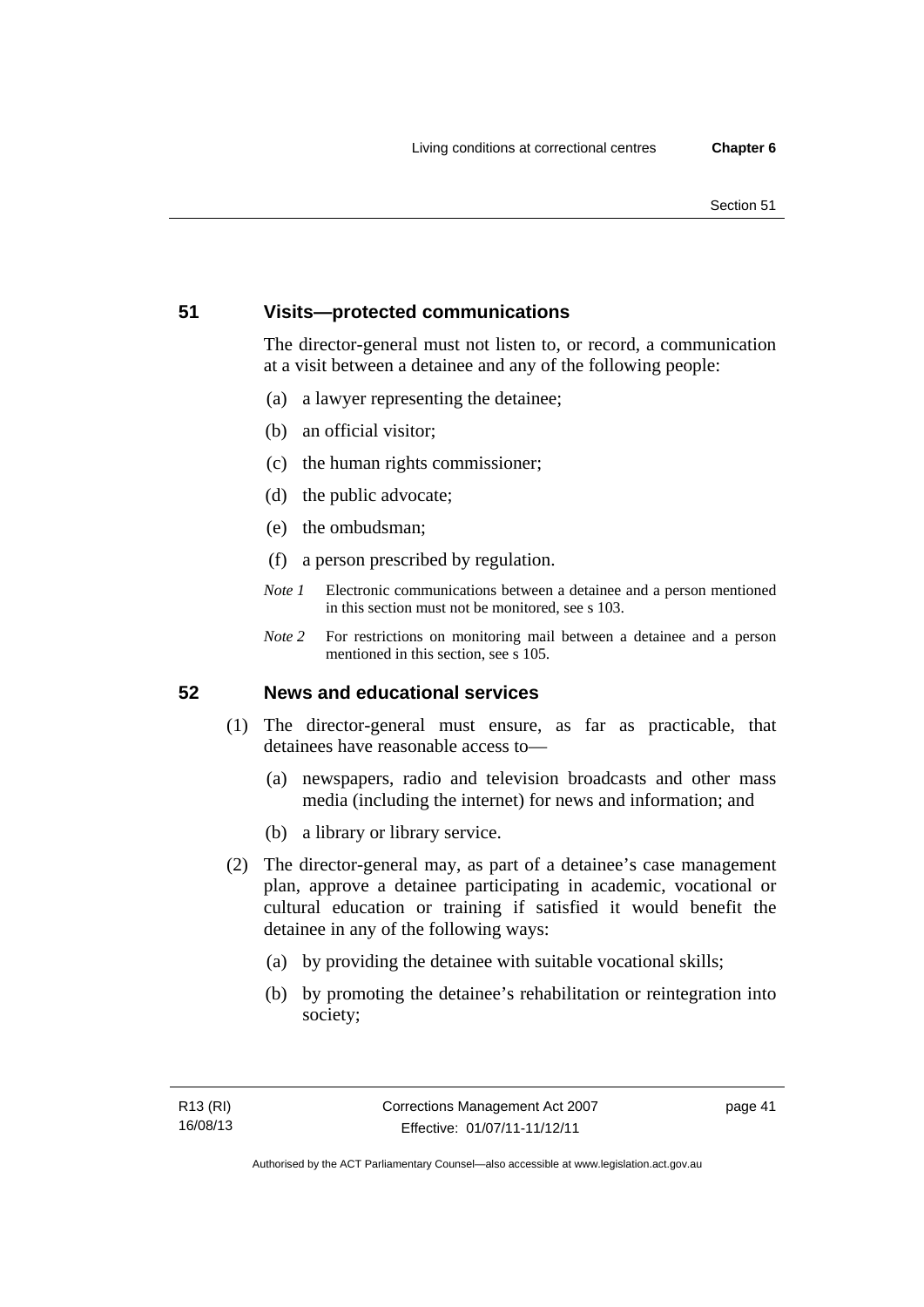- (c) by contributing satisfactorily to the detainee's personal development.
- (3) For chapter 10 (Discipline), participation in education or training approved under subsection (2) is taken to be an entitlement for the detainee.

#### **53 Health care**

- (1) The director-general must ensure that—
	- (a) detainees have a standard of health care equivalent to that available to other people in the ACT; and
	- (b) arrangements are made to ensure the provision of appropriate health services for detainees; and
	- (c) conditions in detention promote the health and wellbeing of detainees; and
	- (d) as far as practicable, detainees are not exposed to risks of infection.
- (2) In particular, the director-general must ensure that detainees have access to—
	- (a) regular health checks; and
	- (b) timely treatment where necessary, particularly in urgent circumstances; and
	- (c) hospital care where necessary; and
	- (d) as far as practicable—
		- (i) specialist health services from health practitioners; and
		- (ii) necessary health care programs, including rehabilitation programs.
- (3) For chapter 10 (Discipline), subsections (1) and (2) are taken to provide an entitlement for each detainee in relation to health care.

R13 (RI) 16/08/13

Authorised by the ACT Parliamentary Counsel—also accessible at www.legislation.act.gov.au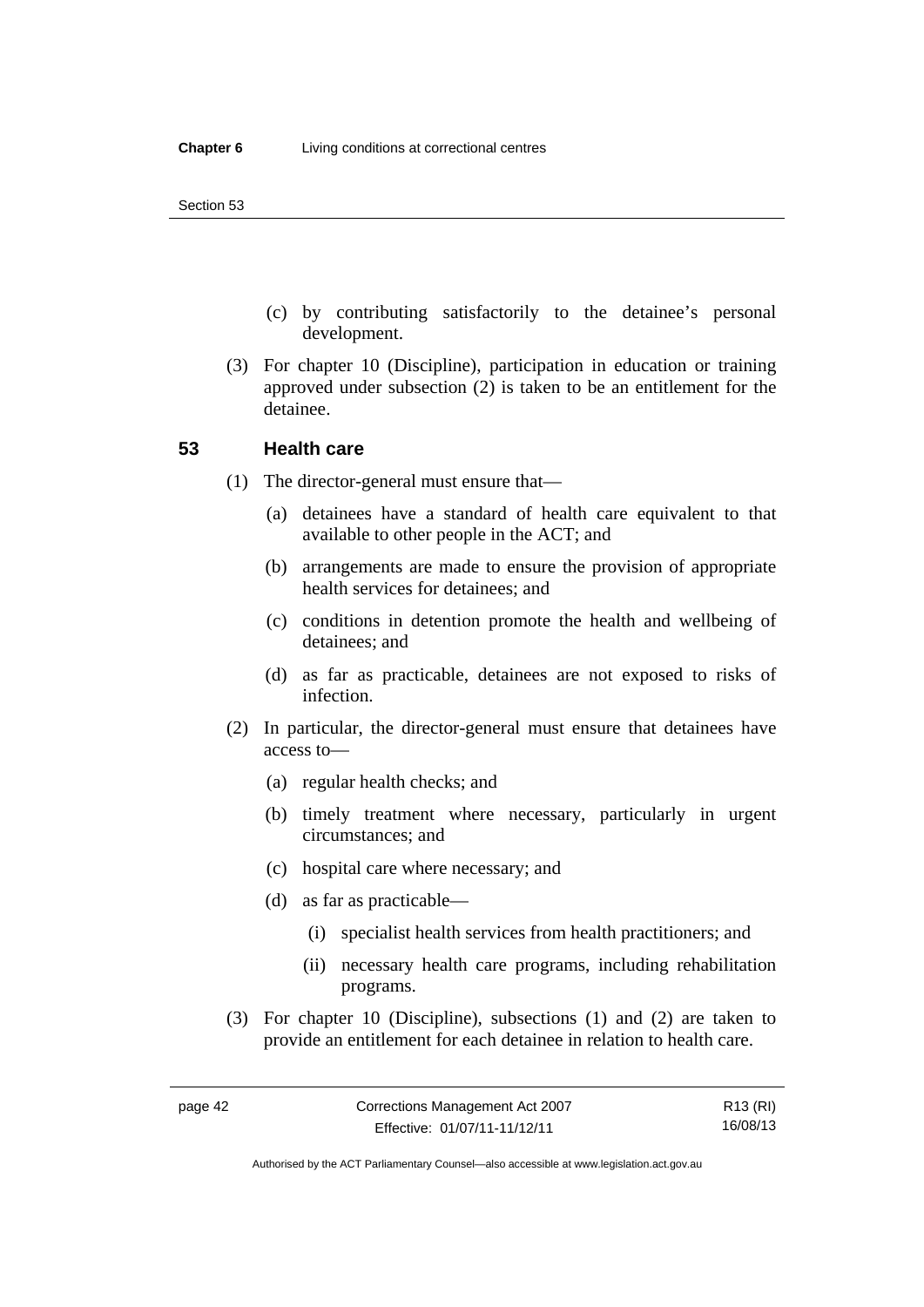- (4) A regulation may make provision in relation to health services for detainees, including provision about the following:
	- (a) the appointment of health practitioners for this Act;
	- (b) the provision of health service clinics for detainees;
	- (c) appointments for detainees with health practitioners;
	- (d) rehabilitation for detainees who suffer personal injury arising out of or in the course of their detention;
	- (e) security arrangements for detainees visiting health practitioners or health facilities, particularly outside correctional centres.
- (5) For chapter 10 (Discipline), a detainee's entitlement in relation to health care includes anything expressed to be an entitlement in a regulation made for subsection (4).

# **54 Transfers to health facilities**

 (1) The director-general may direct that a detainee be transferred to a health facility at a correctional centre, or outside a correctional centre, if the director-general believes, on reasonable grounds, that is necessary or desirable for the detainee to receive health services at the facility.

*Note Health facility* is defined in the dictionary.

- (2) The director-general must have regard to the advice of a doctor appointed under section 21 (Doctors—health service appointments) when considering whether to make a direction under subsection  $(1)$ .
- (3) The director-general may direct an escort officer to escort the detainee to or from the health facility, or while at the facility.
- (4) The detainee may be discharged from the health facility only if—
	- (a) the health practitioner in charge of the detainee's care approves the discharge; or

page 43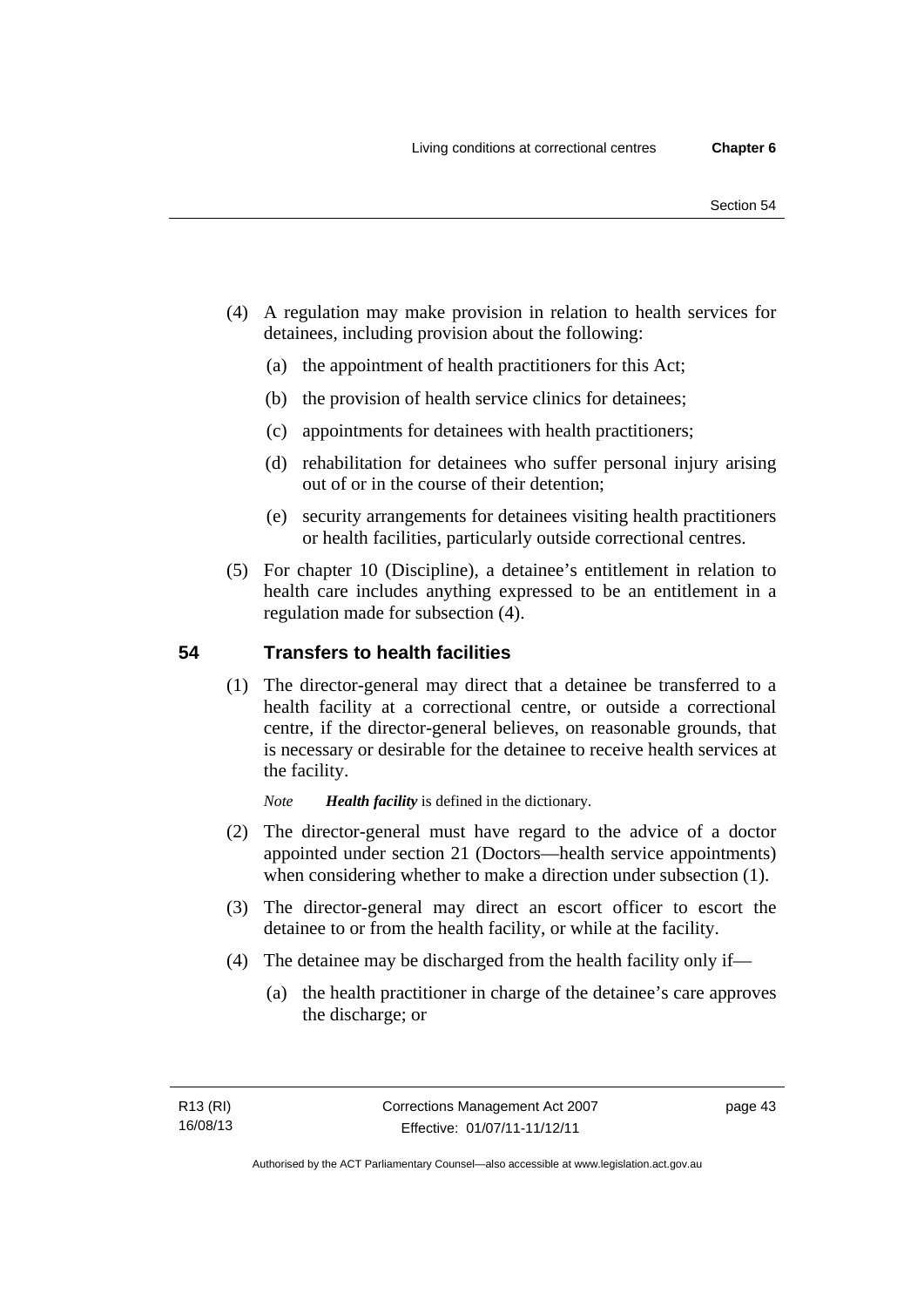(b) the director-general directs that the detainee be removed from the facility.

#### **Example of direction for removal of detainee from health facility**

where the detainee is a danger to the safety of people at the facility

- *Note* An example is part of the Act, is not exhaustive and may extend, but does not limit, the meaning of the provision in which it appears (see Legislation Act, s 126 and s 132).
- (5) The director-general may give a direction for ensuring that a detainee discharged from a health facility under this section is returned to a correctional centre stated in the direction.
- (6) For chapter 10 (Discipline), this section is taken to provide an entitlement for each detainee in relation to health care.

## **55 Religious, spiritual and cultural needs**

 (1) The director-general must ensure, as far as practicable, that provision is made at correctional centres for the religious, spiritual and cultural needs of detainees.

#### **Examples of religious, spiritual or cultural needs**

- 1 observances and practices relating to religious or spiritual beliefs, including indigenous spiritual beliefs
- 2 observances or practices arising because a person belongs to a particular culture
- *Note* An example is part of the Act, is not exhaustive and may extend, but does not limit, the meaning of the provision in which it appears (see Legislation Act, s 126 and s 132).
- (2) In particular, the director-general must ensure, as far as practicable, that detainees have reasonable access to—
	- (a) ministers of religion and other people with standing in a particular culture whom detainees wish to see for religious, spiritual or cultural purposes; and
	- (b) religious services at the correctional centre; and

R13 (RI) 16/08/13

Authorised by the ACT Parliamentary Counsel—also accessible at www.legislation.act.gov.au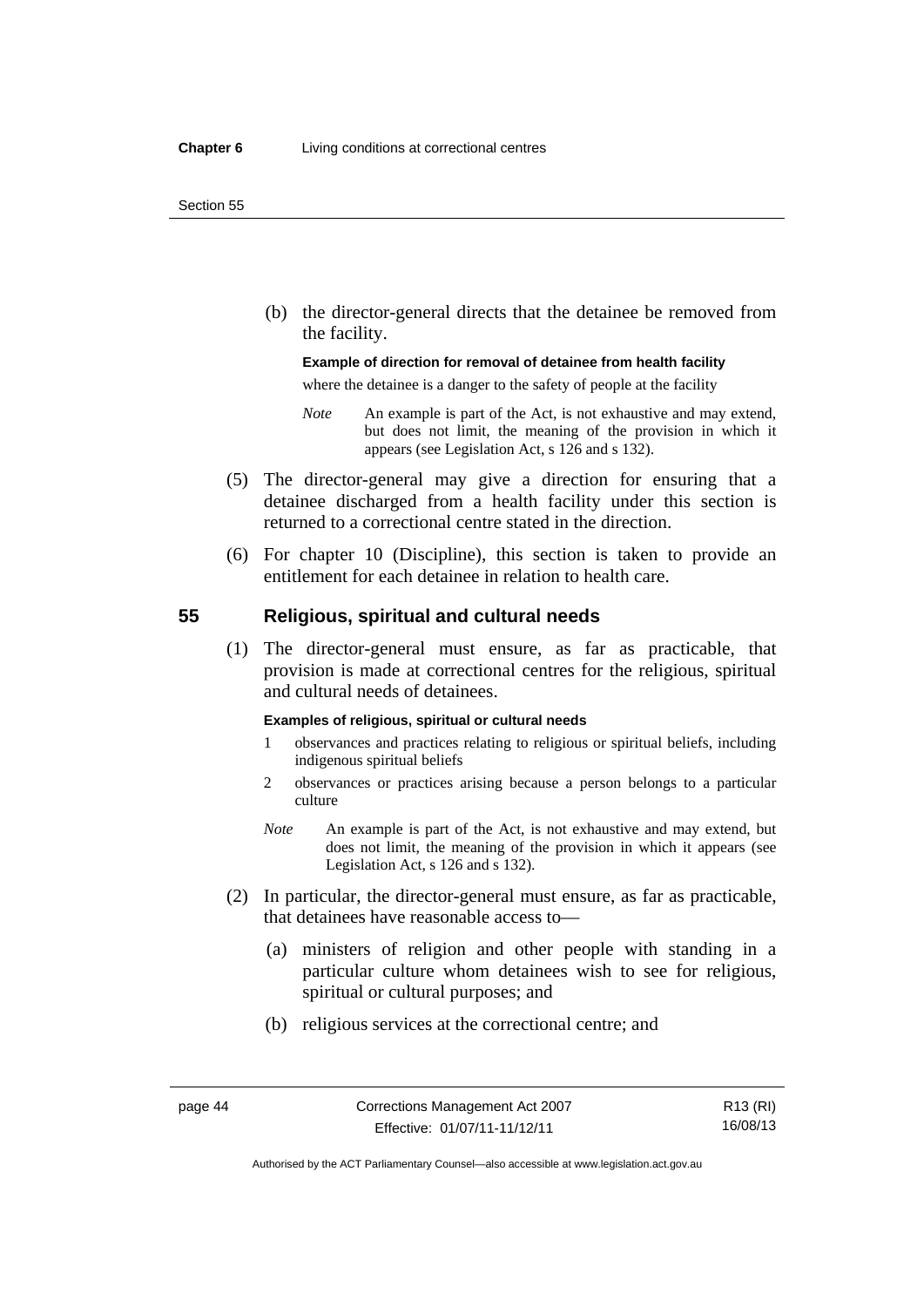- (c) books and other articles associated with their religious, spiritual or cultural practices.
- (3) However, the director-general may give directions denying or limiting a detainee's access under subsection (1) or (2) if the director-general suspects, on reasonable grounds, that it may—
	- (a) undermine security or good order at a correctional centre; or
	- (b) revictimise a victim; or
	- (c) circumvent any process for investigating complaints or reviewing decisions under this Act; or
	- (d) cause community distress.
- (4) A detainee must not be required to receive a visit from anyone representing a particular religion, spiritual belief or culture, or attend any related service or practice, if the detainee does not wish to do so.
- (5) For chapter 10 (Discipline), subsections (1) and (2) are taken to provide an entitlement for each detainee in relation to religious observance.
- (6) In this section:

*minister of religion* means—

- (a) a person registered under the *Marriage Act 1961* (Cwlth), part 4.1 (Authorised celebrants); or
- (b) a person prescribed by regulation.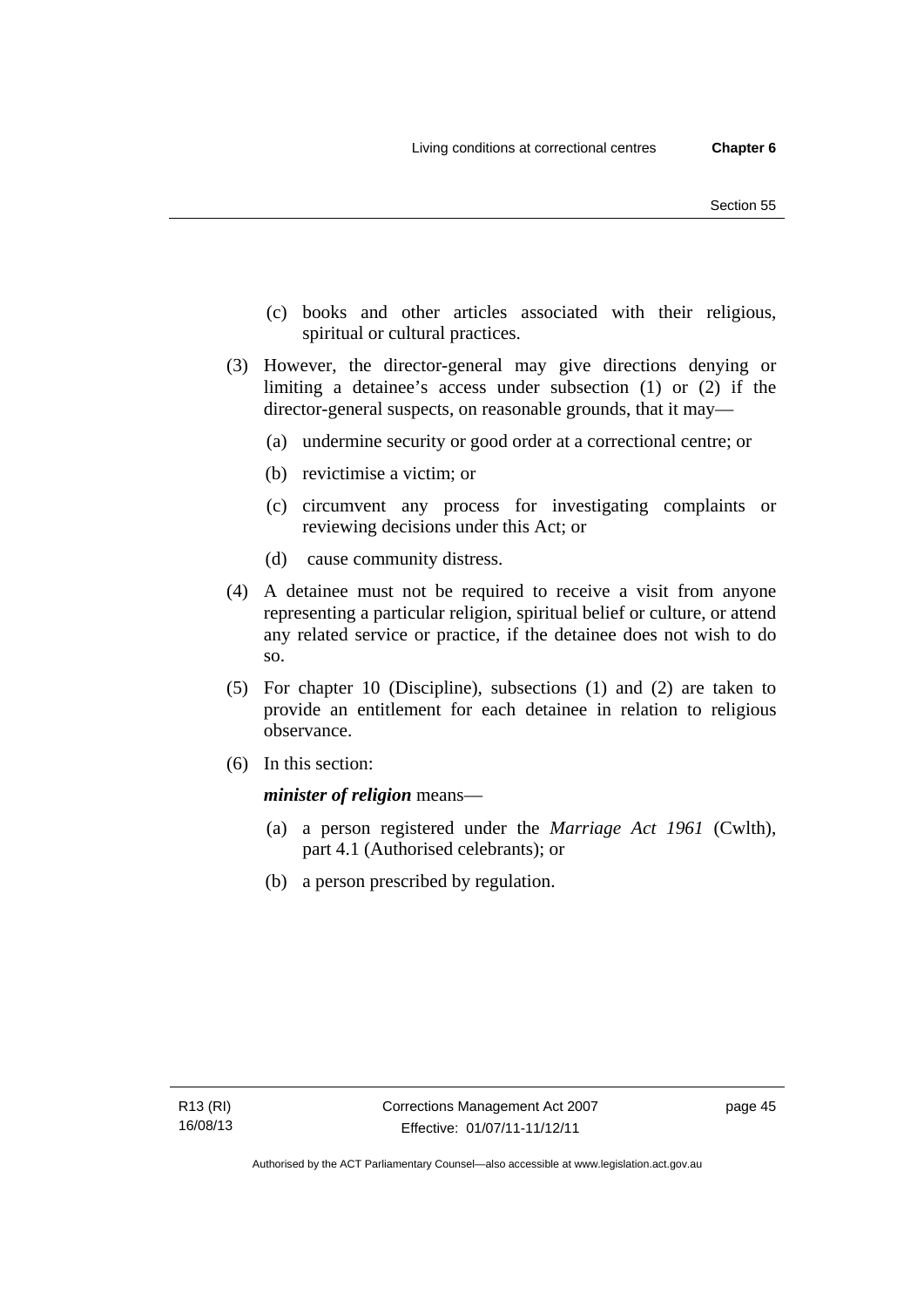# **Chapter 7 Inspection of correctional centres**

## **56 Independent inspections**

- (1) This section applies to each of the following:
	- (a) a judge;
	- (b) a magistrate;
	- (c) a member of the Legislative Assembly;
	- (d) the human rights commissioner;
	- (e) the ombudsman.
- (2) A person mentioned in subsection (1) may, at any reasonable time, enter and inspect—
	- (a) a correctional centre; or
	- (b) a place outside a correctional centre where a detainee is, or has been, directed to work or participate in an activity.

#### **Example of time that would not be reasonable**

a time that would hinder a search at a correctional centre

*Note* An example is part of the Act, is not exhaustive and may extend, but does not limit, the meaning of the provision in which it appears (see Legislation Act, s 126 and s 132).

#### **57 Official visitors—appointment**

- (1) The Minister must appoint at least 1 official visitor.
- (2) The Minister may appoint a person as an official visitor only if satisfied the person has suitable qualifications or experience to exercise the functions of an official visitor.
- (3) The Minister must not appoint a public employee as an official visitor.

R13 (RI) 16/08/13

Authorised by the ACT Parliamentary Counsel—also accessible at www.legislation.act.gov.au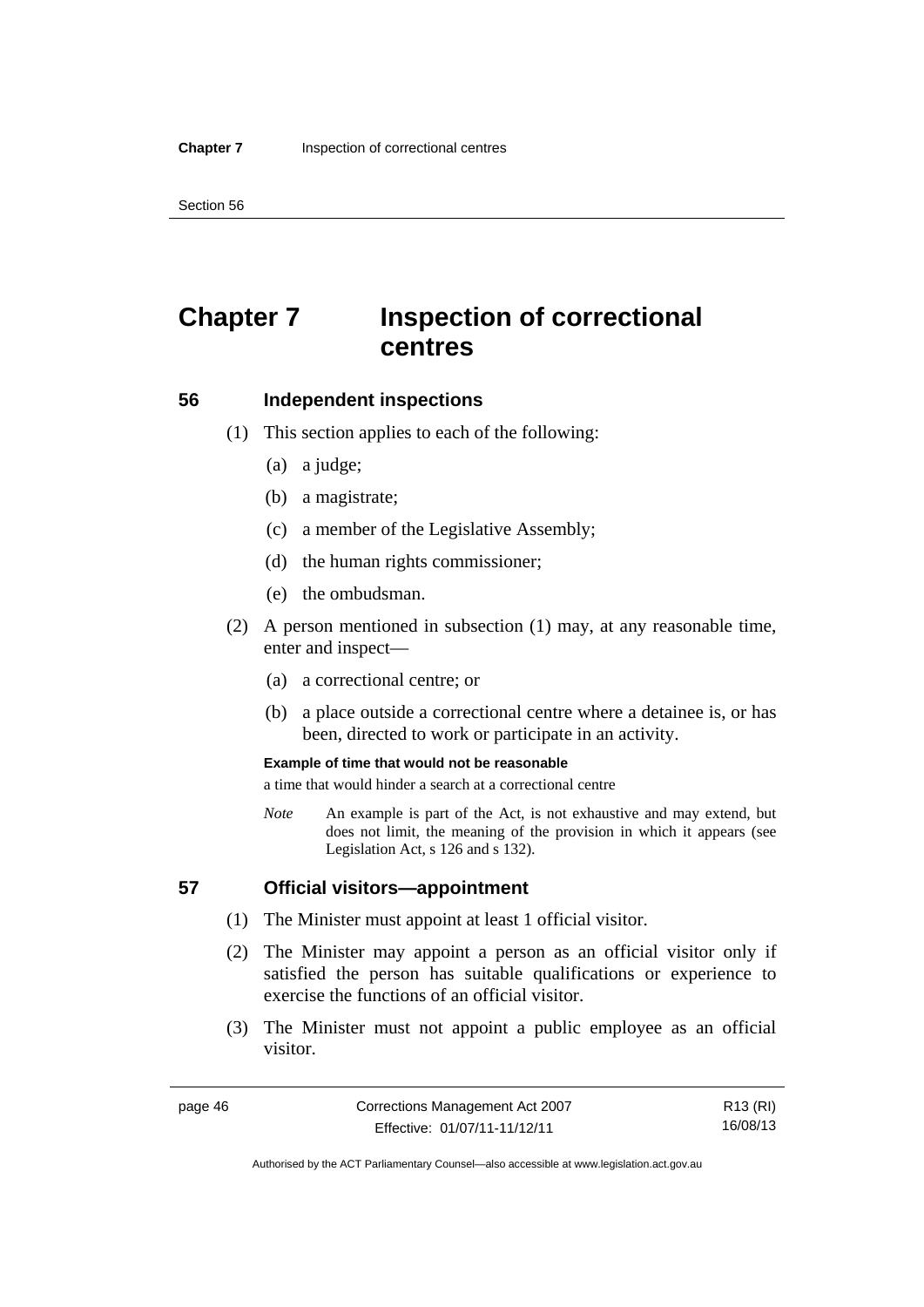- (4) An appointment of an official visitor must be for not longer than 3 years.
- (5) The conditions of appointment of an official visitor are the conditions agreed between the Minister and the member, subject to any determination under the *Remuneration Tribunal Act 1995*.
	- *Note 1* For the making of appointments (including acting appointments), see the Legislation Act, pt 19.3.
	- *Note 2* Certain Ministerial appointments require consultation with an Assembly committee and are disallowable (see Legislation Act, div 19.3.3).
	- *Note 3* A person may be reappointed to a position if the person is eligible to be appointed to the position (see Legislation Act, s 208 and dict, pt 1, def *appoint*).

# **58 Official visitors—functions**

- (1) An official visitor's functions are—
	- (a) to inspect correctional centres and places outside correctional centres where detainees are, or have been, directed to work or participate in an activity; and
	- (b) to exercise any other function given to an official visitor under this Act or another territory law.
- (2) For subsection (1), an official visitor—
	- (a) must visit each correctional centre in accordance with the conditions of the official visitor's appointment; and
	- (b) may visit a place outside a correctional centre where a detainee is, or has been, directed to work or participate in an activity; and
	- (c) may, at any reasonable time, enter a correctional centre or a place mentioned in paragraph (b).

**Example of time that would not be reasonable** 

a time that would hinder a search at a correctional centre

page 47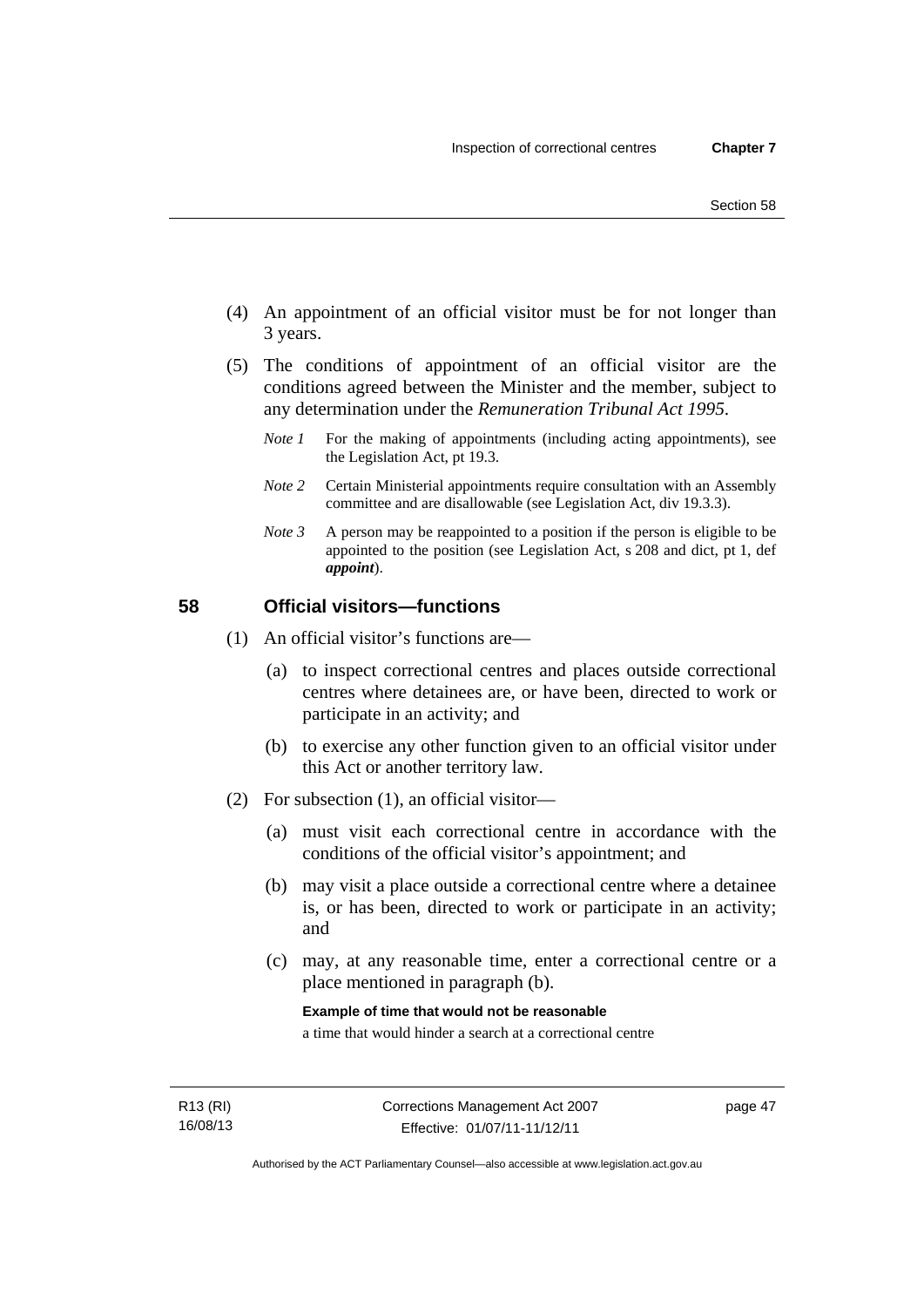- *Note* An example is part of the Act, is not exhaustive and may extend, but does not limit, the meaning of the provision in which it appears (see Legislation Act, s 126 and s 132).
- (3) If an official visitor believes, on reasonable grounds, that the detention of a detainee (including any aspect of the treatment, living conditions, work or activities of the detainee) is not in accordance with this Act, the official visitor must report that belief to the Minister in writing.
- (4) A corrections officer must give an official visitor any reasonable help the official visitor asks for to exercise the official visitor's functions.

# **59 Complaints to official visitors**

- (1) A detainee may complain to an official visitor about any aspect of the detainee's detention or treatment in detention, including—
	- (a) the operation of a correctional centre where the detainee is detained; or
	- (b) conditions, or work or activities provided, at a place where the detainee is, or has been, directed to work or participate in an activity.
- (2) The director-general must ensure that an official visitor is told as soon as practicable about any detainee who has told a corrections officer that the detainee wants to see an official visitor.
- (3) A detainee is not required to explain to the director-general or a corrections officer why the detainee may want to see an official visitor.

# **60 Investigation etc by official visitors**

 (1) An official visitor must investigate each complaint made under section 59 unless the official visitor believes, on reasonable grounds, that the complaint is frivolous or vexatious.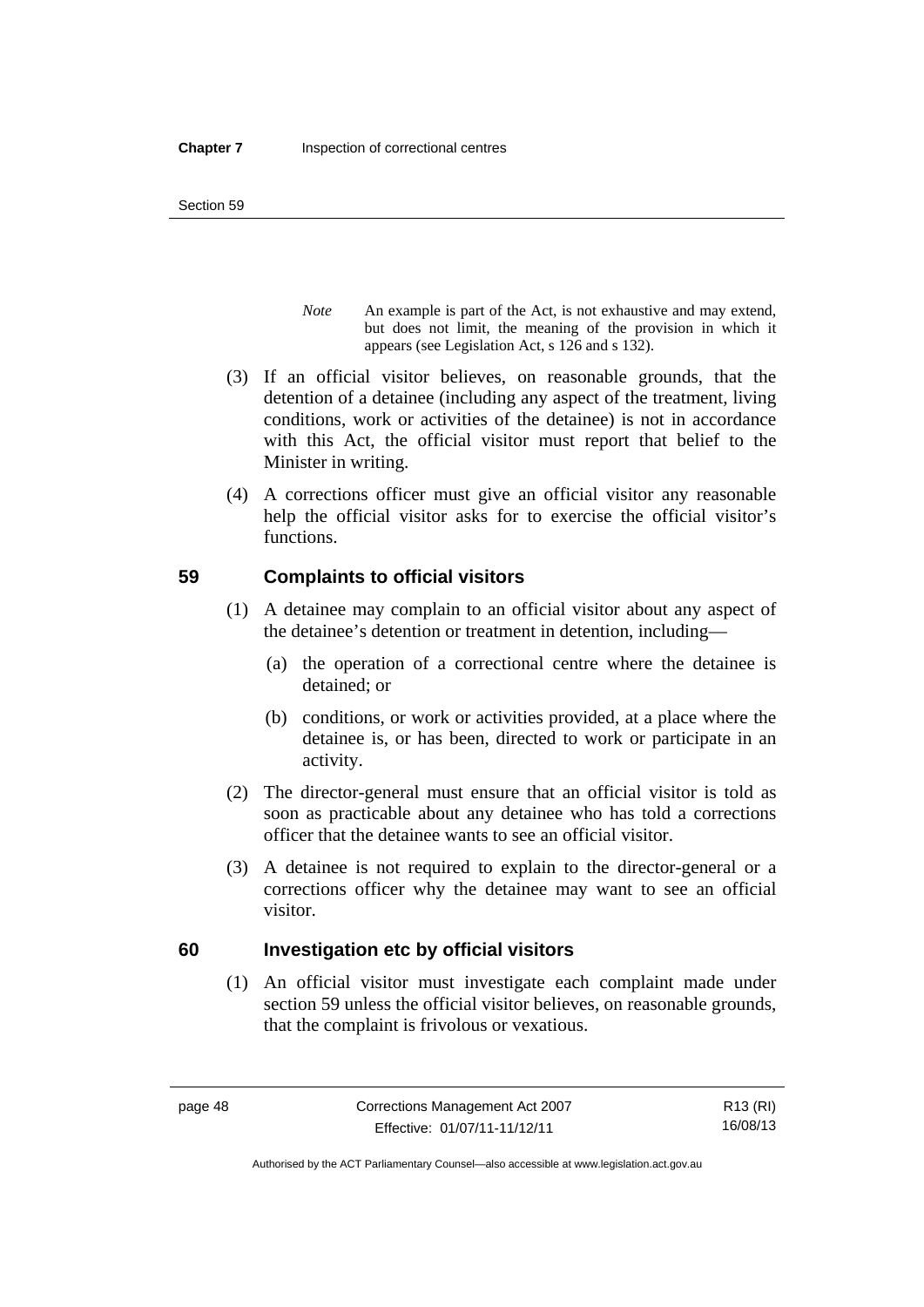- (2) An official visitor may—
	- (a) make a recommendation about the complaint to the director-general; or
	- (b) if the official visitor considers it is appropriate, give the Minister a report about any complaint or investigation.
- (3) As soon as practicable after the end of each quarter, an official visitor must give the Minister a written report for the quarter summarising—
	- (a) the number and kinds of complaints received by the official visitor; and
	- (b) the number and kinds of complaints investigated by the official visitor; and
	- (c) the outcomes of investigations of complaints.
	- *Note* For the meaning of *quarter*, see the Legislation Act, dict, pt 1.
- (4) The quarterly report may include comments by the official visitor about anything in relation to a complaint or investigation to which the report applies.

#### **61 Official visitors—ending appointments**

- (1) The Minister may end the appointment of an official visitor—
	- (a) if the official visitor contravenes a territory law; or
	- (b) for misbehaviour; or
	- (c) if the official visitor becomes bankrupt or personally insolvent; or

*Note Bankrupt or personally insolvent*—see the Legislation Act, dictionary, pt 1.

 (d) if the official visitor is convicted or found guilty, in the ACT, of an offence punishable by imprisonment for at least 1 year; or

| R13 (RI) | Corrections Management Act 2007 | page 49 |
|----------|---------------------------------|---------|
| 16/08/13 | Effective: 01/07/11-11/12/11    |         |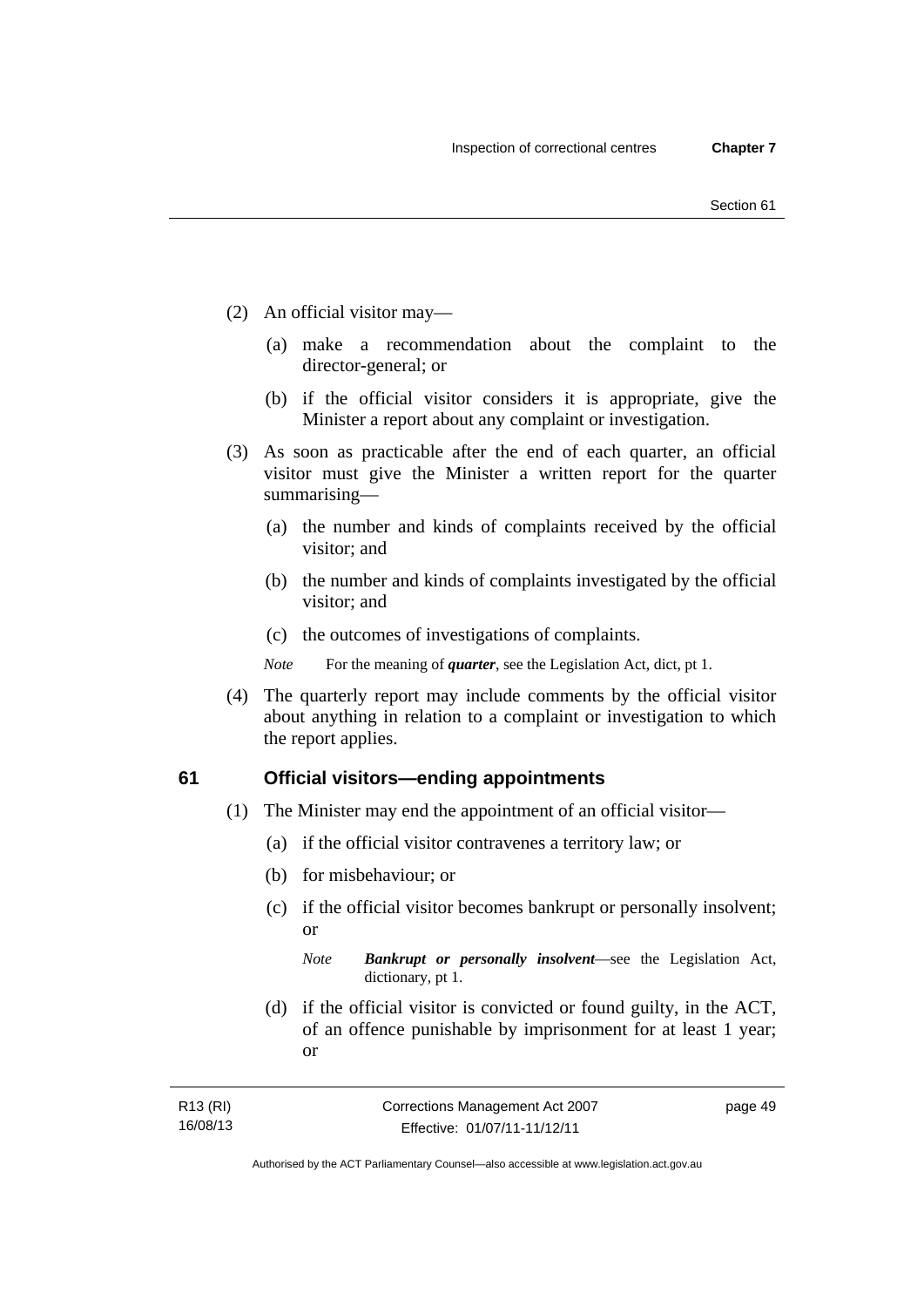- (e) if the official visitor is convicted or found guilty, outside the ACT, in Australia or elsewhere, of an offence that, if it had been committed in the ACT, would be punishable by imprisonment for at least 1 year; or
- (f) if the official visitor fails to visit a correctional centre in accordance with the conditions of the official visitor's appointment without the Minister's approval; or
- (g) for physical or mental incapacity, if the incapacity substantially affects the exercise of the official visitor's functions.
- (2) An official visitor's appointment ends if the person becomes a public employee.
	- *Note 1* A public employee must not be appointed as an official visitor (see s 57 (3)).
	- *Note 2* A person's appointment also ends if the person resigns (see Legislation Act, s 210).

## **62 Relationship with other inspection laws**

- (1) This Act must be construed and administered in a way that is consistent with an inspection law unless the contrary intention appears from this Act or that law.
- (2) This Act is taken to be consistent with an inspection law to the extent that it is capable of operating concurrently with that law.
- (3) The director-general may make arrangements with a person responsible for the exercise of functions under an inspection law to ensure, as far as practicable, the safety of an inspector (however described) or anyone else affected by the exercise of the function in relation to a detainee or correctional centre.
- (4) A person exercising a function under an inspection law in relation to a detainee or correctional centre must exercise the function in accordance with any direction by the director-general in relation to—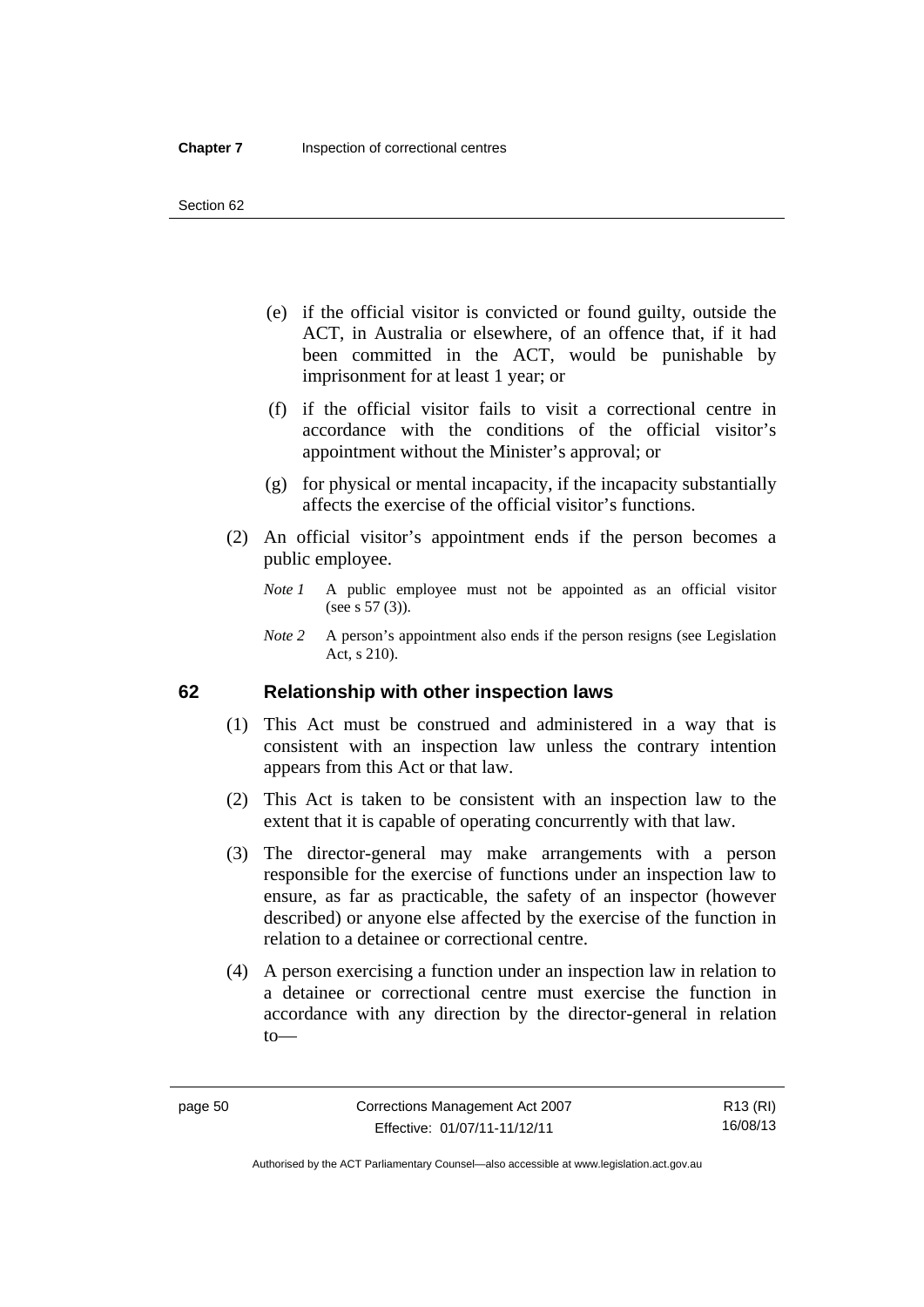- (a) the safety of anyone at the correctional centre; or
- (b) security or good order at a correctional centre.
- (5) In this section:

*inspection law* means an Act that provides for the entry and inspection of premises, or the search of people or premises.

## **Examples of inspection laws**

- *Crimes Act 1900*
- *Emergencies Act 2004*
- *Food Act 2001*
- *Public Health Act 1997*
- *Note* An example is part of the Act, is not exhaustive and may extend, but does not limit, the meaning of the provision in which it appears (see Legislation Act, s 126 and s 132).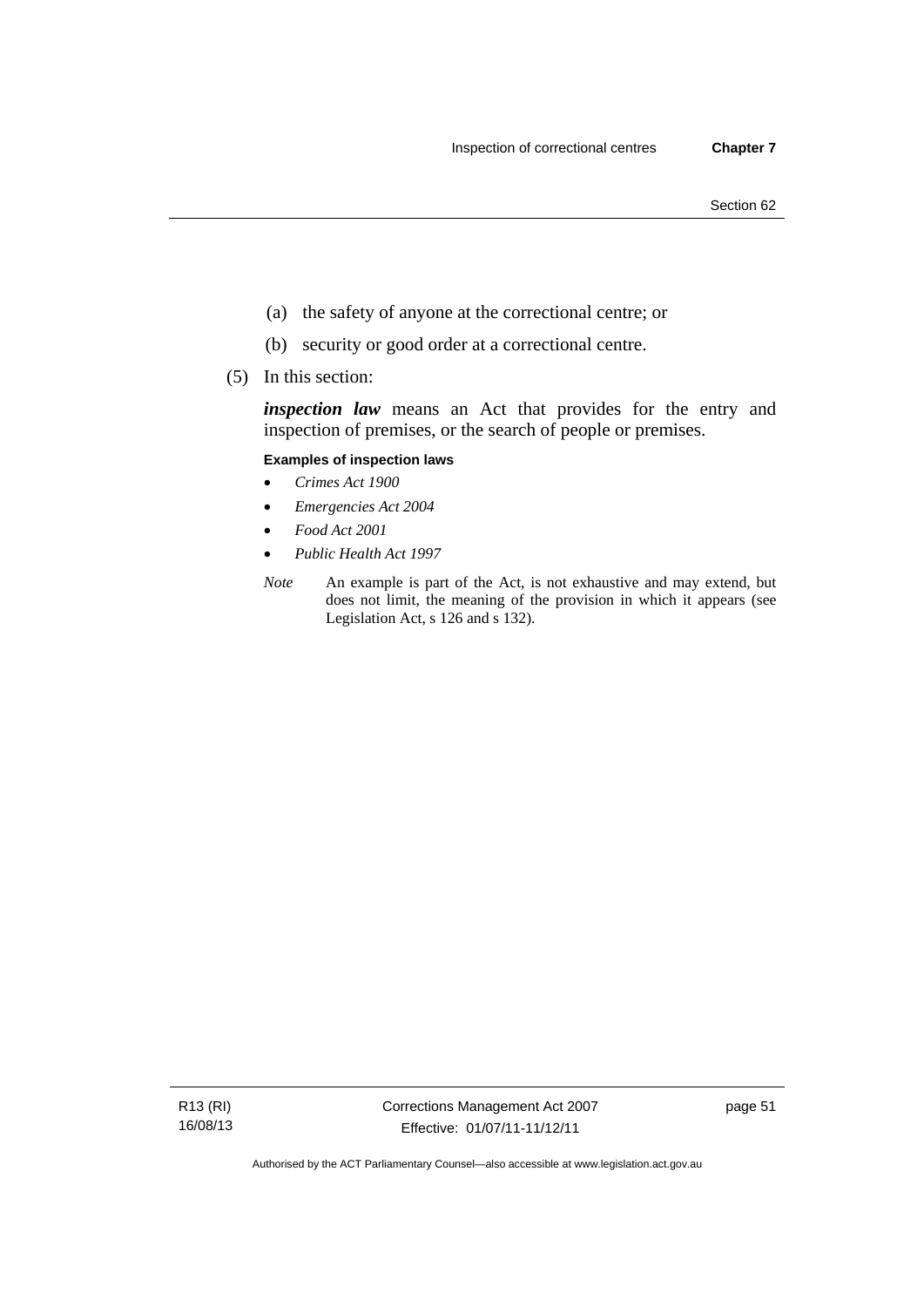# **Chapter 8 Admission to correctional centres**

## **63 Meaning of** *admission* **to correctional centre**

In this Act:

*admission,* of a detainee to a correctional centre, means—

- (a) admission of the detainee to the centre for detention; and
- (b) for a detainee reporting to the centre to perform periodic detention—includes the first, but not the second or subsequent, time the detainee reports to the centre to perform periodic detention.

#### **64 Authority for detention**

- (1) A person must not be admitted to, or detained at, a correctional centre unless the detention is—
	- (a) authorised by a warrant under the *Crimes (Sentence Administration) Act 2005*, section 12 (Warrant for imprisonment); or
	- (b) authorised by a warrant under the *Crimes (Sentence Administration) Act 2005*, section 17 (Warrant for remand); or
	- (c) otherwise authorised, whether by a warrant or other authority (however named), under a territory law or a law of the Commonwealth, a State or another Territory.

#### **Examples—par (c)**

- 1 an accused person who is refused bail by an authorised person under the *Bail Act 1992*
- 2 a person held on a warrant issued under the *Royal Commissions Act 1991*, section 35 (Apprehension of witnesses failing to appear)
- 3 a person in immigration detention under the Migration Act 1958 (Cwlth)

R13 (RI) 16/08/13

Authorised by the ACT Parliamentary Counsel—also accessible at www.legislation.act.gov.au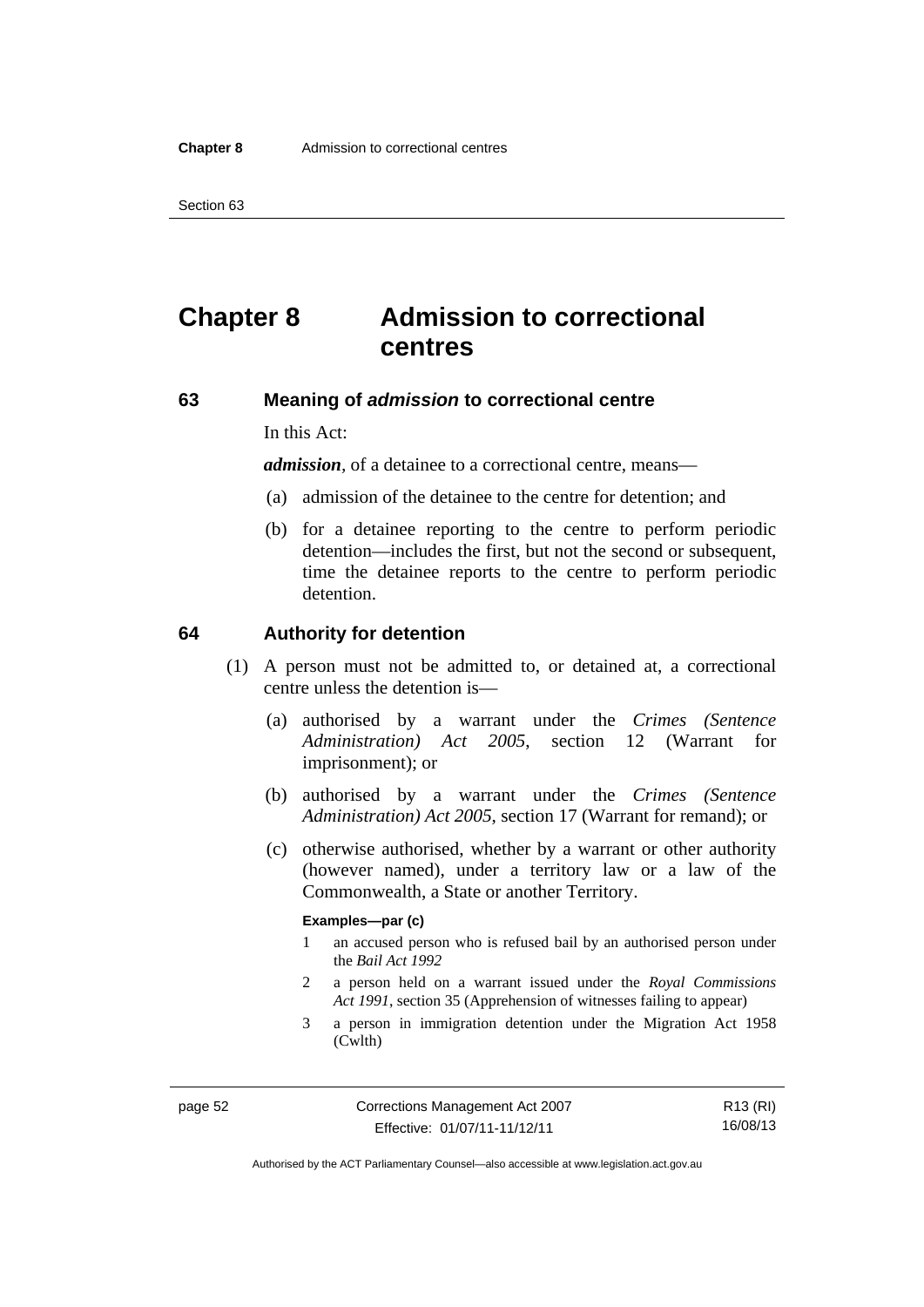- 4 an interstate detainee on leave in the ACT held in custody overnight
- *Note* An example is part of the Act, is not exhaustive and may extend, but does not limit, the meaning of the provision in which it appears (see Legislation Act, s 126 and s 132).
- (2) Before the person is admitted to the correctional centre, the director-general must be given the warrant or evidence of other authority for the detention.
- (3) The validity of a person's detention at a correctional centre is not affected by a defect or irregularity in or in relation to the warrant or the evidence of other authority for the detention.

#### **65 Identification of detainees**

- (1) For the identification of a detainee admitted to a correctional centre, the director-general may direct that all or any of the following be taken of, or from, the detainee:
	- (a) prints of the detainee's hands, fingers, feet or toes;
	- (b) a photograph or video recording;
	- (c) a measurement;
	- (d) a cast or impression;
	- (e) a buccal swab or saliva sample;
	- (f) a blood sample;
	- (g) anything else prescribed by regulation.
- (2) Anything taken of, or from, a detainee under subsection (1) must be destroyed if—
	- (a) the detainee is found not guilty of any offence to which the detention relates, other than on the ground of unsoundness of mind; or
	- (b) proceedings for any offence to which the detention relates are discontinued or dismissed.

page 53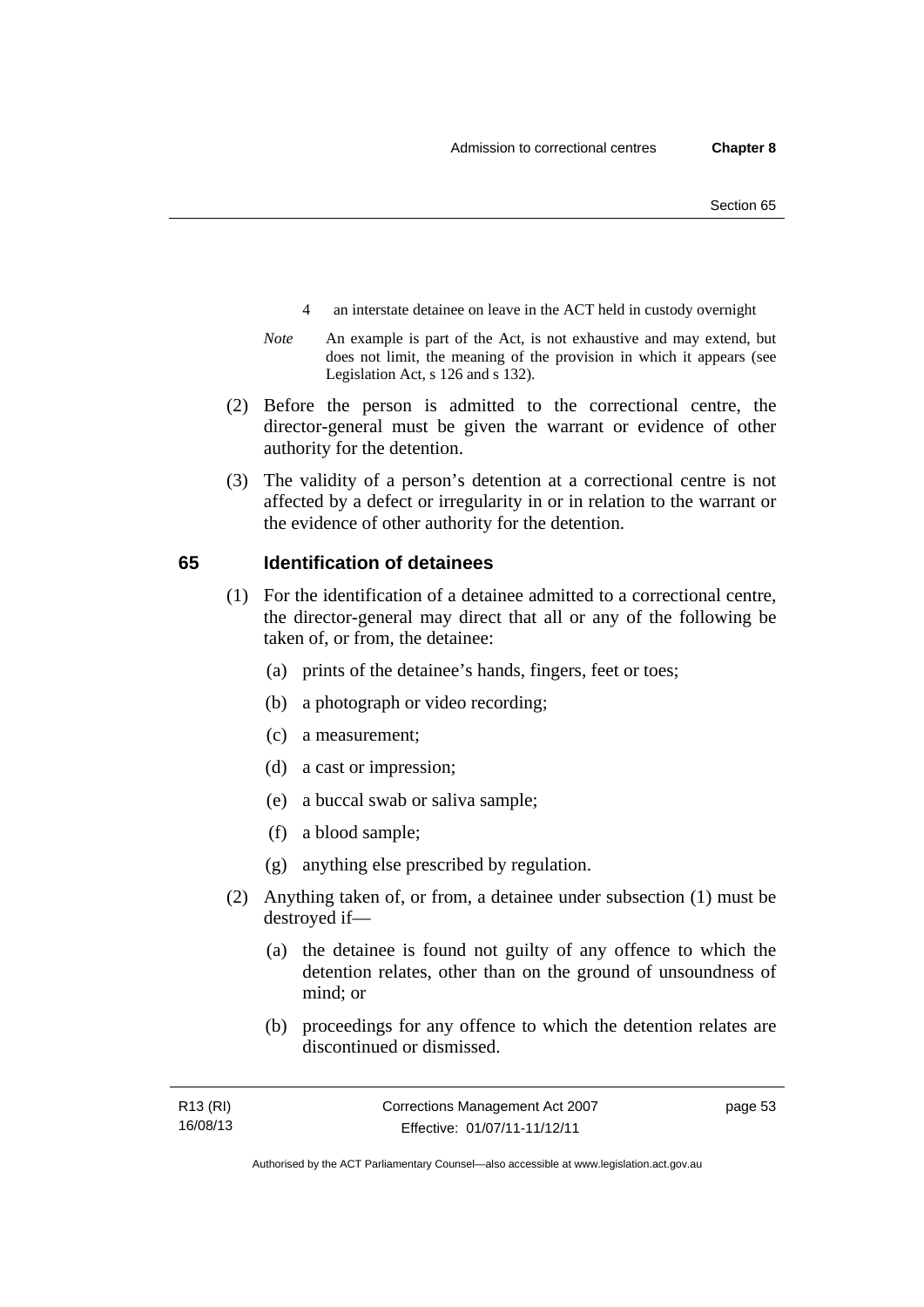- (3) However, subsection (2) does not apply if, for any part of the period of detention in relation to an offence, the detainee was also being detained for another offence—
	- (a) of which the detainee has been convicted; or
	- (b) for which a proceeding (including any appeal proceeding) is still pending.
- (4) A blood sample under this section may only be taken by a health practitioner appointed under section 22 (Health practitioners non-therapeutic functions).
	- *Note* The *Crimes (Forensic Procedures) Act 2000* includes provision for carrying out forensic procedures on people in custody. See particularly pt 2.7 (Carrying out of certain forensic procedures after conviction of serious offenders).

## **66 Information about entitlements and obligations**

- (1) As soon as practicable after a detainee is admitted to a correctional centre, the director-general must ensure that reasonable steps are taken to explain the following to the detainee:
	- (a) the detainee's entitlements and obligations under this Act;
	- (b) the case management plan arrangements;
	- (c) the role of official visitors;
	- (d) the procedures for seeking information and making complaints;
	- (e) if the detainee is a national of a foreign country—the right to have a diplomatic or consular representative of the country told about the detention;
	- (f) anything else prescribed by regulation;
	- (g) anything else the director-general considers necessary or desirable.

**Examples—par (g)** 

1 corrections policies and operating procedures relevant to the detainee

| page 54 | Corrections Management Act 2007 | R13 (RI) |
|---------|---------------------------------|----------|
|         | Effective: 01/07/11-11/12/11    | 16/08/13 |

Authorised by the ACT Parliamentary Counsel—also accessible at www.legislation.act.gov.au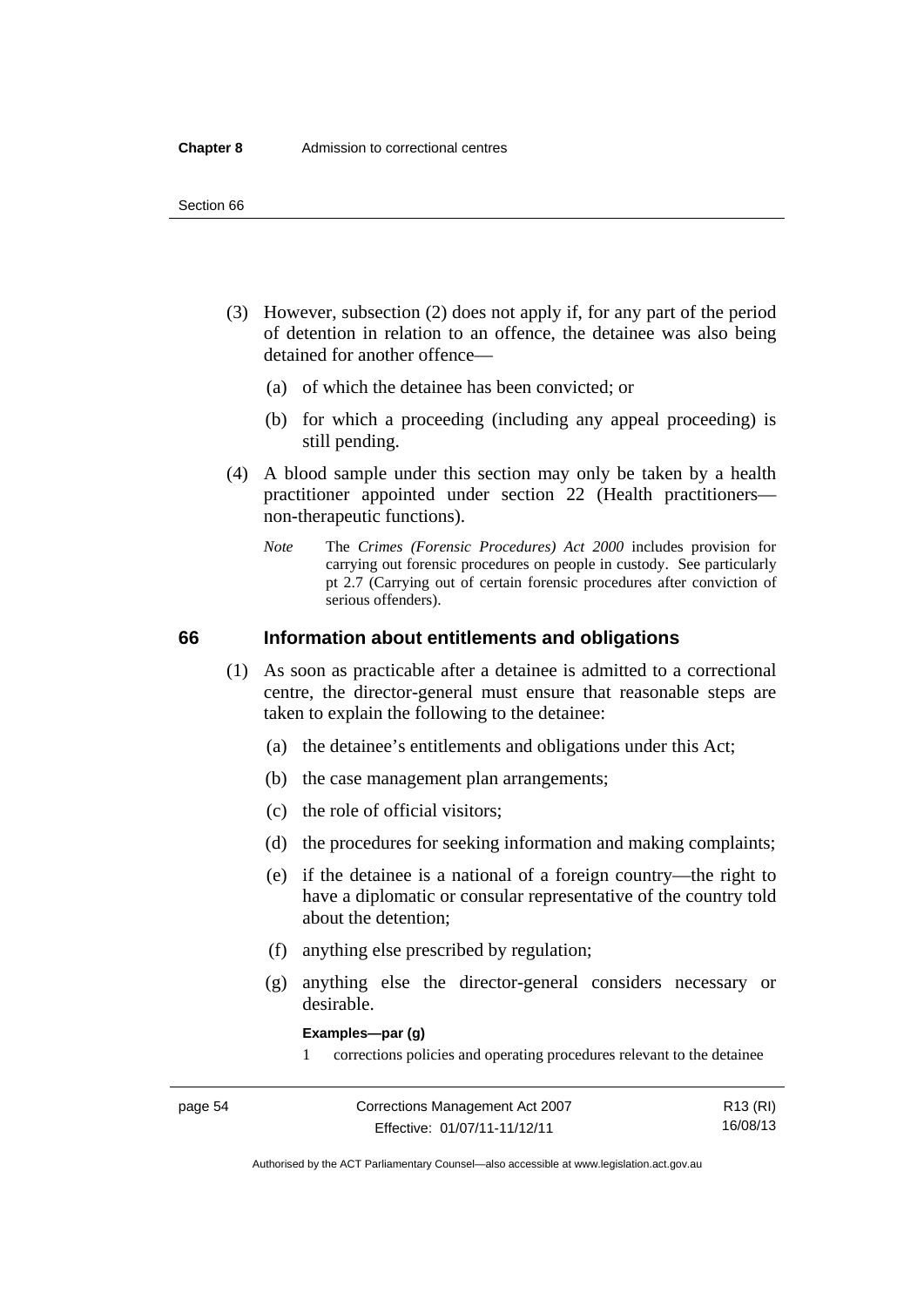- 2 the scope and effect of the director-general's directions
- 3 for a transgender or intersex detainee—the effect of section 79 in relation to choice of sexual identity
- 4 the health services, work and activities available to detainees
- 5 for an offender—the role of the sentence administration board
- *Note* An example is part of the Act, is not exhaustive and may extend, but does not limit, the meaning of the provision in which it appears (see Legislation Act, s 126 and s 132).
- (2) The explanation under subsection (1)—
	- (a) may be in general terms; and
	- (b) as far as practicable, must be in language the detainee can readily understand.

**Example—par (a)** 

a written statement or checklist used by corrections officers to give detainees a general summary of the things mentioned in subsection (1)

- *Note* An example is part of the Act, is not exhaustive and may extend, but does not limit, the meaning of the provision in which it appears (see Legislation Act, s 126 and s 132).
- (3) The director-general must arrange for the assistance of an interpreter in complying with subsection (1) or (2) if the director-general believes, on reasonable grounds, that the detainee is unable, because of inadequate knowledge of the English language or a disability, to communicate with reasonable fluency in English.
- (4) Without limiting subsection (3), the assistance of the interpreter may be provided by telephone.
- (5) The director-general must also ensure that copies of the following are available for inspection by detainees at each correctional centre:
	- (a) this Act;
	- (b) corrections policies and operating procedures available under section 14.

page 55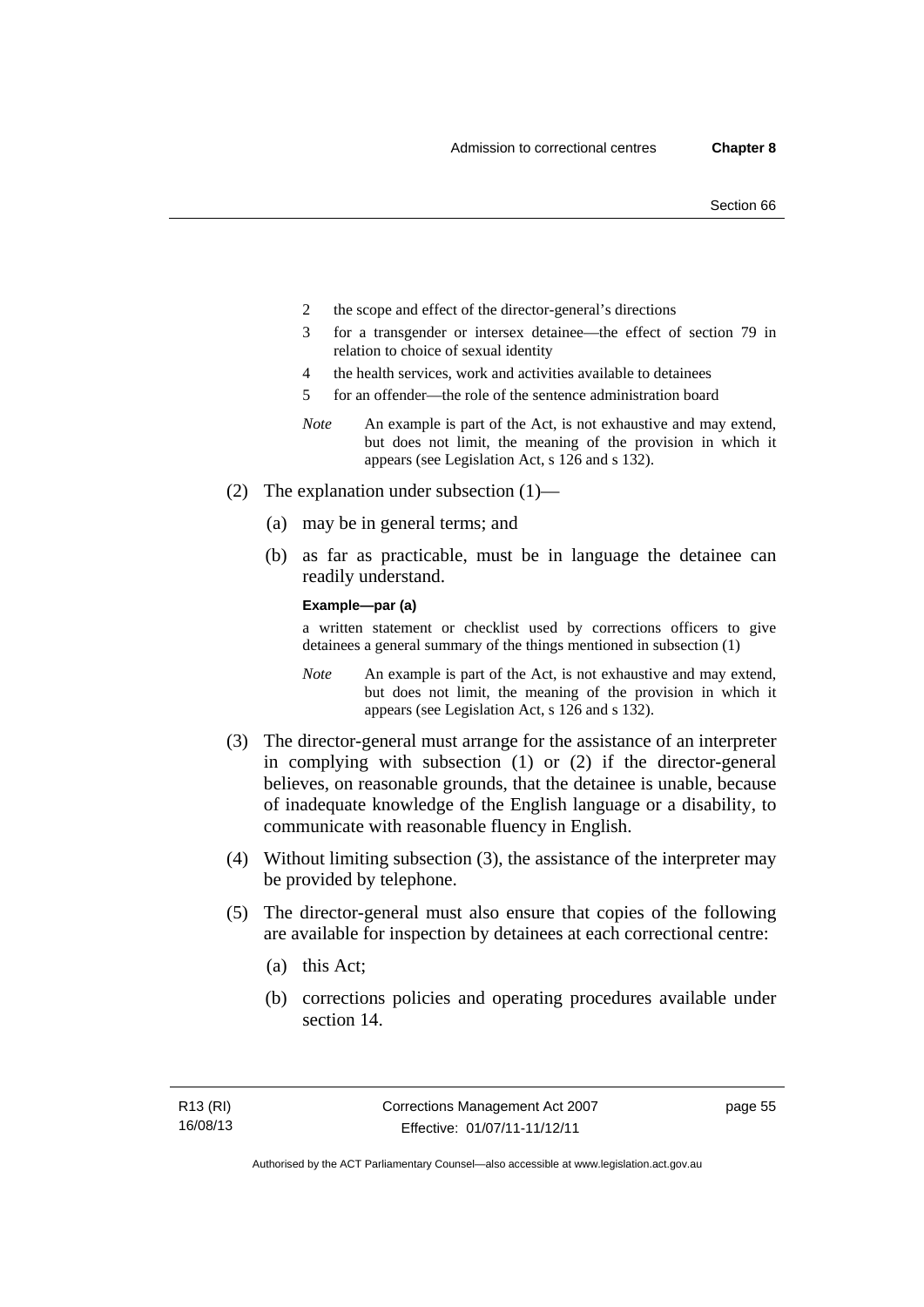(6) The director-general must tell a diplomatic or consular representative of a foreign country about the detention of a national of that country, if asked by the detainee.

#### **67 Initial assessment**

- (1) The director-general must ensure that—
	- (a) each detainee admitted to a correctional centre is assessed as soon as practicable to identify any immediate physical or mental health, or safety or security, risks and needs; and
	- (b) any risks and needs identified by the assessment are addressed.
- (2) In particular, the director-general must ensure that any ongoing risks and needs are addressed in the detainee's case management plan.

#### **68 Health assessment**

- (1) The assessment under section 67 of a detainee's physical and mental health needs and risks must be made within 24 hours after the detainee's admission.
- (2) The health assessment must involve—
	- (a) an initial assessment by a nurse and a review of the nurse's assessment by a doctor appointed under section 21 (Doctors health service appointments); or
	- (b) an assessment by a doctor appointed under section 21 (Doctors—health service appointments).
- (3) The health assessment must include an assessment of the detainee's risk of self-harm.
	- *Note 1* The detainee's case management plan must also address the detainee's health condition, any risk of self-harm and any treatment regime (see s 78).
	- *Note 2* The *Mental Health (Treatment and Care) Act 1994* also includes provision for assessment orders, and emergency detention and care, under that Act.

R13 (RI) 16/08/13

Authorised by the ACT Parliamentary Counsel—also accessible at www.legislation.act.gov.au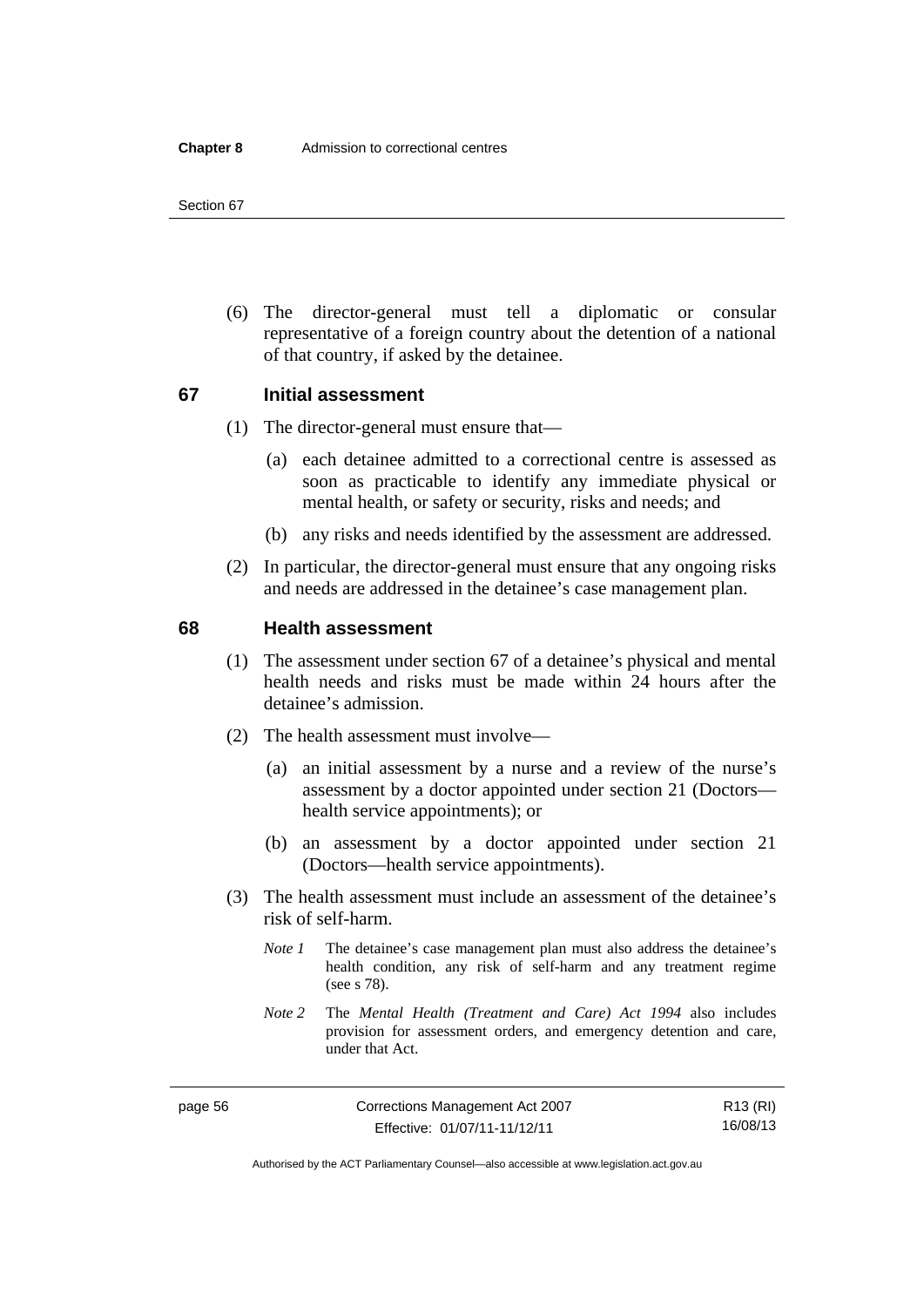# **69 Alcohol and drug tests on admission**

- (1) For an assessment under section 67, the director-general may direct the detainee, orally or in writing, to provide a test sample.
- (2) Division 9.6.2 (Alcohol and drug testing—detainees) applies in relation to the direction and any sample given under the direction.

# **70 Strip search on admission**

- (1) For an assessment under section 67, the director-general may direct the detainee, orally or in writing, to submit to a strip search.
- (2) Part 9.4 (Searches) and part 9.5 (Seizing property) apply in relation to the direction and any strip search conducted under the direction.

# **71 Property of detainees**

- (1) The director-general may allow a detainee's property to be brought into a correctional centre.
- (2) However, the director-general may give directions imposing conditions in relation to the detainee's property brought into a correctional centre, including conditions in relation to—
	- (a) the nature, amount and location of property that may be held by a detainee at the centre; and
	- (b) the use of the property.
- (3) The director-general must ensure that the register of detainees includes details of the property each detainee has at a correctional centre.
- (4) Without limiting section 14 (Corrections policies and operating procedures), a corrections policy or operating procedure may make provision in relation to detainee's property, including provision in relation to the following:
	- (a) the taking and storage of the property;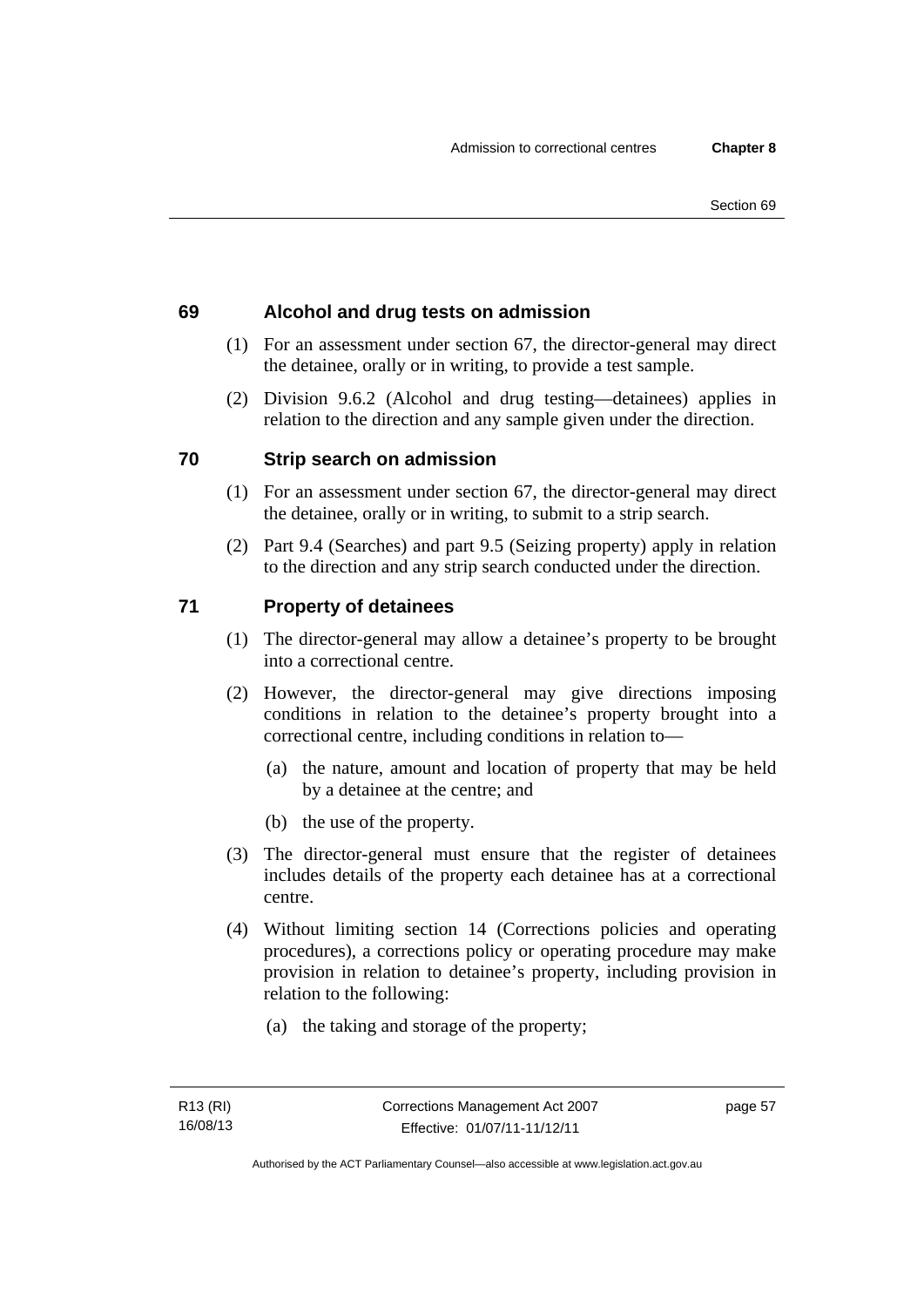- (b) access to, and use of, the property;
- (c) transfer of the property;
- (d) compensation for loss or damage;
- (e) return of the property to the detainee.
- (5) In this section:

*detainee's property* does not include a prohibited thing.

*Note* Pt 9.5 (Seizing property) provides generally for the seizure, forfeiture and return of property.

## **72 Security classification**

The director-general must arrange a security classification for a detainee as soon as practicable after the detainee's admission to a correctional centre.

# **73 Case management plan**

The director-general must arrange for a case management plan to be prepared for a detainee as soon as practicable after the detainee's admission to a correctional centre.

# **74 Entries in register of detainees**

The director-general must ensure that details of each detainee admitted to a correctional centre are entered in the register of detainees on the detainee's admission to the centre.

*Note* The director-general must keep a register of detainees at a correctional centre (see s 76).

Authorised by the ACT Parliamentary Counsel—also accessible at www.legislation.act.gov.au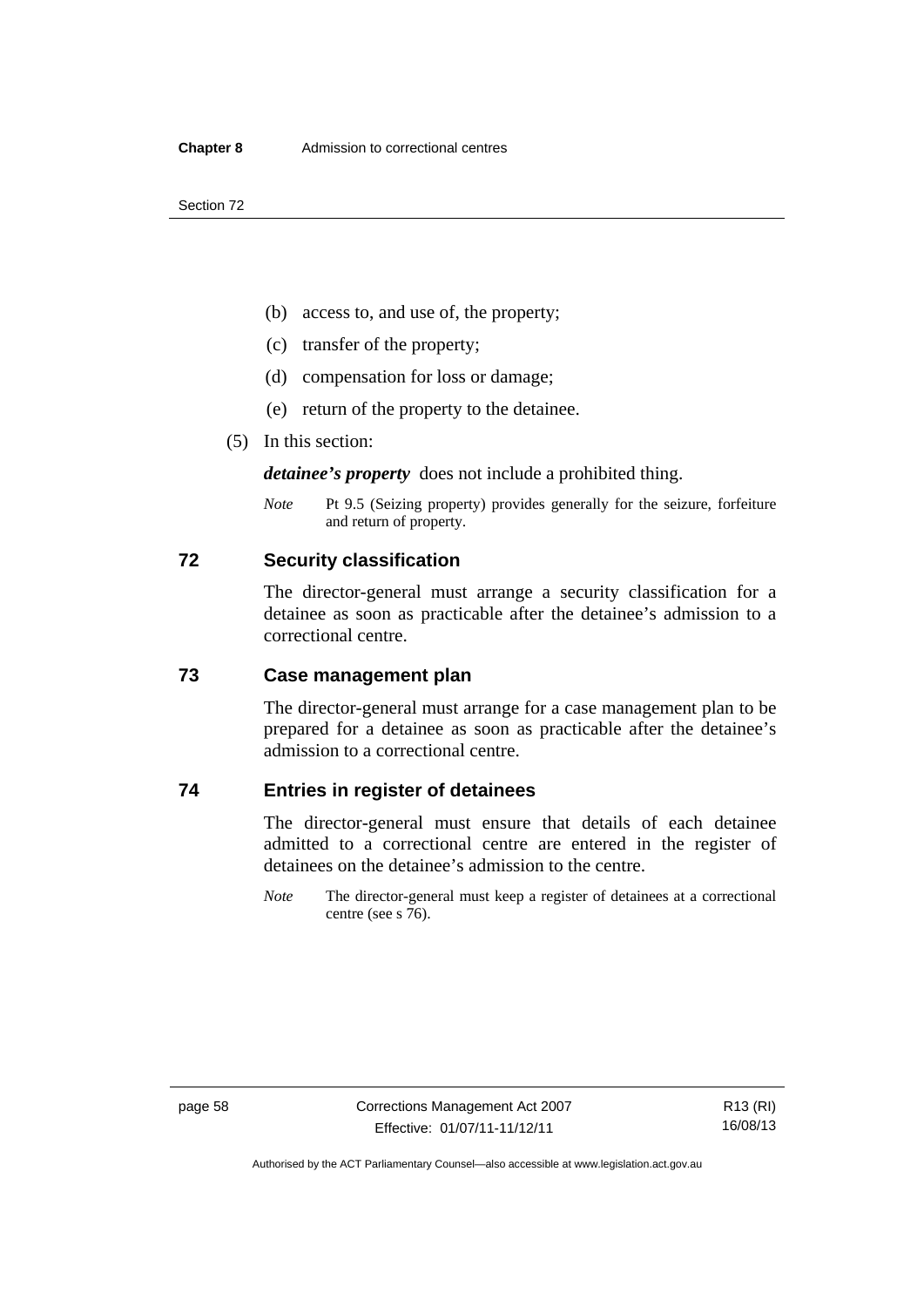# **Chapter 9 Management and security**

# **Part 9.1 Management and security general**

#### **75 Compliance with director-general's directions**

A detainee must comply with any direction given under this Act to the detainee by the director-general.

*Note* Under s 17, the director-general may delegate any of the director-general's functions, including the giving of directions, to a corrections officer.

#### **76 Register of detainees**

- (1) The director-general must keep a register containing details of each detainee at a correctional centre.
- (2) The register must include details of the following for each detainee:
	- (a) full name;
	- (b) authority for detention;
	- (c) period of authorised detention;
	- (d) for a detainee under a sentence of imprisonment—
		- (i) the sentence, including any periodic detention period or other element of a combination sentence; and
		- (ii) any nonparole period;
	- (e) current place of detention;
	- (f) security classification;
	- (g) case management plan;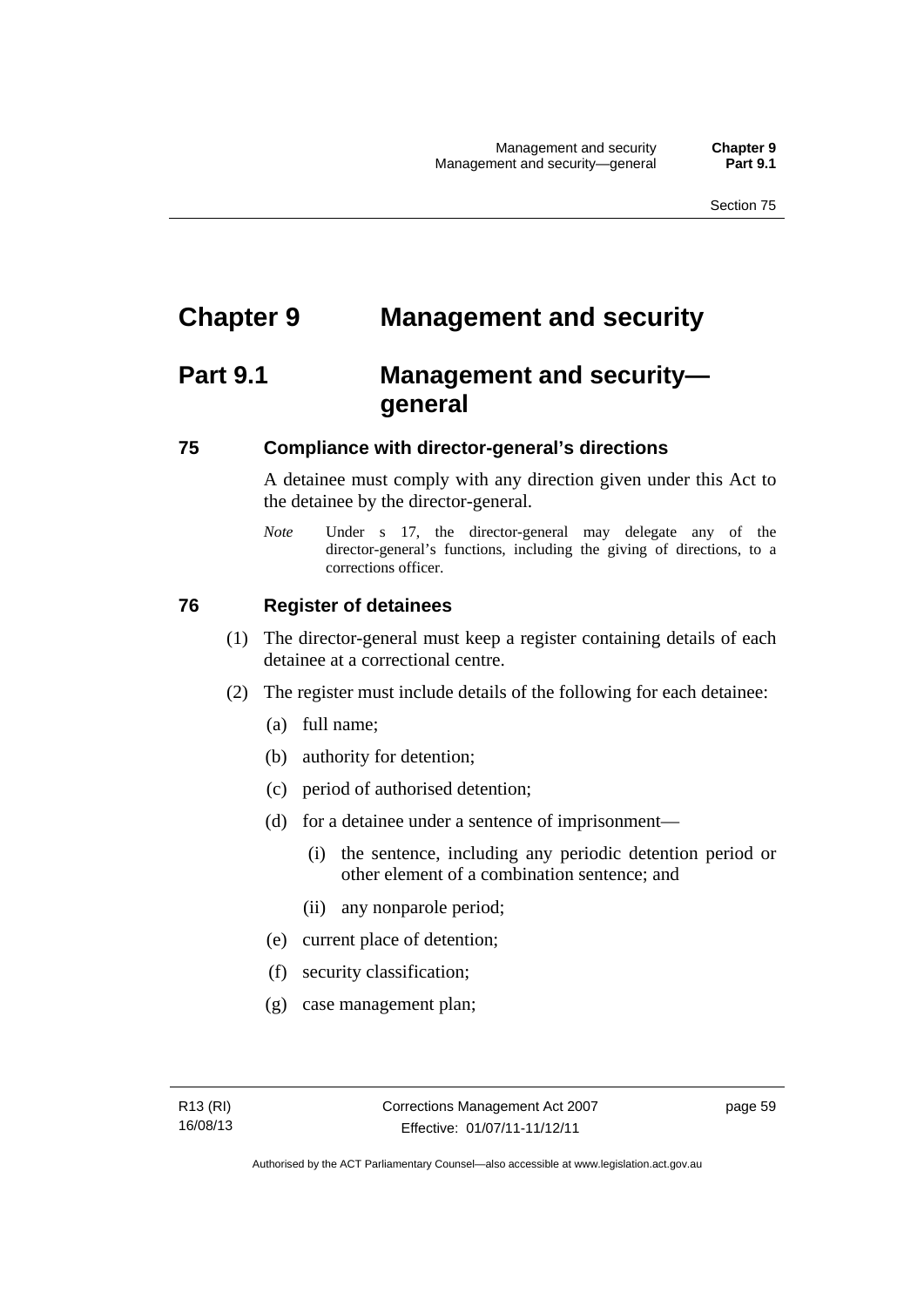- (h) sex, including that chosen under section 79 (Transgender and intersex detainees—sexual identity);
- (i) any known condition of the detainee that requires, or is likely to require, a health service;
- (j) anything taken under section 65 (Identification of detainees);
- (k) anything else the director-general considers necessary or appropriate for the proper management of the detainee.

#### **Examples—par (i)**

- 1 nutritional or health needs
- 2 need for spectacles, contact lens, crutches, prosthesis or other artificial aids
- 3 language or literacy difficulties
- *Note* An example is part of the Act, is not exhaustive and may extend, but does not limit, the meaning of the provision in which it appears (see Legislation Act, s 126 and s 132).
- (3) The register must be available for inspection under chapter 7 (Inspection of correctional centres).
- (4) In this section:

*combination sentence*—see the *Crimes (Sentencing) Act 2005*, dictionary.

## **77 Health reports**

- (1) For this Act, the director-general may ask a relevant director-general for a written report about a detainee's health.
- (2) The relevant director-general must comply with the request as soon as practicable.
- (3) The relevant director-general's report must include personal health information about the detainee that is in a health record—
	- (a) in the relevant director-general's custody; or

Authorised by the ACT Parliamentary Counsel—also accessible at www.legislation.act.gov.au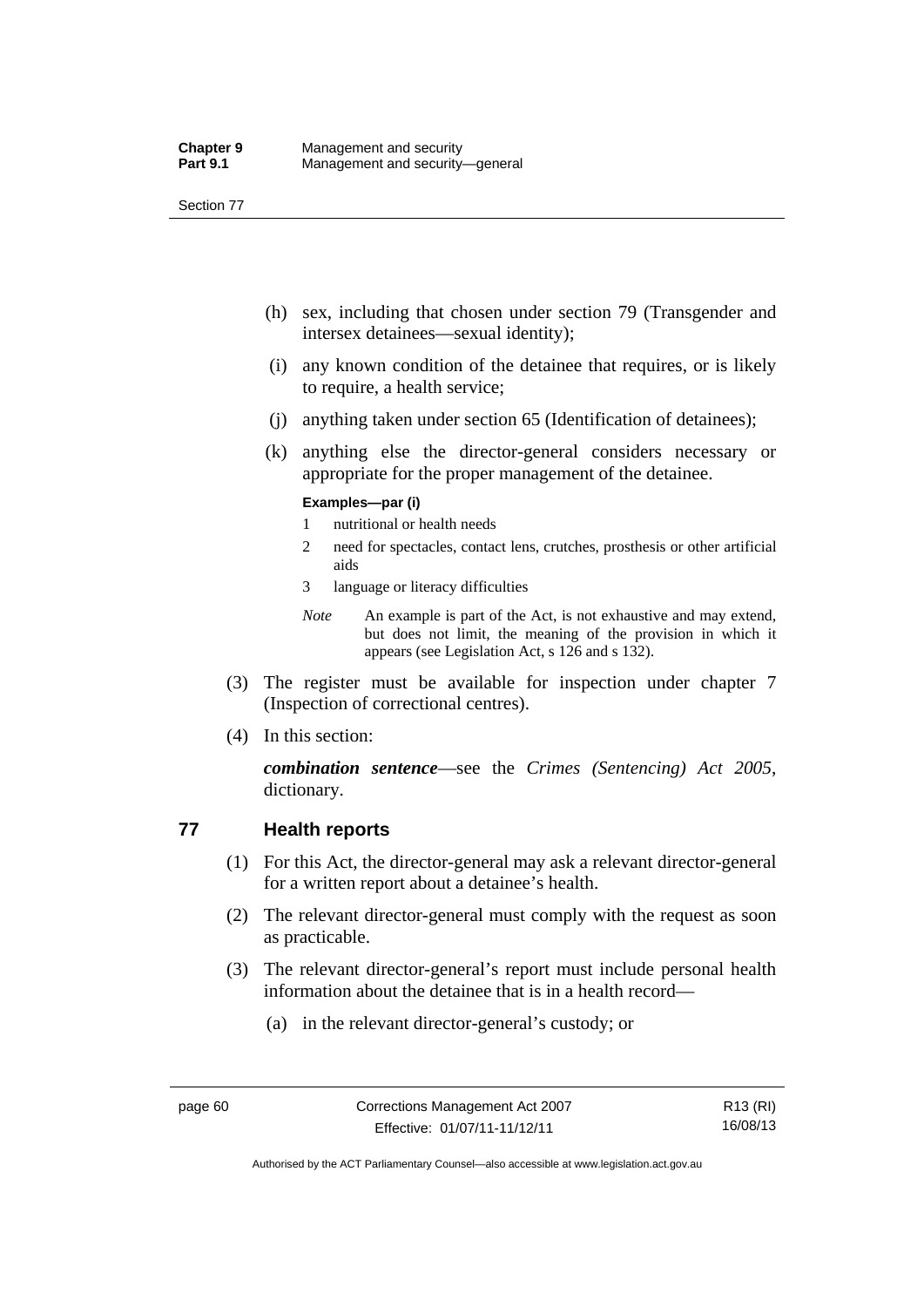- (b) to which the relevant director-general has access through any arrangement with another director-general.
- (4) The director-general must ensure that a doctor appointed under section 21 (Doctors—health service appointments) assesses the report from a relevant director-general and includes a statement of the detainee's condition (the *health schedule*) in the detainee's case management plan.
- (5) The health schedule must include a summary of—
	- (a) the detainee's condition and health risks, including any likelihood of the condition resulting in a medical emergency or the onset of significant health problems and any associated symptoms; and
	- (b) a treatment regime for the detainee

#### **Examples—s (5)**

- 1 Detainee D has diabetes. The health schedule for D explains the type of diabetes, the treatment required, any likely medical emergency or significant health problem and the associated symptoms, such as hypoglycaemia.
- 2 Detainee P has epilepsy. The health schedule for P explains the type of epilepsy, the treatment required, the symptoms and consequences of any failure to maintain the treatment regime.
- *Note* An example is part of the Act, is not exhaustive and may extend, but does not limit, the meaning of the provision in which it appears (see Legislation Act, s 126 and s 132).
- (6) Without limiting section 14 (Corrections policies and operating procedures), a corrections policy or operating procedure may include provision in relation to the health schedule, including provision in relation to any of the following:
	- (a) the content of the schedule and, in particular, any statement about the detainee's health risks and treatment regime;
	- (b) the people who may access the health schedule and the circumstances for access.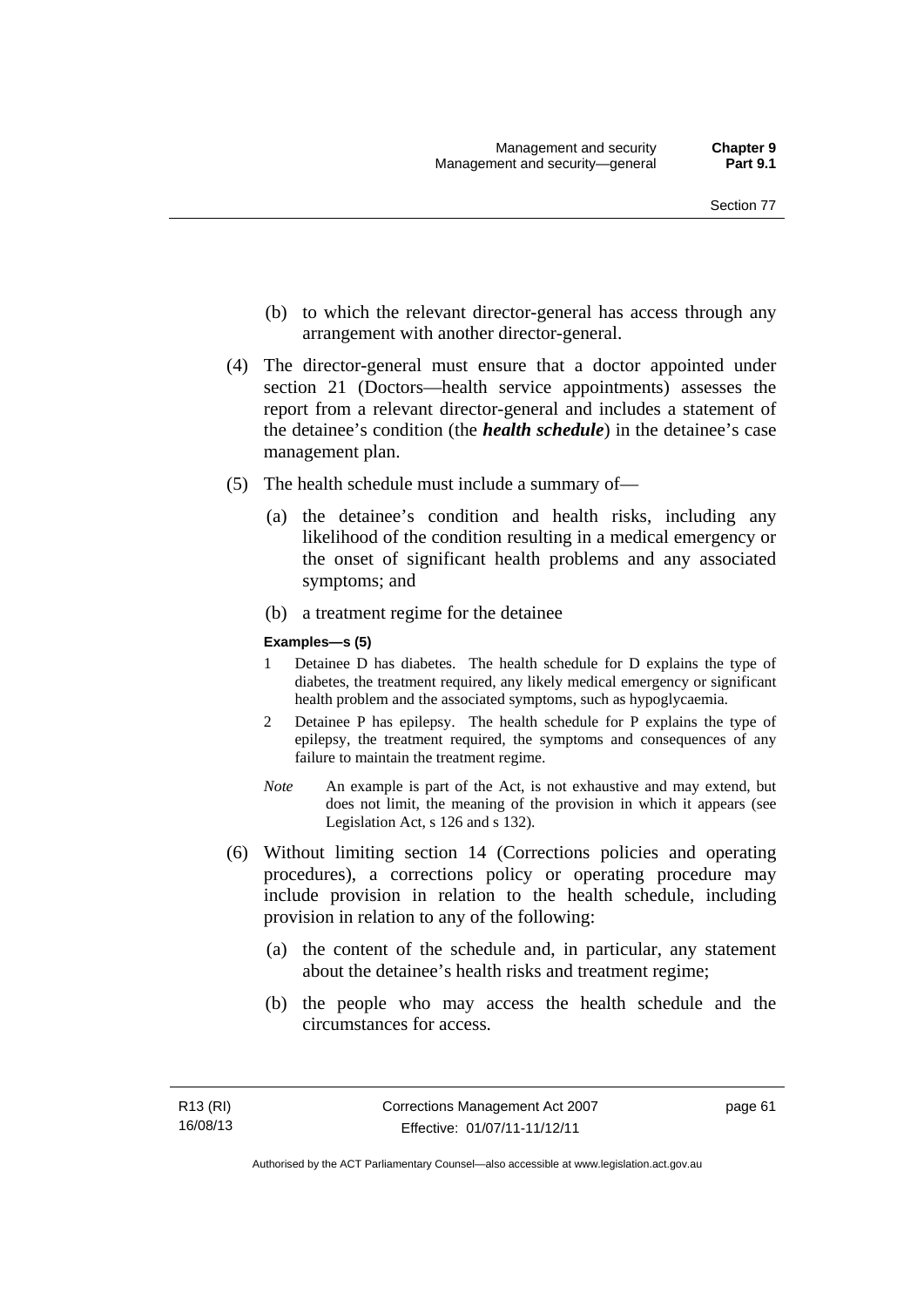- (7) The director-general must ensure that the relevant director-general's report and the health schedule is available only to people authorised by the director-general.
- (8) In this section:

*health record*—see the *Health Records (Privacy and Access) Act 1997*, dictionary.

*personal health information*—see the *Health Records (Privacy and Access) Act 1997*, dictionary.

*relevant director-general* means a director-general whose administrative unit is responsible for any provision of the following Acts:

- (a) the *Children and Young People Act 2008*;
- (b) the *Disability Services Act 1991*;
- (c) the *Health Act 1993*;
- (d) the *Mental Health (Treatment and Care) Act 1994*.
- *Note* Compliance with a request under this section does not involve a contravention of a privacy principle under the *Health Records (Privacy and Access) Act 1997* (see that Act, s 5 (The privacy principles))*.*

#### **78 Case management plans—scope etc**

- (1) The director-general—
	- (a) must maintain an individual management plan for each detainee, other than a remandee; and
	- (b) may maintain an individual management plan for a detainee who is a remandee.
- (2) A case management plan for a detainee must—
	- (a) outline work and activities for the detainee; and

Authorised by the ACT Parliamentary Counsel—also accessible at www.legislation.act.gov.au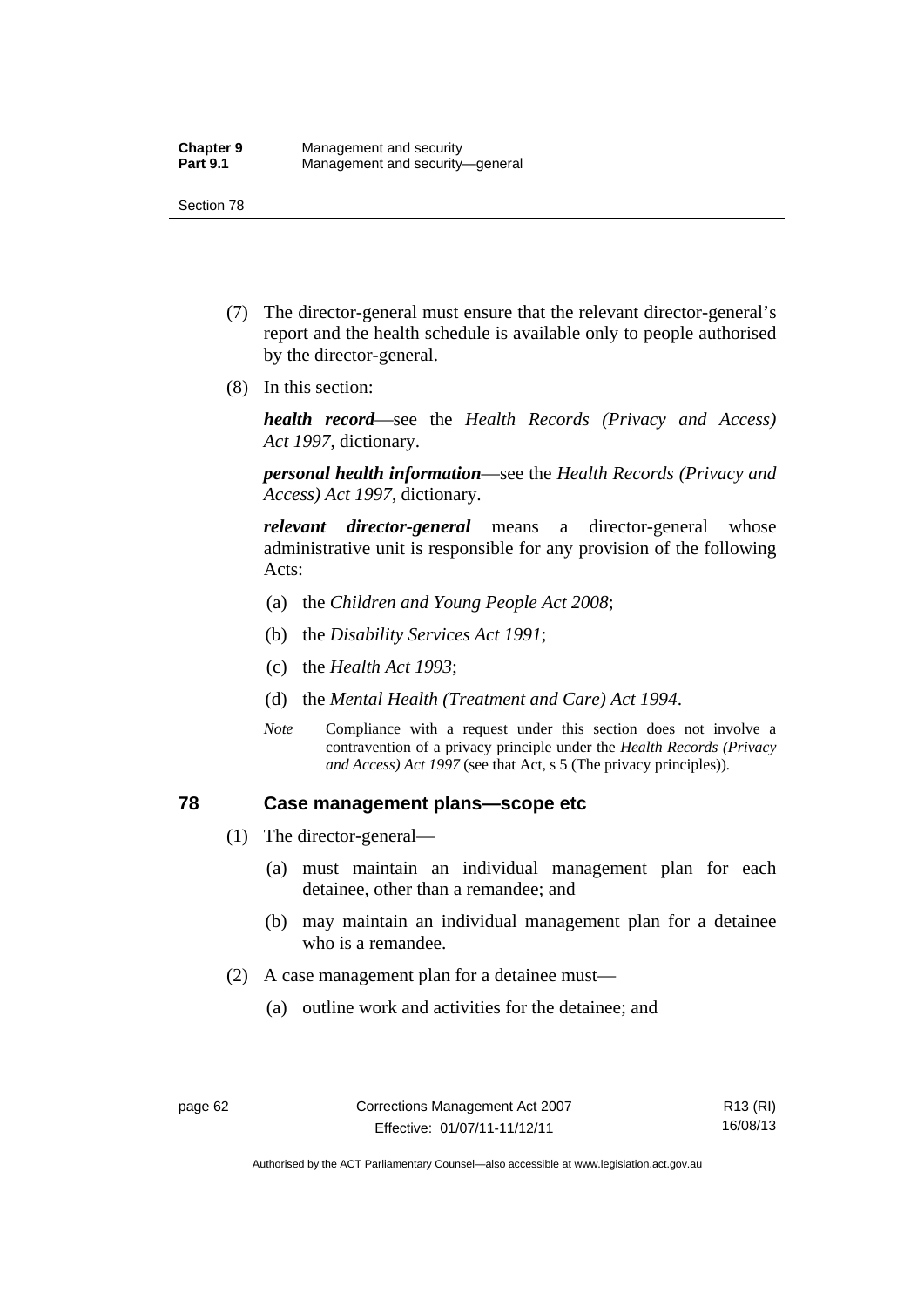- (b) be based on an assessment of the needs, capacities and disposition of the detainee; and
- (c) be consistent with the resources available to the director-general to manage the detainee; and
- (d) if the detainee is an offender—outline how the detainee is to be prepared for lawful release and reintegration into society at the earliest possible time.
- (3) A case management plan may deal with any matter relating to a detainee, including the following:
	- (a) provision for the safe, secure and humane treatment of the detainee;
	- (b) for a detainee at risk of self-harm—an outline of the risk and strategies for managing the risk;
	- (c) the welfare of the detainee, including the detainee's participation in work or activities, and other constructive use of time in detention;
	- (d) details of any academic, vocational or cultural education or training for the detainee approved under section 52 (News and educational services);
	- (e) the detainee's health condition and risks, and any associated treatment regime;
	- (f) for a detainee with a physical, mental or educational disability—strategies for extra assistance to minimise any disadvantage suffered by the detainee because of the disability, particularly in relation to suitability for work and release from detention;
	- (g) for a detainee serving a sentence of imprisonment by full-time detention—requirements for the detainee to be—
		- (i) told the detainee's release date under the sentence; and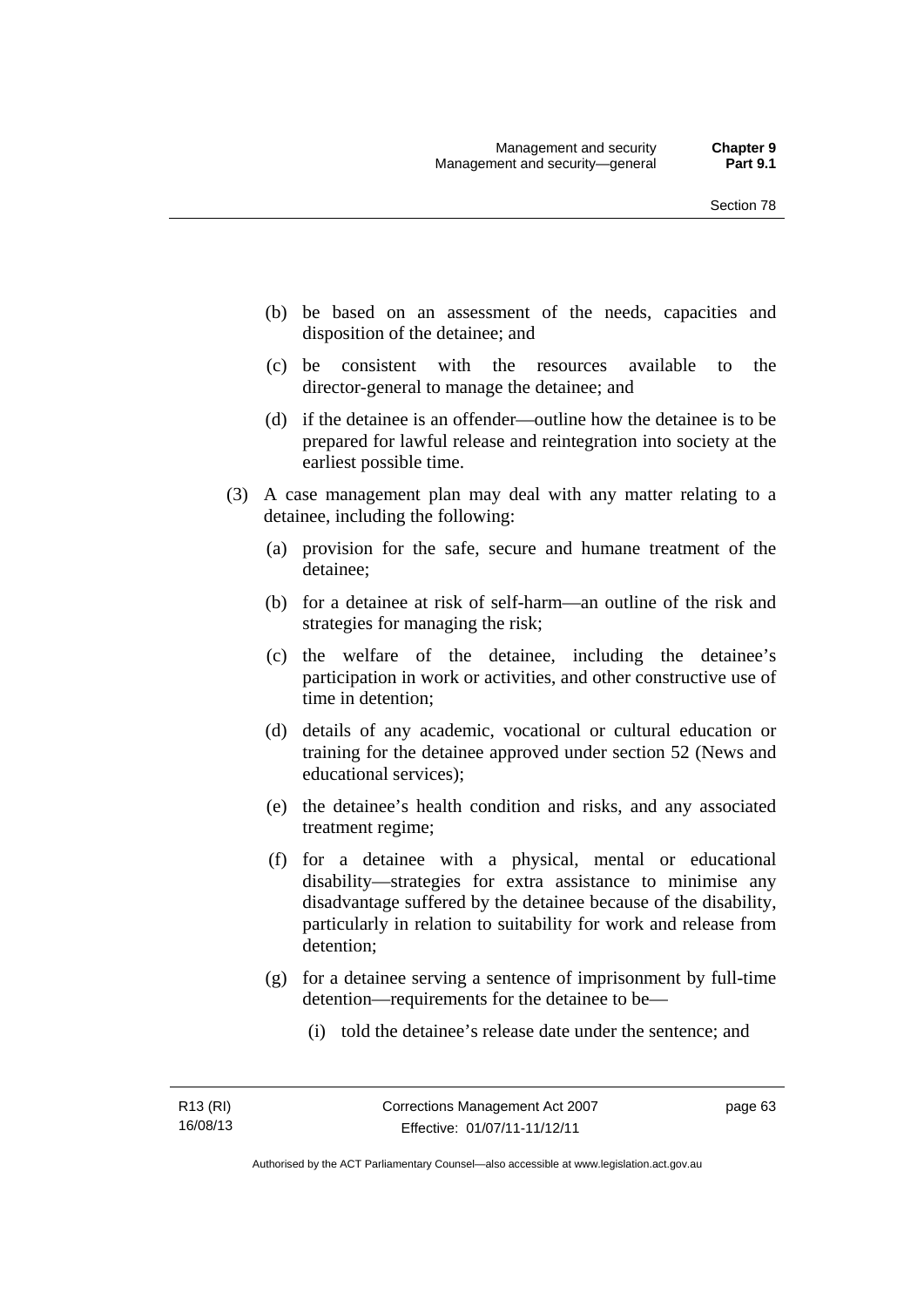- (ii) given necessary assistance in applying for parole;
- (h) anything else prescribed by regulation or directed by the director-general.

#### **79 Transgender and intersex detainees—sexual identity**

- (1) This section applies to a transgender or intersex detainee.
- (2) For this Act, the sex of the detainee is taken to be—
	- (a) the sex chosen under subsection (3); or
	- (b) if subsection (4) applies—the sex chosen with approval under subsection (4).
- (3) On admission to a correctional centre—
	- (a) the detainee may tell the director-general the sex the detainee chooses to be identified with; or
	- (b) if the detainee fails to make a choice under paragraph (a)—the director-general may choose the sex the detainee is to be identified with having regard to the report obtained under subsection (5).

*Note Fail* includes refuse, see the Legislation Act, dict, pt 1.

- (4) The director-general may, on application by the detainee, approve a change in the sex the detainee chooses to be identified with, having regard to the report obtained under subsection (5).
- (5) Before making a decision under subsection (3) or (4), the director-general must obtain a report by a doctor appointed under section 22 (Health practitioners—non-therapeutic functions) about the detainee's sexual identity.
- (6) The director-general must—
	- (a) give the detainee written notice of a decision by the director-general under subsection (3) or (4); and

R13 (RI) 16/08/13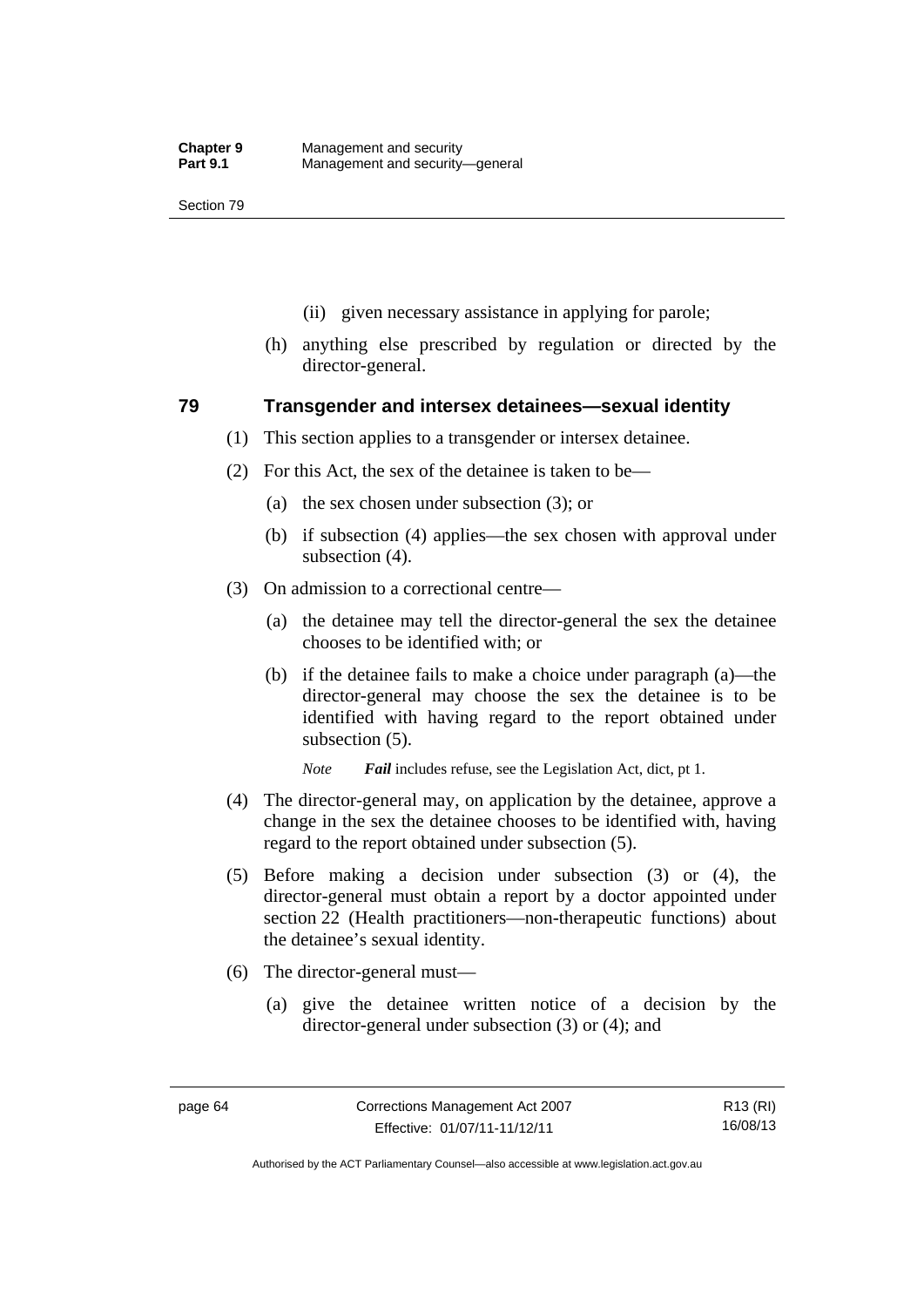(b) must ensure that the detainee's sex chosen under this section is entered in the register of detainees.

#### **Examples of effect of this section**

The conduct of searches of the detainee, and the allocation of accommodation and sanitary facilities for the detainee, would be on the basis that the detainee was a person of the chosen sex.

*Note* An example is part of the Act, is not exhaustive and may extend, but does not limit, the meaning of the provision in which it appears (see Legislation Act, s 126 and s 132).

#### **80 Security classification—basis etc**

- (1) The director-general must—
	- (a) give each detainee a security classification; and
	- (b) review the classification at least annually or otherwise as prescribed by regulation.
- (2) When deciding a detainee's security classification, the director-general must consider the following:
	- (a) the reason for the detention, including the nature of any offence for which the detainee is detained;
	- (b) the risks posed by the detainee if the detainee were to escape;
	- (c) the risk of the detainee escaping;
	- (d) the risks posed by the detainee while at a correctional centre;
	- (e) the risks to the detainee of being accommodated with particular detainees or in particular areas at a correctional centre;
	- (f) any matter prescribed by regulation.
- (3) The director-general may consider anything else the director-general considers relevant.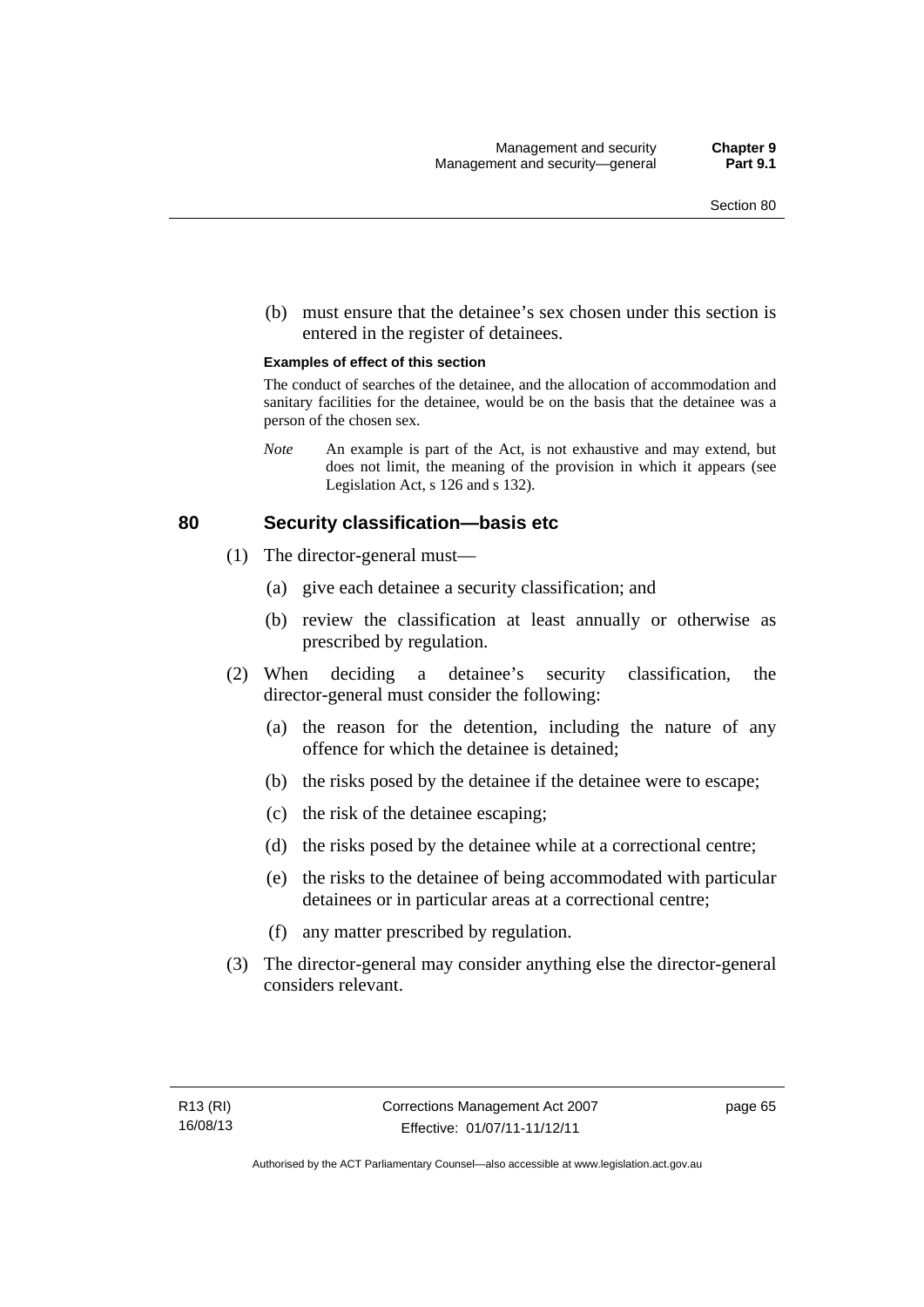(4) The security measures to which a detainee is subject under a security classification must be the minimum necessary to ensure secure detention of the detainee.

#### **81 Prohibited things**

- (1) The director-general may declare a thing to be a prohibited thing.
- (2) A declaration is a notifiable instrument.

#### **Examples of prohibited things**

- 1 a weapon or something crafted as a weapon
- 2 an explosive
- 3 alcohol
- 4 a controlled drug under the Criminal Code
- 5 a mobile phone
- *Note 1* The power to make an instrument includes power to make different provisions in relation to different matters or different classes of matters, and provisions that apply differently by reference to stated exceptions or factors (see Legislation Act, s 48.)
- *Note 2* A notifiable instrument must be notified under the Legislation Act.
- *Note 3* An example is part of the Act, is not exhaustive and may extend, but does not limit, the meaning of the provision in which it appears (see Legislation Act, s 126 and s 132).

#### **82 Possession of prohibited things**

 (1) A detainee commits an offence if the detainee possesses a prohibited thing.

Maximum penalty: 50 penalty units, imprisonment for 6 months or both.

 (2) Subsection (1) does not apply if the director-general approves the detainee's possession of the thing.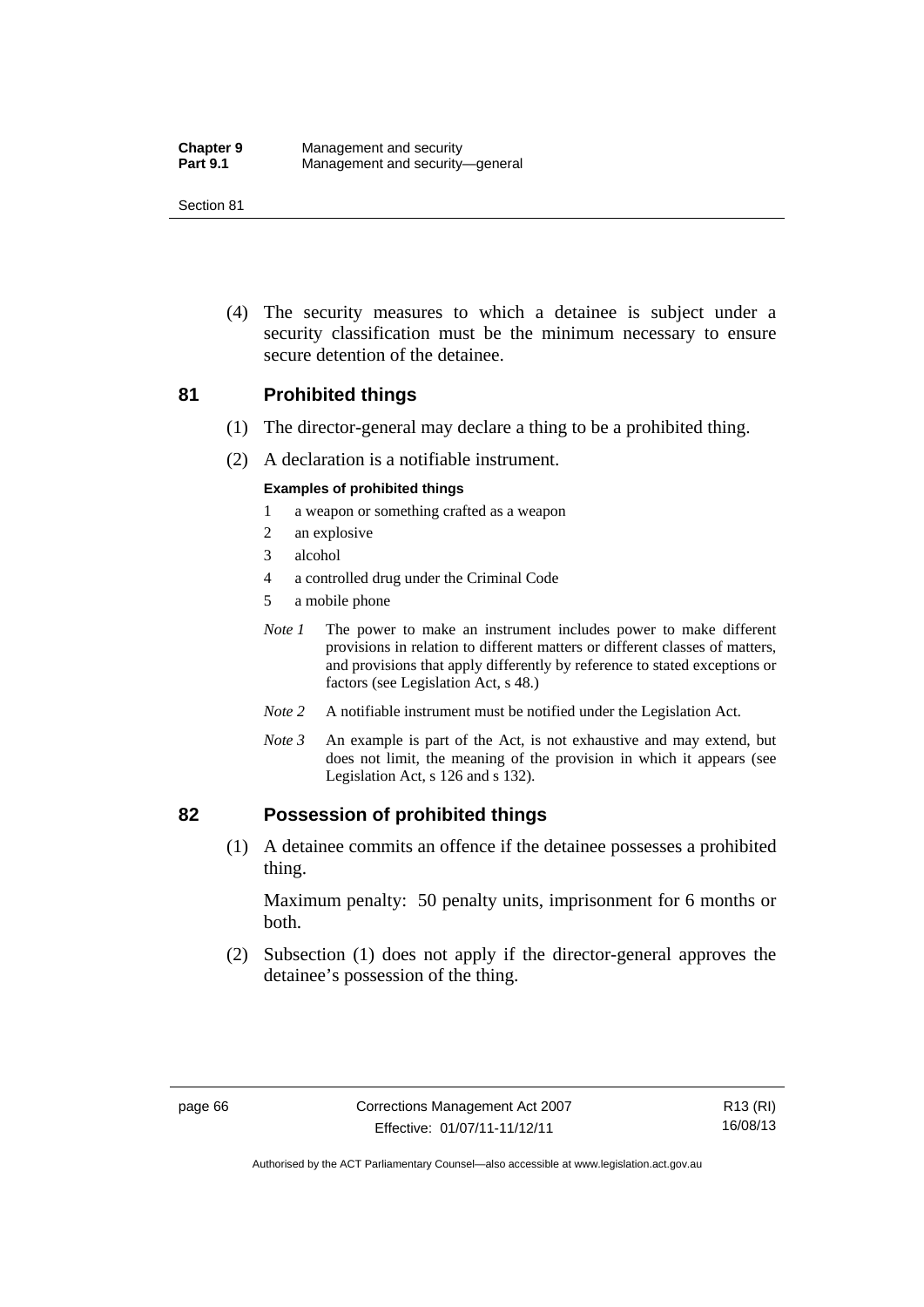## **83 Work by detainees**

A regulation may make provision in relation to work by detainees, including provision in relation to any of the following:

- (a) the kind of work that may be done by detainees;
- (b) the places where detainees may work, including places outside a correctional centre;
- (c) any payment or other return to which detainees are entitled for work done;
- (d) accounting for any payment or other return credited to detainees for work done.

#### **84 Trust accounts for detainees**

- (1) The director-general must ensure that money belonging to a detainee is held for the detainee in a trust account.
- (2) The director-general may deduct amounts from the amount held in trust for a detainee the amount for payment of any financial penalty or reparation that must be paid as disciplinary action against the detainee.
- (3) A regulation may make provision in relation to the operation or maintenance of trust accounts.

#### **85 Prohibited areas**

- (1) The director-general may define an area at a correctional centre where detainees are prohibited (a *prohibited area*).
- (2) The director-general must take reasonable steps to bring each prohibited area to the attention of detainees, corrections officers and other people who work at or visit the centre.
- (3) Without limiting subsection (1), the director-general must ensure that notices or signs are prominently displayed at or near each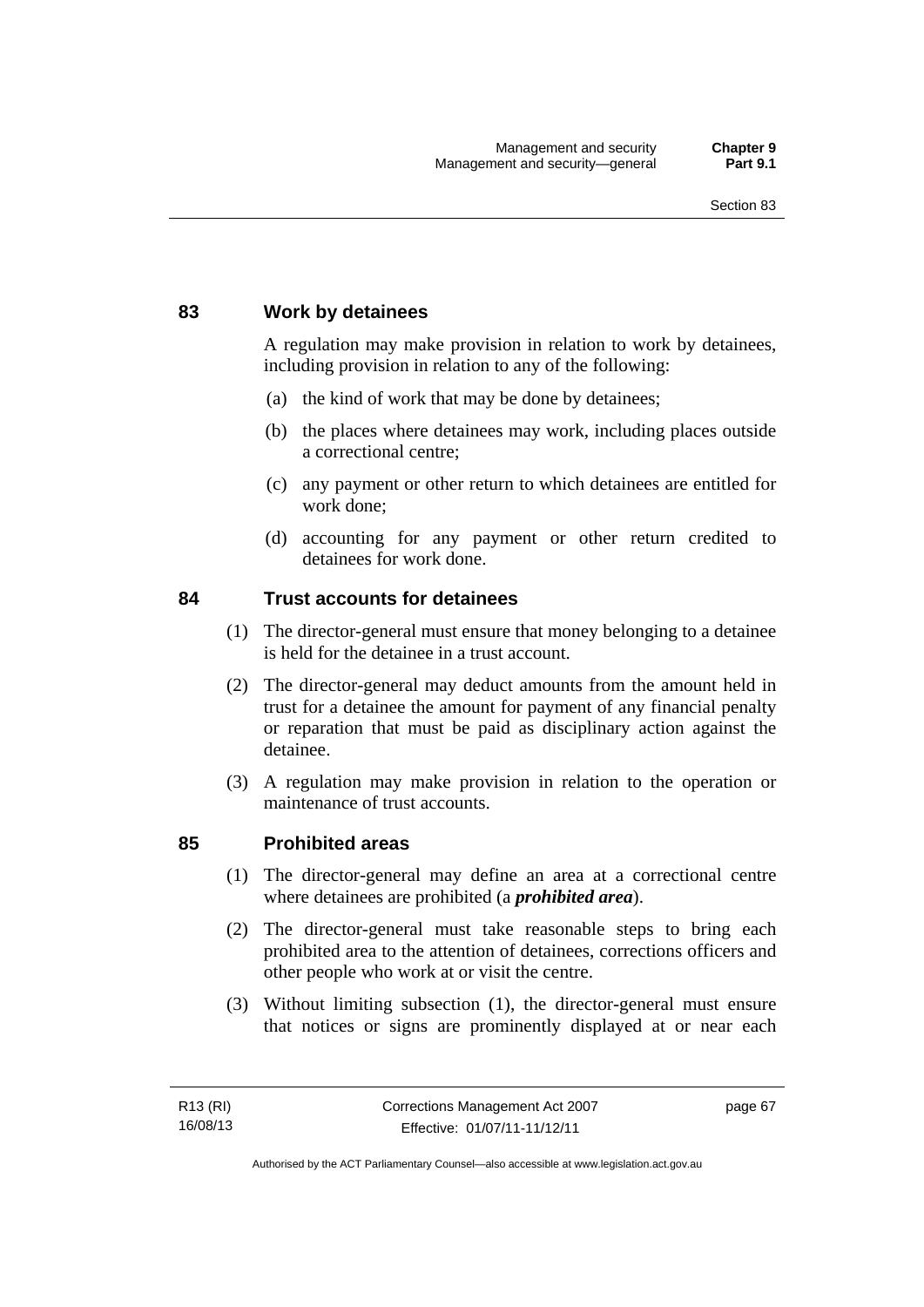prohibited area indicating that it is an area where detainees are prohibited.

## **86 Nonsmoking areas**

- (1) The director-general may define an area at a correctional centre as an area in which smoking is prohibited (a *nonsmoking area*).
- (2) The director-general must take reasonable steps to bring each non-smoking area to the attention of detainees, corrections officers and other people who work at or visit the centre.
- (3) Without limiting subsection (1), the director-general must ensure that notices or signs are prominently displayed at or near each nonsmoking area indicating that smoking is prohibited in the area.
- (4) The *Smoke-Free Public Places Act 2003* does not apply to a correctional centre.

## **87 Management and security—corrections policies and operating procedures**

- (1) Without limiting section 14 (Corrections policies and operating procedures), a corrections policy or operating procedure may include provision for any other matter in relation to the management or security of detainees.
- (2) The director-general must ensure that a corrections policy or operating procedure makes provision in relation to each the following:
	- (a) a detainee giving birth;
	- (b) a marriage or civil partnership of a detainee;
	- (c) the death of a detainee.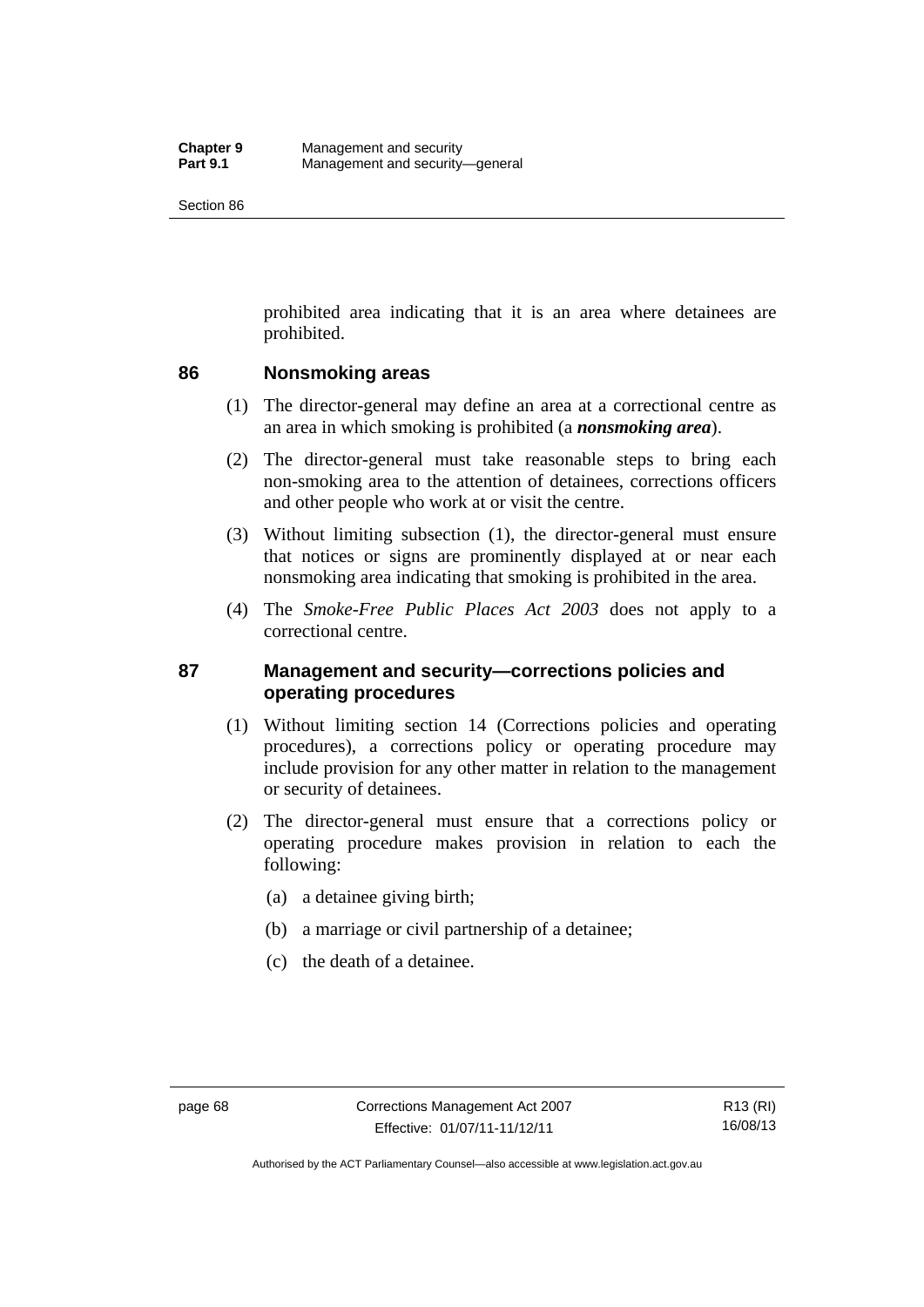# **Part 9.2 Segregation**

## **88 Meaning of** *segregation*

In this Act:

*segregation*, of a detainee—

- (a) means the restriction or denial of the detainee's opportunity—
	- (i) to go into, or be in, a particular part of a correctional centre; or
	- (ii) to associate with other detainees; and
- (b) includes separate confinement.

## **89 Segregation under pt 9.2—purpose**

To remove any doubt, segregation under this part must not be used for punishment or disciplinary purposes.

#### **90 Segregation—safety and security**

- (1) The director-general may direct that a detainee be segregated from other detainees if the director-general believes, on reasonable grounds, that the segregation is necessary or prudent to protect—
	- (a) the safety of anyone else at a correctional centre; or
	- (b) security or good order at a correctional centre.
- (2) When making a direction under this section, the director-general must also have regard to any relevant, known cultural consideration and the likely impact of segregation on the health and wellbeing of the detainee.
- (3) The director-general must give the detainee prompt notice of the direction, why it was given, when it takes effect and the provisions for its duration and review under this part.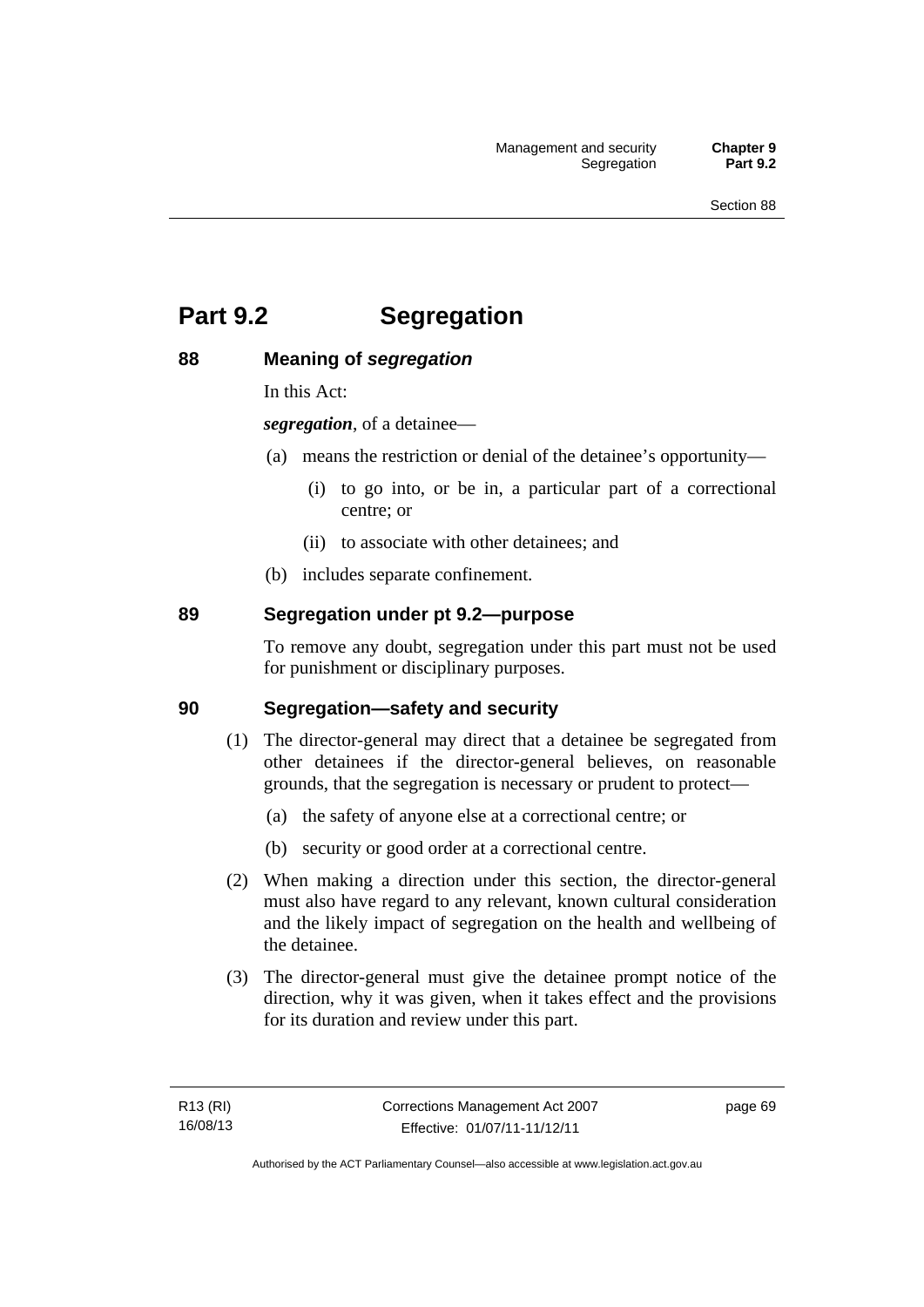- (4) The director-general must revoke the direction if the director-general believes, on reasonable grounds, that the protection mentioned in subsection (1) is no longer necessary or prudent.
- (5) The director-general—
	- (a) may review the direction at any time, on the director-general's own initiative or on request by the detainee; and
	- (b) must review the direction before any transfer of the detainee to another correctional centre; and
	- (c) must review the direction at least once every 21 days while it remains in force.
- (6) After reviewing the direction, the director-general may—
	- (a) confirm the direction; or
	- (b) make a further direction under subsection (1); or
	- (c) revoke the direction under subsection (4).
- (7) To remove any doubt, the director-general may make more than 1 further direction under this section.
- (8) Subject to this section and section 94 (Segregated detainees removed to NSW), a direction ends at the end of—
	- (a) 28 days after the day it is given; or
	- (b) if subsection (6) (b) applies—90 days after the day the further direction, or latest further direction, is given.

## **91 Segregation—protective custody**

 (1) The director-general may direct that a detainee be segregated from other detainees if the director-general believes, on reasonable grounds, that the segregation is necessary or prudent to protect the safety of the detainee.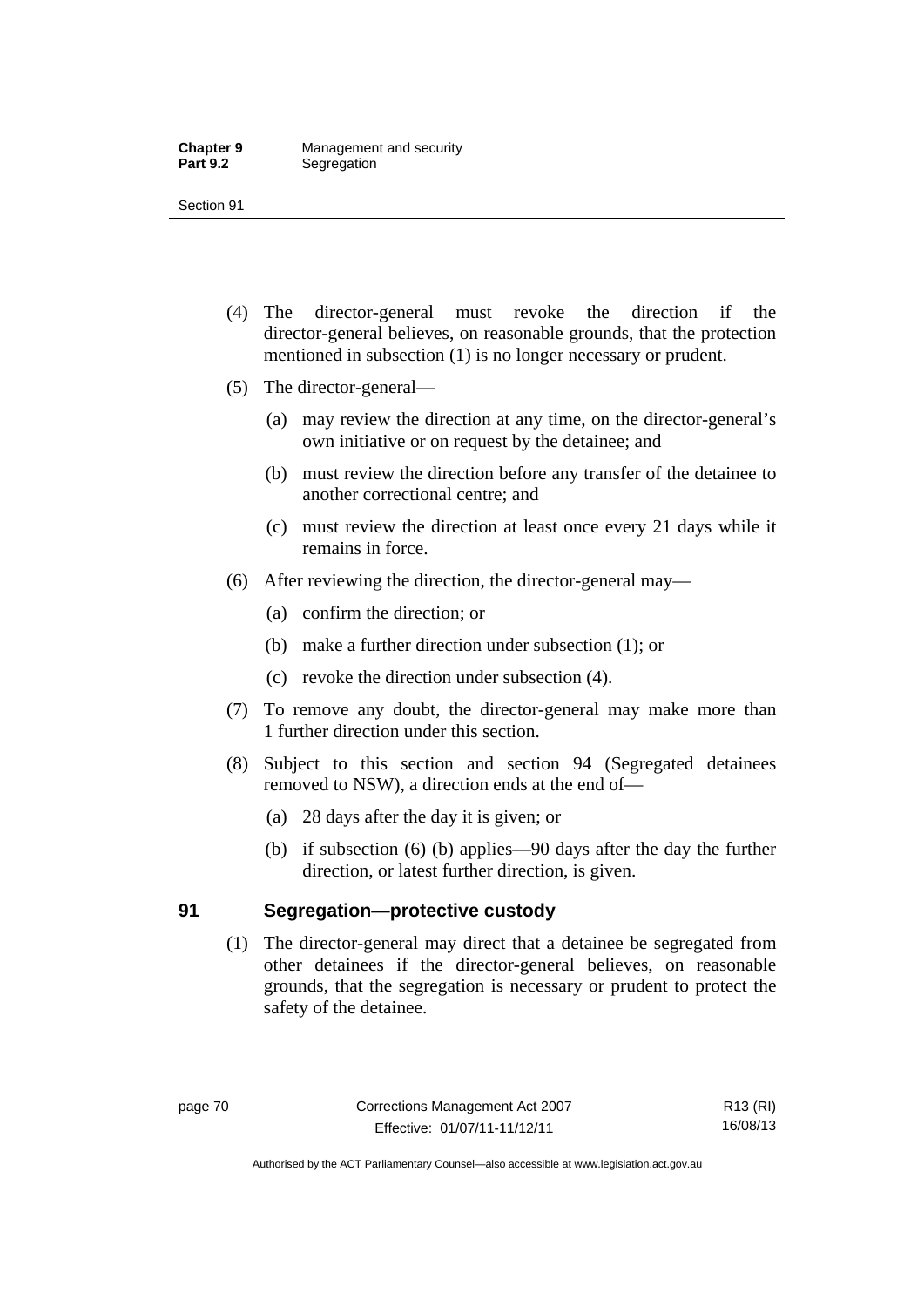- (2) The director-general may give the direction at any time, on the director-general's own initiative or on request by the detainee.
- (3) The director-general must give the detainee prompt notice of the direction, why it was given, when it takes effect and the provisions for its duration and review under this part.
- (4) The director-general must revoke the direction if the director-general believes, on reasonable grounds, that the protection mentioned in subsection (1) is no longer necessary or prudent.
- (5) The director-general—
	- (a) may review the direction at any time, on the director-general's own initiative or on request by the detainee; and
	- (b) must review the direction before any transfer of the detainee to another correctional centre; and
	- (c) must review the direction at least once every 21 days while it remains in force.
- (6) After reviewing the direction, the director-general may—
	- (a) confirm the direction; or
	- (b) make a further direction under subsection (1); or
	- (c) revoke the direction under subsection (4).
- (7) To remove any doubt, the director-general may make more than 1 further direction under this section.
- (8) Subject to this section and section 94 (Segregated detainees removed to NSW), a direction ends—
	- (a) 28 days after the day it is given; or
	- (b) if subsection (6) (b) applies—90 days after the day the further direction, or latest further direction, is given.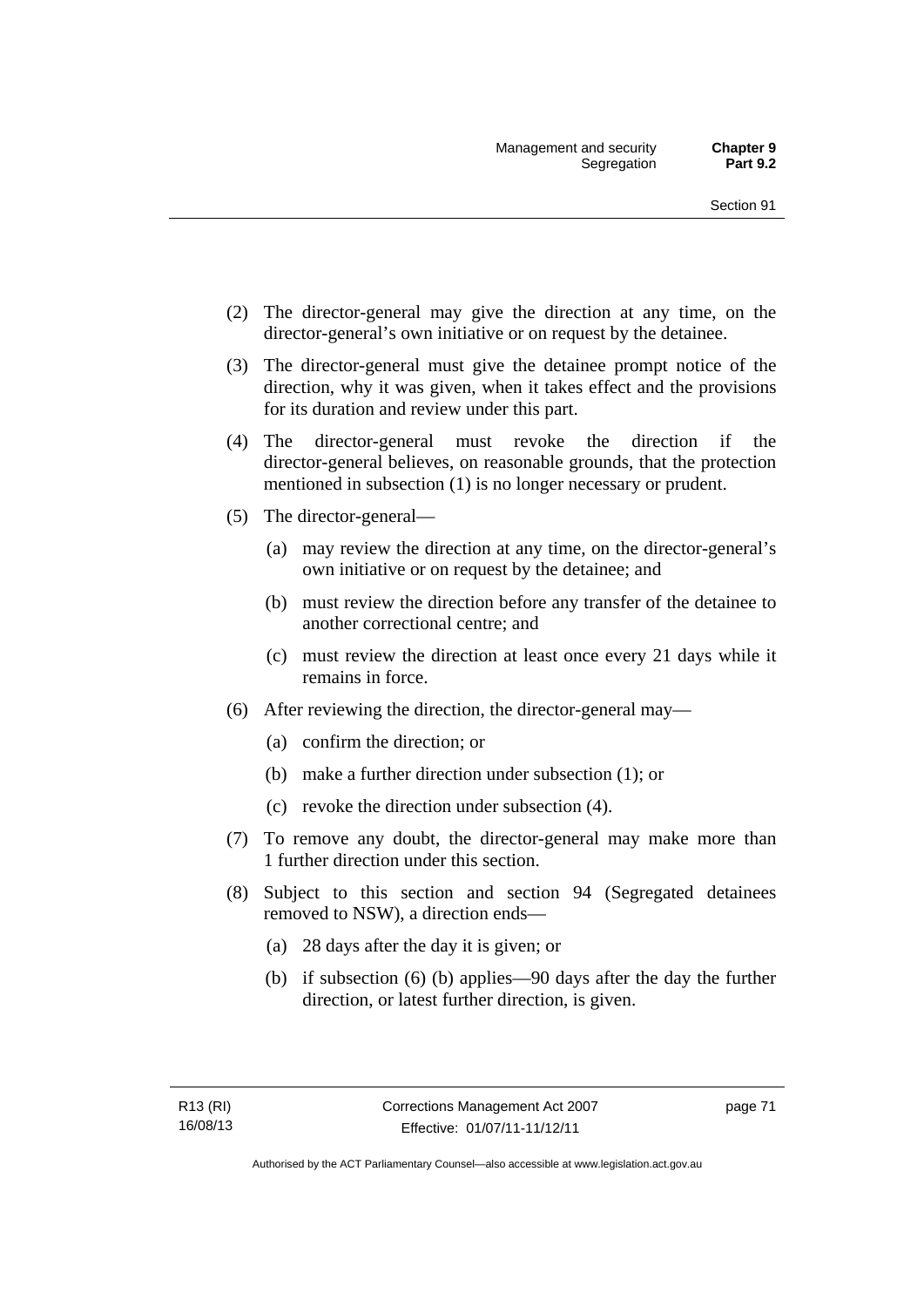## **92 Segregation—health**

- (1) The director-general may direct that a detainee be segregated from other detainees if the director-general believes, on reasonable grounds, that the segregation is necessary or prudent—
	- (a) to assess the detainee's physical or mental health; or
	- (b) to protect anyone (including the detainee) from harm because of the detainee's physical or mental health; or
	- (c) to prevent the spread of disease.
- (2) The director-general must give the detainee prompt notice of the direction, why it was given, when it takes effect and the provisions for its duration and review under this part.
- (3) The director-general must revoke the direction if the director-general believes, on reasonable grounds, that the direction is no longer necessary or prudent.
- (4) The director-general—
	- (a) may review the direction at any time, on the director-general's own initiative or on request by the detainee; and
	- (b) must review the direction on request by a doctor appointed under section 21 (Doctors—health service appointments); and
	- (c) must review the direction before any transfer of the detainee to another correctional centre; and
	- (d) must review the direction at least once every 21 days while it remains in force.
- (5) After reviewing the direction, the director-general may—
	- (a) confirm the direction; or
	- (b) make a further direction under subsection (1); or
	- (c) revoke the direction under subsection (3).

Authorised by the ACT Parliamentary Counsel—also accessible at www.legislation.act.gov.au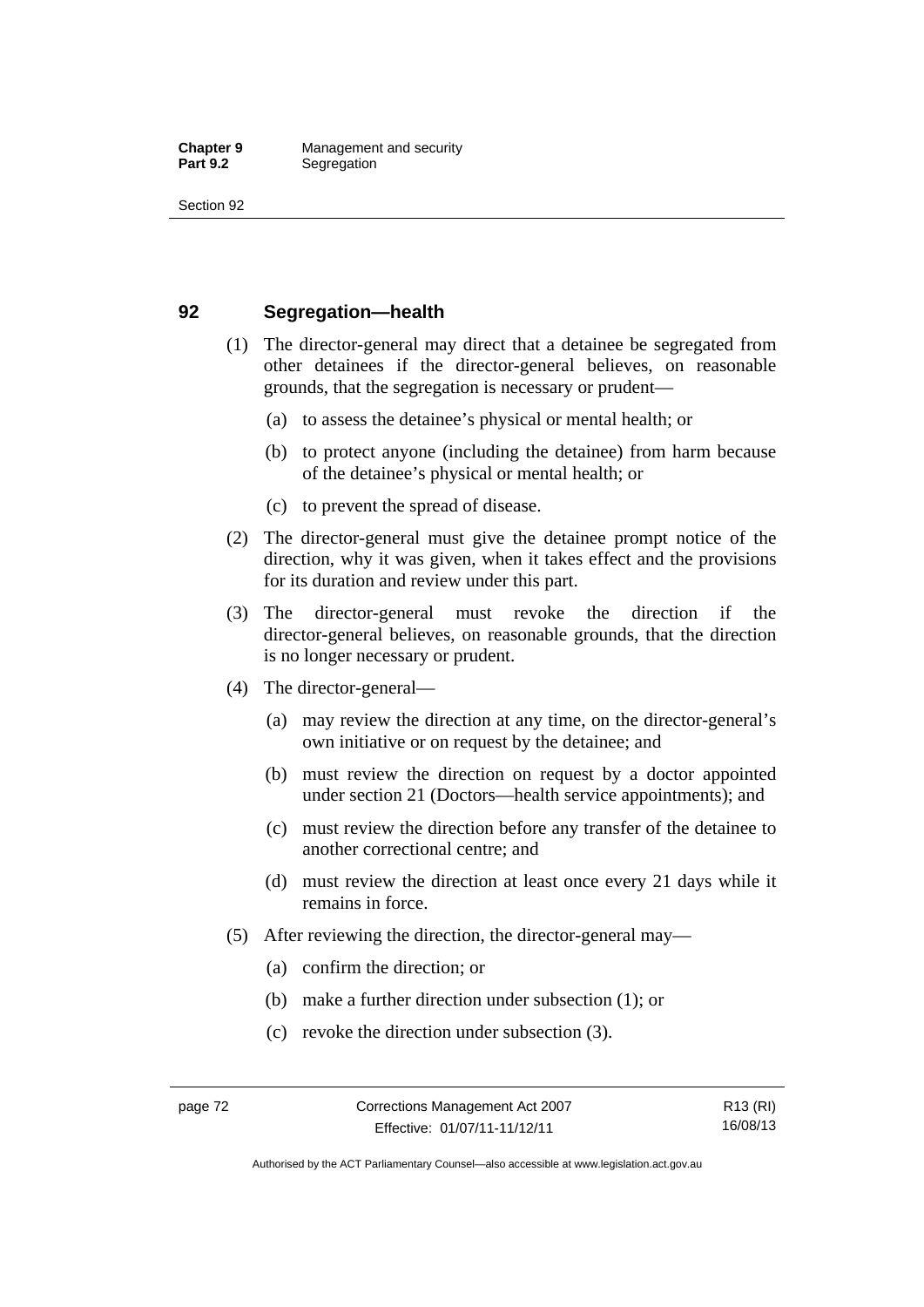- (6) To remove any doubt, the director-general may make more than 1 further direction under this section.
- (7) When acting under subsection (1), (3) or (4), the director-general must have regard to any advice given by a doctor appointed under section 21 (Doctors—health service appointments) in relation to the segregation of the detainee.

## **93 Interstate segregated detainees transferred to ACT**

- (1) This part applies if—
	- (a) an interstate segregation direction applies to a detainee; and
	- (b) the detainee is transferred (however described) into custody at a correctional centre in the ACT.
- (2) Despite the transfer, the interstate direction—
	- (a) continues to apply in relation to the detainee—
		- (i) as if it were a direction under this part; and
		- (ii) with any necessary changes, and any change prescribed by regulation; and
	- (b) subject to this part, ends 3 days after the day the detainee is taken into custody at the correctional centre in the ACT.
- (3) In this section:

*interstate segregation direction* means a direction or order (however described) that—

- (a) corresponds substantially to a direction under this part; and
- (b) is in force under a law of the Commonwealth, a State or another Territory that is declared by regulation to be a corresponding law for this section.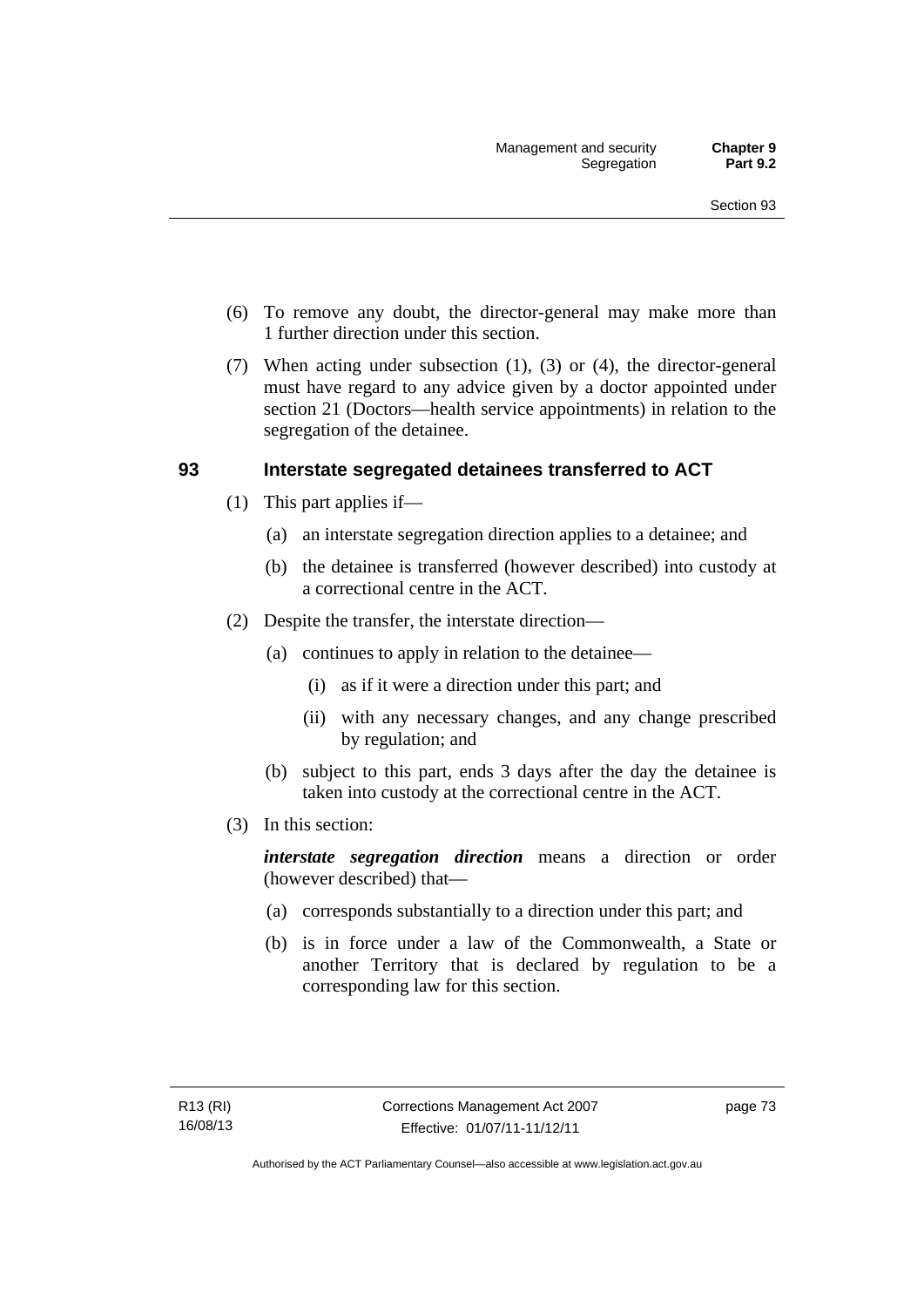## **94 Segregated detainees removed to NSW**

- (1) This section applies if both of the following apply to a detainee:
	- (a) a direction under the *Crimes (Sentence Administration) Act 2005*, section 26 (Full-time detention in ACT or NSW) that the detainee be removed to a NSW correctional centre;
	- (b) a direction (the *ACT direction*)—
		- (i) under this part; or
		- (ii) under chapter 10 (Discipline) for investigative segregation.
- (2) Despite the detainee's removal to a NSW correctional centre, the ACT direction—
	- (a) continues to apply in relation to the detainee, with any necessary changes, and any change prescribed by regulation; and
	- (b) subject to this part, ends 3 days after the day the detainee is taken into custody at the NSW correctional centre.

## **95 Segregation not to affect minimum living conditions**

- (1) The segregation of a detainee under this part does not affect the standards applying to the detainee under section 12 (Correctional centres—minimum living conditions).
- (2) However, subsection (1) does not prevent the application of the standards in a way that is necessary and reasonable for the purpose of the segregation.

## **96 Application for review of segregation directions**

- (1) A detainee may apply to an adjudicator for a review of the director-general's directions under any of the following sections:
	- (a) section 90 (Segregation—safety and security);

Authorised by the ACT Parliamentary Counsel—also accessible at www.legislation.act.gov.au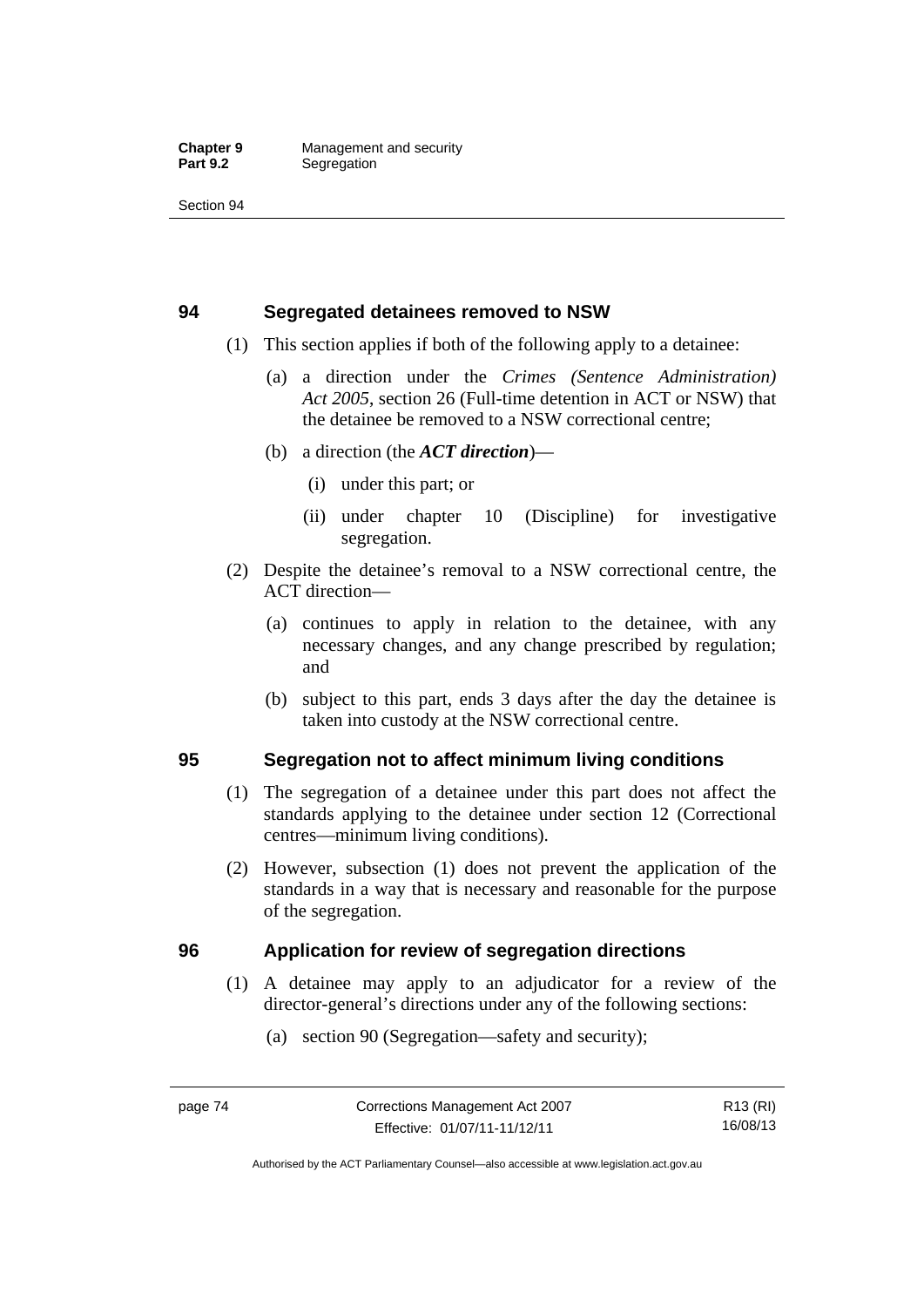- (b) section 91 (Segregation—protective custody);
- (c) section 92 (Segregation—health).
- (2) The application must be made no later than 7 days after the day the director-general gives the detainee notice of the direction.
	- *Note* If a form is approved under s 228 for an application under this section, the form must be used.
- (3) Subject to any decision by the adjudicator under section 97, the application does not affect the segregation of the detainee under the direction under review.

## **97 Review of segregation directions**

- (1) On application under section 96, an adjudicator may—
	- (a) conduct an inquiry to review the director-general's direction; or
	- (b) refuse to review the director-general's direction.
- (2) Chapter 11 (Disciplinary inquiries) applies, with any changes prescribed by regulation, in relation to the inquiry as if it were an inquiry under that chapter.
- (3) After completing an inquiry under this section, the adjudicator may—
	- (a) confirm the direction under review; or
	- (b) give any direction the director-general may make under the section authorising the direction under review, either by—
		- (i) amending the direction under review; or
		- (ii) setting aside the direction under review and making a direction in substitution for the direction set aside.
- (4) The adjudicator must give the detainee prompt written notice of the adjudicator's decision under this section.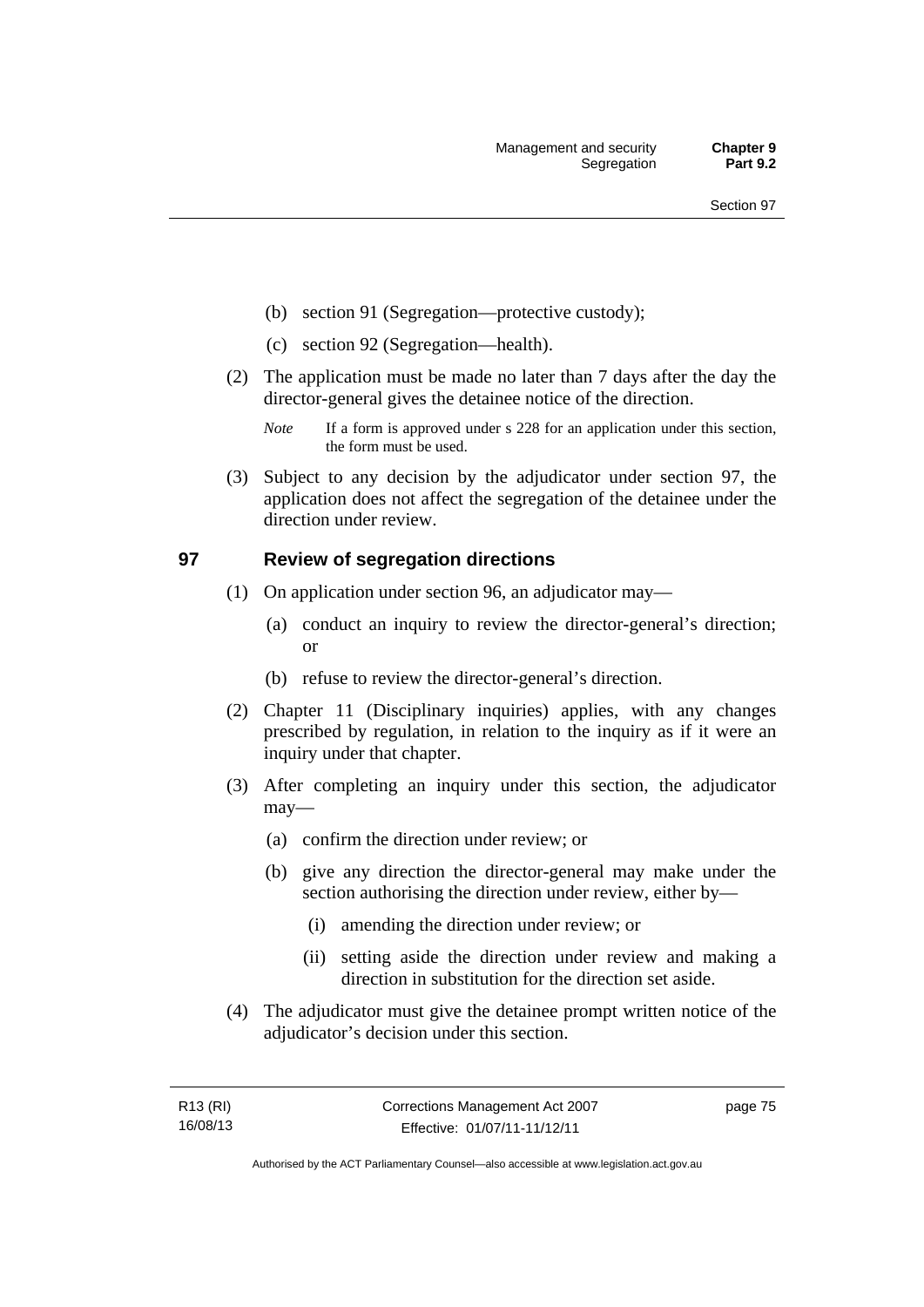- (5) If the adjudicator refuses to review the director-general's direction, the notice must include the reasons for the refusal.
	- *Note* Under the *Administrative Decisions (Judicial Review) Act 1989*, a person aggrieved by an administrative decision made under an enactment may apply to the Supreme Court for a review of the decision. Subject to any order of the court, the making of the application does not affect the operation of the decision or prevent its implementation (see that Act, s 16).

#### **98 Other separation of detainees**

- (1) The director-general must provide separate accommodation for males and females.
- (2) Without limiting section 14 (Corrections policies and operating procedures), the director-general may make a corrections policy or operating procedure in relation to the management of detainees, including provision in relation to the separation of detainees in relation to any of the following:
	- (a) the cultural background or vulnerability of detainees;
	- (b) accommodation or use of facilities;
	- (c) participation in work or other activities.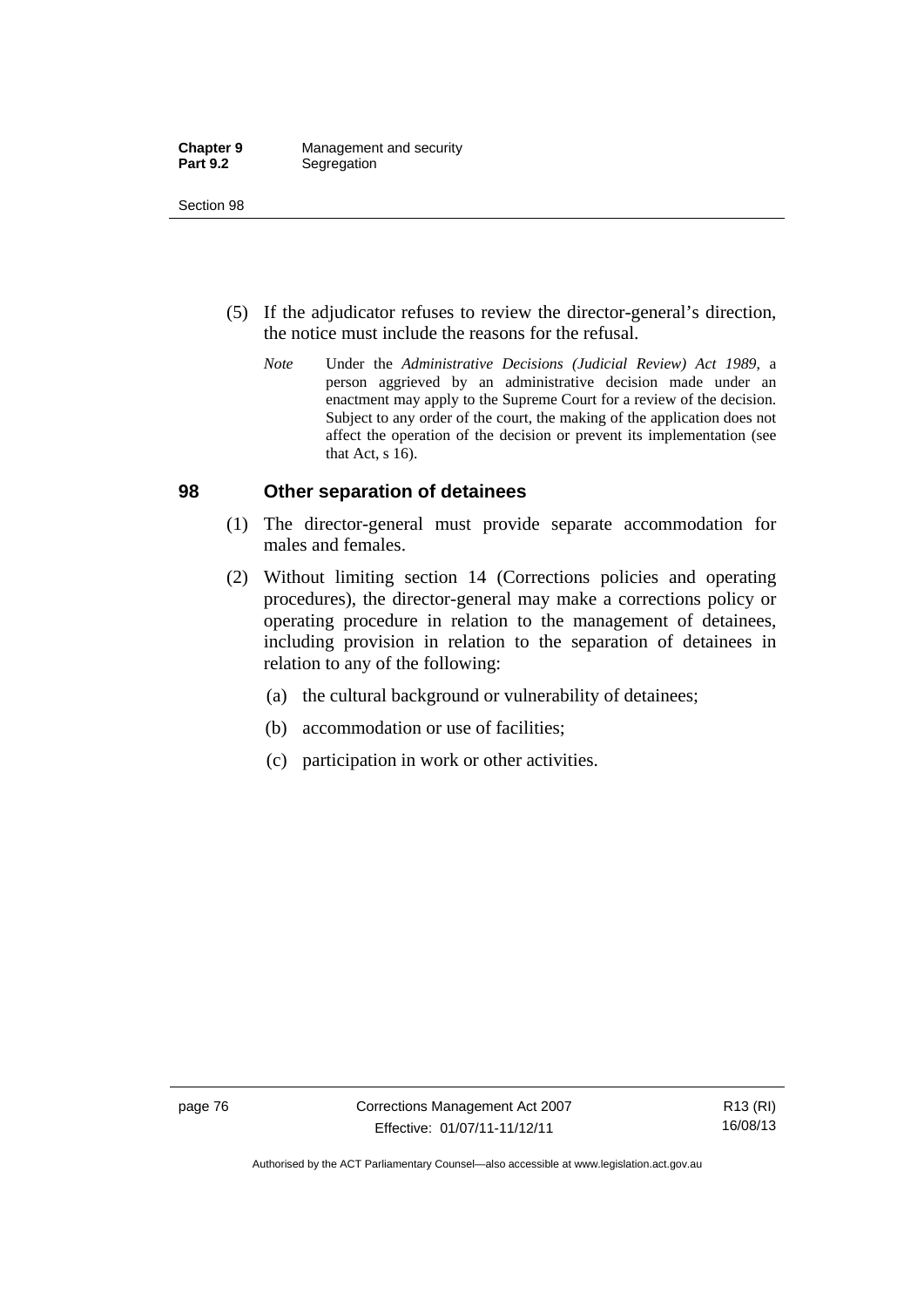# **Part 9.3 Monitoring**

## **99 Monitoring—general considerations**

In exercising a function under this part, the director-general must ensure that the following are balanced appropriately:

- (a) the need to protect the safety of detainees, corrections officers, other people who work at or visit correctional centres, and the community;
- (b) the need for security and good order at correctional centres;
- (c) the benefits of detainees maintaining contact with the community outside correctional centres;
- (d) the need to protect the privacy of detainees;
- (e) the need to prevent intimidation and corruption at correctional centres, and the commission of offences;
- (f) the need to detect prohibited things entering, at, or leaving correctional centres;
- (g) anything else the director-general considers, on reasonable grounds, to be relevant.

#### **100 Monitoring at correctional centres**

The director-general may arrange for any part of a correctional centre to be monitored for any activity, including the movement of anyone at the centre.

#### **Examples of monitoring**

direct viewing, closed-circuit television coverage and the use of other devices for detecting movement

*Note* An example is part of the Act, is not exhaustive and may extend, but does not limit, the meaning of the provision in which it appears (see Legislation Act, s 126 and s 132).

R13 (RI) 16/08/13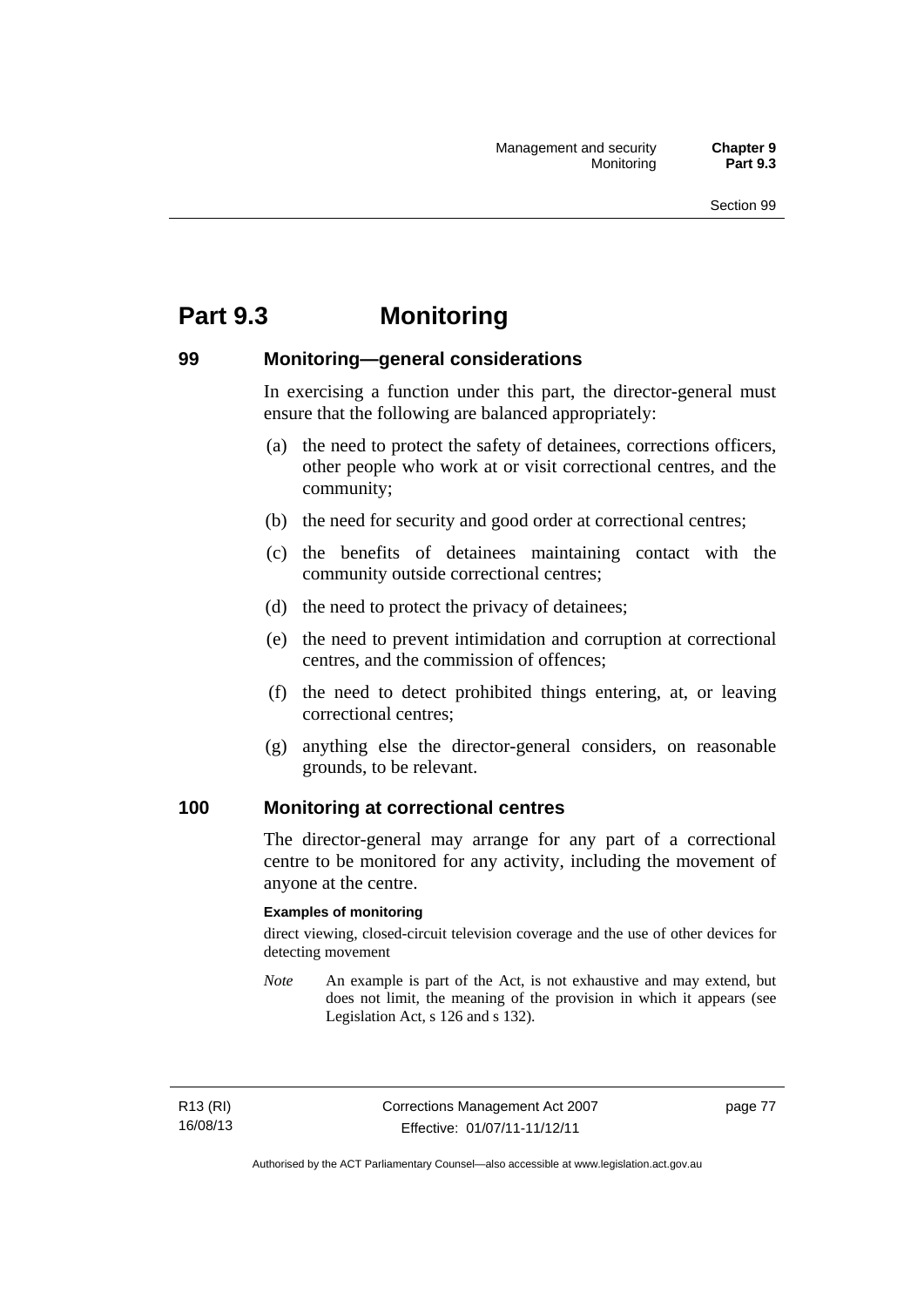#### **Chapter 9 Management and security**<br>**Part 9.3 Monitoring Monitoring**

Section 101

## **101 Personal monitoring devices**

- (1) The director-general may, orally or in writing, direct a person at a correctional centre to wear a device (a *personal monitoring device*) that allows the person's location at the centre to be monitored.
- (2) To remove any doubt, a direction under this section may be given to any of the following:
	- (a) a detainee;
	- (b) a corrections officer;
	- (c) anyone working at or visiting a correctional centre.

#### **102 Interfering with personal monitoring devices**

 (1) A person commits an offence if the person interferes with a personal monitoring device.

Maximum penalty: 50 penalty units, imprisonment for 6 months or both.

- (2) It does not matter whether the interference is by the person directed to wear the device or someone else.
- (3) Subsection (1) does not apply if the interference is authorised by the director-general.
- (4) In this section:

*interfere*, with a personal monitoring device, includes damage, cause to malfunction, disable and remove but does not include the effect of normal wear and tear associated with wearing the device.

#### **103 Monitoring telephone calls etc**

 (1) This section applies in relation to an electronic communication with a detainee, other than a protected electronic communication.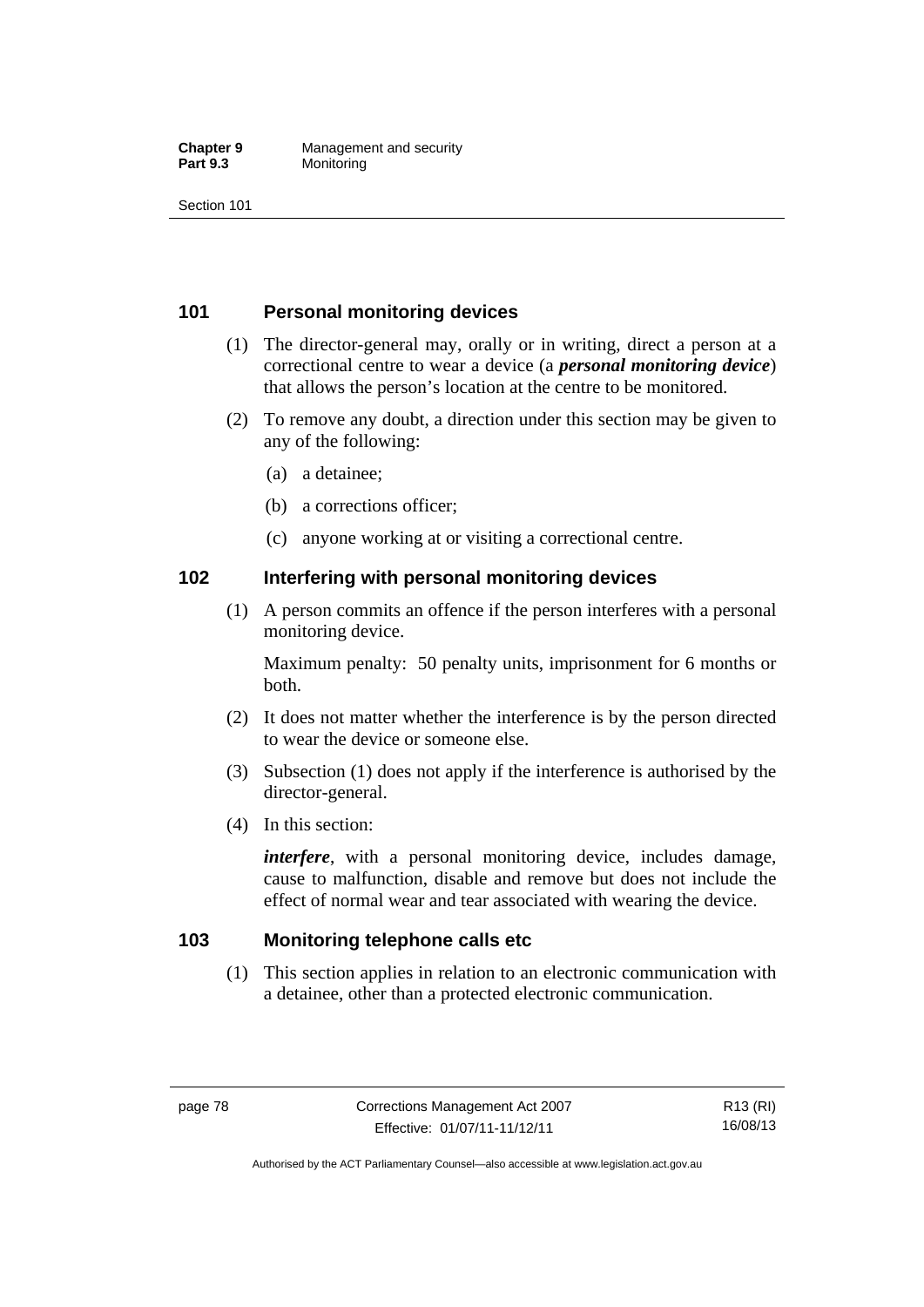- (2) The director-general may do either or both of the following in relation to the communication:
	- (a) monitor the communication;
	- (b) record the communication.
- (3) The director-general must tell the parties to the communication that the communication might be monitored and recorded.
- (4) If the communication reveals information about the commission of an offence, the director-general must give the information to the chief police officer.
- (5) In this section:

*electronic communication* means communication by—

- (a) telephone, email or fax; or
- (b) any other electronic means.

*protected electronic communication* means an electronic communication between a detainee and any of the following:

- (a) a lawyer representing the detainee;
- (b) an official visitor;
- (c) the human rights commissioner;
- (d) the public advocate;
- (e) the ombudsman;
- (f) a person prescribed by regulation.

## **104 Monitoring ordinary mail**

 (1) The director-general may open and search a detainee's ordinary mail.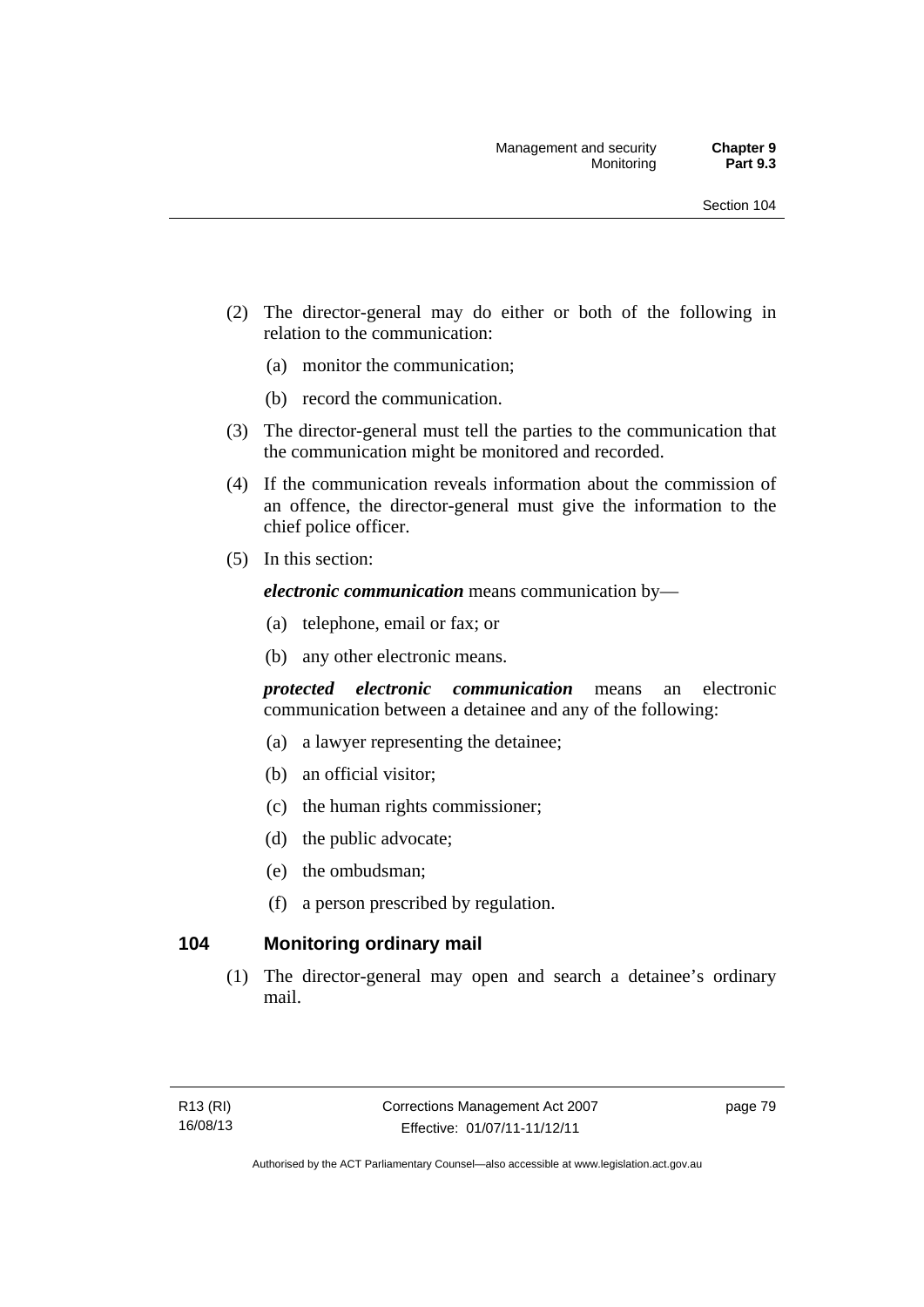#### **Chapter 9 Management and security**<br>**Part 9.3 Monitoring Monitoring**

Section 104

- (2) The director-general may read a detainee's ordinary mail only if the director-general suspects, on reasonable grounds, that the mail may—
	- (a) undermine security or good order at a correctional centre; or
	- (b) revictimise a victim; or
	- (c) circumvent any process for investigating complaints or reviewing decisions under this Act.
- (3) However, and without limiting section 14 (Corrections policies and operating procedures), the director-general may make a corrections policy or operating procedure in relation to reading a random selection of detainees' ordinary mail.
- (4) In this section:

*ordinary mail* means mail other than protected mail.

*protected mail* means mail between a detainee and any of the following:

- (a) a lawyer representing the detainee;
- (b) an official visitor;
- (c) the human rights commissioner;
- (d) the public advocate;
- (e) the ombudsman;
- (f) a person prescribed by regulation.

*search* includes search—

- (a) with any device using electronic or other technology; and
- (b) by physical means; and
- (c) with the assistance of a corrections dog.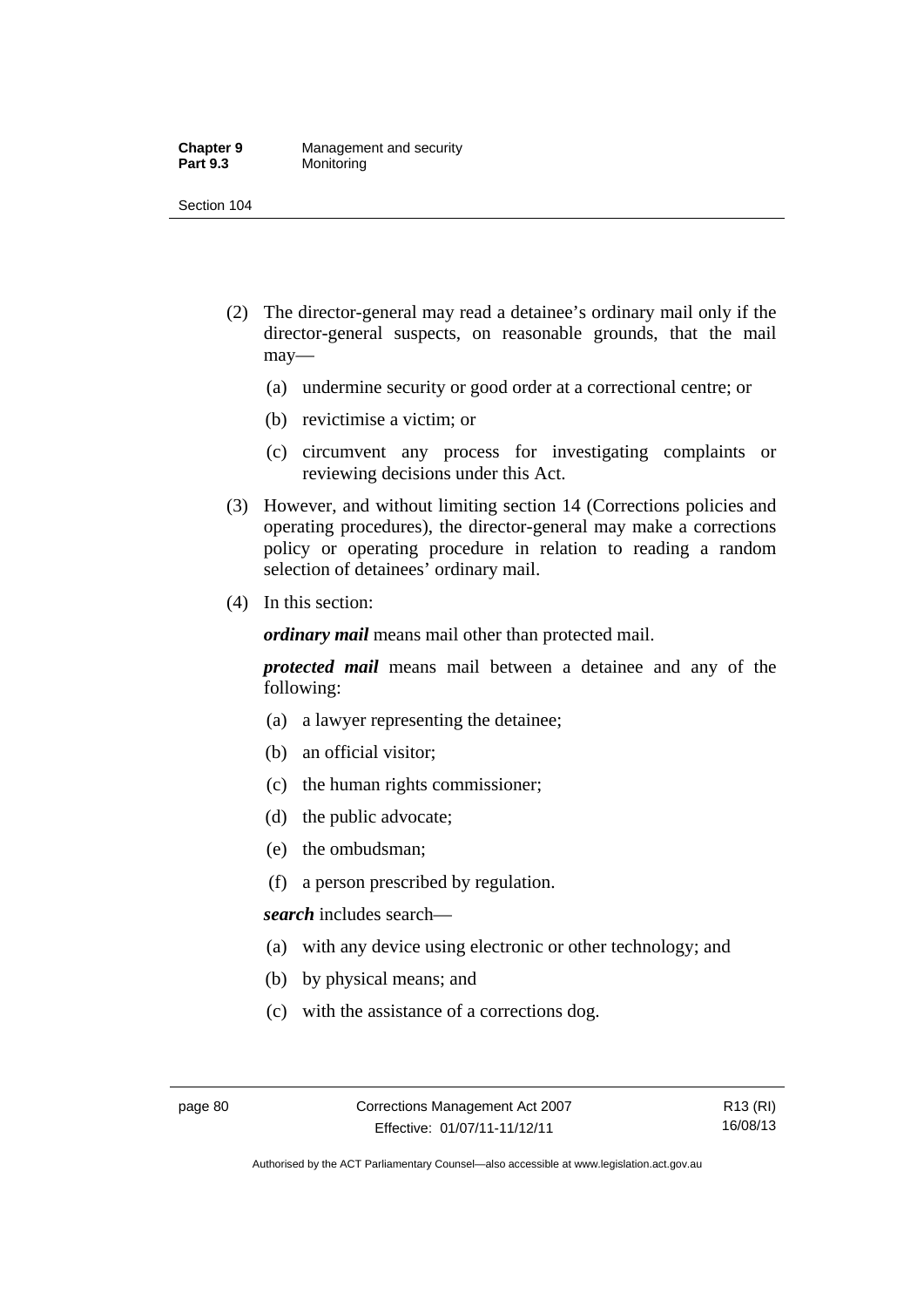## **105 Monitoring protected mail**

- (1) The director-general may open and search a detainee's protected mail in the detainee's presence if the director-general suspects, on reasonable grounds, that the mail contains—
	- (a) something that may physically harm the addressee; or
	- (b) a prohibited thing.
- (2) However, the director-general must not read a detainee's protected mail without the detainee's written consent.
- (3) In this section:

*search*—see section 104 (4).

#### **106 Mail searches—consequences**

- (1) Subject to section 127 (Seizing mail etc), a detainee's mail, once searched, must be delivered to the addressee as soon as practicable.
- (2) If a search of a detainee's mail reveals information about the commission of an offence, the director-general must give the information to the chief police officer.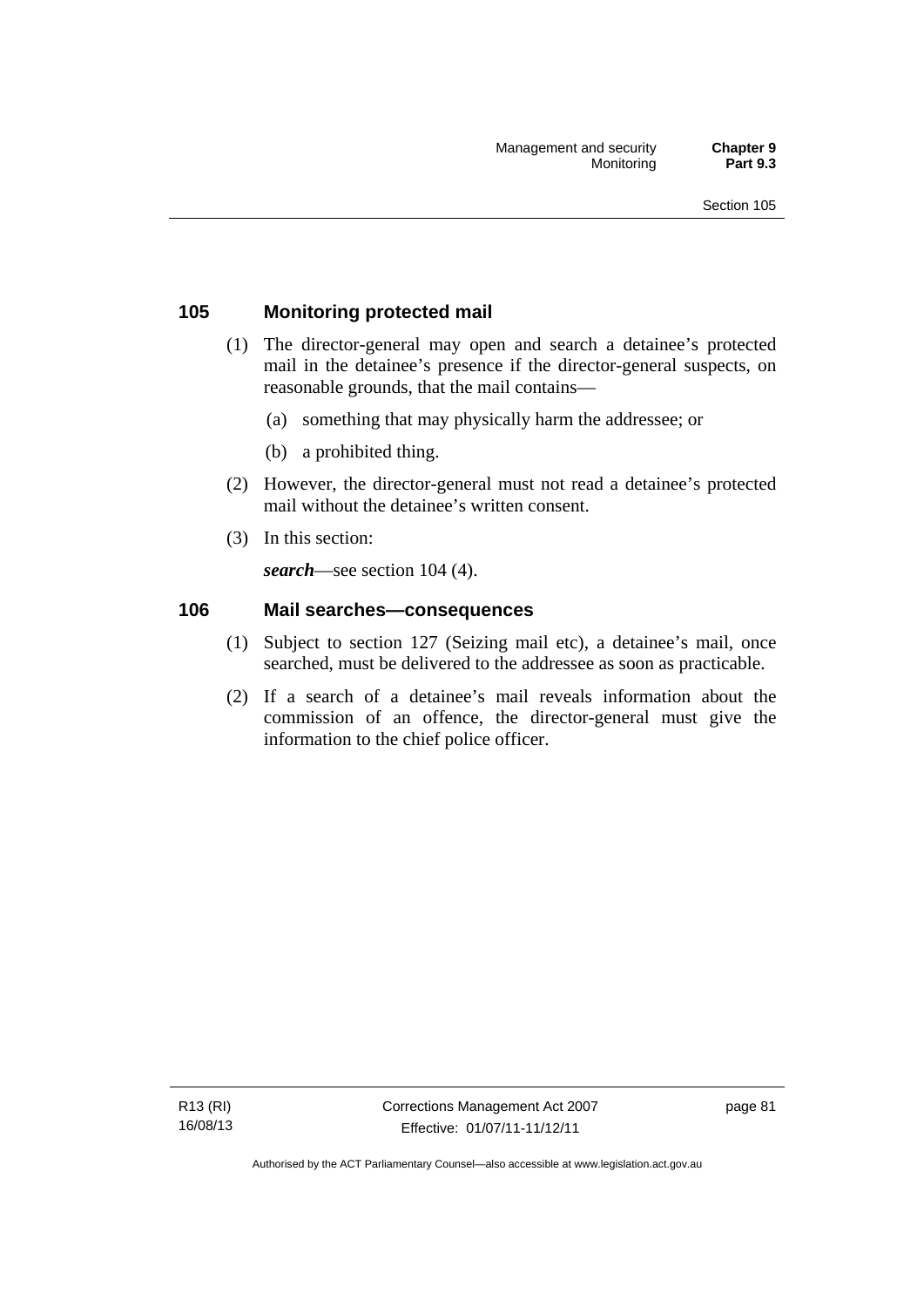**Chapter 9 Management and security**<br>**Part 9.4 Searches Part 9.4 Searches**<br>**Division 9.4.1 Searches Division 9.4.1** Searches—general Section 107

**Part 9.4 Searches** 

## **Division 9.4.1 Searches—general**

#### **107 Definitions—searches**

In this Act:

*body search*, of a detainee, means a search of the detainee's body, including an examination of any orifice or cavity of the detainee's body.

*frisk search* means—

- (a) a search of a person conducted by quickly running the hands over the person's outer garments; and
- (b) an examination of anything worn or carried by the person that is conveniently and voluntarily removed by the person.

*ordinary search* means a search of a person, or of articles in a person's possession, that may include—

- (a) requiring the person to remove the person's overcoat, coat or jacket and any gloves, shoes or hat; and
- (b) an examination of those items.

*scanning search* means a search of a person by electronic or other means that does not require the person to remove the person's clothing or to be touched by someone else.

#### **Examples of scanning searches**

- 1 passing a portable electronic or other device over a person
- 2 requiring a person to pass by or through an electronic or other device
- *Note* An example is part of the Act, is not exhaustive and may extend, but does not limit, the meaning of the provision in which it appears (see Legislation Act, s 126 and s 132).

page 82 Corrections Management Act 2007 Effective: 01/07/11-11/12/11

R13 (RI) 16/08/13

Authorised by the ACT Parliamentary Counsel—also accessible at www.legislation.act.gov.au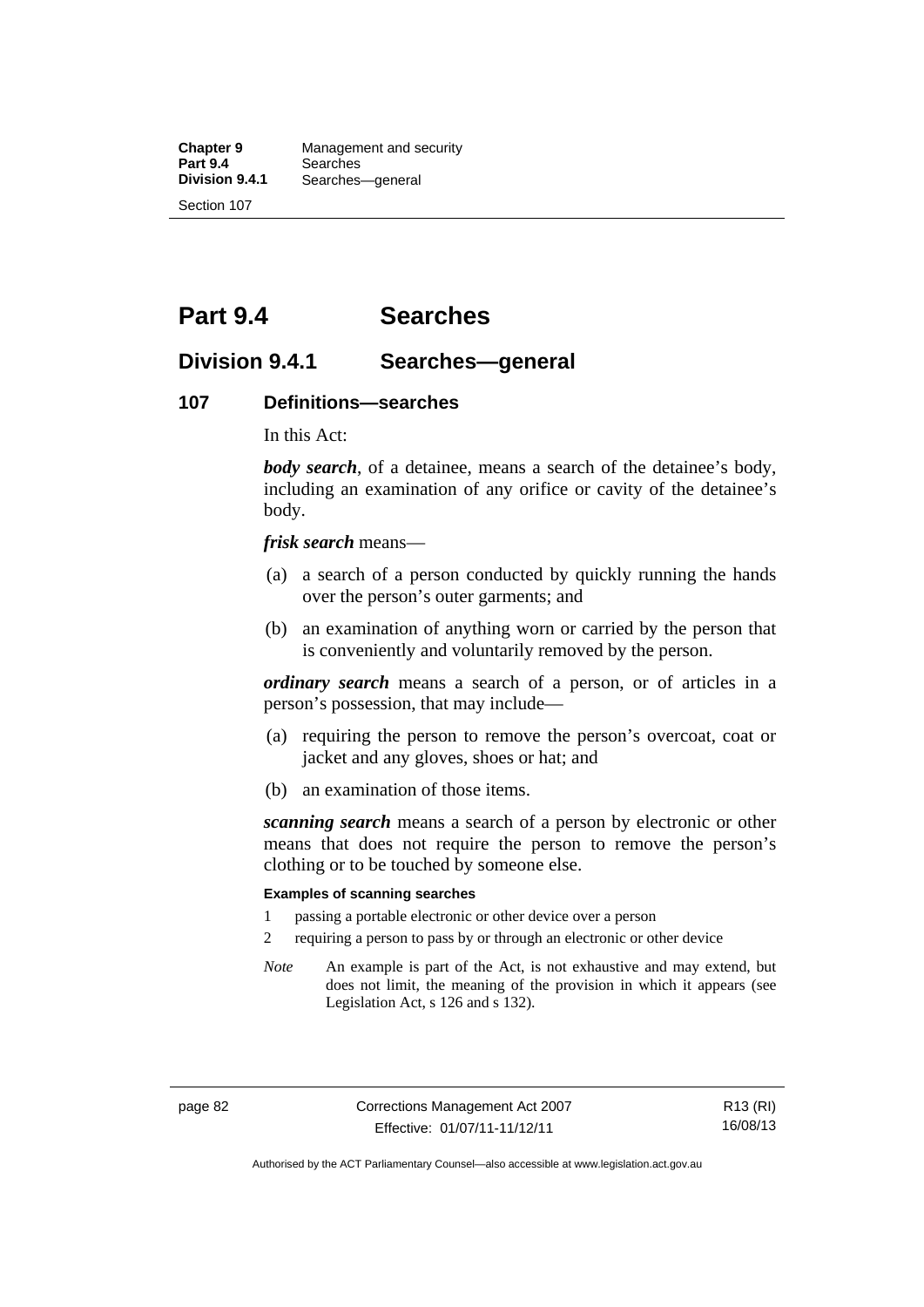*strip search*, of a detainee, means a search of the detainee, or of articles in the detainee's possession, that may include—

- (a) requiring the detainee to remove all of the detainee's clothing; and
- (b) an examination of the detainee's body (but not the detainee's body orifices or cavities) and of that clothing.

#### **108 Intrusiveness of searches**

The person conducting a search of a person under this part must ensure, as far as practicable, that—

- (a) the search is the least intrusive kind of search that is reasonable and necessary in the circumstances; and
- (b) the search is conducted in the least intrusive way that is reasonable and necessary in the circumstances.

#### **Example**

searching for a prohibited thing by a frisk search (rather than an ordinary search) with the assistance of a corrections dog

*Note* An example is part of the Act, is not exhaustive and may extend, but does not limit, the meaning of the provision in which it appears (see Legislation Act, s 126 and s 132).

## **109 Searches of transgender and intersex detainees**

- (1) This section applies if a transgender or intersex detainee is to be subjected to a search under this part.
- (2) To remove any doubt, the detainee's sex is taken to be that entered for the detainee in the register of detainees.
	- *Note* For the meaning of *transgender person* and *intersex person*, see the Legislation Act, s 169A and s 169B.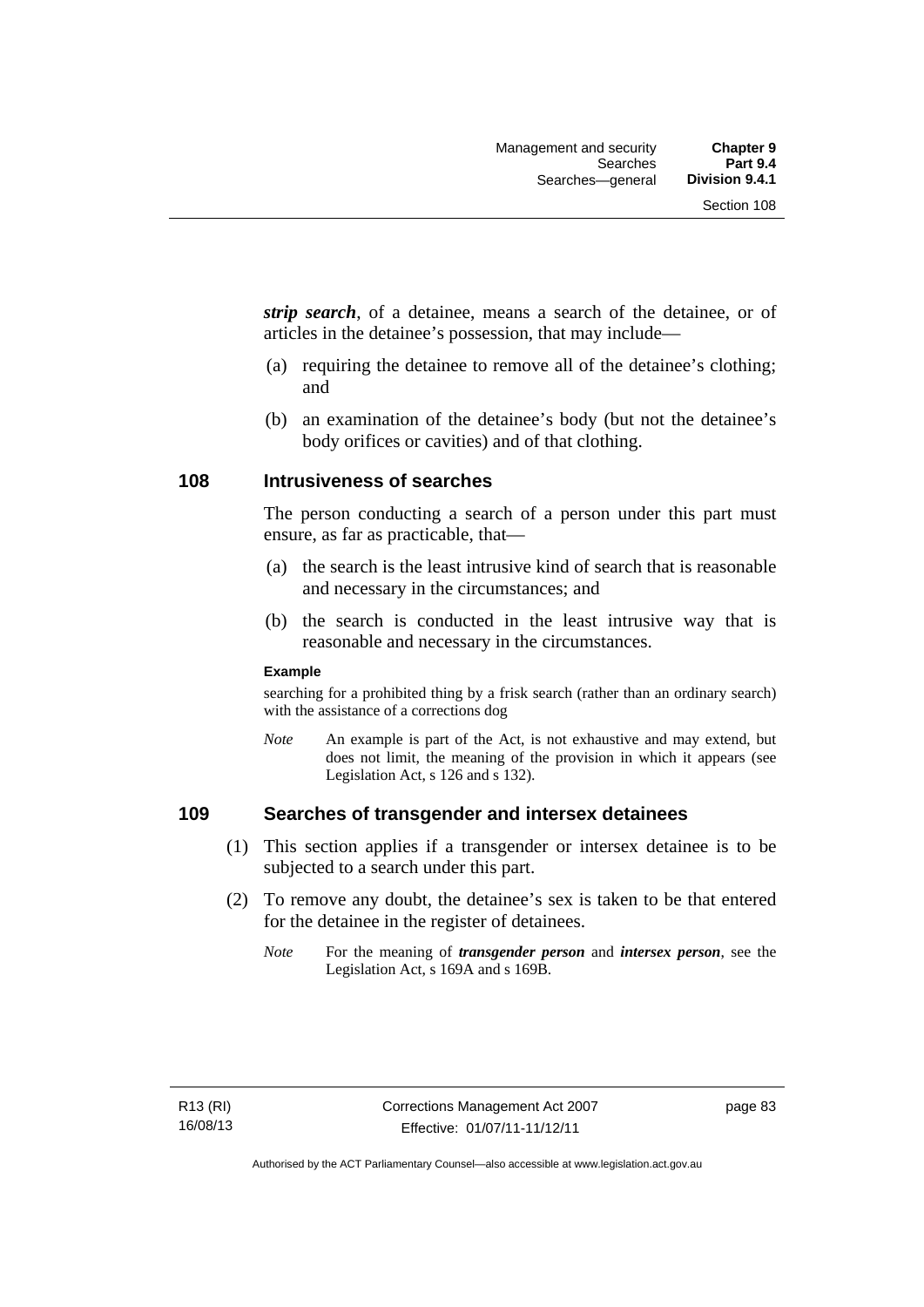## **110 Register of strip and body searches**

- (1) This section applies in relation to—
	- (a) a strip search of a detainee; and
	- (b) a body search of a detainee.
- (2) The director-general must keep a register containing the following details in relation to each search:
	- (a) the name of the detainee searched;
	- (b) the reason for the search;
	- (c) when the search was conducted;
	- (d) the name of each person present at any time during the search;
	- (e) details of anything seized during the search;
	- (f) anything else prescribed by regulation.
- (3) The register may contain anything else the director-general considers relevant.
- (4) The register must be available for inspection under chapter 7 (Inspection of correctional centres).

## **Division 9.4.2 Scanning, frisk and ordinary searches**

#### **111 Scanning, frisk and ordinary searches—directions**

- (1) The director-general may, at any time, direct a corrections officer to conduct a scanning search, frisk search or ordinary search of a detainee, another corrections officer or anyone else working at or visiting a correctional centre if the director-general believes, on reasonable grounds, that it is prudent to conduct the search to protect—
	- (a) the safety of anyone at a correctional centre; or

Authorised by the ACT Parliamentary Counsel—also accessible at www.legislation.act.gov.au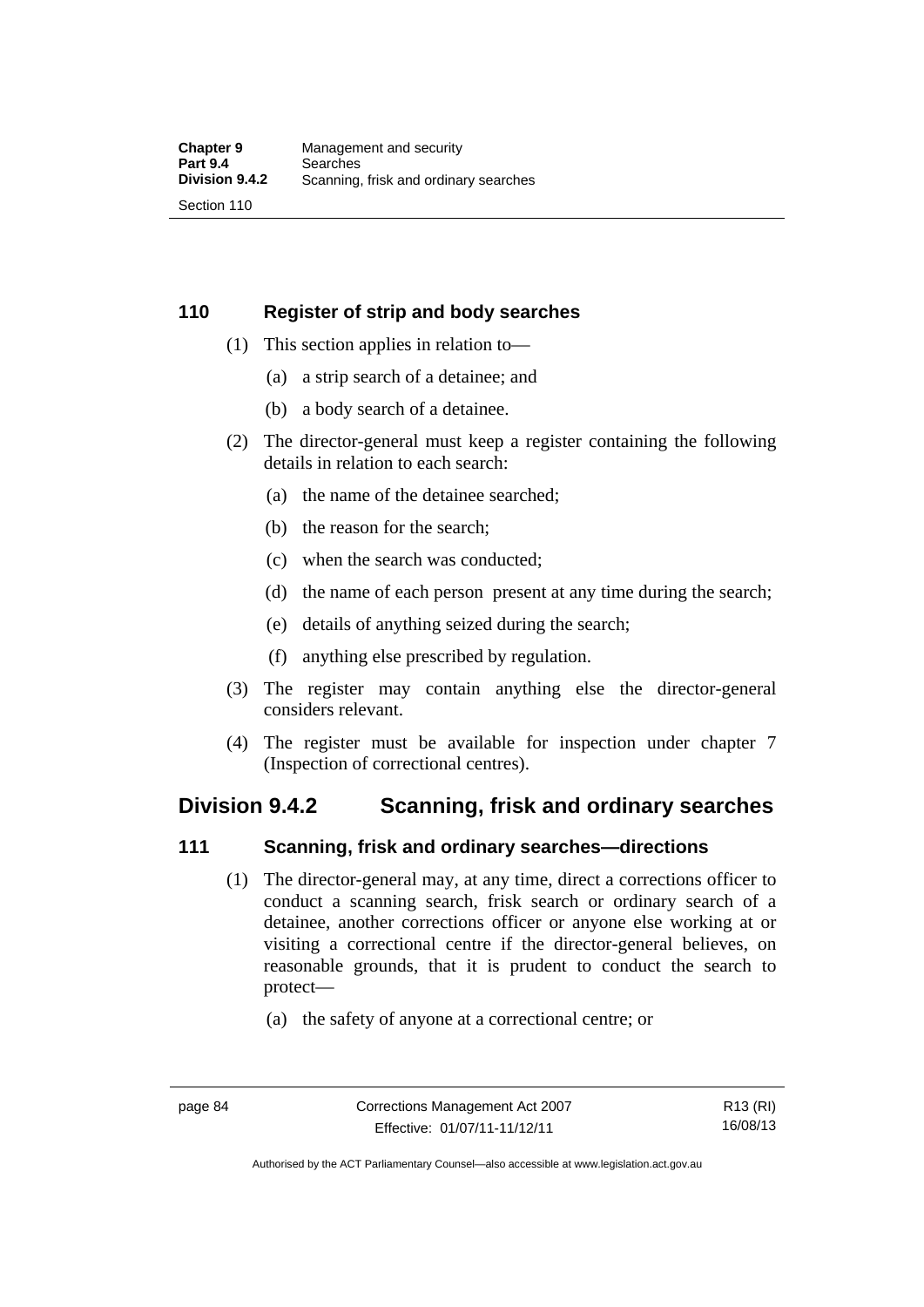#### (b) security or good order at a correctional centre.

#### **Examples of other people working at correctional centre**

counsellors, psychologists, maintenance workers and volunteers

#### **Examples of searches**

- 1 searching a detainee returning to a correctional centre after performing community service
- 2 searching a corrections officer reporting for work
- 3 searching a person engaged to provide an educational program at a correctional centre when the person arrives at, or returns to, the centre
- 4 searching a detainee returning to the detainee's accommodation at a correctional centre after working in another part of the centre
- *Note* An example is part of the Act, is not exhaustive and may extend, but does not limit, the meaning of the provision in which it appears (see Legislation Act, s 126 and s 132).
- (2) Also, a corrections officer may conduct a scanning search, frisk search or ordinary search of a detainee if the officer suspects, on reasonable grounds, that the detainee is carrying—
	- (a) a prohibited thing; or
	- (b) anything else that creates, or is likely to create, a risk to—
		- (i) the personal safety of the detainee or anyone else; or
		- (ii) security or good order at a correctional centre.
	- *Note* Section 126 provides for the use of force to carry out searches under this part.

#### **112 Scanning, frisk and ordinary searches—requirements**

- (1) A corrections officer may conduct a scanning search, frisk search or ordinary search of a person under section 111 only if—
	- (a) the person is of the same sex as the officer; or
	- (b) if that is not the case—another person of the same sex as the person to be searched is present while the search is conducted.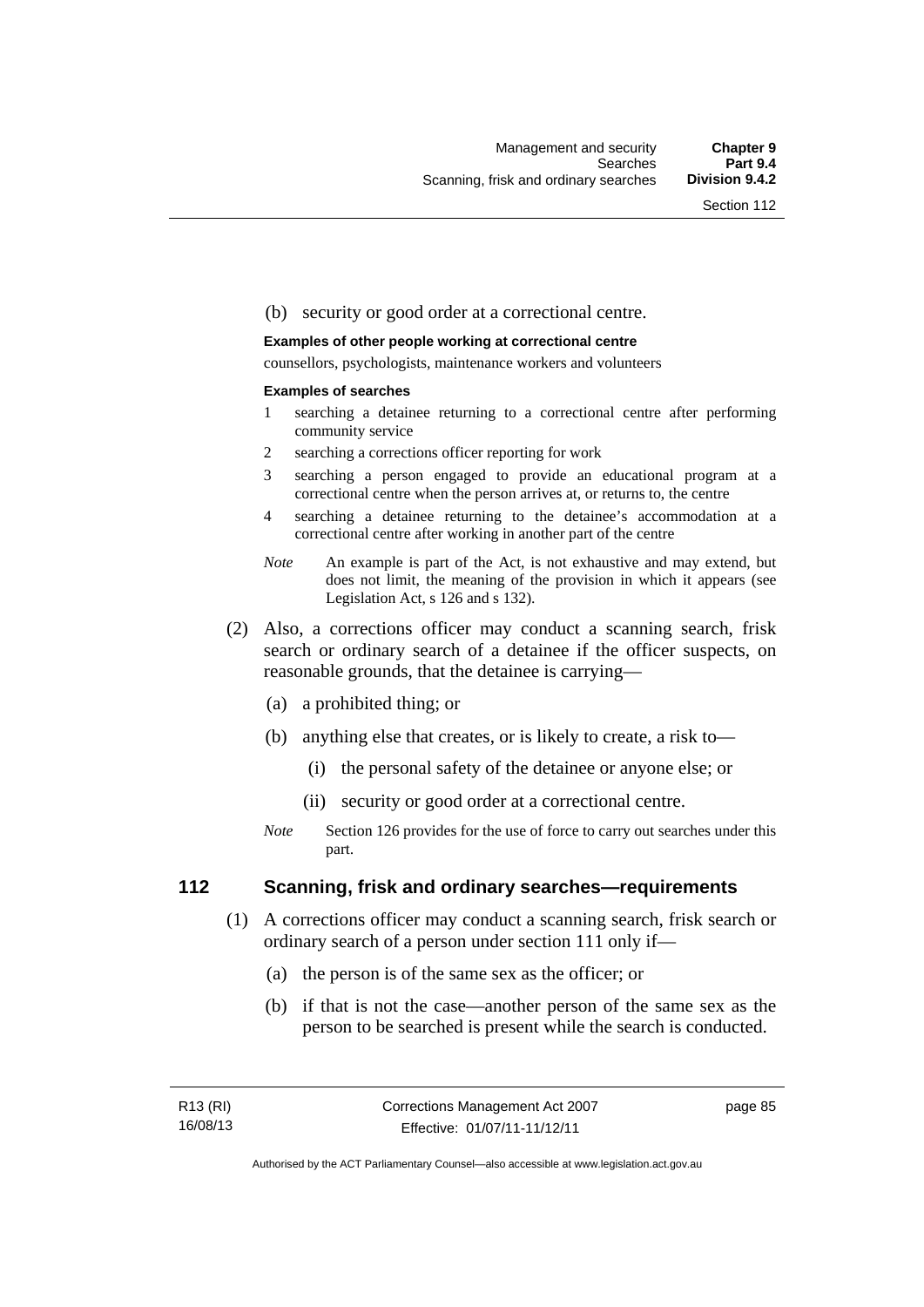(2) The other person mentioned in subsection (1) must not be a detainee.

## **Division 9.4.3 Strip searches**

## **113 Meaning of** *seizeable item***—div 9.4.3**

In this division:

*seizeable item* means anything that—

- (a) is a prohibited thing; or
- (b) may be used by the detainee in a way that may involve—
	- (i) intimidating anyone else; or
	- (ii) an offence or disciplinary breach; or
	- (iii) a risk to the personal safety of anyone else; or
	- (iv) a risk to security or good order at a correctional centre.

## **113A Strip searches—when may be conducted**

- (1) A detainee may be strip searched only if the director-general gives a direction in accordance with section 113B or section 113C.
	- *Note* Section 126 provides for the use of force to carry out searches under this part.
- (2) To remove any doubt, a strip search of a detainee may be conducted immediately after any scanning search, frisk search or ordinary search of the detainee.

## **113B Strip searches—on suspicion**

The director-general may direct a corrections officer to strip search a detainee if the director-general suspects on reasonable grounds that the detainee has a seizeable item concealed on the detainee.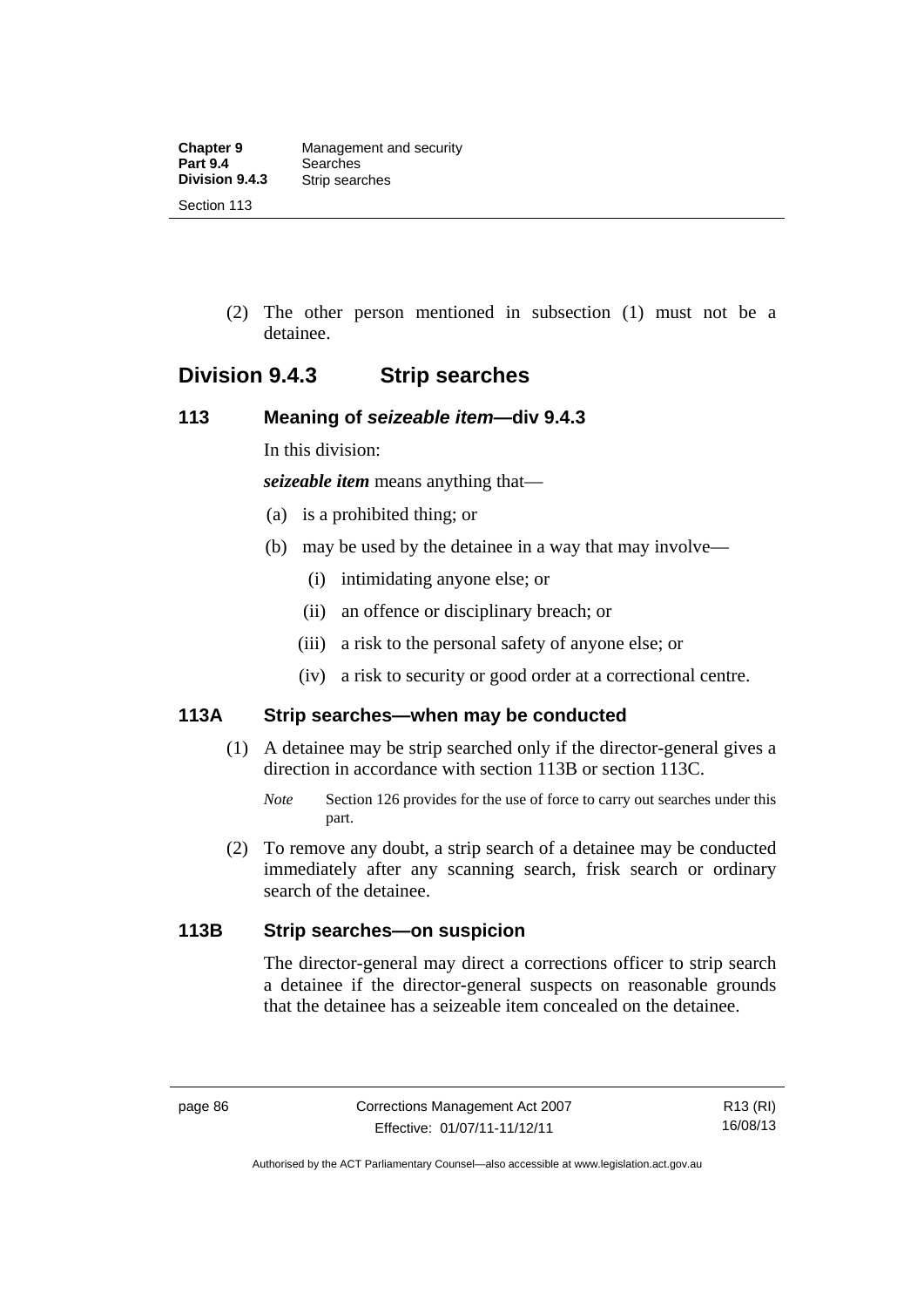## **113C Strip searches—where prudent**

- (1) The director-general may direct a corrections officer to strip search a detainee at a correctional centre if—
	- (a) the director-general believes on reasonable grounds that it is prudent to search the detainee for a seizeable item that may be concealed on or in the detainee because the detainee—
		- (i) has recently not been under the control or immediate supervision of a corrections officer for a period; and
		- (ii) during the period, may have had an opportunity to obtain a seizeable item; and
	- (b) a scanning search may assist in detecting the item but—
		- (i) the means of conducting the search is not available at the correctional centre; or
		- (ii) if the means of conducting the search is available—the scanning search is not likely to detect more than a limited range of seizeable items; or
		- (iii) the search could only be carried out using force that would be likely to make it ineffectual; and
	- (c) a frisk search or ordinary search is not likely to detect more than a limited range of seizeable items.

#### **Example—par (a) (ii)**

the detainee has had a personal contact visit by someone who is not an accredited person

#### **Example—par (b) (ii)**

a metal detector

*Note* An example is part of the Act, is not exhaustive and may extend, but does not limit, the meaning of the provision in which it appears (see Legislation Act, s 126 and s 132).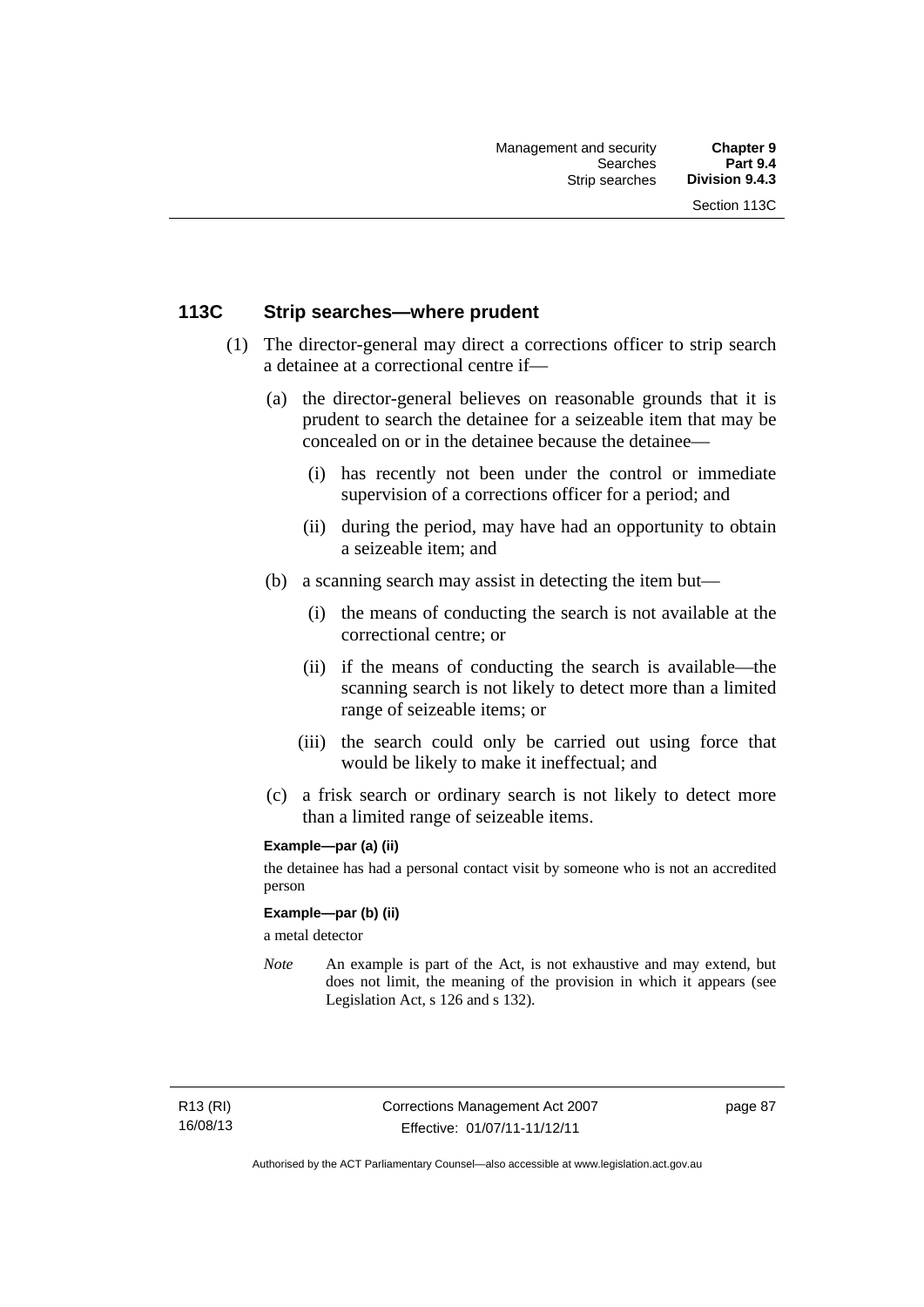(2) Without limiting section 14 (Corrections policies and operating procedures), the director-general must make a corrections policy or operating procedure in relation to strip searches under this section.

#### **114 Strip searches—presence of corrections officers**

- (1) A strip search of a detainee must be done—
	- (a) by a corrections officer of the same sex as the detainee; and
	- (b) in the presence of 1 or more other corrections officers each of whom must be of the same sex as the detainee.
- (2) However, the number of corrections officers present during the search must be no more than necessary and reasonable to ensure the search is carried out as safely and effectively as possible.
- (3) The corrections officer conducting the search may direct another corrections officer present to provide assistance that the conducting officer believes, on reasonable grounds, is necessary and reasonable for the search.
- (4) A corrections officer may give directions to the detainee for the conduct of the search in accordance with this section.

#### **Examples**

directions that the detainee raise 1 or both arms, raise any long hair or turn in a particular direction

*Note* An example is part of the Act, is not exhaustive and may extend, but does not limit, the meaning of the provision in which it appears (see Legislation Act, s 126 and s 132).

## **115 Strip searches—general rules**

- (1) A strip search must be conducted in a private area or an area that provides reasonable privacy for the detainee being searched.
- (2) The search must not be conducted—
	- (a) in the presence of someone of the opposite sex to the detainee; or

R13 (RI) 16/08/13

Authorised by the ACT Parliamentary Counsel—also accessible at www.legislation.act.gov.au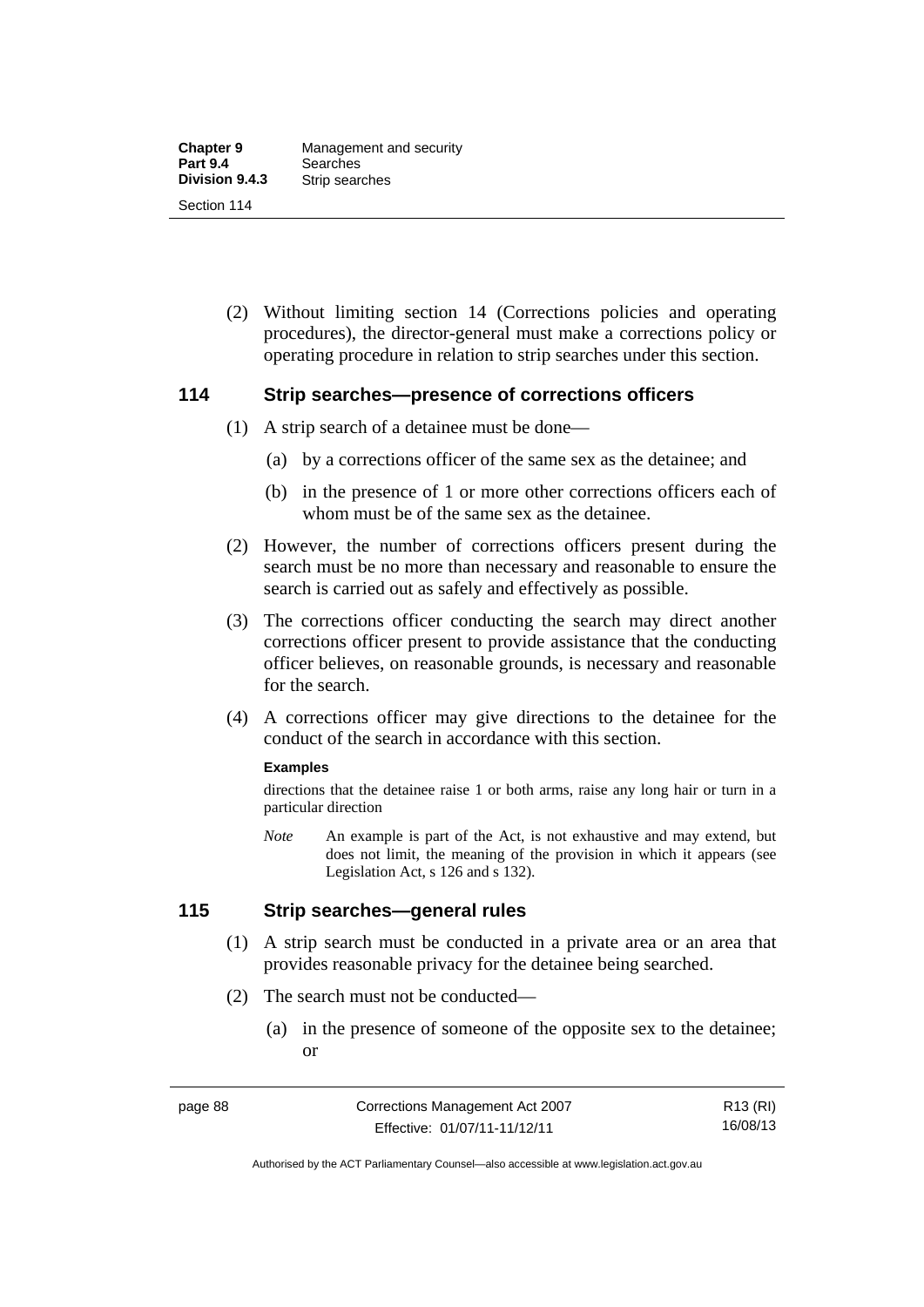- (b) in the presence or sight of someone else whose presence is not necessary for the search or the safety of everyone present.
- (3) The search must not involve—
	- (a) the removal from the detainee of more clothes than is necessary and reasonable to conduct the search; or
	- (b) the removal from the detainee of more clothes at any time than is necessary and reasonable to conduct the search; or
	- (c) without limiting paragraph (b), both the upper and lower parts of the person's body being uncovered at the same time.
- (4) Subject to section 126 (Searches—use of force), the search must not involve any touching of the detainee's body by a corrections officer.
- (5) Each corrections officer present during the search must ensure, as far as practicable, that—
	- (a) the search is done in a way that minimises embarrassment for the detainee; and
	- (b) the search is done quickly; and
	- (c) the detainee is allowed to dress in private immediately after the search is finished.
- (6) If clothing from a detainee is seized during a strip search, the director-general must ensure that the detainee is left with, or given, appropriate clothing to wear.

## **Division 9.4.4 Body searches**

#### **116 Body searches—directions**

The director-general may direct a doctor appointed under section 22 (Health practitioners—non-therapeutic functions) to conduct a body search of a detainee if the director-general suspects, on reasonable grounds, that the detainee—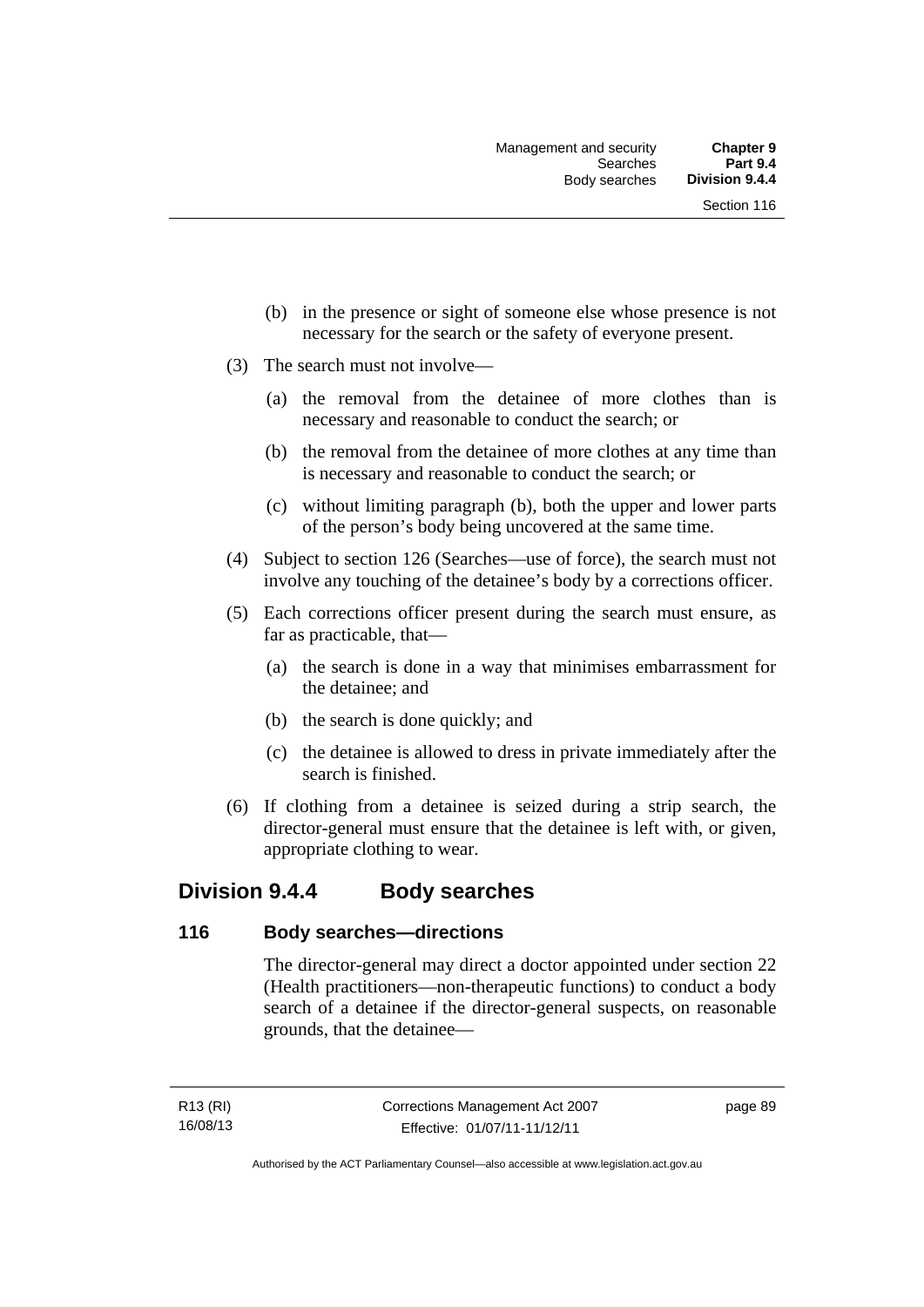- (a) has ingested or inserted something in the detainee's body that may jeopardise the detainee's health or wellbeing; or
- (b) has a prohibited thing concealed in or on the detainee's body that may be used in a way that may pose a risk to the security or good order at a correctional centre; or
- (c) has evidence of the commission of an offence or disciplinary breach concealed in or on the detainee.

## **117 Body searches—presence of nurse and corrections officers**

- (1) A nurse appointed under section 22 (Health practitioners non-therapeutic functions) must be present during the body search of a detainee.
- (2) If the doctor conducting the body search is not of the same sex as the detainee, the nurse must be of the same sex as the detainee.
- (3) The director-general may direct 1 or more corrections officers to be present during the search, each of whom must be of the same sex as the detainee.
- (4) However, the number of corrections officers present during the search must be no more than is necessary and reasonable to ensure the search is carried out as safely and effectively as possible.
- (5) A body search must be conducted in a private area or an area that provides reasonable privacy for the detainee being searched.

## **118 Body searches—assistance from corrections officer**

- (1) This section applies if the doctor conducting a body search of a detainee asks the director-general for assistance that the doctor believes, on reasonable grounds, is necessary and reasonable for the search.
- (2) The director-general may direct a corrections officer (the *assistant*) to assist in the conduct of the search.

R13 (RI) 16/08/13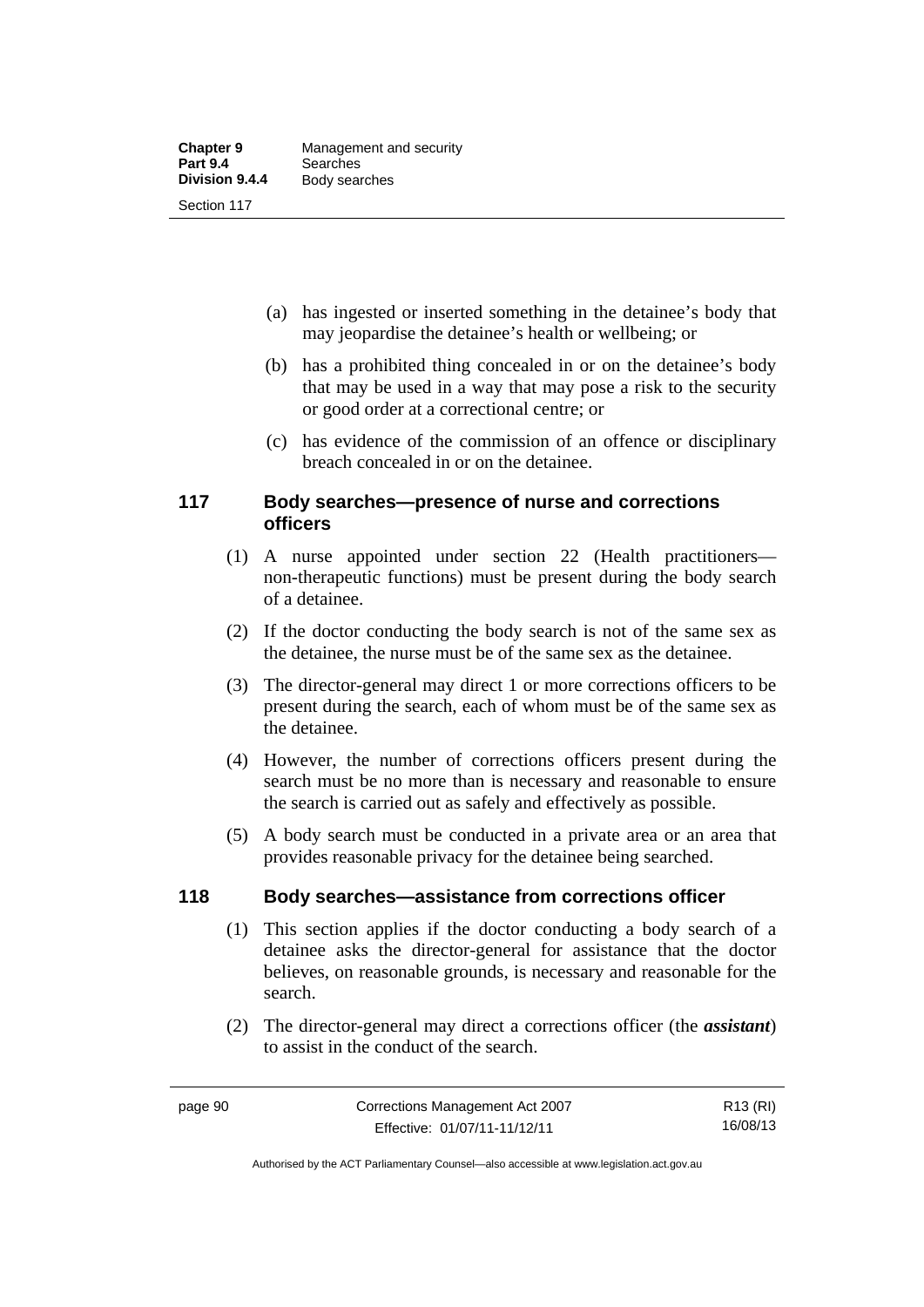- (3) However, the assistant must be of the same sex as the detainee.
	- *Note* Section 126 provides for the use of force to assist at a body search.

## **119 Body searches—rules about detainee's clothing**

- (1) A body search of a detainee must not involve—
	- (a) the removal of more clothes than is necessary and reasonable to conduct the search; or
	- (b) the removal of more clothes at any time than is necessary and reasonable to conduct the search; or
	- (c) without limiting paragraph (b), both the upper and lower parts of the person's body being uncovered at the same time.
- (2) A detainee who has been body searched must be allowed to dress in private immediately after the search is finished.
- (3) If clothing from a detainee is seized during a body search, the director-general must ensure that the detainee is left with, or given, appropriate clothing to wear.

## **120 Body searches—rules about touching detainee**

The doctor conducting the body search of a detainee, and the nurse present at the search, may, for the search, touch the detainee and examine the detainee's orifices and cavities, but only if the doctor or nurse is of the same sex as the detainee.

## **121 Body searches—seizing things**

- (1) The doctor conducting a body search of a detainee may seize anything discovered during the search if—
	- (a) seizing the thing would not be likely to cause injury to the detainee; and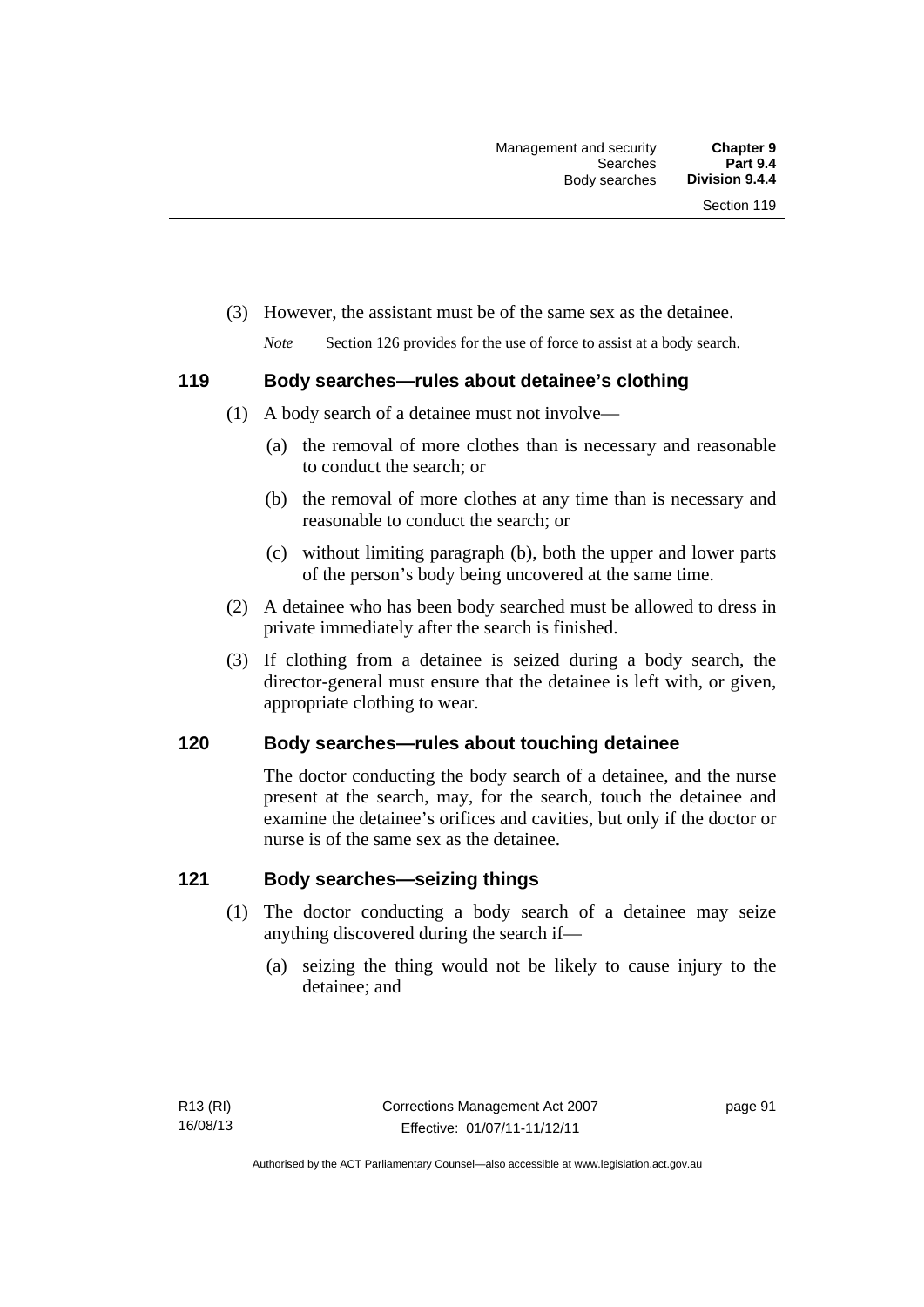- (b) the doctor believes, on reasonable grounds, that the thing may be evidence of the commission of an offence or disciplinary breach by the detainee.
- (2) The doctor must give the thing seized to a corrections officer as soon as practicable.

## **Division 9.4.5 Searches of premises and property**

## **122 Searches—premises and property**

- (1) The director-general may, at any time, direct a corrections officer to search—
	- (a) any part of a correctional centre; or
	- (b) anything at a correctional centre, including anything in the possession of anyone at a correctional centre; or
	- (c) any vehicle used for transporting a detainee.

#### **Examples of searches under this section**

a search of any of the following for a prohibited thing:

- any area or building or part of a building (including a cell) at a correctional centre
- any storage area, including an area used by detainees or corrections officers, at a correctional centre
- any vehicle, machinery or equipment at a correctional centre
- *Note* An example is part of the Act, is not exhaustive and may extend, but does not limit, the meaning of the provision in which it appears (see Legislation Act, s 126 and s 132).
- (2) However, this section does not authorise—
	- (a) a search of anyone at a correctional centre; or
	- (b) any clothing being worn by anyone at a correctional centre at the time of the search.

Authorised by the ACT Parliamentary Counsel—also accessible at www.legislation.act.gov.au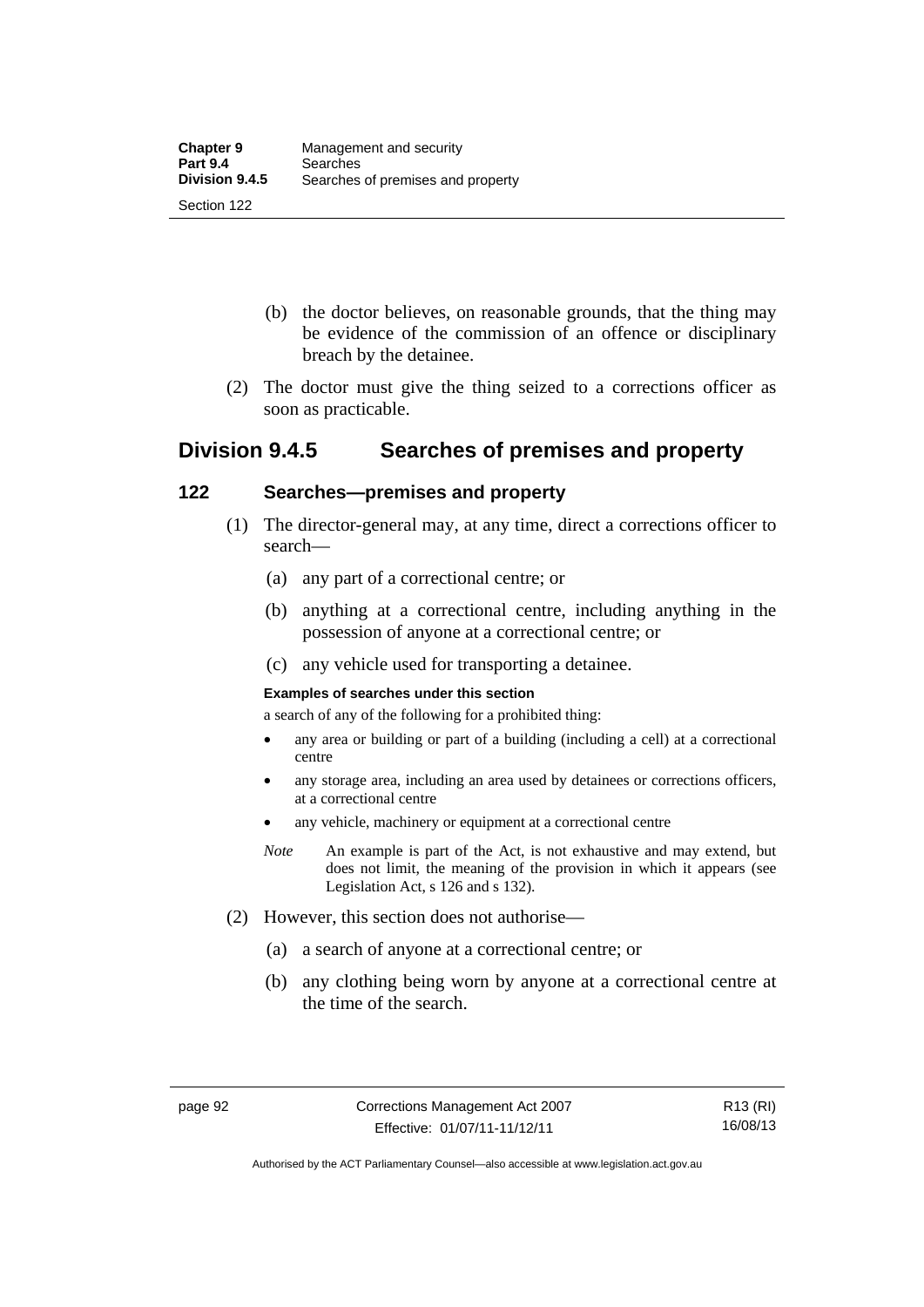(3) In this section:

*search* includes search—

- (a) with any device using electronic or other technology; and
- (b) by physical means; and
- (c) with the assistance of a corrections dog.

## **123 Searches of detainee cells—legally privileged material**

- (1) This section applies if a detainee has legally privileged material at a correctional centre.
- (2) A corrections officer may search the detainee's cell under section 122 in the absence of the detainee if—
	- (a) the detainee removes the legally privileged material from the cell; or
	- (b) the legally privileged material is stored in accordance with a corrections policy or operating procedure made for subsection (3).
- (3) Without limiting section 14 (Corrections policies and operating procedures), a corrections policy or operating procedure may include provision for the secure storage at a correctional centre of legally privileged material for detainees.

## **124 Searches of detainee cells—suspected legally privileged material**

- (1) If a corrections officer suspects, on reasonable grounds, that a detainee's cell contains legally privileged material, the officer may search the cell only if the detainee is present.
- (2) A search under subsection (1) may include an examination of any legally privileged material, and anything containing the material, found in the cell.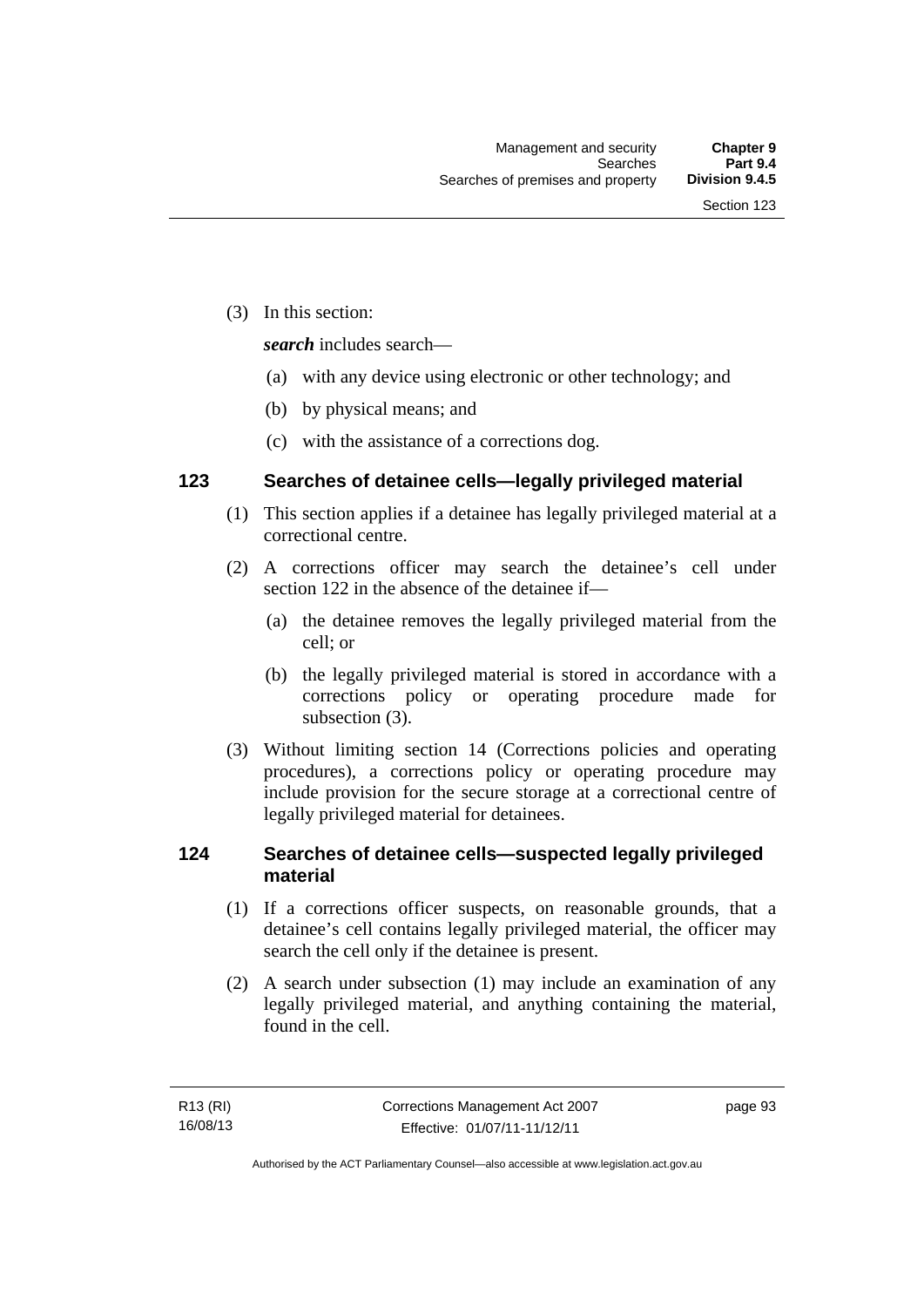- (3) However, the officer may not read any legally privileged material found in the cell unless the detainee is present and—
	- (a) the detainee consents to the officer reading the material; or
	- (b) the officer suspects, on reasonable grounds, that the material contains information that—
		- (i) may threaten security or good order at a correctional centre; or
		- (ii) relates to an offence or disciplinary breach.
- (4) The officer need not comply with subsection (1) or (3) if the officer believes, on reasonable grounds, that urgent circumstances exist and that complying with the subsection would create a risk of injury to the officer, the detainee or anyone else.
- (5) The director-general must ensure that a record of action under subsection (4) is made and entered in the register of detainees.

## **Division 9.4.6 Searches—miscellaneous**

## **125 Searches—use of corrections dogs**

- (1) The director-general may direct a corrections officer to use a corrections dog to assist the officer in conducting a search under this part.
- (2) Without limiting subsection (1), the director-general may give the direction if the director-general believes, on reasonable grounds, that the assistance of the dog would minimise the intrusiveness of the search of a detainee by the officer.
- (3) The corrections officer and corrections dog may enter, and remain at any place, to assist in the conduct of a search under this part.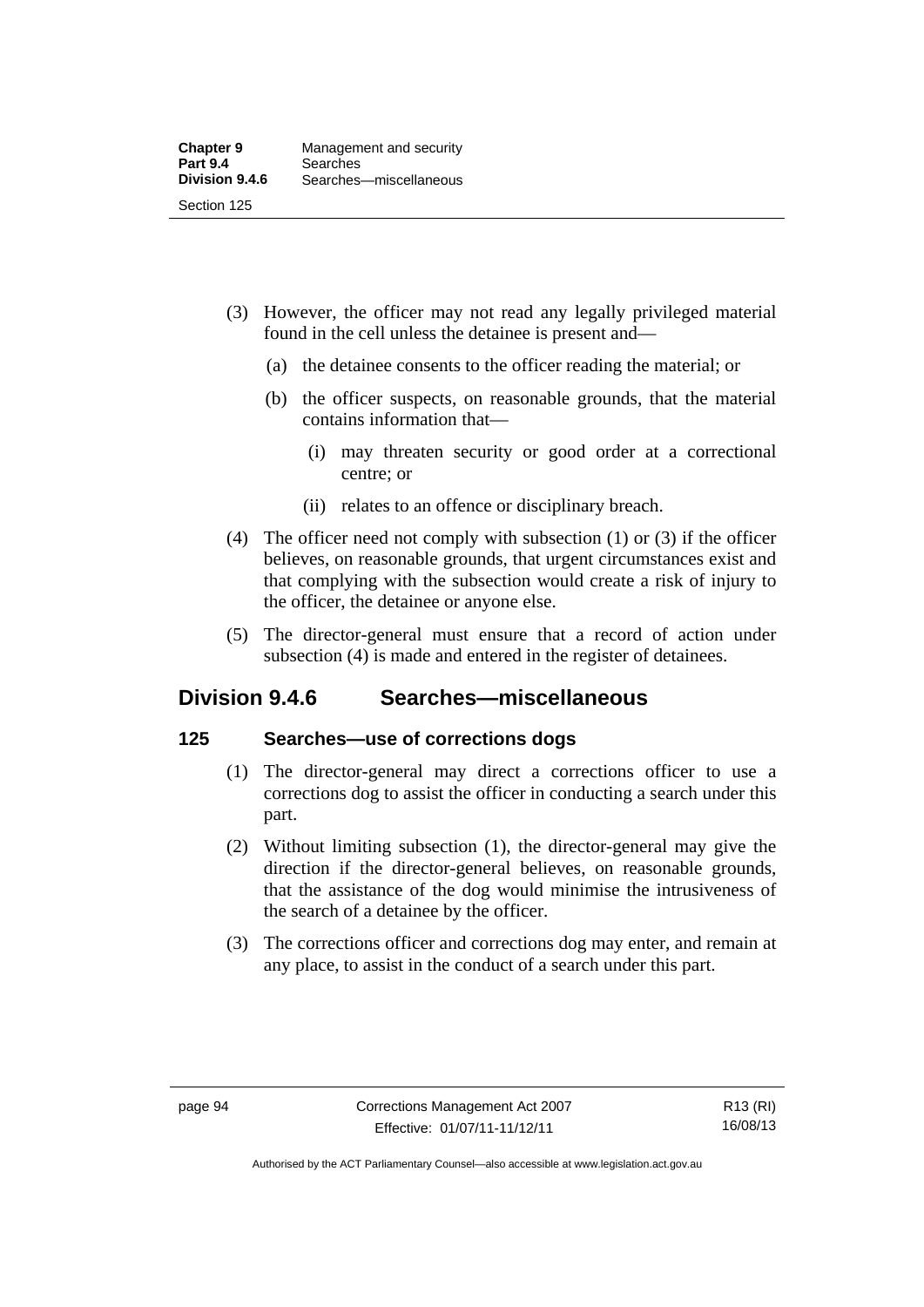## **126 Searches—use of force**

- (1) A corrections officer may use force—
	- (a) to carry out a search under this part; or
	- (b) to assist at a body search under section 118 (Body searches assistance from corrections officer); or
	- (c) to prevent the loss, destruction or contamination of anything seized, or that may be seized, during the search.
- (2) However, the corrections officer may use force only in accordance with part 9.7 (Use of force).

R13 (RI) 16/08/13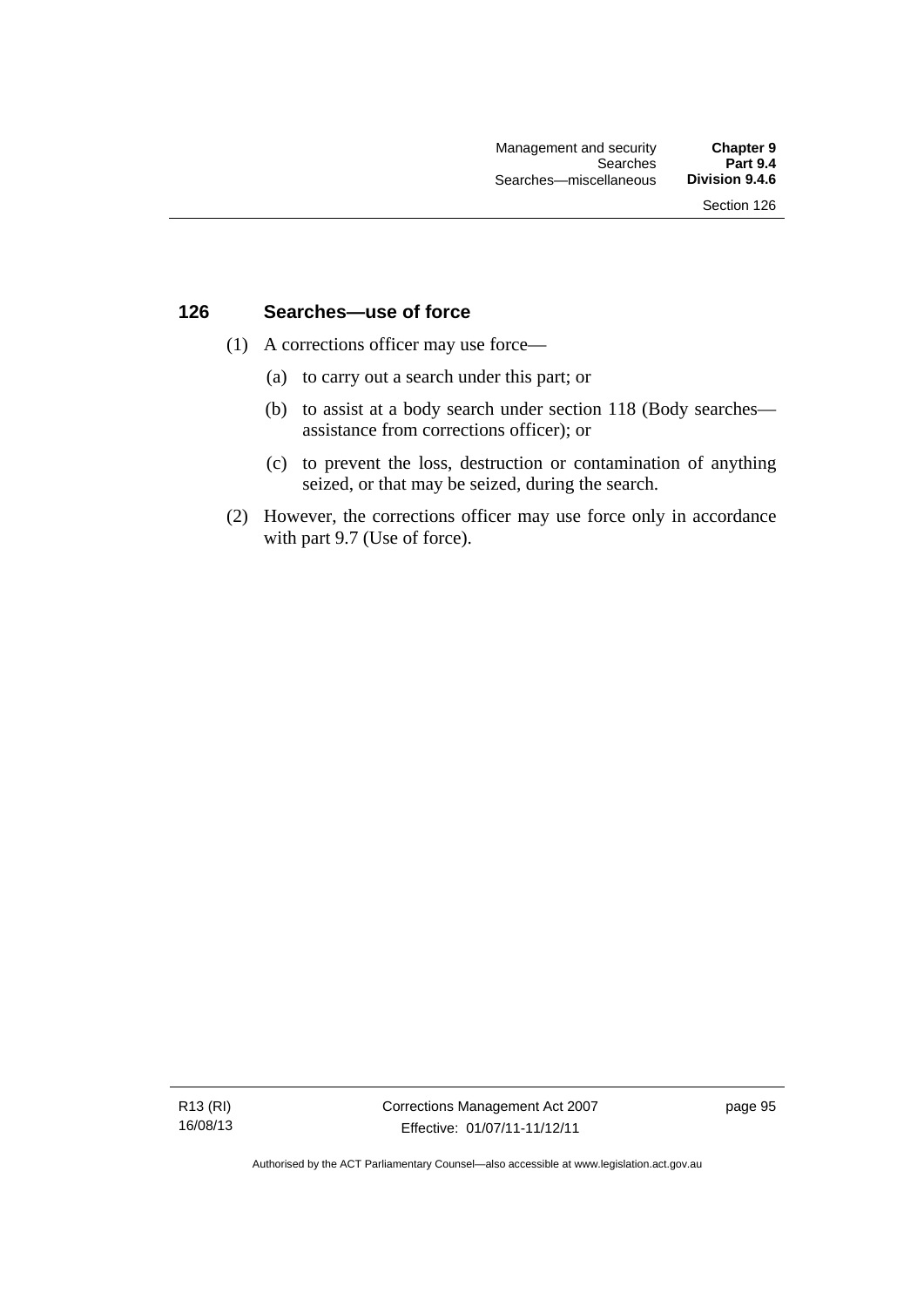**Chapter 9 Management and security**<br>**Part 9.5 Seizing property Seizing property** 

Section 127

# **Part 9.5 Seizing property**

## **127 Seizing mail etc**

- (1) The director-general may seize anything in a detainee's protected mail if the director-general believes, on reasonable grounds, that the thing—
	- (a) may physically harm the addressee or anyone else; or
	- (b) is a prohibited thing.
- (2) The director-general may seize other mail of a detainee, or anything in the mail, if the director-general suspects, on reasonable grounds, that the seizure is necessary to stop—
	- (a) any of the following entering or leaving a correctional centre:
		- (i) a prohibited thing;
		- (ii) anything that may pose a risk to security or good order at a correctional centre;
		- (iii) anything that appears is being used, or is intended, for the commission of an offence or disciplinary breach; or
	- (b) threatening or otherwise inappropriate correspondence leaving a correctional centre; or
	- (c) a detainee obtaining or buying goods without the director-general's approval.

### **Example of inappropriate correspondence—par (b)**

mail addressed to a person by someone convicted of a sexual offence against the person

*Note* An example is part of the Act, is not exhaustive and may extend, but does not limit, the meaning of the provision in which it appears (see Legislation Act, s 126 and s 132).

Authorised by the ACT Parliamentary Counsel—also accessible at www.legislation.act.gov.au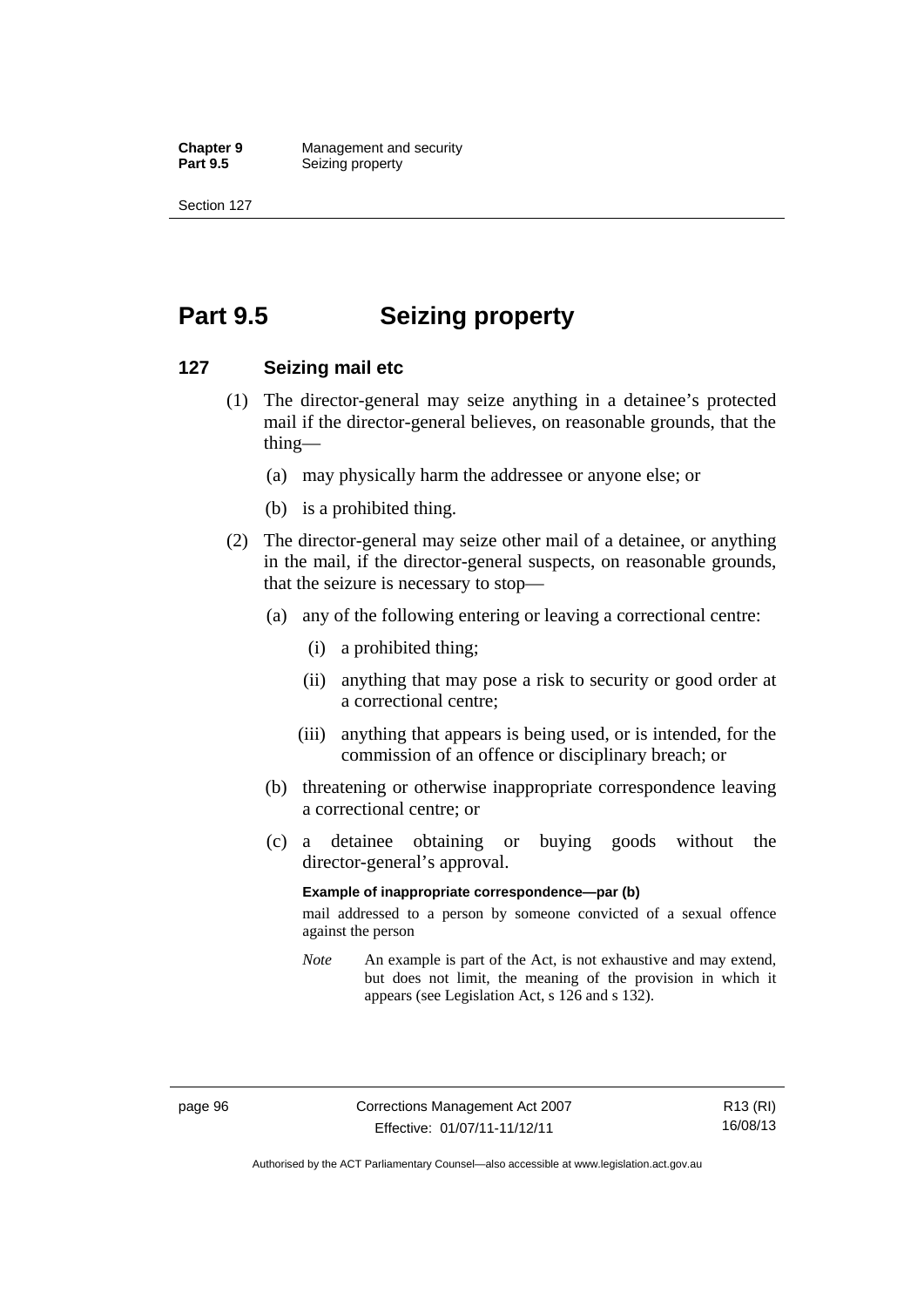(3) The director-general may seize a document only if the director-general believes, on reasonable grounds, that the document is not legally privileged.

# **128 Seizing property—general**

- (1) The director-general may seize—
	- (a) anything found at a correctional centre, whether or not in a person's custody or possession, that the director-general suspects, on reasonable grounds, jeopardises or is likely to jeopardise—
		- (i) security or good order at a correctional centre; or
		- (ii) the safety of anyone at a correctional centre; or
	- (b) anything found at a correctional centre, whether or not in a person's possession, that the director-general suspects, on reasonable grounds, is being used, or is intended, for the commission of an offence or a disciplinary breach; or
	- (c) a prohibited thing found on a detainee or in a detainee's custody or possession, unless the detainee has the written approval of the director-general to possess the thing.
- (2) To remove any doubt, this section extends to anything found in a search under part 9.4 (Searches).
- (3) The director-general may seize a document only if the director-general believes, on reasonable grounds, that the document is not legally privileged.

# **129 Receipt for seizure**

 (1) The director-general must prepare a written receipt for a seizure under section 127 or section 128.

page 97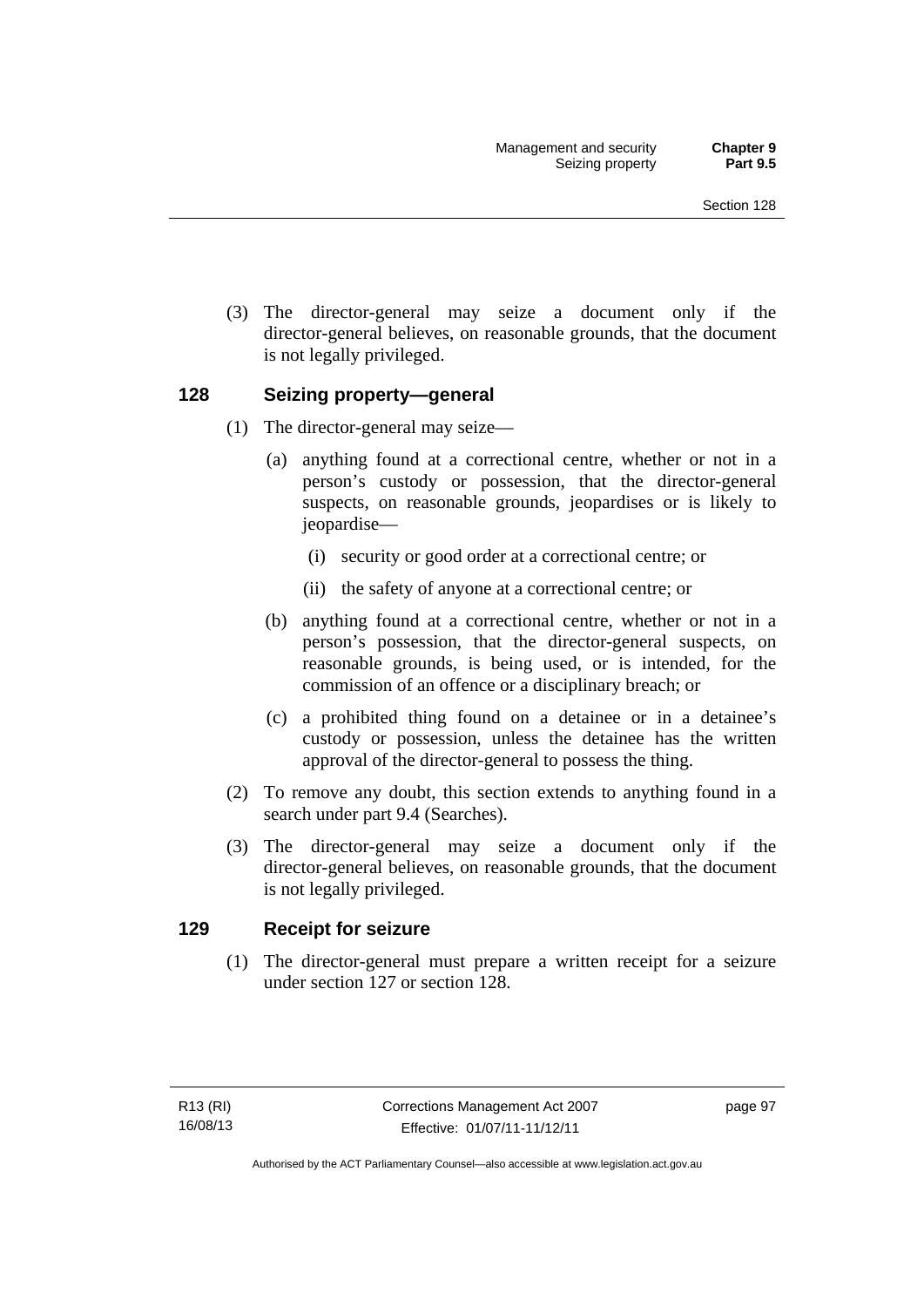#### **Chapter 9 Management and security**<br>**Part 9.5 Seizing property Seizing property**

Section 130

- (2) As soon as practicable after the seizure (but no later than 7 days after the day of the seizure), the director-general must give a copy of the receipt to—
	- (a) the owner of the thing seized; or
	- (b) if the owner cannot be identified after reasonable inquiries (given the thing's apparent value)—the person from whom the thing was seized.
- (3) The receipt must—
	- (a) identify the thing seized; and
	- (b) outline the grounds for the seizure; and
	- (c) include a statement about the effect of section 130; and
	- (d) include anything else prescribed by regulation.
- (4) In this section:

*owner*, of a thing, includes a person entitled to possession of the thing.

# **130 Forfeiture of things seized**

- (1) A thing seized under section 127 or section 128 is forfeited to the Territory if the director-general decides, on reasonable grounds—
	- (a) that—
		- (i) after making reasonable inquiries (given the thing's apparent value), the owner of the thing cannot be found; or
		- (ii) after making reasonable efforts (given the thing's apparent value), the thing cannot be returned to the owner; or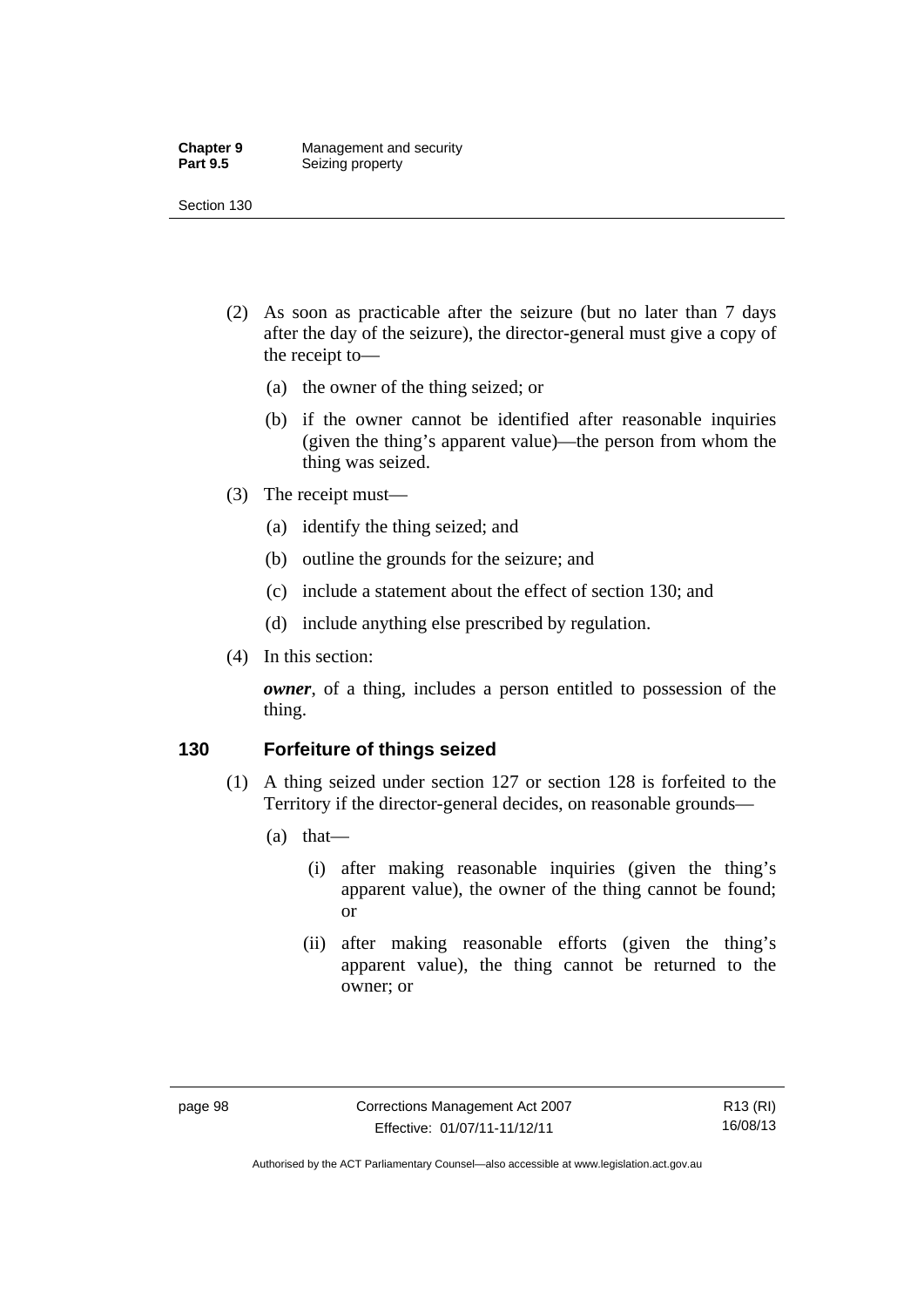- (b) that—
	- (i) possession of the thing by a detainee is an offence or disciplinary breach; or
	- (ii) it is necessary to keep the thing to stop it being used for the commission of an offence or disciplinary breach; or
	- (iii) the thing is inherently unsafe.
- (2) The director-general may deal with a thing forfeited to the Territory under this section, or dispose of it, as the director-general considers, on reasonable grounds, to be appropriate.
- (3) However, subsection (2) is subject to any order under the *Crimes Act 1900,* section 249 (Seizure of forfeited articles).

#### **Examples—s (2)**

- 1 giving a forfeited weapon to a police officer
- 2 keeping a forfeited electrical appliance and using it for the benefit of detainees generally
- 3 dumping a forfeited thing of little value
- *Note 1* An example is part of the Act, is not exhaustive and may extend, but does not limit, the meaning of the provision in which it appears (see Legislation Act, s 126 and s 132).
- *Note 2* The *Crimes Act 1900* also provides for articles forfeited under any law in force in the ACT to be seized by a member of the police force, taken before the Magistrates Court and for the court to order disposal of the article by the public trustee (see that Act, s 249 and s 250).
- *Note 3* The *Uncollected Goods Act 1996* provides generally for the disposal of uncollected goods, including goods abandoned on premises controlled by the Territory.

### **131 Return of things seized but not forfeited**

- (1) If a thing seized under section 127 or section 128 is not forfeited, the director-general must return it to its owner—
	- (a) no later than the end of 6 months after the day it was seized; or

page 99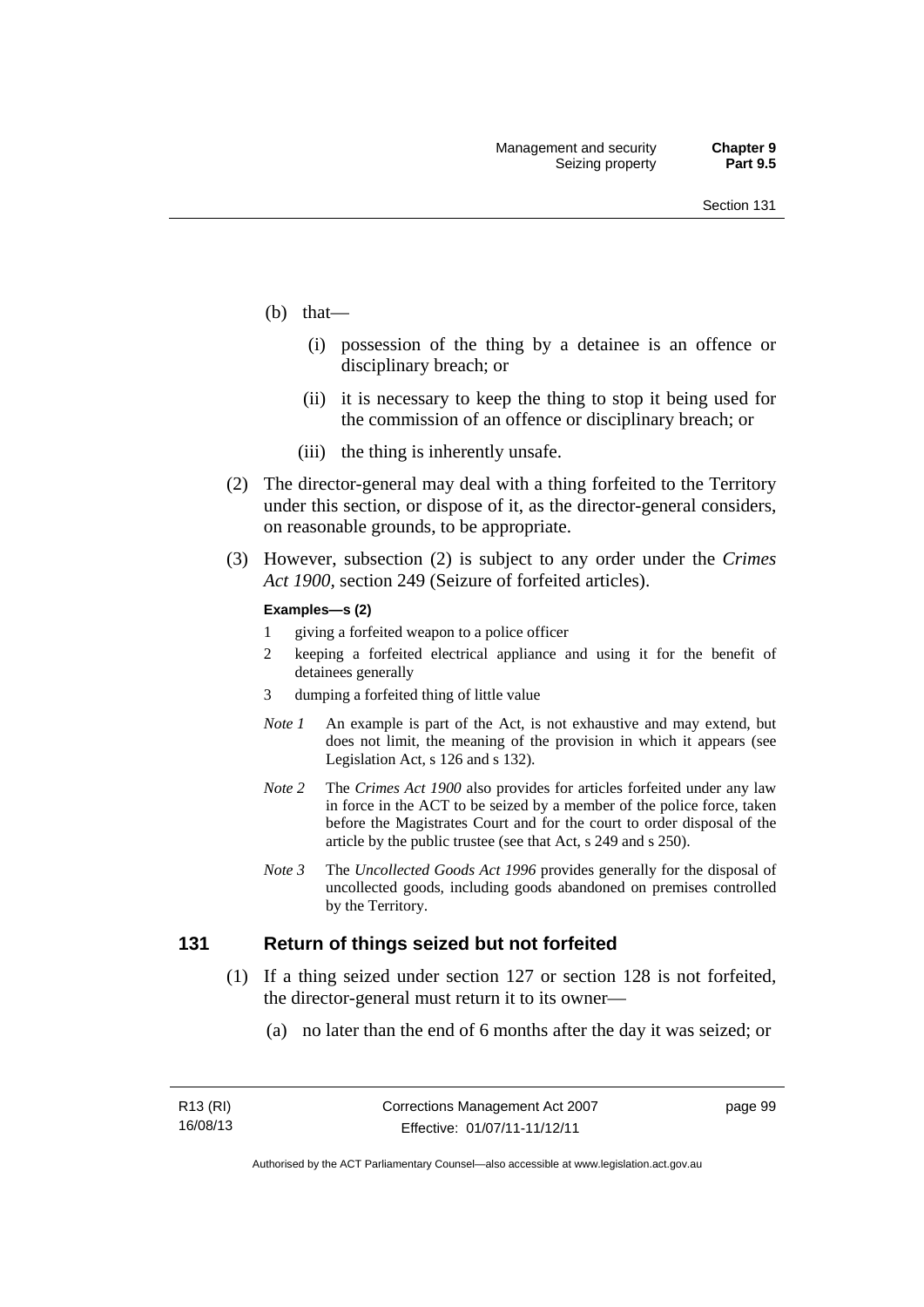| <b>Chapter 9</b> | Management and security |
|------------------|-------------------------|
| <b>Part 9.5</b>  | Seizing property        |

- (b) if a proceeding for an offence or disciplinary breach involving the thing is started within the 6-month period—at the end of the proceeding and any appeal from, or the review of, the proceeding.
- (2) However, if the thing was being retained as evidence of an offence or disciplinary breach and the director-general believes, on reasonable grounds, that its retention as evidence is no longer necessary, the director-general must return it immediately.
- (3) In this section:

*owner*—see section 129 (4).

page 100 Corrections Management Act 2007 Effective: 01/07/11-11/12/11

R13 (RI) 16/08/13

Authorised by the ACT Parliamentary Counsel—also accessible at www.legislation.act.gov.au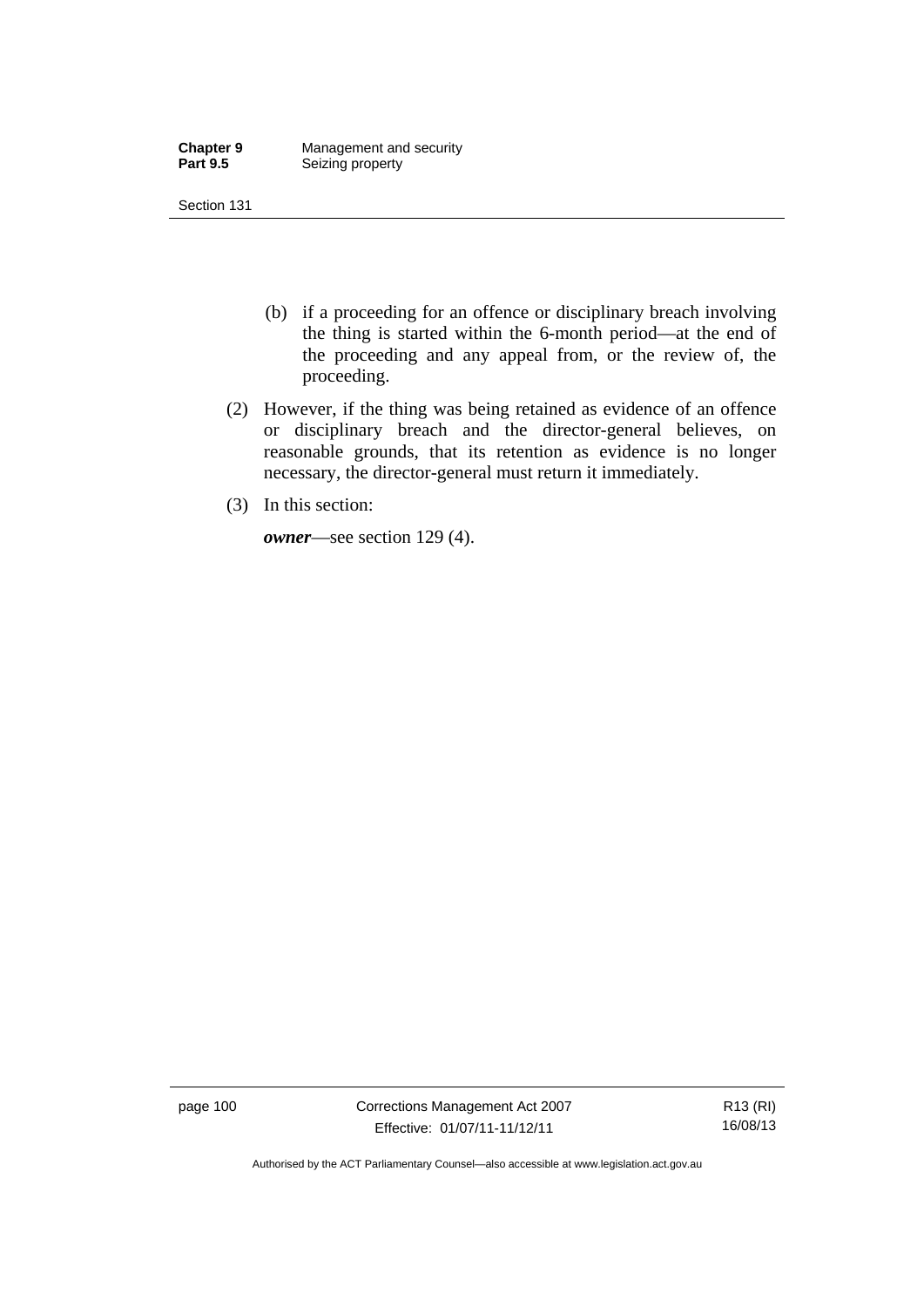# **Part 9.6 Alcohol and drug testing**

# **Division 9.6.1 General**

# **132 Definitions—***drug* **and** *test sample*

In this Act:

### *drug*—

- (a) means—
	- (i) a controlled drug under the Criminal Code, section 600; or
	- (ii) a substance prescribed by regulation for this definition; but
- (b) does not include any of the following:
	- (i) a drug lawfully supplied, and taken as prescribed or directed, by a health practitioner;
	- (ii) a drug lawfully supplied and self-administered;
	- (iii) a drug exempted under section 133.

*test sample* means a sample of breath, saliva, urine, hair, blood, or anything else prescribed by regulation.

### **133 When test sample** *positive*

- (1) A person is taken to provide a *positive* test sample for alcohol or a drug if, when directed under this Act or the *Crimes (Sentence Administration) Act 2005*, to provide a test sample—
	- (a) the person fails to provide a test sample in accordance with the direction; or
		- *Note Fail* includes refuse, see the Legislation Act, dict, pt 1.
	- (b) the person provides an invalid test sample; or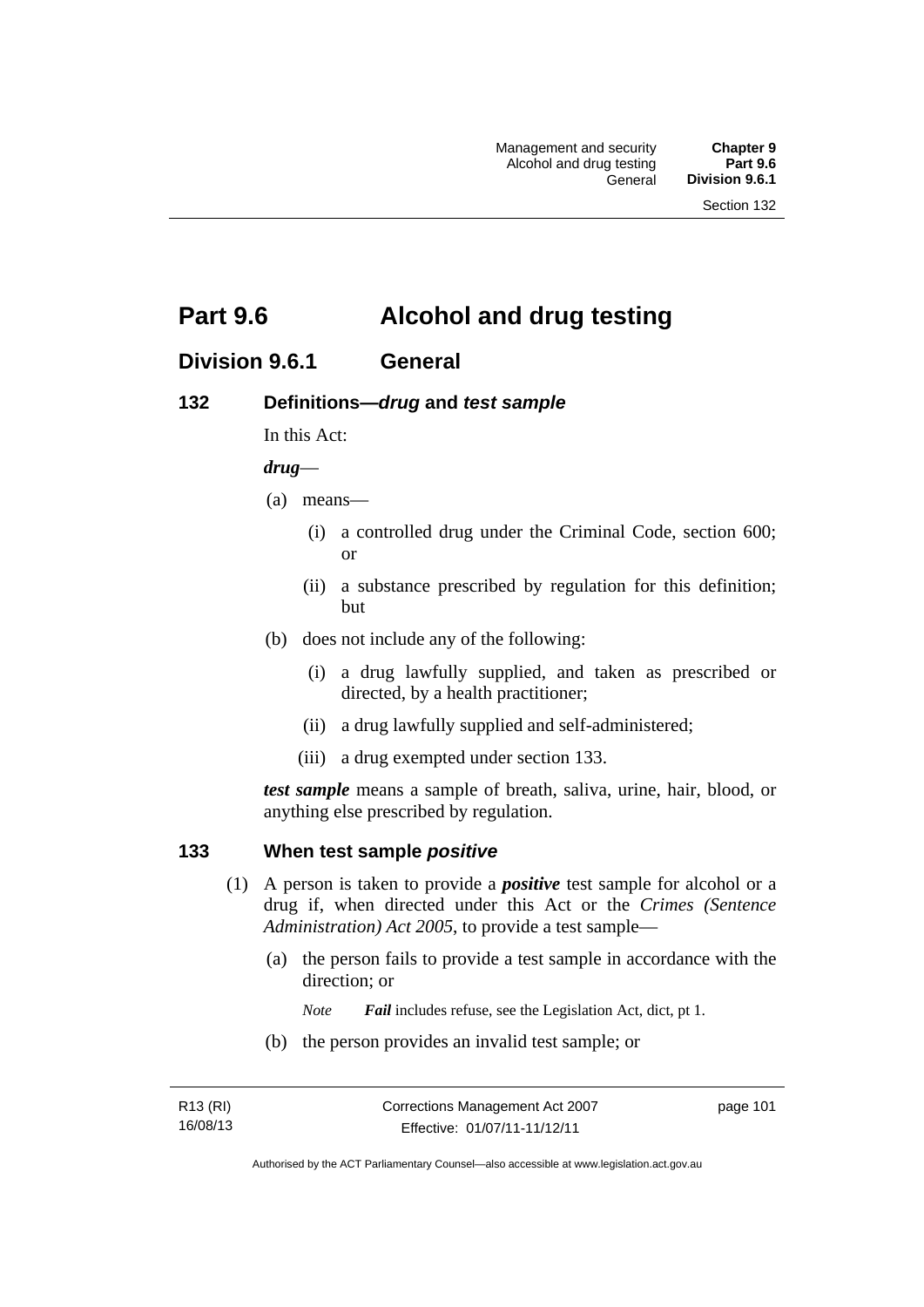- (c) for a full-time detainee—the detainee provides a test sample that shows the detainee has taken alcohol or a drug; or
- (d) for a detainee under periodic detention—the detainee provides a test sample that shows the detainee—
	- (i) has a blood alcohol concentration of the prescribed concentration or more; or
	- (ii) has taken a drug.
- (2) However, subsection (1) (a) does not apply if the person has a reasonable excuse for failing to provide the test sample within a reasonable time of the direction being given.

#### **Examples of reasonable excuse**

- 1 a medical condition that prevents the person from providing a test sample as directed
- 2 prescribed medication that may affect test results
- *Note* An example is part of the Act, is not exhaustive and may extend, but does not limit, the meaning of the provision in which it appears (see Legislation Act, s 126 and s 132).
- (3) The director-general may exempt a drug from the application of this part.
- (4) An exemption is a notifiable instrument.

*Note* A notifiable instrument must be notified under the Legislation Act.

(5) In this section:

*invalid*—a test sample provided by a person is *invalid* if—

- (a) the person tampers, or attempts to tamper, with the test sample; or
- (b) the person otherwise changes, or attempts to change, the results of the test sample.

*prescribed concentration*, of alcohol, means—

(a) 0.02g of alcohol per 100mL of blood; or

Authorised by the ACT Parliamentary Counsel—also accessible at www.legislation.act.gov.au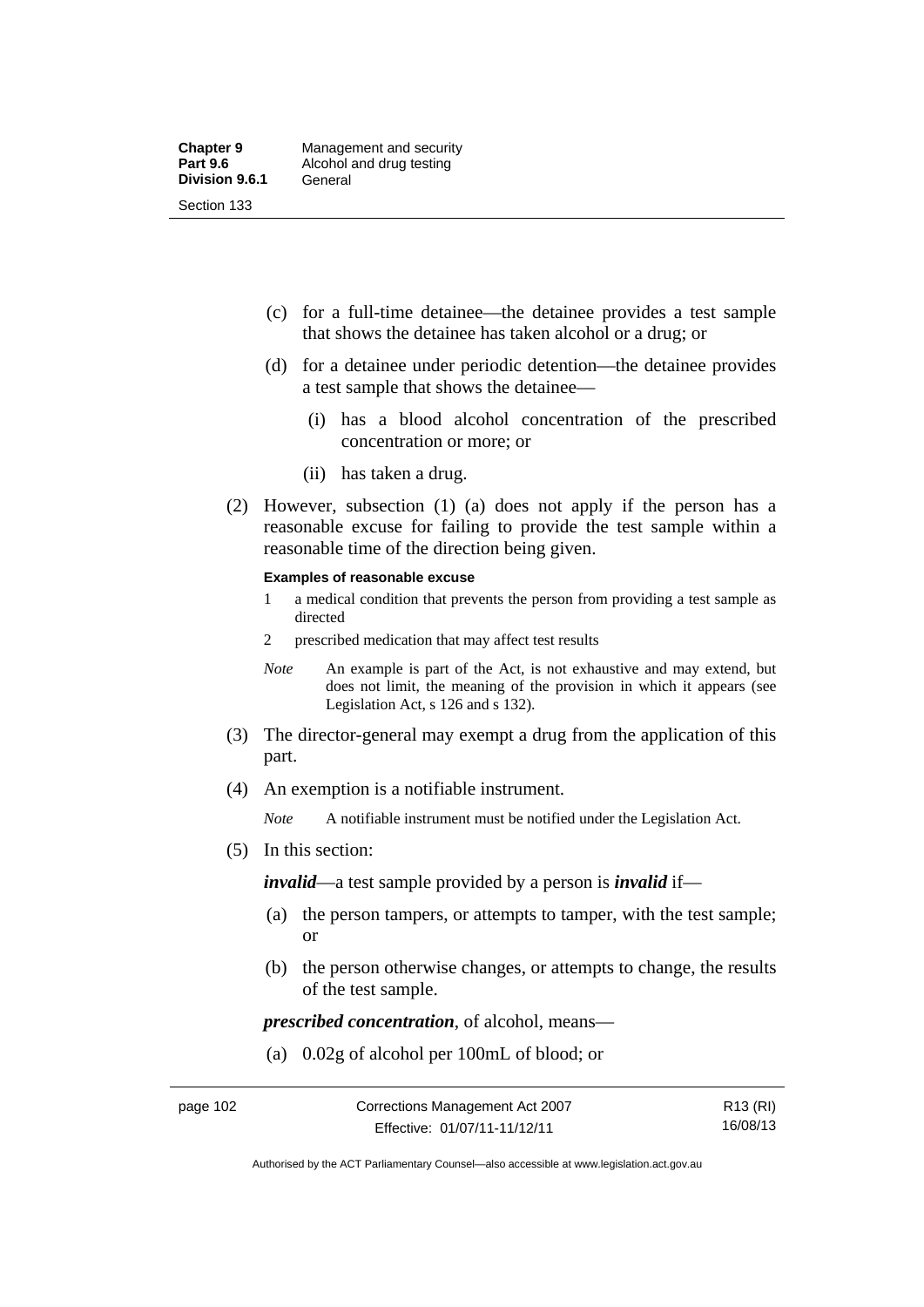(b) if a regulation prescribes another concentration—the prescribed concentration.

# **Division 9.6.2 Alcohol and drug testing—detainees**

# **134 Alcohol and drug testing of detainees**

- (1) The director-general may direct a detainee to provide a stated kind of test sample.
- (2) The director-general, or a doctor, or nurse, appointed under section 22 (Health practitioners—non-therapeutic functions), may give a detainee a direction about the way a detainee must provide the test sample.
- (3) However—
	- (a) a direction under this section must be consistent with any requirement prescribed by an operating procedure for this section; and
	- (b) only a doctor, or nurse, appointed under section 22 (Health practitioners—non-therapeutic functions) may take a blood sample.
- (4) A doctor or nurse who takes a test sample from a detainee must give the sample to a corrections officer.
- (5) The director-general must give the detainee notice of the results of any test conducted on the test sample as soon as practicable after the director-general receives them.

# **135 Effect of positive test sample from detainee**

- (1) This section applies if—
	- (a) a detainee is directed under this Act or the *Crimes (Sentence Administration) Act 2005* to provide a test sample; and
	- (b) the test sample provided by the detainee is positive.

page 103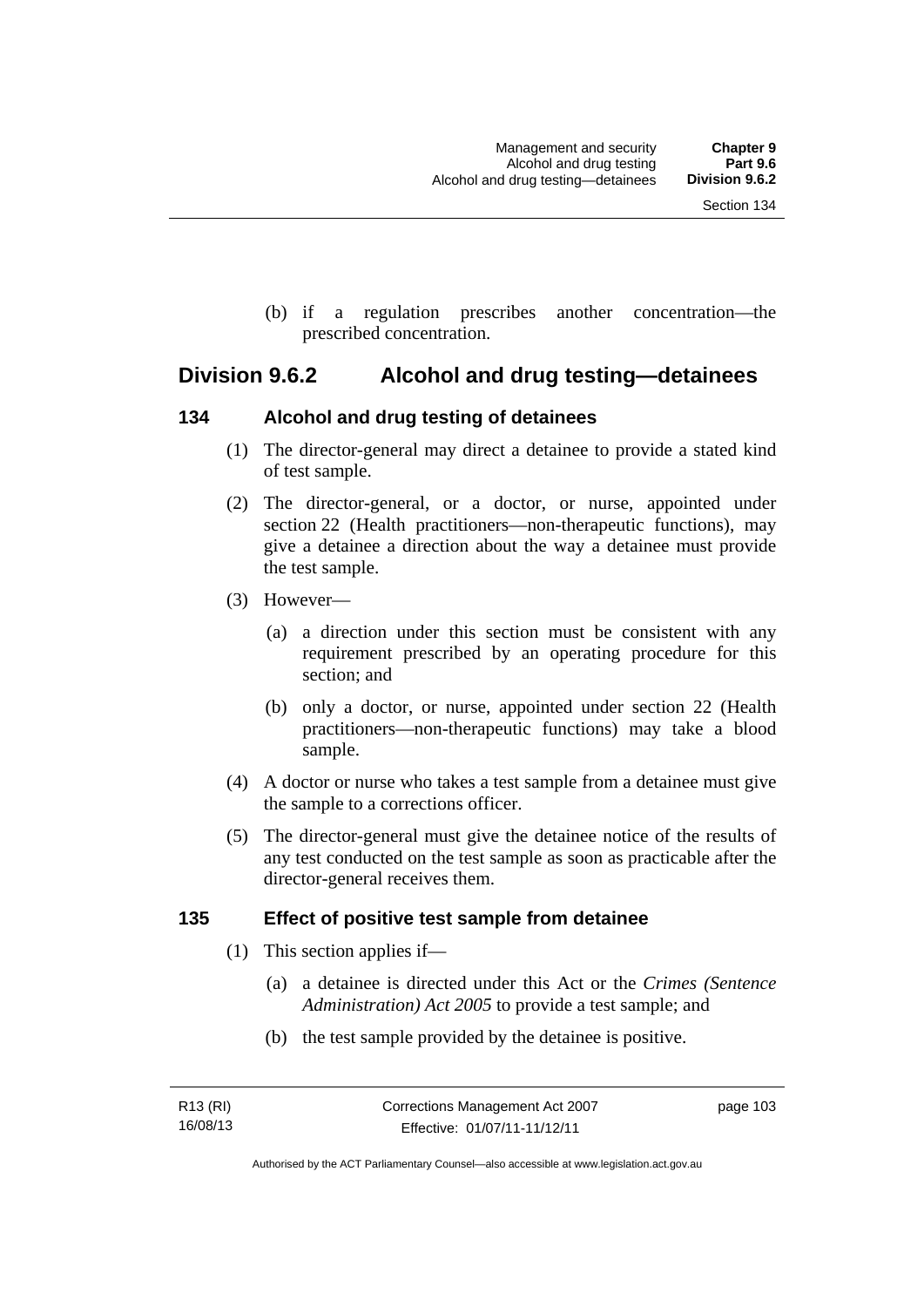(2) The director-general may have regard to the positive test sample in making any decision in relation to the management of the detainee under this Act.

#### **Examples of decisions**

- 1 decisions under section 78 (Case management plans—scope etc) or section 80 (Security classification—basis etc)
- 2 decisions under chapter 10 (Discipline)
- *Note 1* An example is part of the Act, is not exhaustive and may extend, but does not limit, the meaning of the provision in which it appears (see Legislation Act, s 126 and s 132).
- *Note* 2 The taking (in any way) of alcohol or a drug into the body is a disciplinary breach (see s 152 (Meaning of *disciplinary breach*)). The results of the analysis of a substance under this Act, signed by an analyst, is evidence of the facts stated in the certificate (see s 226 (Evidentiary certificates)).

# **Division 9.6.3 Alcohol and drug testing—corrections officers etc**

# **136 Alcohol and drug testing of corrections officers etc**

- (1) A regulation may make provision in relation to alcohol and drug testing of—
	- (a) corrections officers; and
	- (b) public servants and other people who work at or visit correctional centres, whether as employees, contractors, volunteers or otherwise.
- (2) In particular, a regulation may make provision in relation to any of the following:
	- (a) the circumstances for testing, including when and where tests may be conducted;
	- (b) the conduct of the tests.

Authorised by the ACT Parliamentary Counsel—also accessible at www.legislation.act.gov.au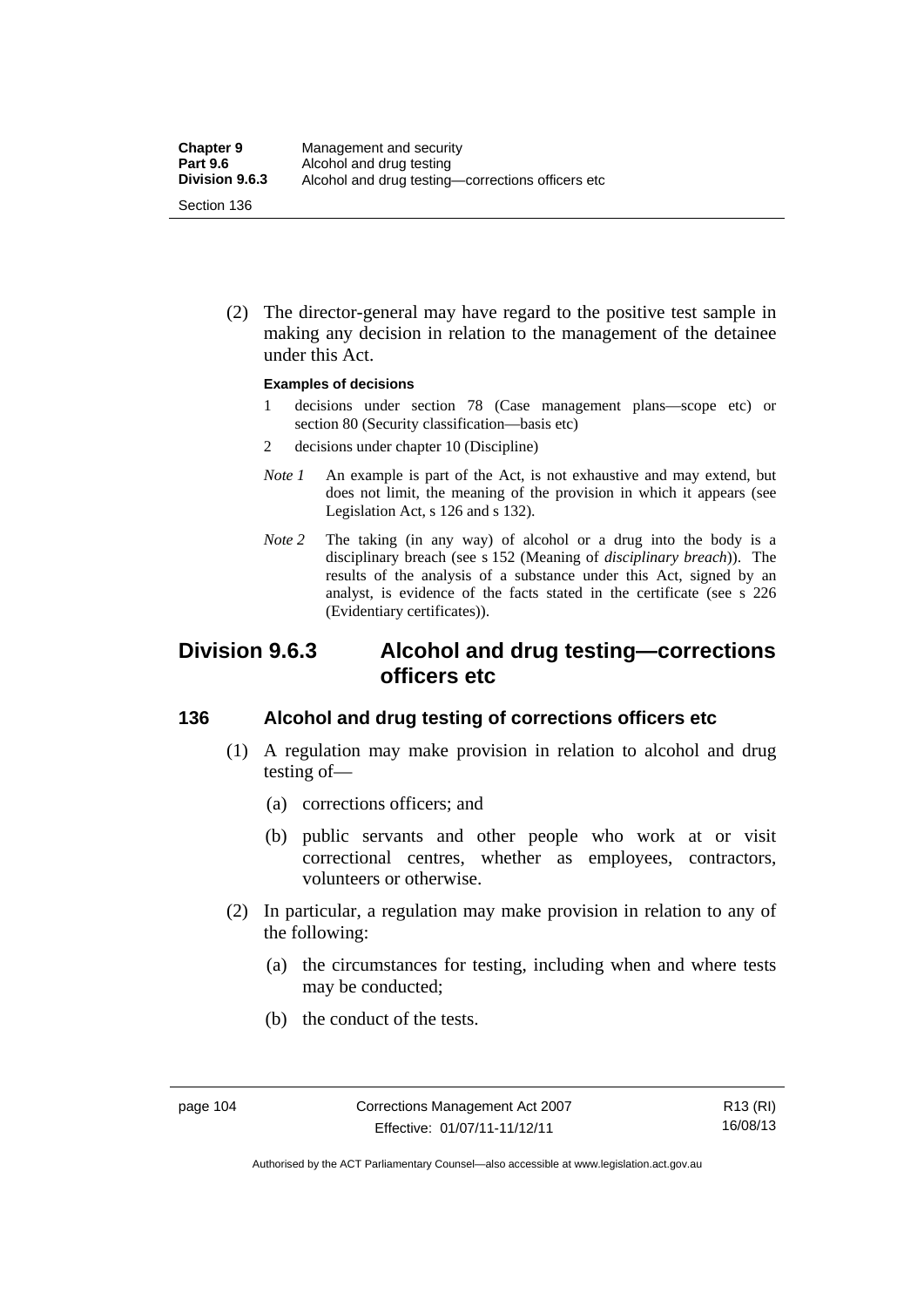# **Part 9.7 Use of force**

## **137 Managing use of force**

- (1) The director-general must ensure, as far as practicable, that the use of force in relation to the management of detainees is always—
	- (a) a last resort; and
	- (b) in accordance with this part.
- (2) Without limiting section 14 (Corrections policies and operating procedures), the director-general must make a corrections policy or operating procedure in relation to the use of force, including provision in relation to the following:
	- (a) the circumstances, and by whom, force may be used;
	- (b) the kinds of force that may be used.
	- *Note* The power to make a corrections policy or operating procedure includes power to make different provisions in relation to different matters or different classes of matters, and provisions that apply differently by reference to stated exceptions or factors (see Legislation Act, s 48).

### **138 Authorised use of force**

- (1) A corrections officer may use force that is necessary and reasonable for this Act, including for any of the following:
	- (a) to compel compliance with a direction given in relation to a detainee by the director-general;
	- (b) to act under section 126 (Searches—use of force);
	- (c) to prevent or stop the commission of an offence or disciplinary breach;
	- (d) to prevent the escape of a detainee;
	- (e) to prevent unlawful damage, destruction or interference with property;

| R13 (RI) | Corrections Management Act 2007 | page 105 |
|----------|---------------------------------|----------|
| 16/08/13 | Effective: 01/07/11-11/12/11    |          |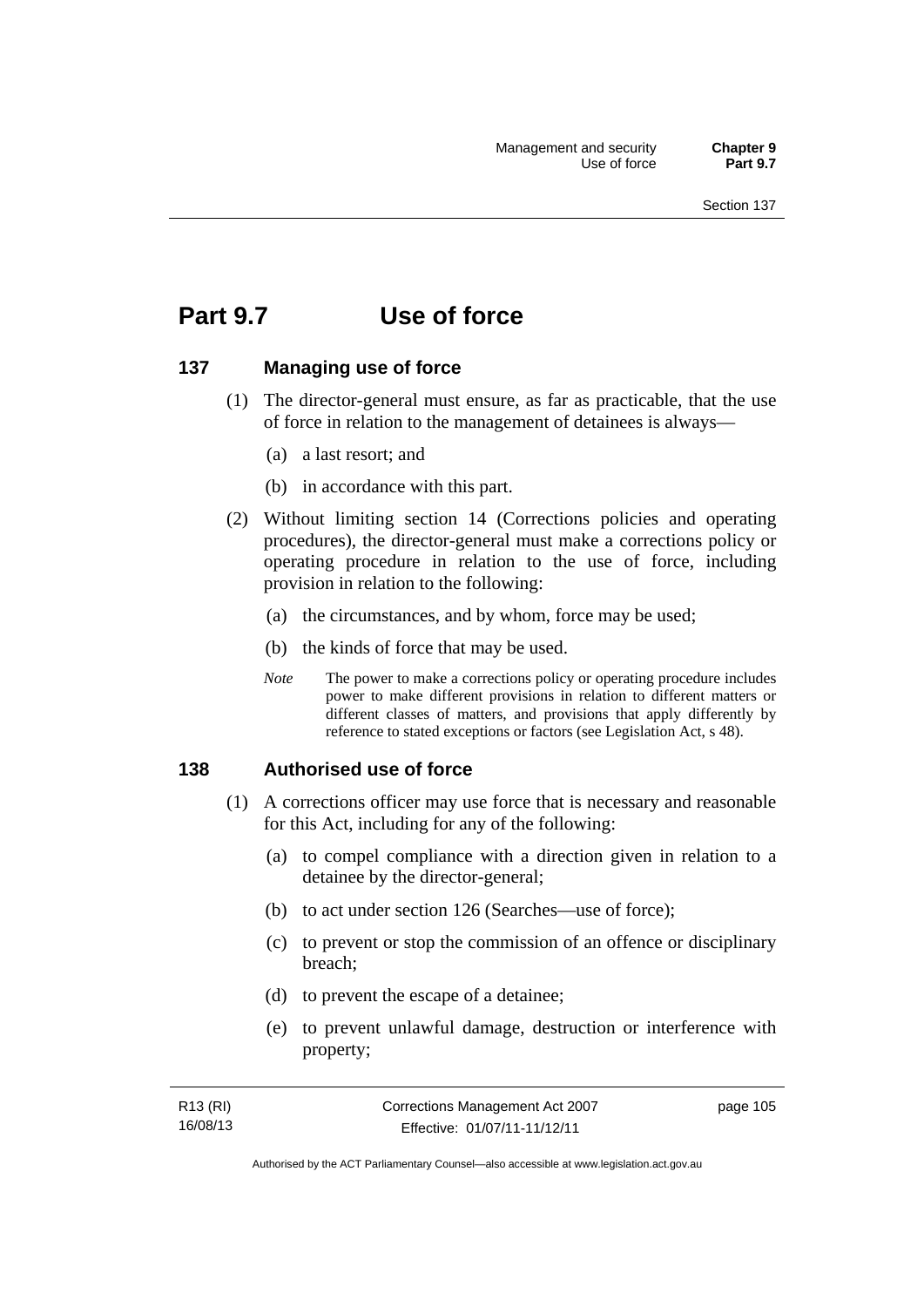- (f) to defend the officer or someone else;
- (g) to prevent a detainee from inflicting self-harm;
- (h) anything else prescribed by regulation.
- (2) However, a corrections officer may use force only if the officer believes, on reasonable grounds, that the purpose for which force may be used cannot be achieved in another way.

# **139 Application of force**

- (1) A corrections officer may use force under this part only if the officer—
	- (a) gives a clear warning of the intended use of force; and
	- (b) allows enough time for the warning to be observed; and
	- (c) uses no more force than is necessary and reasonable in the circumstances; and
	- (d) uses force, as far as practicable, in a way that reduces the risk of causing death or grievous bodily harm.
- (2) However, the corrections officer need not comply with subsection  $(1)$   $(a)$  or  $(b)$  if, in urgent circumstances, the officer believes, on reasonable grounds, that doing so would create a risk of injury to the officer, the detainee or anyone else.

### **Example of urgent circumstances**

the detainee is assaulting someone or engaging in self-harm

*Note* An example is part of the Act, is not exhaustive and may extend, but does not limit, the meaning of the provision in which it appears (see Legislation Act, s 126 and s 132).

## **140 Use of restraints or weapons**

 (1) The use of force under this part includes the use of restraints and weapons.

page 106 Corrections Management Act 2007 Effective: 01/07/11-11/12/11

R13 (RI) 16/08/13

Authorised by the ACT Parliamentary Counsel—also accessible at www.legislation.act.gov.au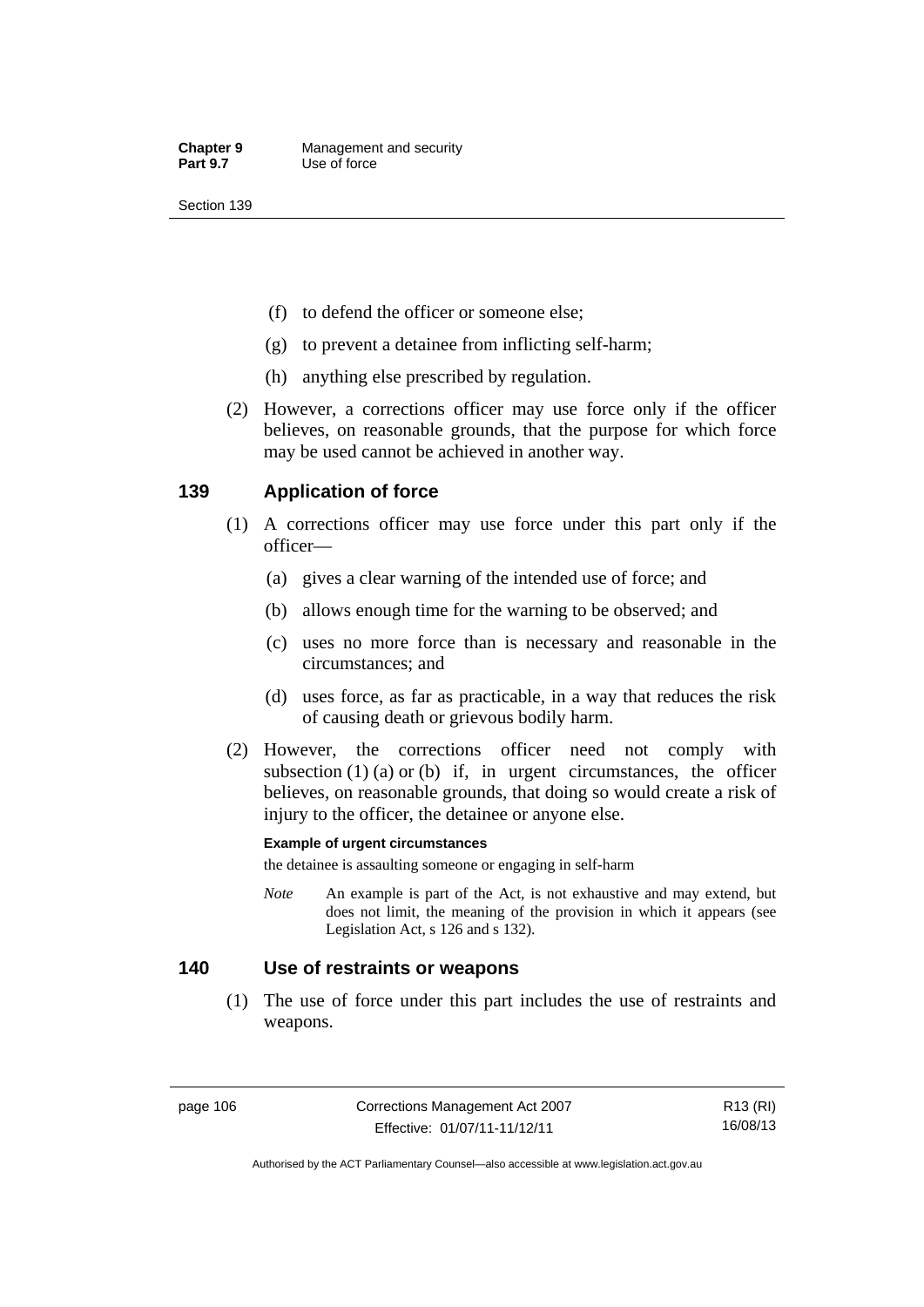- (2) The director-general must ensure, as far as practicable, that the use of force involving a restraint or weapon is proportionate to the circumstances, and in particular that—
	- (a) the circumstances are sufficiently serious to justify the use; and
	- (b) the kind of restraint or weapon is appropriate in the circumstances; and
	- (c) the restraint or weapon is used appropriately in the circumstances.
- (3) The director-general must also ensure that restraints and weapons are only used under this part—
	- (a) by corrections officers trained to use them; and
	- (b) in accordance with a corrections policy or operating procedure that applies to their use.
- (4) A health practitioner appointed under section 22 (Health practitioners—non-therapeutic functions) may administer a drug as a restraint, or direct the use of another form of restraint, if the health practitioner believes, on reasonable grounds, that is necessary and reasonable—
	- (a) to treat a detainee, particularly where the detainee's behaviour cannot be controlled otherwise; or
	- (b) to prevent a detainee inflicting self-harm, or harming someone else, particularly where other forms of restraint are unlikely to be effective; or
	- (c) to prevent the escape of a detainee, particularly while being transferred to or from a correctional centre or other place.
- (5) The director-general must ensure that firearms are not used under this part unless someone's life is under threat or a detainee or other person offers armed resistance to a corrections officer or police officer exercising a function under this Act or another Act.

page 107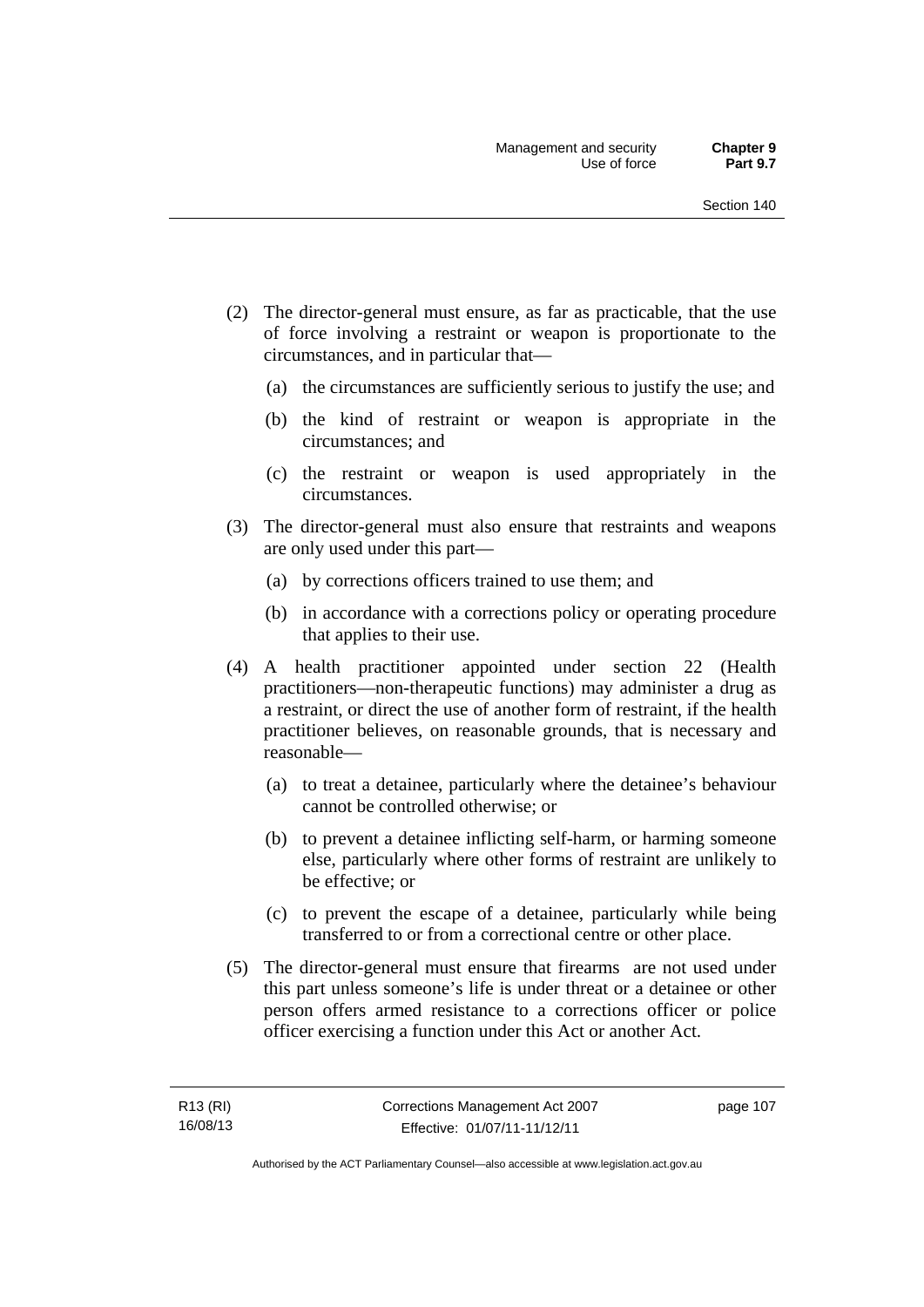| <b>Chapter 9</b> | Management and security |
|------------------|-------------------------|
| <b>Part 9.7</b>  | Use of force            |

- (6) In applying force under this part, a corrections officer may use a restraint or weapon, including any of the following:
	- (a) body contact;
	- (b) handcuffs, restraint jackets and other restraining devices;
	- (c) riot control equipment;
	- (d) a chemical agent;
	- (e) a gas gun;
	- (f) a firearm;
	- (g) anything else prescribed by regulation.

# **141 Medical examination after use of force**

The director-general must ensure that a doctor appointed under section 21 (Doctors—health service appointments) examines a detainee injured by the use of force under this part as soon as practicable and that appropriate health care is available to the detainee.

# **142 Reporting use of force**

- (1) The director-general must keep a record of any incident involving the use of force under this part that causes injury or death to anyone.
- (2) The record must—
	- (a) include details of the incident, including the circumstances, the decision to use force and the force used; and
	- (b) be available for inspection under chapter 7 (Inspection of correctional centres).
- (3) The director-general must give a copy of the record to an official visitor.

R13 (RI) 16/08/13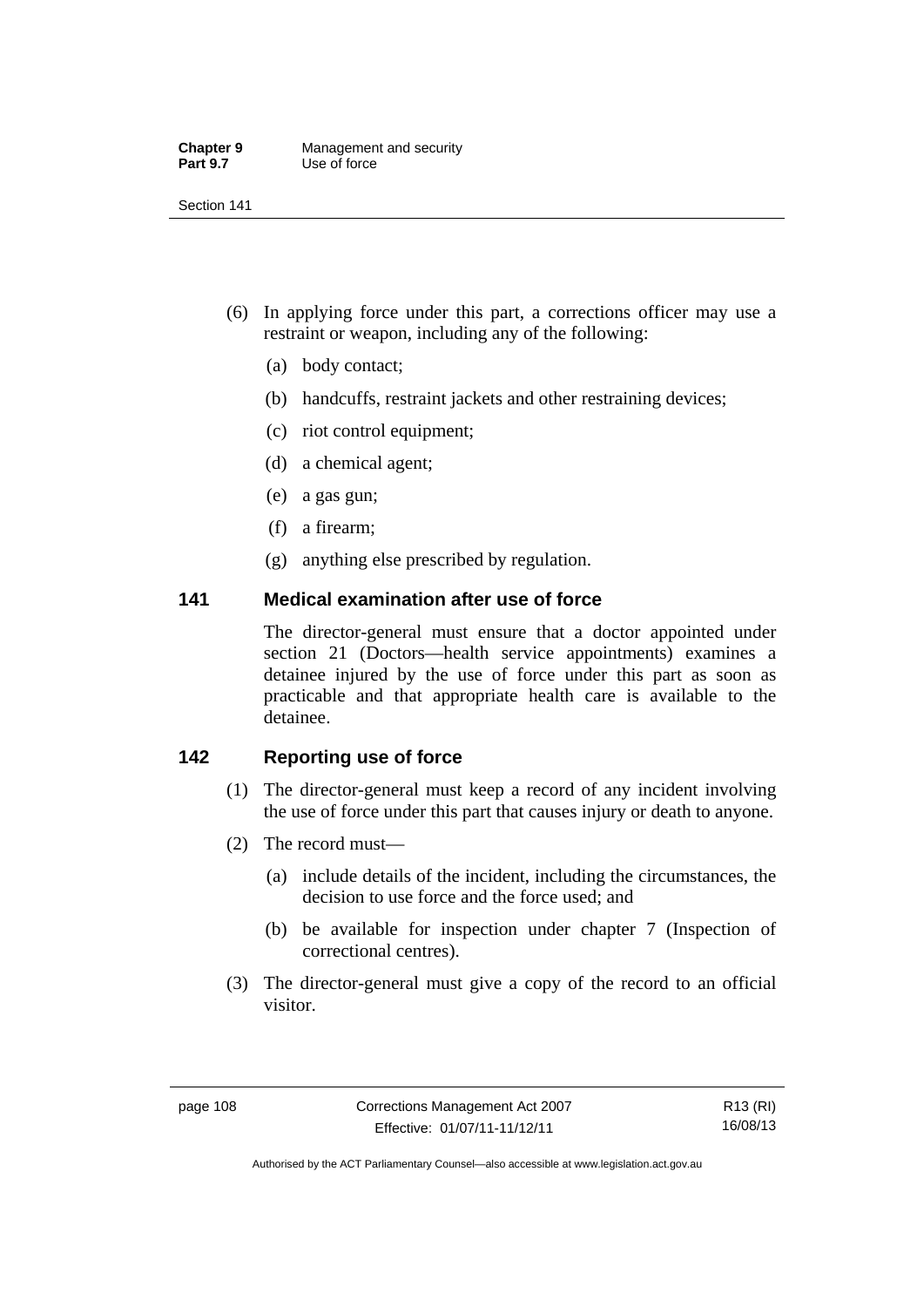# **Part 9.8 Access to correctional centres**

## **143 Visiting conditions**

 (1) The director-general may declare conditions that apply in relation to visits to a correctional centre.

#### **Examples of conditions declared**

- 1 the times and duration of visits
- 2 the number of visitors allowed
- 3 the conditions for conjugal, contact and non-contact visits
- 4 the circumstances in which visitors may be monitored
- 5 a prohibition on smoking in nonsmoking areas
- *Note* An example is part of the Act, is not exhaustive and may extend, but does not limit, the meaning of the provision in which it appears (see Legislation Act, s 126 and s 132).
- (2) A declaration is a disallowable instrument.
	- *Note I* The power to make an instrument includes power to make different provisions in relation to different matters or different classes of matters, and provisions that apply differently by reference to stated exceptions or factors (see Legislation Act, s 48).
	- *Note 2* A disallowable instrument must be notified, and presented to the Legislative Assembly, under the Legislation Act.

### **144 Notice of visiting conditions**

- (1) The director-general must take reasonable steps to bring the visiting conditions to the attention of visitors at a correctional centre.
- (2) Without limiting subsection (1), the director-general must ensure that—
	- (a) a notice is prominently displayed at each entrance to the centre open to visitors to the effect that visiting conditions apply at the centre; and
	- (b) a copy of the visiting conditions is available for inspection on request by visitors at the centre.

| R13 (RI) | Corrections Management Act 2007 | page 109 |
|----------|---------------------------------|----------|
| 16/08/13 | Effective: 01/07/11-11/12/11    |          |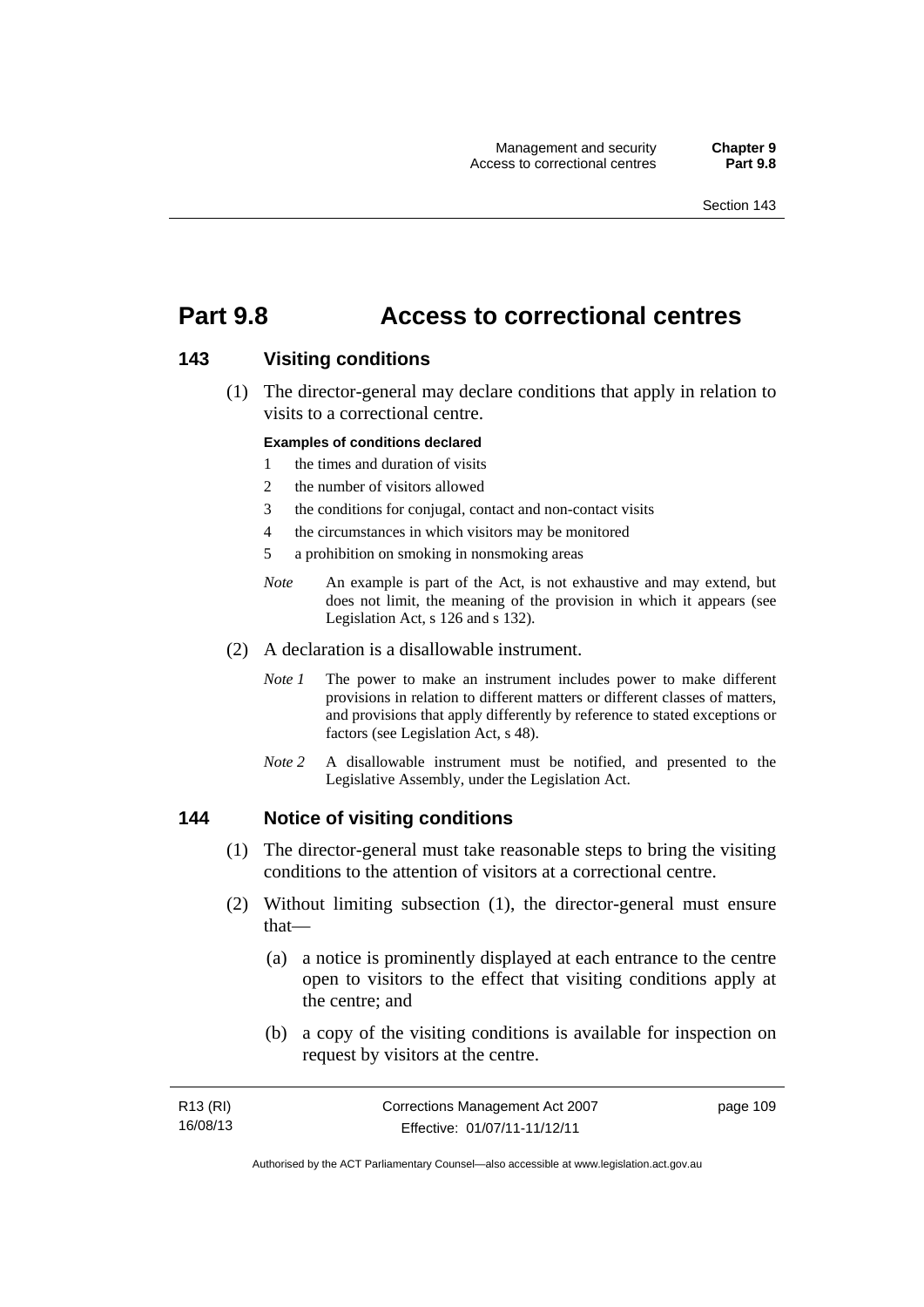# **145 Taking prohibited things etc into correctional centre**

- (1) A person commits an offence if the person—
	- (a) takes a prohibited thing into a correctional centre; or
	- (b) gives a prohibited thing to a detainee; or
	- (c) removes a prohibited thing from a correctional centre.

Maximum penalty: 100 penalty units, imprisonment for 1 year or both.

- (2) Subsection (1) does not apply to any action approved by the director-general.
- (3) In this section:

*give* includes send.

*prohibited thing* includes something the person intends a detainee to use for making a prohibited thing or use otherwise in relation to a prohibited thing.

# **146 Directions to visitors**

- (1) The director-general may, orally or in writing, give a direction to a visitor at a correctional centre to do, or not do, something if the director-general believes, on reasonable grounds, that the direction is necessary and reasonable—
	- (a) to ensure compliance with the visiting conditions; or
	- (b) for security or good order at a correctional centre.
- (2) A person commits an offence if the person fails to comply with a direction given to the person under this section.

Maximum penalty: 50 penalty units, imprisonment for 6 months or both.

(3) An offence against this section is a strict liability offence.

Authorised by the ACT Parliamentary Counsel—also accessible at www.legislation.act.gov.au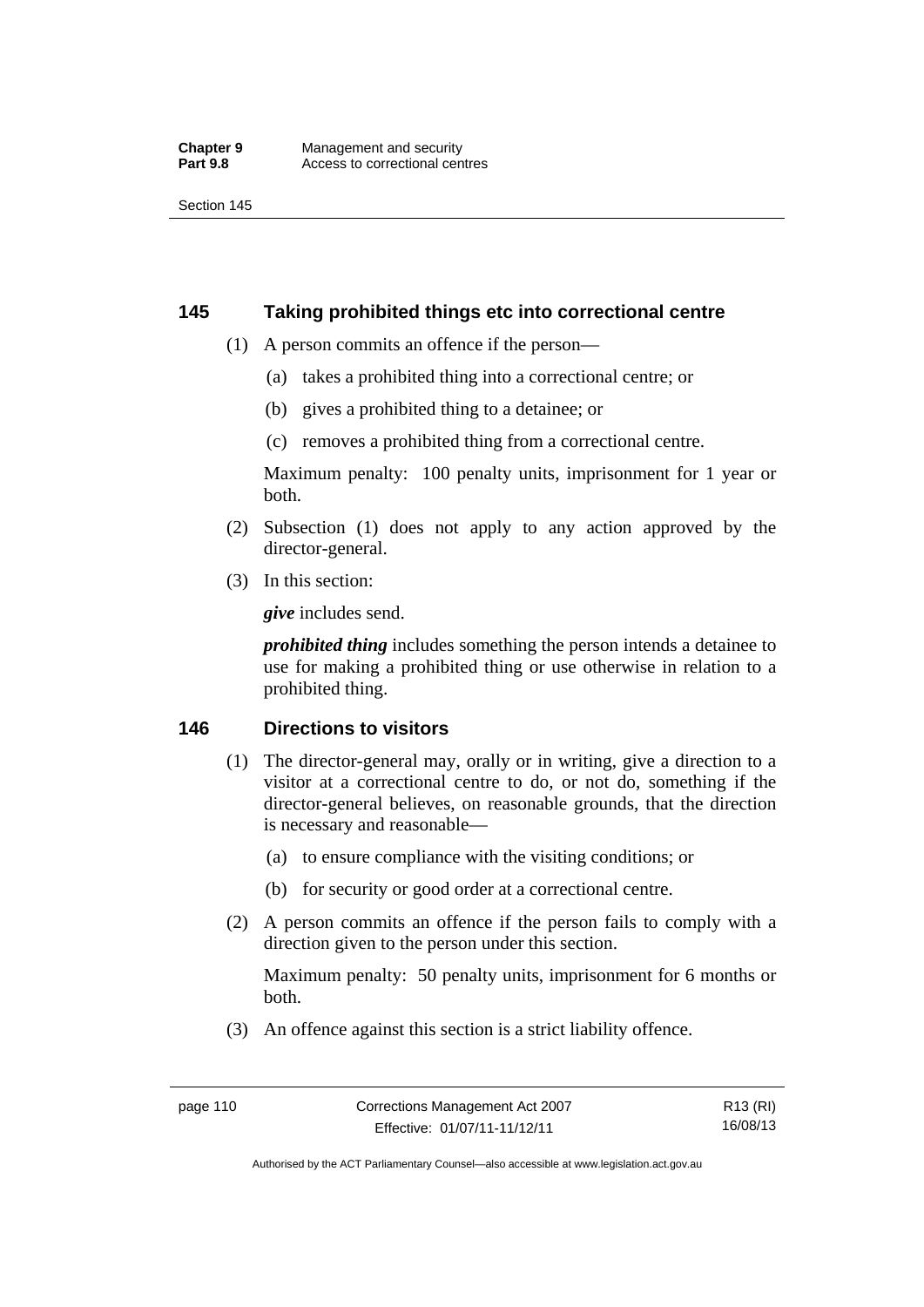(4) Subsection (2) does not apply if the person takes reasonable steps to comply with the direction.

## **147 Searches of visitors**

- (1) The director-general may direct a corrections officer to conduct a scanning search, frisk search or ordinary search of a visitor at a correctional centre if the director-general suspects, on reasonable grounds, that the visitor is carrying—
	- (a) a prohibited thing; or
	- (b) anything else that creates, or is likely to create, a risk to—
		- (i) the personal safety of anyone else; or
		- (ii) security or good order at a correctional centre.
- (2) Part 9.4 (Searches) and part 9.5 (Seizing property) apply as if a direction under this section, any scanning search, frisk search or ordinary search conducted under the direction, and anything found in the search, occurred under the relevant part in relation to a detainee at a correctional centre.
- (3) However, section 126 (Searches—use of force) does not apply in relation to a search of a visitor at a correctional centre.

### **148 Directions to leave correctional centre etc**

- (1) The director-general may direct a person at a correctional centre—
	- (a) not to enter the centre; or
	- (b) if the person is already in the centre—to leave the centre.
- (2) The director-general may give the direction only if—
	- (a) the director-general suspects, on reasonable grounds, that—
		- (i) the person is intoxicated; or
		- (ii) the person has possession of a prohibited thing; or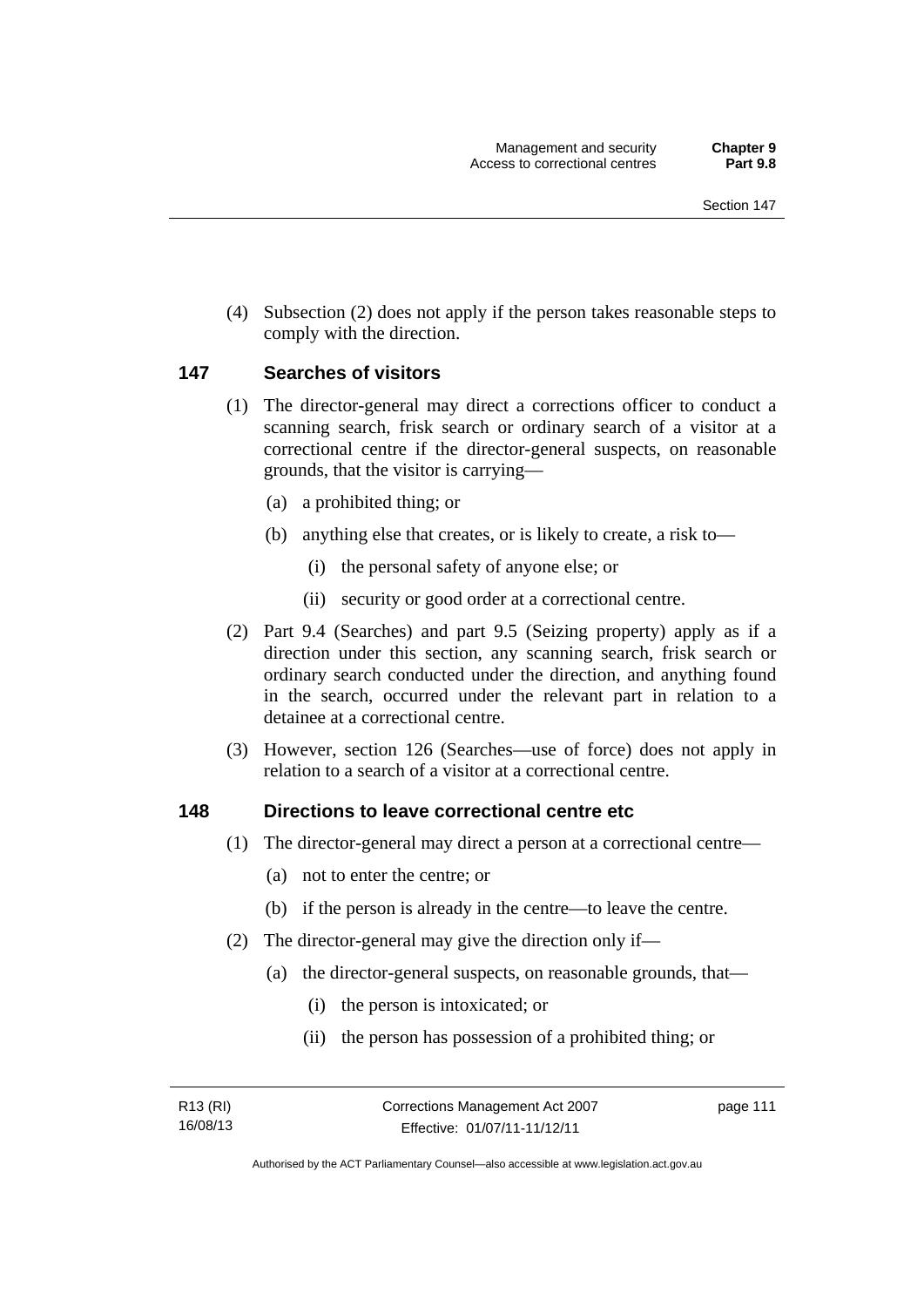- (iii) the direction is necessary and reasonable for security or good order at a correctional centre; or
- (b) the person contravenes a direction given to the person under section 146.
- (3) A person commits an offence if the person fails to comply with a direction given to the person under this section.

Maximum penalty: 50 penalty units, imprisonment for 6 months or both.

- (4) An offence against this section is a strict liability offence.
- (5) Subsection (3) does not apply if the person takes reasonable steps to comply with the direction.
- (6) In this section:

*intoxicated* means under the influence of alcohol, a drug or another substance, or a combination of alcohol, drugs or substances.

#### **Examples of substances**

- 1 glue
- 2 petrol
- 3 another solvent
- *Note* An example is part of the Act, is not exhaustive and may extend, but does not limit, the meaning of the provision in which it appears (see Legislation Act, s 126 and s 132).

*prohibited thing*—see section 145 (3).

### **149 Removing people from correctional centre**

- (1) The director-general may direct a corrections officer to enforce a direction under section 148 if the person given the direction contravenes the direction.
- (2) The corrections officer may use force that is necessary and reasonable to enforce the direction.

R13 (RI) 16/08/13

Authorised by the ACT Parliamentary Counsel—also accessible at www.legislation.act.gov.au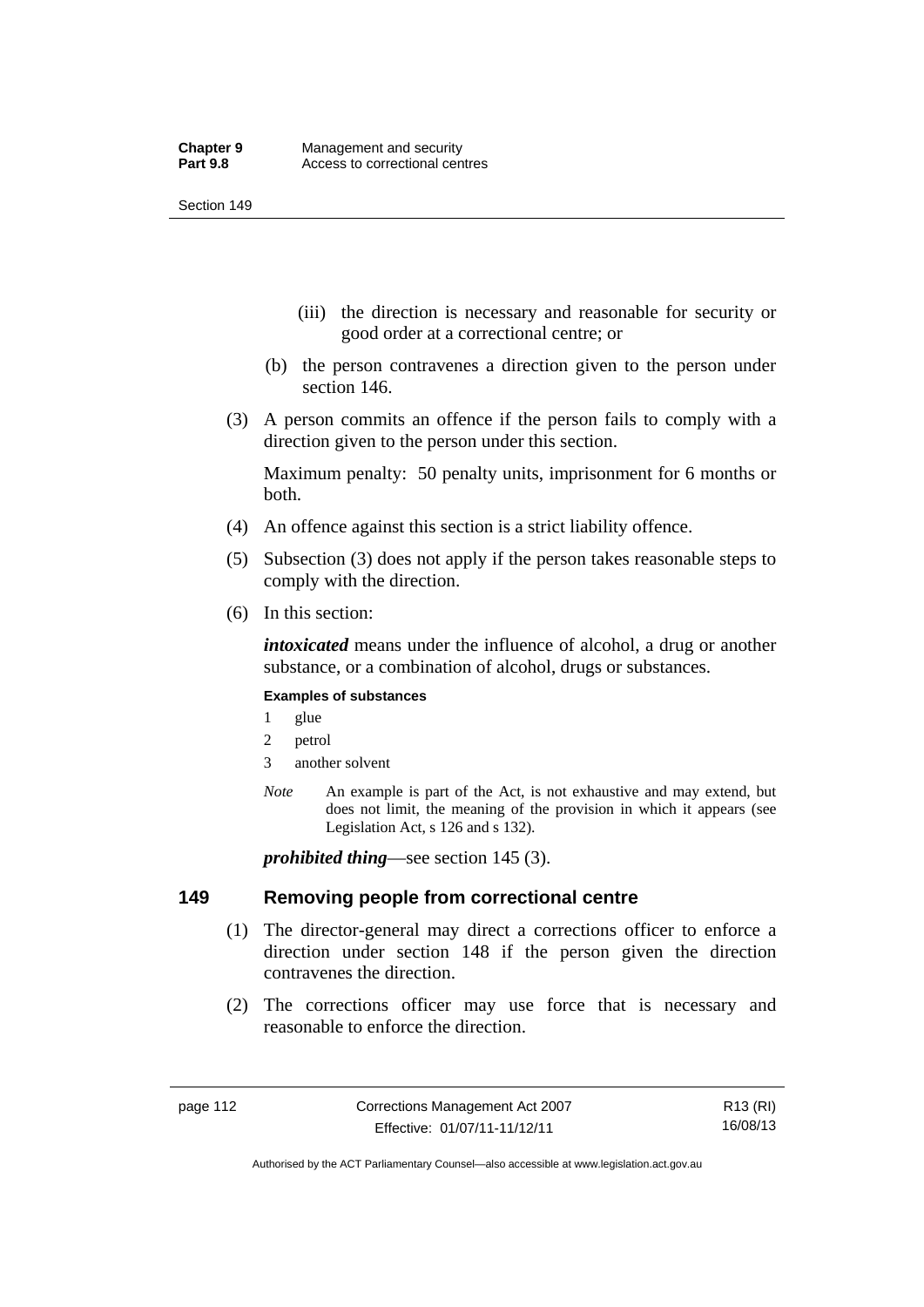# **Chapter 10 Discipline**

# **Part 10.1 General**

# **150 Application—ch 10**

This chapter applies in relation to a disciplinary breach committed, or allegedly committed, by a detainee.

# **151 Definitions—discipline**

In this Act:

*accused* means a detainee charged with a disciplinary breach.

*administrative penalty*—see section 184.

*administrator* means a corrections officer to whom the director-general has given functions of an administrator under this chapter.

*charge* means a disciplinary charge.

*charge notice*—see section 159.

*disciplinary action*—see section 183.

*disciplinary breach*—see section 152.

*disciplinary charge* means a charge under section 159.

*hearing*, for an inquiry, means a hearing under part 11.3 (Disciplinary hearing procedures).

*inquiry* means an inquiry to which chapter 11 (Disciplinary inquiries) applies.

*investigative segregation* means segregation directed under any of the following:

(a) section 156 (Report etc by corrections officer);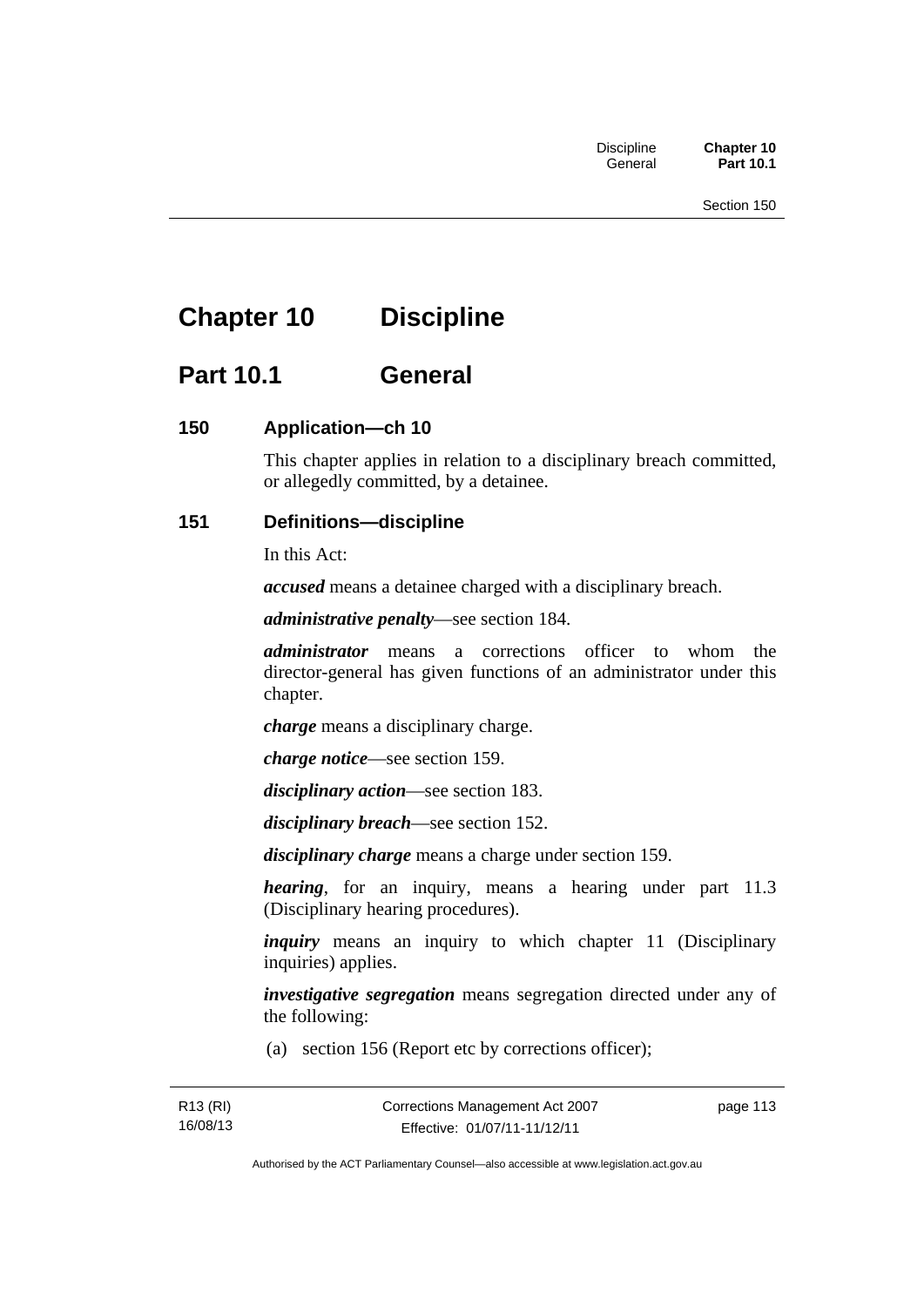- (b) section 157 (Report etc by investigator);
- (c) section 158 (Action by administrator);
- (d) section 160 (Director-general directions—investigative segregation).

*investigator*—see section 153.

*investigator's report*—see section 157.

*privilege*, in relation to a detainee—see section 154.

*separate confinement*, of a detainee, means confinement of the detainee in a cell, away from other detainees.

# **152 Meaning of** *disciplinary breach*

For a detainee, each of the following is a *disciplinary breach*:

- (a) contravening a direction given to the detainee by the director-general or a corrections officer under this Act or the *Crimes (Sentence Administration) Act 2005*;
	- *Note* A reference to an Act includes a reference to the statutory instruments made or in force under the Act, including any regulation (see Legislation Act, s 104).
- (b) being in a prohibited area, without the director-general's approval;
- (c) smoking in a nonsmoking area at a correctional centre;
- (d) taking (in any way) alcohol or a drug into the detainee's body;
- (e) providing a positive test sample for alcohol or a drug when directed, under this Act or the *Crimes (Sentence Administration) Act 2005*, to provide a test sample;
- (f) making, possessing, concealing, knowingly consuming or dealing with a prohibited thing, without the director-general's approval;

R13 (RI) 16/08/13

Authorised by the ACT Parliamentary Counsel—also accessible at www.legislation.act.gov.au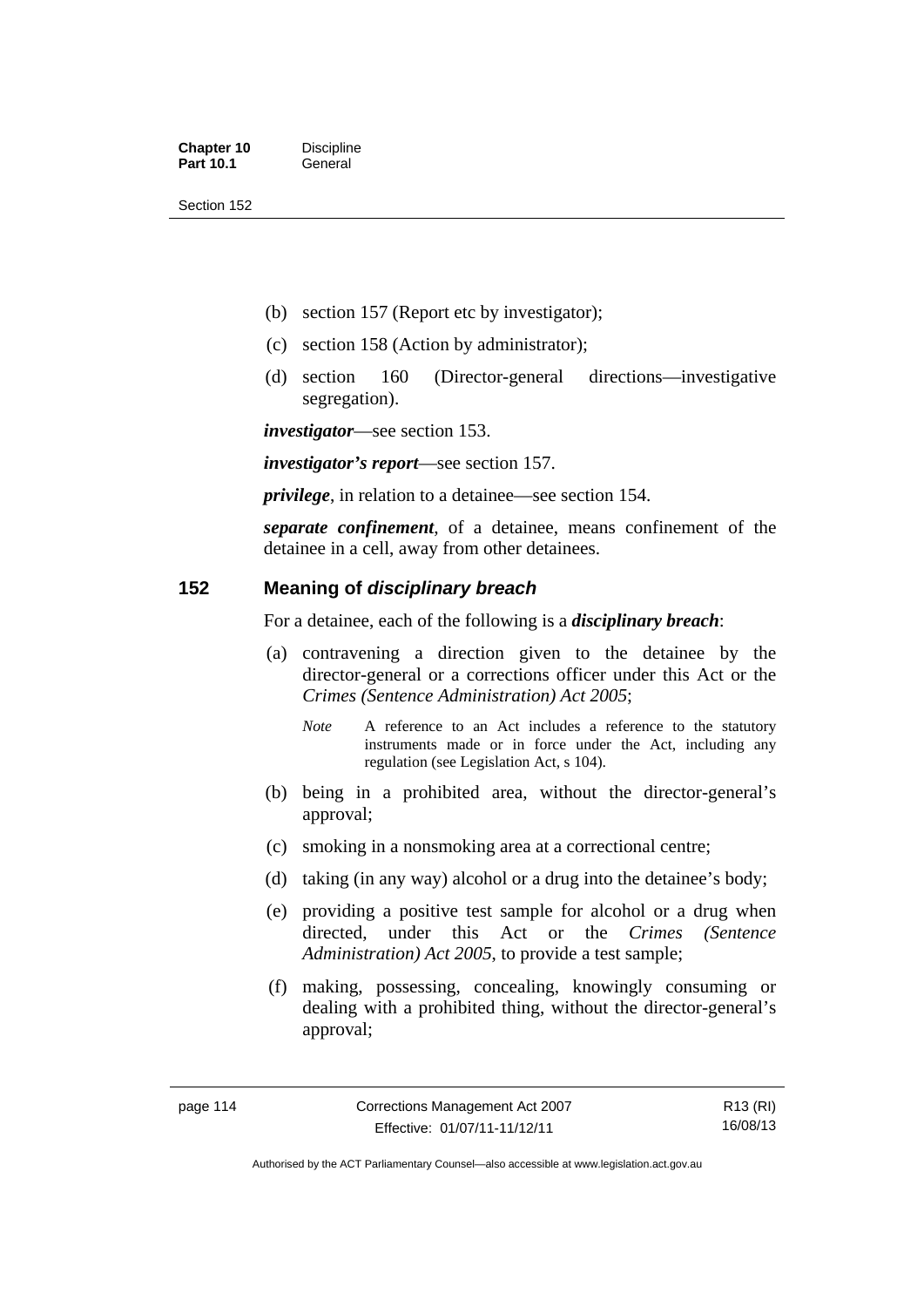- (g) gambling;
- (h) being disrespectful or abusive towards a corrections officer in a way that undermines the officer's authority;
- (i) being disrespectful or abusive towards someone in a way that is likely to provoke a person to be violent;
- (j) intentionally or recklessly engaging in conduct that endangers, or may endanger, the health or safety of the detainee or anyone else;
- (k) fighting;
- (l) assaulting someone else;
- (m) theft;
- (n) possessing stolen property;
- (o) possessing or dealing in things without the director-general's approval;
- (p) intentionally or recklessly damaging or destroying property belonging to someone else;
- (q) interfering with property belonging to someone else, without approval by the owner of the property;
- (r) interfering with anyone's personal monitoring device without the director-general's approval;
- (s) creating or participating in a disturbance, or other activity, likely to endanger security or good order at a correctional centre;
- (t) contravening a condition of any of the following:
	- (i) a direction under section 204 (Local leave directions);
	- (ii) a local leave permit;
	- (iii) an interstate leave permit;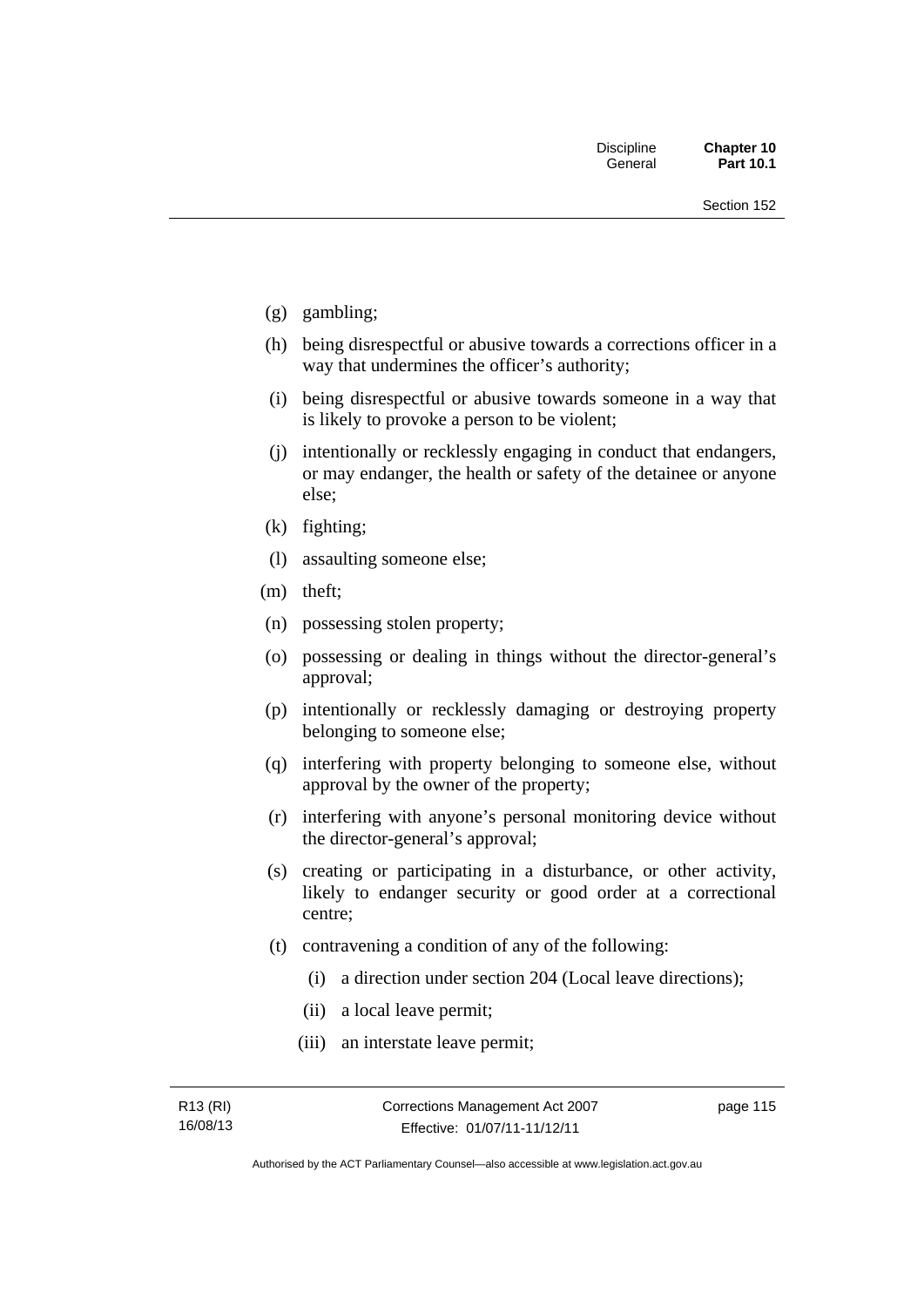| <b>Chapter 10</b> | <b>Discipline</b> |
|-------------------|-------------------|
| <b>Part 10.1</b>  | General           |

- (u) doing anything for the purpose of escaping, or assisting a detainee to escape, from detention;
- (v) offering, giving or taking a bribe;
- (w) attempting, or assisting anyone else attempting, to commit another disciplinary breach;
- $(x)$  threatening to do anything mentioned in paragraphs (j), (k), (l), (p) or (s);
- (y) anything else prescribed by regulation.

# **Examples of contravening director-general directions—par (a)**

failing to comply with a direction by the director-general to provide a test sample or submit to a search under this Act

*Note* An example is part of the Act, is not exhaustive and may extend, but does not limit, the meaning of the provision in which it appears (see Legislation Act, s 126 and s 132).

# **153 Meaning of** *investigator*

- (1) An *investigator* is—
	- (a) a corrections officer to whom the director-general has given functions of an investigator; or
	- (b) a person engaged under subsection (2).
- (2) The director-general may, on behalf of the Territory, engage a person (other than a corrections officer) to exercise the functions of an investigator.
- (3) The director-general may engage a person under subsection (2) only if satisfied the person has appropriate qualifications or experience to exercise the functions of an investigator.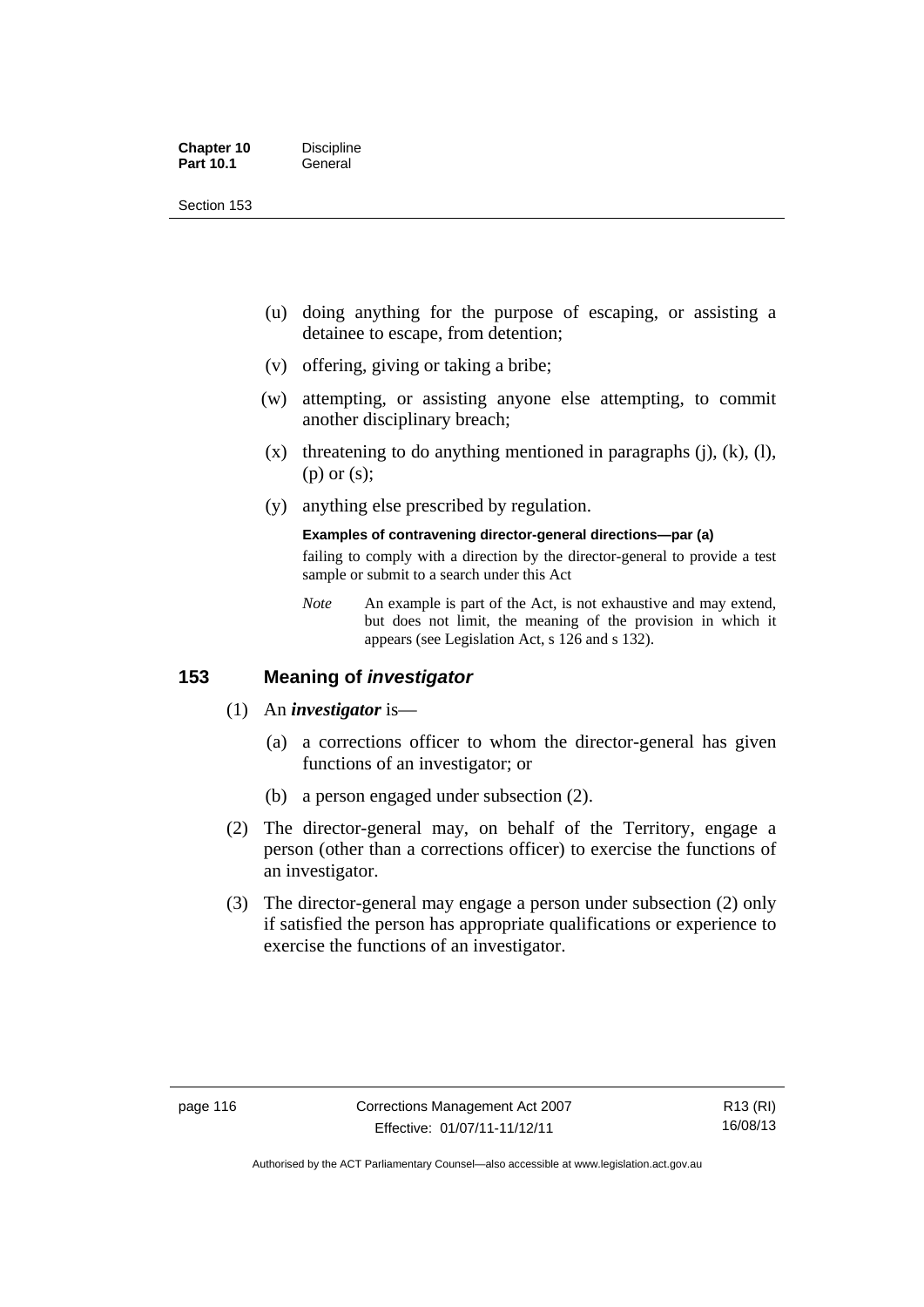# **154 Meaning of** *privilege*

A *privilege*, in relation to a detainee*—*

- (a) is any amenity, facility or opportunity the detainee may have the benefit of in detention; but
- (b) does not include anything that is, for this chapter, an entitlement for the detainee.

### **Examples of privileges**

- 1 using common areas at a correctional centre for mixing with other detainees
- 2 participating in activities other than those forming part of a detainee's case management plan
- 3 using phones, email or the internet other than for entitled usage
- 4 buying non-essential goods from money held in trust for a detainee
- 5 using a radio, television, CD or DVD player or other electronic equipment for recreational purposes
- 6 pursuing hobbies and crafts
- 7 keeping personal property in a cell

#### **Examples of entitlements**

things expressed in chapter 6 (Living conditions at correctional centres) to be entitlements for detainees

*Note* An example is part of the Act, is not exhaustive and may extend, but does not limit, the meaning of the provision in which it appears (see Legislation Act, s 126 and s 132).

# **155 Overlapping disciplinary breaches and criminal offences**

- (1) This section applies if a detainee engages, or is alleged to have engaged, in conduct that is both—
	- (a) a disciplinary breach; and
	- (b) an offence (a *criminal offence*) against a territory law, including this Act.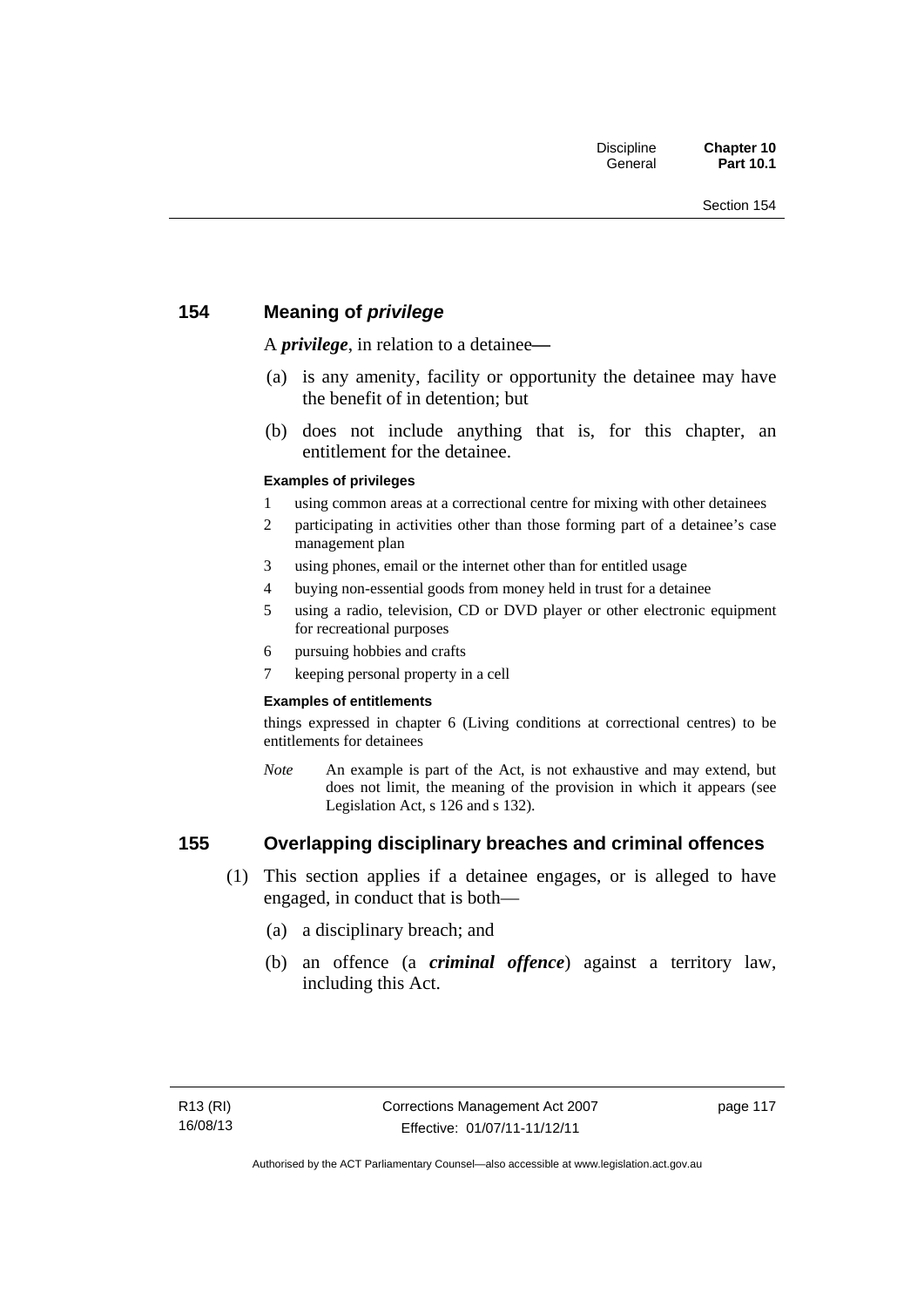| <b>Chapter 10</b> | <b>Discipline</b> |
|-------------------|-------------------|
| <b>Part 10.1</b>  | General           |

- (2) The detainee must not be prosecuted for the criminal offence if an administrative penalty has been imposed on the detainee because of the disciplinary breach.
- (3) A disciplinary charge for the disciplinary breach must not be started, or further dealt with, under this chapter if a prosecution for the criminal offence has been started in a court.
- (4) Disciplinary action for the disciplinary breach must not be taken against the detainee if the detainee has been convicted or found guilty of the criminal offence by a court.

*Note* For the kinds of disciplinary action that may be taken, see s 183.

page 118 Corrections Management Act 2007 Effective: 01/07/11-11/12/11

R13 (RI) 16/08/13

Authorised by the ACT Parliamentary Counsel—also accessible at www.legislation.act.gov.au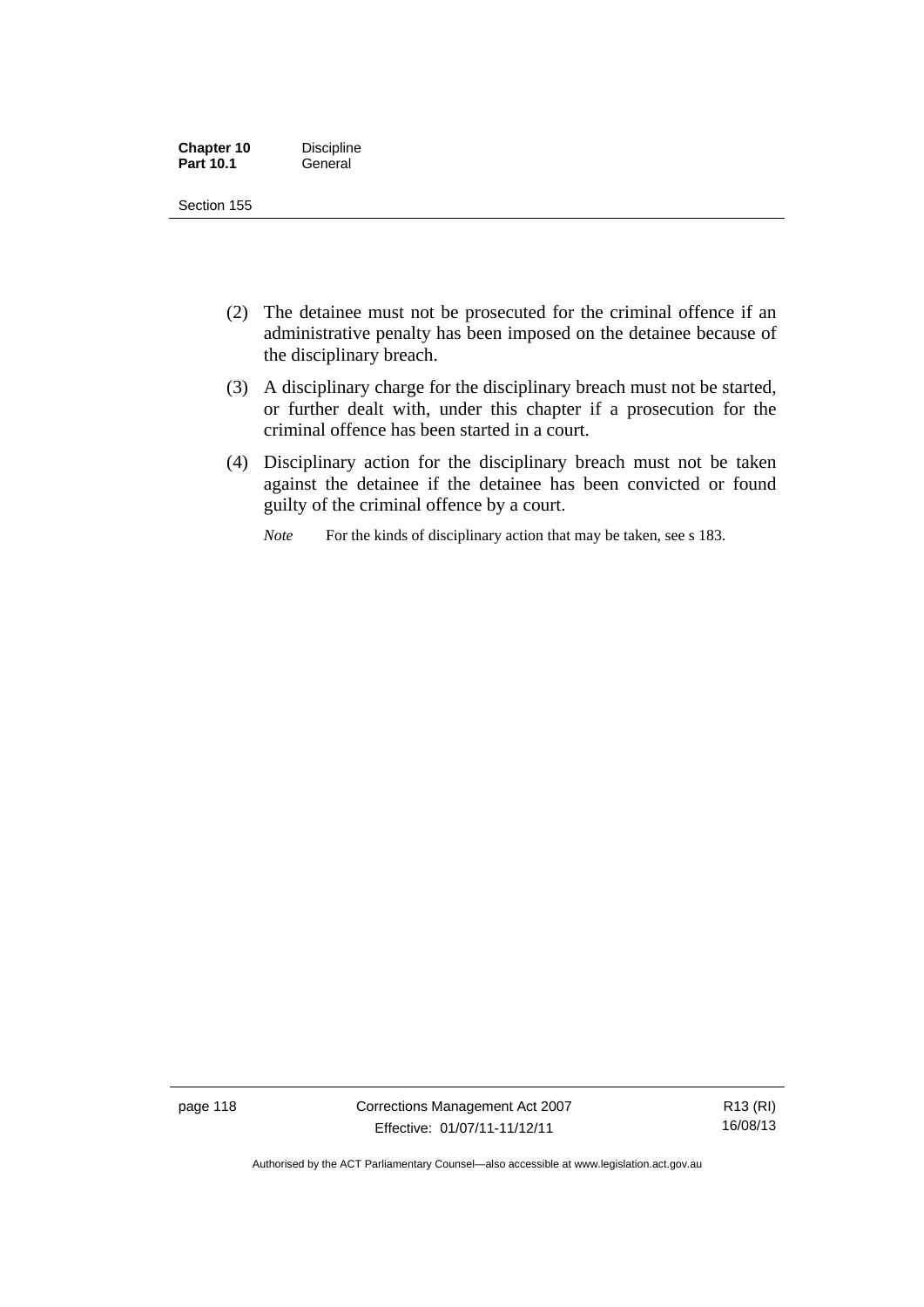# **Part 10.2 Disciplinary investigations**

# **Division 10.2.1 Investigation of disciplinary breaches**

# **156 Report etc by corrections officer**

- (1) This section applies if a corrections officer believes, on reasonable grounds, that a detainee has committed a disciplinary breach.
- (2) The corrections officer may do 1 or more of the following if the officer believes, on reasonable grounds, that it is appropriate in the circumstances:
	- (a) counsel the detainee;
	- (b) warn the detainee about committing a disciplinary breach;
	- (c) reprimand the detainee;
	- (d) subject to section 161 (Grounds for investigative segregation), direct that the detainee be segregated from other detainees for the purposes of this part;
	- (e) give an investigator a report about the alleged disciplinary breach.
- (3) A report under subsection (2) (e) must be given to an investigator as soon as possible, and must set out the following:
	- (a) details of the alleged disciplinary breach;
	- (b) the officer's reasons for believing the detainee has committed the disciplinary breach;
	- (c) if subsection  $(2)$  (d) applies—
		- (i) details of the segregation directed; and
		- (ii) the officer's reasons for the direction; and
		- (iii) a recommendation about the detainee's segregation;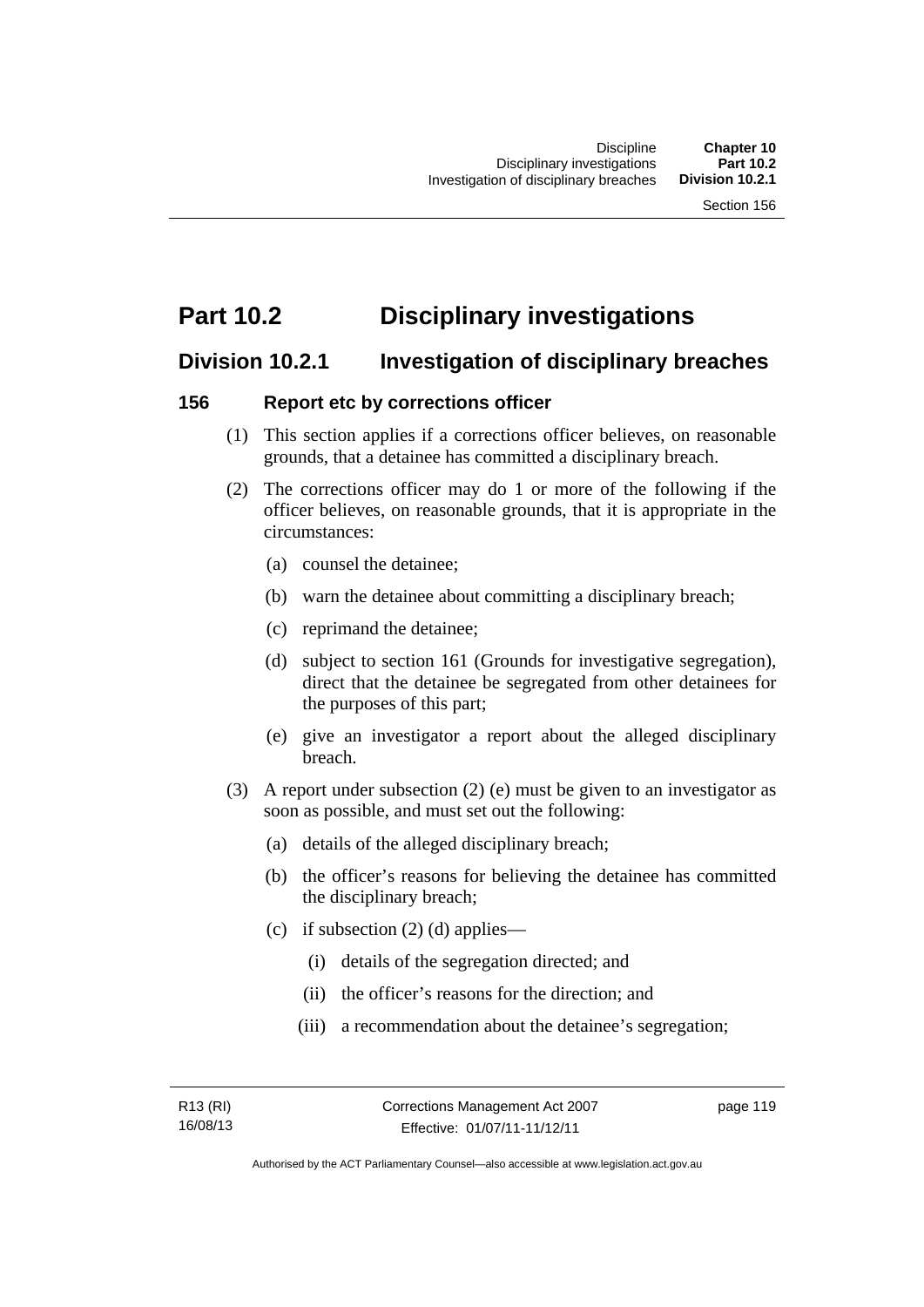(d) anything else prescribed by regulation.

# **157 Report etc by investigator**

- (1) This section applies if an investigator is given a report by a corrections officer under section 156 about an alleged disciplinary breach by a detainee.
- (2) After considering the report and making any investigation the investigator considers appropriate, the investigator may do 1 or more of the following if the investigator believes, on reasonable grounds, that it is appropriate in the circumstances:
	- (a) take no further action in relation to the report;
	- (b) counsel the detainee;
	- (c) warn the detainee about committing a disciplinary breach;
	- (d) reprimand the detainee;
	- (e) refer the allegation to the chief police officer;
	- (f) subject to section 161 (Grounds for investigative segregation), direct that the detainee be segregated from other detainees for the purposes of this part;
	- (g) give an administrator a report (an *investigator's report*) about the alleged disciplinary breach.
- (3) An investigator's report must be given to an administrator as soon as possible, and must set out the following:
	- (a) details (or a copy) of the corrections officer's report;
	- (b) details of any referral of the allegation to the chief police officer;
	- (c) if subsection  $(2)$  (f) applies—
		- (i) details of the segregation directed; and
		- (ii) the investigator's reasons for the direction; and

Authorised by the ACT Parliamentary Counsel—also accessible at www.legislation.act.gov.au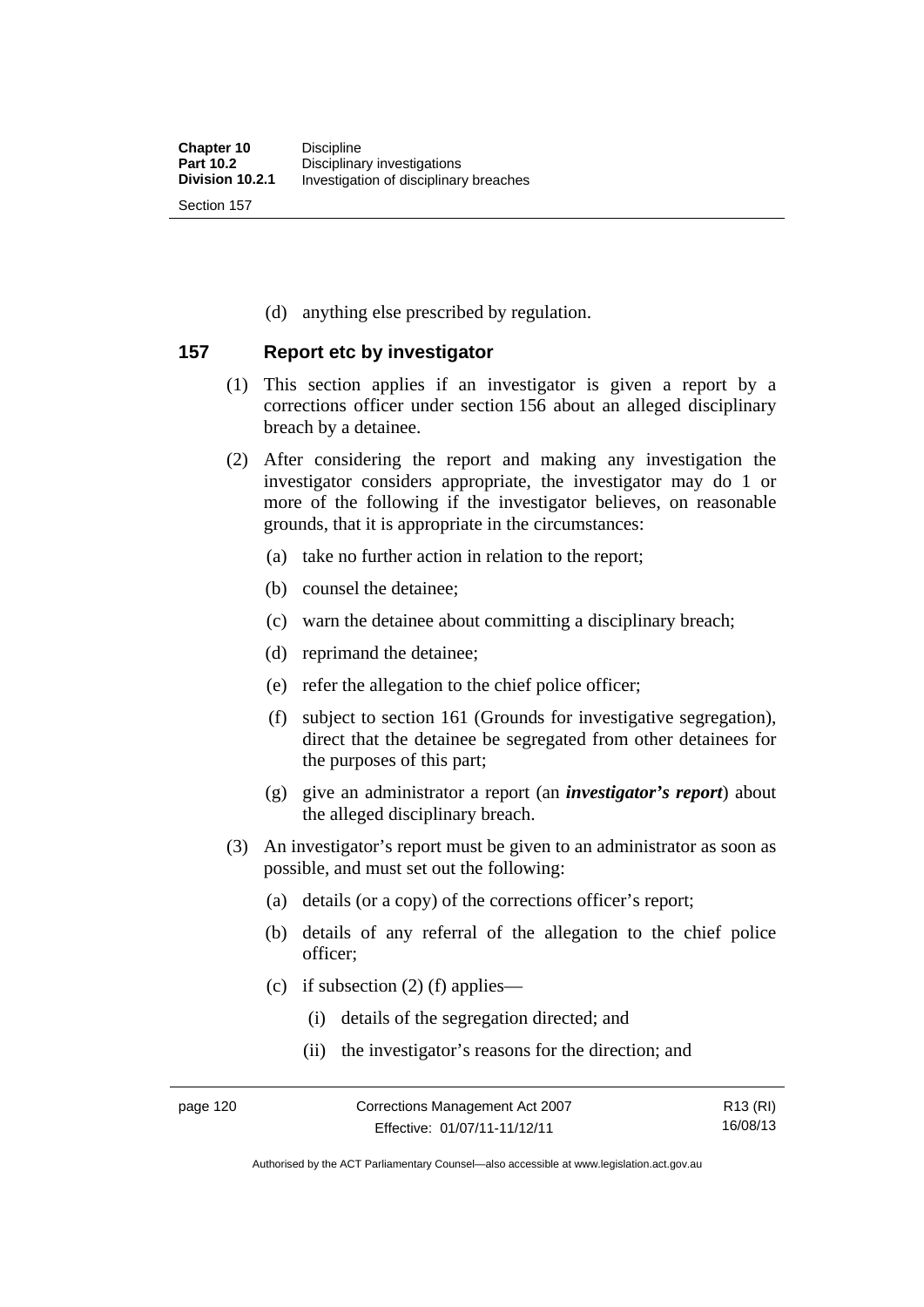- (iii) a recommendation about the detainee's segregation;
- (d) a recommendation for any action by the administrator under section 158;
- (e) anything else prescribed by regulation.
- (4) A referral under subsection (2) (e) must be in writing and be accompanied by the investigator's report.
- (5) A corrections officer who is also an investigator must not exercise any function as an investigator in relation to any report made by the officer under section 156.

### **158 Action by administrator**

- (1) This section applies if an administrator is given a report under section 157 about an alleged disciplinary breach by a detainee.
- (2) After considering the report and making any further investigation the administrator considers appropriate, the administrator may do 1 or more of the following if the administrator believes, on reasonable grounds, that it is appropriate in the circumstances:
	- (a) take no further action in relation to the report;
	- (b) counsel the detainee;
	- (c) warn the detainee about committing a disciplinary breach;
	- (d) reprimand the detainee;
	- (e) refer the allegation to—
		- (i) the chief police officer; or
		- (ii) the director of public prosecutions;
	- (f) charge the detainee under section 159 (Disciplinary charge);
	- (g) subject to section 161 (Grounds for investigative segregation), direct that the detainee be segregated from other detainees for the purposes of this part;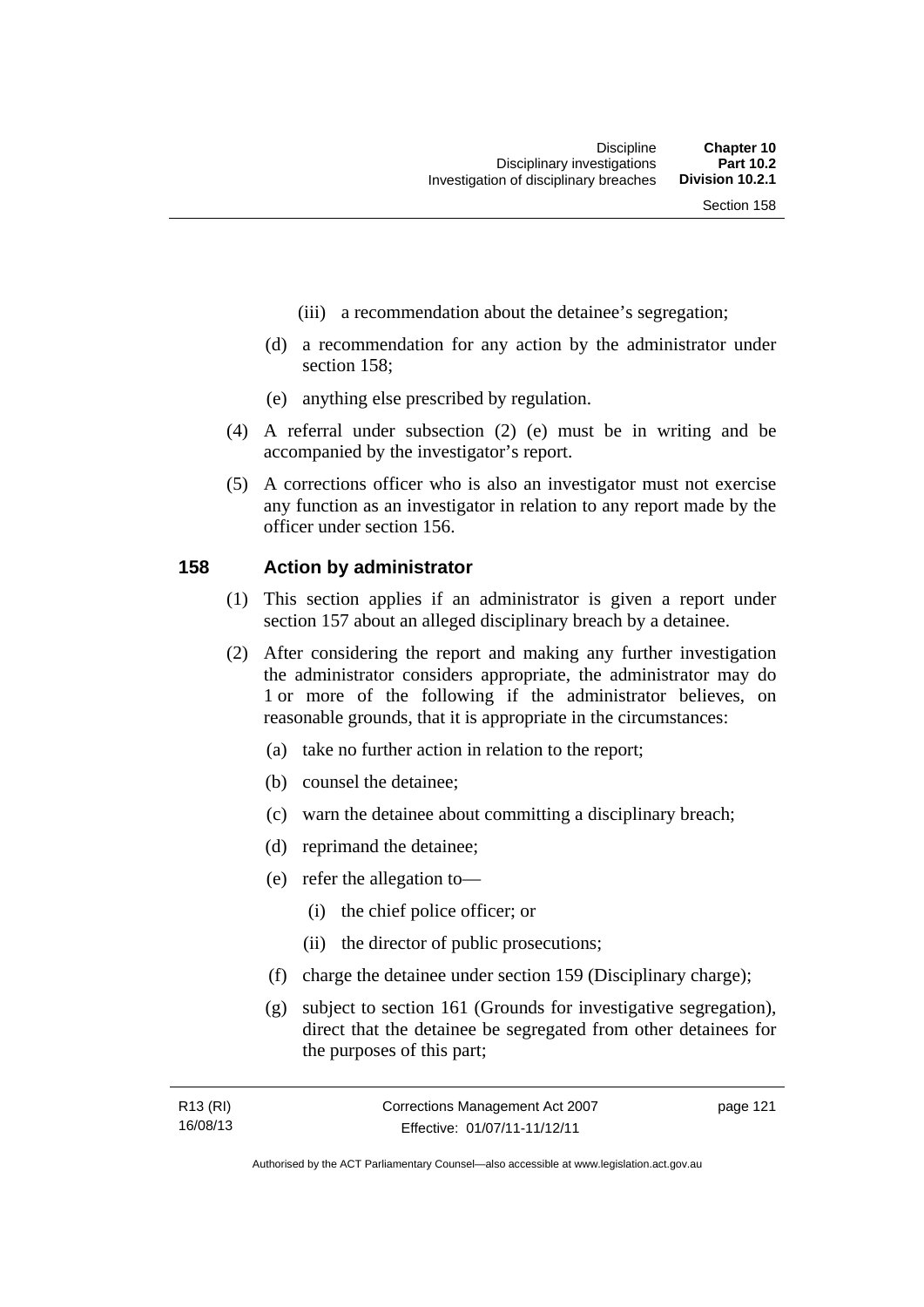(h) anything else prescribed by regulation.

- (3) A referral under subsection (2) (e) must be in writing and be accompanied by the investigator's report.
- (4) A corrections officer who is also an administrator, or who is or has been an investigator, must not exercise any function as an administrator under this section in relation to any report made by the officer under section 156 or section 157.

## **159 Disciplinary charge**

To charge a detainee with a disciplinary breach, the administrator must give the detainee written notice of the charge (a *charge notice*), including details of the following:

- (a) the disciplinary breach charged;
- (b) a brief statement of the conduct to which the charge applies and when, or the period during which, it happened or is alleged to have happened;
- (c) the option of having the charge dealt with by consent under division 10.3.1 (Disciplinary action—with accused's consent);
- (d) the election available under section 167 (Disciplinary breach admitted by accused) to accept the disciplinary action proposed by the administrator;
- (e) the disciplinary action the administrator believes, on reasonable grounds, would be appropriate if the charge were dealt with under section 168 (Presiding officer's powers breach admitted by accused).
- *Note* If a form is approved under s 228 for a disciplinary charge, the form must be used.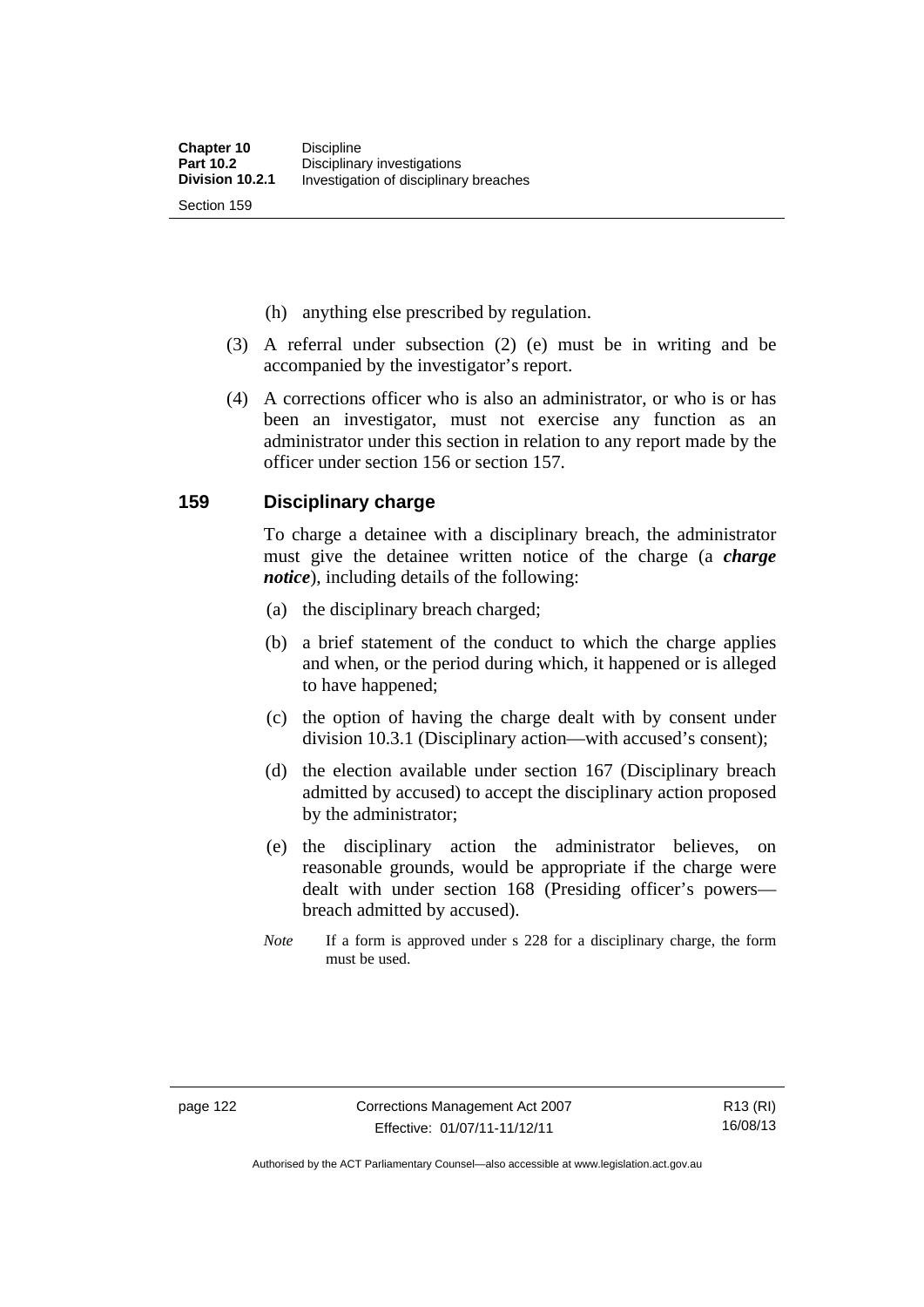# **Division 10.2.2 Investigative segregation**

# **160 Director-general directions—investigative segregation**

- (1) Subject to section 161, the director-general may direct that a detainee be segregated from other detainees for the purposes of this part.
- (2) To remove any doubt, this section is additional to, and does not limit, the power to direct that a detainee be segregated from other detainees under any of the following:
	- (a) section 156 (Report etc by corrections officer);
	- (b) section 157 (Report etc by investigator);
	- (c) section 158 (Action by administrator).

# **161 Grounds for investigative segregation**

- (1) This section applies to a direction for investigative segregation.
- (2) The direction may be given only if the person giving the direction believes, on reasonable grounds, that segregation of the detainee is necessary or prudent for the purposes of this part.
- (3) Without limiting subsection (2), the direction may be given if the person giving the direction believes, on reasonable grounds, that the opportunity for the detainee to associate with anyone else creates, or is likely to create, a risk of—
	- (a) harm, or threatened harm, to the detainee or anyone else; or
	- (b) the perverting, or attempted perverting, of an investigation, under this part; or
	- (c) undermining security or good order at a correctional centre.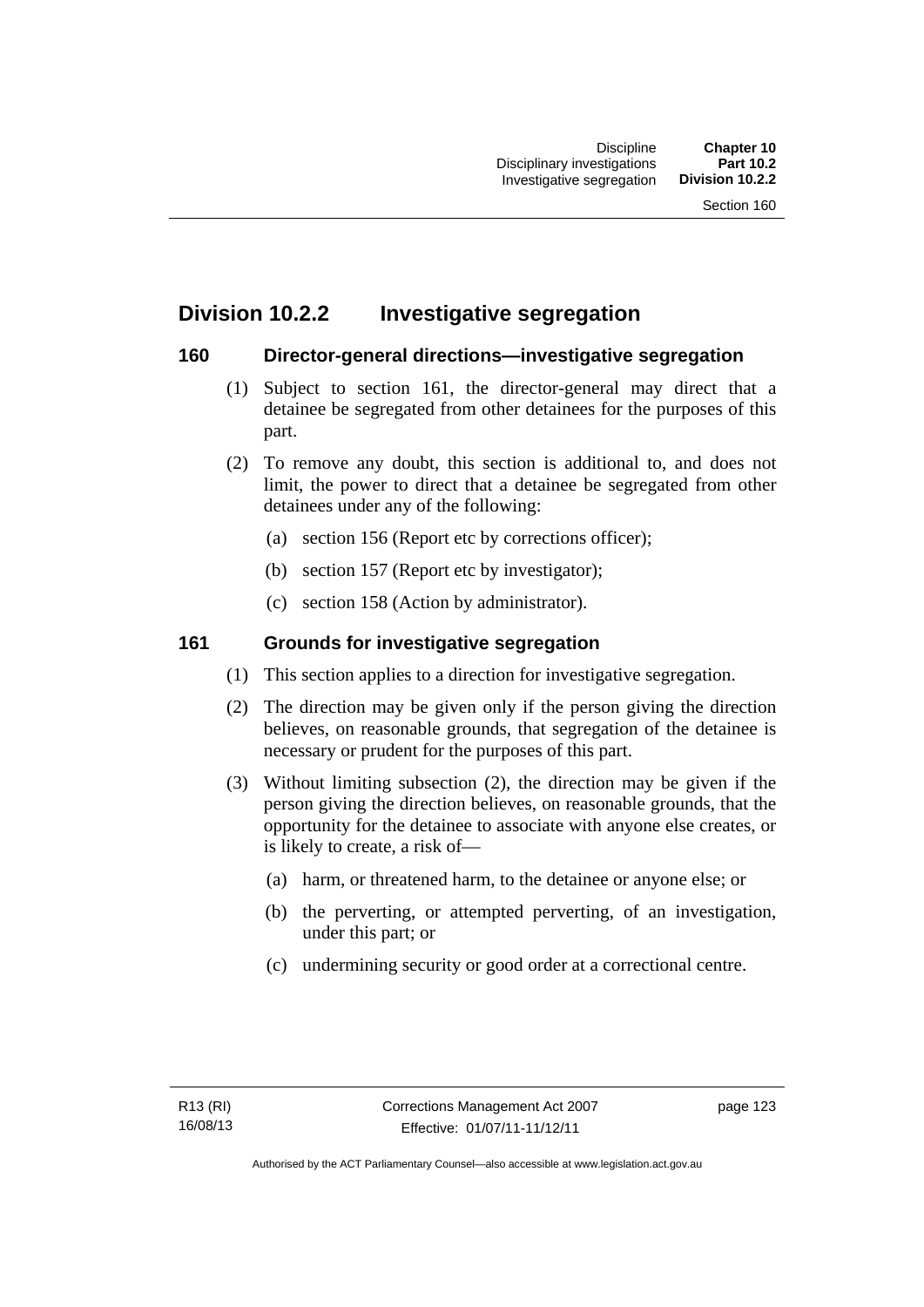# **162 Notice of investigative segregation**

The person giving a direction for investigative segregation of a detainee must give the detainee prompt notice of the direction, why it was given, when it takes effect and the provisions for its duration and review under this part.

## **163 Duration of investigative segregation**

- (1) The director-general must revoke a direction for investigative segregation if the director-general believes, on reasonable grounds, that the direction is no longer necessary or prudent.
- (2) The director-general—
	- (a) may review a direction for investigative segregation of a detainee at any time on the director-general's own initiative or on request by the detainee; and
	- (b) must review the direction before any transfer of the detainee to another correctional centre; and
	- (c) must review the direction at least once every 7 days while it remains in force.
- (3) After reviewing a direction for investigative segregation, the director-general may—
	- (a) confirm the direction; or
	- (b) make a direction or further direction under section 160 (1); or
	- (c) revoke the direction under subsection (1).
- (4) To remove any doubt, the director-general may make more than 1 direction under section 160 (1) in relation to a detainee for the same investigation.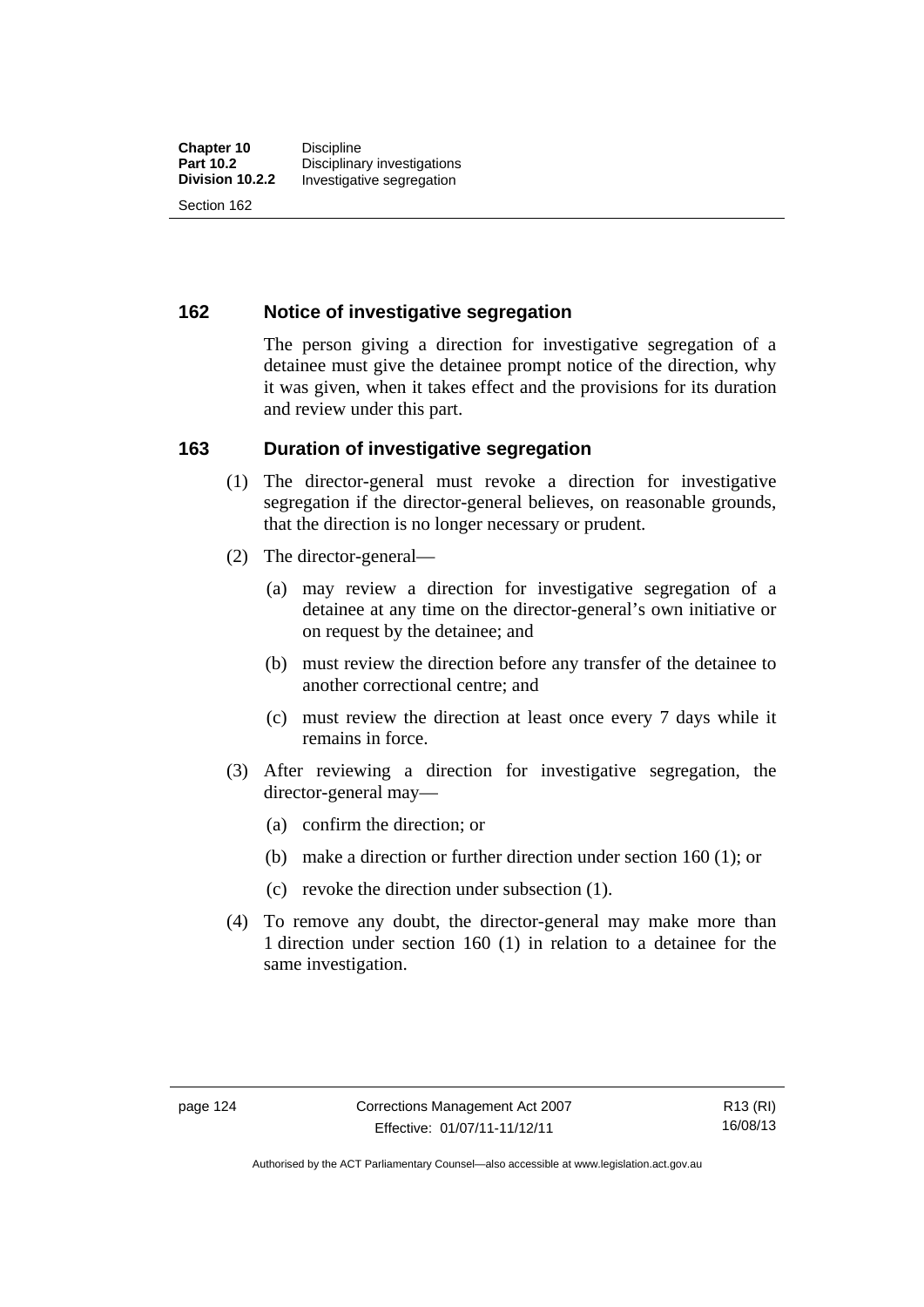- (5) Subject to this section and section 94 (Segregated detainees removed to NSW), a direction, or further direction, for investigative segregation ends at the end of the earlier of the following days:
	- (a) the 7th day after the day the direction is given;
	- (b) the day the administrator makes a decision under section 158 (Action by administrator) in relation to the alleged disciplinary breach to which the direction applies (other than a decision to direct investigative segregation of the detainee).

# **164 Application for review of investigative segregation directions**

- (1) A detainee may apply to an adjudicator for a review of a direction for investigative segregation of the detainee.
- (2) The application must be made no later than 7 days after the day the person making the direction gives the detainee notice under section 162 of the direction.
	- *Note* If a form is approved under s 228 for an application under this section, the form must be used.
- (3) Subject to any decision by the adjudicator under section 165, the making of the application does not affect the segregation of the detainee under the direction.

# **165 Review of investigative segregation directions**

- (1) On application under section 164, an adjudicator may—
	- (a) conduct an inquiry to review the direction for investigative segregation of the detainee; or
	- (b) refuse to review the direction.
- (2) Chapter 11 (Disciplinary inquiries) applies to the inquiry, with any changes prescribed by regulation, as if it were an inquiry under that chapter.

page 125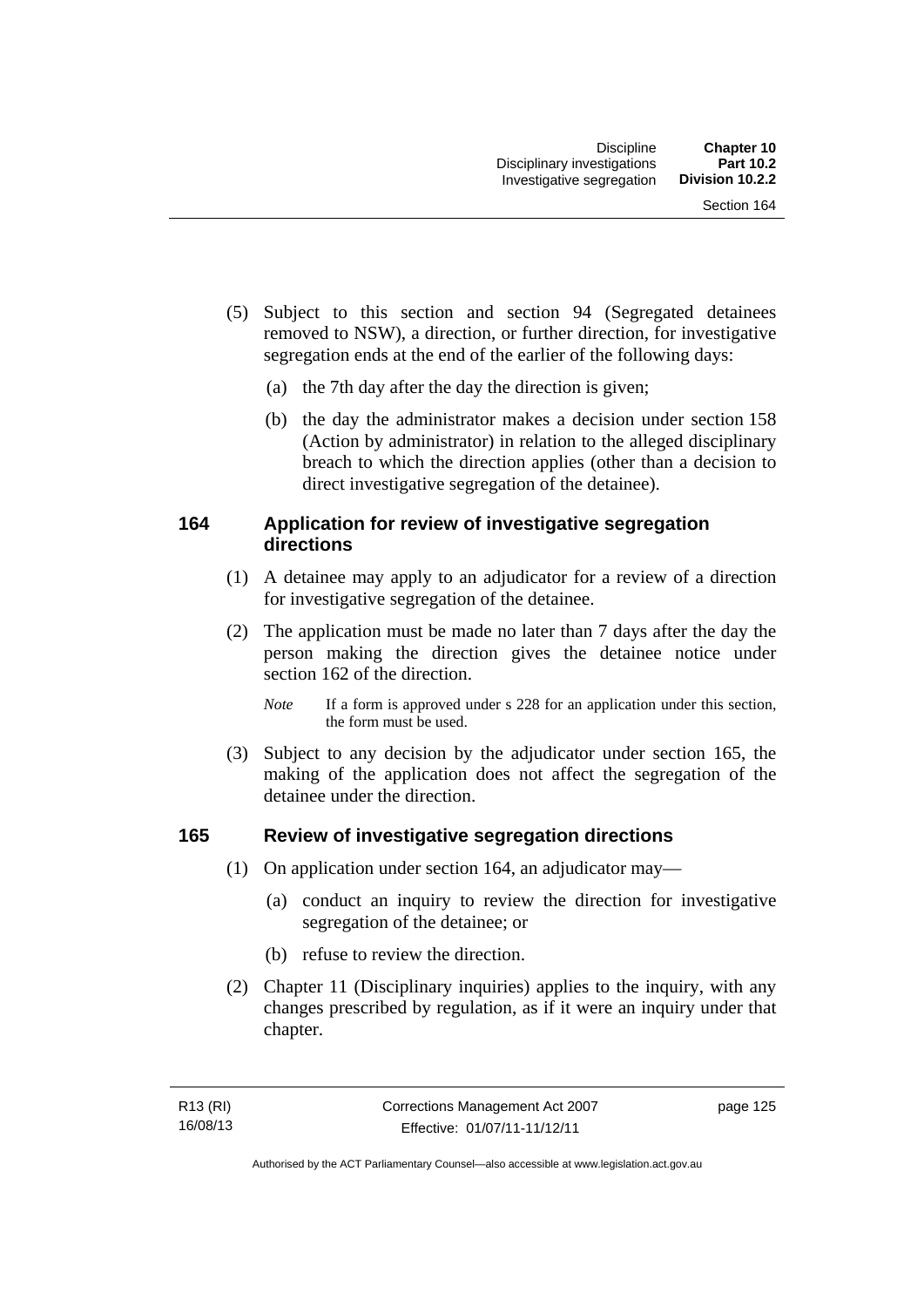- (3) After completing an inquiry under this section, the adjudicator may—
	- (a) confirm the direction under review; or
	- (b) amend the direction under review; or
	- (c) set aside the direction under review; or
	- (d) set aside the direction under review and make a substitute direction that the detainee be segregated from other detainees for the purposes of this part.
- (4) The adjudicator must give the detainee prompt written notice of the adjudicator's decision under this section.
- (5) If the adjudicator refuses to review the direction, the notice must include the reasons for the refusal.
	- *Note* Under the *Administrative Decisions (Judicial Review) Act 1989*, a person aggrieved by an administrative decision made under an enactment may apply to the Supreme Court for a review of the decision. Subject to any order of the court, the making of the application does not affect the operation of the decision or prevent its implementation (see that Act, s 16).

page 126 Corrections Management Act 2007 Effective: 01/07/11-11/12/11

R13 (RI) 16/08/13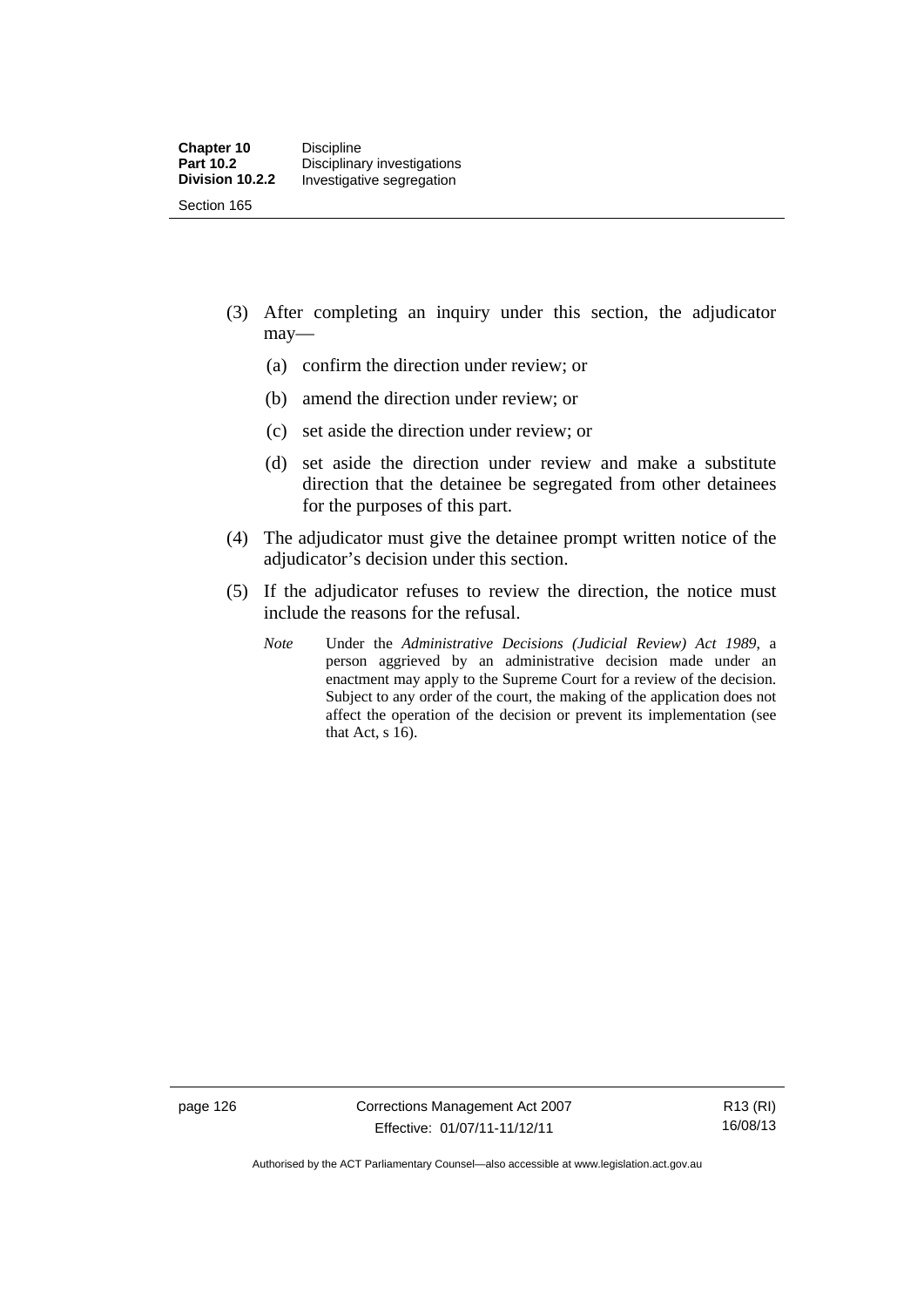# **Part 10.3 Disciplinary action and review**

# **Division 10.3.1 Disciplinary action—with accused's consent**

## **166 Meaning of** *presiding officer***—div 10.3.1**

In this division:

*presiding officer* means a corrections officer to whom the director-general has given functions of a presiding officer under this division.

## **167 Disciplinary breach admitted by accused**

- (1) An accused may elect to have a disciplinary charge against the detainee dealt with under this division by giving the administrator a written notice in which the accused—
	- (a) admits the disciplinary breach charged; and
	- (b) accepts the proposed disciplinary action stated in the charge notice.

#### **Example of election**

a signed admission and acceptance on the charge notice

- *Note 1* An example is part of the Act, is not exhaustive and may extend, but does not limit, the meaning of the provision in which it appears (see Legislation Act, s 126 and s 132).
- *Note* 2 If a form is approved under s 228 for an election under this section, the form must be used.
- (2) The election must be given to the administrator—
	- (a) no later than the day after the day the administrator gives the accused the charge notice; or
	- (b) within any extended period allowed under subsection (3).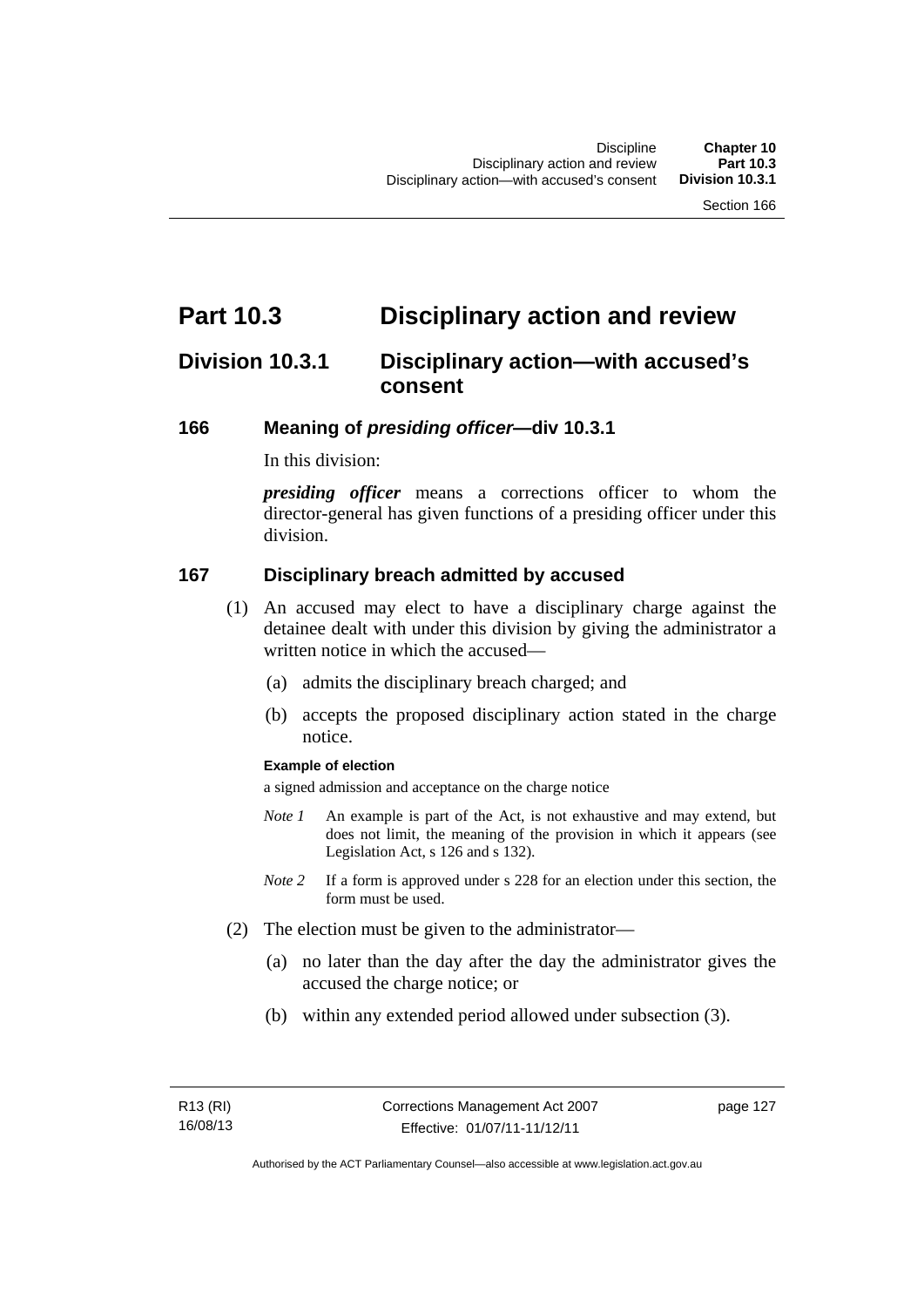- (3) For subsection (2) (b), the administrator may extend the period within which the election must be made if the administrator believes, on reasonable grounds, that is appropriate.
	- *Note* An extension of the time for making an election may be given even though the relevant time has ended (see Legislation Act, s 151C (Power to extend time)).
- (4) The administrator must give the accused written notice of a decision under subsection (3).

# **168 Presiding officer's powers—breach admitted by accused**

- (1) This section applies if the accused elects under section 167 to have a disciplinary charge dealt with under this division.
- (2) A presiding officer may, without further investigation or inquiry, counsel the accused and take disciplinary action against the accused in accordance with division 10.3.5 (Disciplinary action).
- (3) However, the only disciplinary action the presiding officer may take under this section is the disciplinary action stated as the appropriate action in the charge notice.
- (4) The presiding officer must give the accused written notice of a decision made under this section.

# **Division 10.3.2 Internal disciplinary inquiry**

# **169 Meaning of** *presiding officer***—div 10.3.2**

In this division:

*presiding officer* means a corrections officer to whom the director-general has given functions of a presiding officer under this division.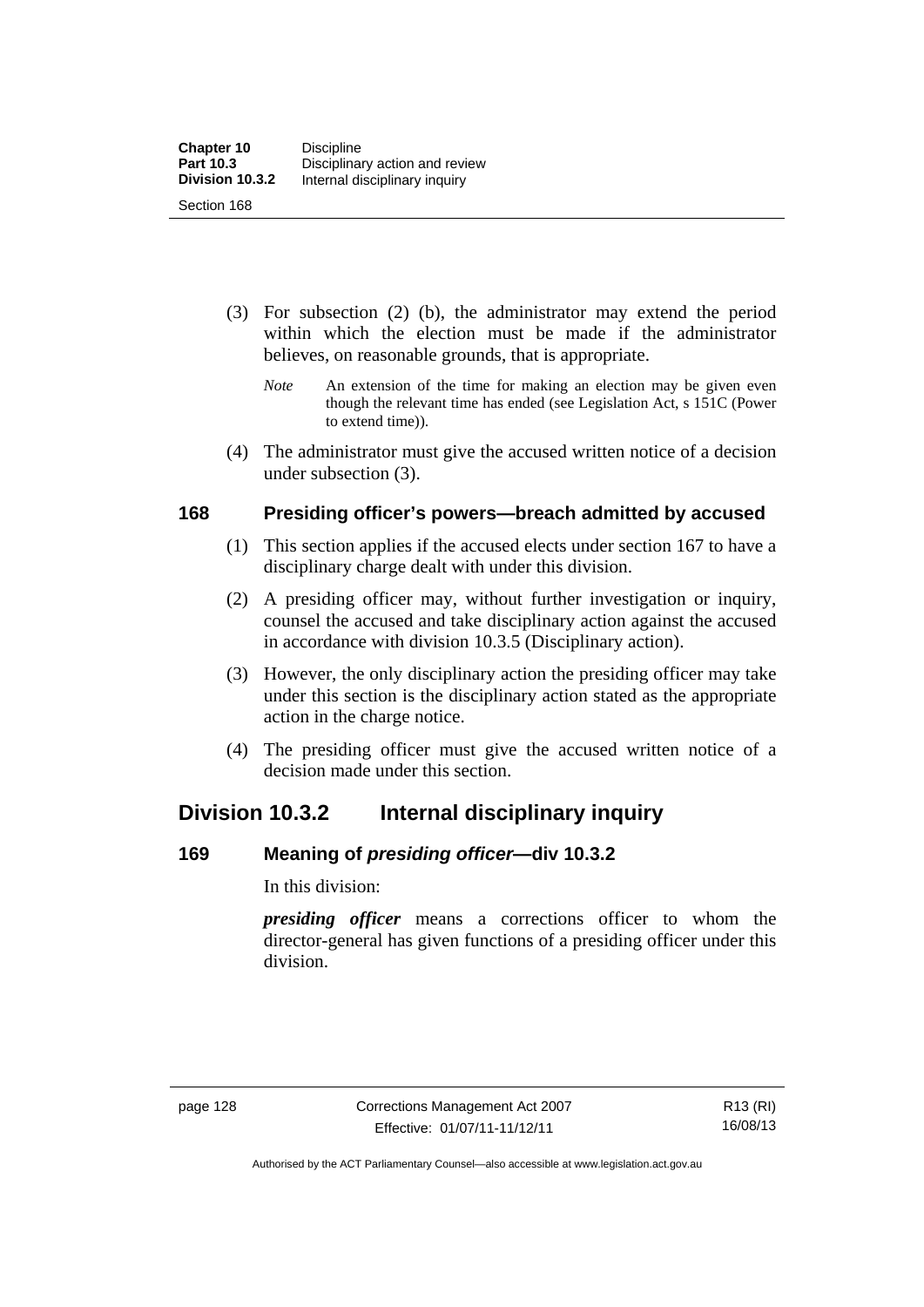# **170 Disciplinary inquiry into charge**

- (1) This section applies if an accused—
	- (a) is given a charge notice; and
	- (b) does not elect under section 167 to have the charge dealt with under division 10.3.1 (Disciplinary action—with accused's consent).
- (2) A presiding officer must conduct an inquiry into the disciplinary breach charged.
- (3) A corrections officer must not exercise any function of a presiding officer under this division in relation to the disciplinary charge if the officer—
	- (a) made a report under either of the following sections in relation to the alleged disciplinary breach to which the charge relates:
		- (i) section 156 (Report etc by corrections officer);
		- (ii) section 157 (Report etc by investigator); or
	- (b) made the charge under section 158 (Action by administrator).
	- *Note* Ch 11 (Disciplinary inquiries) applies in relation to an inquiry under this division (see s 190).

# **171 Presiding officer's powers after internal inquiry**

- (1) This section applies if a presiding officer has completed an inquiry under section 170.
- (2) If the presiding officer is satisfied, on the balance of probabilities, that a disciplinary breach charged has been proven, the presiding officer may take disciplinary action against the accused in accordance with division 10.3.5 (Disciplinary action).
- (3) The presiding officer must dismiss the charge—
	- (a) if not satisfied, on the balance of probabilities, that the disciplinary breach charged has been proven; or

| R13 (RI) | Corrections Management Act 2007 | page 129 |
|----------|---------------------------------|----------|
| 16/08/13 | Effective: 01/07/11-11/12/11    |          |

Authorised by the ACT Parliamentary Counsel—also accessible at www.legislation.act.gov.au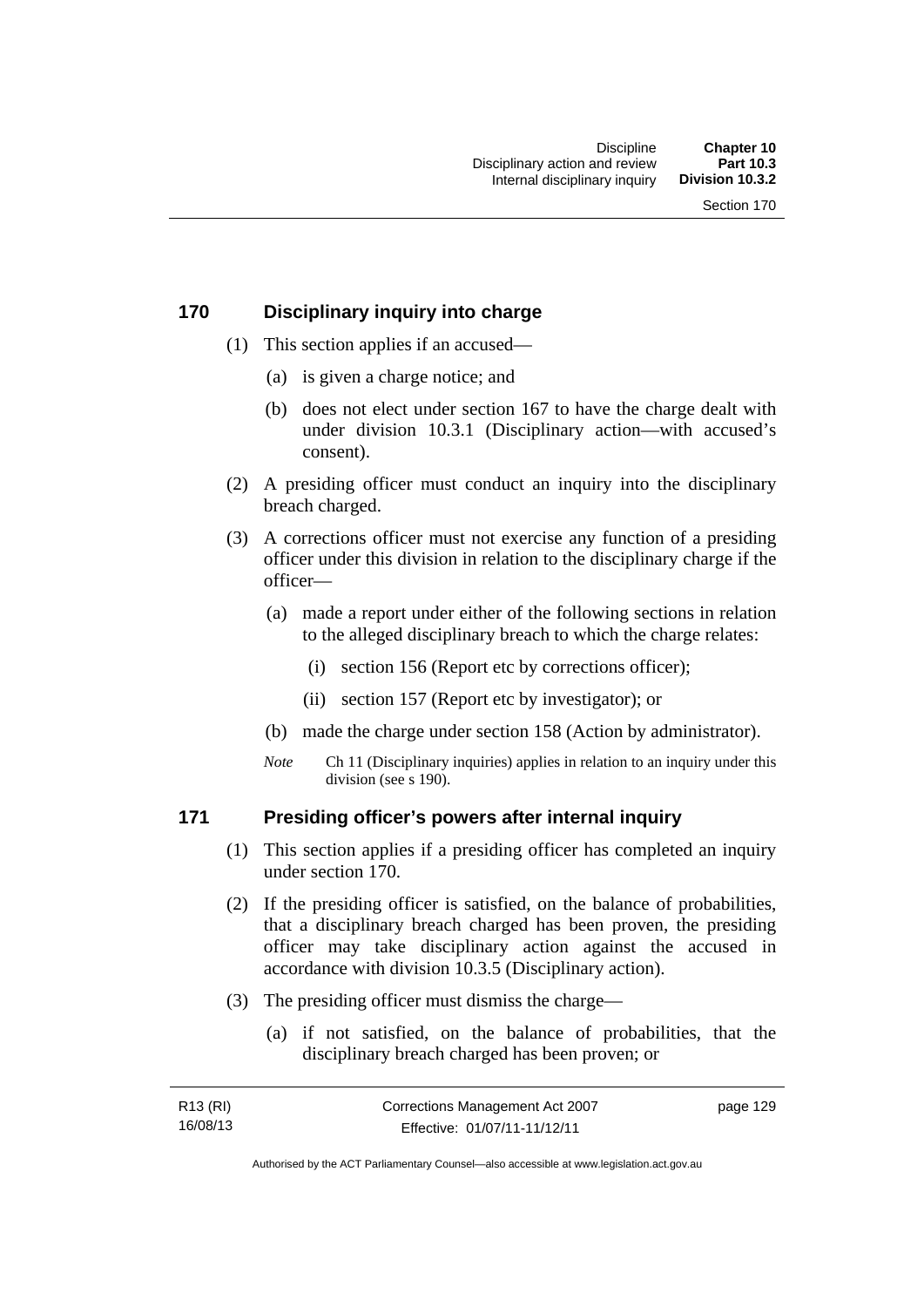(b) if satisfied, on reasonable grounds, that it would otherwise be appropriate to do so.

- (4) If the presiding officer believes, on reasonable grounds, that it is necessary or desirable to do so, the presiding officer may refer the charge to—
	- (a) the chief police officer; or
	- (b) the director of public prosecutions.
- (5) The presiding officer must give the accused prompt written notice of the presiding officer's decision under this section, including—
	- (a) a statement of the reasons for the decision; and
	- (b) a statement about the effect of division 10.3.3.
	- *Note 1* If a form is approved under s 228 for the notice, the form must be used.
	- *Note 2* For the meaning of a statement of reasons, see the Legislation Act, s 179.
- (6) A referral under subsection (4) must be in writing and be accompanied by a report by the presiding officer.

# **Division 10.3.3 Internal review of inquiry decision**

# **172 Meaning of** *review officer*—**div 10.3.3**

In this division:

*review officer* means a corrections officer to whom the director-general has given functions of a review officer under this division.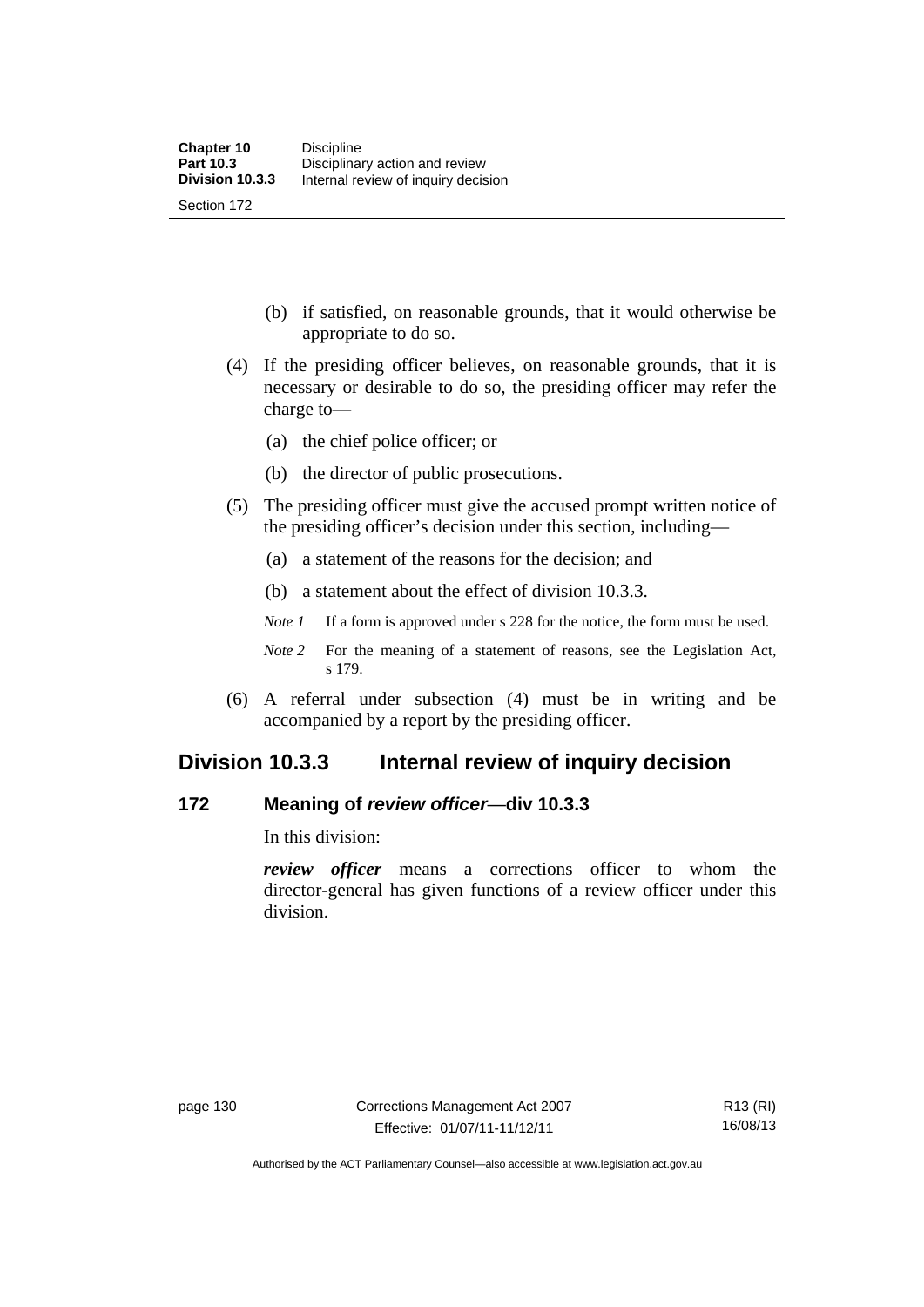# **173 Application for review of inquiry decision**

 (1) An accused may apply to the director-general for a review of a decision by a presiding officer under section 171 in relation to the accused.

#### **Example of application for review**

a signed application on the presiding officer's notice under section 171

- *Note 1* An example is part of the Act, is not exhaustive and may extend, but does not limit, the meaning of the provision in which it appears (see Legislation Act, s 126 and s 132).
- *Note* 2 If a form is approved under s 228 for an application under this section, the form must be used.
- (2) The application must be made no later than 7 days after the day the accused is given notice of the decision under section 171.
- (3) Subject to any decision by a review officer under section 176, the making of the application does not affect the taking of disciplinary action under the decision under review.

### **174 Director-general to assign review officer**

- (1) On application under section 173, the director-general must assign a review officer, or review officers, to review the decision to which the application relates.
- (2) A corrections officer must not exercise any function of a review officer under this division in relation to a disciplinary charge if the officer—
	- (a) made a report under either of the following sections in relation to the alleged disciplinary breach to which the charge relates:
		- (i) section 156 (Report etc by corrections officer);
		- (ii) section 157 (Report etc by investigator); or
	- (b) made the charge under section 158 (Action by administrator); or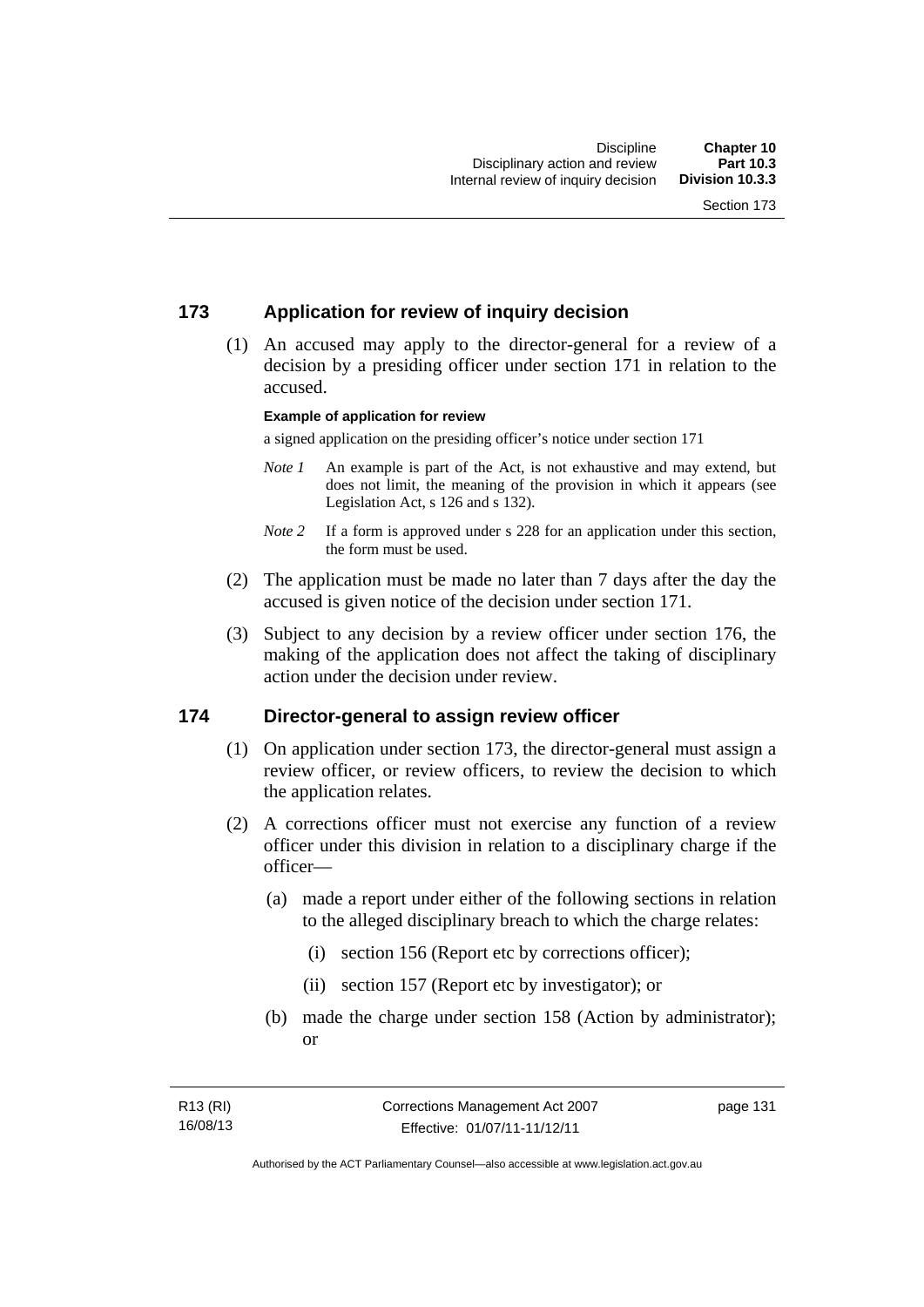Section 175

 (c) conducted an inquiry as presiding officer under section 170 (Disciplinary inquiry into charge) in relation to the charge.

## **175 Review of inquiry decision**

A review officer assigned under section 174 to review a decision under section 171 (Presiding officer's powers after internal inquiry) must conduct a further inquiry to review the decision.

*Note* Ch 11 (Disciplinary inquiries) applies in relation to an inquiry under this division (see s 190).

## **176 Review officer's powers after further inquiry**

- (1) After completing a review under section 175, the review officer may—
	- (a) confirm the decision under review; or
	- (b) exercise any function of a presiding officer under section 171 in relation to the accused, either by—
		- (i) amending the decision under review; or
		- (ii) setting aside the decision under review and making a decision in substitution for the decision set aside.
- (2) The review officer must give the accused prompt written notice of the review officer's decision under this section, including—
	- (a) a statement of the reasons for the decision; and
	- (b) a statement about the effect of division 10.3.4.
	- *Note 1* If a form is approved under s 228 for the notice, the form must be used.
	- *Note 2* For the meaning of a statement of reasons, see the Legislation Act, s 179.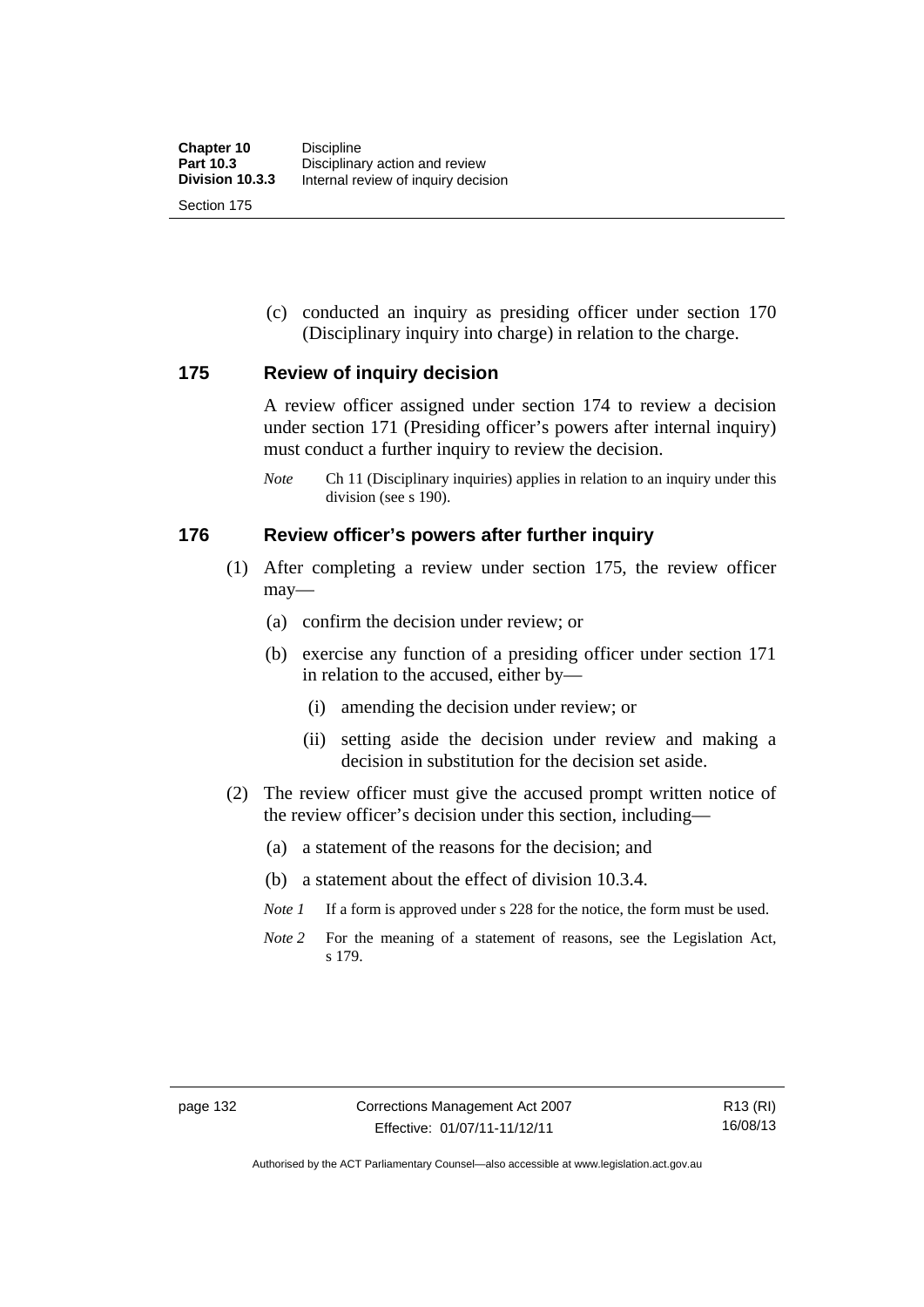# **Division 10.3.4 External review of inquiry decisions**

# **177 Appointment of adjudicator**

- (1) The Minister may appoint at least 1 adjudicator.
	- *Note* For the making of appointments (including acting appointments), see the Legislation Act, pt 19.3.
- (2) A person may be appointed as an adjudicator only if the person is a magistrate and consents, in writing, to be appointed as an adiudicator.
	- *Note* The appointment of a magistrate to another position under a law of the Territory requires consultation between the Attorney-General and the Chief Magistrate (see the *Magistrates Court Act 1930*, s 7G (Magistrates not to do other work)).
- (3) The Legislation Act, division 19.3.3 (Appointments—Assembly consultation) does not apply to an appointment of an adjudicator under subsection (1).

# **178 Application for review by adjudicator**

 (1) An accused may apply to an adjudicator for a review of a decision under section 176 (Review officer's powers after further inquiry) in relation to the accused.

### **Example of application for review**

a signed application on the review officer's notice under section 176

- *Note* An example is part of the Act, is not exhaustive and may extend, but does not limit, the meaning of the provision in which it appears (see Legislation Act, s 126 and s 132).
- (2) The application must be made no later than 7 days after the day the accused is given notice of the review officer's decision under section 176.
- (3) Subject to any decision by the adjudicator under section 180, the making of the application does not affect the taking of disciplinary action under the decision under review.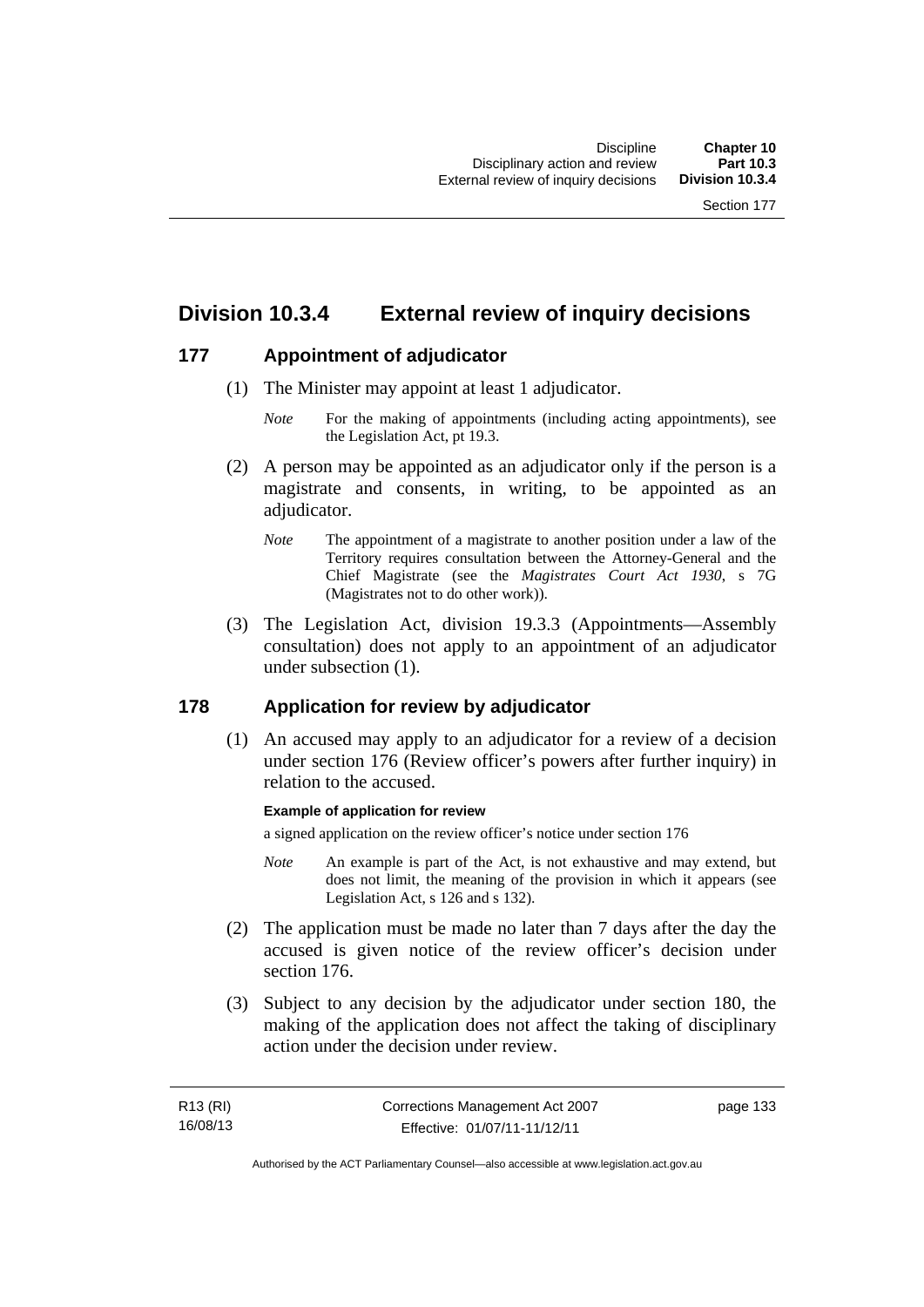# **179 Review by adjudicator**

Section 179

- (1) On application under section 178, an adjudicator may—
	- (a) conduct an inquiry to review the review officer's decision; or
	- (b) refuse to review the review officer's decision.

- (2) If the adjudicator refuses to review the review officer's decision, the adjudicator must give the accused prompt written notice of the refusal, including—
	- (a) a statement of the reasons for the refusal; and
	- (b) notice that a person aggrieved by the decision may apply for a review of the decision under the *Administrative Decisions (Judicial Review) Act 1989*.
	- *Note 1* If a form is approved under s 228 for the notice, the form must be used.
	- *Note 2* For the meaning of a statement of reasons, see the Legislation Act, s 179.
	- *Note 3* Under the *Administrative Decisions (Judicial Review) Act 1989*, a person aggrieved by an administrative decision made under an enactment may apply to the Supreme Court for a review of the decision. Subject to any order of the Court, the making of the application does not affect the operation of the decision or prevent its implementation (see that Act, s 16).

### **180 Adjudicator's powers after review**

- (1) After completing a review under section 179, the adjudicator may—
	- (a) confirm the decision under review; or
	- (b) exercise any function of a review officer under section 176 in relation to the accused, either by—
		- (i) amending the decision under review; or

*Note* Ch 11 (Disciplinary inquiries) applies in relation to an inquiry under this division (see s 190).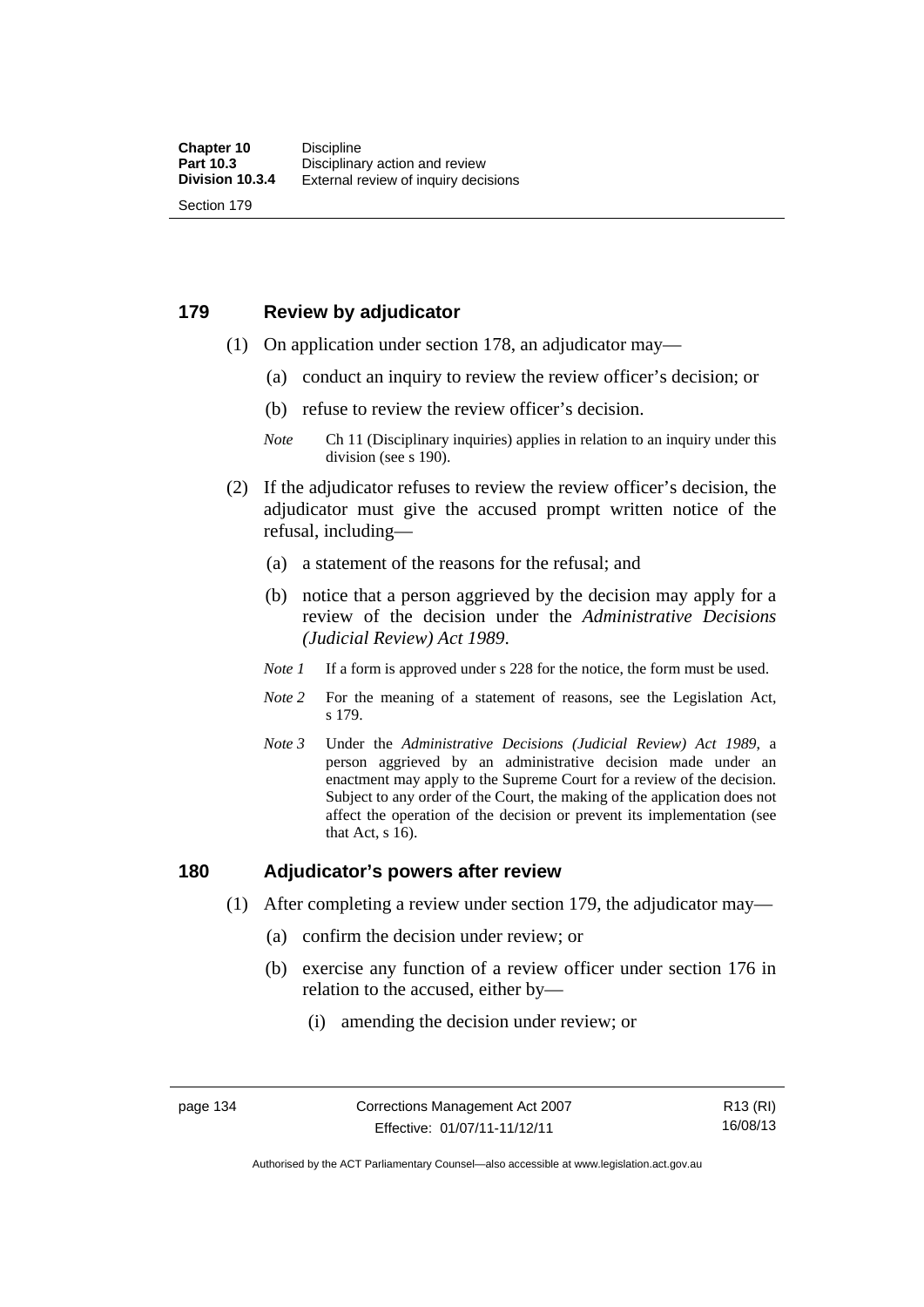- (ii) setting aside the decision under review and making a decision in substitution for the decision set aside.
- (2) The adjudicator must give the accused prompt written notice of the adjudicator's decision under this section, including—
	- (a) a statement of the reasons for the decision; and
	- (b) notice that a person aggrieved by the decision may apply for a review of the decision under the *Administrative Decisions (Judicial Review) Act 1989*.
	- *Note 1* If a form is approved under s 228 for the notice, the form must be used.
	- *Note* 2 For the meaning of a statement of reasons, see the Legislation Act, s 179.
	- *Note 3* Under the *Administrative Decisions (Judicial Review) Act 1989*, a person aggrieved by an administrative decision made under an enactment may apply to the Supreme Court for a review of the decision. Subject to any order of the Court, the making of the application does not affect the operation of the decision or prevent its implementation (see that Act, s 16).

# **Division 10.3.5 Disciplinary action**

### **181 Application—div 10.3.5**

This division applies to a detainee against whom disciplinary action may be taken under this chapter.

# **182 Meaning of** *relevant presiding officer***—div 10.3.5**

In this division:

*relevant presiding officer* means any of the following:

- (a) a presiding officer under division 10.3.1 (Disciplinary action with accused's consent);
- (b) a presiding officer under division 10.3.2 (Internal disciplinary inquiry);

page 135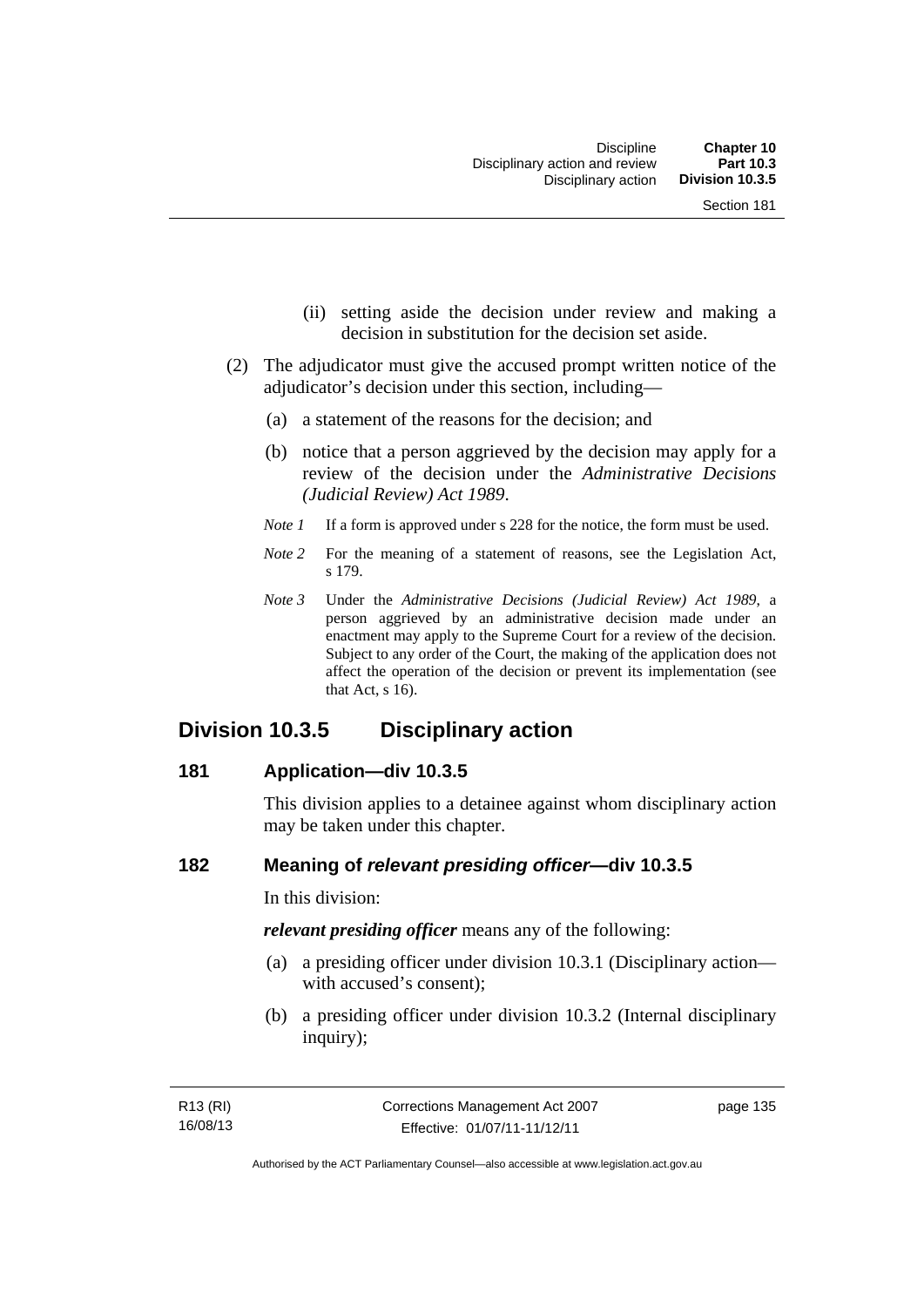- (c) a review officer under division 10.3.3 (Internal review of inquiry decision);
- (d) an adjudicator under division 10.3.4 (External review of inquiry decisions).

# **183 Disciplinary action by relevant presiding officer**

- (1) As disciplinary action against a detainee, a relevant presiding officer may do 1 or more of the following (each of which is *disciplinary action*):
	- (a) warn the detainee about committing a disciplinary breach;
	- (b) reprimand the detainee;
	- (c) impose an administrative penalty, or a combination of administrative penalties, on the detainee;
	- (d) give the detainee a direction under section 185 (Reparation).
- (2) The relevant presiding officer must ensure that the disciplinary action against a detainee for a disciplinary breach is proportionate to the breach.
- (3) Without limiting section 14 (Corrections policies and operating procedures), the director-general must make a corrections policy and operating procedure providing for matters to be considered when deciding whether disciplinary action is proportionate to a disciplinary breach.

### **184 Administrative penalties**

Each of the following is an *administrative penalty*:

- (a) a financial penalty not exceeding \$500;
- (b) a withdrawal of privileges for not longer than 180 days;
- (c) a requirement to perform extra work;

Authorised by the ACT Parliamentary Counsel—also accessible at www.legislation.act.gov.au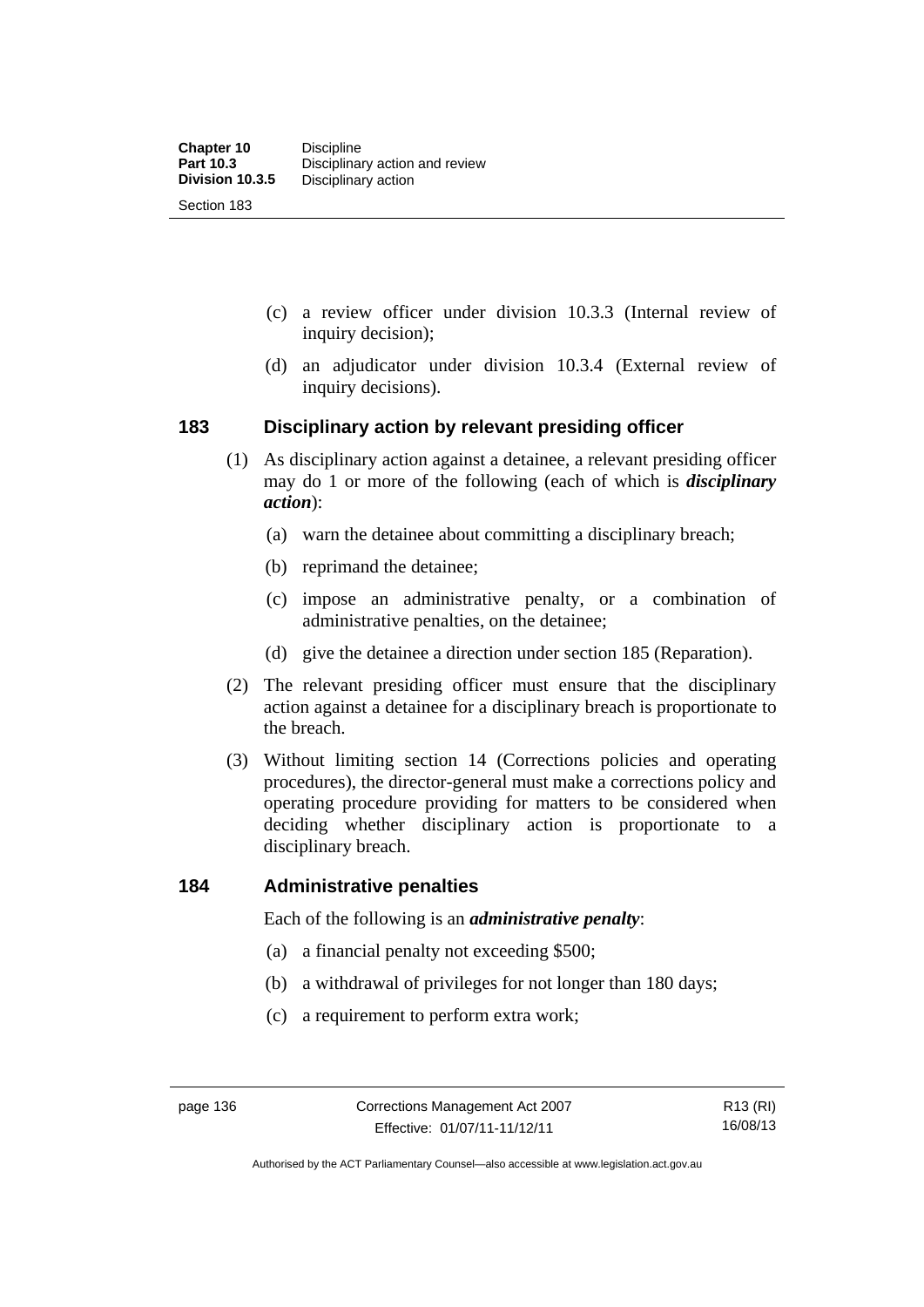- (d) separate confinement for 1 of the following:
	- $(i)$  3 days;
	- $(ii)$  7 days;
	- $(iii)$  28 days;
- (e) anything declared by regulation to be an administrative penalty.

# **185 Reparation**

- (1) This section applies if a relevant presiding officer finds that—
	- (a) a charge for a disciplinary breach by a detainee is proven; and
	- (b) a person (the *injured person*) suffered loss as a direct result of the breach.
- (2) The relevant presiding officer may direct the detainee to make reparation for the injured person's loss by payment of an amount or otherwise.
- (3) An amount directed to be paid must not exceed—
	- (a) \$100; or
	- (b) if a higher amount is prescribed by regulation—the prescribed amount.
- (4) An amount payable under a direction is payable out of any money held by the director-general for the detainee.
- (5) In this section:

*loss*—

- (a) see the Criminal Code, section 300; and
- (b) includes out-of-pocket or other expense incurred.

page 137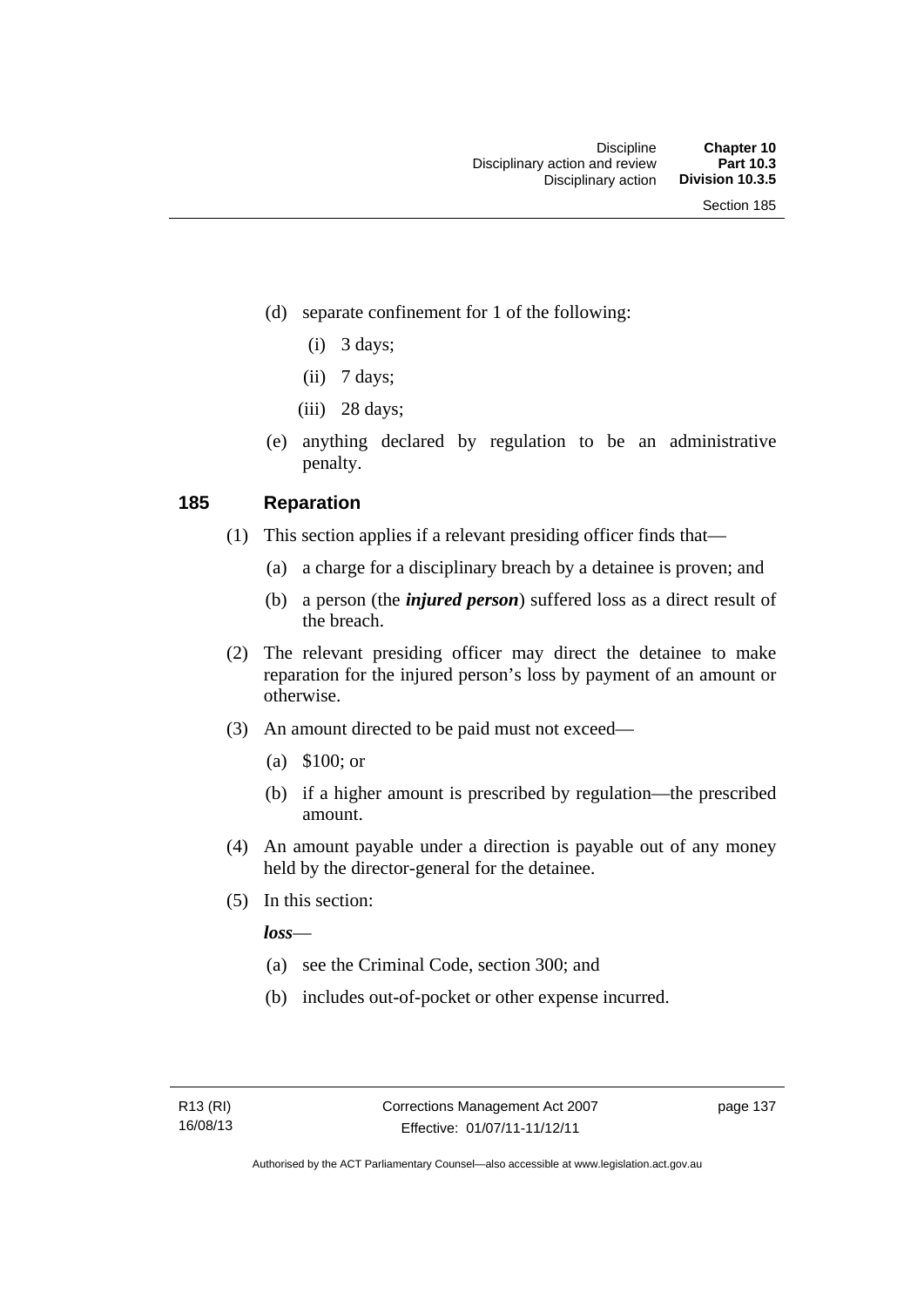Section 186

**186 Maximum administrative penalties** 

- (1) This section applies if—
	- (a) a detainee is charged with 2 or more disciplinary breaches; and
	- (b) the charges arise out of the same conduct.
- (2) The total of the administrative penalties imposed for the breaches must not, for any particular kind of penalty, be more than the maximum penalty that may be imposed for any 1 of those breaches.

# **187 Separate confinement conditions**

- (1) This section applies if separate confinement is imposed on a detainee as an administrative penalty for a disciplinary breach.
- (2) The director-general must ensure that—
	- (a) a doctor appointed under section 21 (Doctors—health service appointments) examines the detainee as soon as practicable after the separate confinement starts and ends; and
	- (b) a corrections officer monitors the detainee's condition in separate confinement at least daily.

## **188 Privileges and entitlements—impact of discipline**

To remove any doubt—

- (a) anything expressed in chapter 6 (Living conditions at correctional centres) to be an entitlement for this chapter is not affected by anything that happens under this chapter, including—
	- (i) investigative segregation; and
	- (ii) disciplinary action; and
- (b) anything else mentioned in chapter 6 is, for this chapter, a privilege.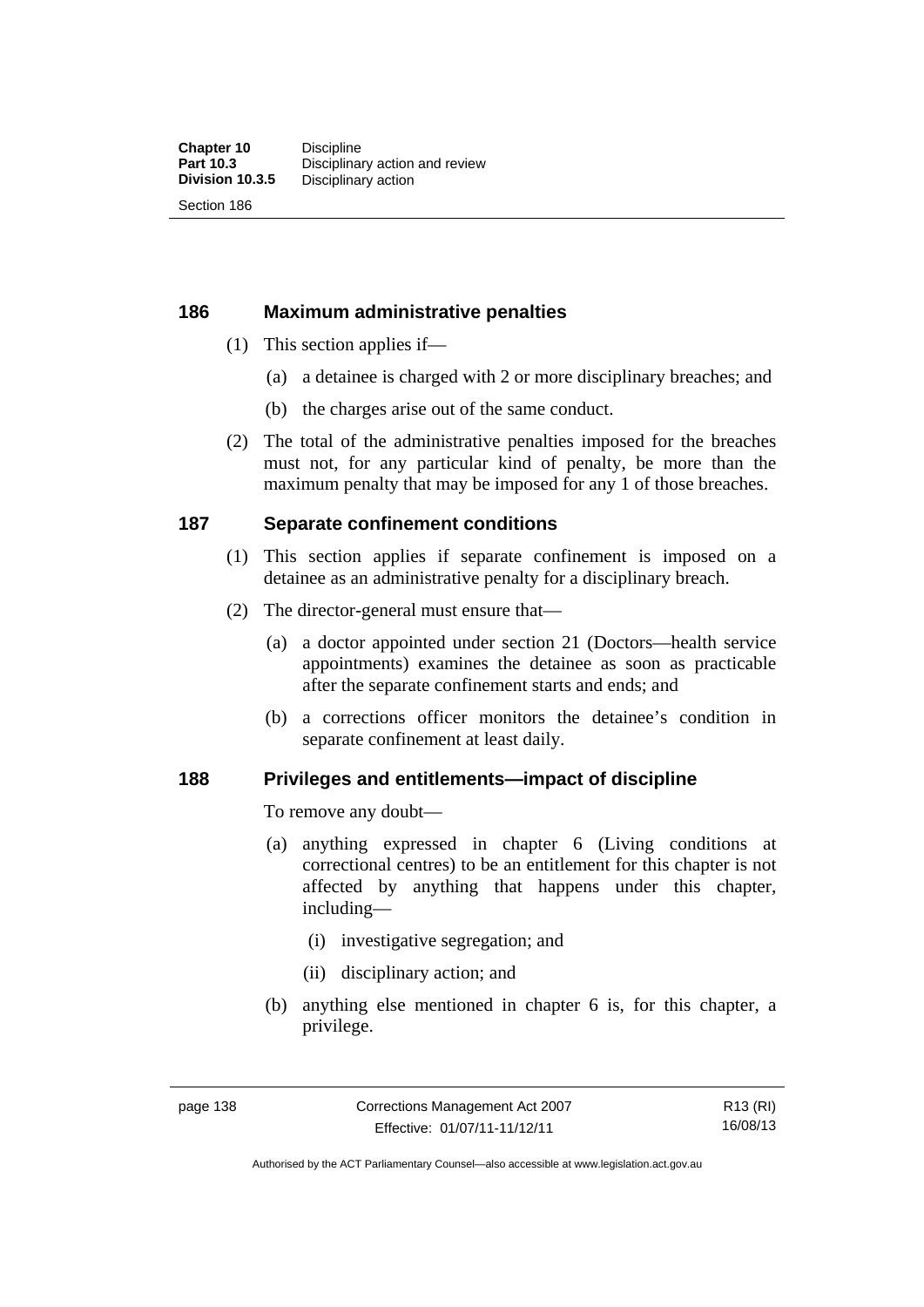# **189 Record of disciplinary action**

- (1) The director-general must keep a record of any disciplinary action taken against a detainee.
- (2) The record must include details of the following:
	- (a) the detainee's name;
	- (b) the disciplinary breach;
	- (c) a brief statement of the conduct to which the disciplinary breach applies and when, or the period during which, it happened;
	- (d) the disciplinary action taken against the detainee;
	- (e) anything else prescribed by regulation.
- (3) The record must also include details of any finding by a relevant presiding officer that a disciplinary breach is proven against the detainee if the relevant presiding officer decides not to take disciplinary action against the detainee.
- (4) The record must be available for inspection under chapter 7 (Inspection of correctional centres).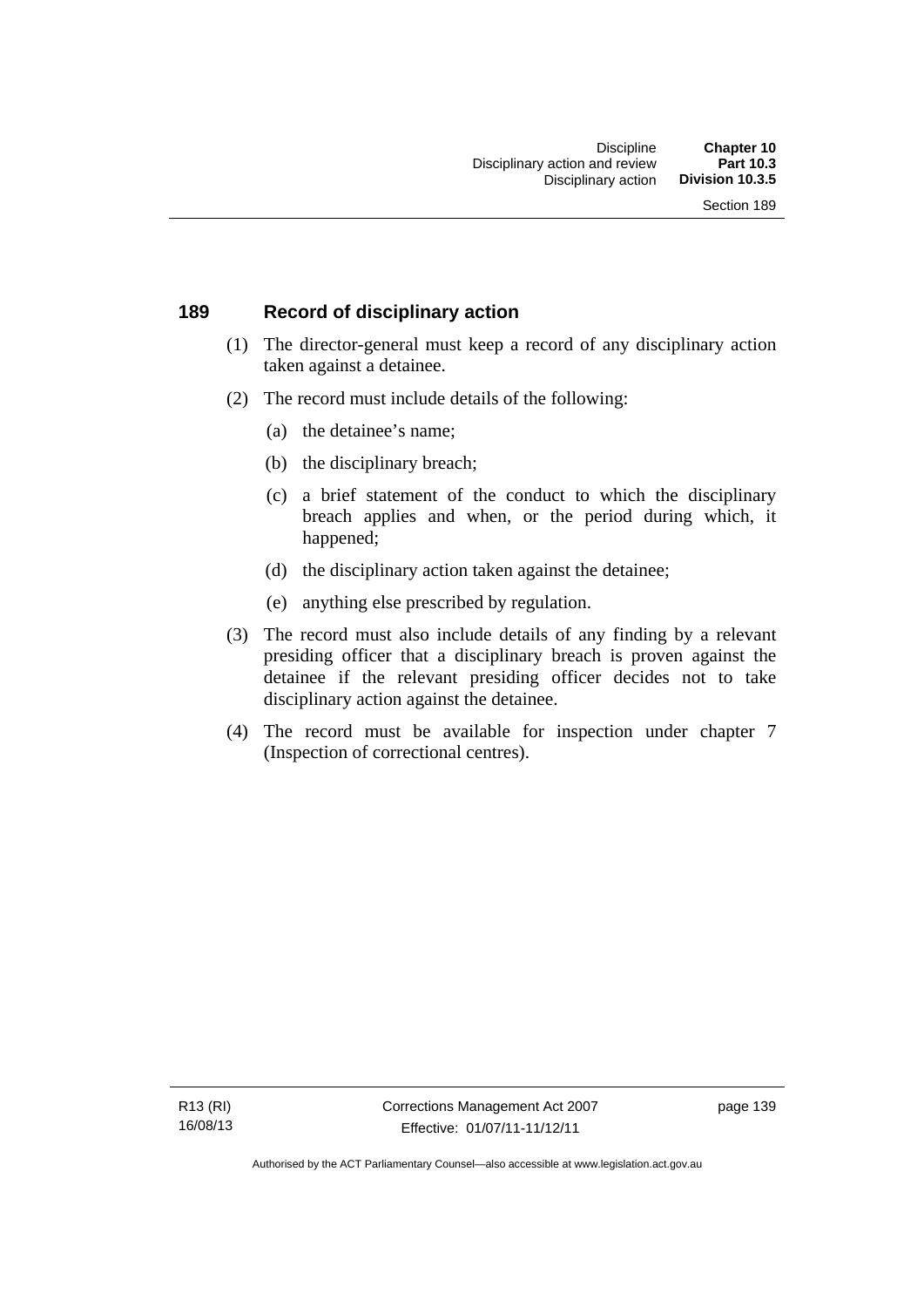Section 190

# **Chapter 11 Disciplinary inquiries**

# **Part 11.1 Conduct of disciplinary inquiries—general**

# **190 Application—ch 11**

This chapter applies to an inquiry under any of the following:

- (a) division 10.3.2 (Internal disciplinary inquiry);
- (b) division 10.3.3 (Internal review of inquiry decision);
- (c) division 10.3.4 (External review of inquiry decisions).

# **191 Meaning of** *presiding officer—***ch 11**

In this chapter:

*presiding officer*, for an inquiry, means the relevant presiding officer under division 10.3.5 (Disciplinary action) for the inquiry.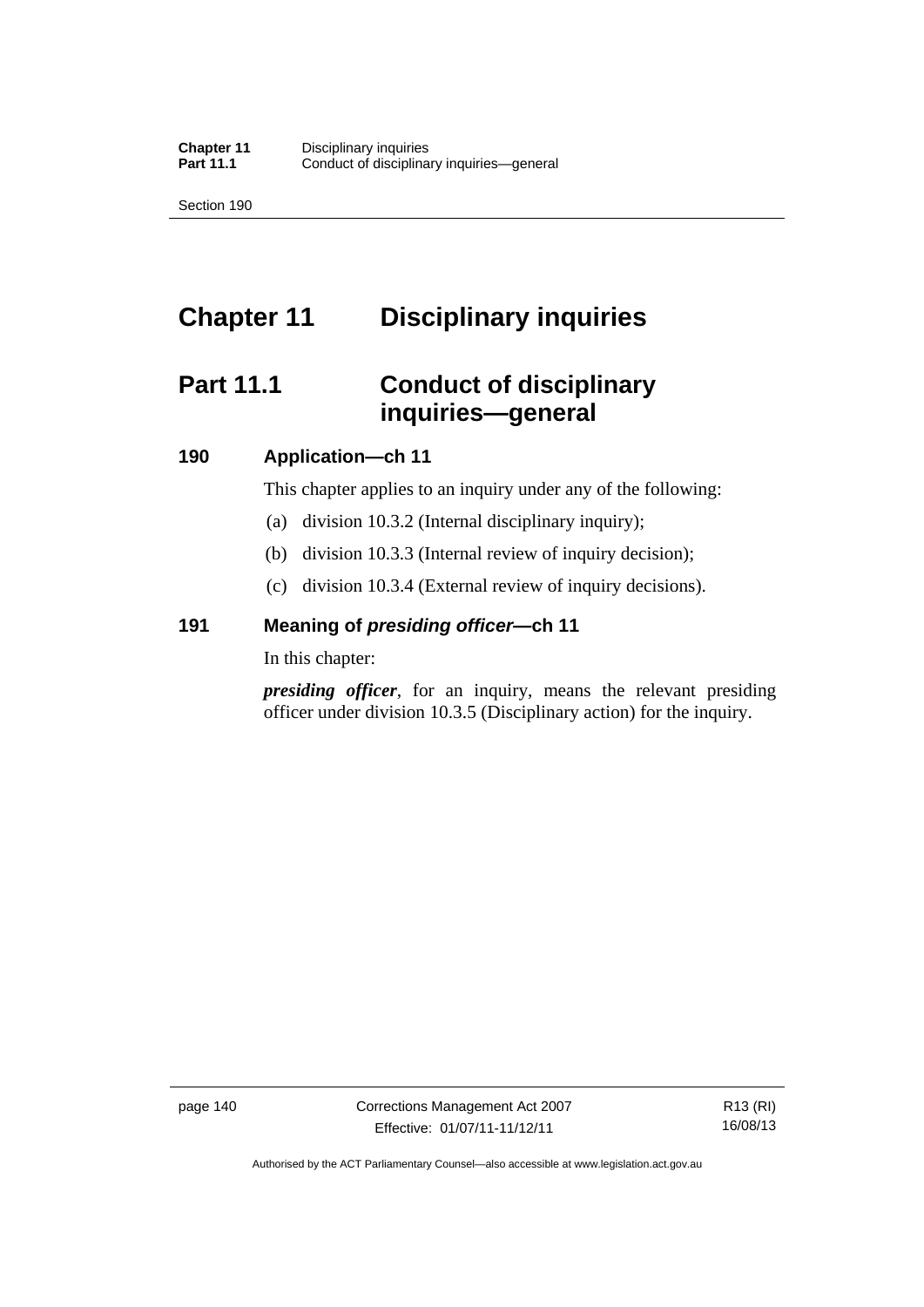# **Part 11.2 Disciplinary inquiry procedures**

# **192 Nature of disciplinary inquiries**

- (1) To remove any doubt, an inquiry is an administrative process.
- (2) At an inquiry—
	- (a) the rules of natural justice apply; and
	- (b) the laws of evidence do not apply; and
	- (c) evidence must not be given on oath or by affidavit; and
	- (d) the question whether a detainee has committed a disciplinary breach must be decided on the balance of probabilities.

# **193 Application of Criminal Code, ch 7**

To remove any doubt, an inquiry is not a legal proceeding for the Criminal Code, chapter 7 (Administration of justice offences).

*Note* That chapter includes offences (eg perjury, falsifying evidence, failing to attend and refusing to be sworn) applying in relation to an inquiry.

# **194 Notice of disciplinary inquiry etc**

- (1) The presiding officer for an inquiry in relation to an accused must give the accused written notice of the inquiry.
- (2) The notice must include the following:
	- (a) a statement about where and when the inquiry is to start;
	- (b) details of the disciplinary charge or disciplinary action to which the inquiry relates;
	- (c) the closing date for the accused to give the presiding officer submissions to the inquiry;
	- (d) a statement about the effect of section 192 (Nature of disciplinary inquiries);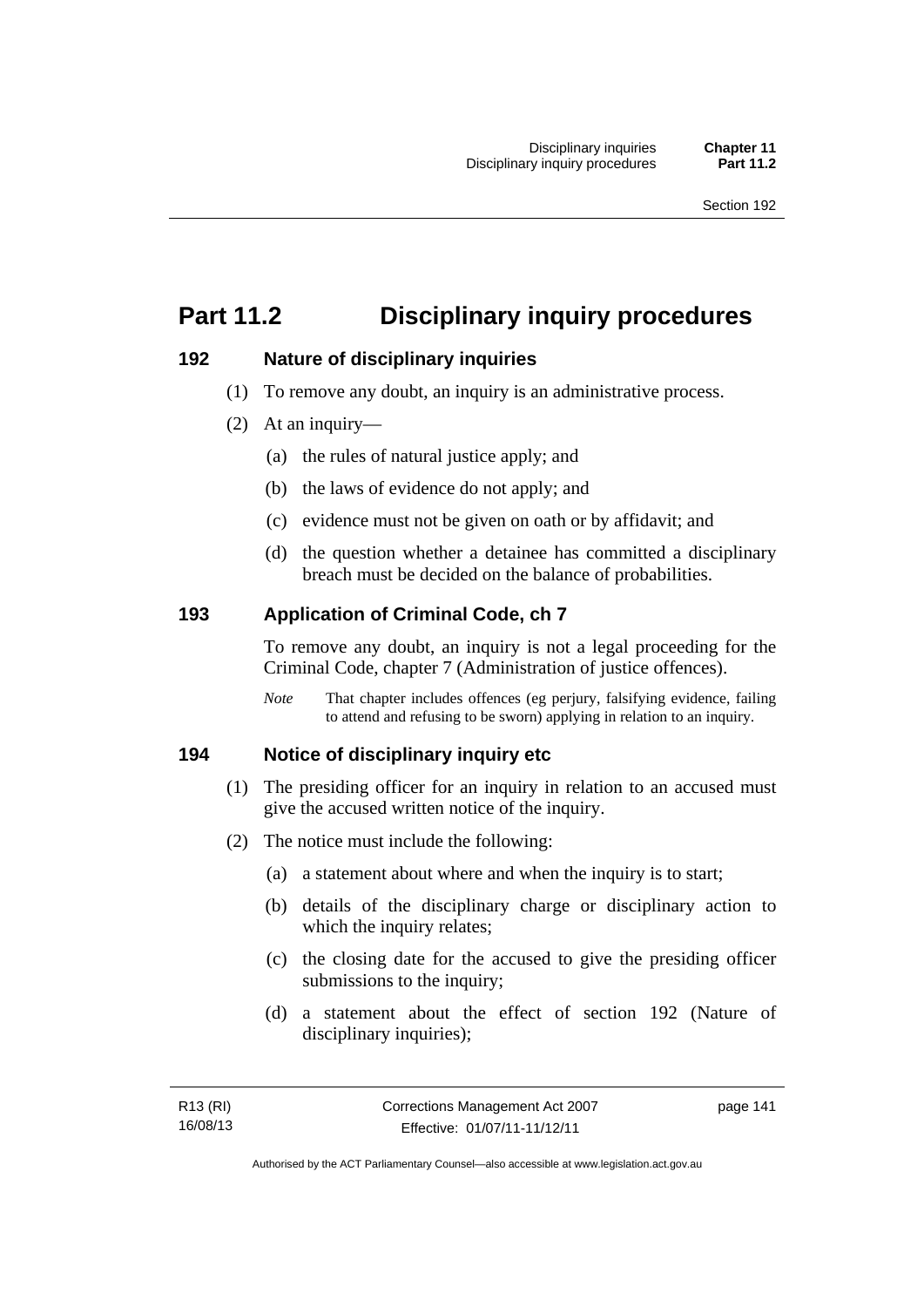Section 195

- (e) a statement about the effect of subsections (3) and (4);
- (f) a statement to the effect that the presiding officer may hold a hearing for the inquiry in accordance with part 11.3 (Disciplinary hearing procedures).
- (3) The accused may make submissions to the presiding officer for the inquiry in any form acceptable to the presiding officer.

#### **Example of acceptable form**

an audio recording or a document written for a detainee

- *Note* An example is part of the Act, is not exhaustive and may extend, but does not limit, the meaning of the provision in which it appears (see Legislation Act, s 126 and s 132).
- (4) The presiding officer must consider any submission given to the presiding officer by the accused before the closing date for submissions stated in the notice of the inquiry given to the accused.

# **195 Conduct of disciplinary inquiries**

- (1) An inquiry must be conducted with as little formality and technicality, and as quickly as the requirements of this Act and a proper consideration of the charge allow.
- (2) The presiding officer at an inquiry may hold a hearing for the inquiry.
- (3) A hearing for an inquiry must be held in accordance with part 11.3.
- (4) Proceedings at an inquiry are not open to the public, unless the presiding officer decides otherwise in a particular case.
- (5) A decision of the presiding officer at an inquiry is not invalid only because of any informality or lack of form.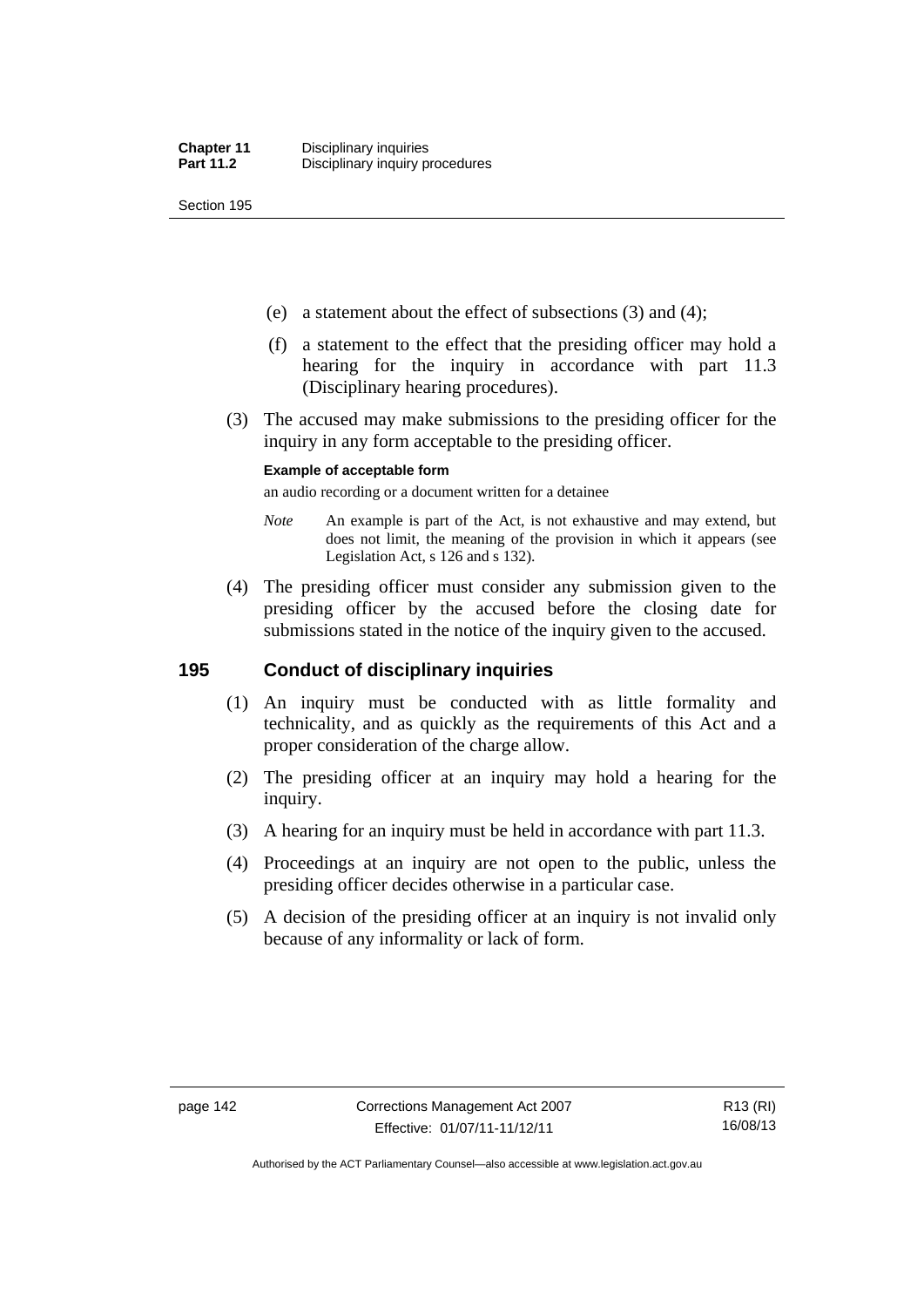# **196 Presiding officer may require official reports**

- (1) For an inquiry, the presiding officer may, by written notice given to any of the following, require the person to give the presiding officer a written report about the accused:
	- (a) the director-general;
	- (b) if the accused has been detained at a NSW correctional centre—the commissioner of corrective services under the *Crimes (Administration of Sentences) Act 1999* (NSW);
	- (c) the director of public prosecutions;
	- (d) a corrections officer;
	- (e) a public servant.
- (2) The person given the notice must comply with it.

# **197 Presiding officer may require information and documents**

- (1) For an inquiry, the presiding officer may, by written notice given to a person, require the person—
	- (a) to provide stated information to the presiding officer relevant to the inquiry; or
	- (b) to produce to the presiding officer a stated document or thing relevant to the inquiry.
- (2) This section does not require a person to give information, or produce a document or other thing, to the presiding officer if the Minister certifies in writing that giving the information, or producing the document or other thing—
	- (a) may endanger a detainee or anyone else; or
	- (b) is contrary to the public interest.
	- *Note* The Legislation Act, s 170 and s 171 deal with the application of the privilege against selfincrimination and client legal privilege.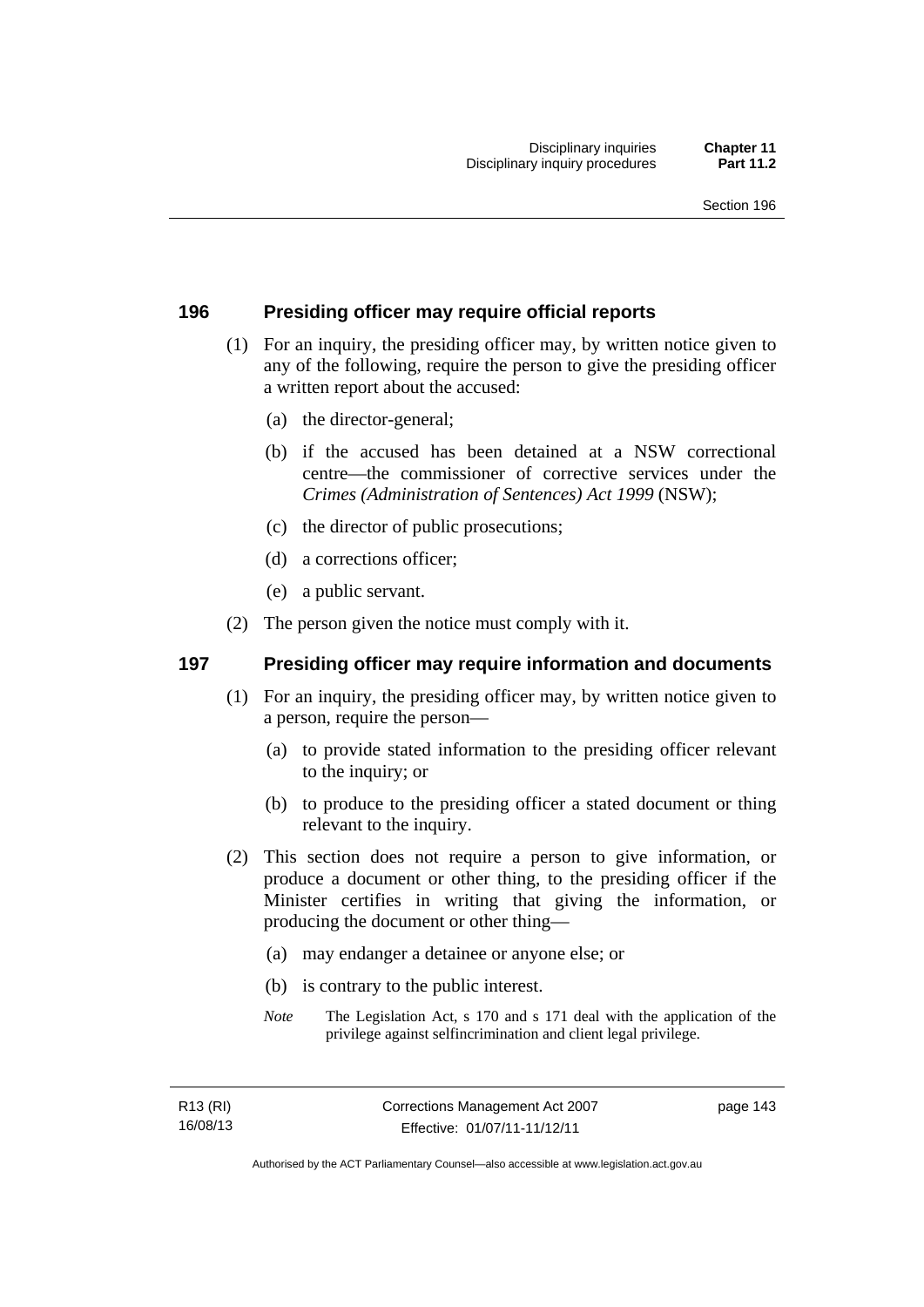| <b>Chapter 11</b> | Disciplinary inquiries          |
|-------------------|---------------------------------|
| <b>Part 11.2</b>  | Disciplinary inquiry procedures |

Section 198

# **198 Possession of inquiry documents etc**

The presiding officer may have possession of a document or other thing produced to the presiding officer for an inquiry for as long as the presiding officer considers necessary for the inquiry.

# **199 Record of inquiry**

The presiding officer for an inquiry must keep a written record of proceedings at the inquiry.

page 144 Corrections Management Act 2007 Effective: 01/07/11-11/12/11

R13 (RI) 16/08/13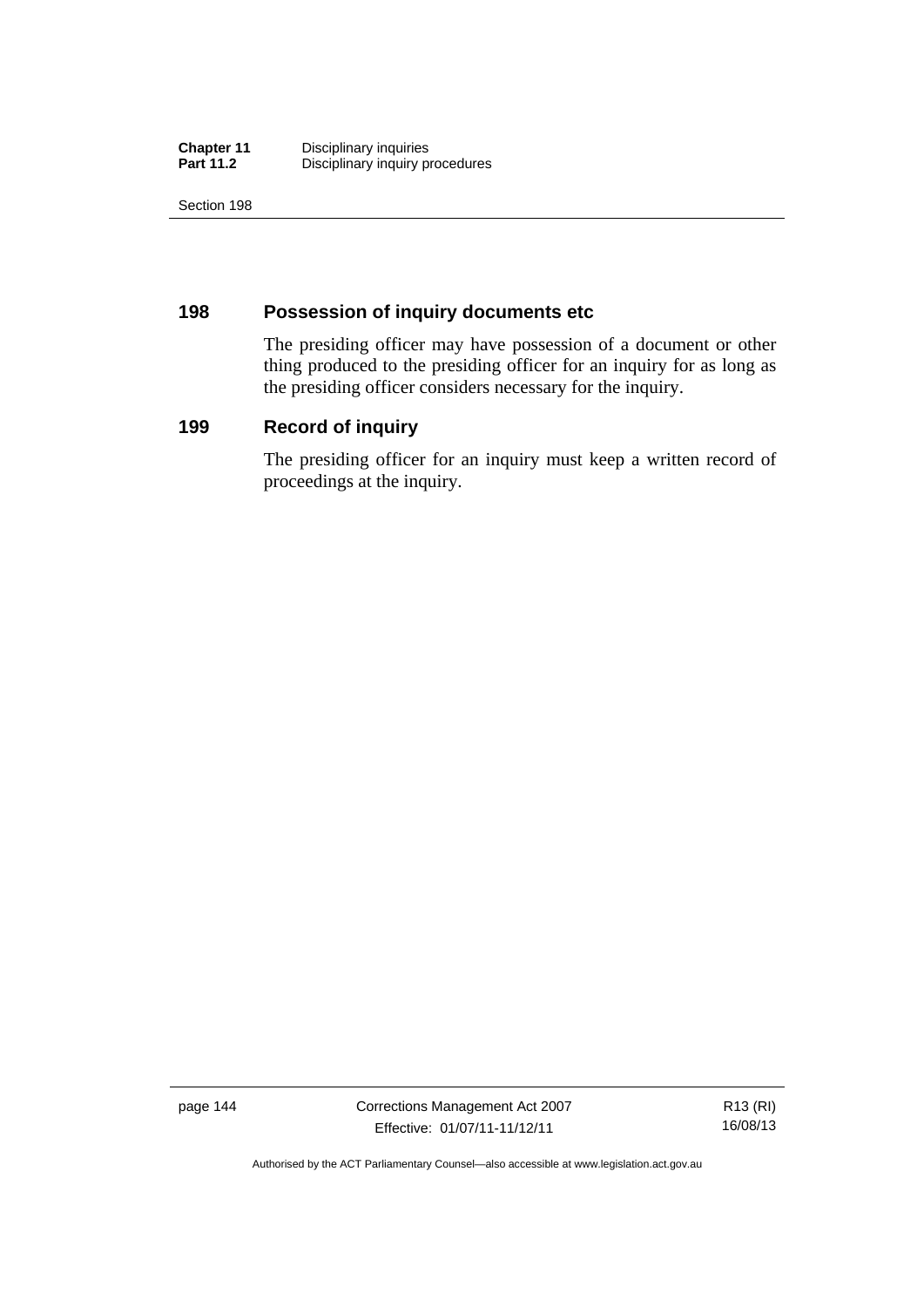# **Part 11.3 Disciplinary hearing procedures**

# **200 Notice of disciplinary hearing**

- (1) The presiding officer for an inquiry must give written notice of a hearing for the inquiry to each of the following:
	- (a) the accused to whom the inquiry relates;
	- (b) the director-general.
- (2) The notice must include the following:
	- (a) a statement about where and when the hearing is to be held;
	- (b) a statement about the accused's entitlements under section 201 and section 202.
- (3) To remove any doubt, the hearing may be held at the correctional centre where the accused is detained.

# **201 Appearance at disciplinary hearing**

- (1) The accused is entitled to be present at a hearing for an inquiry in relation to the accused.
- (2) For the hearing, the presiding officer may, by written notice given to the accused or anyone else, require the person to appear before the presiding officer, at a stated time and place, to do either or both of the following:
	- (a) answer questions;
	- (b) produce a stated document or other thing relevant to the inquiry.
- (3) A person is taken to have complied with a notice under subsection (2) (b) if the person gives the document or thing to the presiding officer before the time stated in the notice for its production.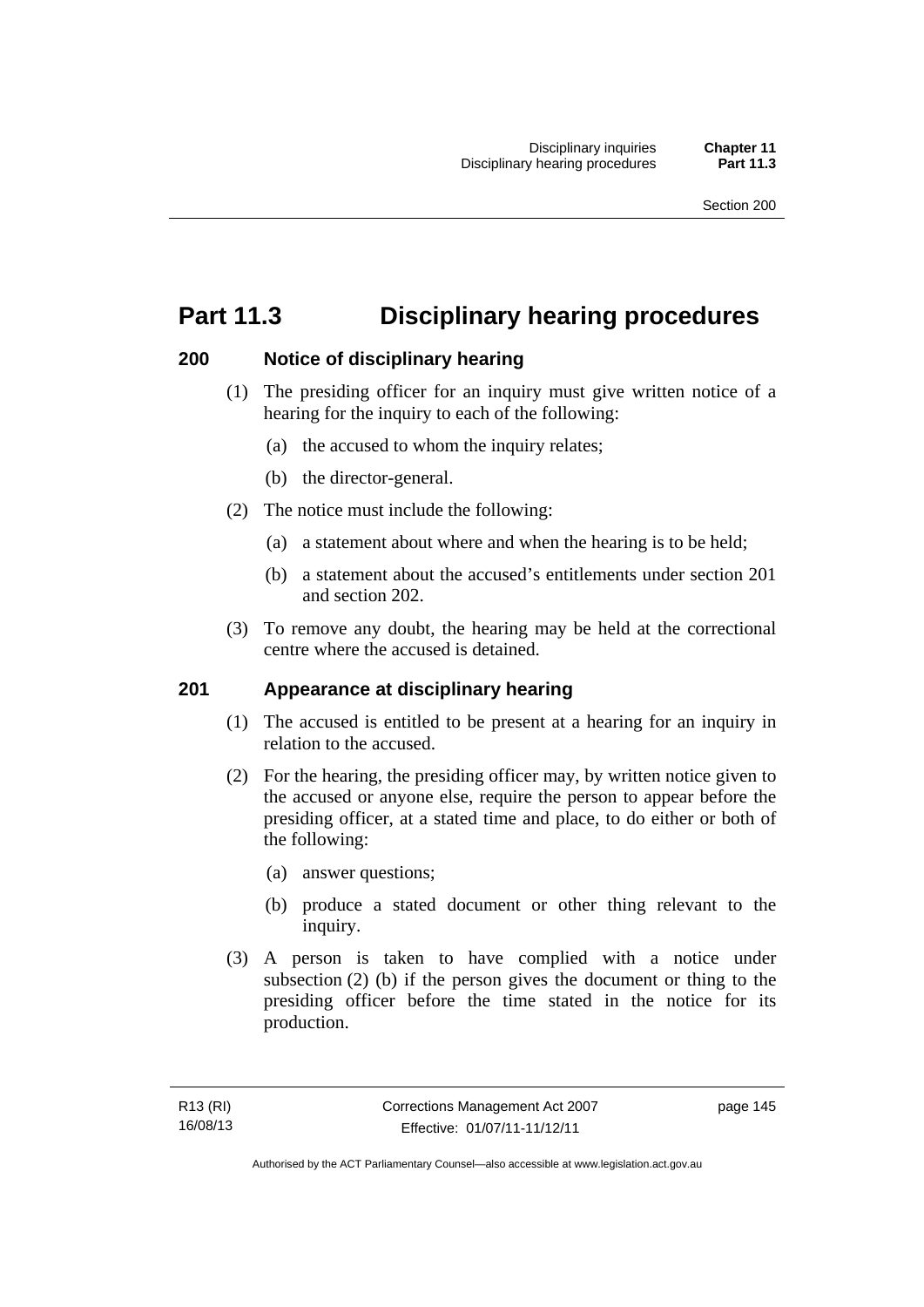Section 202

- (4) The presiding officer at a hearing for an inquiry may require the accused, or a witness, appearing before the presiding officer to do 1 or more of the following:
	- (a) answer a question relevant to the inquiry;
	- (b) produce a document or other thing relevant to the inquiry.
- (5) The presiding officer at the hearing may disallow a question put to a person if the presiding member considers the question—
	- (a) is unfair, unduly prejudicial or vexatious; or
	- (b) involves an abuse of the inquiry process.
	- *Note* The Legislation Act, s 170 and s 171 deal with the application of the privilege against selfincrimination and client legal privilege.
- (6) The presiding officer may allow a corrections officer or anyone else to be present, and to be heard, at a disciplinary hearing.

# **202 Rights of accused at disciplinary hearing**

- (1) An accused who appears at a hearing for an inquiry in relation to the accused—
	- (a) is entitled to be heard, to examine and cross-examine witnesses, and to make submissions for the inquiry; and
	- (b) is not entitled to be represented by a lawyer or anyone else, without the presiding officer's consent.
- (2) In deciding whether to grant leave for legal representation, the presiding officer must have regard to the following:
	- (a) the seriousness of the disciplinary breach charged;
	- (b) the administrative penalty likely to be imposed for the disciplinary breach charged;
	- (c) the likely procedural complexities;
	- (d) the accused's capacity for selfrepresentation;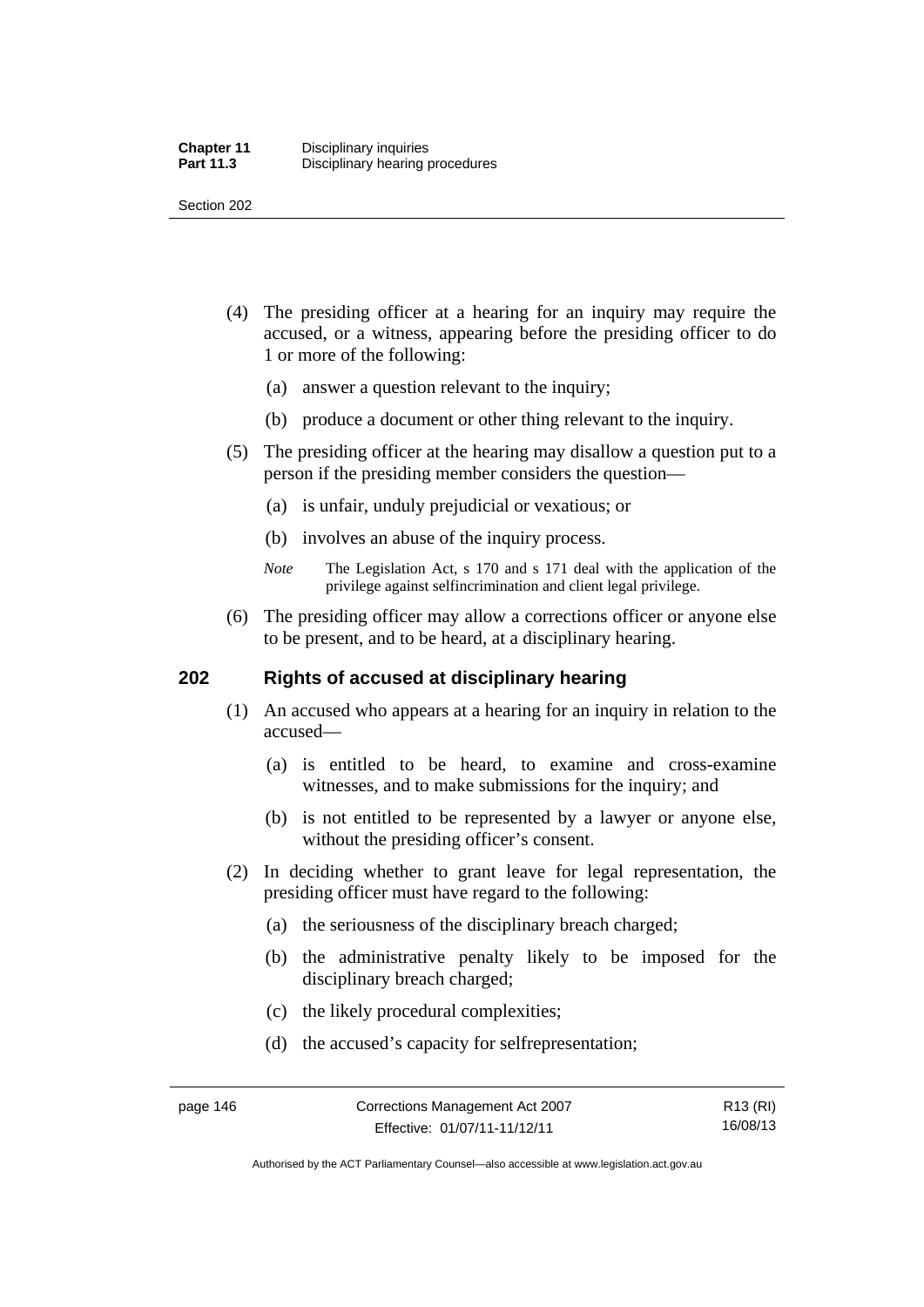(e) the need for a fair and prompt resolution of the charge.

#### **Example—par (c)**

the extent of cross-examination that might be required

- *Note* An example is part of the Act, is not exhaustive and may extend, but does not limit, the meaning of the provision in which it appears (see Legislation Act, s 126 and s 132).
- (3) However, the presiding officer may, by written order, exclude the accused from a hearing for the inquiry if the accused—
	- (a) unreasonably interrupts, interferes with or obstructs the hearing; or
	- (b) contravenes a reasonable direction by the presiding officer about the conduct of the hearing.
- (4) If the accused fails to attend a hearing for the inquiry, the presiding officer may conduct the hearing, and make a decision on the charge, in the accused's absence.

# **203 Appearance at disciplinary hearing—audiovisual or audio link**

- (1) This section applies if, in relation to a hearing for an inquiry, or part of the hearing, the presiding officer has given a direction under either of the following sections of the *Evidence (Miscellaneous Provisions) Act 1991*:
	- (a) section 20 (1) (Territory courts may take evidence and submissions from participating States);
	- (b) section 32 (1) (Territory courts may take evidence and submissions from place other than participating State).
- (2) A person may appear and take part in the hearing in accordance with the direction, if the person—
	- (a) is required or entitled to appear personally, whether as the accused or as a witness; or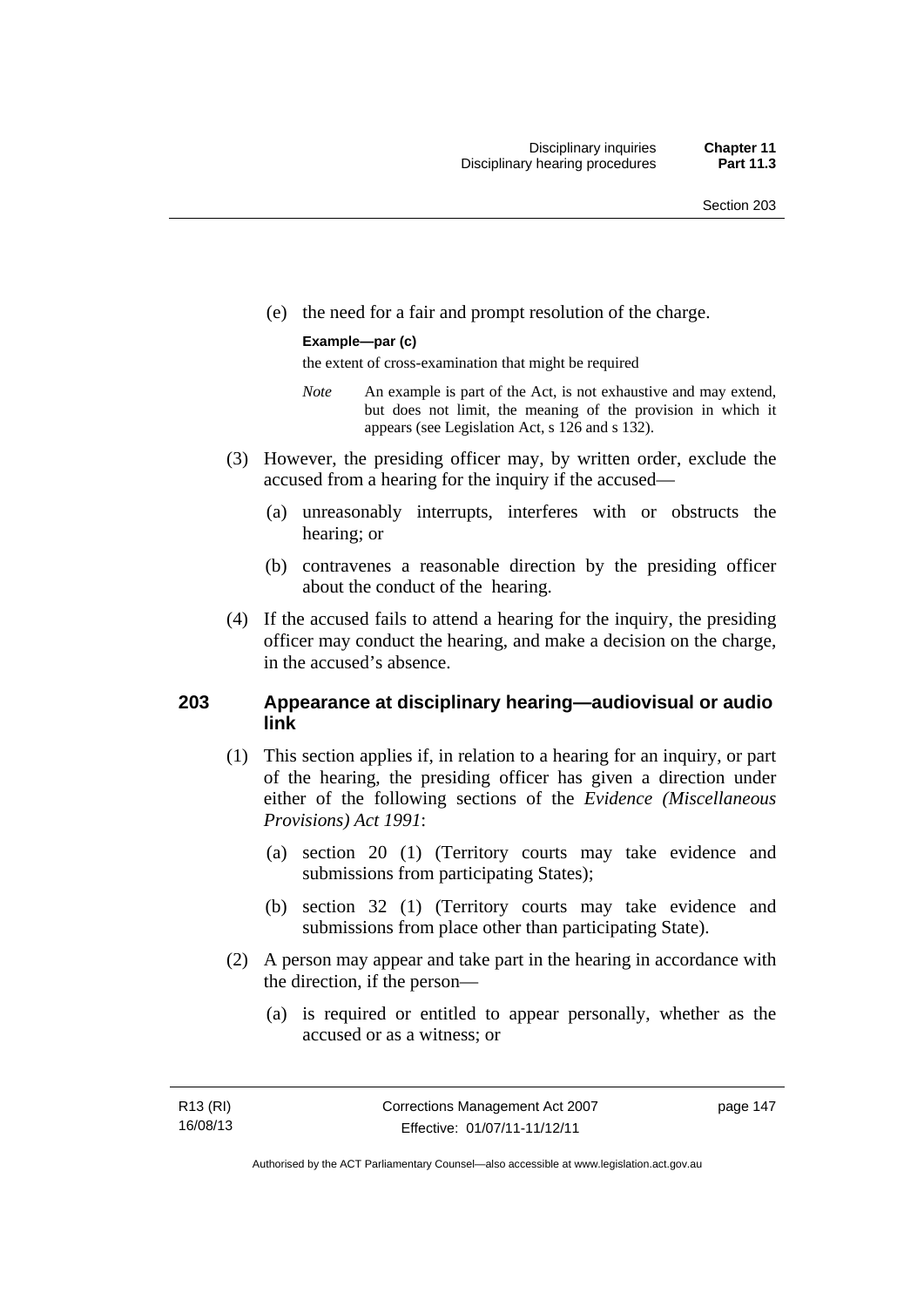| <b>Chapter 11</b> | Disciplinary inquiries          |
|-------------------|---------------------------------|
| <b>Part 11.3</b>  | Disciplinary hearing procedures |

Section 203

- (b) is entitled to appear for someone else.
- (3) A person who appears at the hearing under this section is taken to be before the presiding officer.

page 148 Corrections Management Act 2007 Effective: 01/07/11-11/12/11

R13 (RI) 16/08/13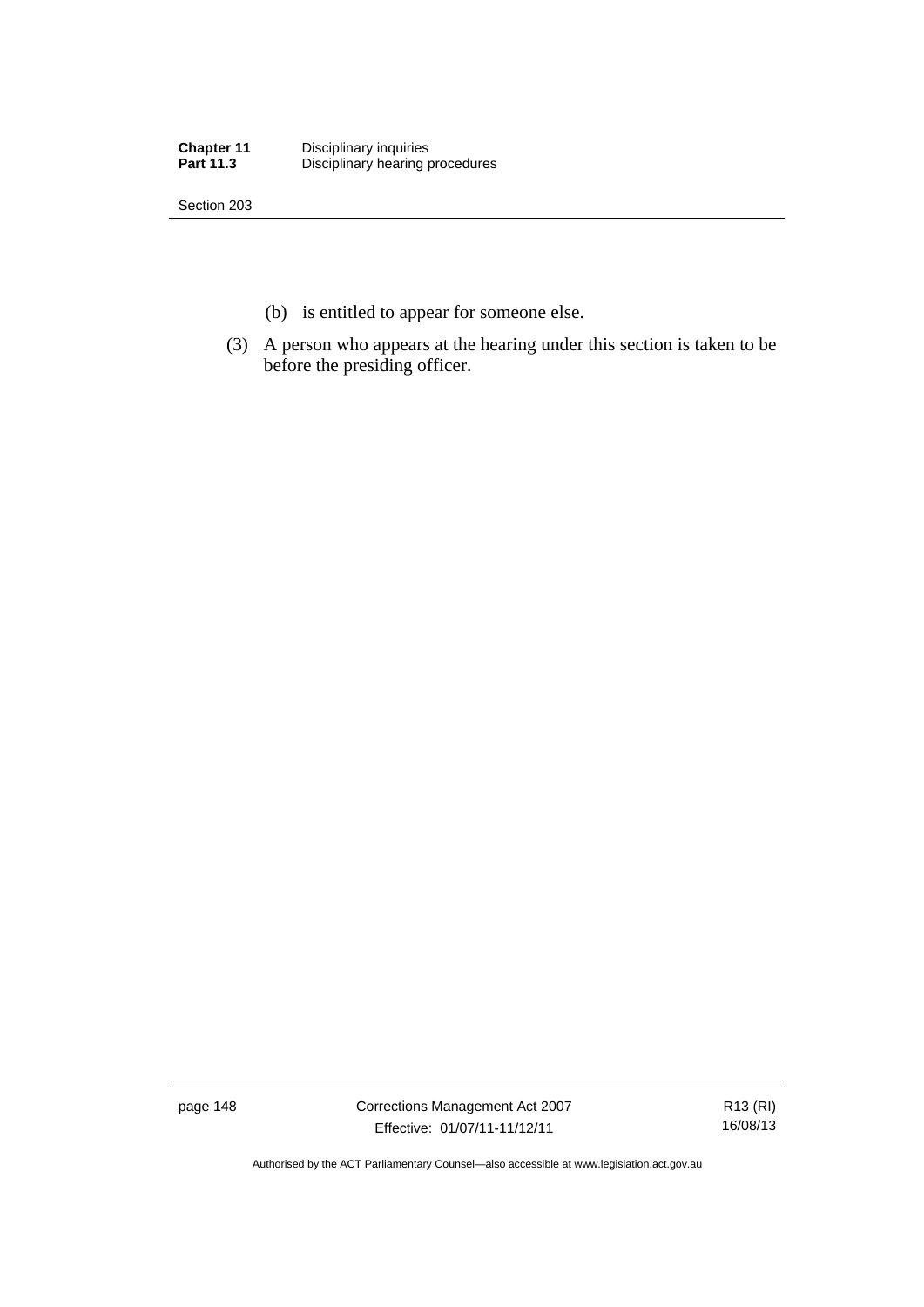# **Chapter 12 Full-time detainees—leave**

# **Part 12.1 Local leave**

## **204 Local leave directions**

 (1) The director-general may direct that a full-time detainee be taken from a correctional centre to any place in the ACT for any purpose the director-general considers appropriate.

#### **Example**

a direction that a detainee be taken to a place to assist police or a criminal justice entity in relation to the administration of justice

- *Note 1* An example is part of the Act, is not exhaustive and may extend, but does not limit, the meaning of the provision in which it appears (see Legislation Act, s 126 and s 132).
- *Note 2* Power given under an Act to make a statutory instrument (including a direction) includes power to amend or revoke the instrument (see Legislation Act, s 46 (1)).
- (2) The direction is subject to the following conditions:
	- (a) any condition prescribed by regulation;
	- (b) any other condition, consistent with the conditions (if any) prescribed by regulation, that—
		- (i) the director-general believes, on reasonable grounds, is necessary and reasonable; and
		- (ii) is stated in the permit.

#### **Example of condition stated in direction**

a condition that an escort officer escorts the detainee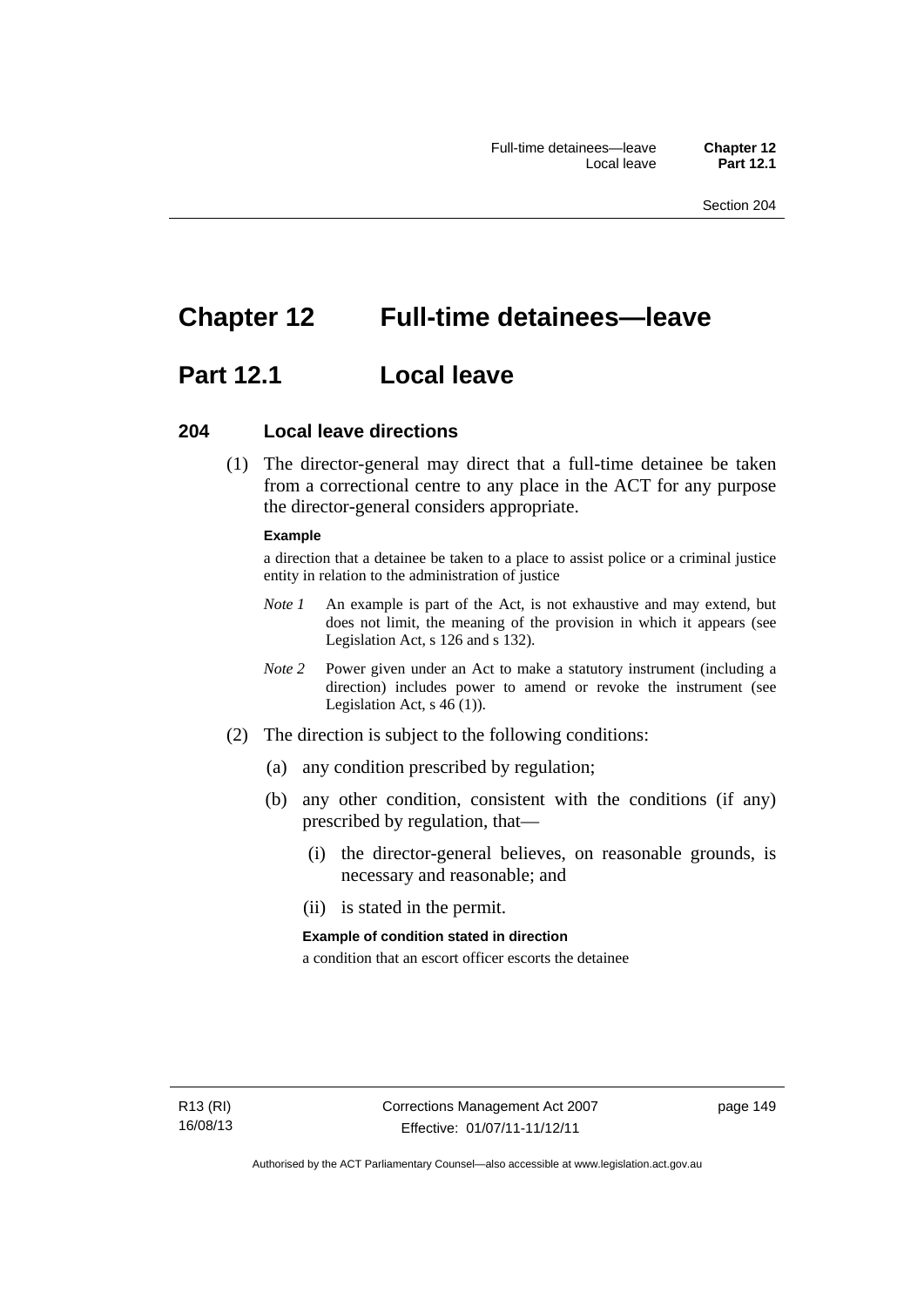#### **Chapter 12** Full-time detainees—leave<br>**Part 12.1** Local leave **Local leave**

Section 205

# **205 Local leave permits**

 (1) The director-general may give a full-time detainee a written permit (a *local leave permit*) to be absent from a correctional centre for any purpose the director-general considers appropriate.

#### **Examples of purposes**

- 1 to attend a health or rehabilitation service
- 2 to take part in work or work-related activities
- 3 for compassionate reasons
- *Note 1* An example is part of the Act, is not exhaustive and may extend, but does not limit, the meaning of the provision in which it appears (see Legislation Act, s 126 and s 132).
- *Note* 2 If a form is approved under s 228 for this provision, the form must be used.
- *Note 3* Power given under an Act to make a statutory instrument (including a direction) includes power to amend or revoke the instrument (see Legislation Act,  $s$  46 (1)).
- (2) The permit must include the following:
	- (a) the purpose for which the leave is granted;
	- (b) the period, not longer than 7 days, for which leave is granted.
- (3) The permit is subject to the following conditions:
	- (a) any condition prescribed by regulation;
	- (b) any other condition, consistent with the conditions (if any) prescribed by regulation, that—
		- (i) the director-general believes, on reasonable grounds, is necessary and reasonable; and
		- (ii) is stated in the permit.

#### **Example of condition stated in permit**

a condition prohibiting association with a particular person or being near a particular place

R13 (RI) 16/08/13

Authorised by the ACT Parliamentary Counsel—also accessible at www.legislation.act.gov.au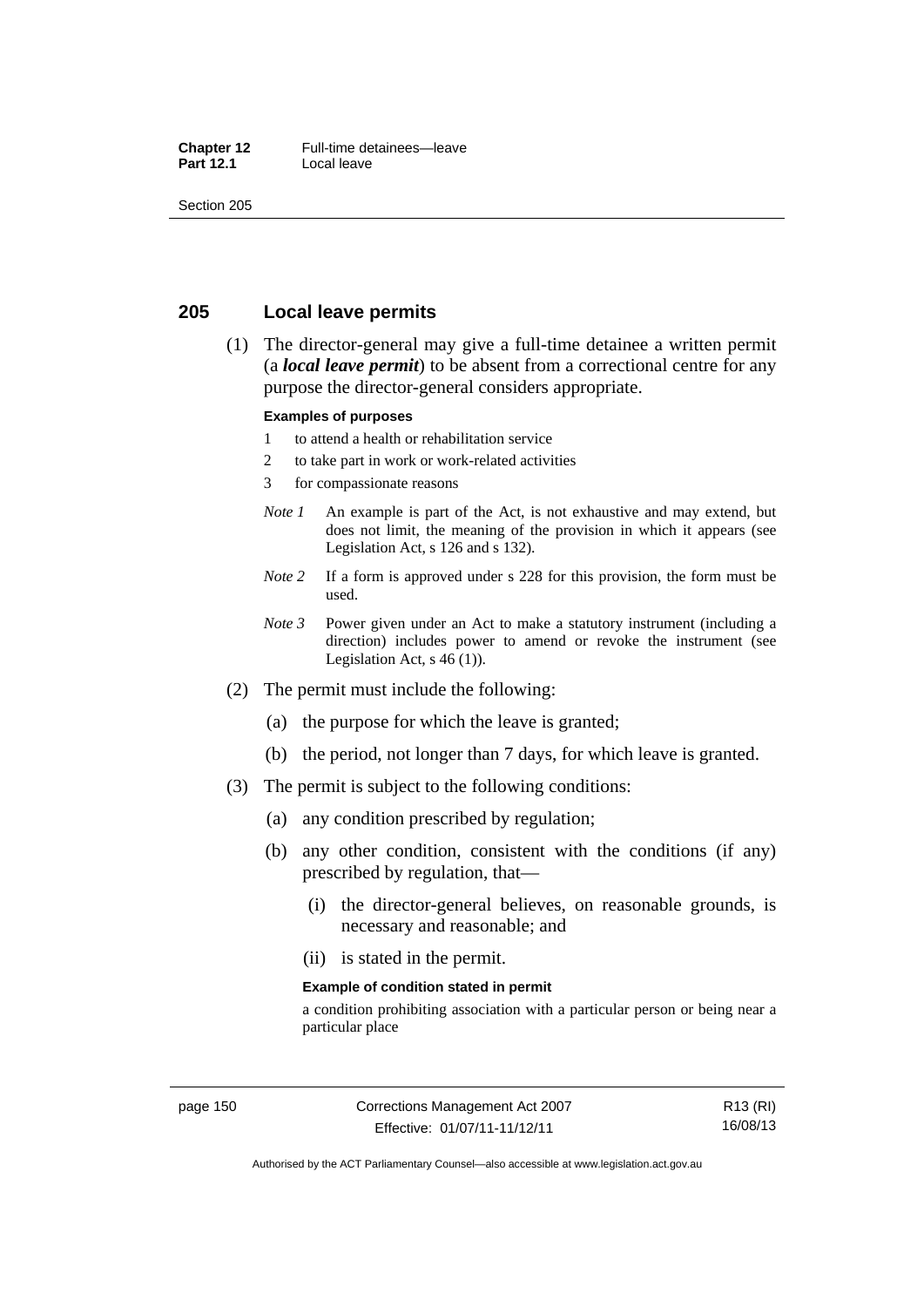# **Part 12.2 Interstate leave**

# **Division 12.2.1 General**

# **206 Definitions—pt 12.2**

In this part:

*corresponding director-general*, of a participating State, means the person responsible for the administration of correctional centres (however described) for full-time detention in the participating State.

*corresponding leave law* means a law of a State or another Territory declared to be a corresponding leave law under section 207.

*escape*, in relation to an interstate detainee, includes fail to return to lawful custody at the end of the period to which the detainee's interstate leave permit applies.

*interstate detainee* means a person to whom an interstate leave permit under a corresponding leave law applies.

*participating State* means a State or another Territory where a corresponding leave law is in force.

# **207 Declaration of corresponding leave laws**

- (1) The Minister may declare that a law of a State or another Territory is a corresponding leave law.
- (2) The Minister may make the declaration only if satisfied that the law substantially corresponds to this part.
- (3) A declaration under this section is a notifiable instrument.

*Note* A notifiable instrument must be notified under the Legislation Act.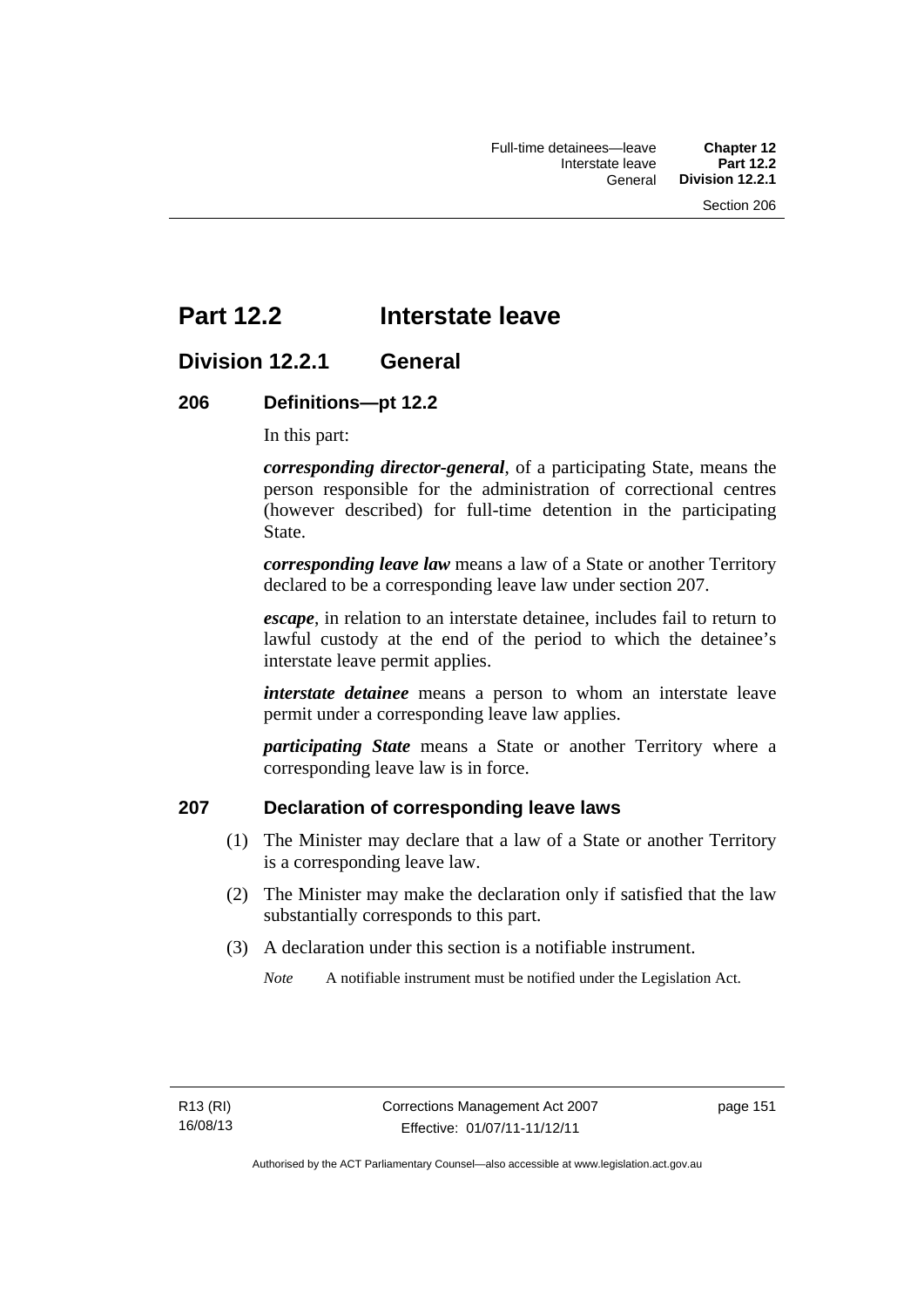# **Division 12.2.2 ACT permits for interstate leave**

## **208 Interstate leave permits**

- (1) The director-general may, by written notice (an *interstate leave permit*) given to a full-time detainee, give the detainee leave to travel to and from, and remain in, a participating State.
- (2) An interstate leave permit must include the following details:
	- (a) the State or Territory to which the permit applies;
	- (b) the purpose for which the leave is granted;
	- (c) the period, not longer than 7 days, for which leave is granted.
	- *Note 1* If a form is approved under s 228 for this provision, the form must be used.
	- *Note 2* Power given under an Act to make a statutory instrument (including an interstate leave permit) includes power to amend or revoke the instrument (see Legislation Act, s 46 (1)).
- (3) An interstate leave permit may be issued—
	- (a) for a full-time detainee with a high security classification only if the leave is to enable the detainee to receive a health service or for a compassionate reason; or
	- (b) in any other case—for any purpose the director-general believes, on reasonable grounds, is appropriate.
- (4) An interstate leave permit is subject to the following conditions:
	- (a) any condition prescribed by regulation;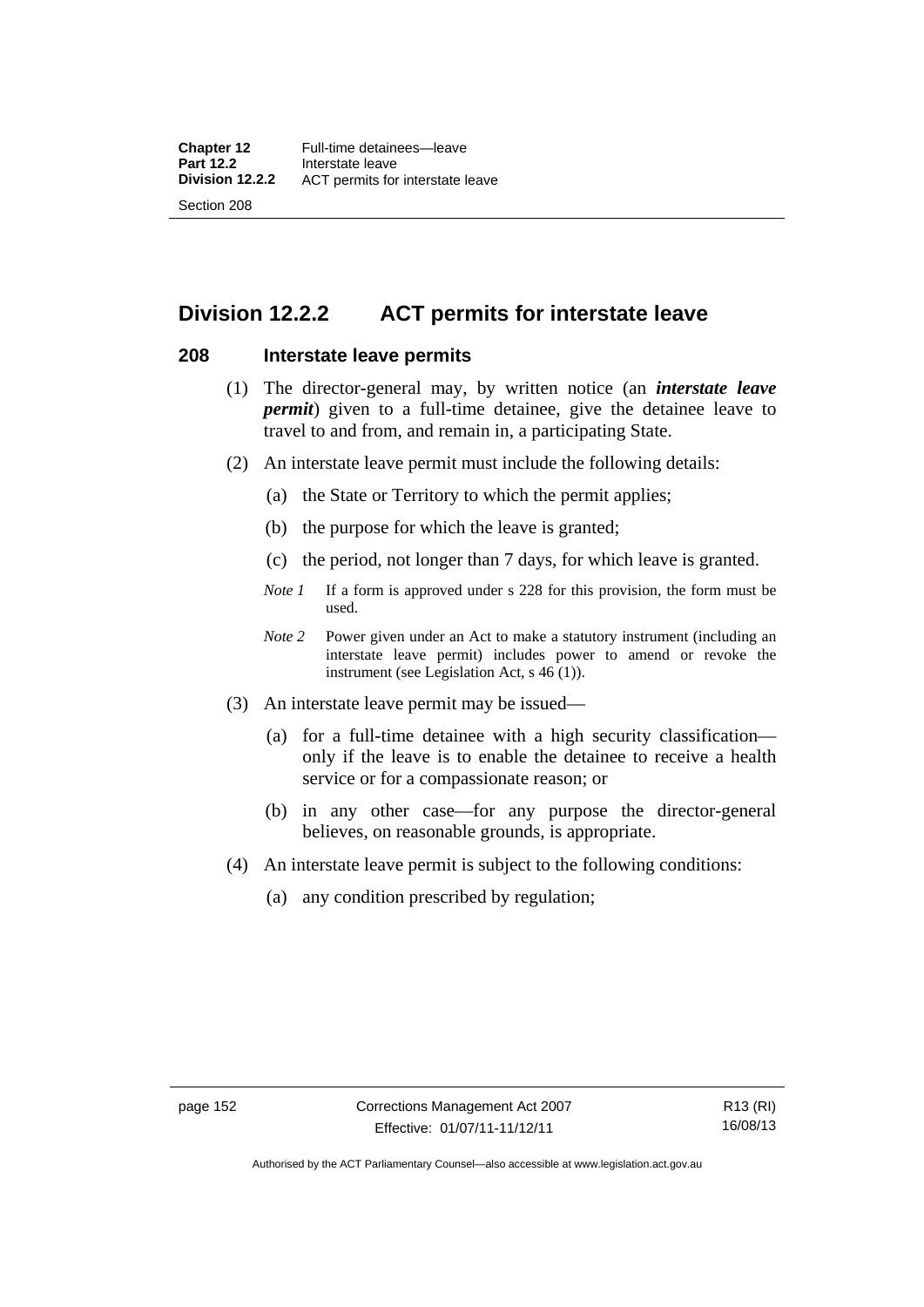- (b) any other condition, consistent with the conditions (if any) prescribed by regulation, that—
	- (i) the director-general believes, on reasonable grounds, is necessary and reasonable; and
	- (ii) is stated in the permit.

#### **Examples of conditions stated in interstate leave permits**

- 1 a condition that an escort officer stated in the permit escort the detainee
- 2 a condition prohibiting association with a particular person or being near a particular place
- 3 a condition that an indigenous detainee travelling interstate to mark the birth or death of a relative be escorted by an indigenous elder or relative
- *Note* An example is part of the Act, is not exhaustive and may extend, but does not limit, the meaning of the provision in which it appears (see Legislation Act, s 126 and s 132).

# **209 Effect of ACT permit for interstate leave**

- (1) An interstate leave permit for a full-time detainee authorises the detainee to be absent from a correctional centre in accordance with the permit—
	- (a) unescorted; or
	- (b) if the permit is subject to a condition that an escort officer must escort the detainee—while under escort by the escort officer.
- (2) If an interstate leave permit is subject to a condition that the full-time detainee be escorted by an escort officer, the permit authorises the escort officer to escort the detainee in accordance with the permit—
	- (a) to and within the participating State stated in the permit (whether or not through any other jurisdiction); and
	- (b) back to the correctional centre.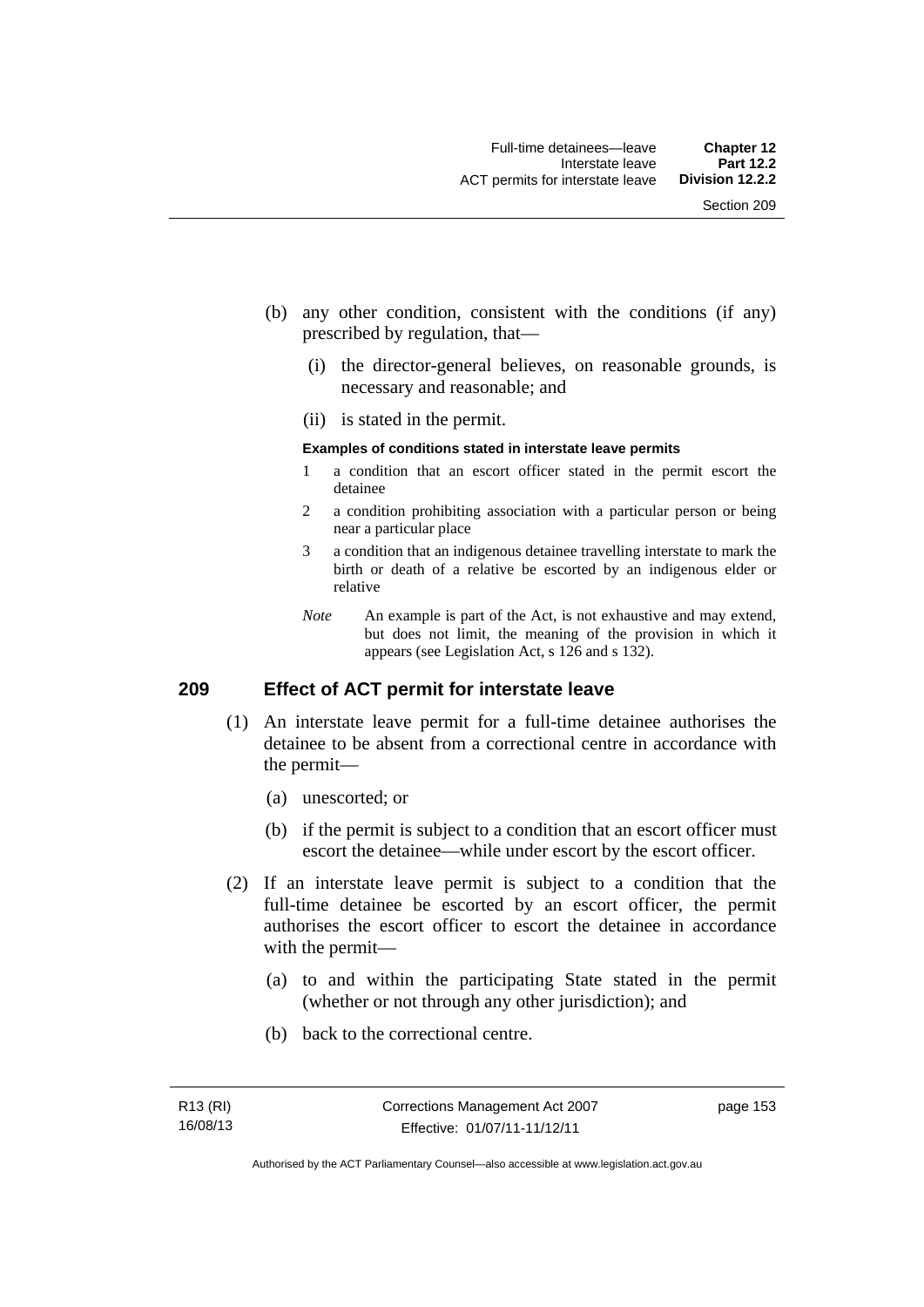# **210 Notice to participating States**

The director-general must give written notice of an interstate leave permit given to a full-time detainee, and the period of the permit, to each of the following:

- (a) the corresponding director-general of the participating State to which the permit applies;
- (b) the chief of police (however described) of the participating State to which the permit applies;
- (c) the chief of police (however described) of any other State or Territory through which the detainee may travel under the permit.

# **211 Powers of escort officers**

- (1) An escort officer escorting a full-time detainee under an interstate leave permit may, to keep custody of the detainee under the permit or to arrest the detainee if the detainee has escaped—
	- (a) give the detainee any direction that the officer believes, on reasonable grounds, is necessary and reasonable; and
	- (b) use force in accordance with part 9.7 (Use of force).
- (2) An escort officer escorting a full-time detainee under an interstate leave permit may conduct a scanning search, frisk search or ordinary search of the detainee if the officer suspects, on reasonable grounds, the detainee may be carrying a prohibited thing.
- (3) Part 9.4 (Searches) and part 9.5 (Seizing property) apply, with any necessary changes and any changes prescribed by regulation, in relation to a search under this section.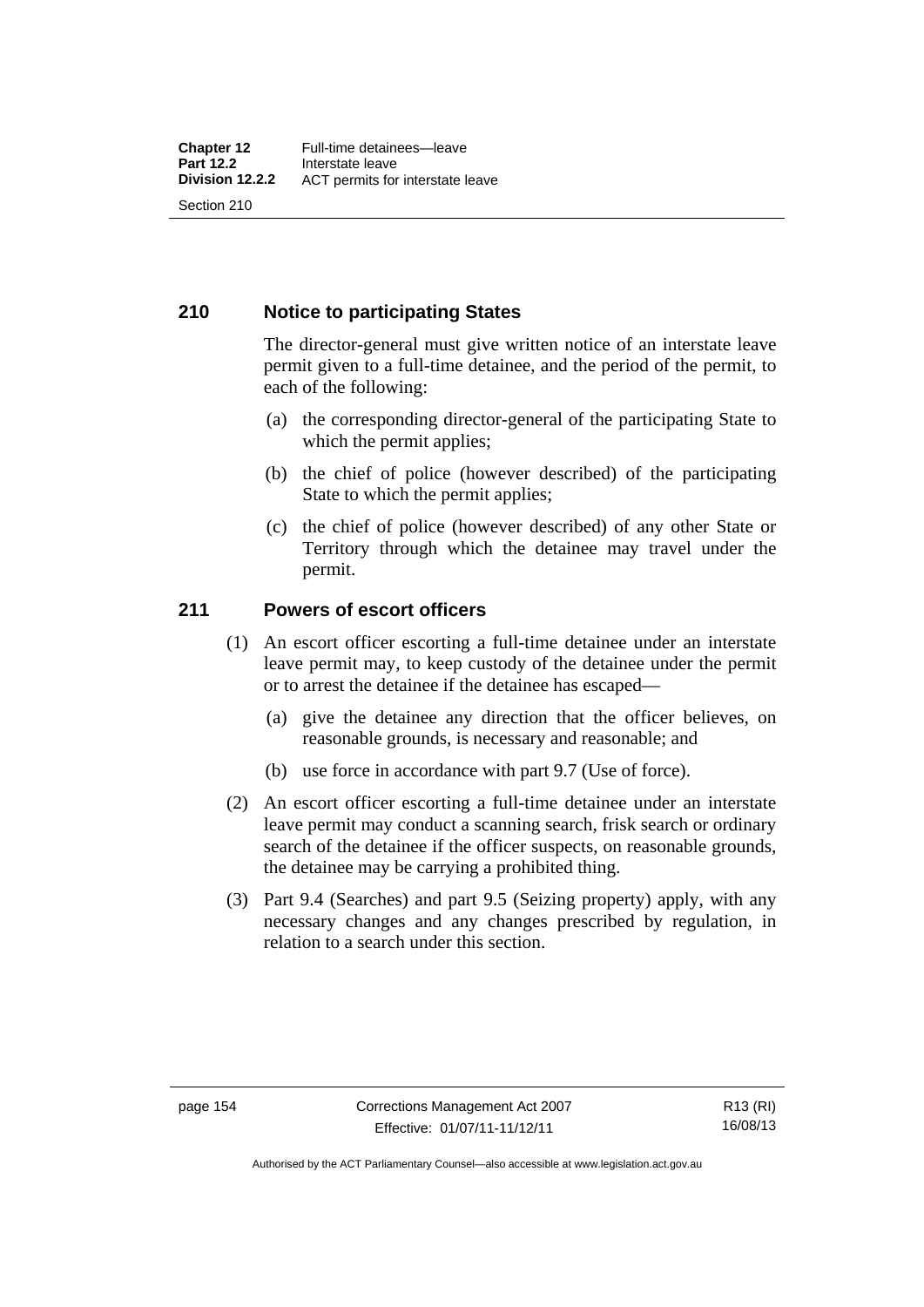# **212 Liability for damage etc**

- (1) The Territory is liable for any damage or loss sustained by anyone in a participating State that is caused by the conduct of a full-time detainee or an escort officer while in the participating State under an interstate leave permit.
- (2) This section does not affect any right the Territory may have against the detainee or escort officer for the damage or loss.

# **Division 12.2.3 Interstate leave under corresponding leave laws**

# **213 Effect in ACT of interstate leave permit under corresponding leave law**

- (1) This section applies to a person (an *interstate escort officer*) who is authorised under an interstate leave permit issued under a corresponding leave law to escort an interstate detainee to or from, or in, the ACT.
- (2) The interstate escort officer is authorised, in the ACT, to escort the interstate detainee in accordance with the interstate leave permit.

# **214 Powers of interstate escort officers**

- (1) This section applies if an interstate escort officer uses force, a weapon, or a means of restraint, in the ACT for—
	- (a) keeping custody of an interstate detainee under an interstate leave permit; or
	- (b) arresting an interstate detainee who has escaped.
- (2) The use of force, weapon or means of restraint is lawful in the ACT if it would have been lawful in the participating State where the interstate permit was issued.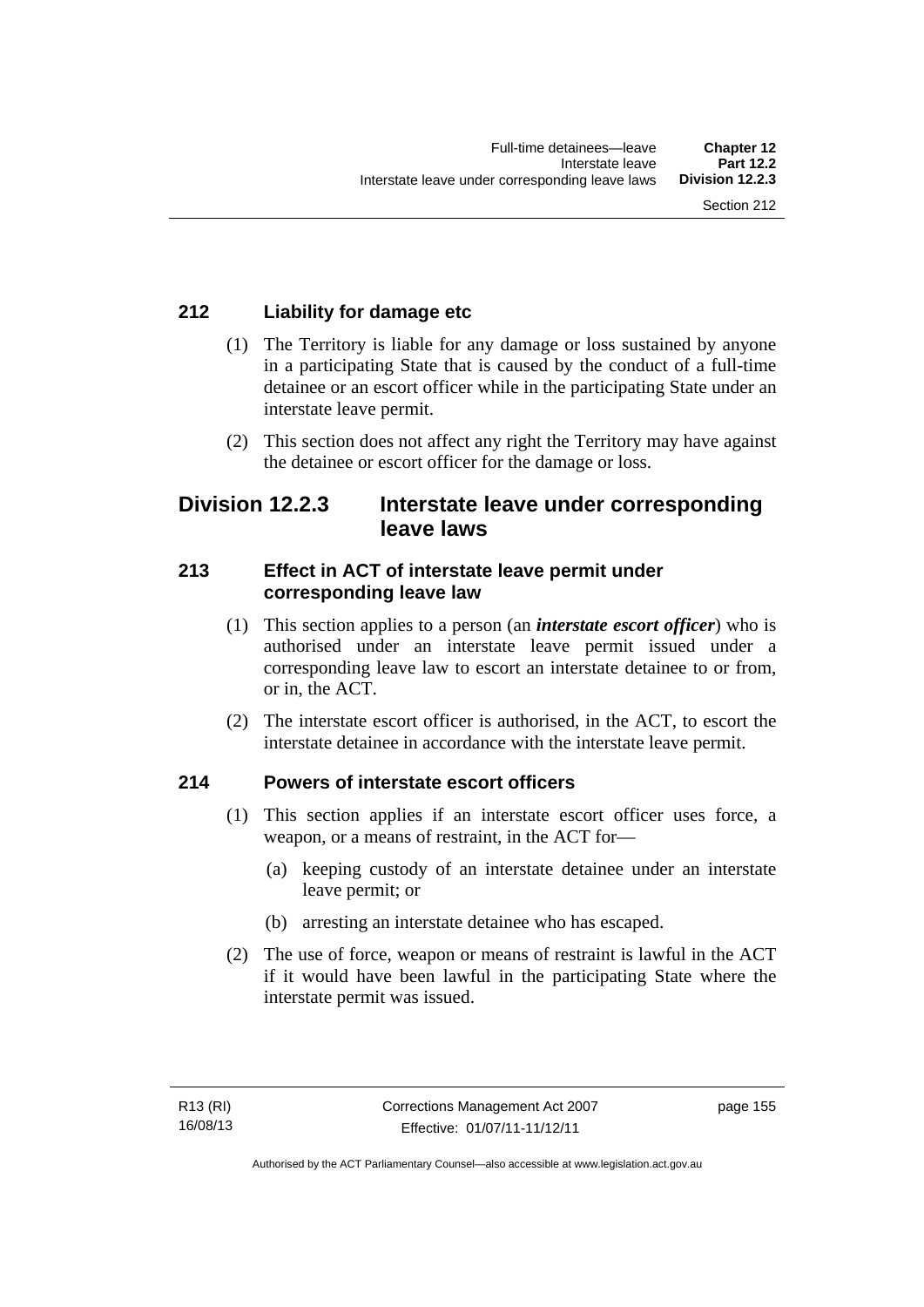# **215 Escape of interstate detainee**

- (1) This section applies to an interstate detainee in the ACT under an interstate leave permit issued under a corresponding leave law.
- (2) If the interstate detainee escapes from lawful custody, the detainee may be arrested without warrant by—
	- (a) an interstate escort officer for the detainee; or
	- (b) a police officer.
- (3) A police officer who arrests the detainee may return the detainee to an interstate escort officer for the detainee.
	- *Note* A police officer may also arrest without a warrant a person who has escaped from lawful custody or who is unlawfully at large (see *Crimes Act 1900*, s 212 and s 214).

## **216 Return of escaped interstate detainee**

- (1) This section applies if, in the ACT, an interstate detainee attempts to escape or is arrested after an escape.
- (2) The interstate detainee may be taken before a magistrate.
- (3) Despite the terms of the interstate detainee's interstate leave permit, the magistrate may by warrant (a *return warrant*)—
	- (a) order the return of the detainee to the participating State where the permit was issued; and
	- (b) order the interstate detainee to be delivered into the custody of a police officer or interstate escort officer for that purpose.
- (4) If a return warrant is issued for the interstate detainee, the detainee may be kept in detention until the earlier of the following events:
	- (a) the detainee is delivered into the custody of a police officer or interstate escort officer in accordance with the warrant;
	- (b) the end of 14 days after the day the warrant was issued.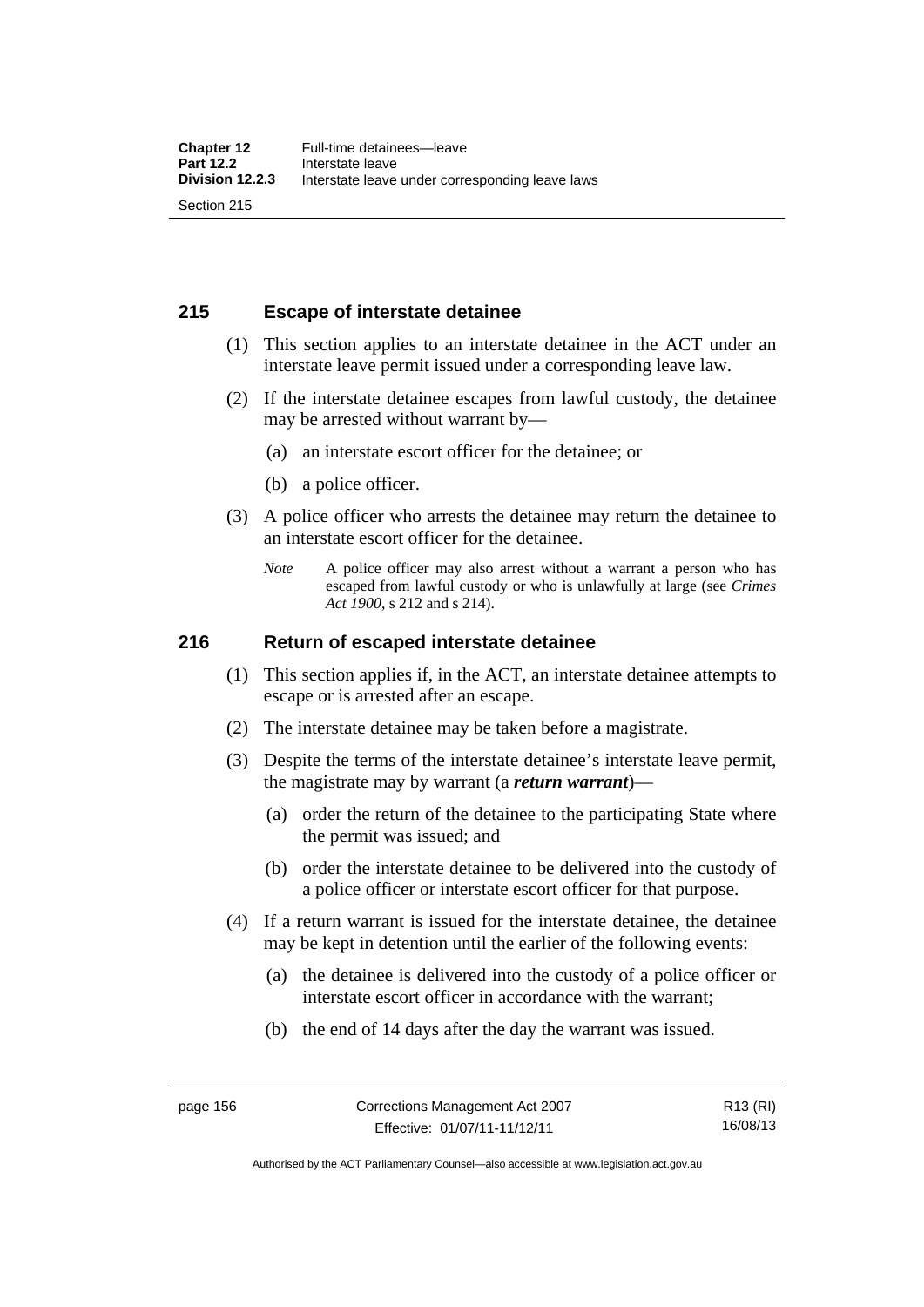(5) The return warrant ends if the interstate detainee is not delivered into the custody of a police officer or interstate escort officer, in accordance with the warrant, before the end of 14 days after the day the warrant is issued.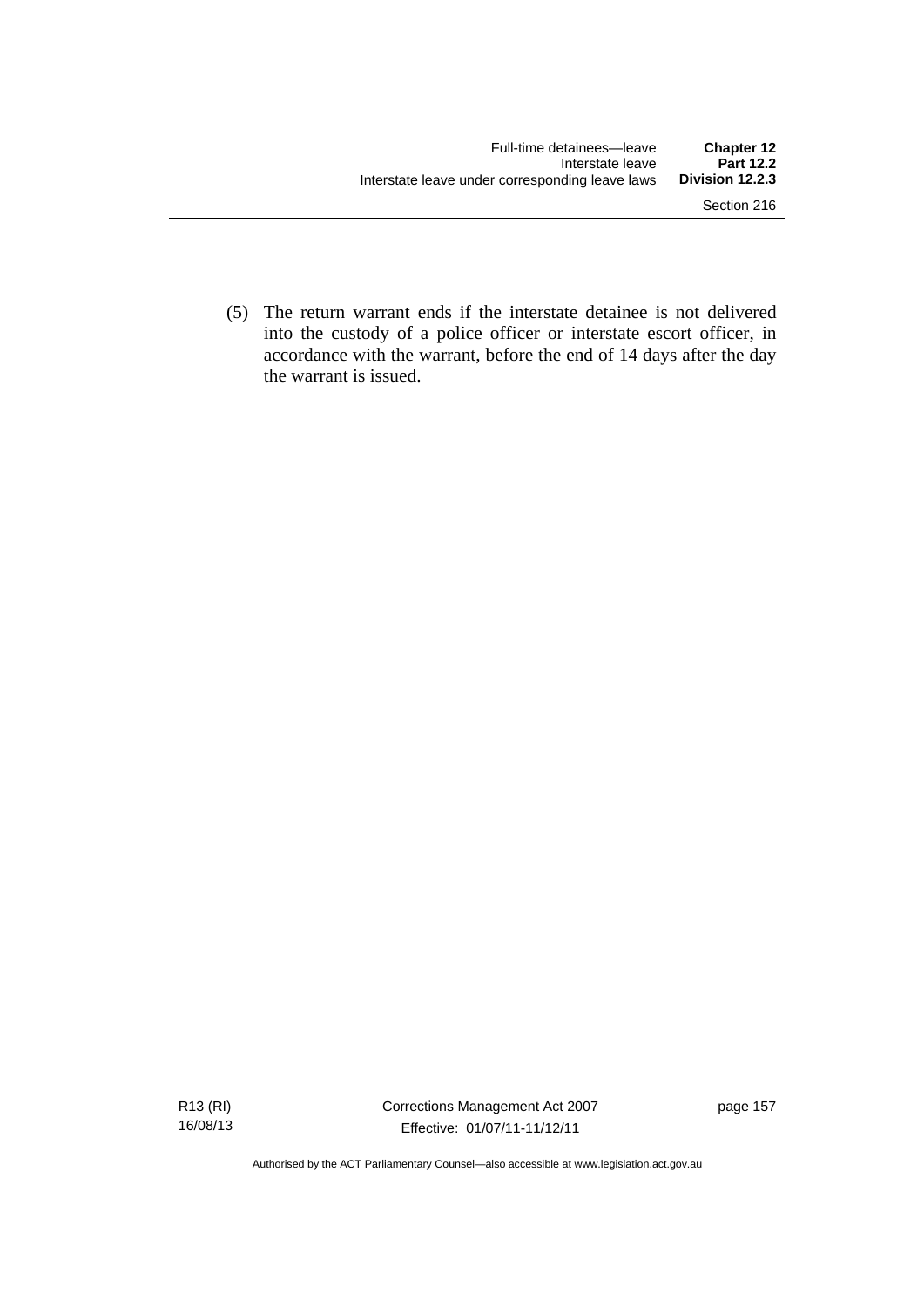#### **Chapter 13** Miscellaneous

# **Chapter 13 Miscellaneous**

### **217 Lawful temporary absence from correctional centre**

- (1) This section applies to a detainee who is absent from a correctional centre under any of the following:
	- (a) a direction by the director-general, including a direction under—
		- (i) section 54 (Transfers to health facilities);
		- (ii) section 204 (Local leave directions);
	- (b) a local leave permit;
	- (c) an interstate leave permit;
	- (d) any other authority (however described) prescribed by regulation.
- (2) To remove any doubt, the detainee is—
	- (a) taken to be in the director-general's custody; and
	- (b) if under escort by an escort officer—also taken to be in the escort officer's custody.

# **218 Detainee's work—no employment contract etc**

- (1) To remove any doubt, any work by a detainee under this Act, whether at a correctional centre or elsewhere, is taken not to create a contract of employment or a contract for services.
- (2) In particular, a contract of employment is taken not to exist between the following in relation to work by a detainee:
	- (a) the detainee and the Territory;
	- (b) the detainee and a person involved in the work;
	- (c) the Territory and a person involved in the work.

page 158 Corrections Management Act 2007 Effective: 01/07/11-11/12/11 R13 (RI) 16/08/13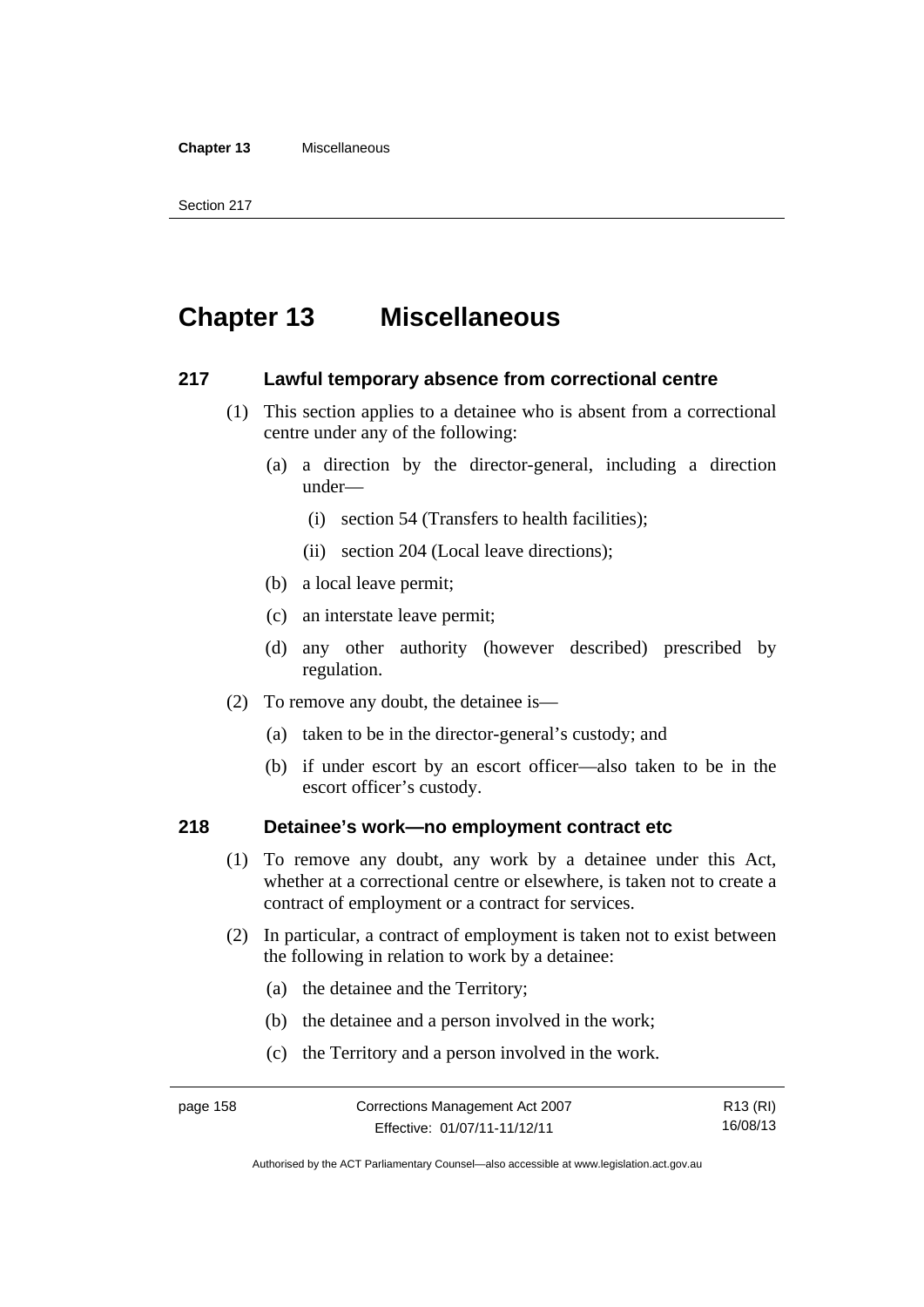# **219 Detainee's work—work safety**

- (1) The director-general must ensure, as far as practicable, that the conditions in relation to work by a detainee, whether at a correctional centre or elsewhere, comply with requirements under the *Work Safety Act 2008* in relation to work by workers.
- (2) In particular, the director-general must ensure that arrangements in relation to a detainee's work take account, as far as practicable, of the need—
	- (a) to secure the health, safety and welfare of the detainee; and
	- (b) to protect people at or near the workplace from risks to health or safety arising out of the activities of the detainee.
- (3) A regulation may provide for the application of the *Work Safety Act 2008* in relation to work by a detainee, including for changes to that Act in its application in relation to the work.

# **220 Personal injury management—detainees etc**

- (1) This section applies if—
	- (a) a detainee suffers injury that arises out of, or in the course of, the detainee's detention; or
	- (b) an offender, who is directed to do community service work under the *Crimes (Sentence Administration) Act 2005*, section 91, suffers injury that arises out of, or in the course of, the work.
- (2) A regulation may make provision in relation to the injury, including provision in relation to the following:
	- (a) injury management;
	- (b) vocational rehabilitation;
	- (c) compensation for a permanent injury;
	- (d) death benefits.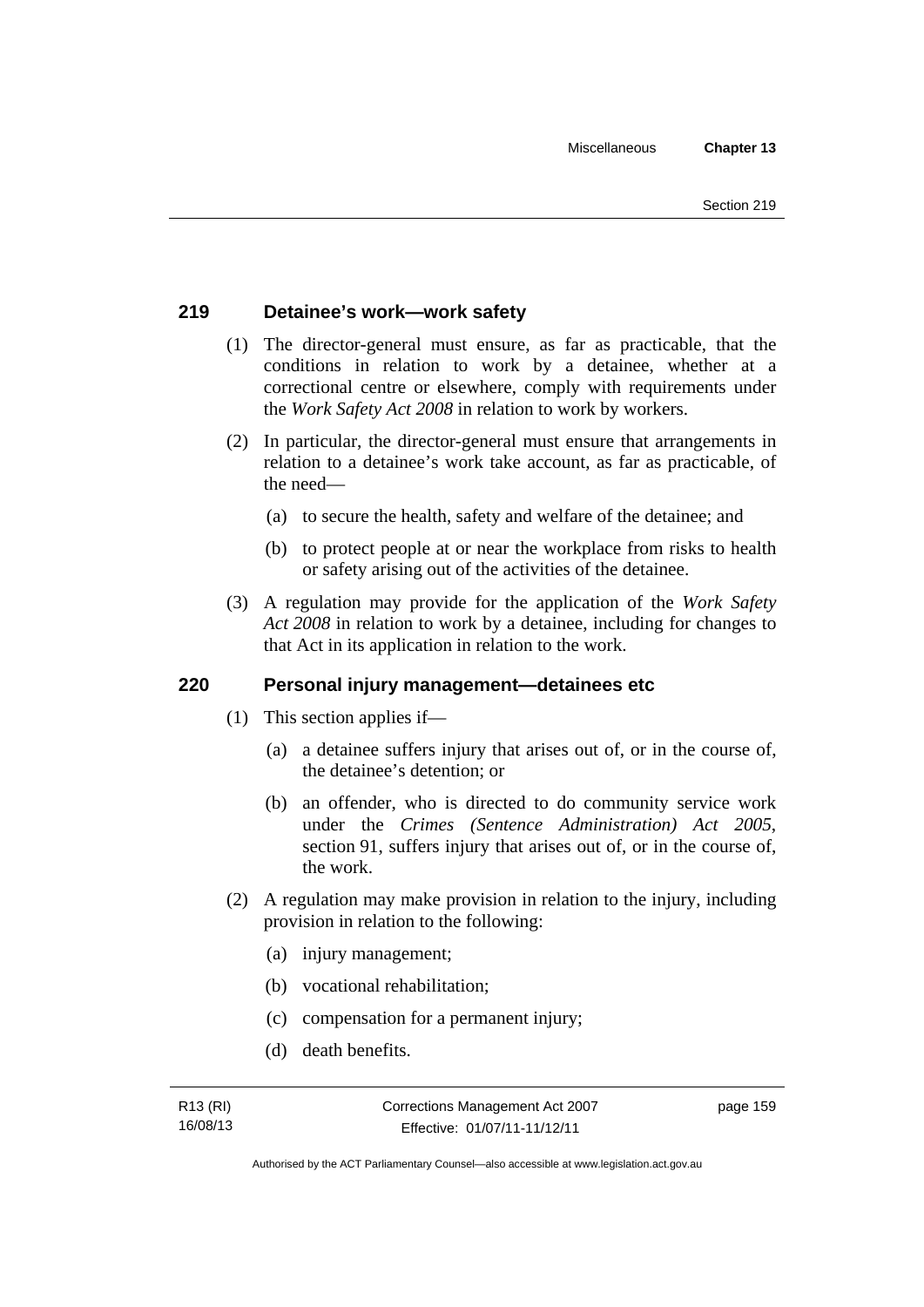(3) In this section:

*injury* includes—

- (a) disease; and
- (b) aggravation, acceleration and recurrence of an injury or disease.

# **221 Random testing of detainees—statistical purposes**

- (1) The director-general may direct a number of randomly selected detainees at a correctional centre to provide test samples for detecting alcohol or drug abuse.
- (2) The director-general must ensure that—
	- (a) no record is made that identifies the donor of a test sample; and
	- (b) the results of any tests conducted on the test samples are used only for statistical purposes.
- (3) In this section:

*random selection* means selection by a computer programmed to select names randomly from the register of detainees.

# **222 Confidentiality**

(1) In this section:

*corresponding corrections law* means a law of a State or another Territory declared to be a corresponding corrections law under section 225.

*court* includes a tribunal.

*Note* A *tribunal* includes any entity authorised to hear, receive and examine evidence (see Legislation Act, dict, pt 1).

*divulge* includes communicate.

Authorised by the ACT Parliamentary Counsel—also accessible at www.legislation.act.gov.au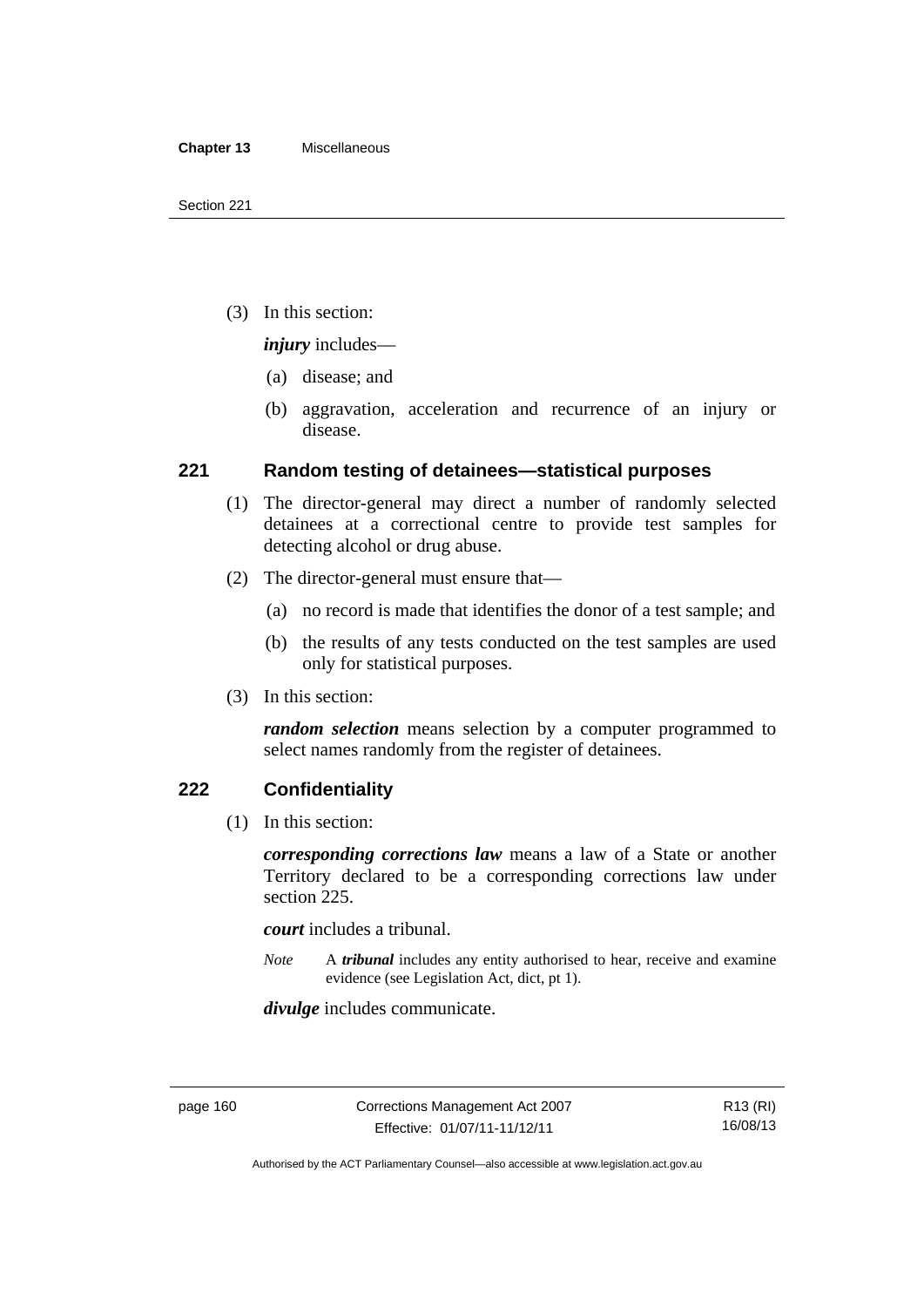## *person to whom this section applies* means a person who—

- (a) exercises, or has exercised, a function under this Act; or
- (b) is, or has been, otherwise involved in the administration of this Act.

*produce* includes allow access to.

*protected information* means information about a person that is disclosed to, or obtained by, a person to whom this section applies because of—

- (a) the exercise of a function under this Act by the person or someone else; or
- (b) the involvement of the person, or someone else, in the administration of this Act.
- (2) A person to whom this section applies commits an offence—
	- (a) if the person—
		- (i) makes a record of protected information about someone else; and
		- (ii) is reckless about whether the information is protected information about someone else; or
	- (b) if the person does something that divulges protected information about someone else and is reckless about whether—
		- (i) the information is protected information about someone else; and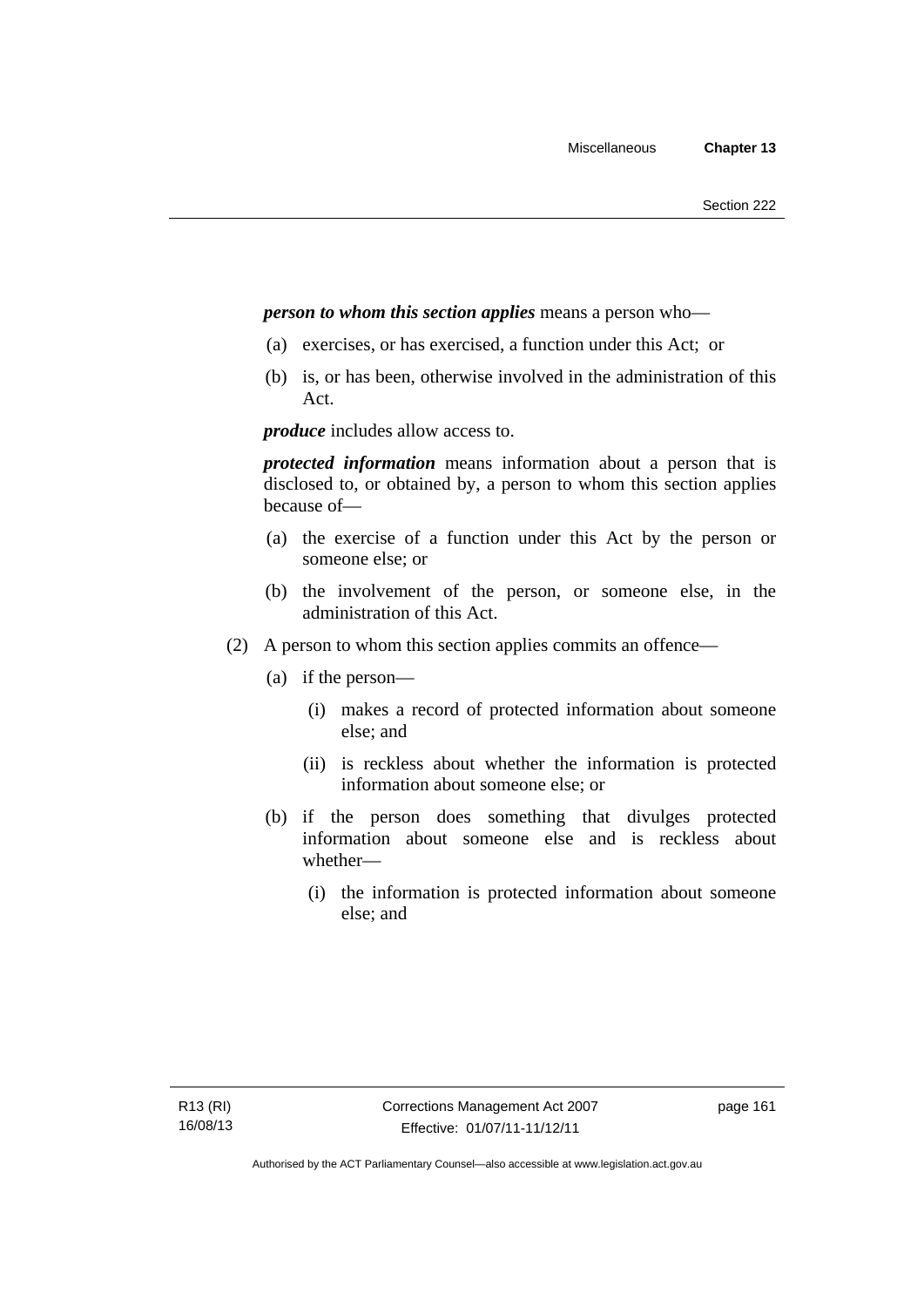(ii) doing the thing would result in the information being divulged to someone else.

Maximum penalty: 50 penalty units, imprisonment for 6 months or both.

- (3) Subsection (2) does not apply if the record is made, or the information is divulged, by the person as follows:
	- (a) under this Act or another territory law;
	- (b) in relation to the exercise of a function under this Act or another territory law;
	- (c) for the *Crimes (Sentencing) Act 2005*, section 136 (Information exchanges between criminal justice entities);
	- (d) to a person exercising a function under, or otherwise involved in the administration of, a corresponding corrections law;
	- (e) to a law enforcement agency;

*Note Law enforcement agency* is defined in the dictionary.

- (f) to an entity prescribed by regulation;
- (g) otherwise in relation to the administration of this Act or another territory law.
- (4) Subsection (2) does not apply to the divulging of protected information about someone—
	- (a) with the person's consent; or
	- (b) if authorised by the director-general under subsection (5); or
	- (c) if the information only tells someone of the place where a detainee is held in detention; or
	- (d) if the information is disclosed under a regulation.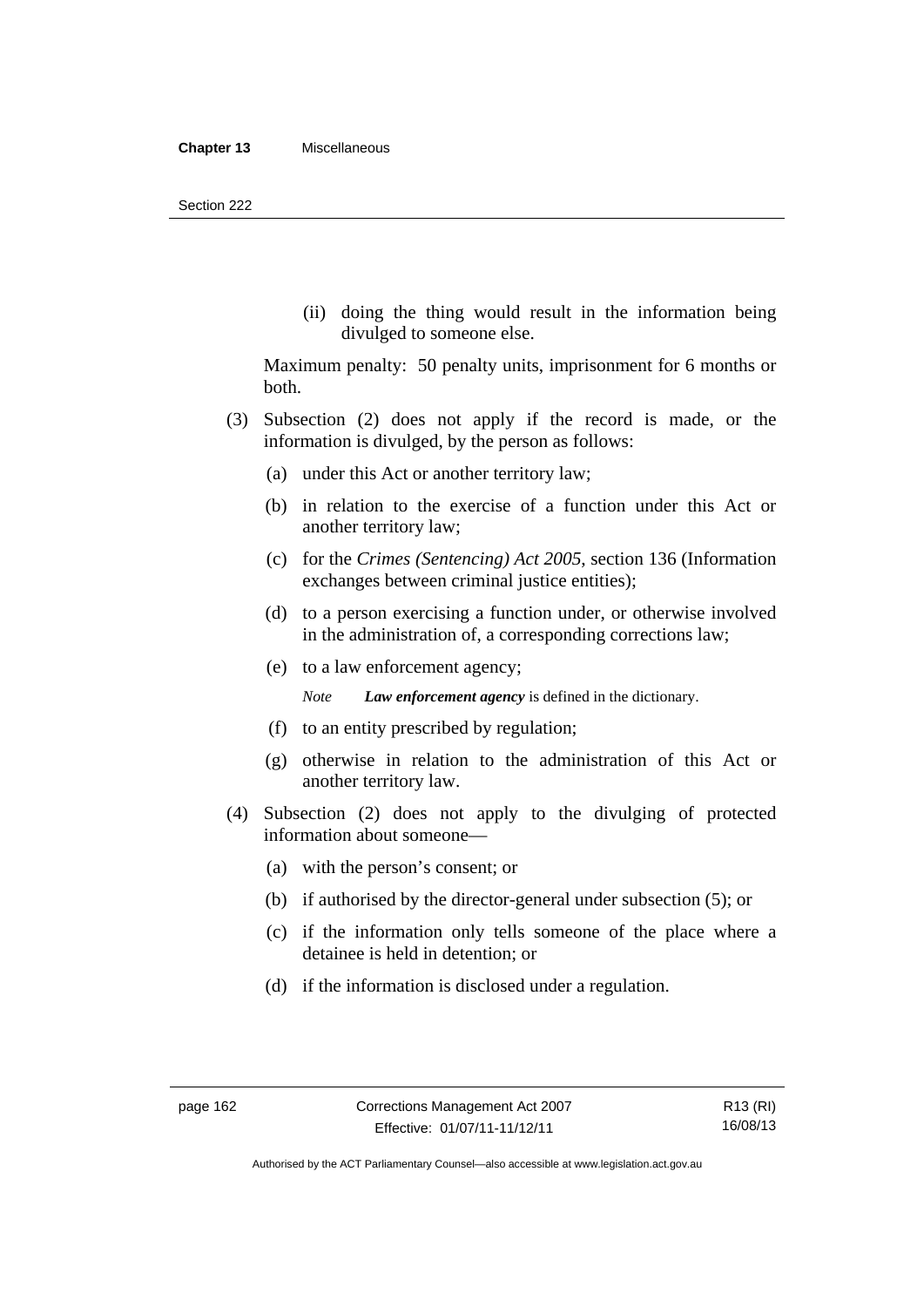- (5) The director-general may, in writing, authorise the divulging of protected information about a person if the director-general believes, on reasonable grounds, that divulging the information is—
	- (a) necessary to protect someone whose life or safety is in danger; or
	- (b) otherwise in the public interest.

# **223 Protection from liability**

- (1) This section applies to a person who—
	- (a) exercises, or has exercised, a function under this Act; or
	- (b) is, or has been, otherwise involved in the administration of this Act.
- (2) The person does not incur civil liability for an act or omission done honestly and without recklessness for this Act.
	- *Note* A reference to an Act includes a reference to the statutory instruments made or in force under the Act, including regulations and the corrections rules (see Legislation Act, s 104).
- (3) Any civil liability that would, apart from this section, attach to the person attaches instead to the Territory.

### **224 Corrections dogs**

A regulation may make provision in relation to the use of corrections dogs.

#### **Examples of provision made by regulation**

- 1 the training and approval of dogs for exercising functions under this Act
- 2 approvals for corrections officers to use corrections dogs
- *Note* An example is part of the Act, is not exhaustive and may extend, but does not limit, the meaning of the provision in which it appears (see Legislation Act, s 126 and s 132).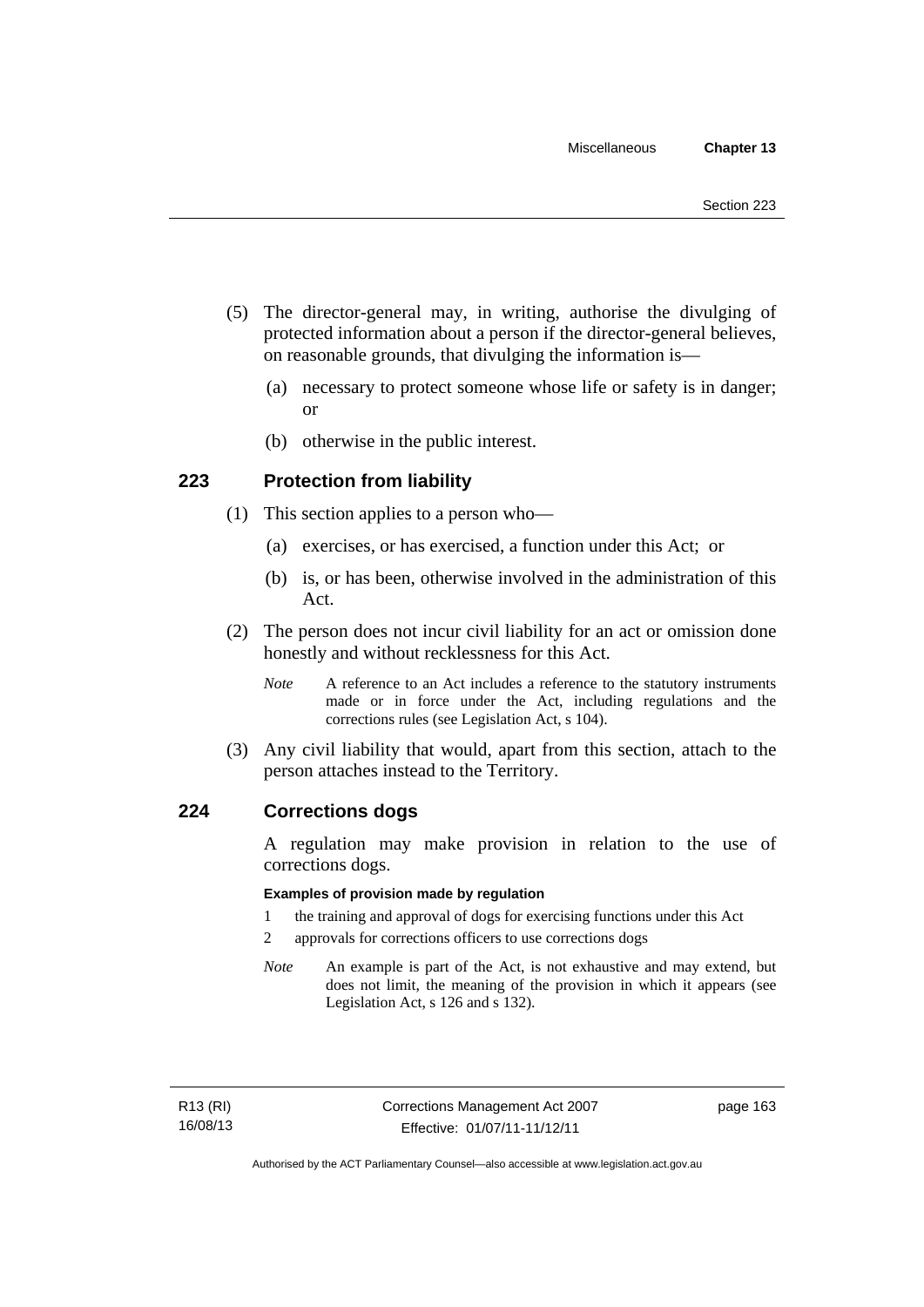#### **Chapter 13** Miscellaneous

## **225 Declaration of corresponding corrections law**

- (1) The Minister may declare that a law of a State or another Territory is a corresponding corrections law.
- (2) The Minister may make the declaration only if satisfied that the law substantially corresponds to this Act or a part of this Act.
- (3) A declaration is a notifiable instrument.

*Note* A notifiable instrument must be notified under the Legislation Act.

# **226 Evidentiary certificates**

- (1) A certificate that appears to be signed by or for the director-general, and states any matter relevant to anything done or not done under this Act in relation to a detainee, is evidence of the matter.
- (2) Without limiting subsection (1), a certificate under subsection (1) may state any of the following:
	- (a) that a stated person did, or did not, occupy a position under this Act;
	- (b) that a stated person was, or was not, a detainee;
	- (c) that a stated instrument under this Act was, or was not, in force;
	- (d) that a stated disciplinary breach by a stated detainee was, or was not, admitted by the detainee or found proven at an inquiry for chapter 10 (Discipline);
	- (e) that a stated instrument is a copy of an instrument made, given, issued or received under this Act.
- (3) A certificate that appears to be signed by or for the director-general, and states any matter prescribed by regulation for this section, is evidence of the stated matter.
- (4) A certificate mentioned in subsection (1) or (2) may state a matter by reference to a date or period.

Authorised by the ACT Parliamentary Counsel—also accessible at www.legislation.act.gov.au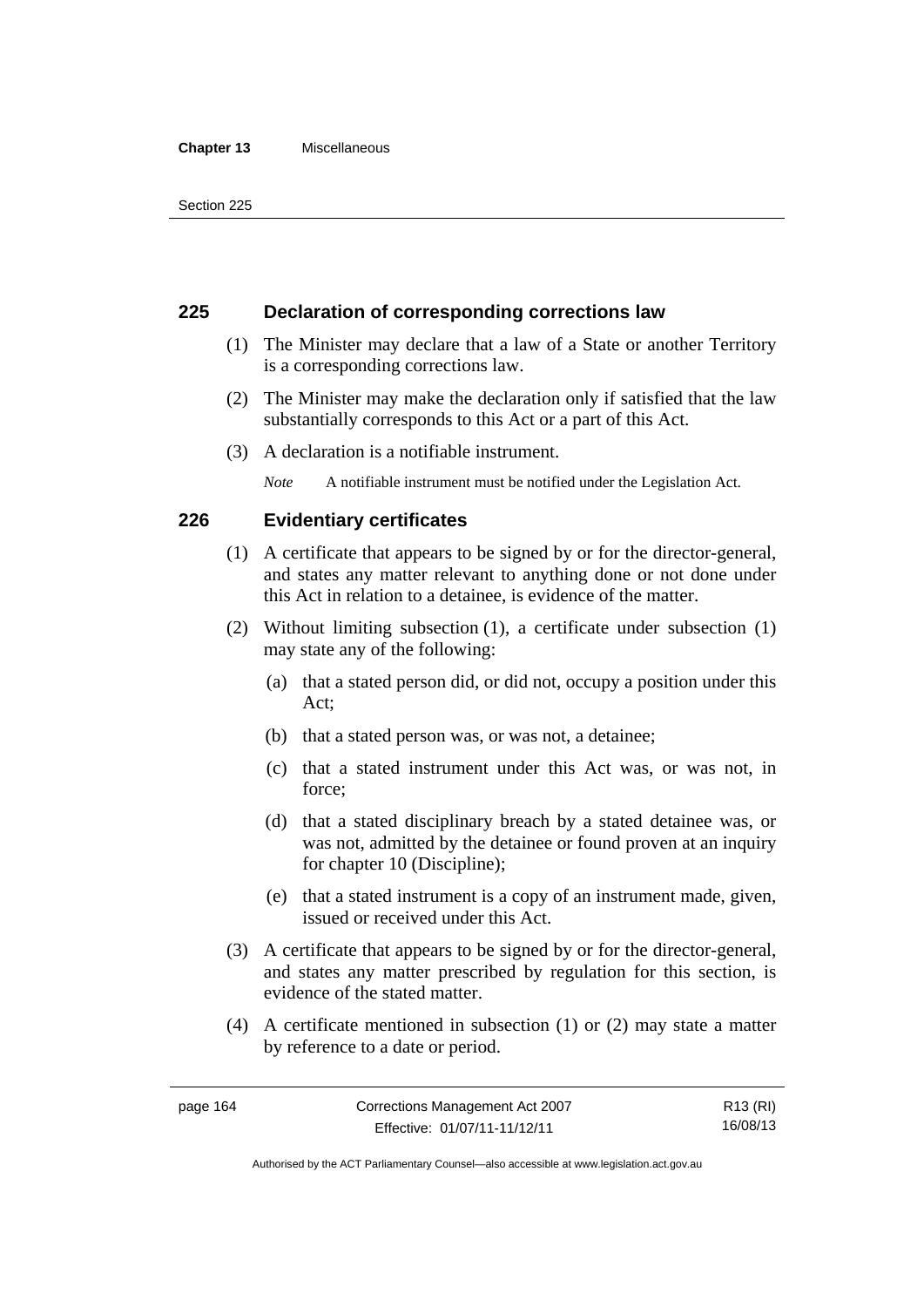- (5) A certificate of the results of the analysis of a substance under this Act, signed by an analyst appointed under subsection (8), is evidence of the facts stated in the certificate.
- (6) A court must accept a certificate or other document mentioned in this section as proof of the matters stated in it if there is no evidence to the contrary.
- (7) However, an instrument mentioned in subsection (2) (c), or certificate mentioned in subsection (5), must not be admitted in evidence by a court unless the court is satisfied that reasonable efforts have been made to serve a copy of the instrument or certificate on the person concerned.
- (8) The director-general may appoint analysts for this Act.
	- *Note 1* For the making of appointments (including acting appointments), see the Legislation Act, pt 19.3.
	- *Note* 2 In particular, a person may be appointed for a particular provision of a law (see Legislation Act, s 7 (3)) and an appointment may be made by naming a person or nominating the occupant of a position (see s 207).
- (9) An appointment under subsection (8) is a notifiable instrument.
	- *Note* A notifiable instrument must be notified under the Legislation Act.

# **227 Determination of fees**

- (1) The Minister may determine fees for this Act.
	- *Note* The Legislation Act contains provisions about the making of determinations and regulations relating to fees (see pt 6.3).
- (2) A determination is a disallowable instrument.
	- *Note* A disallowable instrument must be notified, and presented to the Legislative Assembly, under the Legislation Act.

# **228 Approved forms**

 (1) The Minister may approve forms for this Act (other than forms for use in or in relation to a court).

| R13 (RI) | Corrections Management Act 2007 | page 165 |
|----------|---------------------------------|----------|
| 16/08/13 | Effective: 01/07/11-11/12/11    |          |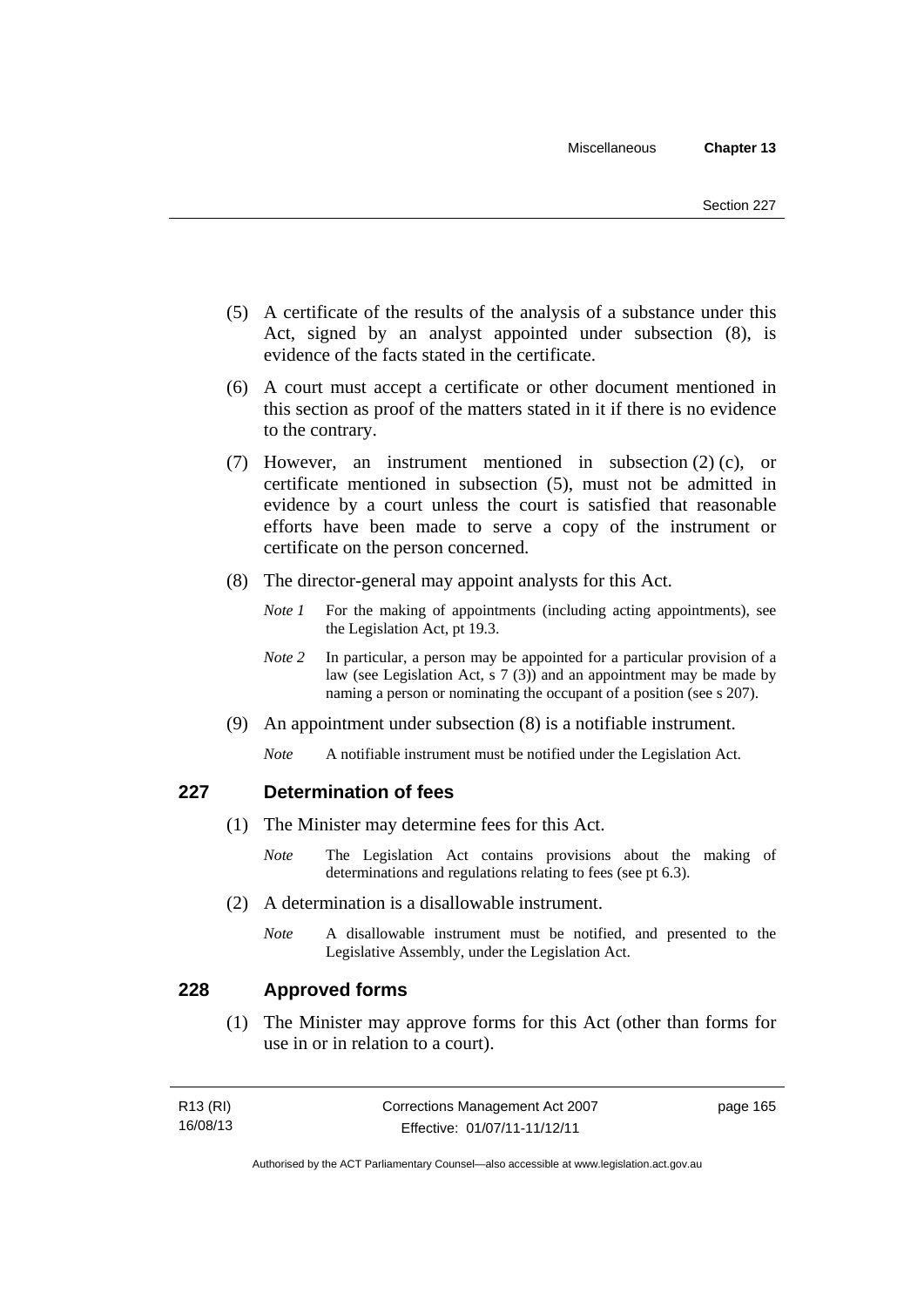(2) If the Minister approves a form for a particular purpose, the approved form must be used for that purpose.

*Note* For other provisions about forms, see the Legislation Act, s 255.

(3) An approved form is a notifiable instrument.

*Note* A notifiable instrument must be notified under the Legislation Act.

## **229 Regulation-making power**

(1) The Executive may make regulations for this Act.

- (2) In particular, a regulation may deal with any of the following:
	- (a) the administration of correctional centres;
	- (b) the detention of people in police and court cells;
	- (c) the escorting of detainees;
	- (d) living conditions at correctional centres, including the treatment of detainees;
	- (e) the inspection of correctional centres and investigation of complaints by detainees;
	- (f) the admission of detainees to correctional centres;
	- (g) the management and security of correctional centres, particularly in relation to any of the following:
		- (i) the assessment of risks and measures to contain risks;
		- (ii) the classification and management of detainees;
		- (iii) work or activities by detainees;
		- (iv) correctional centre routine;
		- (v) detainees' money or property;
		- (vi) communications by detainees with other people, whether by phone or mail or any other means;

R13 (RI) 16/08/13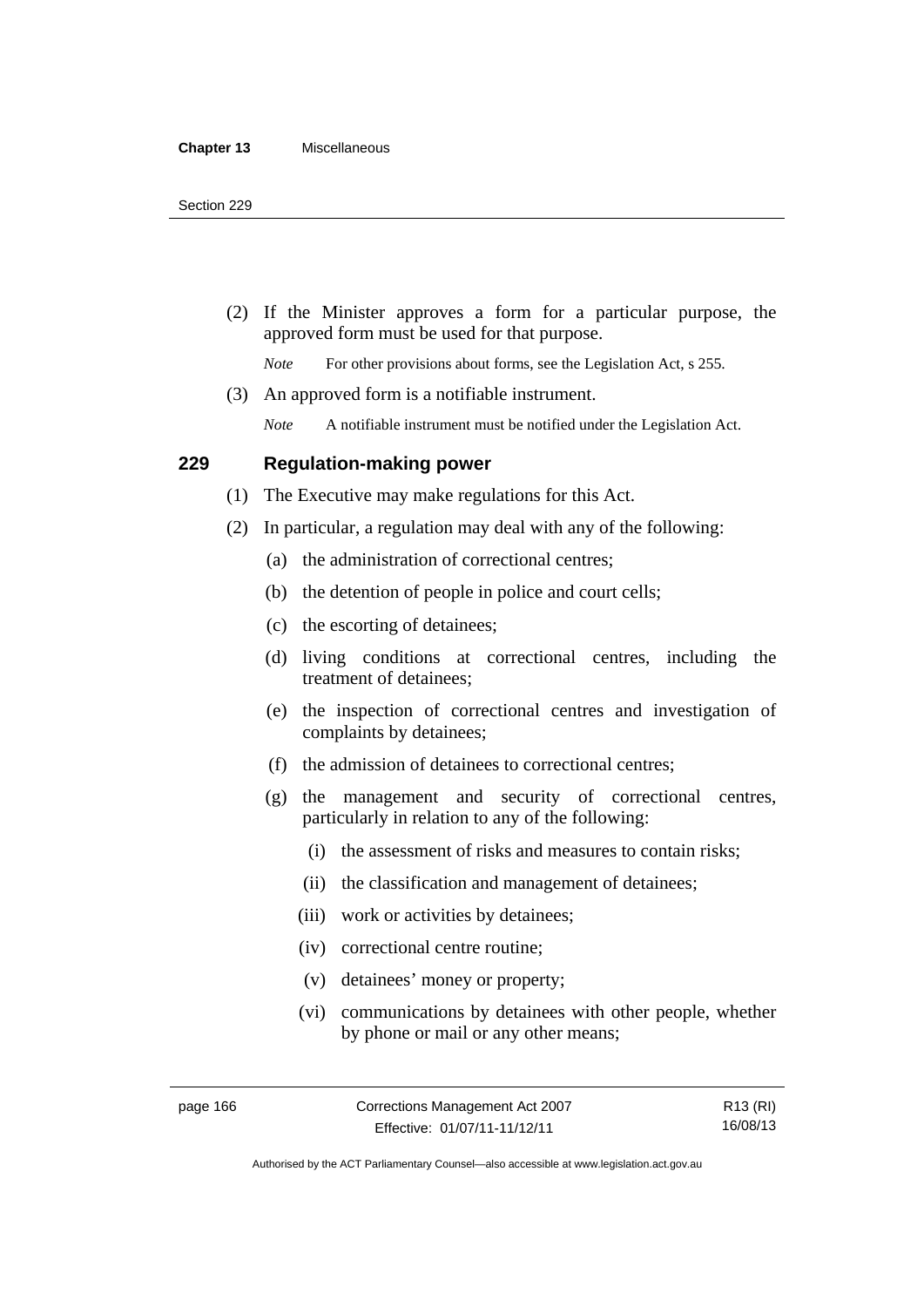- (vii) the movement or segregation of detainees;
- (viii) requirements for the wearing of uniforms by detainees;
	- (ix) searches of people or property and the seizure of property;
	- (x) alcohol or drug testing;
- (xi) the use of force;
- (xii) the analysis of things seized under this Act;
- (xiii) access to correctional centres;
- (xiv) good order and discipline;
- (xv) release procedures;
- (h) leave for detainees to be absent from correctional centres.
- (3) For chapter 10 (Discipline), a detainee's entitlements in relation to chapter 6 (Living conditions at correctional centres) include anything expressed to be an entitlement in a regulation made for a provision of chapter 6.
- (4) A regulation is taken to be consistent with this Act to the extent that it is capable of operating concurrently with this Act.
- (5) A regulation may apply, adopt or incorporate a law of another jurisdiction or an instrument, or a provision of a law of another jurisdiction or instrument, as in force from time to time.
	- *Note 1* The text of an applied, adopted or incorporated law or instrument, whether applied as in force from time to time or at a particular time, is taken to be a notifiable instrument if the operation of the Legislation Act, s 47 (5) or (6) is not disapplied (see s 47 (7)).
	- *Note 2* A notifiable instrument must be notified under the Legislation Act.
- (6) A regulation may create offences and fix maximum penalties of not more than 20 penalty units for the offences.
	- *Note* Regulations must be notified, and presented to the Legislative Assembly, under the Legislation Act.

| R <sub>13</sub> (RI) |  |  |
|----------------------|--|--|
| 16/08/13             |  |  |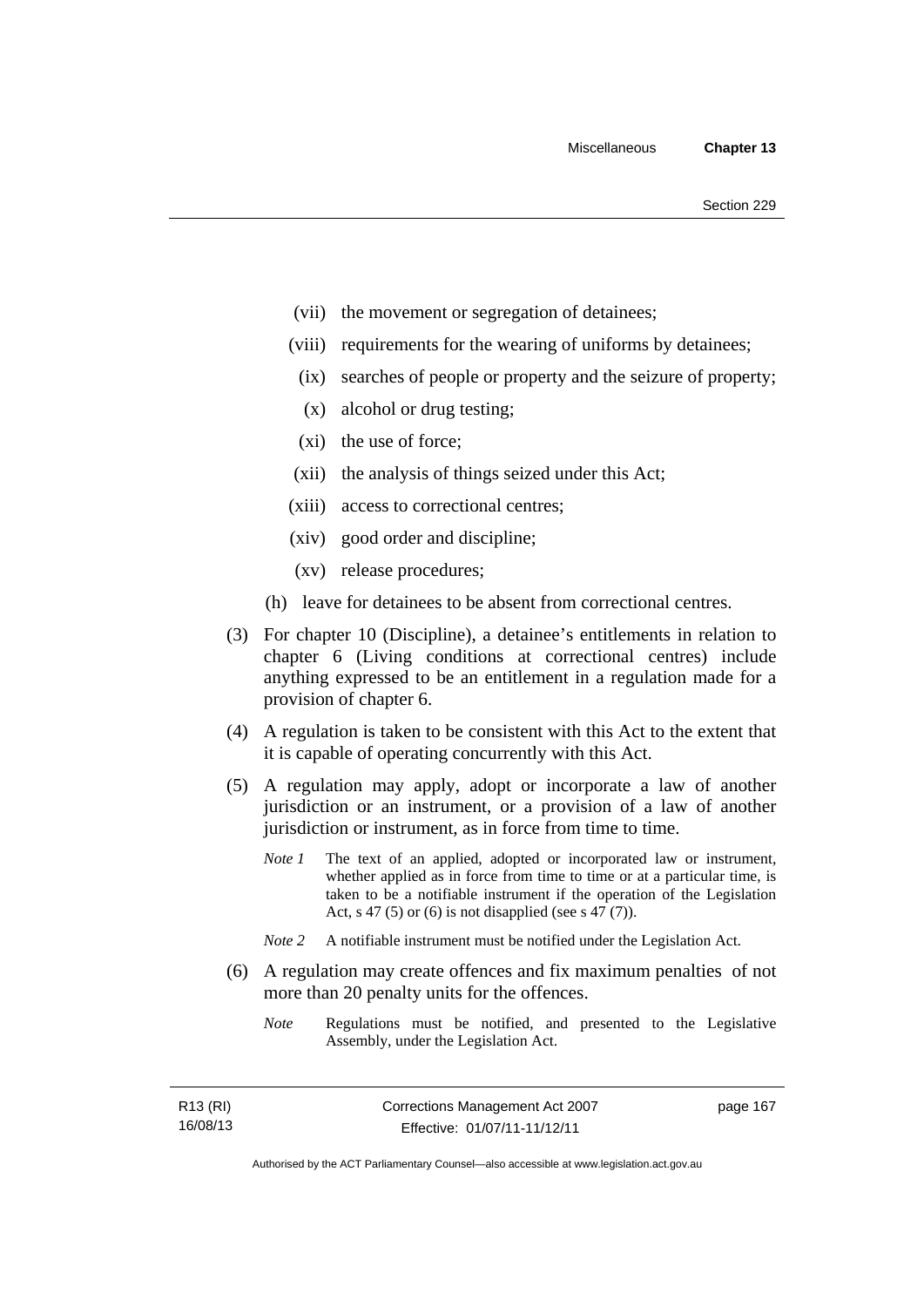#### **Chapter 50 Transitional**

Section 500

# **Chapter 50 Transitional**

# **500 Meaning of** *commencement day***—ch 50**

In this chapter:

*commencement day* means the day this chapter commences.

# **505 Construction of outdated references**

- (1) In any Act, instrument made under an Act or a document, a reference to an earlier law is, in relation to anything to which this Act applies, a reference to this Act.
- (2) In any Act, instrument made under an Act or a document, a reference to a provision of an earlier law is, in relation to anything to which this Act applies, a reference to the corresponding provision of this Act.
- (3) In any Act, instrument made under an Act or a document, a reference to anything that is no longer applicable because of the repeal or amendment of an earlier law by the *Sentencing Legislation Amendment Act 2006*, and for which there is a corresponding thing under this Act, is taken to be a reference to the corresponding thing under this Act, if the context allows and if otherwise appropriate.
- (4) This section is a law to which the Legislation Act, section 88 (Repeal does not end effect of transitional laws etc) applies.
- (5) This section expires 10 years after the commencement day.
- (6) In this section:

*earlier law* means any of the following:

- (a) *Community Based Sentences (Transfer) Act 2003* (repealed);
- (b) *Crimes Act 1900*;
- (c) *Custodial Escorts Act 1998* (repealed);

R13 (RI) 16/08/13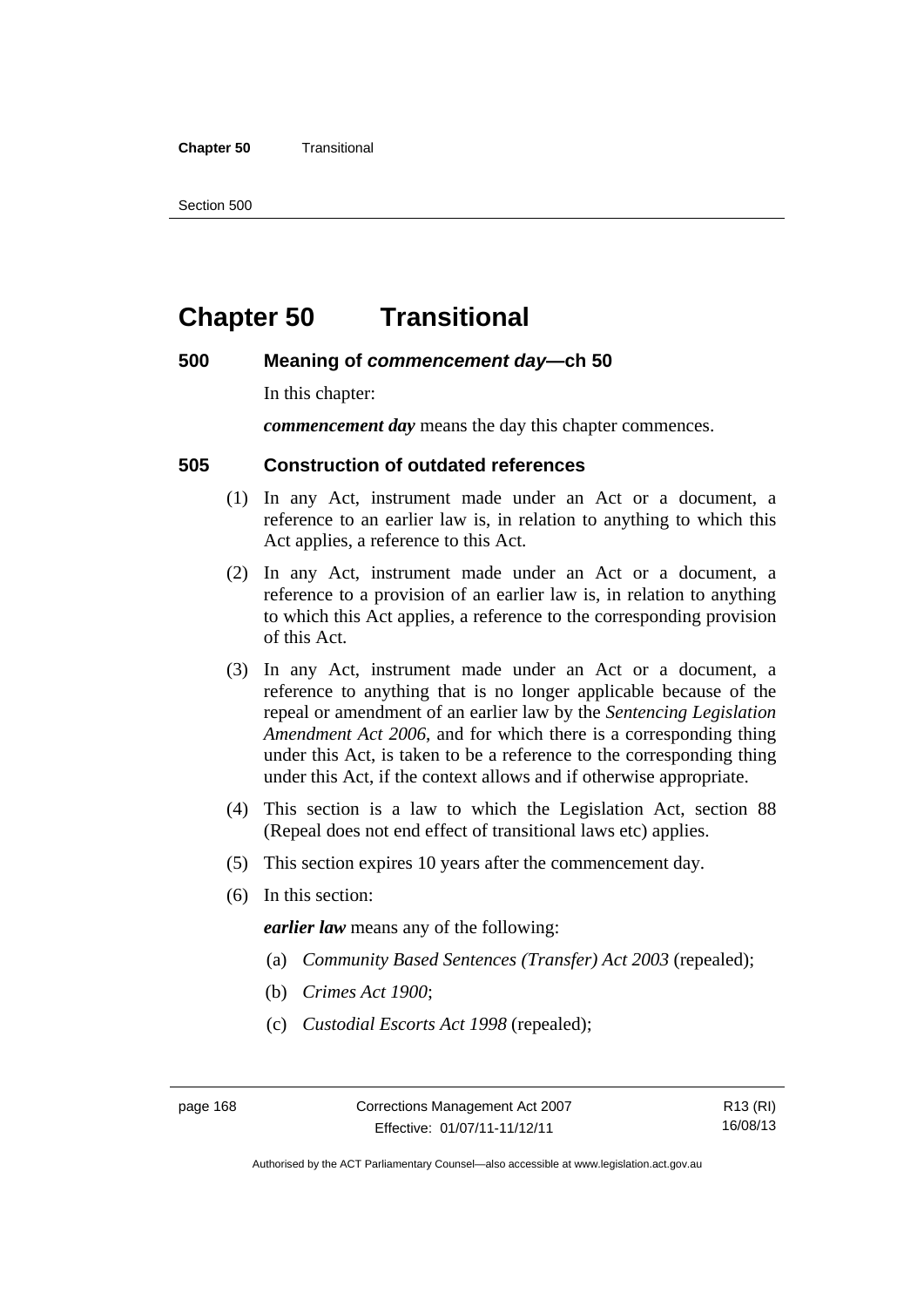- (d) *Magistrates Court Act 1930*;
- (e) *Parole Orders (Transfer) Act 1983* (repealed);
- (f) *Periodic Detention Act 1995* (repealed);
- (g) *Prisoners (International Transfer) Act 1999* (repealed);
- (h) *Prisoners Interstate Leave Act 1997* (repealed);
- (i) *Prisoners (Interstate Transfer) Act 1993* (repealed);
- (j) *Rehabilitation of Offenders (Interim) Act 2001* (repealed);
- (k) *Remand Centres Act 1976* (repealed);
- (l) *Removal of Prisoners Act 1968* (repealed);
- (m) *Supervision of Offenders (Community Service Orders) Act 1985* (repealed).
- *Note* A reference to an Act includes a reference to the statutory instruments made or in force under the Act, including any regulation (see Legislation Act, s 104).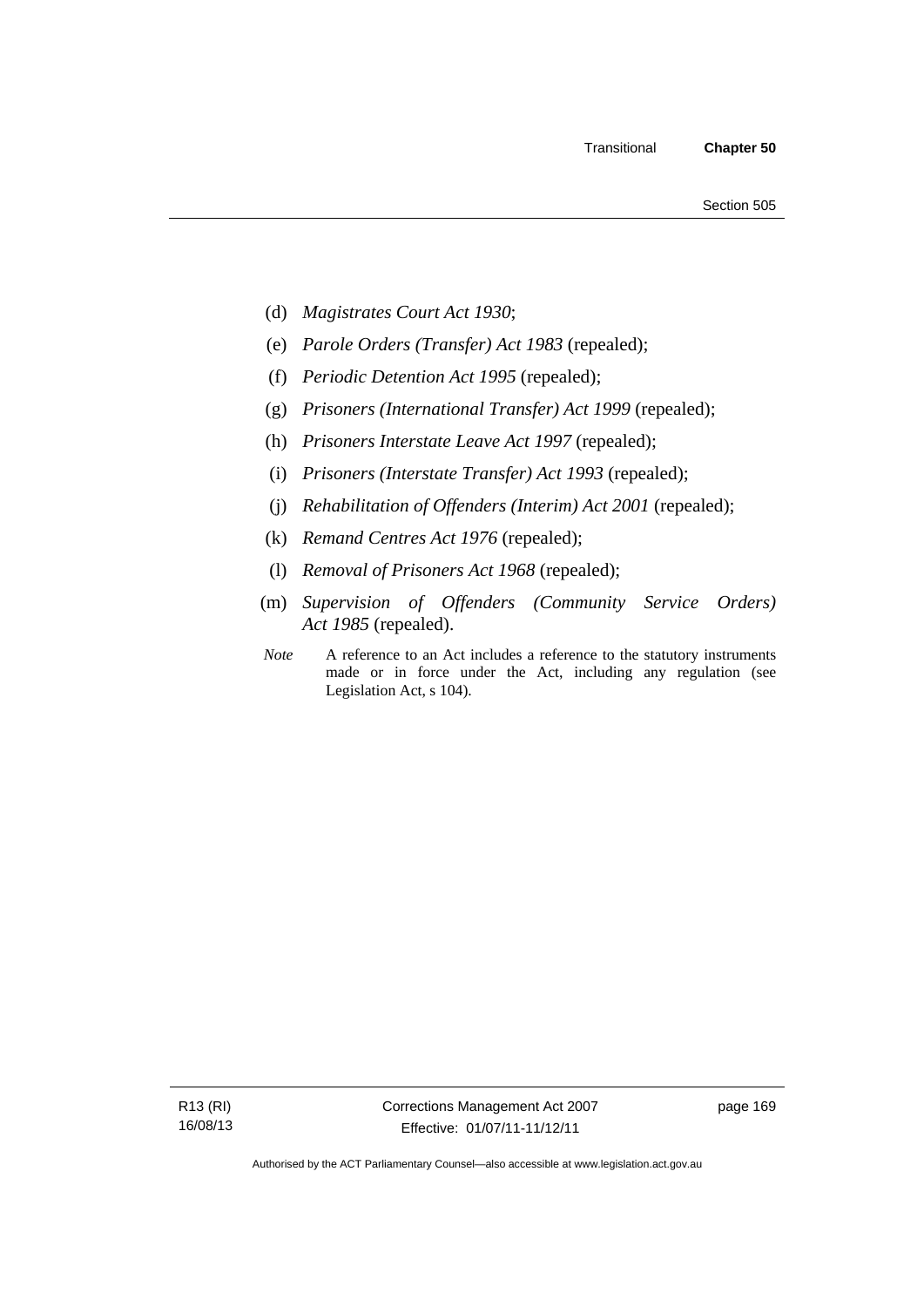**Dictionary** 

# **Dictionary**

(see s 3)

*Note 1* The Legislation Act contains definitions and other provisions relevant to this Act.

*Note 2* For example, the Legislation Act, dict, pt 1, defines the following terms:

- bankrupt or personally insolvent
	- chief police officer
	- civil partnership
	- director-general (see s 163)
- doctor
- domestic partner (see s 169 (1))
- Governor
- health practitioner
- human rights commissioner
- in relation to
- intersex person (see s 169B)
- judge
- Legislative Assembly
- magistrate
- NSW correctional centre
- nurse
- ombudsman
- police officer
- public advocate
- public employee
- public servant
- quarter
- sentence administration board
- transgender person (see s 169A (1) and (2))
- tribunal.

page 170 Corrections Management Act 2007 Effective: 01/07/11-11/12/11

R13 (RI) 16/08/13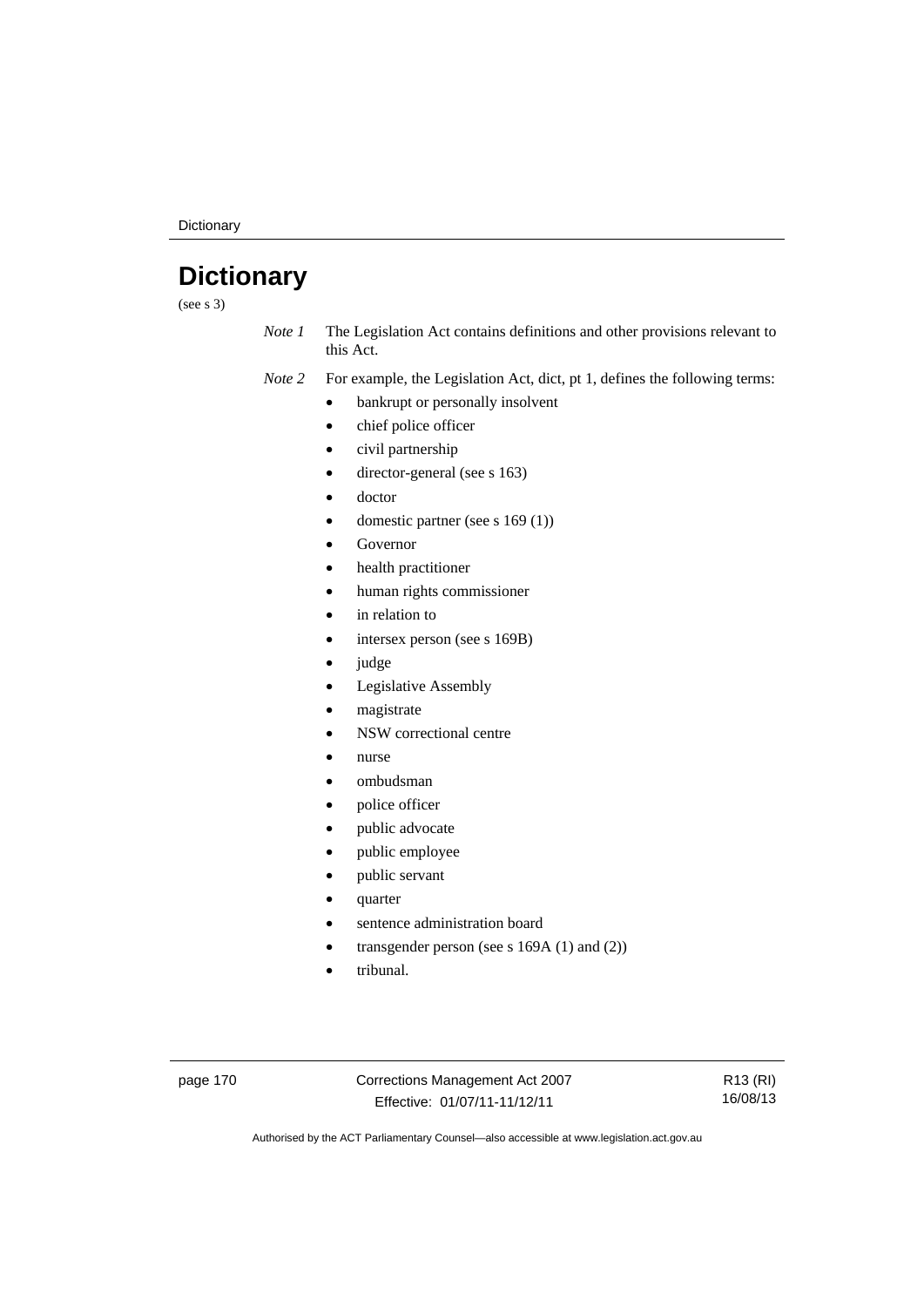*accredited person*, in relation to a detainee, means each of the following:

- (a) if the detainee is a sentenced offender—anyone involved in relation to the administration of the sentence;
- (b) a lawyer representing the detainee;
- (c) an official visitor;
- (d) the human rights commissioner;
- (e) the public advocate;
- (f) the ombudsman;
- (g) a person prescribed by regulation.
- *Note* Territory laws apply to a delegate of a person in the exercise of a delegation as if the delegate were the person who appointed the delegate (see Legislation Act, s 239 (2)).

*accused*—see section 151.

*activity*—see the *Crimes (Sentence Administration) Act 2005*, dictionary.

*adjudicator* means a person who is appointed as an adjudicator under section 177.

*administrative penalty*—see section 151.

*administrator*, in relation to a disciplinary breach—see section 151.

*admission*, of a detainee to a correctional centre—see section 63.

*body search*, of a detainee—see section 107.

*case management plan*, for a detainee, means the detainee's case management plan maintained under section 78.

*charge*—see section 151.

*charge notice*—see section 151.

*conduct* means an act or omission.

R13 (RI) 16/08/13 Corrections Management Act 2007 Effective: 01/07/11-11/12/11

page 171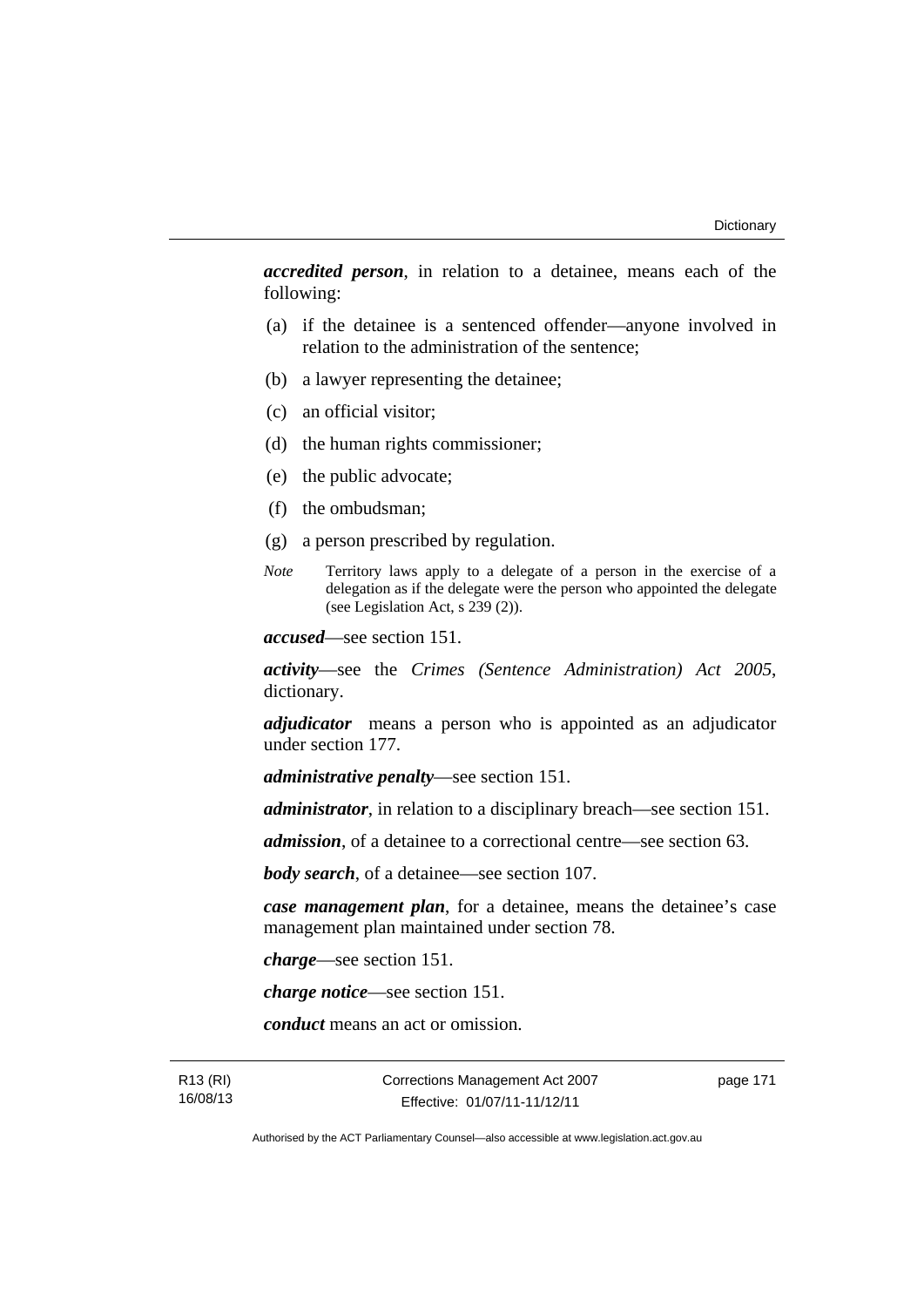*correctional centre* means a place declared to be a correctional centre under section 24.

*corrections dog* means a dog approved under the regulations to exercise functions as a corrections dog under this Act.

*corrections officer* means a person who is appointed as a corrections officer under section 19.

*corrections policy* means a corrections policy under section 14.

*corresponding director-general*, for part 12.2 (Interstate leave) see section 206.

*corresponding corrections law*—see section 225.

*corresponding leave law*, for part 12.2 (Interstate leave)—see section 206.

*court cell*, for chapter 4 (Detention in police and court cells etc) see section 29.

*detainee*—see section 6.

*detention period*, for an offender's periodic detention—see the *Crimes (Sentence Administration) Act 2005*, section 41.

*disciplinary action*—see section 151.

*disciplinary breach*—see section 151.

*disciplinary charge*—see section 151.

*drug*—see section 132.

*engage in conduct* means—

- (a) do an act; or
- (b) omit to do an act.

*escape*, for part 12.2 (Interstate leave)—see section 206.

*escort officer*, in relation to a person, means—

(a) a police officer; or

page 172 Corrections Management Act 2007 Effective: 01/07/11-11/12/11

R13 (RI) 16/08/13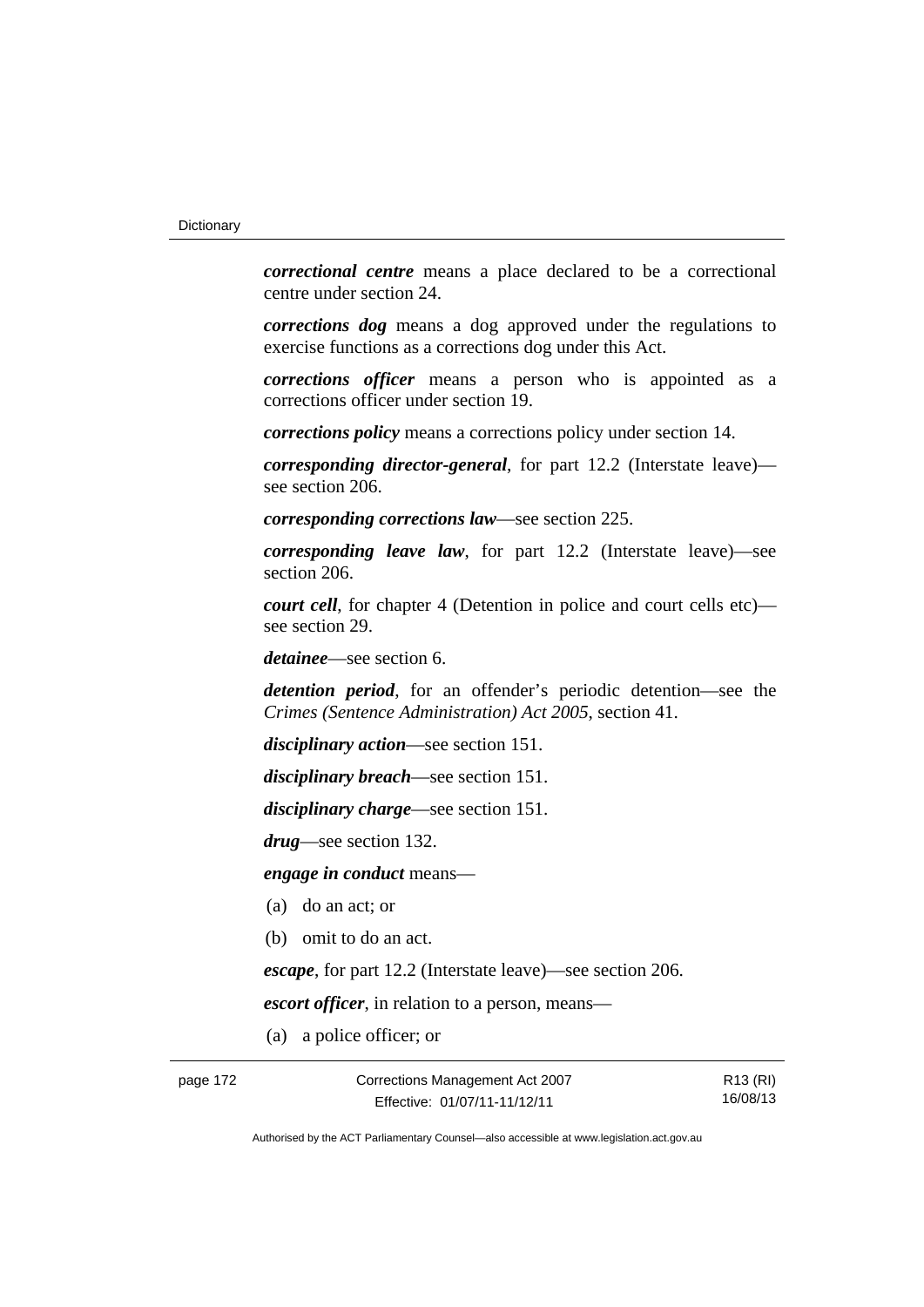(b) a corrections officer whose functions including escorting the person.

*family member*, of a detainee, means any of the following:

- (a) the detainee's domestic partner;
- (b) a parent, step-parent or grandparent of the detainee;
- (c) a child, step-child or grandchild of the detainee;
- (d) a brother, sister, step-brother or step-sister of the detainee;
- (e) a guardian or carer of the detainee.

*frisk search*—see section 107.

*full-time detainee*—see the *Crimes (Sentence Administration) Act 2005*, section 22 (1).

*health facility* means a hospital or other facility where health services are provided.

## *health service*—

- (a) means a service provided to someone (the *service user*) for any of the following purposes:
	- (i) assessing, recording, maintaining or improving the physical, mental or emotional health, comfort or wellbeing of the service user;
	- (ii) diagnosing or treating an illness, disability, disorder or condition of the service user; and
- (b) includes a service provided by a health practitioner in the practitioner's capacity as a health practitioner.

*hearing*, for an inquiry—see section 151.

*inquiry*—see section 151.

*interstate detainee*, for part 12.2 (Interstate leave)—see section 206. *interstate escort officer*—see section 213.

R13 (RI) 16/08/13 page 173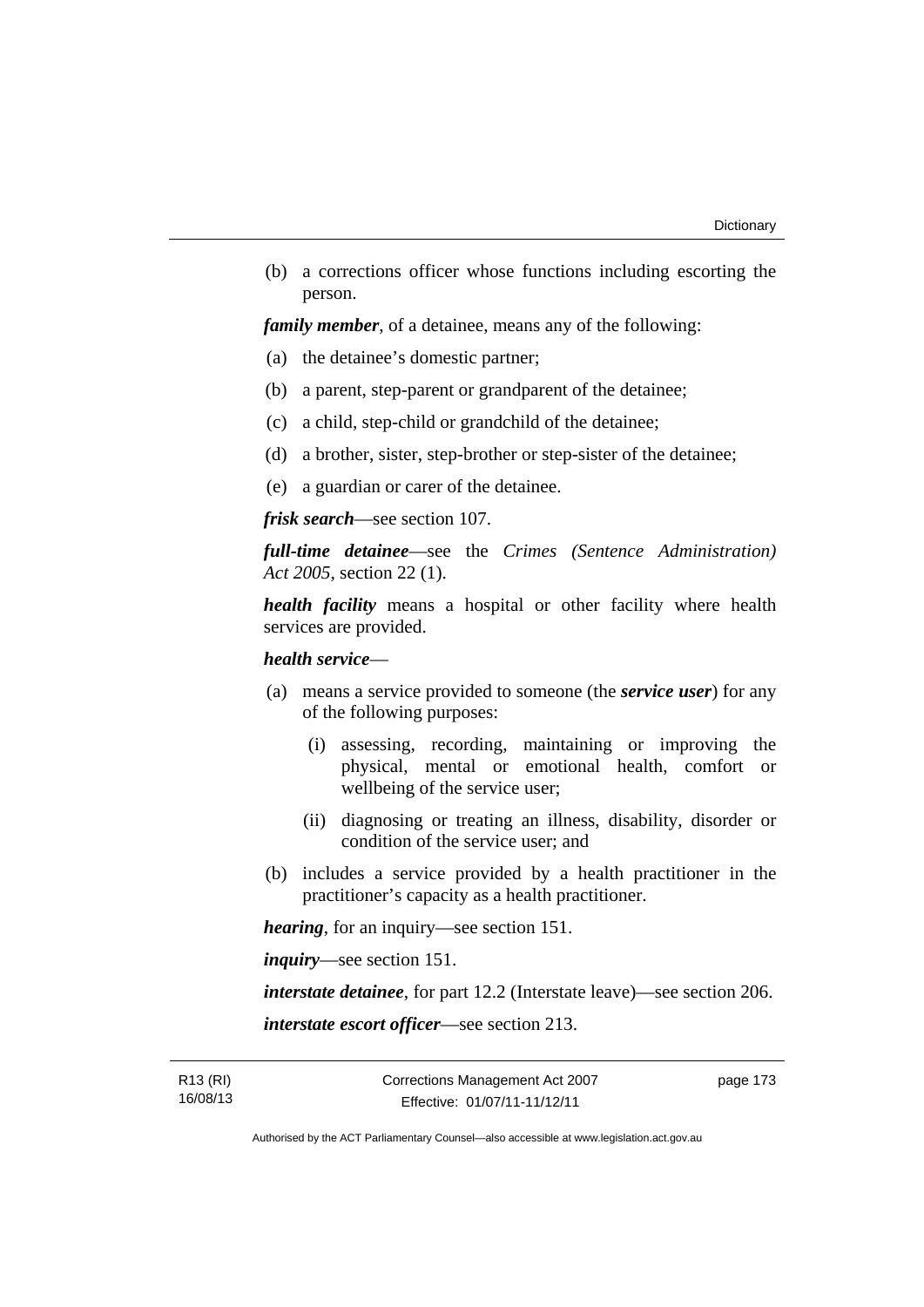*interstate leave permit*—see section 208.

*investigative segregation*—see section 151.

*investigator*—see section 151.

*investigator's report*—see section 151.

*law enforcement agency*—see the *Spent Convictions Act 2000*, dictionary.

*legally privileged—*a thing is *legally privileged* if client legal privilege attaches to the thing.

*local leave permit—*see section 205.

*mail* means postal mail.

*nonsmoking area*, at a correctional centre—see section 86.

*offender*—see the *Crimes (Sentence Administration) Act 2005*, dictionary.

*official visitor* means a person who is appointed as an official visitor under section 57.

*operating procedure* means an operating procedure under section 14.

*ordinary search*—see section 107.

*participating State*, for part 12.2 (Interstate leave)—see section 206.

*periodic detention*, for an offender—see the *Crimes (Sentence Administration) Act 2005*, section 40.

*personal monitoring device*—see section 101.

*police cell*, for Chapter 4 (Detention in police and court cells etc) see section 29.

*positive*, for a test sample for alcohol or a drug—see section 133.

*possession*, of a thing, includes the following:

(a) receiving or obtaining possession of the thing;

| page 174 | Corrections Management Act 2007 | R13 (RI) |
|----------|---------------------------------|----------|
|          | Effective: 01/07/11-11/12/11    | 16/08/13 |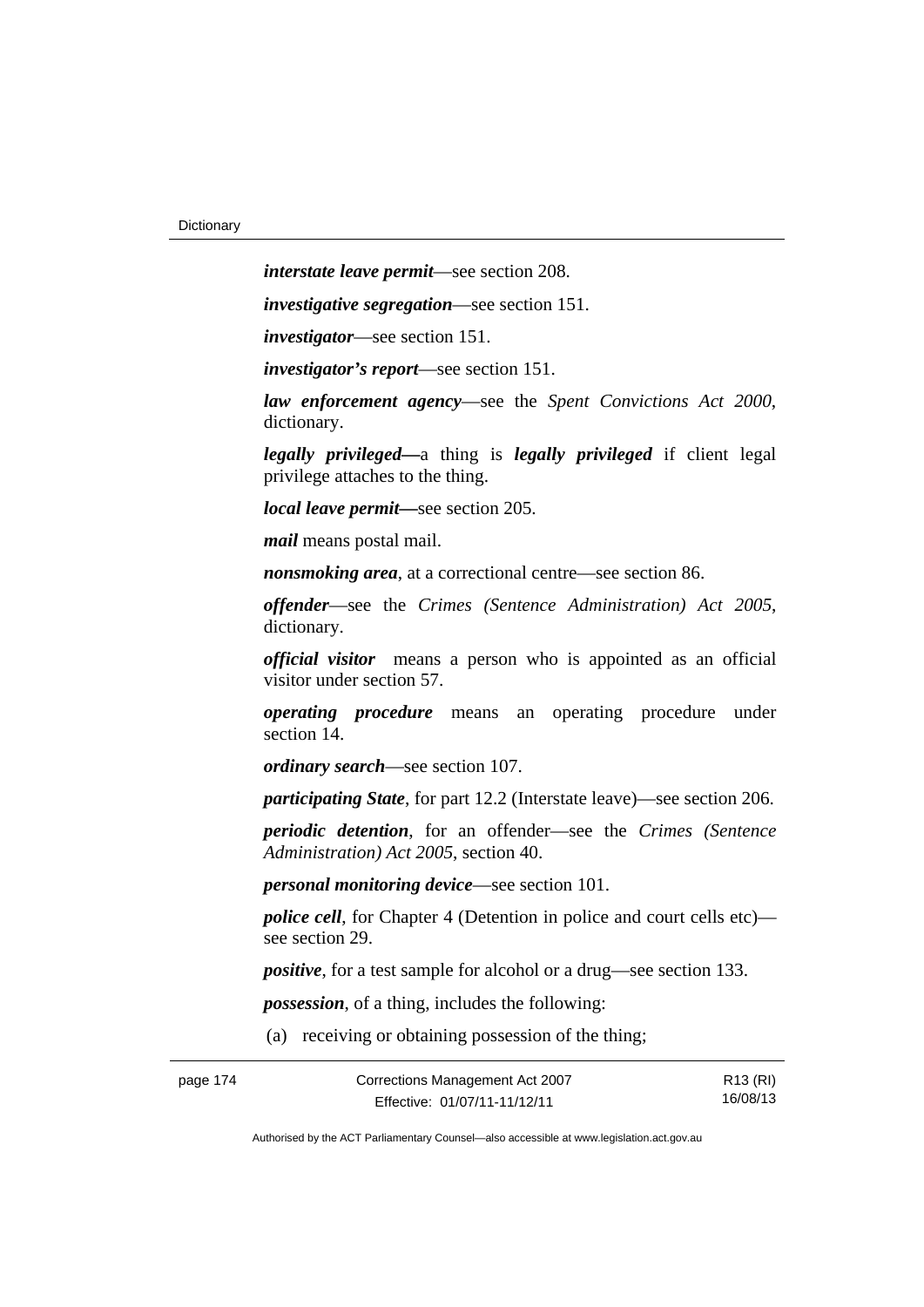- (b) having control over the disposition of the thing (whether or not having custody of the thing);
- (c) having joint possession of the thing.

# *presiding officer*—

- (a) for division 10.3.1 (Disciplinary action—with accused's consent)—see section 166; or
- (b) for division 10.3.2 (Internal disciplinary inquiry)—see section 169; or
- (c) for chapter 11 (Disciplinary inquiries)—see section 191.

*privilege*, in relation to a detainee—see section 151.

*prohibited area*, at a correctional centre—see section 85.

*prohibited thing* means a thing declared to be a prohibited thing under section 81.

*protected mail*—see section 104 (4).

*register of detainees* means the register kept under section 76.

*relevant presiding officer*, for division 10.3.5 (Disciplinary action)—see section 182.

*remandee*—see the *Crimes (Sentence Administration) Act 2005*, dictionary.

*review officer*, for division 10.3.3 (Internal review of inquiry decision)—see section 172.

*scanning search*—see section 107.

*security classification*, for a detainee, means the detainee's security classification under section 80.

*segregation*, of a detainee—see section 88.

*seizeable item*, for division 9.4.3 (Strip searches)—see section 113.

R13 (RI) 16/08/13 page 175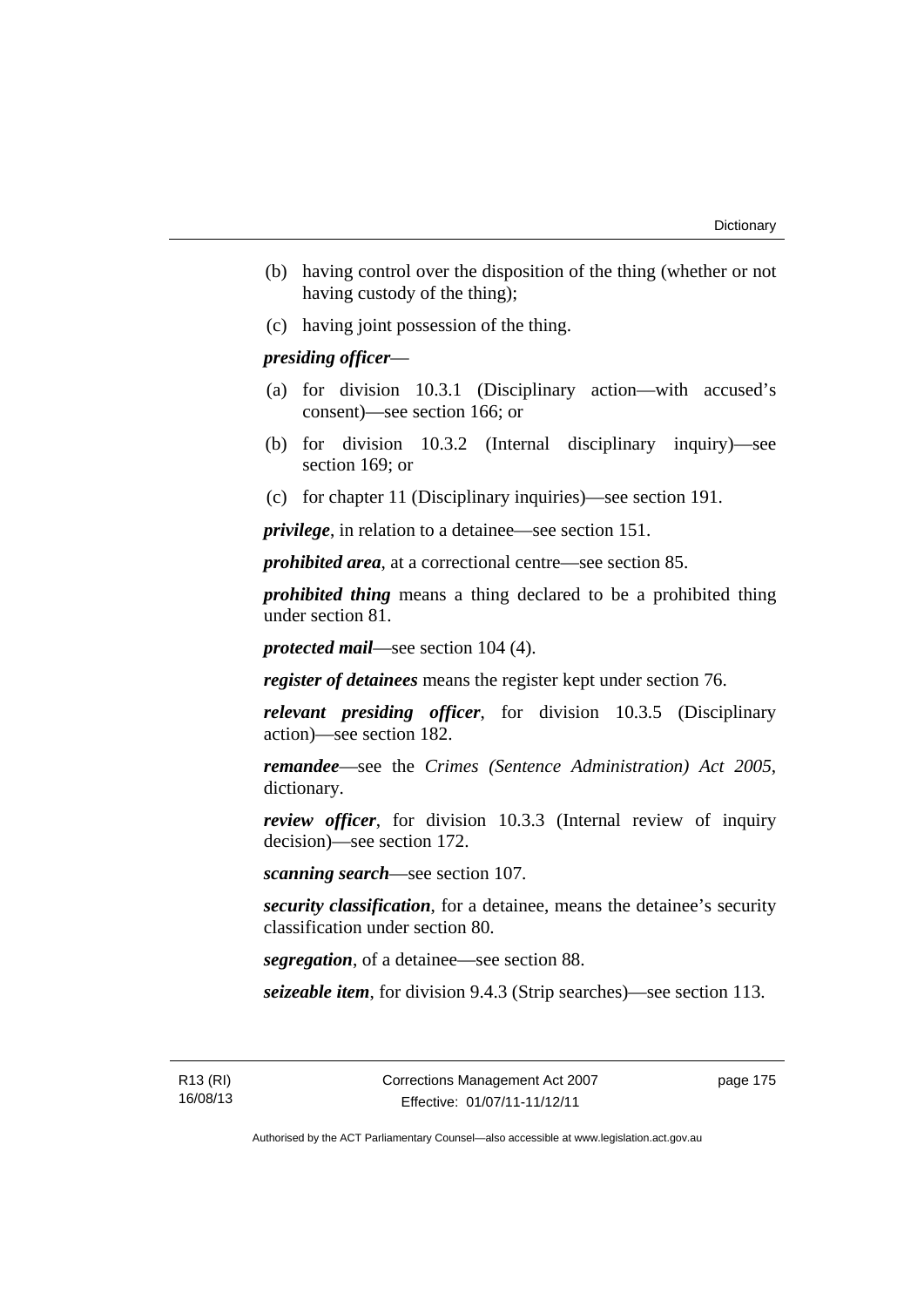*sentence—*see the *Crimes (Sentence Administration) Act 2005*, dictionary.

*separate confinement*, of a detainee—see section 151.

*strip search*, of a detainee—see section 107.

*test sample*—see section 132.

*visiting conditions*, at a correctional centre, means conditions declared under section 143 (Visiting conditions) in relation to the centre.

*visitor*, in relation to a correctional centre, includes a person wishing to enter the centre as a visitor.

page 176 Corrections Management Act 2007 Effective: 01/07/11-11/12/11

R13 (RI) 16/08/13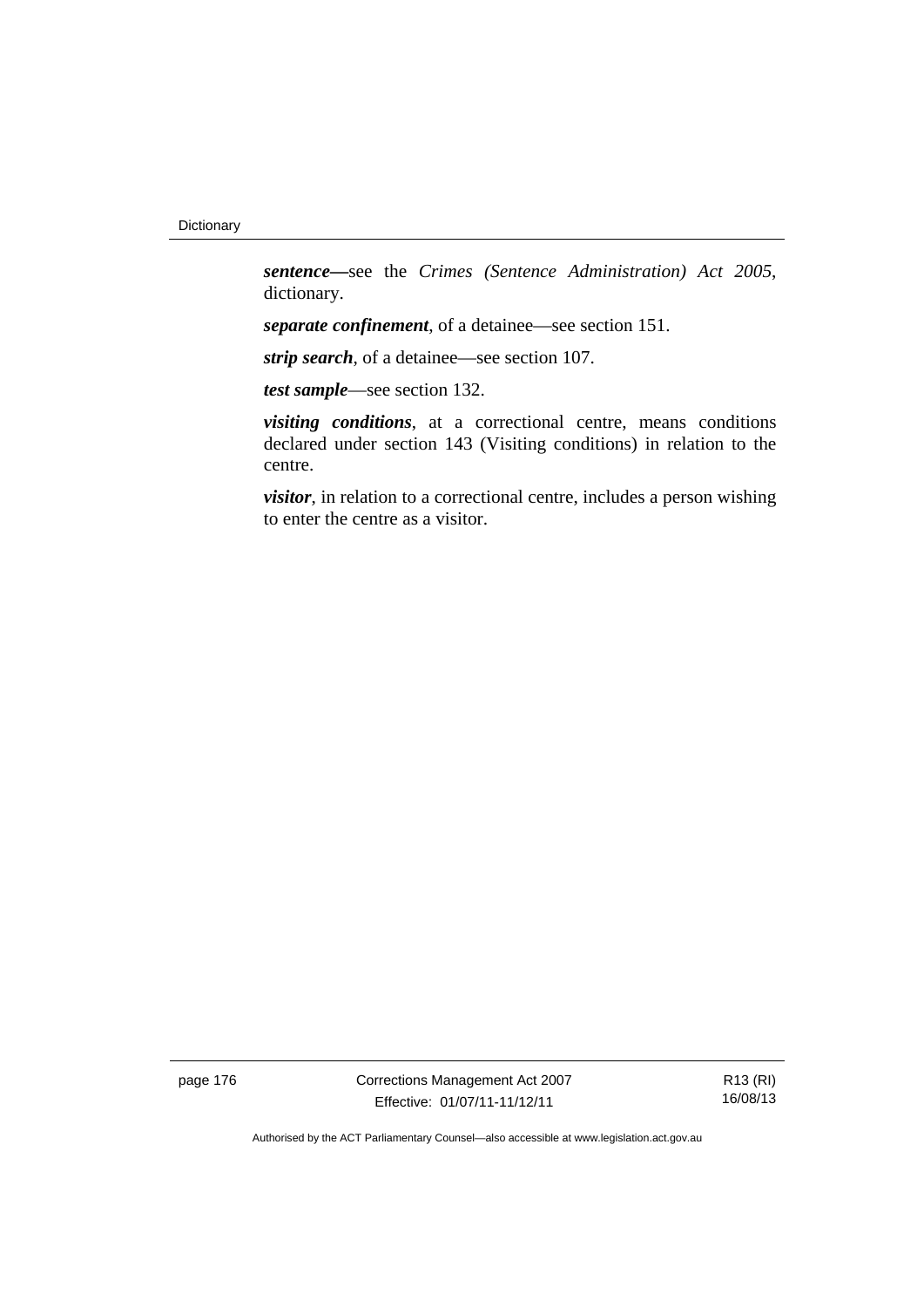# **Endnotes**

# **1 About the endnotes**

Amending and modifying laws are annotated in the legislation history and the amendment history. Current modifications are not included in the republished law but are set out in the endnotes.

Not all editorial amendments made under the *Legislation Act 2001*, part 11.3 are annotated in the amendment history. Full details of any amendments can be obtained from the Parliamentary Counsel's Office.

Uncommenced amending laws and expiries are listed in the legislation history and the amendment history. These details are underlined. Uncommenced provisions and amendments are not included in the republished law but are set out in the last endnote.

If all the provisions of the law have been renumbered, a table of renumbered provisions gives details of previous and current numbering.

The endnotes also include a table of earlier republications.

| $sdiv = subdivision$<br>$ins = inserted/added$<br>$LA =$ Legislation Act 2001<br>$SL = Subordinate$ law<br>$LR =$ legislation register<br>$sub =$ substituted<br>$LRA =$ Legislation (Republication) Act 1996 | $A = Act$<br>$AF =$ Approved form<br>$am = amended$<br>$amdt = amendment$<br>$AR = Assembly resolution$<br>$ch = chapter$<br>$CN =$ Commencement notice<br>$def = definition$<br>$DI = Disallowable instrument$<br>$dict = dictionary$<br>disallowed = disallowed by the Legislative<br>Assembly<br>$div = division$<br>$exp = expires/expired$<br>$Gaz = gazette$<br>$hdg = heading$<br>$IA = Interpretation Act 1967$ | $o = order$<br>$om = omitted/repealed$<br>$ord = ordinance$<br>$orig = original$<br>par = paragraph/subparagraph<br>$pres = present$<br>$prev = previous$<br>$(\text{prev}) = \text{previously}$<br>$pt = part$<br>$r = rule/subrule$<br>$reloc = relocated$<br>$renum = renumbered$<br>$R[X]$ = Republication No<br>$RI = reissue$<br>$s = section/subsection$<br>$sch = schedule$<br>underlining = whole or part not commenced |
|---------------------------------------------------------------------------------------------------------------------------------------------------------------------------------------------------------------|-------------------------------------------------------------------------------------------------------------------------------------------------------------------------------------------------------------------------------------------------------------------------------------------------------------------------------------------------------------------------------------------------------------------------|----------------------------------------------------------------------------------------------------------------------------------------------------------------------------------------------------------------------------------------------------------------------------------------------------------------------------------------------------------------------------------------------------------------------------------|
| $mod = modified/modification$<br>or to be expired                                                                                                                                                             |                                                                                                                                                                                                                                                                                                                                                                                                                         |                                                                                                                                                                                                                                                                                                                                                                                                                                  |

# **2 Abbreviation key**

R13 (RI) 16/08/13 Corrections Management Act 2007 Effective: 01/07/11-11/12/11

page 177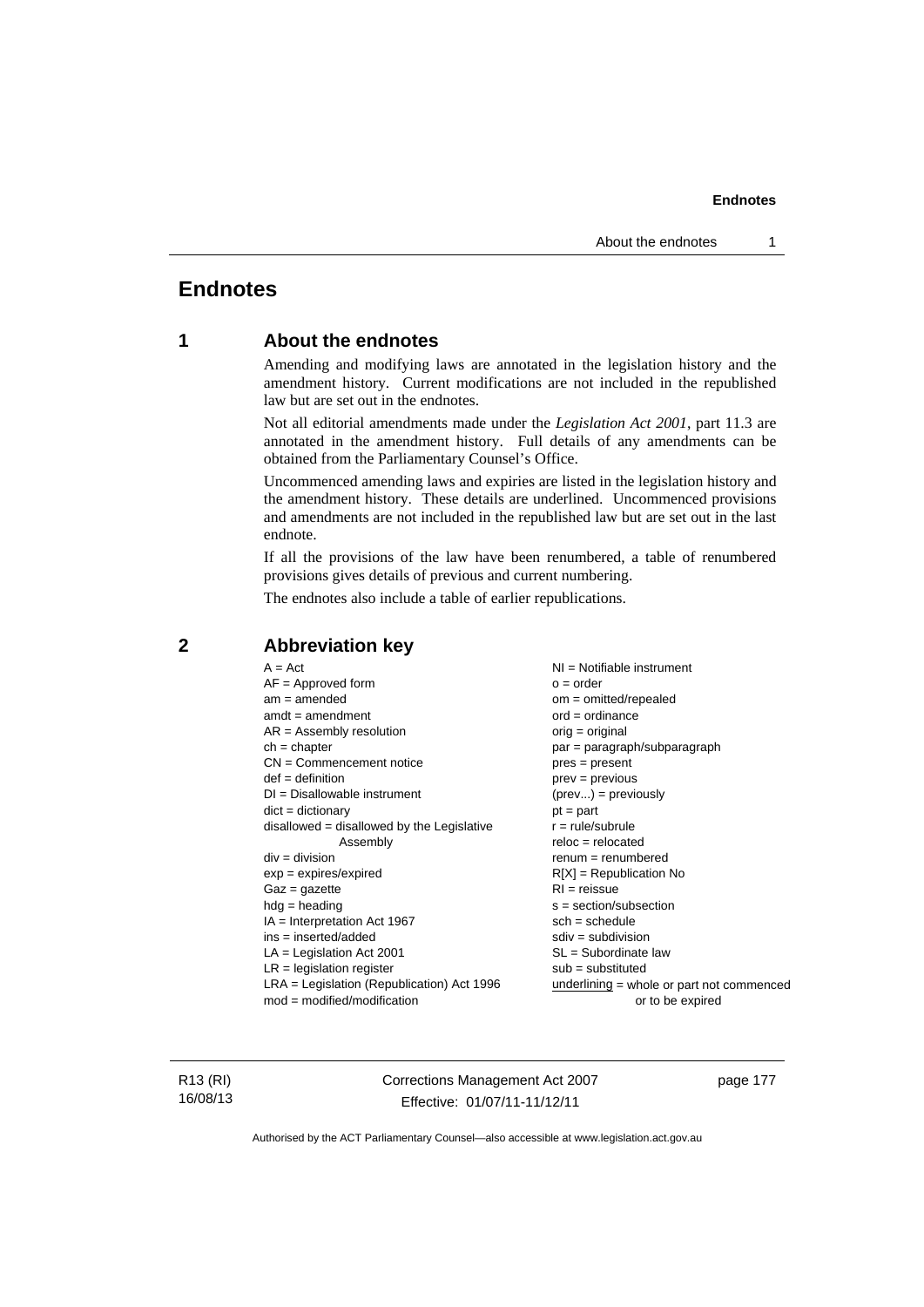3 Legislation history

# **3 Legislation history**

# **Corrections Management Act 2007 A2007-15**

notified LR 18 June 2007

s 1, s 2 commenced 18 June 2007 (LA s 75 (1)) s 230 commenced 1 August 2007 (LA s 75AA) sch 1 pt 1.2, pt 1.3 commenced 1 August 2007 (s 2 and CN2007-6) remainder commenced 18 December 2007 (s 2 and LA s 79)

as amended by

#### **Civil Partnerships Act 2008 A2008-14 sch 1 pt 1.6**

notified LR 15 May 2008

s 1, s 2 commenced 15 May 2008 (LA s 75 (1))

sch 1 pt 1.6 commenced 19 May 2008 (s 2 and CN2008-8)

# **Children and Young People Act 2008 A2008-19 sch 1 pt 1.1**

notified LR 17 July 2008 s 1, s 2 commenced 17 July 2008 (LA s 75 (1)) sch 1 pt 1.1 commenced 9 September 2008 (s 2 and CN2008-13)

### **Children and Young People (Consequential Amendments) Act 2008 A2008-20 sch 2 pt 2.4**

notified LR 17 July 2008 s 1, s 2 commenced 17 July 2008 (LA s 75 (1))

s 3 commenced 18 July 2008 (s 2 (1))

sch 2 pt 2.4 commenced 9 September 2008 (s 2 (3) and see Children and Young People Act 2008 A2008-19, s 2 and CN2008-13)

### **Crimes Legislation Amendment Act 2008 A2008-44 sch 1 pt 1.2**

notified LR 9 September 2008 s 1, s 2 commenced 9 September 2008 (LA s 75 (1)) sch 1 pt 1.2 commenced 30 May 2009 (s 2 and CN2009-4)

### **Corrections Management Amendment Act 2008 A2008-49**

notified LR 15 September 2008

s 1, s 2 commenced 15 September (LA s 75 (1)) remainder commenced 16 September 2008 (s 2)

# **Work Safety Legislation Amendment Act 2009 A2009-28 sch 2 pt 2.2**

notified LR 9 September 2009

s 1, s 2 commenced 9 September 2009 (LA s 75 (1))

page 178 Corrections Management Act 2007 Effective: 01/07/11-11/12/11

R13 (RI) 16/08/13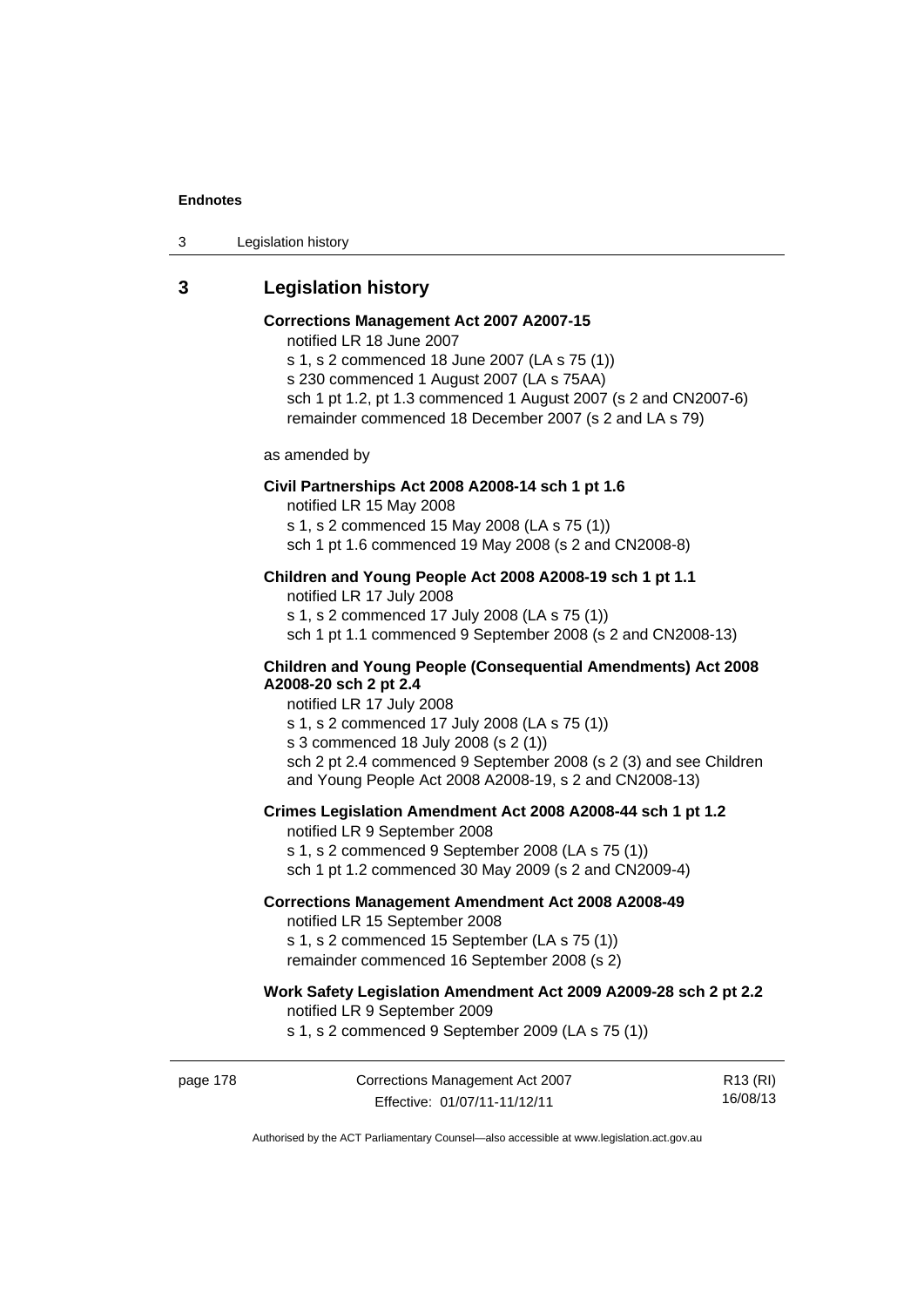sch 2 pt 2.2 commenced 1 October 2009 (s 2 and see Work Safety Act 2008 A2008-51, s 2 (1) (b) and CN2009-11)

#### **Smoking (Prohibition in Enclosed Public Places) Amendment Act 2009 A2009-51 sch 1 pt 1.1**

notified LR 18 December 2009

s 1, s 2 commenced 18 December 2009 (LA s 75 (1))

sch 1 pt 1.1 commenced 9 December 2010 (s 2 (1) (b) and CN2010-4)

#### **Health Practitioner Regulation National Law (ACT) Act 2010 A2010-10 sch 2 pt 2.4**

notified LR 31 March 2010 s 1, s 2 commenced 31 March 2010 (LA s 75 (1)) sch 2 pt 2.4 commenced 1 July 2010 (s 2 (1) (a))

#### **Justice and Community Safety Legislation Amendment Act 2010 (No 2) A2010-30 sch 1 pt 1.5**

notified LR 31 August 2010

s 1, s 2 commenced 31 August 2010 (LA s 75 (1))

s 3 commenced 1 September 2010 (s 2 (1))

sch 1 pt 1.5 commenced 28 September 2010 (s 2 (2))

#### **Justice and Community Safety Legislation Amendment Act 2010 (No 3) A2010-40 sch 2 pt 2.4**

notified LR 5 October 2010 s 1, s 2 commenced 5 October 2010 (LA s 75 (1)) s 3 commenced 6 October 2010 (s 2 (1)) sch 2 pt 2.4 commenced 2 November 2010 (s 2 (2))

## **Administrative (One ACT Public Service Miscellaneous Amendments) Act 2011 A2011-22 sch 1 pt 1.37**

notified LR 30 June 2011 s 1, s 2 commenced 30 June 2011 (LA s 75 (1)) sch 1 pt 1.37 commenced 1 July 2011 (s 2 (1))

Corrections Management Act 2007 Effective: 01/07/11-11/12/11

page 179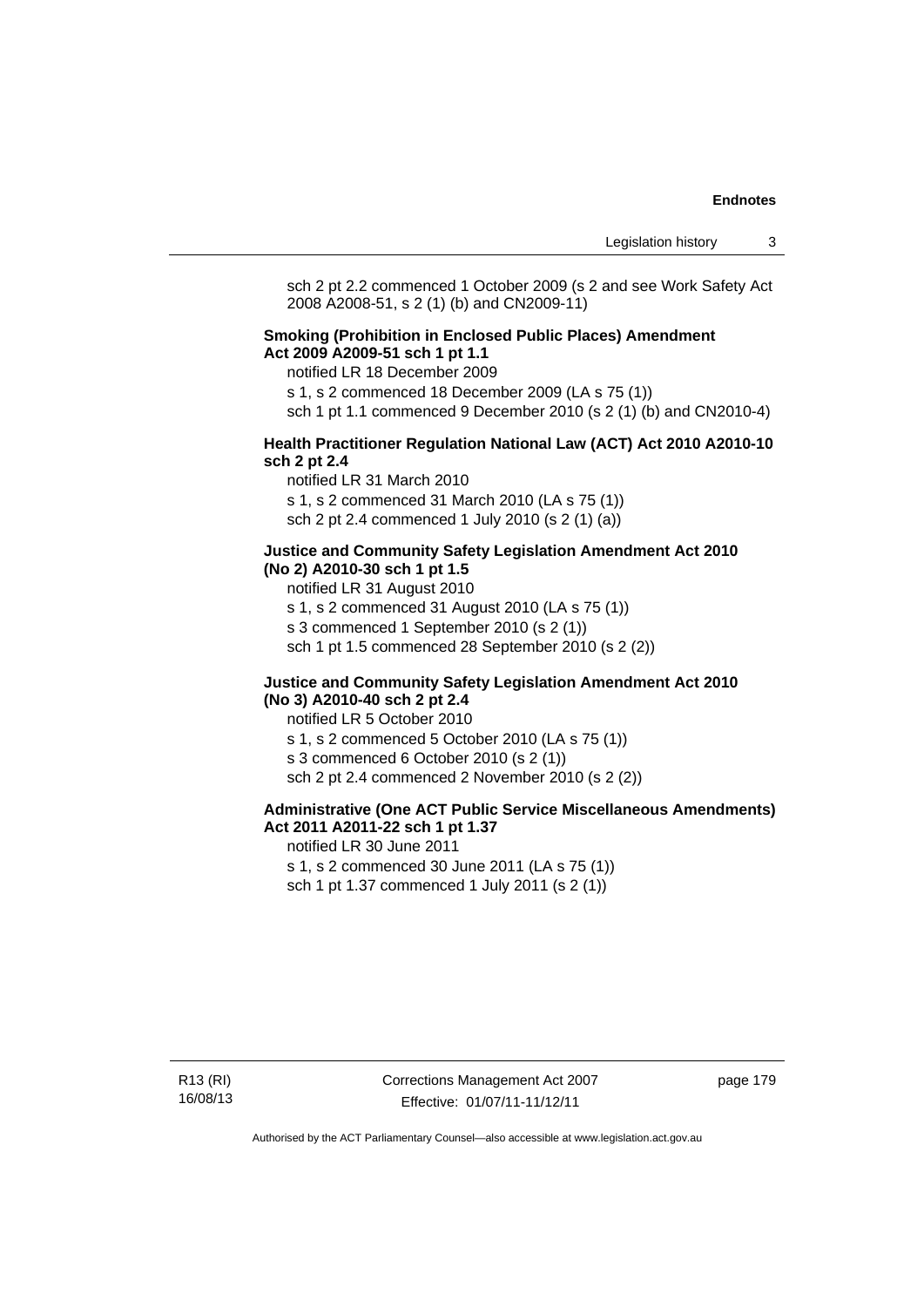```
4 Amendment history
```
#### **4 Amendment history**

```
Commencement 
s 2 om LA s 89 (4) 
Application of Act—detainees
s 6 am A2008-19 amdt 1.1 
                (1) note 2 exp 2 June 2011 (s 501 (2), (4) (LA s 88 declaration 
                applies)) 
Correctional centres—minimum living conditions 
s 12 am A2011-22 amdt 1.113 
Ministerial directions to director-general 
s 13 hdg am A2011-22 amdt 1.113 
s 13 am A2011-22 amdt 1.113 
Corrections policies and operating procedures 
s 14 am A2011-22 amdt 1.113 
Exclusions from notified corrections policies and operating procedures 
s 15 am A2011-22 amdt 1.113 
Director-general directions 
s 16 hdg am A2011-22 amdt 1.113
s 16 am A2011-22 amdt 1.113 
Director-general directions 
               am A2011-22 amdt 1.113
s 17 am A2011-22 amdt 1.113, amdt 1.114 
Corrections officers—appointment 
s 19 am A2011-22 amdt 1.113 
Corrections officers—functions 
s 20 am A2011-22 amdt 1.113 
Doctors—health service appointments 
s 21 am A2011-22 amdt 1.113 
Health practitioners—non-therapeutic functions 
s 22 hdg sub A2010-10 amdt 2.15
s 22 am A2010-10 amdt 2.15; A2011-22 amdt 1.113 
Identity cards 
s 23 am A2010-10 amdt 2.20; A2011-22 amdt 1.113 
Declaration of emergency 
s 26 am A2011-22 amdt 1.113 
Emergency powers 
s 27 am A2011-22 amdt 1.113
```
page 180 Corrections Management Act 2007 Effective: 01/07/11-11/12/11

R13 (RI) 16/08/13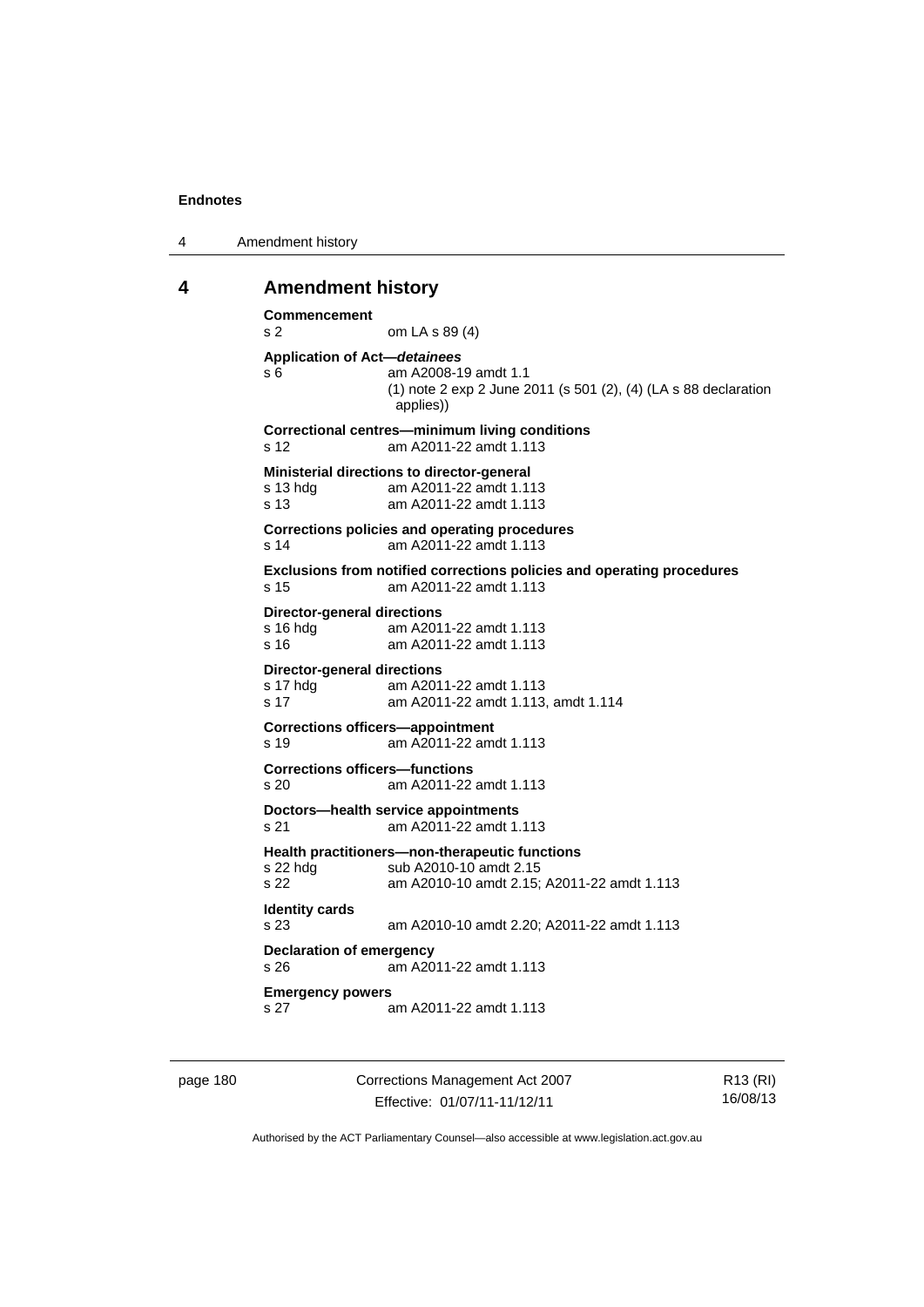```
R13 (RI) 
                          Corrections Management Act 2007 
                                                                       page 181 
           Arrangements with police 
           s 28 am A2011-22 amdt 1.113 
           Definitions—ch 4 
           s 29 am A2008-19 amdt 1.3 
                            def chief executive ins A2008-19 amdt 1.2 
                               om A2011-22 amdt 1.109 
                            def director-general ins A2011-22 amdt 1.110 
                            def young detainee ins A2008-19 amdt 1.2 
           Detention in police cells 
           s 30 am A2008-19 amdt 1.4, amdt 1.5; A2011-22 amdt 1.113 
           Detention in police cells—search powers etc 
           s 31 am A2008-19 amdt 1.6, amdt 1.7 
           Detention in police cells—additional provisions for young detainees 
           s 31A ins A2008-19 amdt 1.8 
                            am A2008-44 amdt 1.14 
           Detention in court cells 
           s 33 am A2008-19 amdts 1.9-1.12; A2011-22 amdt 1.113, 
                            amdt 1.114 
           Detention in court cells—additional provisions for young detainees 
           s 33A ins A2008-19 amdt 1.13 
                            am A2011-22 amdt 1.113 
           Detainees accommodated away from correctional centre 
           s 34 am A2008-19 amdt 1.14; A2011-22 amdt 1.113 
           Escort officer functions etc 
           s 35 am A2011-22 amdt 1.113, amdt 1.114 
           Executing warrants of imprisonment or remand etc 
           s 38 am A2011-22 amdt 1.113 
           Food and drink 
           s 40 am A2010-10 amdt 2.20; A2011-22 amdt 1.113 
           Clothing 
           s 41 am A2011-22 amdt 1.113 
           Personal hygiene 
           s 42 am A2011-22 amdt 1.113 
           Sleeping areas 
                           am A2011-22 amdt 1.113
           Treatment of convicted and non-convicted detainees 
           s 44 am A2011-22 amdt 1.113 
           Access to open air and exercise 
           s 45 am A2011-22 amdt 1.113
```
16/08/13

Authorised by the ACT Parliamentary Counsel—also accessible at www.legislation.act.gov.au

Effective: 01/07/11-11/12/11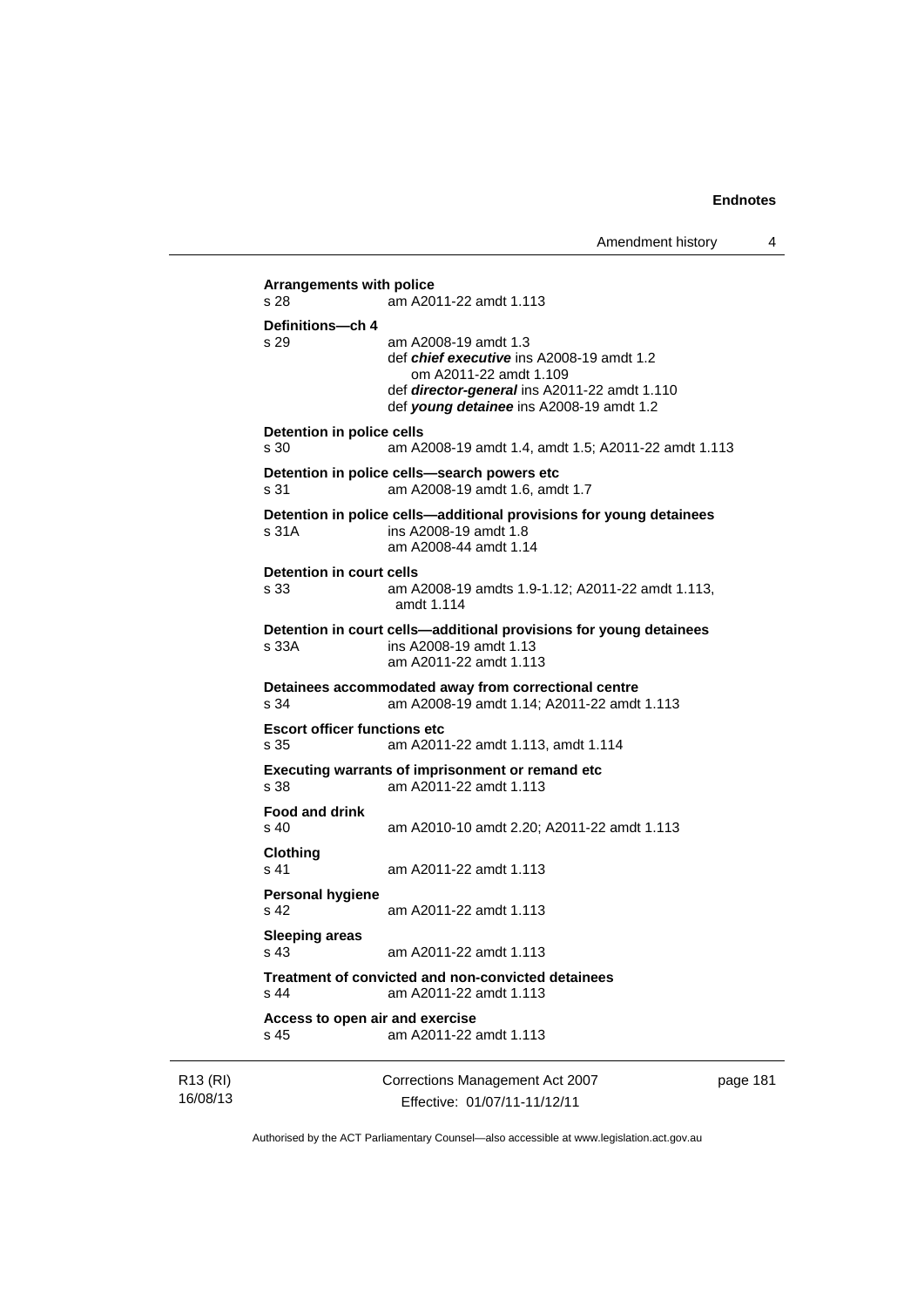4 Amendment history

```
Communication with family and others<br>s 46 am A2011-22 amdt 1.
                am A2011-22 amdt 1.113
Telephone calls 
                s 47 am A2011-22 amdt 1.113 
Mail 
                am A2011-22 amdt 1.113
Visits by family members etc 
s 49 am A2011-22 amdt 1.113 
Contact with accredited people 
s 50 am A2011-22 amdt 1.113 
Visits—protected communications 
s 51 am A2011-22 amdt 1.113 
News and educational services 
s 52 am A2011-22 amdt 1.113 
Health care 
s 53 am A2010-10 amdt 2.20; A2011-22 amdt 1.113 
Transfers to health facilities 
s 54 am A2010-10 amdt 2.20; A2011-22 amdt 1.113 
Religious, spiritual and cultural needs 
s 55 am A2011-22 amdt 1.113 
Complaints to official visitors 
s 59 am A2011-22 amdt 1.113 
Investigation etc by official visitors 
s 60 am A2011-22 amdt 1.113 
Official visitors—ending appointments 
s 61 am A2010-30 amdt 1.19 
Relationship with other inspection laws 
s 62 am A2011-22 amdt 1.113 
Authority for detention 
s 64 am A2011-22 amdt 1.113 
Identification of detainees 
s 65 am A2010-10 amdt 2.16; A2011-22 amdt 1.113 
Information about entitlements and obligations 
s 66 am A2011-22 amdt 1.113, amdt 1.114 
Initial assessment 
s 67 am A2011-22 amdt 1.113
```
page 182 Corrections Management Act 2007 Effective: 01/07/11-11/12/11

R13 (RI) 16/08/13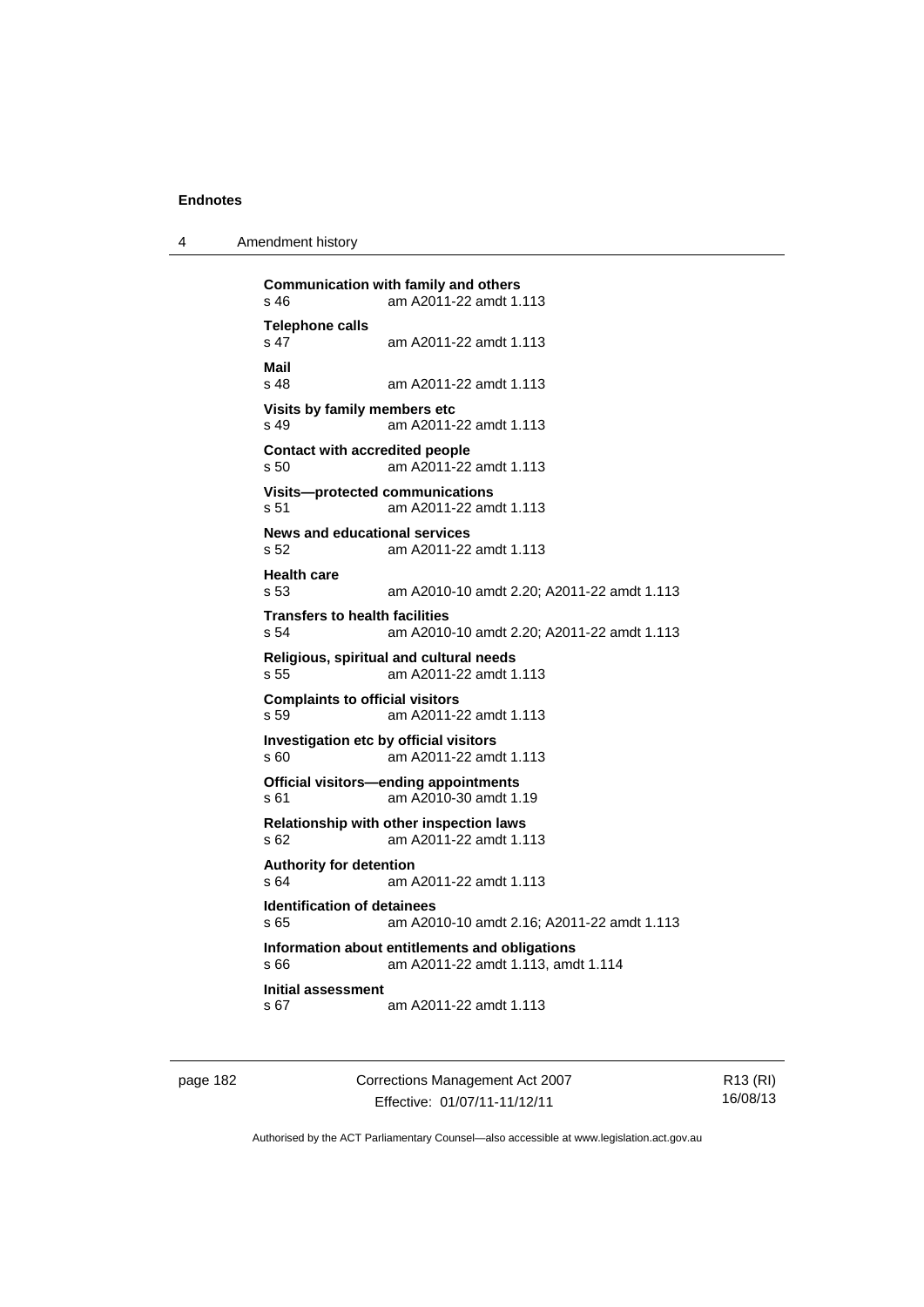Amendment history 4

```
Alcohol and drug tests on admission 
s 69 am A2011-22 amdt 1.113 
Strip search on admission 
s 70 am A2011-22 amdt 1.113 
Property of detainees 
s 71 am A2011-22 amdt 1.113 
Security classification 
s 72 am A2011-22 amdt 1.113 
Case management plan 
s 73 am A2011-22 amdt 1.113 
Entries in register of detainees 
s 74 am A2011-22 amdt 1.113 
Compliance with director-general's directions 
s 75 hdg am A2011-22 amdt 1.114 
s 75 am A2011-22 amdt 1.113, amdt 1.114 
Register of detainees 
s 76 am A2011-22 amdt 1.113 
Health reports 
s 77 am A2008-20 amdt 2.14; A2011-22 amdt 1.113, amdt 1.114 
Case management plans—scope etc 
s 78 am A2011-22 amdt 1.113 
Transgender and intersex detainees—sexual identity 
s 79 am A2010-10 amdt 2.20; A2011-22 amdt 1.113 
Security classification—basis etc 
s 80 am A2011-22 amdt 1.113 
Prohibited things 
s 81 am A2011-22 amdt 1.113 
Possession of prohibited things 
s 82 am A2011-22 amdt 1.113 
Trust accounts for detainees 
s 84 am A2011-22 amdt 1.113 
Prohibited areas 
s 85 am A2011-22 amdt 1.113 
Nonsmoking areas 
s 86 am A2009-51 amdt 1.1; A2011-22 amdt 1.113 
Management and security—corrections policies and operating procedures 
s 87 am A2008-14 amdt 1.17; A2011-22 amdt 1.113
```
R13 (RI) 16/08/13 Corrections Management Act 2007 Effective: 01/07/11-11/12/11

page 183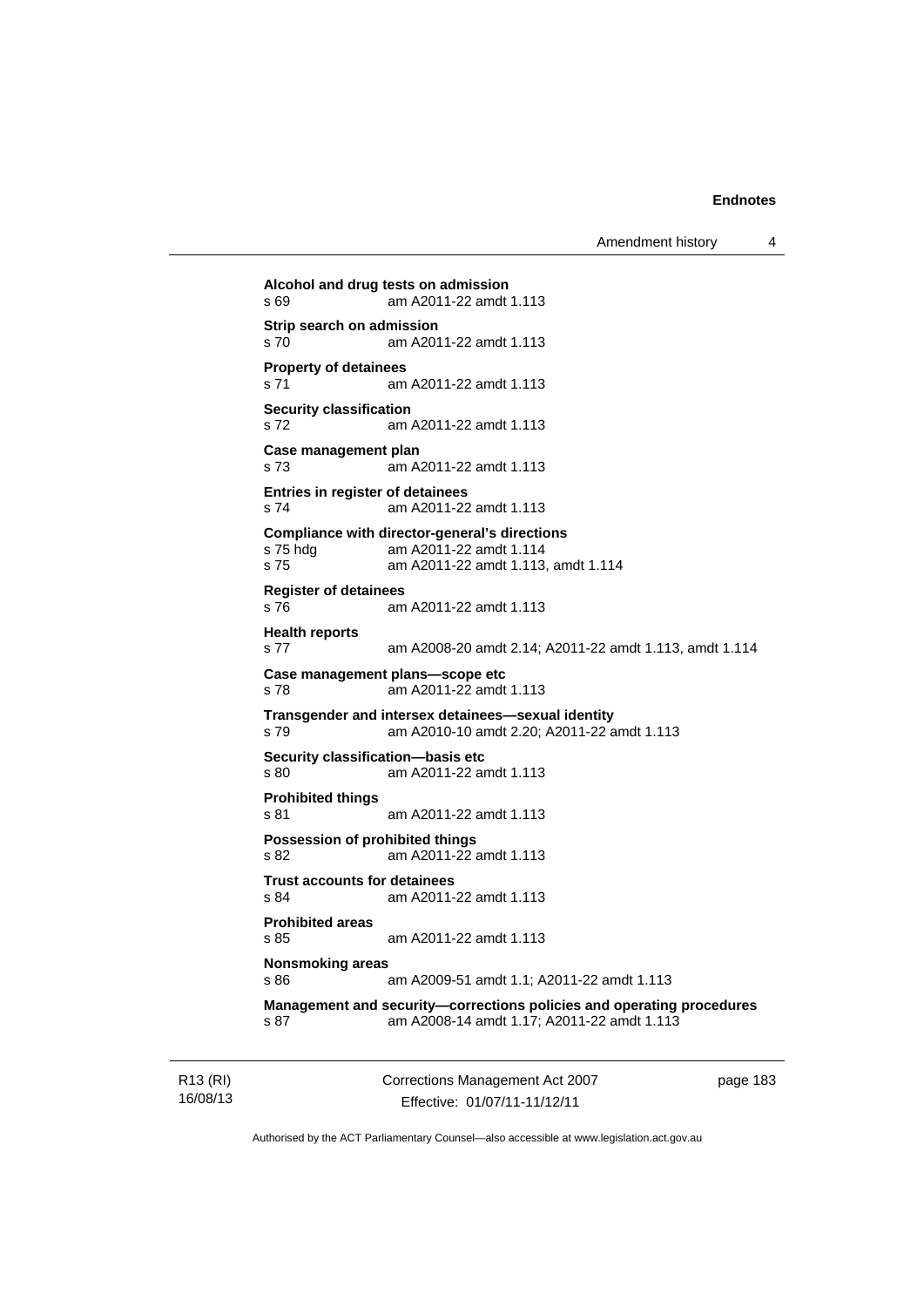```
Segregation—safety and security 
s 90 am A2011-22 amdt 1.113, amdt 1.114 
Segregation—protective custody 
s 91 am A2011-22 amdt 1.113, amdt 1.114 
Segregation—health 
s 92 am A2011-22 amdt 1.113, amdt 1.114 
Application for review of segregation directions 
s 96 am A2011-22 amdt 1.113, amdt 1.114 
Review of segregation directions 
s 97 am A2011-22 amdt 1.113, amdt 1.114 
Other separation of detainees 
s 98 am A2011-22 amdt 1.113 
Monitoring—general considerations 
s 99 am A2011-22 amdt 1.113 
Monitoring at correctional centres 
s 100 am A2011-22 amdt 1.113 
Personal monitoring devices 
s 101 am A2011-22 amdt 1.113 
Interfering with personal monitoring devices 
s 102 am A2011-22 amdt 1.113 
Monitoring telephone calls etc 
s 103 am A2011-22 amdt 1.113 
Monitoring ordinary mail 
s 104 am A2011-22 amdt 1.113 
Monitoring protected mail 
s 105 am A2011-22 amdt 1.113 
Mail searches—consequences 
s 106 am A2011-22 amdt 1.113 
Register of strip and body searches 
s 110 am A2011-22 amdt 1.113 
Scanning, frisk and ordinary searches—directions 
s 111 am A2011-22 amdt 1.113 
Meaning of seizeable item—div 9.4.3 
s 113 sub A2008-49 s 4 
Strip searches—when may be conducted 
s 113A ins A2008-49 s 4 
                am A2011-22 amdt 1.113
```
page 184 Corrections Management Act 2007 Effective: 01/07/11-11/12/11

R13 (RI) 16/08/13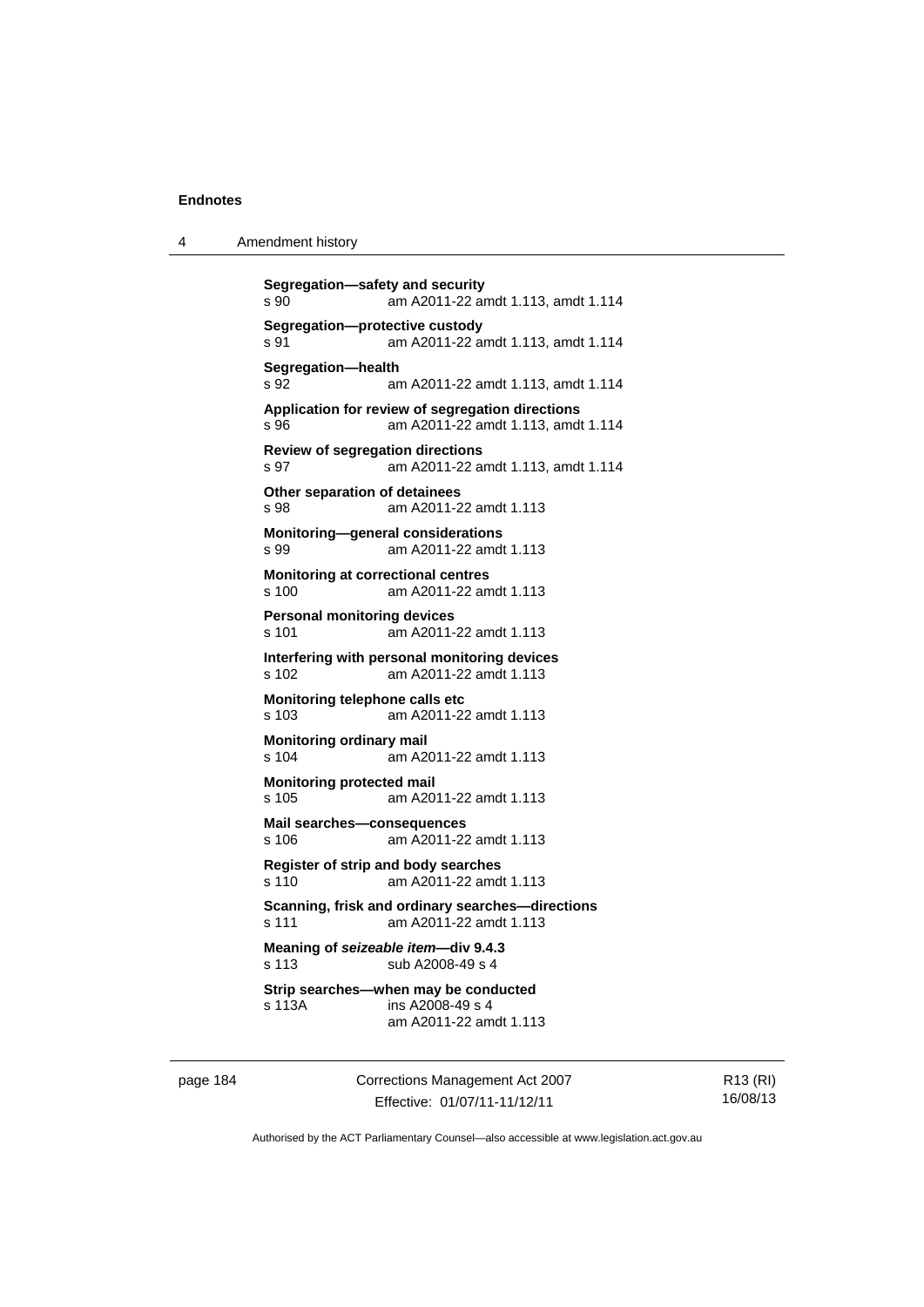Amendment history 4

```
R13 (RI) 
          Strip searches—on suspicion<br>s 113B ins A2008-4
                          ins A2008-49 s 4
                            am A2011-22 amdt 1.113 
          Strip searches—where prudent 
          s 113C ins A2008-49 s 4 
                            am A2011-22 amdt 1.113 
          Strip searches—general rules 
          s 115 am A2011-22 amdt 1.113 
          Body searches—directions 
          s 116 am A2010-10 amdt 2.20; A2011-22 amdt 1.113 
          Body searches—presence of nurse and corrections officers 
          s 117 am A2010-10 amdt 2.20; A2011-22 amdt 1.113 
          Body searches—assistance from corrections officer 
          s 118 am A2011-22 amdt 1.113 
           Body searches—assistance from corrections officer 
          s 119 am A2011-22 amdt 1.113 
          Searches—premises and property 
          s 122 am A2011-22 amdt 1.113 
          Searches of detainee cells—suspected legally privileged material 
          s 124 am A2011-22 amdt 1.113 
           Searches—use of corrections dogs 
          s 125 am A2011-22 amdt 1.113 
          Seizing mail etc 
          s 127 am A2011-22 amdt 1.113, amdt 1.114 
          Seizing property—general 
          s 128 am A2011-22 amdt 1.113 
          Receipt for seizure 
          s 129 am A2011-22 amdt 1.113 
          Forfeiture of things seized 
          s 130 am A2011-22 amdt 1.113 
          Return of things seized but not forfeited 
          s 131 am A2011-22 amdt 1.113 
          Definitions—drug and test sample
          s 132 am A2010-10 amdt 2.20 
          When test sample positive
          s 133 am A2011-22 amdt 1.113 
           Alcohol and drug testing of detainees 
          s 134 am A2010-10 amdt 2.20; A2011-22 amdt 1.113
```
16/08/13

Corrections Management Act 2007 Effective: 01/07/11-11/12/11

page 185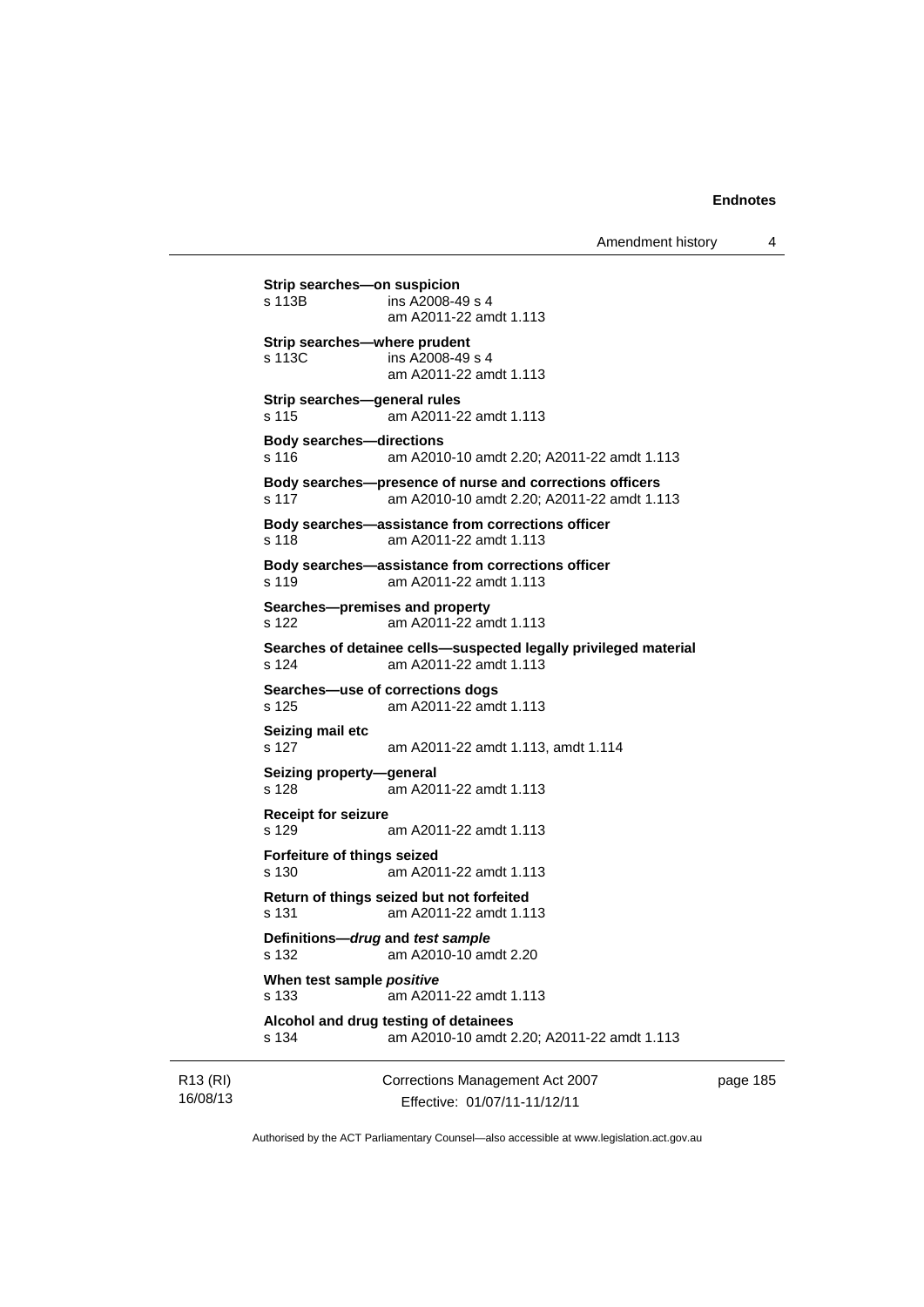4 Amendment history

```
page 186 Corrections Management Act 2007 
                                                                     R13 (RI)
          Effect of positive test sample from detainee 
          s 135 am A2011-22 amdt 1.113 
          Managing use of force 
          s 137 am A2011-22 amdt 1.113 
          Authorised use of force 
          s 138 am A2011-22 amdt 1.113 
          Use of restraints or weapons 
          s 140 am A2010-10 amdt 2.17; A2011-22 amdt 1.113 
          Medical examination after use of force 
          s 141 am A2011-22 amdt 1.113 
          Reporting use of force 
          s 142 am A2011-22 amdt 1.113 
          Visiting conditions 
          s 143 am A2011-22 amdt 1.113 
          Notice of visiting conditions 
          s 144 am A2011-22 amdt 1.113 
          Taking prohibited things etc into correctional centre 
          s 145 am A2011-22 amdt 1.113 
          Directions to visitors 
          s 146 am A2011-22 amdt 1.113 
          Searches of visitors 
          s 147 am A2011-22 amdt 1.113 
          Directions to leave correctional centre etc 
          s 148 am A2011-22 amdt 1.113 
          Removing people from correctional centre 
          s 149 am A2011-22 amdt 1.113 
          Definitions—discipline 
          s 151 def administrator am A2011-22 amdt 1.113 
                           def investigative segregation am A2011-22 amdt 1.113 
          Meaning of disciplinary breach
          s 152 am A2011-22 amdt 1.113, amdt 1.114 
          Meaning of investigator
          s 153 am A2011-22 amdt 1.113 
          Director-general directions—investigative segregation 
          s 160 hdg am A2011-22 amdt 1.113 
          s 160 am A2011-22 amdt 1.113 
          Duration of investigative segregation 
          s 163 am A2011-22 amdt 1.113, amdt 1.114
```
Authorised by the ACT Parliamentary Counsel—also accessible at www.legislation.act.gov.au

16/08/13

Effective: 01/07/11-11/12/11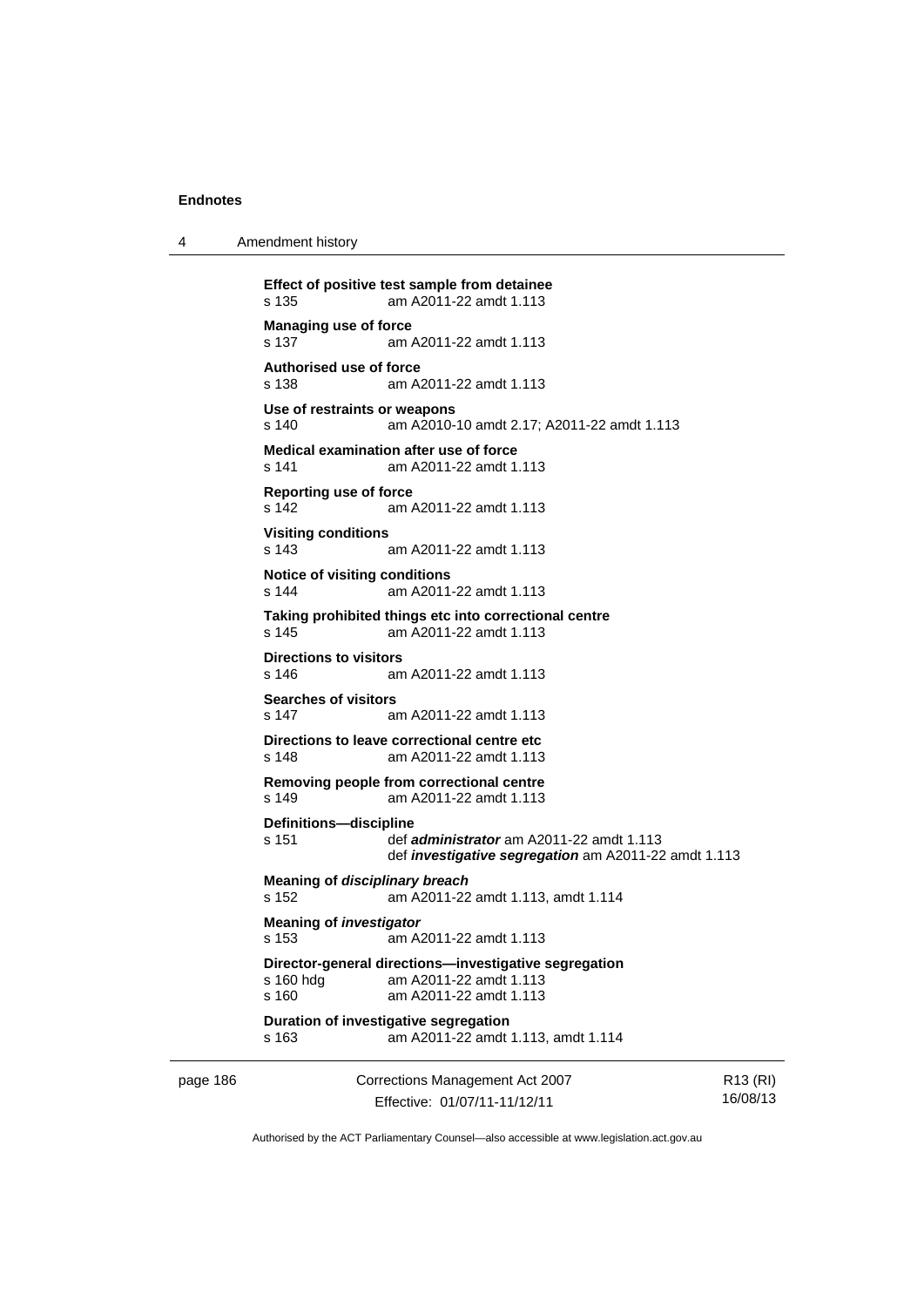Amendment history 4 **Meaning of** *presiding officer***—div 10.3.1**  s 166 am A2011-22 amdt 1.113 **Meaning of** *presiding officer***—div 10.3.2**  s 169 am A2011-22 amdt 1.113 **Meaning of** *review officer***—div 10.3.3**  s 172 am A2011-22 amdt 1.113 **Application for review of inquiry decision**  s 173 am A2011-22 amdt 1.113 **Director-general to assign review officer**<br>s 174 hdg am A2011-22 amdt 1.11 am A2011-22 amdt 1.113 s 174 am A2011-22 amdt 1.113 **Disciplinary action by relevant presiding officer**  s 183 am A2011-22 amdt 1.113 **Reparation**  s 185 am A2011-22 amdt 1.113 **Separate confinement conditions**  s 187 am A2011-22 amdt 1.113 **Record of disciplinary action**  s 189 am A2011-22 amdt 1.113 **Presiding officer may require official reports**  am A2011-22 amdt 1.113 **Notice of disciplinary hearing**  s 200 am A2011-22 amdt 1.113 **Appearance at disciplinary hearing—audiovisual or audio link**  s 203 am A2010-40 amdt 2.4 **Local leave directions**  s 204 am A2011-22 amdt 1.113 **Local leave permits**  s 205 am A2011-22 amdt 1.113 **Definitions—pt 12.2**  s 206 def *corresponding chief executive* om A2011-22 amdt 1.113 def *corresponding director-general* ins A2011-22 amdt 1.113 **Interstate leave permits**  s 208 am A2011-22 amdt 1.113 **Notice to participating States**<br>s 210 am A2011-2 s 210 am A2011-22 amdt 1.113

R13 (RI) 16/08/13 Corrections Management Act 2007 Effective: 01/07/11-11/12/11

page 187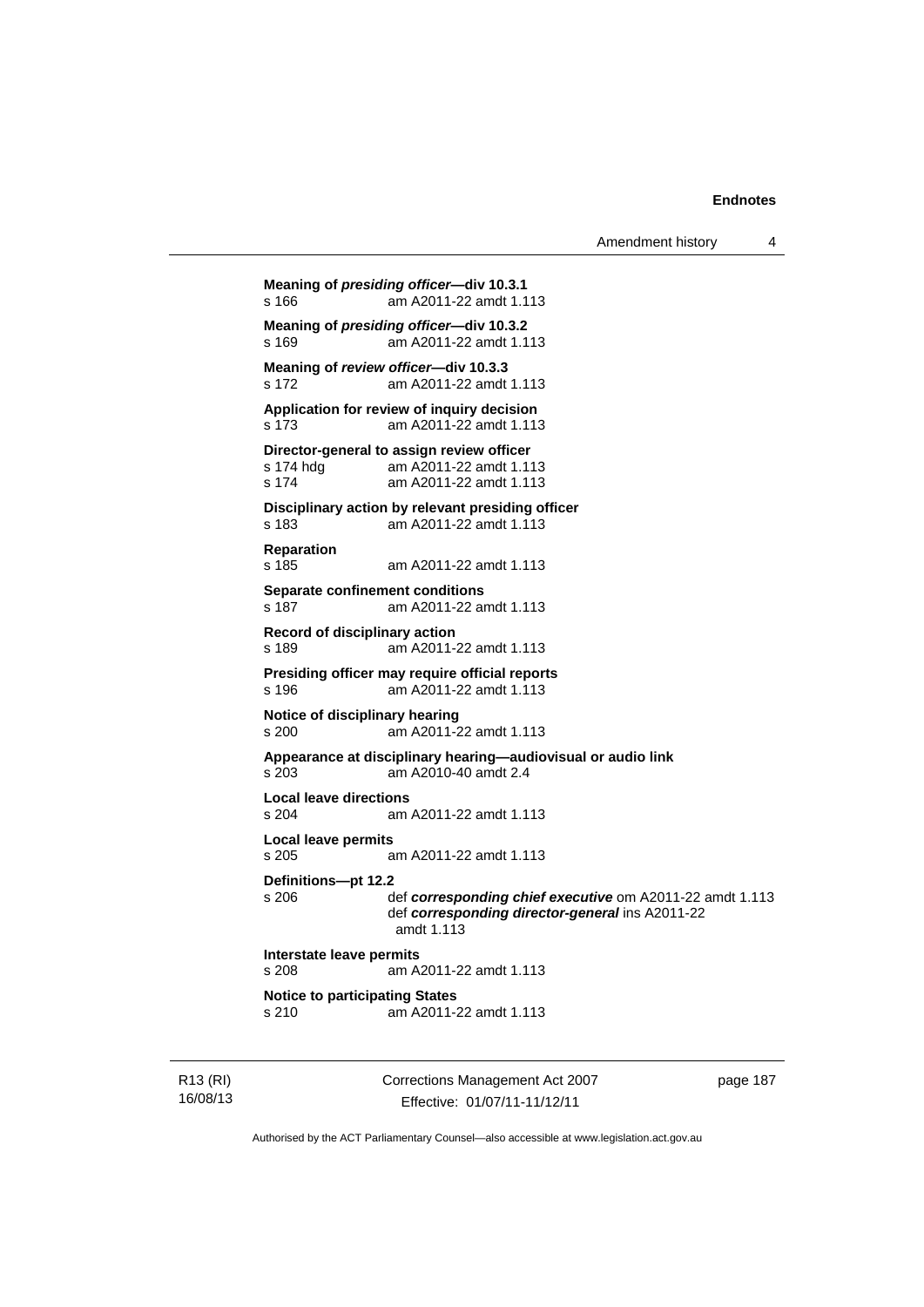4 Amendment history

ı

l,

|                                                                          | s 217                                             | Lawful temporary absence from correctional centre<br>am A2011-22 amdt 1.113, amdt 1.114                                                                                                                            |                 |
|--------------------------------------------------------------------------|---------------------------------------------------|--------------------------------------------------------------------------------------------------------------------------------------------------------------------------------------------------------------------|-----------------|
|                                                                          | Detainee's work-work safety<br>s 219 hdg<br>s 219 | sub A2009-28 amdt 2.3<br>am A2009-28 amdt 2.4, amdt 2.5; A2011-22 amdt 1.113                                                                                                                                       |                 |
|                                                                          | s 221                                             | Random testing of detainees-statistical purposes<br>am A2011-22 amdt 1.113                                                                                                                                         |                 |
|                                                                          | <b>Confidentiality</b><br>s 222                   | am A2011-22 amdt 1.113                                                                                                                                                                                             |                 |
|                                                                          | <b>Evidentiary certificates</b><br>s 226          | am A2011-22 amdt 1.113                                                                                                                                                                                             |                 |
|                                                                          | Legislation amended-sch 1<br>s 230                | om LA s 89 (3)                                                                                                                                                                                                     |                 |
|                                                                          | s 501                                             | Application of Act to transitional detainees<br>exp 2 June 2011 (s 501 (4) (LA s 88 declaration applies))                                                                                                          |                 |
|                                                                          | s 502                                             | Application of Act to transitional interstate leave permits<br>exp 2 June 2011 (s 502 (3) (LA s 88 declaration applies))                                                                                           |                 |
|                                                                          | s 503                                             | Application of Act to certain transitional remandees<br>exp 18 December 2009 (s 503 (6) (LA s 88 declaration<br>applies))                                                                                          |                 |
| Transitional arrangements with NSW—Rehabilitation of Offenders (Interim) |                                                   |                                                                                                                                                                                                                    |                 |
|                                                                          | Act, s 94<br>s 504                                | exp 18 December 2009 (s 504 (4) (LA s 88 declaration<br>applies))                                                                                                                                                  |                 |
|                                                                          | s 505                                             | <b>Construction of outdated references</b><br>exp 18 December 2017 (s 505 (5) (LA s 88 declaration<br>applies))                                                                                                    |                 |
|                                                                          | s 506                                             | Crimes (Sentence Administration) Act 2005, ch 17 (Transitional-interim<br>custody arrangements)-definition of Corrections Management Act 2007<br>exp 18 December 2009 (s 506 (4) (LA s 88 declaration<br>applies)) |                 |
|                                                                          | <b>Transitional regulations</b><br>s 507          | exp 18 December 2009 (s 507 (4) (LA s 88 declaration<br>applies))                                                                                                                                                  |                 |
|                                                                          | <b>Consequential amendments</b><br>sch 1          | om LA s 89 (3)                                                                                                                                                                                                     |                 |
|                                                                          | <b>Dictionary</b><br>dict                         | am A2008-14 amdt 1.18; A2010-10 amdt 2.18; A2010-30<br>amdt 1.20; A2011-22 amdt 1.111, amdt 1.112                                                                                                                  |                 |
|                                                                          |                                                   | Corrections Management Act 2007                                                                                                                                                                                    | <b>D13 (DI)</b> |

| page 188 | Corrections Management Act 2007 |          |
|----------|---------------------------------|----------|
|          | Effective: 01/07/11-11/12/11    | 16/08/13 |
|          |                                 |          |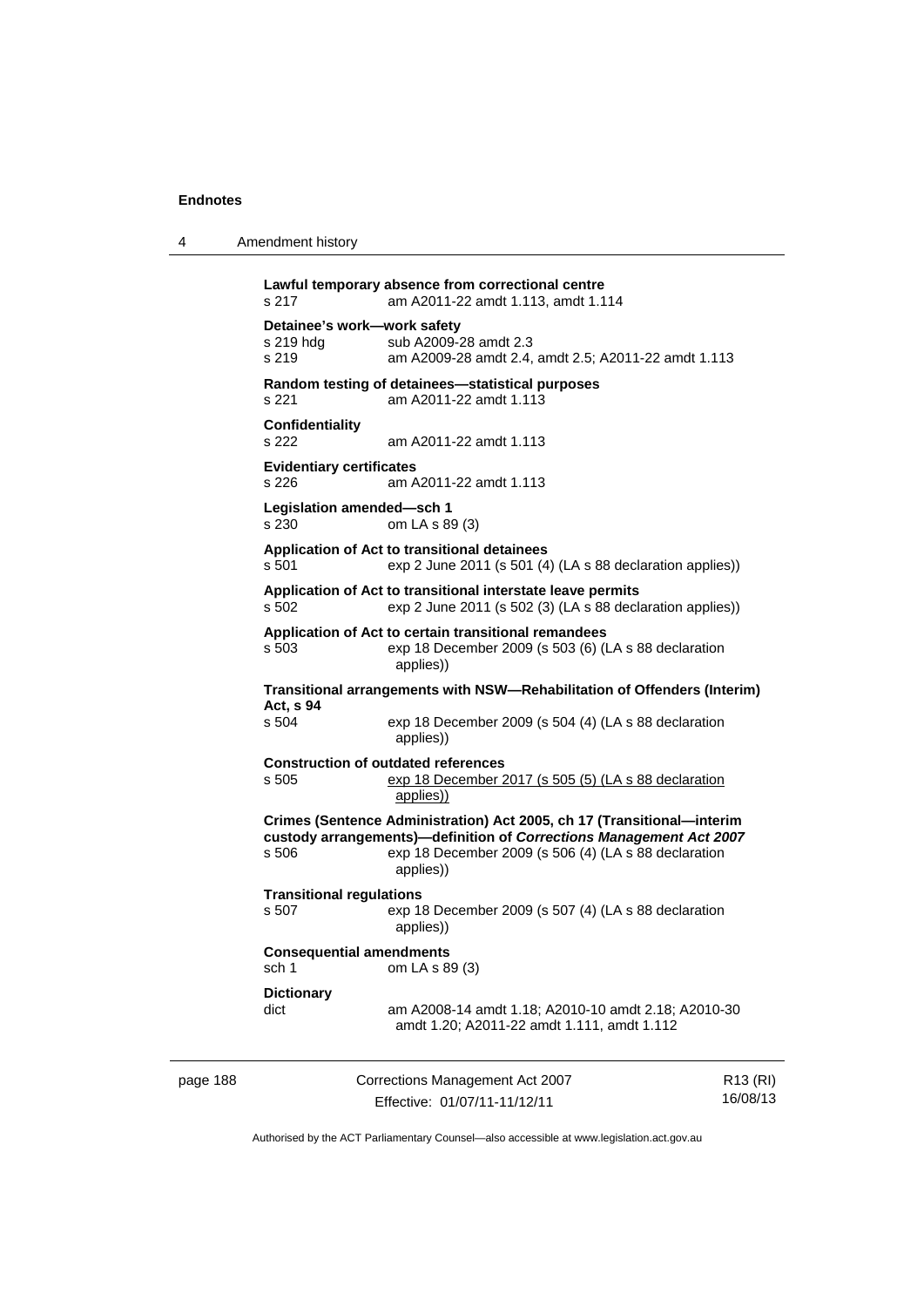Earlier republications 5

```
 def corresponding chief executive om A2011-22 amdt 1.113 
 def corresponding director-general ins A2011-22 
amdt 1.113 
 def health professional om A2010-10 amdt 2.19 
 def health service sub A2010-10 amdt 2.19 
 def seizable item ins A2008-49 s 5
```
# **5 Earlier republications**

Some earlier republications were not numbered. The number in column 1 refers to the publication order.

Since 12 September 2001 every authorised republication has been published in electronic pdf format on the ACT legislation register. A selection of authorised republications have also been published in printed format. These republications are marked with an asterisk (\*) in column 1. Electronic and printed versions of an authorised republication are identical.

| <b>Republication</b><br>No and date | <b>Effective</b>             | Last<br>amendment<br>made by | <b>Republication</b><br>for                                            |
|-------------------------------------|------------------------------|------------------------------|------------------------------------------------------------------------|
| R <sub>1</sub><br>18 Dec 2007       | 18 Dec 2007-<br>18 May 2008  | not amended                  | new Act                                                                |
| R <sub>2</sub><br>19 May 2008       | 19 May 2008-<br>8 Sept 2008  | A2008-14                     | amendments by<br>A2008-14                                              |
| R <sub>3</sub><br>9 Sept 2008       | 9 Sept 2008-<br>15 Sept 2008 | A2008-44                     | amendments by<br>A2008-19 and<br>A2008-20                              |
| R4<br>16 Sept 2008                  | 16 Sept 2008-<br>29 May 2009 | A2008-49                     | amendments by<br>A2008-49                                              |
| R <sub>5</sub><br>30 May 2009       | 30 May 2009-<br>30 Sept 2009 | A2008-49                     | amendments by<br>A2008-44                                              |
| R <sub>6</sub><br>1 Oct 2009        | 1 Oct 2009-<br>18 Dec 2009   | A2009-28                     | amendments by<br>A2009-28                                              |
| <b>R7 (RI)</b><br>16 July 2013      | 19 Dec 2009-<br>30 June 2010 | A2009-51                     | commenced expiry<br>reissue for textual<br>correction (s 505)          |
| R8 (RI)<br>16 July 2013             | 1 July 2010-<br>27 Sept 2010 | A2010-10                     | amendments by<br>A2010-10<br>reissue for textual<br>correction (s 505) |
|                                     |                              |                              |                                                                        |

R13 (RI) 16/08/13 Corrections Management Act 2007 Effective: 01/07/11-11/12/11

page 189